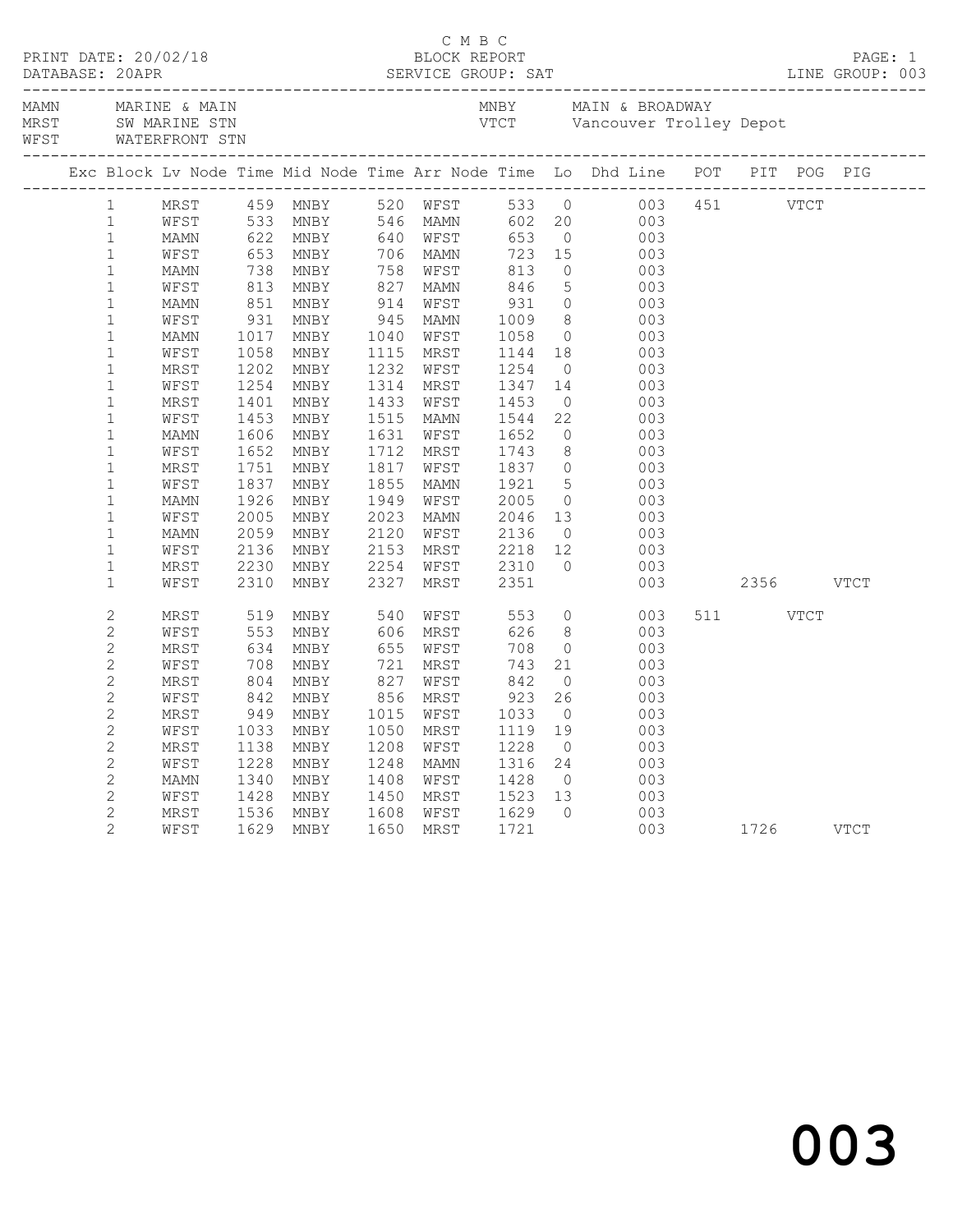## C M B C<br>BLOCK REPORT

| DATABASE: 20APR |                  |                      |                   |      |      | SERVICE GROUP: SAT               |              |                                  |                                                                                |     |             | LINE GROUP: 003 |
|-----------------|------------------|----------------------|-------------------|------|------|----------------------------------|--------------|----------------------------------|--------------------------------------------------------------------------------|-----|-------------|-----------------|
|                 |                  | -------------------- |                   |      |      |                                  |              |                                  | Exc Block Lv Node Time Mid Node Time Arr Node Time Lo Dhd Line POT PIT POG PIG |     |             |                 |
|                 | 3                |                      |                   |      |      |                                  |              |                                  | MRST 539 MNBY 600 WFST 613 0 003 531 VTCT                                      |     |             |                 |
|                 | $\mathfrak{Z}$   | WFST                 | 613               |      |      | MNBY 626 MAMN                    | 643          |                                  | $9 \left( \frac{1}{2} \right)$<br>003                                          |     |             |                 |
|                 | 3                | MAMN                 | 652<br>723<br>759 |      |      | MNBY 710 WFST                    |              | 723 0                            | 003                                                                            |     |             |                 |
|                 | $\mathsf S$      | WFST                 |                   | MNBY |      | 736 MAMN                         | 754          | 5 <sup>5</sup>                   | 003                                                                            |     |             |                 |
|                 | $\mathsf S$      | MAMN                 | 759               | MNBY | 819  | WFST                             | 834          | $\overline{0}$                   | 003                                                                            |     |             |                 |
|                 | $\mathsf S$      | WFST                 | 834               | MNBY | 848  | MAMN                             | 910          | 15                               | 003                                                                            |     |             |                 |
|                 | 3                | MAMN                 | 925               | MNBY | 948  | WFST                             | 1005         | $\overline{0}$                   | 003                                                                            |     |             |                 |
|                 | $\mathsf S$      | WFST                 | 1005              | MNBY | 1020 | MAMN                             | 1044         | 20                               | 003                                                                            |     |             |                 |
|                 | $\mathsf 3$      | MAMN                 | 1104              | MNBY | 1128 | WFST                             | 1146         | $\overline{0}$                   | 003                                                                            |     |             |                 |
|                 | $\mathsf 3$      | WFST                 | 1146              | MNBY | 1205 | MRST                             | 1236         | 20                               | 003                                                                            |     |             |                 |
|                 | $\mathsf S$      | MRST                 | 1256              | MNBY | 1328 | WFST                             | 1350         | $\overline{0}$                   | 003                                                                            |     |             |                 |
|                 | $\mathsf S$      | WFST                 | 1350              | MNBY | 1410 | MAMN                             | 1439         | 21                               | 003                                                                            |     |             |                 |
|                 | $\mathsf 3$      | MAMN                 | 1500              | MNBY | 1528 | WFST                             | 1549         | $\overline{0}$                   | 003                                                                            |     |             |                 |
|                 | $\mathsf 3$      | WFST                 | 1549              | MNBY | 1611 | MRST                             | 1644         | 14                               | 003                                                                            |     |             |                 |
|                 | $\mathsf S$      | MRST                 | 1658              | MNBY | 1725 | WFST                             | 1745         | $\overline{0}$                   | 003                                                                            |     |             |                 |
|                 | $\mathsf S$      | WFST                 | 1745              | MNBY | 1803 | MAMN                             | 1829 14      |                                  | 003                                                                            |     |             |                 |
|                 | $\mathsf S$      | MAMN                 | 1843              | MNBY | 1906 | WFST                             | 1924         | $\overline{0}$                   | 003                                                                            |     |             |                 |
|                 | 3                | WFST                 | 1924              | MNBY | 1942 | MRST                             | 2009         | 9                                | 003                                                                            |     |             |                 |
|                 | 3                | MRST                 | 2018              | MNBY | 2044 | WFST                             | 2100         | $\overline{0}$                   | 003                                                                            |     |             |                 |
|                 | 3                | WFST                 | 2100              | MNBY | 2117 | MAMN                             | 2138 13      |                                  | 003                                                                            |     |             |                 |
|                 | 3                |                      | 2151              |      | 2212 |                                  | 2228         | $\overline{0}$                   | 003                                                                            |     |             |                 |
|                 | $\mathsf 3$      | MAMN                 |                   | MNBY |      | WFST                             |              |                                  |                                                                                |     |             |                 |
|                 |                  | WFST                 | 2228<br>2325      | MNBY | 2245 | MRST                             | 2310         | 15                               | 003                                                                            |     |             |                 |
|                 | $\mathsf S$<br>3 | MRST                 |                   | MNBY | 2349 | WFST                             | 2405<br>2445 | $\overline{0}$                   | 003                                                                            |     |             |                 |
|                 |                  | WFST                 | 2405              | MNBY | 2422 | MRST                             |              | $\overline{7}$<br>$\overline{0}$ | 003                                                                            |     |             |                 |
|                 | 3                | MRST                 | 2452<br>2532      | MNBY | 2516 | WFST                             | 2532         |                                  | 003                                                                            |     |             |                 |
|                 | 3                | WFST                 |                   | MNBY | 2549 | MRST                             | 2612         |                                  | 003                                                                            |     | 2617 VTCT   |                 |
|                 | 4                | MRST                 | 559               | MNBY | 620  | WFST                             | 633          | $\overline{0}$                   | 003                                                                            |     | 551 VTCT    |                 |
|                 | 4                | WFST                 | 633               | MNBY | 646  | MRST                             | 707          | $7\overline{ }$                  | 003                                                                            |     |             |                 |
|                 | 4                | MRST                 | 714               | MNBY | 736  | WFST                             | 751          | $\circ$                          | 003                                                                            |     |             |                 |
|                 | 4                | WFST                 | 751               | MNBY | 804  | MAMN                             | 823          | 10                               | 003                                                                            |     |             |                 |
|                 | 4                | MAMN                 | 833               | MNBY | 854  | WFST                             | 910          | $\overline{0}$                   | 003                                                                            |     |             |                 |
|                 | 4                | WFST                 | 910               | MNBY | 924  | MAMN                             | 946          | 16                               | 003                                                                            |     |             |                 |
|                 | 4                | MAMN                 | 1002              | MNBY | 1024 | WFST                             | 1042         | $\overline{0}$                   | 003                                                                            |     |             |                 |
|                 | 4                | WFST                 | 1042              | MNBY | 1059 | MAMN                             | 1123 11      |                                  | 003                                                                            |     |             |                 |
|                 | 4                | MAMN                 | 1134              | MNBY | 1200 | WFST                             | 1220         | $\overline{0}$                   | 003                                                                            |     |             |                 |
|                 | 4                | WFST                 | 1220<br>1328      | MNBY | 1240 | MRST                             | 1312 16      |                                  | 003                                                                            |     |             |                 |
|                 | 4                | MRST                 |                   | MNBY | 1400 | WFST                             | 1420         | $\overline{0}$                   | 003                                                                            |     |             |                 |
|                 | 4                |                      |                   |      |      | WFST 1420 MNBY 1442 MAMN 1511 22 |              |                                  | 003                                                                            |     |             |                 |
|                 | 4                | MAMN                 | 1533              | MNBY | 1600 | WFST                             | 1621         | $\overline{\phantom{0}}$         | 003                                                                            |     |             |                 |
|                 | 4                | WFST                 | 1621              | MNBY | 1642 | MRST                             | 1713         | 18                               | 003                                                                            |     |             |                 |
|                 | 4                | MRST                 | 1731              | MNBY | 1758 | WFST                             | 1818         | $\overline{0}$                   | 003                                                                            |     |             |                 |
|                 | 4                | WFST                 | 1818              | MNBY | 1836 | MRST                             | 1906         | 6                                | 003                                                                            |     |             |                 |
|                 | 4                | MRST                 | 1912              | MNBY | 1938 | WFST                             | 1954         | $\Omega$                         | 003                                                                            |     |             |                 |
|                 | 4                | WFST                 | 1954              | MNBY | 2012 | MRST                             | 2039         |                                  | 003                                                                            |     | 2044 VTCT   |                 |
|                 | 5                | MRST                 | 701               | MNBY | 723  | WFST                             | 736          | $\overline{0}$                   | 003                                                                            | 653 | <b>VTCT</b> |                 |
|                 | 5                | WFST                 | 736               | MNBY | 749  | MRST                             | 811          | 10                               | 003                                                                            |     |             |                 |
|                 | 5                | MRST                 | 821               | MNBY | 845  | WFST                             | 901          | $\overline{0}$                   | 003                                                                            |     |             |                 |
|                 | $\mathsf S$      | WFST                 | 901               | MNBY | 915  | MRST                             | 942          | 23                               | 003                                                                            |     |             |                 |
|                 | 5                | $\tt MRST$           | 1005              | MNBY | 1032 | WFST                             | 1050         | $\overline{0}$                   | 003                                                                            |     |             |                 |
|                 | $\mathsf S$      | WFST                 | 1050              | MNBY | 1107 | MRST                             | 1136         | 10                               | 003                                                                            |     |             |                 |
|                 | 5                | MRST                 | 1146              | MNBY | 1216 | WFST                             | 1236         | $\overline{0}$                   | 003                                                                            |     |             |                 |
|                 | 5                | WFST                 | 1236              | MNBY | 1256 | MRST                             | 1328         | 16                               | 003                                                                            |     |             |                 |
|                 | 5                | MRST                 | 1344              | MNBY | 1416 | WFST                             | 1436         | $\overline{0}$                   | 003                                                                            |     |             |                 |
|                 | 5                | WFST                 | 1436              | MNBY | 1458 | MAMN                             | 1527         | 22                               | 003                                                                            |     |             |                 |
|                 | 5                | MAMN                 | 1549              | MNBY | 1616 | WFST                             | 1637         | $\circ$                          | 003                                                                            |     |             |                 |
|                 |                  |                      |                   |      |      |                                  |              |                                  |                                                                                |     |             |                 |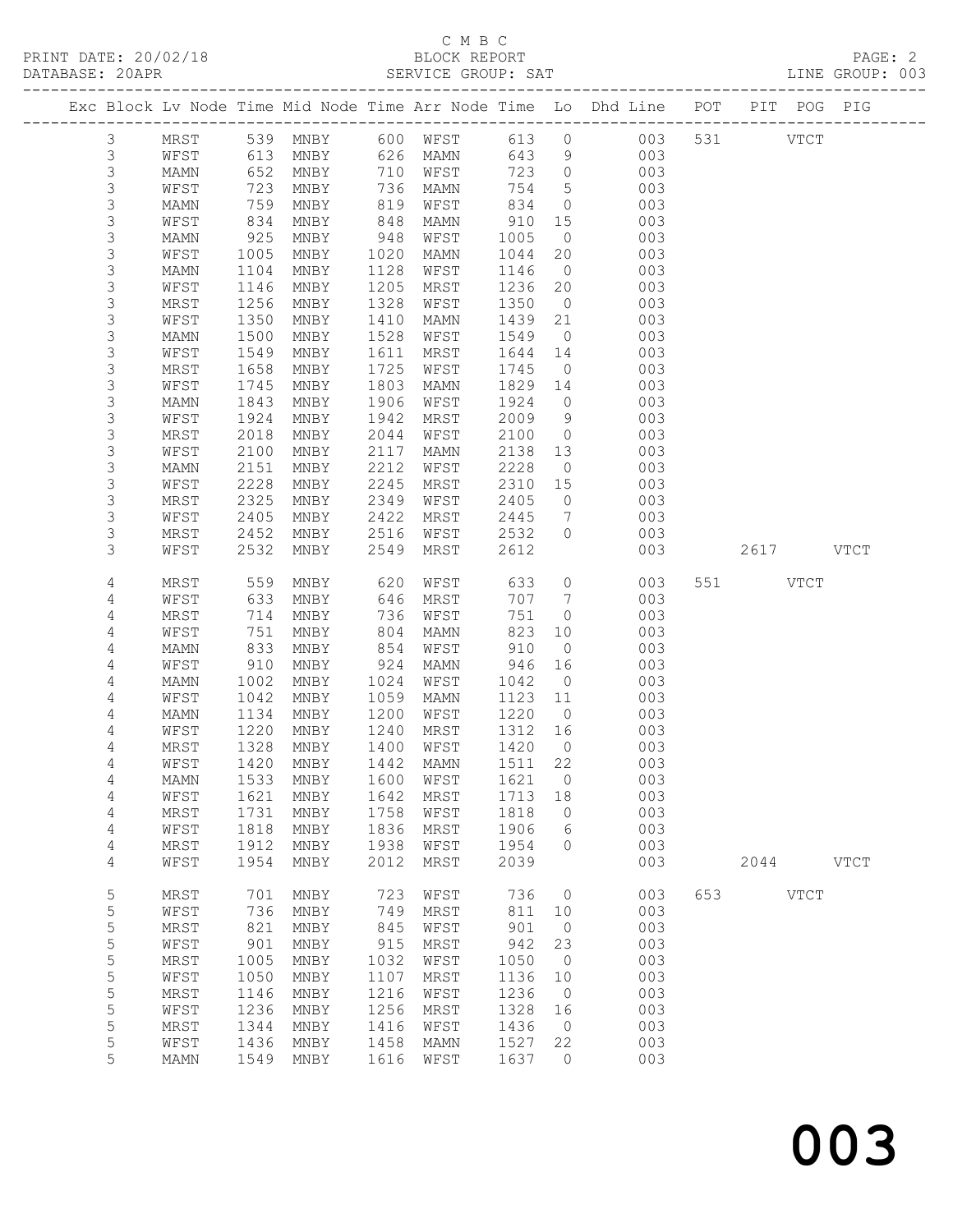#### C M B C<br>BLOCK REPORT SERVICE GROUP: SAT

|                |              |              |              |              |                          |              |                      | Exc Block Lv Node Time Mid Node Time Arr Node Time Lo Dhd Line POT |               | PIT POG PIG |  |
|----------------|--------------|--------------|--------------|--------------|--------------------------|--------------|----------------------|--------------------------------------------------------------------|---------------|-------------|--|
| 5 <sup>5</sup> | WFST         |              |              |              | 1637 MNBY 1658 MRST 1729 |              |                      |                                                                    | 003 1734 VTCT |             |  |
| 6              | MRST         |              | 725 MNBY     | 748          | WFST                     |              |                      | 803 0<br>003                                                       | 717 VTCT      |             |  |
| 6              | WFST         | 803          | MNBY         | 817          | MRST                     | 840          | 17                   | 003                                                                |               |             |  |
| 6              | MRST         | 857          | MNBY         | 923          | WFST                     | 940          | $\overline{0}$       | 003                                                                |               |             |  |
| 6              | WFST         | 940          | MNBY         | 954          | MRST                     | 1023         | 13                   | 003                                                                |               |             |  |
| 6              | MRST         | 1036         | MNBY         | 1104         | WFST                     | 1122         | $\overline{0}$       | 003                                                                |               |             |  |
| 6              | WFST         | 1122         | MNBY         | 1141         | MAMN                     | 1208         | 14                   | 003                                                                |               |             |  |
| 6              | MAMN         | 1222         | MNBY         | 1248         | WFST                     | 1310         | $\overline{0}$       | 003                                                                |               |             |  |
| 6              | WFST         | 1310         | MNBY         | 1330<br>1449 | MRST                     | 1403         | 14<br>$\overline{0}$ | 003                                                                |               |             |  |
| 6<br>6         | MRST<br>WFST | 1417<br>1509 | MNBY<br>MNBY | 1531         | WFST<br>MAMN             | 1509<br>1601 | 20                   | 003<br>003                                                         |               |             |  |
| 6              | MAMN         | 1621         | MNBY         | 1646         | WFST                     | 1707         | $\overline{0}$       | 003                                                                |               |             |  |
| 6              | WFST         | 1707         | MNBY         | 1727         | MRST                     | 1758         | 13                   | 003                                                                |               |             |  |
| 6              | MRST         | 1811         | MNBY         | 1837         | WFST                     | 1856         | $\overline{0}$       | 003                                                                |               |             |  |
| 6              | WFST         | 1856         | MNBY         | 1914         | MAMN                     | 1938         | 8 <sup>8</sup>       | 003                                                                |               |             |  |
| 6              | MAMN         | 1946         | MNBY         | 2009         | WFST                     | 2025         | $\overline{0}$       | 003                                                                |               |             |  |
| 6              | WFST         | 2025         | MNBY         | 2042         | MRST                     | 2108         | 26                   | 003                                                                |               |             |  |
| 6              | MRST         | 2134         | MNBY         | 2158         | WFST                     | 2214         | $\overline{0}$       | 003                                                                |               |             |  |
| 6              | WFST         | 2214         | MNBY         | 2231         | MRST                     | 2256 15      |                      | 003                                                                |               |             |  |
| 6              | MRST         | 2311         | MNBY         | 2335         | WFST                     | 2351         | $\overline{0}$       | 003                                                                |               |             |  |
| 6              | WFST         | 2351         | MNBY         | 2408         | MRST                     | 2431         |                      | 003                                                                | 2436 VTCT     |             |  |
| 7              | MRST         | 746          | MNBY         | 809          | WFST                     | 824          | $\overline{0}$       | 003                                                                | 738 VTCT      |             |  |
| 7              | WFST         | 824          | MNBY         | 838          | MRST                     | 903          | 10                   | 003                                                                |               |             |  |
| 7              | MRST         | 913          | MNBY         | 939          | WFST                     | 956          | $\overline{0}$       | 003                                                                |               |             |  |
| 7              | WFST         | 956          | MNBY         | 1011         | MRST                     | 1040         | 12                   | 003                                                                |               |             |  |
| 7              | MRST         | 1052         | MNBY         | 1120         | WFST                     | 1138         | $\overline{0}$       | 003                                                                |               |             |  |
| 7              | WFST         | 1138         | MNBY         | 1157         | MAMN                     | 1224         | 12                   | 003                                                                |               |             |  |
| 7              | MAMN         | 1236         | MNBY         | 1304         | WFST                     | 1326         | $\overline{0}$       | 003                                                                |               |             |  |
| 7<br>7         | WFST<br>MRST | 1326<br>1432 | MNBY<br>MNBY | 1346<br>1504 | MRST<br>WFST             | 1419<br>1525 | 13<br>$\overline{0}$ | 003<br>003                                                         |               |             |  |
| 7              | WFST         | 1525         | MNBY         | 1547         | MAMN                     | 1617         | 20                   | 003                                                                |               |             |  |
| 7              | MAMN         | 1637         | MNBY         | 1701         | WFST                     | 1721         | $\overline{0}$       | 003                                                                |               |             |  |
| 7              | WFST         | 1721         | MNBY         | 1741         | MAMN                     | 1808         | 15                   | 003                                                                |               |             |  |
| 7              | MAMN         | 1823         | MNBY         | 1846         | WFST                     | 1905         | $\overline{0}$       | 003                                                                |               |             |  |
| 7              | WFST         | 1905         | MNBY         | 1923         | MRST                     | 1951         |                      | 003                                                                | 1956 VTCT     |             |  |
| 8              | MRST         |              | 813 MNBY     |              | 836 WFST                 | 851          | $\overline{0}$       | 003                                                                | 805 VTCT      |             |  |
| 8              | WFST         |              |              |              | 851 MNBY 905 MAMN 927 16 |              |                      | 003                                                                |               |             |  |
| 8              | MAMN         | 943          | MNBY         | 1005         | WFST                     | 1023         | $\overline{0}$       | 003                                                                |               |             |  |
| 8              | WFST         | 1023         | MNBY         | 1040         | MAMN                     | 1104         | 14                   | 003                                                                |               |             |  |
| $\,8\,$        | MAMN         | 1118<br>1203 | MNBY         | 1144<br>1222 | WFST                     | 1203<br>1253 | $\overline{0}$       | 003<br>003                                                         |               |             |  |
| 8<br>8         | WFST<br>MRST | 1304         | MNBY<br>MNBY | 1336         | MRST<br>WFST             | 1358         | 11<br>$\overline{0}$ | 003                                                                |               |             |  |
| 8              | WFST         | 1358         | MNBY         | 1418         | MRST                     | 1451         | 13                   | 003                                                                |               |             |  |
| $\,8\,$        | MRST         | 1504         | MNBY         | 1536         | WFST                     | 1557         | $\overline{0}$       | 003                                                                |               |             |  |
| 8              | WFST         | 1557         | MNBY         | 1619         | MAMN                     | 1647         | 22                   | 003                                                                |               |             |  |
| 8              | MAMN         | 1709         | MNBY         | 1733         | WFST                     | 1753         | $\overline{0}$       | 003                                                                |               |             |  |
| 8              | WFST         | 1753         | MNBY         | 1811         | MRST                     | 1841         | 9                    | 003                                                                |               |             |  |
| $\,8\,$        | MRST         | 1850         | MNBY         | 1916         | WFST                     | 1934         | $\overline{0}$       | 003                                                                |               |             |  |
| $\,8\,$        | WFST         | 1934         | MNBY         | 1952         | MRST                     | 2019         | 25                   | 003                                                                |               |             |  |
| 8              | MRST         | 2044         | MNBY         | 2108         | WFST                     | 2124         | $\overline{0}$       | 003                                                                |               |             |  |
| 8              | WFST         | 2124         | MNBY         | 2141         | MAMN                     | 2202         | 17                   | 003                                                                |               |             |  |
| 8              | MAMN         | 2219         | MNBY         | 2240         | WFST                     | 2256         | $\overline{0}$       | 003                                                                |               |             |  |
| 8<br>8         | WFST         | 2256         | MNBY         | 2313         | MRST                     | 2337         | 15                   | 003                                                                |               |             |  |
|                | MRST         | 2352         | MNBY         | 2416         | WFST                     | 2432         | $\circ$              | 003                                                                |               |             |  |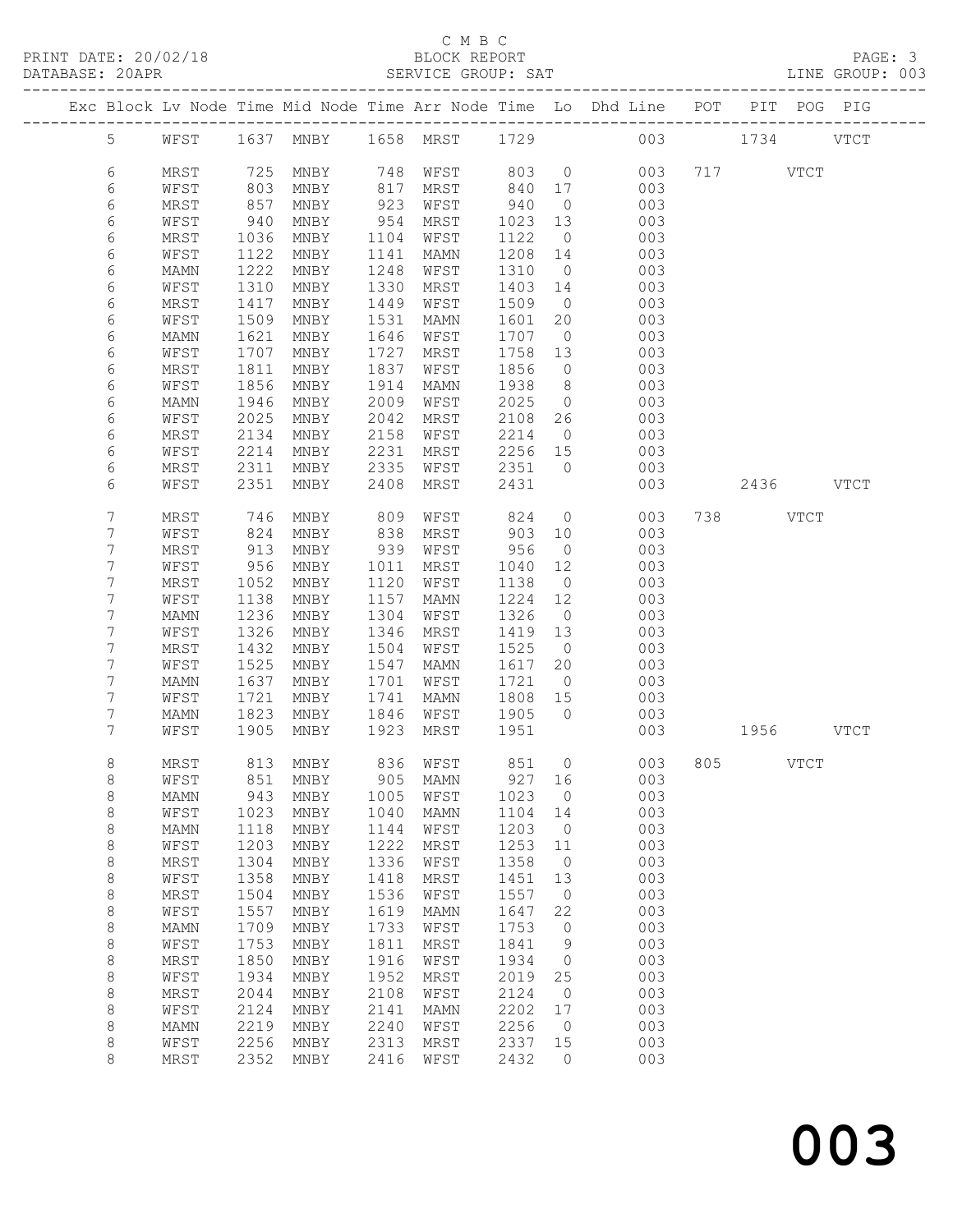## C M B C<br>BLOCK REPORT

| PRINT DATE: 20/02/18 | BLOCK REPORT       | PAGE:           |
|----------------------|--------------------|-----------------|
| DATABASE: 20APR      | SERVICE GROUP: SAT | LINE GROUP: 003 |
|                      |                    |                 |

|  |             |      |      |                             |      |             |         |                 | Exc Block Lv Node Time Mid Node Time Arr Node Time Lo Dhd Line POT PIT POG PIG |     |          |             |
|--|-------------|------|------|-----------------------------|------|-------------|---------|-----------------|--------------------------------------------------------------------------------|-----|----------|-------------|
|  | 8           | WFST |      | 2432 MNBY 2449 MRST 2512    |      |             |         |                 |                                                                                | 003 |          | 2517 VTCT   |
|  | 9           | MRST |      | 838 MNBY                    |      | 904 WFST    | 921     | $\overline{0}$  | 003                                                                            |     | 830 VTCT |             |
|  | 9           | WFST | 921  | MNBY                        | 935  | MRST        | 1004 17 |                 | 003                                                                            |     |          |             |
|  | 9           | MRST | 1021 | MNBY                        | 1048 | WFST        | 1106    | $\overline{0}$  | 003                                                                            |     |          |             |
|  | 9           | WFST | 1106 | MNBY                        | 1123 | MAMN        | 1148    | 10              | 003                                                                            |     |          |             |
|  | $\mathsf 9$ | MAMN | 1158 | MNBY                        | 1224 | WFST        | 1244    | $\overline{0}$  | 003                                                                            |     |          |             |
|  | 9           | WFST | 1244 | MNBY                        | 1304 | MAMN        | 1333    | 23              | 003                                                                            |     |          |             |
|  | 9           | MAMN | 1356 | MNBY                        | 1424 | WFST        | 1444    | $\overline{0}$  | 003                                                                            |     |          |             |
|  | 9           | WFST | 1444 | MNBY                        | 1506 | MRST        | 1539    | 13              | 003                                                                            |     |          |             |
|  | 9           | MRST | 1552 | MNBY                        | 1624 | WFST        | 1645    | $\overline{0}$  | 003                                                                            |     |          |             |
|  | 9           | WFST | 1645 | MNBY                        | 1705 | MAMN        | 1732    | 12              | 003                                                                            |     |          |             |
|  | 9           | MAMN | 1744 | MNBY                        | 1807 | WFST        | 1827    | $\overline{0}$  | 003                                                                            |     |          |             |
|  | 9           | WFST | 1827 | MNBY                        | 1845 | MRST        | 1915    | 18              | 003                                                                            |     |          |             |
|  | 9           | MRST | 1933 | MNBY                        | 1959 | WFST        | 2015    | $\overline{0}$  | 003                                                                            |     |          |             |
|  | 9           | WFST | 2015 | MNBY                        | 2032 | MRST        | 2058    | 10              | 003                                                                            |     |          |             |
|  | 9           | MRST | 2108 | MNBY                        | 2132 | WFST        | 2148    | $\overline{0}$  | 003                                                                            |     |          |             |
|  | 9           | WFST | 2148 | MNBY                        | 2205 | MRST        | 2230    | 13              | 003                                                                            |     |          |             |
|  | 9           | MRST | 2243 | MNBY                        | 2307 | WFST        | 2323    | $\overline{0}$  | 003                                                                            |     |          |             |
|  | 9           | WFST | 2323 | MNBY                        | 2340 | MRST        | 2404    | 18              | 003                                                                            |     |          |             |
|  | 9           | MRST | 2422 | MNBY                        | 2446 | WFST        | 2502    | $\circ$         | 003                                                                            |     |          |             |
|  | 9           | WFST | 2502 | MNBY                        | 2519 | MRST        | 2542    |                 | 003                                                                            |     |          | 2547 VTCT   |
|  | 10          | MRST | 905  | MNBY                        | 931  | WFST        | 948     | $\circ$         | 003                                                                            |     | 857 VTCT |             |
|  | 10          | WFST | 948  | MNBY                        | 1003 | MAMN        | 1027    | $6\overline{6}$ | 003                                                                            |     |          |             |
|  | 10          | MAMN | 1033 | MNBY                        | 1056 | WFST        | 1114    | $\circ$         | 003                                                                            |     |          |             |
|  | $10$        | WFST | 1114 | MNBY                        | 1133 | MRST        | 1204    | 22              | 003                                                                            |     |          |             |
|  | 10          | MRST | 1226 | MNBY                        | 1256 | WFST        | 1318    | $\overline{0}$  | 003                                                                            |     |          |             |
|  | 10          | WFST | 1318 | MNBY                        | 1338 | MAMN        | 1407    | 22              | 003                                                                            |     |          |             |
|  | 10          | MAMN | 1429 | MNBY                        | 1457 | WFST        | 1517    | $\overline{0}$  | 003                                                                            |     |          |             |
|  | 10          | WFST | 1517 | MNBY                        | 1539 | MRST        | 1613    | 12              | 003                                                                            |     |          |             |
|  | 10          | MRST | 1625 | MNBY                        | 1654 | WFST        | 1715    | $\bigcirc$      | 003                                                                            |     |          |             |
|  | 10          | WFST | 1715 | MNBY                        | 1735 | MRST        | 1806    |                 | 003                                                                            |     |          | 1811 VTCT   |
|  |             |      |      |                             |      |             |         |                 |                                                                                |     |          |             |
|  | 11          | MRST | 930  | MNBY                        | 956  | WFST        | 1013    | $\overline{0}$  | 003                                                                            |     | 922 VTCT |             |
|  | 11          | WFST | 1013 | MNBY                        | 1030 | MRST        | 1059    | 23              | 003                                                                            |     |          |             |
|  | 11          | MRST | 1122 | MNBY                        | 1152 | WFST        | 1211    | $\overline{0}$  | 003                                                                            |     |          |             |
|  | 11          | WFST | 1211 | MNBY                        | 1231 | MAMN        | 1259    | 25              | 003                                                                            |     |          |             |
|  | 11          | MAMN | 1324 | MNBY                        |      | 1352 WFST   | 1414    | $\overline{0}$  | 003                                                                            |     |          |             |
|  | 11 WFST     |      |      | 1414 MNBY 1436 MRST 1509 11 |      |             |         |                 | 003                                                                            |     |          |             |
|  | 11          | MRST | 1520 | MNBY                        | 1552 | WFST        | 1613    | $\circ$         | 003                                                                            |     |          |             |
|  | 11          | WFST | 1613 | MNBY                        | 1634 | <b>MAMN</b> | 1701    | 24              | 003                                                                            |     |          |             |
|  | $11$        | MAMN | 1725 | MNBY                        | 1749 | WFST        | 1809    | $\circ$         | 003                                                                            |     |          |             |
|  | $11$        | WFST | 1809 | MNBY                        | 1827 | MAMN        | 1853    | 10              | 003                                                                            |     |          |             |
|  | $11$        | MAMN | 1903 | MNBY                        | 1926 | WFST        | 1944    | 0               | 003                                                                            |     |          |             |
|  | 11          | WFST | 1944 | MNBY                        | 2002 | <b>MAMN</b> | 2025    | 8               | 003                                                                            |     |          |             |
|  | $11$        | MAMN | 2033 | MNBY                        | 2056 | WFST        | 2112    | $\mathbf{0}$    | 003                                                                            |     |          |             |
|  | 11          | WFST | 2112 | MNBY                        | 2129 | MRST        | 2154    | 8               | 003                                                                            |     |          |             |
|  | 11          | MRST | 2202 | MNBY                        | 2226 | WFST        | 2242    | 0               | 003                                                                            |     |          |             |
|  | 11          | WFST | 2242 | MNBY                        | 2259 | MRST        | 2324    |                 | 003                                                                            |     | 2329     | <b>VTCT</b> |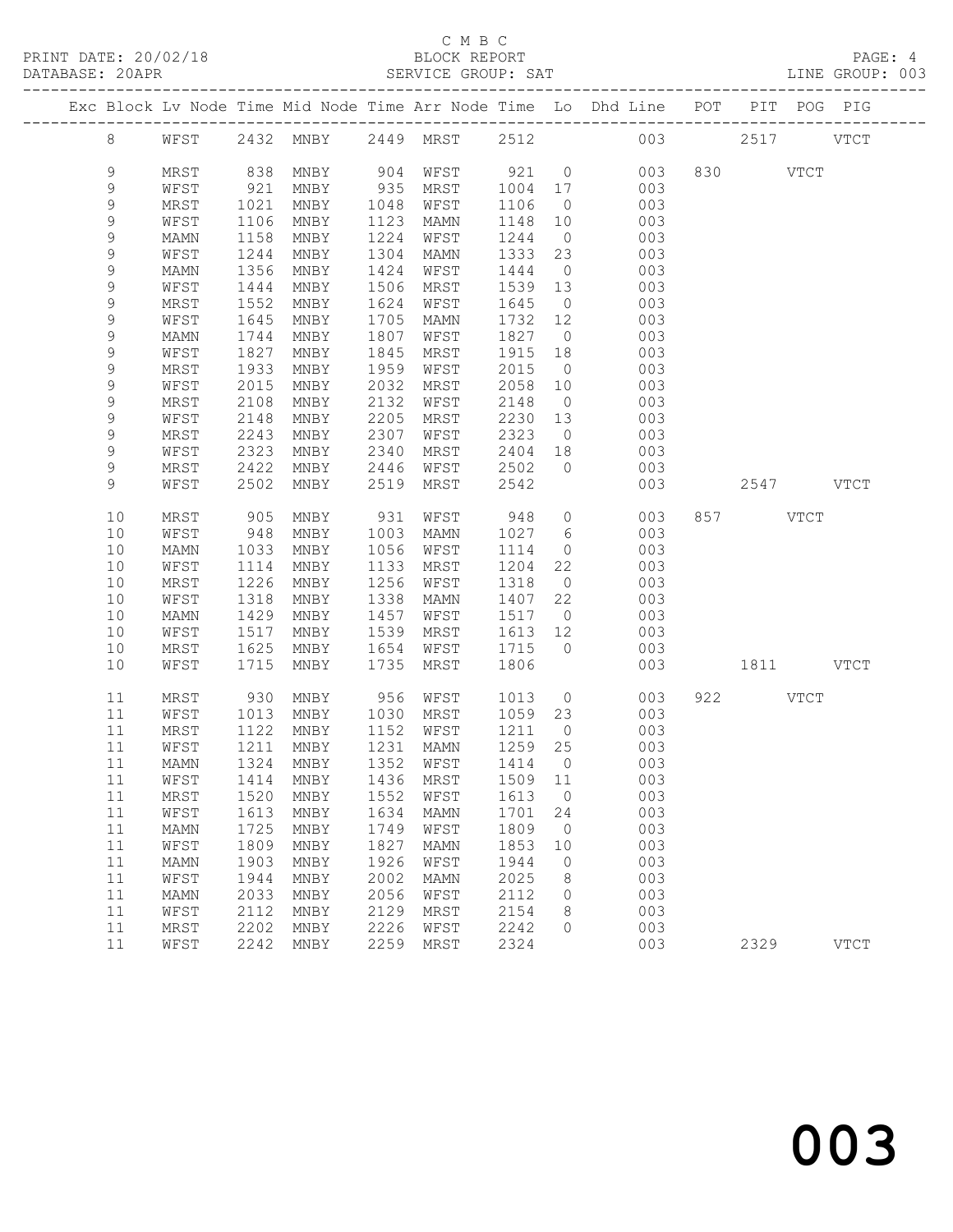#### C M B C<br>BLOCK REPORT SERVICE GROUP: SAT

|  |    |                 |              |      |      |           |                 |                | Exc Block Lv Node Time Mid Node Time Arr Node Time Lo Dhd Line POT PIT POG PIG |               |  |
|--|----|-----------------|--------------|------|------|-----------|-----------------|----------------|--------------------------------------------------------------------------------|---------------|--|
|  | 12 | MRST            |              |      |      |           |                 |                | 1044 MNBY 1112 WFST 1130 0 003 1036 VTCT                                       |               |  |
|  | 12 | WFST            | 1130<br>1240 |      |      |           |                 |                | MNBY 1149 MRST 1220 20 003<br>MNBY 1312 WFST 1334 0 003                        |               |  |
|  | 12 | MRST            |              |      |      |           |                 |                |                                                                                |               |  |
|  | 12 | WFST            | 1334         | MNBY |      | 1354 MAMN | 1423            | 21             | 003                                                                            |               |  |
|  | 12 | MAMN            | 1444         | MNBY |      | 1512 WFST | 1533            | $\overline{0}$ | 003                                                                            |               |  |
|  | 12 | WFST            | 1533         | MNBY | 1555 | MRST      | 1629 13         |                | 003                                                                            |               |  |
|  | 12 | MRST            | 1642         | MNBY | 1709 | WFST      | 1729            | $\overline{0}$ | 003                                                                            |               |  |
|  | 12 | WFST            | 1729         | MNBY | 1749 | MRST      | 1820            | 9              | 003                                                                            |               |  |
|  | 12 | MRST            | 1829         | MNBY | 1855 | WFST      | 1914            | $\overline{0}$ | 003                                                                            |               |  |
|  | 12 | WFST            | 1914         | MNBY | 1932 | MAMN      | 1955 14         |                | 003                                                                            |               |  |
|  | 12 | MAMN            | 2009         | MNBY | 2032 | WFST      | 2048            | $\overline{0}$ | 003                                                                            |               |  |
|  | 12 | WFST            | 2048         | MNBY | 2105 | MRST      | 2130            |                | 003                                                                            | 2135 VTCT     |  |
|  | 13 | MRST            | 1106         | MNBY | 1136 | WFST      | 1155            | $\overline{0}$ |                                                                                | 003 1058 VTCT |  |
|  | 13 | WFST            | 1155         | MNBY | 1214 | MAMN      | 1241            | 11             | 003                                                                            |               |  |
|  | 13 | MAMN            | 1252         | MNBY | 1320 | WFST      | 1342            | $\overline{0}$ | 003                                                                            |               |  |
|  | 13 | WFST            | 1342         | MNBY | 1402 | MRST      | 1435 13         |                | 003                                                                            |               |  |
|  | 13 | MRST            | 1448         | MNBY | 1520 | WFST      | 1541            | $\overline{0}$ | 003                                                                            |               |  |
|  | 13 | WFST            | 1541         | MNBY | 1603 | MAMN      | 1632            | 20             | 003                                                                            |               |  |
|  | 13 | $\texttt{MAMN}$ | 1652         | MNBY | 1716 | WFST      | 1736            | $\overline{0}$ | 003                                                                            |               |  |
|  | 13 | WFST            | 1736         | MNBY | 1756 | MRST      | 1827            |                | 003                                                                            | 1832 VTCT     |  |
|  | 14 | MRST            | 1210         | MNBY | 1240 | WFST      | 1302            | $\overline{0}$ |                                                                                | 003 1202 VTCT |  |
|  | 14 | WFST            | 1302         | MNBY | 1322 | MAMN      | 1351 22         |                | 003                                                                            |               |  |
|  | 14 | MAMN            | 1413         | MNBY | 1441 | WFST      | 1501            | $\overline{0}$ | 003                                                                            |               |  |
|  | 14 | WFST            | 1501         | MNBY | 1523 | MRST      | 1556 14         |                | 003                                                                            |               |  |
|  | 14 | MRST            | 1610         | MNBY | 1639 | WFST      | 1700            | $\overline{0}$ | 003                                                                            |               |  |
|  | 14 | WFST            | 1700         | MNBY | 1720 | MAMN      | 1747 17         |                | 003                                                                            |               |  |
|  | 14 | MAMN            | 1804         | MNBY | 1827 | WFST      | 1847            | $\overline{0}$ | 003                                                                            |               |  |
|  | 14 | WFST            | 1847         | MNBY | 1905 | MRST      | 1933            | 21             | 003                                                                            |               |  |
|  | 14 | MRST            | 1954         | MNBY | 2020 | WFST      | 2036            | $\overline{0}$ | 003                                                                            |               |  |
|  | 14 | WFST            | 2036         | MNBY | 2053 | MAMN      | 2115            | 8 <sup>8</sup> | 003                                                                            |               |  |
|  | 14 | MAMN            | 2123         | MNBY | 2144 | WFST      | 2200            | $\overline{0}$ | 003                                                                            |               |  |
|  | 14 | WFST            | 2200         | MNBY | 2217 | MRST      | 2242 15         |                | 003                                                                            |               |  |
|  | 14 | MRST            | 2257         | MNBY | 2321 | WFST      | 2337            | $\bigcirc$     | 003                                                                            |               |  |
|  | 14 | WFST            | 2337         | MNBY | 2354 | MRST      | 2418            |                | 003                                                                            | 2423 VTCT     |  |
|  |    |                 |              |      |      |           |                 |                |                                                                                |               |  |
|  | 15 | MRST            | 1312         | MNBY | 1344 | WFST      | 1406            | $\overline{0}$ | 003                                                                            | 1304 VTCT     |  |
|  | 15 | WFST            | 1406         | MNBY | 1426 | MAMN      | 1455 21         |                | 003                                                                            |               |  |
|  | 15 | MAMN            | 1516         | MNBY | 1544 | WFST      | 1605            | $\overline{0}$ | 003                                                                            |               |  |
|  | 15 | WFST            | 1605         | MNBY | 1627 | MRST      |                 |                | 003                                                                            |               |  |
|  | 15 | MRST            | 1714         | MNBY | 1741 | WFST      | $1659$ $1801$ 0 |                | 003                                                                            |               |  |
|  | 15 | WFST            | 1801         | MNBY |      | 1819 MRST | 1849            |                | 003 1854 VTCT                                                                  |               |  |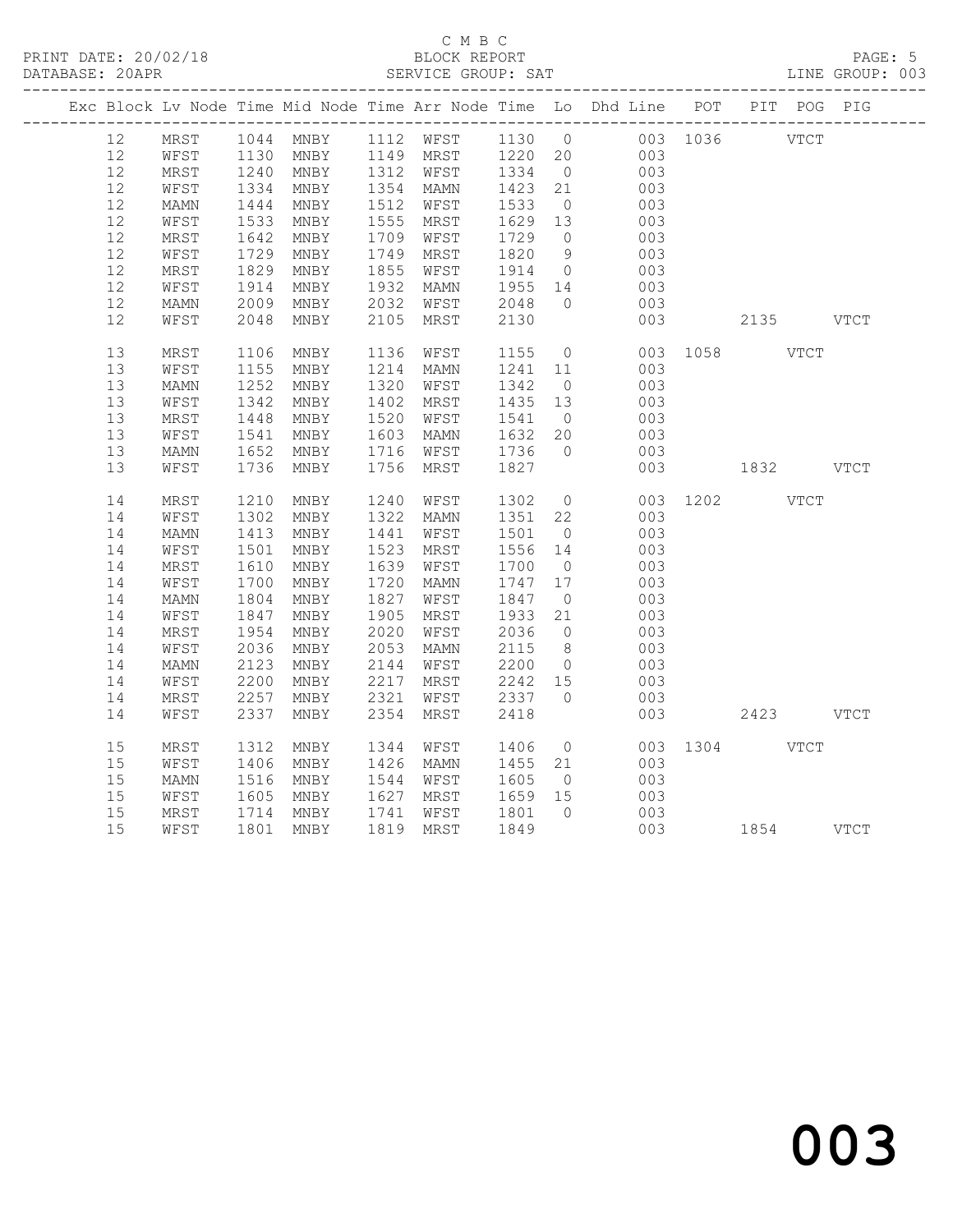| $\begin{array}{cccc}\n\texttt{CRINT} & \texttt{DATE:} & 20/02/18 & \texttt{C} & \texttt{M} & \texttt{B} & \texttt{C}\n\end{array}$ |                                                                                                    |                                                                                                                                                                                                          |                                                                                                                                 |                                                                                                                                                                                              |                                                                                                                                  |                                                                                                                                                            |                                                                                                                                  |                                                                                                                              |                                                                                                                                                                                                                                                                                                                                                                                                                                                                                              |                  |             | PAGE: 6     |
|------------------------------------------------------------------------------------------------------------------------------------|----------------------------------------------------------------------------------------------------|----------------------------------------------------------------------------------------------------------------------------------------------------------------------------------------------------------|---------------------------------------------------------------------------------------------------------------------------------|----------------------------------------------------------------------------------------------------------------------------------------------------------------------------------------------|----------------------------------------------------------------------------------------------------------------------------------|------------------------------------------------------------------------------------------------------------------------------------------------------------|----------------------------------------------------------------------------------------------------------------------------------|------------------------------------------------------------------------------------------------------------------------------|----------------------------------------------------------------------------------------------------------------------------------------------------------------------------------------------------------------------------------------------------------------------------------------------------------------------------------------------------------------------------------------------------------------------------------------------------------------------------------------------|------------------|-------------|-------------|
|                                                                                                                                    |                                                                                                    | ULP1 UNIVERSITY LOOP                                                                                                                                                                                     |                                                                                                                                 |                                                                                                                                                                                              |                                                                                                                                  |                                                                                                                                                            |                                                                                                                                  |                                                                                                                              |                                                                                                                                                                                                                                                                                                                                                                                                                                                                                              |                  |             |             |
|                                                                                                                                    |                                                                                                    |                                                                                                                                                                                                          |                                                                                                                                 |                                                                                                                                                                                              |                                                                                                                                  |                                                                                                                                                            |                                                                                                                                  |                                                                                                                              | Exc Block Lv Node Time Mid Node Time Arr Node Time Lo Dhd Line POT PIT POG PIG                                                                                                                                                                                                                                                                                                                                                                                                               |                  |             |             |
|                                                                                                                                    | 11<br>11<br>11<br>11<br>11<br>11<br>11<br>11<br>11<br>11<br>11<br>11<br>11<br>11<br>11             | BLLP 724<br>ETRE<br>ULP1<br>ETRE<br>ULP1<br>ETRE<br>ULP1<br>ETRE<br>ULP1<br>ETRE<br>ULP1<br>CMHA<br>ULP1<br>CMHA<br>ULP1                                                                                 | 814<br>924<br>1031<br>1144<br>1300<br>1717<br>1844<br>1957<br>2140<br>2321                                                      | 5GRN<br>5GRN<br>CLOV<br>1424 5GRN<br>1545 CLOV<br>5GRN<br>CLOV<br>5GRN<br>2047 CLOV<br>5GRN<br>2226 CLOV<br>5GRN                                                                             | 2025<br>2205                                                                                                                     | 742 ETRE 809<br>1457 ETRE 1535<br>1623 ULP1 1658                                                                                                           |                                                                                                                                  |                                                                                                                              | 11 BYGR 514 AL10 522 BLLP 530 0 014 453 VTCT<br>11 BLLP 530 5GRN 548 ETRE 615 5 004<br>11 ETRE 620 CLOV 648 BLLP 703 21 004<br>5 004<br>CLOV 844 ULP1 907 17 004<br>5GRN 950 ETRE 1021 10 004<br>CLOV 1106 ULP1 1135 9 004<br>1215 ETRE 1250 10 004<br>1337 ULP1 1409 15 004<br>$\begin{array}{ccc} 10 & & 004 \\ 19 & & 004 \end{array}$<br>1749 ETRE 1823 21 004<br>1919 ULP1 1949 8 004<br>2025 CMHA 2042 5 004<br>2101 ULP1 2127 13 004<br>2205 CMHA 2221 5 004<br>2240 ULP1 2306 15 004 |                  |             |             |
|                                                                                                                                    | 11                                                                                                 | CMHA                                                                                                                                                                                                     |                                                                                                                                 | 2407 CLOV                                                                                                                                                                                    |                                                                                                                                  |                                                                                                                                                            |                                                                                                                                  |                                                                                                                              | 2345 CMHA 2400 7 004<br>2420 ULP1 2442 004                                                                                                                                                                                                                                                                                                                                                                                                                                                   | 004 2517 VTCT    |             |             |
|                                                                                                                                    | 12<br>12<br>12<br>12<br>12<br>12<br>12<br>12<br>12<br>12<br>12                                     | BYGR<br><b>BLLP</b><br>ETRE<br>BLLP<br>ETRE<br>ULP1<br>ETRE<br>ULP1<br>ULP1<br>ETRE                                                                                                                      | 543<br>904<br>1020<br>1543<br>1701                                                                                              | AL10<br>604 5GRN<br>701 CLOV<br>801 5GRN<br>CLOV 936 ULP1 1002 18<br>5GRN<br>1130 CLOV<br>1256 5GRN<br>CLOV<br>5GRN<br>CLOV                                                                  | 820<br>1615<br>1738                                                                                                              | 551 BLLP 559 5<br>622 ETRE 649<br>729 BLLP 744<br>820 ETRE 849<br>1048 ETRE 1120<br>ETRE<br>ULP1                                                           | 1651 10<br>1811                                                                                                                  | 17<br>15                                                                                                                     | 014<br>12 004<br>004<br>004<br>004<br>10 004<br>1206 ULP1 1237 19 004<br>1329 ETRE 1405 11 004<br>ETRE 1416 CLOV 1453 ULP1 1527 16 004<br>004<br>004                                                                                                                                                                                                                                                                                                                                         | 522 VTCT<br>1851 |             | <b>VTCT</b> |
|                                                                                                                                    | 13<br>13<br>13<br>13<br>13<br>13<br>13<br>13<br>13<br>13<br>13<br>13<br>13<br>13<br>13<br>13<br>13 | $\mathop{\rm PNHM}\nolimits$<br><b>BLLP</b><br><b>ETRE</b><br><b>BLLP</b><br>${\tt ETRE}$<br>ULP1<br><b>ETRE</b><br>ULP1<br>${\tt ETRE}$<br>ULP1<br>ETRE<br>ULP1<br>ETRE<br>ULP1<br>CMHA<br>ULP1<br>CMHA | 604<br>644<br>737<br>830<br>934<br>1047<br>1200<br>1326<br>1445<br>1613<br>1732<br>1856<br>2011<br>2119<br>2206<br>2301<br>2347 | <b>CLOV</b><br>5GRN<br><b>CLOV</b><br>5GRN<br><b>CLOV</b><br>5GRN<br><b>CLOV</b><br>5GRN<br><b>CLOV</b><br>5GRN<br><b>CLOV</b><br>5GRN<br><b>CLOV</b><br>5GRN<br><b>CLOV</b><br>5GRN<br>CLOV | 614<br>702<br>805<br>850<br>1006<br>1117<br>1236<br>1359<br>1523<br>1645<br>1808<br>1927<br>2042<br>2145<br>2220<br>2325<br>2400 | <b>BLLP</b><br>ETRE<br><b>BLLP</b><br>ETRE<br>ULP1<br>ETRE<br>ULP1<br>${\tt ETRE}$<br>ULP1<br>ETRE<br>ULP1<br>ETRE<br>ULP1<br>CMHA<br>ULP1<br>CMHA<br>ULP1 | 629<br>729<br>820<br>920<br>1032<br>1152<br>1307<br>1435<br>1557<br>1721<br>1840<br>1959<br>2108<br>2201<br>2246<br>2340<br>2422 | 15<br>8 <sup>8</sup><br>10<br>14<br>15<br>8 <sup>8</sup><br>19<br>10<br>16<br>11<br>16<br>12<br>11<br>$5^{\circ}$<br>15<br>7 | 004<br>004<br>004<br>004<br>004<br>004<br>004<br>004<br>004<br>004<br>004<br>004<br>004<br>004<br>004<br>004<br>004                                                                                                                                                                                                                                                                                                                                                                          | 529<br>2457      | <b>VTCT</b> | <b>VTCT</b> |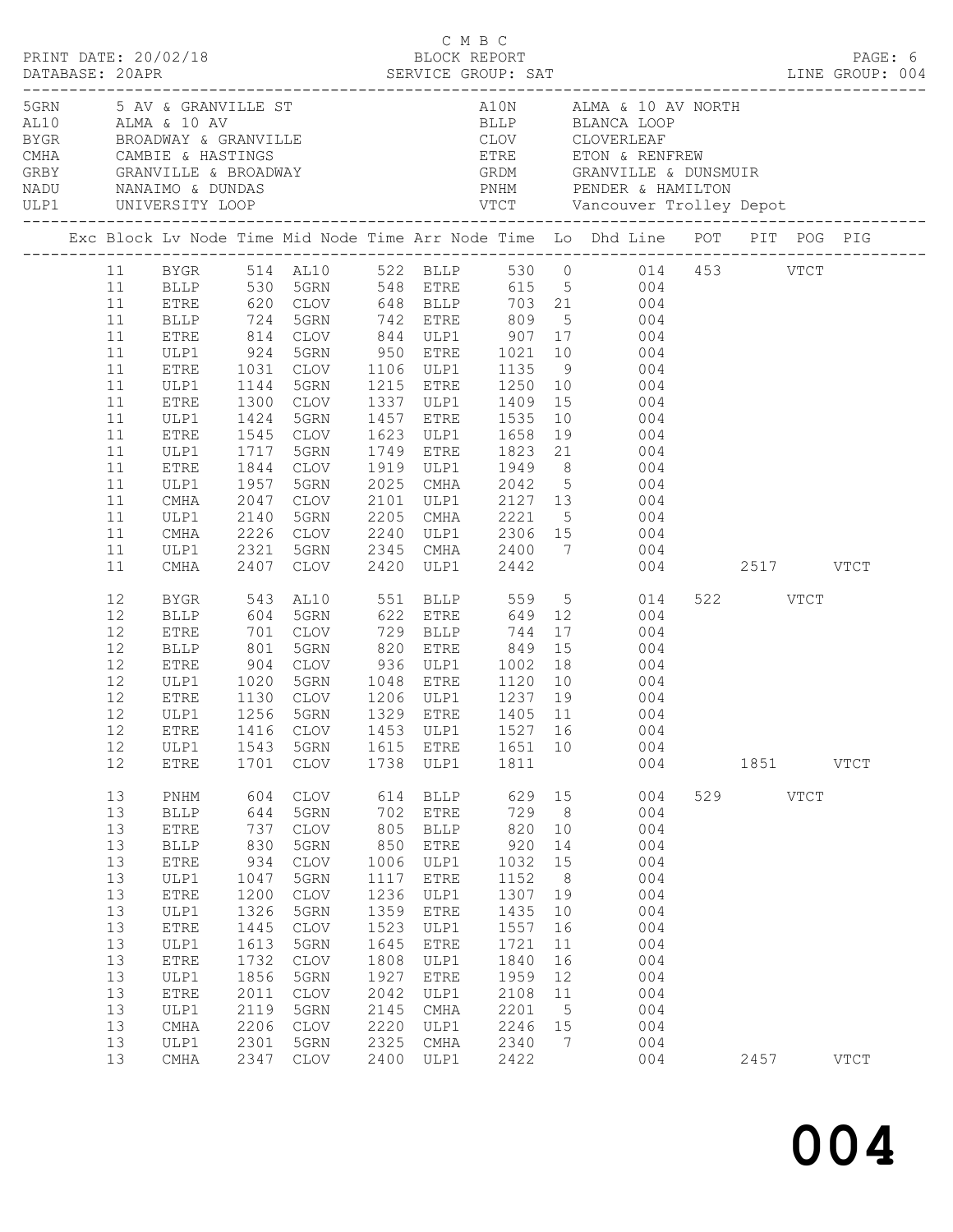# C M B C<br>BLOCK REPORT

LINE GROUP: 004

|    |                       |            |             |      |                 |            |                 | Exc Block Lv Node Time Mid Node Time Arr Node Time Lo Dhd Line POT PIT POG PIG |     |           |               |             |
|----|-----------------------|------------|-------------|------|-----------------|------------|-----------------|--------------------------------------------------------------------------------|-----|-----------|---------------|-------------|
| 14 | BYGR                  |            | 603 AL10    |      |                 |            |                 | 611 BLLP 619 5 014                                                             |     | 542       | $_{\rm VTCT}$ |             |
| 14 | BLLP                  | 624        | 5GRN        |      | 642 ETRE        | 709 12     |                 | 004                                                                            |     |           |               |             |
| 14 | ETRE                  |            | CLOV        |      | 749 BLLP        |            | 11              | 004                                                                            |     |           |               |             |
| 14 | $\operatorname{BLLP}$ | 721<br>815 | 5GRN        |      | 835 ETRE        | 804<br>905 | 14              | 004                                                                            |     |           |               |             |
| 14 | ETRE                  | 919        | CLOV        |      | 951 ULP1        | 1017 15    |                 | 004                                                                            |     |           |               |             |
| 14 | ULP1                  | 1032       | 5GRN        | 1102 | ETRE            | 1137       | 8 <sup>8</sup>  | 004                                                                            |     |           |               |             |
| 14 | ETRE                  | 1145       | CLOV        | 1221 | ULP1            | 1252       | 19              | 004                                                                            |     |           |               |             |
| 14 | ULP1                  | 1311       | 5GRN        | 1344 | ETRE            | 1420       | 10              | 004                                                                            |     |           |               |             |
| 14 | ${\tt ETRE}$          | 1430       | CLOV        | 1508 | ULP1            | 1542       | 16              | 004                                                                            |     |           |               |             |
| 14 | ULP1                  | 1558       | 5GRN        | 1630 | <b>ETRE</b>     | 1706       | 10              | 004                                                                            |     |           |               |             |
| 14 | ${\tt ETRE}$          | 1716       | CLOV        | 1753 | ULP1            | 1826       | 10              | 004                                                                            |     |           |               |             |
| 14 | ULP1                  | 1836       | 5GRN        | 1907 | ${\tt ETRE}$    | 1939       | 9               | 004                                                                            |     |           |               |             |
| 14 | ETRE                  | 1948       | CLOV        | 2021 | ULP1            | 2048 11    |                 | 004                                                                            |     |           |               |             |
| 14 | ULP1                  | 2059       | 5GRN        | 2125 | CMHA            | 2141       | $5\overline{)}$ | 004                                                                            |     |           |               |             |
| 14 | CMHA                  | 2146       | CLOV        | 2200 | ULP1            | 2226       | 15              | 004                                                                            |     |           |               |             |
| 14 | ULP1                  | 2241       | 5GRN        | 2305 | CMHA            | 2320       | $6\overline{6}$ | 004                                                                            |     |           |               |             |
| 14 |                       |            | CLOV        | 2340 | ULP1            | 2406       | 9               | 004                                                                            |     |           |               |             |
|    | CMHA                  | 2326       |             |      |                 |            |                 |                                                                                |     | 2453 VTCT |               |             |
| 14 | ULP1                  | 2415       | A10N        | 2426 | GRBY            | 2438       |                 | 014                                                                            |     |           |               |             |
| 15 | GRDM                  | 612        | NADU        |      | ETRE            | 632        | 9               | 004                                                                            |     | 549 VTCT  |               |             |
| 15 | ETRE                  | 641        | <b>CLOV</b> |      | 709 BLLP        | 724 19     |                 | 004                                                                            |     |           |               |             |
| 15 | <b>BLLP</b>           | 743        | 5GRN        | 802  | ETRE            | 831        | 19              | 004                                                                            |     |           |               |             |
| 15 | ETRE                  | 850        | CLOV        | 921  | ULP1            | 945        | 8 <sup>8</sup>  | 004                                                                            |     |           |               |             |
| 15 | ULP1                  | 953        | 5GRN        | 1020 | ETRE            | 1052       | 10              | 004                                                                            |     |           |               |             |
| 15 | ${\tt ETRE}$          | 1102       | CLOV        | 1136 | ULP1            | 1206       | 20              | 004                                                                            |     |           |               |             |
| 15 | ULP1                  | 1226       | 5GRN        | 1259 | ETRE            | 1335       | 10              | 004                                                                            |     |           |               |             |
| 15 | ETRE                  | 1345       | CLOV        | 1422 | ULP1            | 1456       | 15              | 004                                                                            |     |           |               |             |
| 15 | ULP1                  | 1511       | 5GRN        | 1543 | <b>ETRE</b>     | 1619       | 11              | 004                                                                            |     |           |               |             |
| 15 | ${\tt ETRE}$          | 1630       | CLOV        | 1708 | ULP1            | 1742       | 13              | 004                                                                            |     |           |               |             |
| 15 | ULP1                  | 1755       | 5GRN        | 1827 | ETRE            | 1901       | 23              | 004                                                                            |     |           |               |             |
| 15 | ETRE                  | 1924       | CLOV        | 1959 | ULP1            | 2028       | 11              | 004                                                                            |     |           |               |             |
| 15 | ULP1                  | 2039       | 5GRN        | 2105 | CMHA            | 2121       | $5^{\circ}$     | 004                                                                            |     |           |               |             |
| 15 | $\rm CMA$             | 2126       | CLOV        | 2140 | ULP1            | 2206       | 14              | 004                                                                            |     |           |               |             |
| 15 | ULP1                  | 2220       | 5GRN        | 2245 | CMHA            | 2301       | $5^{\circ}$     | 004                                                                            |     |           |               |             |
| 15 | CMHA                  | 2306       | CLOV        | 2320 | ULP1            | 2346       |                 | 004                                                                            |     | 2421 VTCT |               |             |
| 16 | BYGR                  | 643        | AL10        |      | 651 BLLP        | 659        | 5 <sup>5</sup>  | 014                                                                            | 622 |           | VTCT          |             |
| 16 | BLLP                  |            | 704 5GRN    |      | 722 ETRE        | 749        | $6\overline{6}$ | 004                                                                            |     |           |               |             |
| 16 | <b>ETRE</b>           |            | 755 CLOV    |      | 825 ULP1        | 848        |                 | $6\overline{6}$<br>004                                                         |     |           |               |             |
| 16 | ULP1                  |            | 854 5GRN    |      | 920 ETRE 951 11 |            |                 | 004                                                                            |     |           |               |             |
| 16 | ETRE                  | 1002       | <b>CLOV</b> | 1036 | ULP1            | 1103       | 12              | 004                                                                            |     |           |               |             |
| 16 | ULP1                  | 1115       | 5GRN        | 1146 | <b>ETRE</b>     | 1221       | 9               | 004                                                                            |     |           |               |             |
| 16 | ETRE                  | 1230       | CLOV        | 1307 | ULP1            | 1338       | 16              | 004                                                                            |     |           |               |             |
| 16 | ULP1                  | 1354       | 5GRN        | 1427 | <b>ETRE</b>     | 1503       | 12              | 004                                                                            |     |           |               |             |
| 16 | ETRE                  | 1515       | <b>CLOV</b> | 1553 | ULP1            | 1627       | 16              | 004                                                                            |     |           |               |             |
| 16 | ULP1                  | 1643       | 5GRN        | 1715 | <b>ETRE</b>     | 1751       | 14              | 004                                                                            |     |           |               |             |
| 16 | ETRE                  | 1805       | <b>CLOV</b> | 1841 | ULP1            | 1912       |                 | 004                                                                            |     | 1952      |               | <b>VTCT</b> |
| 17 | GRDM                  | 758        | NADU        |      | <b>ETRE</b>     | 818        | 15              | 004                                                                            | 735 |           | <b>VTCT</b>   |             |
| 17 | ${\tt ETRE}$          | 833        | CLOV        | 904  | ULP1            | 928        | 10              | 004                                                                            |     |           |               |             |
| 17 | ULP1                  | 938        | 5GRN        | 1005 | <b>ETRE</b>     | 1037       | 9               | 004                                                                            |     |           |               |             |
| 17 | ETRE                  | 1046       | CLOV        | 1121 | ULP1            | 1150       | 21              | 004                                                                            |     |           |               |             |
| 17 | ULP1                  | 1211       | 5GRN        | 1244 | <b>ETRE</b>     | 1320       | 10              | 004                                                                            |     |           |               |             |
| 17 | ETRE                  | 1330       | <b>CLOV</b> | 1407 | ULP1            | 1441       | 14              | 004                                                                            |     |           |               |             |
| 17 | ULP1                  | 1455       | 5GRN        | 1527 | <b>ETRE</b>     | 1605       | 10              | 004                                                                            |     |           |               |             |
| 17 | ETRE                  | 1615       | CLOV        | 1653 | ULP1            | 1728       |                 | 004                                                                            |     | 1808      |               | <b>VTCT</b> |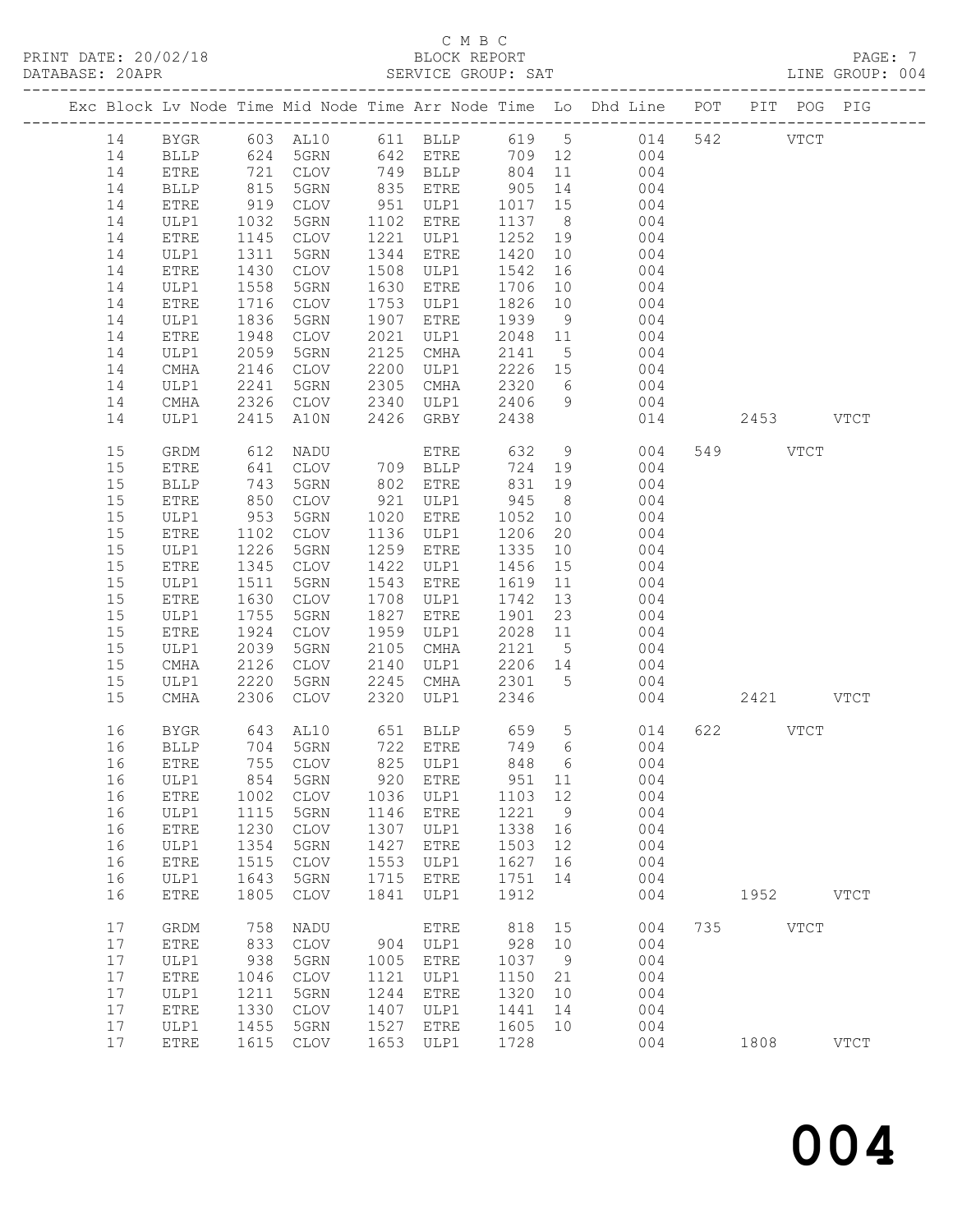## C M B C<br>BLOCK REPORT

LINE GROUP: 004

|  |    |              |                  |                                                        |      |                   |                            |                 | Exc Block Lv Node Time Mid Node Time Arr Node Time Lo Dhd Line POT PIT POG PIG |     |               |             |  |
|--|----|--------------|------------------|--------------------------------------------------------|------|-------------------|----------------------------|-----------------|--------------------------------------------------------------------------------|-----|---------------|-------------|--|
|  | 18 | <b>BYGR</b>  |                  |                                                        |      |                   |                            |                 | 821 AL10 831 BLLP 839 5 014 800 VTCT                                           |     |               |             |  |
|  | 18 | <b>BLLP</b>  |                  | 844 5GRN 905 ETRE 937 12<br>949 CLOV 1021 ULP1 1047 14 |      |                   |                            |                 | 004                                                                            |     |               |             |  |
|  | 18 | <b>ETRE</b>  |                  |                                                        |      |                   |                            |                 | 004                                                                            |     |               |             |  |
|  | 18 | ULP1         | 1101             | 5GRN                                                   |      | 1132 ETRE         | 1207 8                     |                 | 004                                                                            |     |               |             |  |
|  | 18 | ETRE         | 1215             | CLOV                                                   |      | 1251 ULP1         | 1322 19                    |                 | 004                                                                            |     |               |             |  |
|  | 18 | ULP1         | 1341             | 5GRN                                                   |      | 1414 ETRE         | 1450 10                    |                 | 004                                                                            |     |               |             |  |
|  | 18 | ETRE         | $1528$<br>$-747$ | CLOV                                                   |      | 1538 ULP1         | 1612<br>1612 10<br>1736 11 | 16              | 004                                                                            |     |               |             |  |
|  | 18 | ULP1         |                  | 5GRN                                                   |      | 1700 ETRE         |                            |                 | 004                                                                            |     |               |             |  |
|  | 18 | ETRE         | 1747             | CLOV                                                   |      | 1823 ULP1 1855 21 |                            |                 | 004                                                                            |     |               |             |  |
|  | 18 | ULP1         | 1916             | 5GRN                                                   |      | 1947 ETRE         | 2019                       |                 | 004                                                                            |     | 2059 VTCT     |             |  |
|  | 19 | <b>BYGR</b>  | 844<br>909       | AL10                                                   |      | 854 ULP1          | 904                        | 5 <sup>5</sup>  | 014                                                                            |     | 823 VTCT      |             |  |
|  | 19 | ULP1         |                  | 5GRN                                                   |      | 935 ETRE          | 1006 11                    |                 | 004                                                                            |     |               |             |  |
|  | 19 | ${\tt ETRE}$ | 1017             | CLOV                                                   |      | 1051 ULP1         | 1118                       | 11              | 004                                                                            |     |               |             |  |
|  | 19 | ULP1         | 1129             | 5GRN                                                   |      | 1200 ETRE         | 1235                       | 10              | 004                                                                            |     |               |             |  |
|  | 19 | ETRE         | 1245             | CLOV                                                   |      | 1322 ULP1         | 1353                       | 16              | 004                                                                            |     |               |             |  |
|  | 19 | ULP1         | 1409             | 5GRN                                                   |      | 1442 ETRE         | 1520                       | 10              | 004                                                                            |     |               |             |  |
|  | 19 | ${\tt ETRE}$ | 1530             | CLOV                                                   |      | 1608 ULP1         | 1642                       | 18              | 004                                                                            |     |               |             |  |
|  | 19 | ULP1         | 1700             | 5GRN                                                   |      | 1732 ETRE         | 1808 15                    |                 | 004                                                                            |     |               |             |  |
|  | 19 | ETRE         | 1823             | CLOV                                                   |      | 1859 ULP1         | 1930                       | 7               | 004                                                                            |     |               |             |  |
|  | 19 | ULP1         | 1937             | 5GRN                                                   |      | 2005 CMHA         | 2022                       |                 | 004                                                                            |     | 2049 VTCT     |             |  |
|  | 20 | <b>BYGR</b>  | 939              | AL10                                                   |      | 952 ULP1          | 1002                       | 5 <sup>5</sup>  | 014                                                                            |     | 916 VTCT      |             |  |
|  | 20 | ULP1         | 1007             | 5GRN                                                   |      | 1035 ETRE         | 1107 10                    |                 | 004                                                                            |     |               |             |  |
|  | 20 | <b>ETRE</b>  | 1117             | CLOV                                                   |      | 1151 ULP1         | 1221                       | 20              | 004                                                                            |     |               |             |  |
|  | 20 | ULP1         | 1241             | 5GRN                                                   |      | 1314 ETRE         | 1350 10                    |                 | 004                                                                            |     |               |             |  |
|  | 20 | ${\tt ETRE}$ | 1400             | CLOV                                                   |      | 1437 ULP1         | 1511                       | 16              | 004                                                                            |     |               |             |  |
|  | 20 | ULP1         | 1527             | 5GRN                                                   |      | 1559 ETRE         | 1635                       | 11              | 004                                                                            |     |               |             |  |
|  | 20 | ETRE         | 1646             | CLOV                                                   |      | 1723 ULP1         | 1757                       | 18              | 004                                                                            |     |               |             |  |
|  | 20 | ULP1         | 1815             | 5GRN                                                   | 1847 | ETRE              | 1920                       |                 | 004                                                                            |     | 2006 700      | <b>VTCT</b> |  |
|  | 21 | BYGR         | 1128             | AL10                                                   |      | 1141 ULP1         | 1152 5                     |                 |                                                                                |     | 014 1105 VTCT |             |  |
|  | 21 | ULP1         | 1157             | 5GRN                                                   |      | 1230 ETRE         | 1306                       | 9               | 004                                                                            |     |               |             |  |
|  | 21 | <b>ETRE</b>  | 1315             | CLOV                                                   |      | 1352 ULP1         | 1424 15                    |                 | 004                                                                            |     |               |             |  |
|  | 21 | ULP1         | 1439             | 5GRN                                                   |      | 1512 ETRE         | 1550                       | 10              | 004                                                                            |     |               |             |  |
|  | 21 | ${\tt ETRE}$ | 1600             | CLOV                                                   |      | 1638 ULP1         | 1713                       | 23              | 004                                                                            |     |               |             |  |
|  | 21 | ULP1         | 1736             | 5GRN                                                   | 1808 | ETRE              | 1842                       | 22              | 004                                                                            |     |               |             |  |
|  | 21 | <b>ETRE</b>  | 1904             | CLOV                                                   |      | 1939 ULP1         | 2008                       | 9               | 004                                                                            |     |               |             |  |
|  | 21 | ULP1         | 2017             | 5GRN                                                   | 2045 | CMHA              | 2102                       | $5\overline{)}$ | 004                                                                            |     |               |             |  |
|  | 21 | CMHA         | 2107             | CLOV                                                   | 2121 | ULP1              | 2147 13                    |                 | 004                                                                            |     |               |             |  |
|  | 21 | ULP1         | 2200             | 5GRN                                                   |      | 2225 CMHA         | 2241                       | $5\phantom{.0}$ | 004                                                                            |     |               |             |  |
|  | 21 | CMHA         | 2246             | CLOV                                                   |      | 2300 ULP1 2326 24 |                            |                 | 004                                                                            |     |               |             |  |
|  | 21 | ULP1         |                  | 2350 5GRN                                              |      | 2414 CMHA         | 2429                       |                 |                                                                                | 004 | 2456 VTCT     |             |  |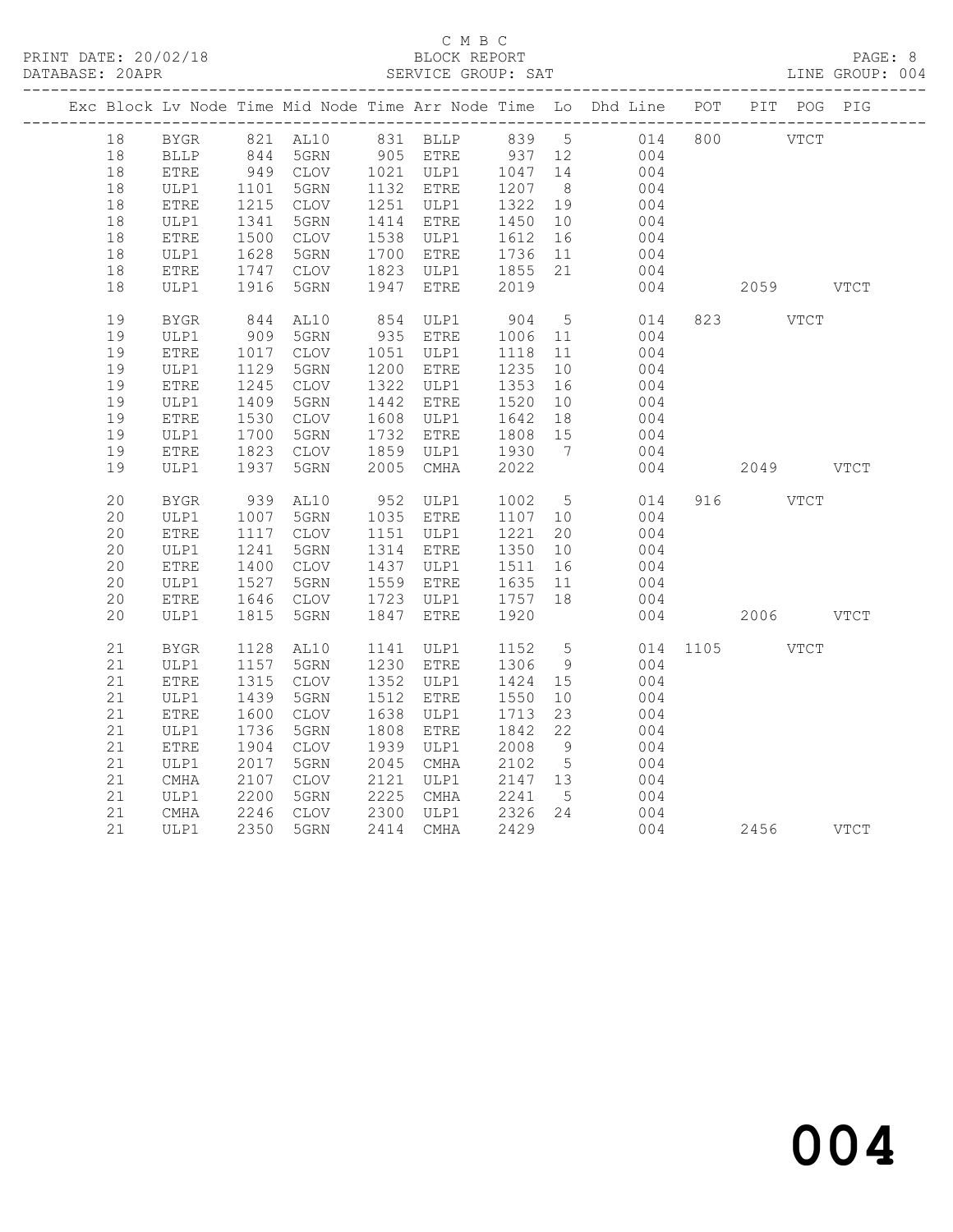| CADN             NB  CAMBIE  ST  NS  DUNSMUIR<br>DADE             DAVIE  &  DENMAN                                                                                                                                                                                                                     |             |
|--------------------------------------------------------------------------------------------------------------------------------------------------------------------------------------------------------------------------------------------------------------------------------------------------------|-------------|
| BURO BURRARD & ROBSON<br>CADS SB CAMBIE ST NS DUNSMUIR<br>DADW DAVIE & DENMAN<br>DAMW DAVIE & MAINLAND<br>DAHW DAVIE & HOWE<br>ROBR ROBSON & BURRARD<br>-------------------------------                                                                                                                |             |
| Exc Block Lv Node Time Mid Node Time Arr Node Time Lo Dhd Line POT PIT POG PIG                                                                                                                                                                                                                         |             |
| CADN 543<br>DADE 556 DAPF 604 CADN 609 14 006 513 VTCT<br>CADN 623 DADE 636 0 005<br>$\mathbf{1}$<br>$\mathbf{1}$<br>$\mathbf{1}$                                                                                                                                                                      |             |
| $\mathbf{1}$<br>649 19 006<br>DADE<br>721 0 005<br>736 15 006<br>1<br>CADN                                                                                                                                                                                                                             |             |
| 623 DADE<br>623 DADE<br>636 DAPF 644 CADN<br>708 DADE<br>721 DAPF 731 CADN<br>751 DADE<br>806 DAPF 815 CADN<br>806 DAPF 815 CADN<br>$\mathbf 1$<br>DADE<br>$0\qquad \qquad 005$<br>806<br>$\mathbf{1}$<br>CADN                                                                                         |             |
| 823 6 006<br>$\mathbf{1}$<br>DADE<br>829<br>845<br>908<br>DADE<br>DAPF 854 CADN<br>$845$ 0 005<br>902 6 006<br>$\mathbf{1}$<br>CADN<br>902 6<br>$\mathbf 1$<br>DADE<br>006                                                                                                                             |             |
| 92500005<br>$\mathbf{1}$<br>CADN<br>DADE<br>DAPF 934 CADN<br>925<br>943 6 006<br>$\mathbf{1}$<br>DADE                                                                                                                                                                                                  |             |
| 949<br>1<br>CADN<br>DAPF 1019 CADN 1027 9 005<br>DAPF 1019 CADN 1027 9 006<br>DAPF 1108 CADN 1116 8 006<br>$\mathbf 1$<br>1007<br>DADE<br>1036<br>$\mathbf{1}$<br>CADN                                                                                                                                 |             |
| 1056<br>$\mathbf{1}$<br>DADE<br>1124<br>1<br>CADN                                                                                                                                                                                                                                                      |             |
| 1145 0 005<br>DAPF 1158 CADN 1207 10 006<br>DAPF 1254 CADN 1304 9 006<br>1145<br>1<br>DADE<br>$\mathbf{1}$<br>1217<br>CADN                                                                                                                                                                             |             |
| $\mathbf{1}$<br>1241<br>DADE<br>1<br>CADN<br>1<br>DADE                                                                                                                                                                                                                                                 |             |
| $\mathbf{1}$<br>CADN<br>1<br>DADE                                                                                                                                                                                                                                                                      |             |
| 1<br>CADN<br>1<br>DADE                                                                                                                                                                                                                                                                                 |             |
| 1313 DAPE 1350 CADN 1307 0 0005<br>1337 DAPE 1350 CADN 1401 8 0006<br>1409 DADE 1435 0 0065<br>1435 DAPE 1448 CADN 1459 13 0065<br>1512 DADE 1538 0 005<br>1538 DAPE 1551 CADN 1601 13 006<br>1614 DADE 1640 0 005<br>1614 DADE 1640 0 005<br>1713 9 0<br>$\mathbf{1}$<br>CADN<br>$\mathbf{1}$<br>DADE |             |
| 1712 DADE<br>1738 DAPF 1751 CADN<br>$\mathbf{1}$<br>1712<br>1738 0 005<br>CADN<br>1801 13<br>1<br>DADE<br>- 006<br>$\mathbf 1$<br>DADE 1840 0<br>CADN 1814<br>005                                                                                                                                      |             |
| 1853<br>CADN<br>1903<br>006<br>1<br>DADE<br>1840<br>DAPF<br>11<br>1940<br>$\mathbf 1$<br>CADN<br>1914<br>DADE<br>$\mathbf{0}$<br>005                                                                                                                                                                   |             |
| 1940<br>2001<br>006<br>DADE<br>DAPF<br>1953<br>CADN<br>5<br>1<br>2006<br>2030<br>005<br>1<br>CADN<br>DADE<br>0                                                                                                                                                                                         |             |
| 006<br>2030<br>2043<br>$\mathtt{CADN}$<br>2051<br>$\mathbf{1}$<br>DADE<br>DAPF<br>9<br>2100<br>2124<br>005<br>$\mathbf 1$<br>CADN<br>DADE<br>$\mathbf{0}$                                                                                                                                              |             |
| 2124<br>006<br>DADE<br>DAPF<br>2137<br>CADN<br>2145<br>1<br>17<br>2202<br>2224<br>005<br>$\mathbf 1$<br>CADN<br>DADE<br>0<br>2224<br>2237<br>2245<br>006<br>$\mathbf{1}$<br>DADE<br>DAPF<br>CADN<br>9                                                                                                  |             |
| 2254<br>2312<br>005<br>$\mathbf{1}$<br>CADN<br>DADE<br>0<br>2312<br>2325 CADN<br>2331<br>006<br>$\mathbf 1$<br>DAPF<br>2402<br>DADE                                                                                                                                                                    | <b>VTCT</b> |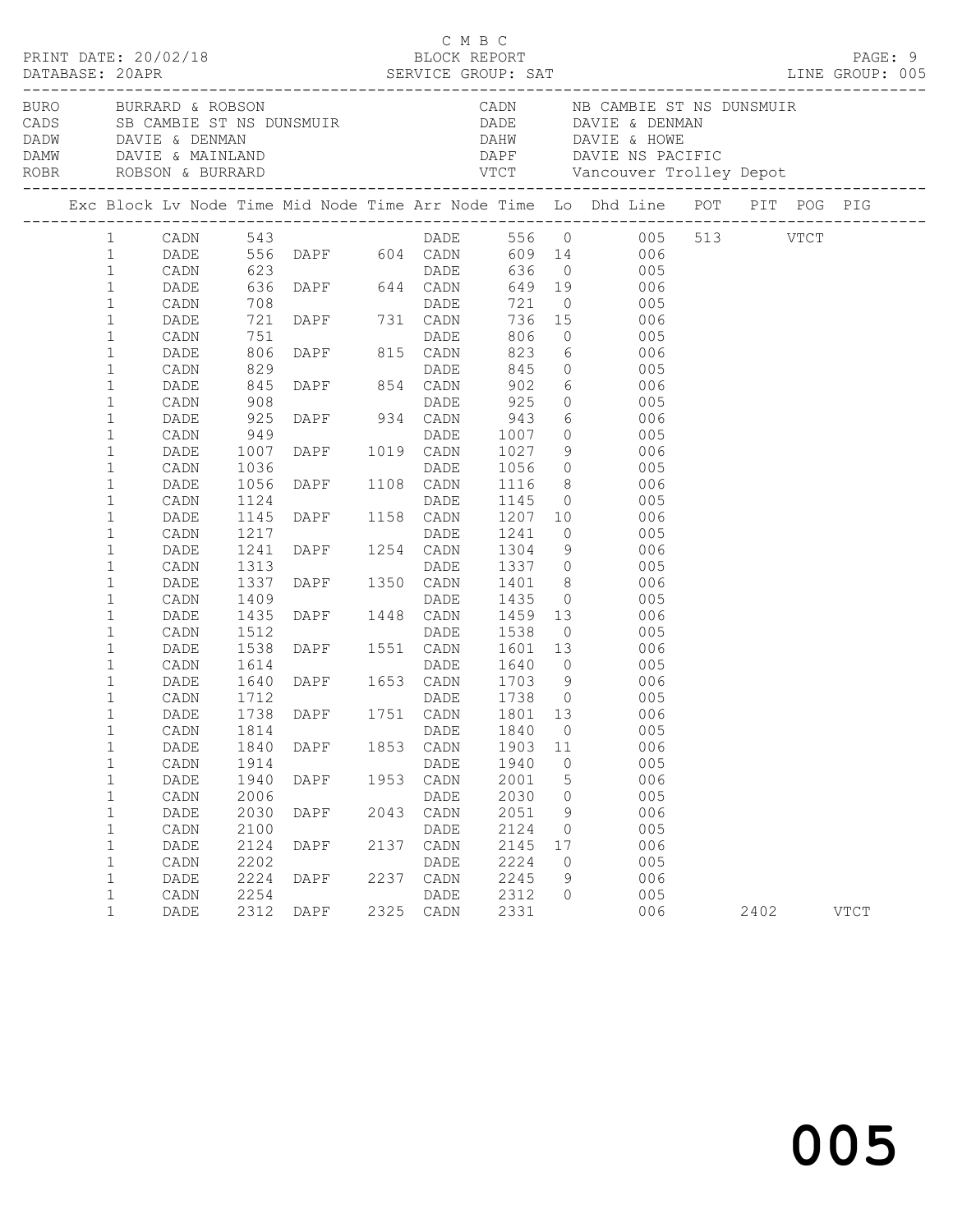#### C M B C

| PRINT DATE: 20/02/18<br>DATABASE: 20APR |                |             |      | BLOCK REPORT<br>SERVICE GROUP: SAT |               |         |                |                                                                                | PAGE: 10<br>LINE GROUP: 005 |  |  |
|-----------------------------------------|----------------|-------------|------|------------------------------------|---------------|---------|----------------|--------------------------------------------------------------------------------|-----------------------------|--|--|
|                                         |                |             |      |                                    |               |         |                | Exc Block Lv Node Time Mid Node Time Arr Node Time Lo Dhd Line POT PIT POG PIG |                             |  |  |
|                                         |                | 2 CADN 603  |      |                                    |               |         |                | DADE 616 0 005 533 VTCT                                                        |                             |  |  |
|                                         | $\mathbf{2}$   | DADE        |      | 616 DAPF 624 CADN                  |               |         |                | 629 9 006                                                                      |                             |  |  |
|                                         | $\overline{2}$ | CADN        | 638  |                                    | DADE          | 651     |                | $\Omega$<br>005                                                                |                             |  |  |
|                                         | $\mathbf{2}$   | DADE        | 651  |                                    | DAPF 701 CADN |         |                | 706 15<br>006                                                                  |                             |  |  |
|                                         | 2              | CADN        | 721  |                                    | DADE          | 736     |                | $\overline{0}$<br>005                                                          |                             |  |  |
|                                         | $\mathbf{2}$   | DADE        | 736  |                                    |               |         | 751 14         | 006                                                                            |                             |  |  |
|                                         | $\overline{c}$ | CADN        | 805  |                                    | <b>DADE</b>   | 821     | $\Omega$       | 005                                                                            |                             |  |  |
|                                         | $\mathbf{2}$   | DADE        | 821  | DAPF 830 CADN                      |               | 838     |                | 10<br>006                                                                      |                             |  |  |
|                                         | $\mathbf{2}$   | CADN        | 848  |                                    | DADE          | 905     |                | 005<br>$\overline{0}$                                                          |                             |  |  |
|                                         | $\mathbf{2}$   | DADE        | 905  | DAPF 914 CADN                      |               | 923     | $6 \qquad$     | 006                                                                            |                             |  |  |
|                                         | $\mathbf{2}$   | CADN        | 929  |                                    | DADE          | 946     |                | 005<br>$\Omega$                                                                |                             |  |  |
|                                         | $\mathbf{2}$   | DADE        | 946  | DAPF 956 CADN                      |               | 1004    |                | $6 \quad \text{or}$<br>006                                                     |                             |  |  |
|                                         | $\mathbf{2}$   | CADN        | 1010 |                                    |               | 1028    |                | $\overline{0}$<br>005                                                          |                             |  |  |
|                                         | $\mathbf{2}$   | DADE        | 1028 |                                    |               | 1048    | 8              | 006                                                                            |                             |  |  |
|                                         | $\mathbf{2}$   | CADN        | 1056 |                                    | DADE          | 1117    |                | 005<br>$\bigcirc$                                                              |                             |  |  |
|                                         | $\mathbf{2}$   | DADE        | 1117 | DAPF 1130 CADN                     |               | 1139    |                | 006<br>13                                                                      |                             |  |  |
|                                         | $\mathbf{2}$   | CADN        | 1152 |                                    | DADE          | 1213    | $\overline{0}$ | 005                                                                            |                             |  |  |
|                                         | $\overline{2}$ | DADE        | 1213 | DAPF 1226 CADN                     |               | 1236    | 9              | 006                                                                            |                             |  |  |
|                                         | $\mathbf{2}$   | CADN        | 1245 |                                    | DADE          | 1309    |                | $\Omega$<br>005                                                                |                             |  |  |
|                                         | 2              | DADE        | 1309 | DAPF 1322 CADN                     |               | 1332    |                | $9 \left( \frac{1}{2} \right)$<br>006                                          |                             |  |  |
|                                         | $\mathbf{2}$   | CADN        | 1341 |                                    | <b>DADE</b>   | 1407    | $\overline{0}$ | 005                                                                            |                             |  |  |
|                                         | $\mathbf{2}$   | <b>DADE</b> | 1407 | DAPF                               | 1420 CADN     | 1431    | 13             | 006                                                                            |                             |  |  |
|                                         | $\overline{c}$ | CADN        | 1444 |                                    | DADE          | 1510    |                | 005<br>$\Omega$                                                                |                             |  |  |
|                                         | 2              | <b>DADE</b> | 1510 | DAPF 1523 CADN                     |               | 1534    |                | 006<br>13                                                                      |                             |  |  |
|                                         | $\mathbf{2}$   | CADN        | 1547 |                                    | DADE          | 1613    | $\overline{0}$ | 005                                                                            |                             |  |  |
|                                         | $\overline{2}$ | <b>DADE</b> | 1613 | DAPF 1626 CADN                     |               | 1636 14 |                | 006                                                                            |                             |  |  |
|                                         | $\overline{2}$ | CADN        | 1650 |                                    | DADE          | 1716    | $\bigcirc$     | 005                                                                            |                             |  |  |
|                                         | $\overline{2}$ | DADE        |      | 1716 DAPF 1729 CADN                |               | 1739 11 |                | 006                                                                            |                             |  |  |

2 CADN 1750 DADE 1816 0 005

2 DADE 1816 DAPF 1829 CADN 1839 006 1910 VTCT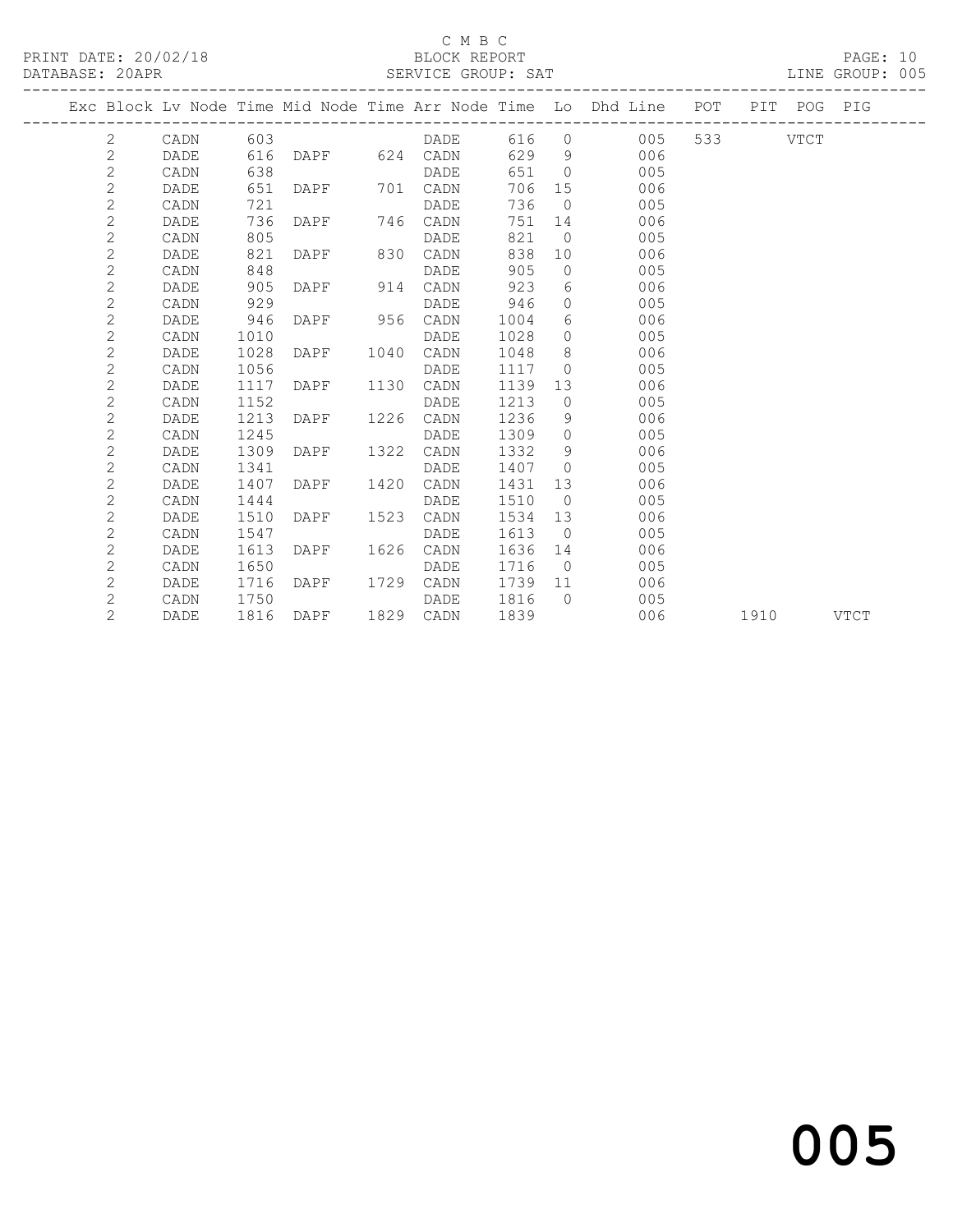### C M B C<br>BLOCK REPORT

| PRINT DATE: 20/02/18<br>DATABASE: 20APR |      |      |                |      | U M B U           |      |                | THE CHECK<br>BLOCK REPORT<br>SERVICE GROUP: SAT<br>---------------------------------- |  |             | PAGE: 11<br>LINE GROUP: 005 |  |
|-----------------------------------------|------|------|----------------|------|-------------------|------|----------------|---------------------------------------------------------------------------------------|--|-------------|-----------------------------|--|
|                                         |      |      |                |      |                   |      |                | Exc Block Lv Node Time Mid Node Time Arr Node Time Lo Dhd Line POT                    |  | PIT POG PIG |                             |  |
| 3                                       | CADN |      |                |      | DADE              |      |                | 706 0<br>005                                                                          |  | 623 VTCT    |                             |  |
| $\mathsf 3$                             | DADE |      |                |      | 706 DAPF 716 CADN | 721  |                | 15<br>006                                                                             |  |             |                             |  |
| 3                                       | CADN | 736  |                |      | DADE              | 751  |                | $\overline{0}$<br>005                                                                 |  |             |                             |  |
| 3                                       | DADE | 751  | DAPF 801       |      | CADN              | 806  |                | 11 —<br>006                                                                           |  |             |                             |  |
| 3                                       | CADN | 817  |                |      | DADE              | 833  |                | $\overline{0}$<br>005                                                                 |  |             |                             |  |
| 3                                       | DADE | 833  | DAPF 842       |      | CADN              | 850  |                | 8<br>006                                                                              |  |             |                             |  |
| 3                                       | CADN | 858  |                |      | DADE              | 915  | $\overline{0}$ | 005                                                                                   |  |             |                             |  |
| 3                                       | DADE | 915  | DAPF 924       |      | CADN              | 933  | 9              | 006                                                                                   |  |             |                             |  |
| 3                                       | CADN | 942  |                |      | DADE              | 1000 | $\Omega$       | 005                                                                                   |  |             |                             |  |
| 3                                       | DADE | 1000 | DAPF           | 1012 | CADN              | 1020 | 9              | 006                                                                                   |  |             |                             |  |
| 3                                       | CADN | 1029 |                |      | DADE              | 1049 | $\Omega$       | 005                                                                                   |  |             |                             |  |
| 3                                       | DADE | 1049 | DAPF           | 1101 | CADN              | 1109 |                | $8 -$<br>006                                                                          |  |             |                             |  |
| 3                                       | CADN | 1117 |                |      | DADE              | 1138 | $\overline{0}$ | 005                                                                                   |  |             |                             |  |
| 3                                       | DADE | 1138 | DAPF           | 1151 | CADN              | 1200 |                | 10<br>006                                                                             |  |             |                             |  |
| 3                                       | CADN | 1210 |                |      | DADE              | 1234 | $\overline{0}$ | 005                                                                                   |  |             |                             |  |
| 3                                       | DADE | 1234 | DAPF           | 1247 | CADN              | 1257 | 9              | 006                                                                                   |  |             |                             |  |
| 3                                       | CADN | 1306 |                |      | DADE              | 1330 |                | $\overline{0}$<br>005                                                                 |  |             |                             |  |
| 3                                       | DADE | 1330 | DAPF 1343      |      | CADN              | 1354 |                | 8 - 10<br>006                                                                         |  |             |                             |  |
| 3                                       | CADN | 1402 |                |      | DADE              | 1428 |                | $\overline{0}$<br>005                                                                 |  |             |                             |  |
| 3                                       | DADE | 1428 | DAPF 1441 CADN |      |                   | 1452 | 13             | 006                                                                                   |  |             |                             |  |

 3 CADN 1505 DADE 1531 0 005 3 DADE 1531 DAPF 1544 CADN 1554 14 006 3 CADN 1608 DADE 1634 0 005

 3 CADN 1805 DADE 1831 0 005 3 DADE 1831 DAPF 1844 CADN 1854 10 006 3 CADN 1904 DADE 1930 0 005

3 DADE 1634 DAPF 1647 CADN 1657 8 006<br>3 CADN 1705 DADE 1731 0 005 3 CADN 1705 DADE 1731 0 005 3 DADE 1731 DAPF 1744 CADN 1754 11 006<br>3 CADN 1805 DADE 1831 0 005<br>3 DADE 1831 DAPF 1844 CADN 1854 10 006

3 DADE 1930 DAPF 1943 CADN 1951 006 2022 VTCT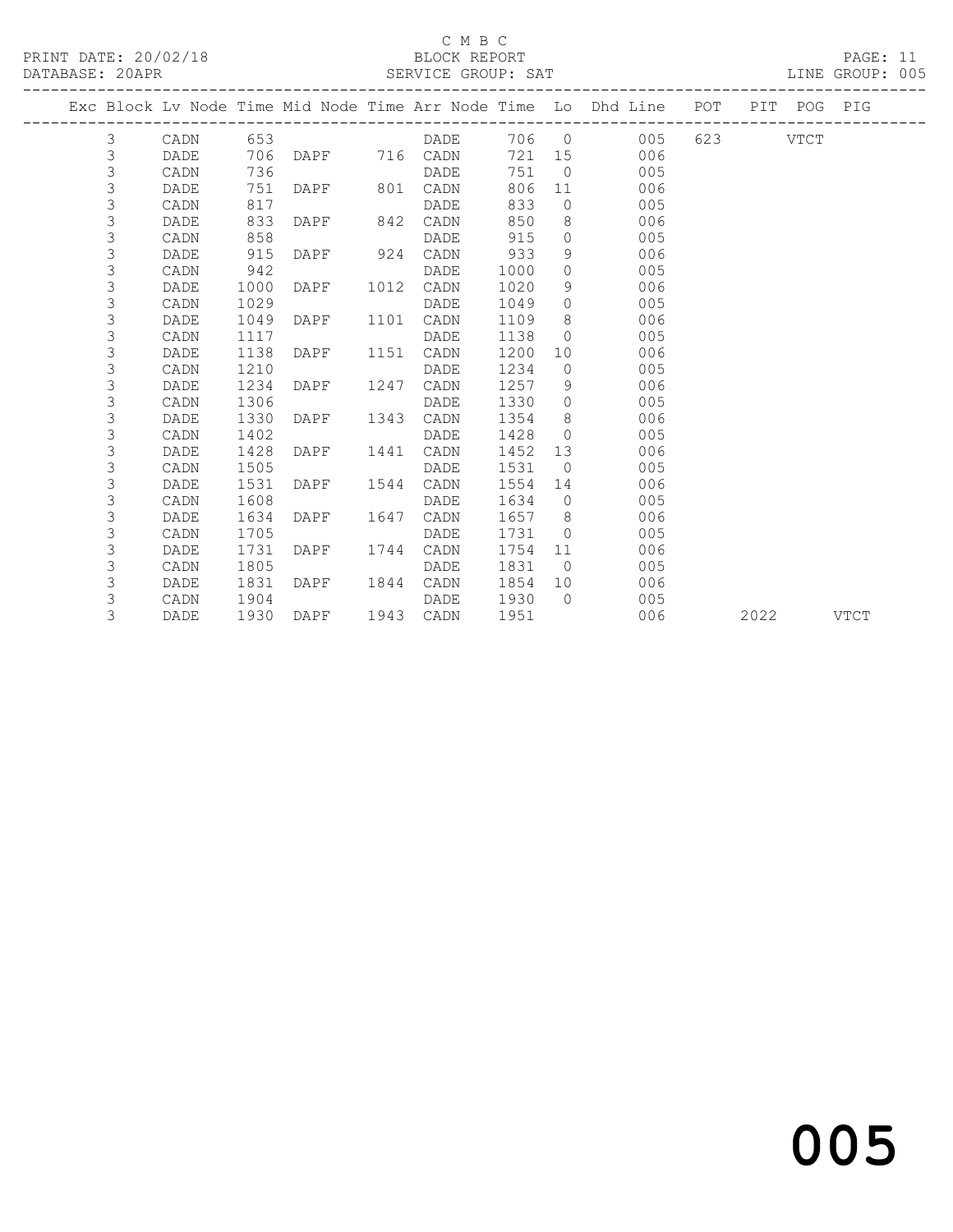#### C M B C<br>BLOCK REPORT

|  | DATABASE: 20APR |             |      |                   |      | SERVICE GROUP: SAT |         |                |                                                                                |  | LINE GROUP: 005 |  |
|--|-----------------|-------------|------|-------------------|------|--------------------|---------|----------------|--------------------------------------------------------------------------------|--|-----------------|--|
|  |                 |             |      |                   |      |                    |         |                | Exc Block Lv Node Time Mid Node Time Arr Node Time Lo Dhd Line POT PIT POG PIG |  |                 |  |
|  | 4               | CADN 839    |      |                   |      | <b>DADE</b>        |         |                | 855 0 005 809 VTCT                                                             |  |                 |  |
|  | 4               | DADE        |      | 855 DAPF 904 CADN |      |                    |         |                | 912 10<br>006                                                                  |  |                 |  |
|  | 4               | CADN        | 922  |                   |      | DADE               | 939     |                | $\Omega$<br>005                                                                |  |                 |  |
|  | 4               | DADE        | 939  |                   |      | DAPF 949 CADN 957  |         | 6 <sup>6</sup> | 006                                                                            |  |                 |  |
|  | 4               | CADN        | 1003 |                   |      | DADE               | 1021    |                | $\Omega$<br>005                                                                |  |                 |  |
|  | 4               | DADE        | 1021 | DAPF 1033         |      | CADN               | 1041    | 8              | 006                                                                            |  |                 |  |
|  | 4               | CADN        | 1049 |                   |      | DADE               | 1110    | $\Omega$       | 005                                                                            |  |                 |  |
|  | 4               | DADE        | 1110 | DAPF              | 1123 | CADN               | 1132 13 |                | 006                                                                            |  |                 |  |
|  | 4               | CADN        | 1145 |                   |      | DADE               | 1206    | $\bigcirc$     | 005                                                                            |  |                 |  |
|  | 4               | <b>DADE</b> | 1206 | DAPF              | 1219 | CADN               | 1229    | - 9            | 006                                                                            |  |                 |  |
|  | 4               | CADN        | 1238 |                   |      | DADE               | 1302    | $\overline{0}$ | 005                                                                            |  |                 |  |
|  | 4               | DADE        | 1302 | DAPF 1315         |      | CADN               | 1325    |                | 006<br>10                                                                      |  |                 |  |
|  | 4               | CADN        | 1335 |                   |      | DADE               | 1359 0  |                | 005                                                                            |  |                 |  |
|  | 4               | DADE        | 1359 | DAPF              | 1412 | CADN               | 1423    | 14             | 006                                                                            |  |                 |  |
|  | 4               | CADN        | 1437 |                   |      | DADE               | 1503    |                | 005<br>$\bigcirc$                                                              |  |                 |  |
|  | 4               | DADE        | 1503 | DAPF 1516 CADN    |      |                    | 1527    | 14             | 006                                                                            |  |                 |  |
|  | 4               | CADN        | 1541 |                   |      | DADE               | 1607    |                | $\overline{0}$<br>005                                                          |  |                 |  |
|  | 4               | DADE        | 1607 | DAPF 1620 CADN    |      |                    | 1630    |                | 12<br>006                                                                      |  |                 |  |
|  | 4               | CADN        | 1642 |                   |      | DADE               | 1708    | $\bigcirc$     | 005                                                                            |  |                 |  |
|  | 4               | DADE        | 1708 | DAPF              | 1721 | CADN               | 1731    |                | 006<br>11 \,                                                                   |  |                 |  |
|  | 4               | CADN        | 1742 |                   |      | DADE               | 1808    | $\overline{0}$ | 005                                                                            |  |                 |  |
|  | 4               | DADE        | 1808 | DAPF 1821         |      | CADN               | 1831    |                | 13<br>006                                                                      |  |                 |  |
|  | 4               | CADN        | 1844 |                   |      | DADE               | 1910 0  |                | 005                                                                            |  |                 |  |
|  | 4               | DADE        | 1910 | DAPF              | 1923 | CADN               | 1933    |                | 006<br>13                                                                      |  |                 |  |
|  | 4               | CADN        | 1946 |                   |      | DADE               | 2010    |                | 005<br>$\Omega$                                                                |  |                 |  |
|  | 4               | DADE        | 2010 | DAPF 2023 CADN    |      |                    | 2031    | 5              | 006                                                                            |  |                 |  |
|  | 4               | CADN        | 2036 |                   |      | DADE               | 2100    | $\Omega$       | 005                                                                            |  |                 |  |

 4 DADE 2100 DAPF 2113 CADN 2121 17 006 4 CADN 2138 DADE 2200 0 005

4 DADE 2200 DAPF 2213 CADN 2221 006 2252 VTCT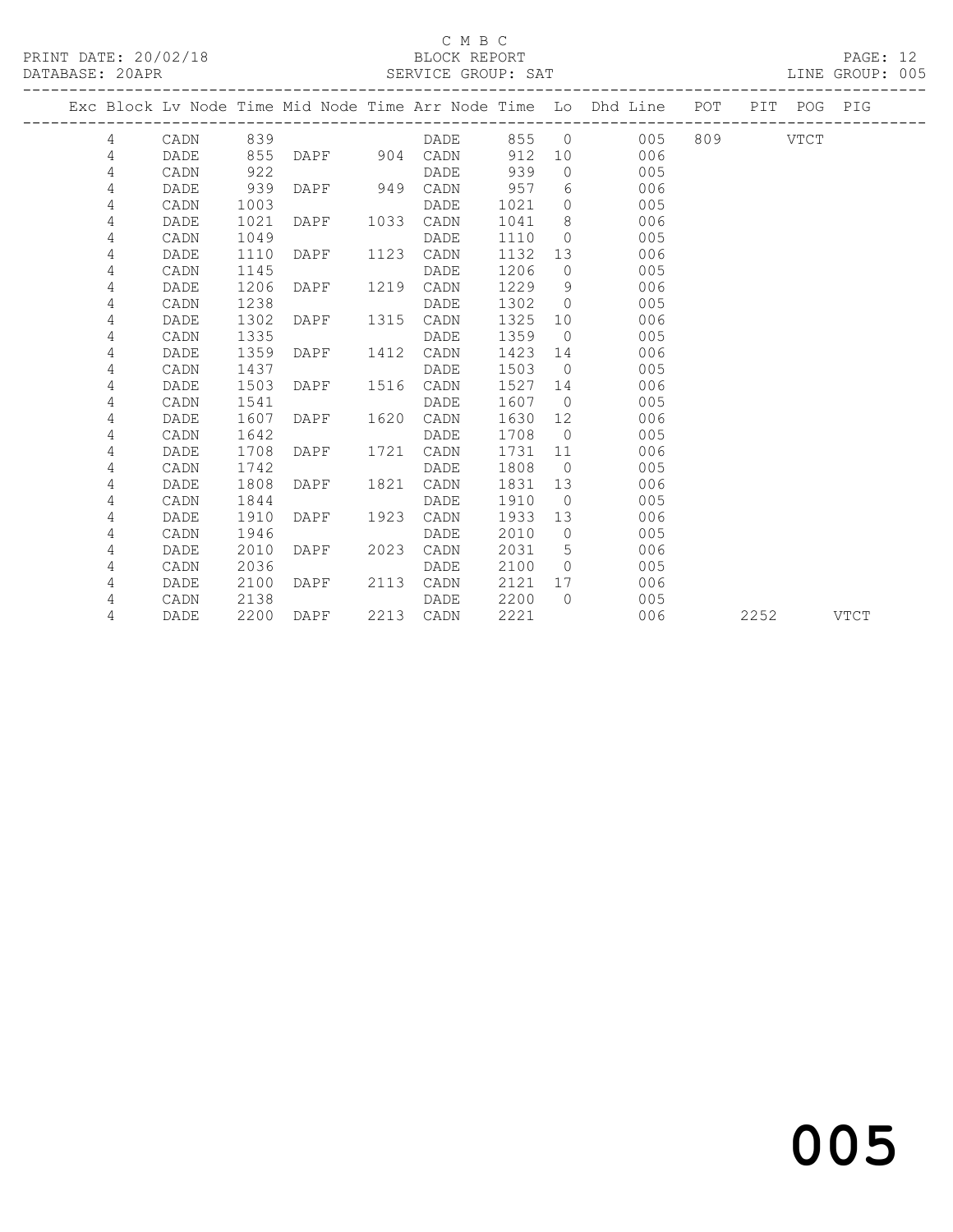#### C M B C<br>BLOCK REPORT

| PRINT DATE: 20/02/18<br>DATABASE: 20APR<br>---------------------------------- |                 |                 |      |                                              | BLOCK REPORT<br>SERVICE GROUP: SAT |                           |                 |                                                                                |  |           | PAGE: 13<br>LINE GROUP: 005 |  |
|-------------------------------------------------------------------------------|-----------------|-----------------|------|----------------------------------------------|------------------------------------|---------------------------|-----------------|--------------------------------------------------------------------------------|--|-----------|-----------------------------|--|
|                                                                               |                 |                 |      |                                              |                                    |                           |                 | Exc Block Lv Node Time Mid Node Time Arr Node Time Lo Dhd Line POT PIT POG PIG |  |           |                             |  |
|                                                                               | $5\overline{)}$ |                 |      |                                              |                                    |                           |                 | CADN 915 DADE 932 0 005 845 VTCT                                               |  |           |                             |  |
|                                                                               | 5               | DADE            |      |                                              |                                    |                           |                 | 932 DAPF 942 CADN 950 6 006                                                    |  |           |                             |  |
|                                                                               | $\overline{5}$  | CADN            |      | 956 DADE<br>1014 DAPF 1026 CADN<br>1042 DADE |                                    |                           |                 | DADE 1014 0 005<br>CADN 1034 8 006                                             |  |           |                             |  |
|                                                                               | $\mathsf S$     | DADE            |      |                                              |                                    |                           |                 |                                                                                |  |           |                             |  |
|                                                                               | $\mathsf S$     | CADN            |      |                                              |                                    | 1103                      |                 | $\frac{3}{2}$ 005                                                              |  |           |                             |  |
|                                                                               | 5               | DADE            | 1103 | DAPF 1116 CADN                               |                                    | 1125 13                   |                 | 006                                                                            |  |           |                             |  |
|                                                                               | $\mathsf S$     | CADN            | 1138 |                                              |                                    | 1159                      | $\overline{0}$  | 005                                                                            |  |           |                             |  |
|                                                                               | $\mathsf S$     | DADE            |      | 1138 DADE<br>1159 DAPF 1212 CADN             |                                    | 1221 10                   |                 | 006                                                                            |  |           |                             |  |
|                                                                               | $\mathsf S$     | $\mathtt{CADN}$ | 1231 |                                              | DADE                               | 1255                      | $\overline{0}$  | 005                                                                            |  |           |                             |  |
|                                                                               | $\mathsf S$     | DADE            | 1255 | DAPF 1308 CADN                               |                                    | 1318                      | 9               | 006                                                                            |  |           |                             |  |
|                                                                               | 5               | CADN            | 1327 |                                              | DADE                               | 1351                      | $\overline{0}$  | 005                                                                            |  |           |                             |  |
|                                                                               | $\overline{5}$  | DADE            | 1351 | DAPF 1404 CADN<br>DADE DADE                  |                                    | 1415                      | 8 <sup>8</sup>  | 006                                                                            |  |           |                             |  |
|                                                                               | $\mathsf S$     | CADN            | 1423 |                                              |                                    | 1449                      |                 | $\overline{O}$<br>005                                                          |  |           |                             |  |
|                                                                               | $\mathsf S$     | DADE            | 1449 | DAPF 1502 CADN                               |                                    | 1513                      | 13              | 006                                                                            |  |           |                             |  |
|                                                                               | $\mathsf S$     | CADN            |      | 1526 DAPF 1605 DADE<br>1552 DAPF 1605 CADN   |                                    | 1552                      | $\overline{0}$  | 005                                                                            |  |           |                             |  |
|                                                                               | 5               | DADE            |      |                                              |                                    | 1615 12                   |                 | 006                                                                            |  |           |                             |  |
|                                                                               | $\mathsf S$     | CADN            | 1627 |                                              | DADE                               | 1653                      | $\overline{0}$  | 005                                                                            |  |           |                             |  |
|                                                                               | $\mathsf S$     | DADE            | 1653 | DAPF 1706 CADN                               |                                    | 1716                      | 11              | 006                                                                            |  |           |                             |  |
|                                                                               | $\mathsf S$     | CADN            | 1727 |                                              | DADE                               | 1753                      | $\overline{0}$  | 005                                                                            |  |           |                             |  |
|                                                                               | $\mathsf S$     | DADE            |      | 1753 DAPF 1806 CADN                          |                                    | 1816                      |                 | $\overline{\mathbf{8}}$<br>006                                                 |  |           |                             |  |
|                                                                               | $\mathsf S$     | CADN            | 1824 |                                              | DADE                               | 1850                      | $\overline{0}$  | 005                                                                            |  |           |                             |  |
|                                                                               | $\mathsf S$     | DADE            | 1850 | DAPF 1903 CADN                               |                                    | 1913                      |                 | 11<br>006                                                                      |  |           |                             |  |
|                                                                               | $\mathsf S$     | CADN            | 1924 |                                              | DADE                               | 1950                      | $\overline{0}$  | 005                                                                            |  |           |                             |  |
|                                                                               | $\mathsf S$     | DADE            |      | 1950 DAPF 2003 CADN                          |                                    | 2011                      | $5\overline{)}$ | 006                                                                            |  |           |                             |  |
|                                                                               | $\mathsf S$     | CADN            | 2016 |                                              | DADE                               | 2040                      | $\overline{0}$  | 005                                                                            |  |           |                             |  |
|                                                                               | $\mathsf S$     | DADE            | 2040 | DAPF 2053 CADN                               |                                    | 2101 11                   |                 | 006                                                                            |  |           |                             |  |
|                                                                               | $\mathsf S$     | CADN            | 2112 |                                              | DADE                               | 2101<br>2136              | $\overline{0}$  | 005                                                                            |  |           |                             |  |
|                                                                               | 5               | DADE            | 2136 | DAPF 2149 CADN                               |                                    | 2157 17                   |                 | 006                                                                            |  |           |                             |  |
|                                                                               | $\mathsf S$     | CADN            | 2214 |                                              | DADE                               | 2236                      | $\overline{0}$  | 005                                                                            |  |           |                             |  |
|                                                                               | 5               | DADE            | 2236 | DAPF 2249 CADN                               |                                    | 2257 12<br>$2257$<br>2327 |                 | 006                                                                            |  |           |                             |  |
|                                                                               | $\mathsf S$     | CADN            | 2309 |                                              | DADE                               |                           | $\overline{0}$  | 005                                                                            |  |           |                             |  |
|                                                                               | $\mathsf S$     | DADE            |      | 2327 DAPF 2340 CADN                          |                                    | 2346                      | 11              | 006                                                                            |  |           |                             |  |
|                                                                               | $\mathsf S$     | CADN            | 2357 |                                              | DADE                               | 2414                      | $\circ$         | 005                                                                            |  |           |                             |  |
|                                                                               | 5               | DADE            | 2414 | DAPF 2427 CADN                               |                                    | 2433                      | $5\overline{)}$ | 006                                                                            |  |           |                             |  |
|                                                                               | $\mathsf S$     | CADN            | 2438 |                                              | DADE                               | 2455                      | $\overline{0}$  | 005                                                                            |  |           |                             |  |
|                                                                               | $\mathsf S$     | DADE            | 2455 | DAPF 2508 CADN                               |                                    | 2514                      | $6\overline{6}$ | 006                                                                            |  |           |                             |  |
|                                                                               | 5               | CADN            | 2520 |                                              | DADE                               | 2537                      | $\bigcap$       | 005                                                                            |  |           |                             |  |
|                                                                               | 5               | DADE            |      | 2537 DAPF                                    | 2550 CADN                          | 2556                      |                 | 006                                                                            |  | 2627 VTCT |                             |  |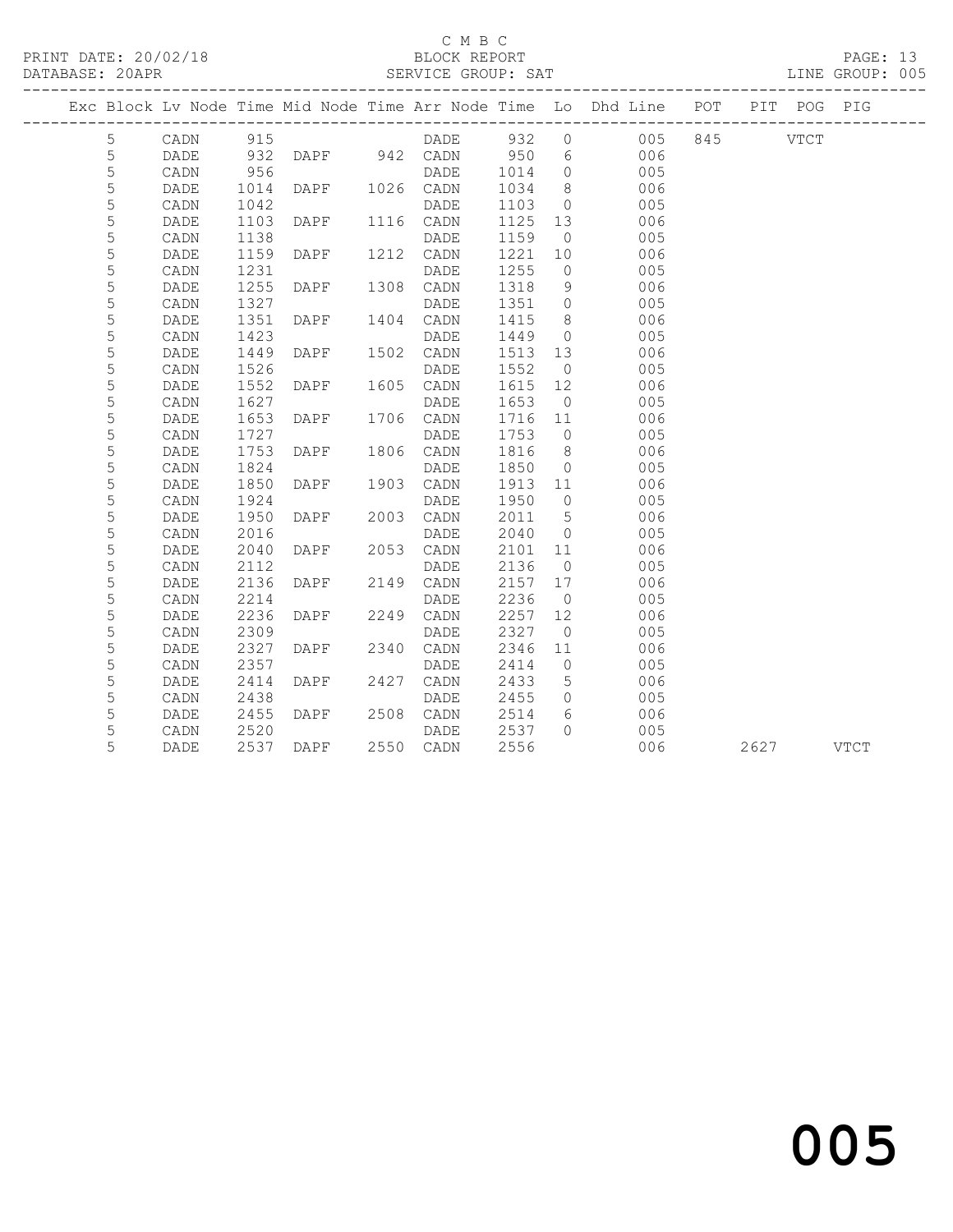PRINT DATE: 20/02/18 BLOCK REPORT BATABASE: 20APR BERVICE GROUP: SAT

#### C M B C<br>BLOCK REPORT

PAGE: 14<br>LINE GROUP: 005

|        |              |              |                  |      |                   |              |                                  | Exc Block Lv Node Time Mid Node Time Arr Node Time Lo Dhd Line POT |           | PIT POG PIG |             |
|--------|--------------|--------------|------------------|------|-------------------|--------------|----------------------------------|--------------------------------------------------------------------|-----------|-------------|-------------|
| 6      | CADN         | 935          |                  |      | DADE 952 0        |              |                                  | 005                                                                | 905 VTCT  |             |             |
| 6      | DADE         | 952          |                  |      | DAPF 1002 CADN    | 1010         | $5\overline{)}$                  | 006                                                                |           |             |             |
| 6      | CADN         | 1015         |                  |      | DADE              | 1035         | $\overline{0}$                   | 005                                                                |           |             |             |
| 6      | <b>DADE</b>  | 1035         | DAPF             |      | 1047 CADN         | 1055         | 8                                | 006                                                                |           |             |             |
| 6      | CADN         | 1103         |                  |      | DADE              | 1124         | $\overline{0}$                   | 005                                                                |           |             |             |
| 6      | DADE         | 1124         | DAPF             |      | 1137 CADN         | 1146         | 13                               | 006                                                                |           |             |             |
| 6      | CADN         | 1159         |                  |      | DADE              | 1220         | $\overline{0}$                   | 005                                                                |           |             |             |
| 6      | DADE         | 1220         | DAPF             | 1233 | CADN              | 1243         | 9                                | 006                                                                |           |             |             |
| 6      | CADN         | 1252         |                  |      | DADE              | 1316         | $\overline{0}$                   | 005                                                                |           |             |             |
| 6      | DADE         | 1316         | DAPF             |      | 1329 CADN         | 1339         | 9                                | 006                                                                |           |             |             |
| 6      | CADN         | 1348         |                  |      | DADE              | 1414         | $\overline{0}$                   | 005                                                                |           |             |             |
| 6      | DADE         | 1414         | DAPF             | 1427 | CADN              | 1438         | 13                               | 006                                                                |           |             |             |
| 6      | CADN         | 1451         |                  |      | DADE              | 1517         | $\overline{0}$                   | 005                                                                |           |             |             |
| 6      | DADE         | 1517         | DAPF             |      | 1530 CADN         | 1541         | 13                               | 006                                                                |           |             |             |
| 6      | CADN         | 1554         |                  |      | DADE              | 1620         | $\overline{0}$                   | 005                                                                |           |             |             |
| 6      | DADE         | 1620         | DAPF             | 1633 | CADN              | 1643         | 14                               | 006                                                                |           |             |             |
| 6      | CADN         | 1657         |                  |      | DADE              | 1723         | $\overline{0}$                   | 005                                                                |           |             |             |
| 6      | DADE         | 1723         | DAPF             |      | 1736 CADN         | 1746         | 11                               | 006                                                                |           |             |             |
| 6      | CADN         | 1757         |                  |      | DADE              | 1823         | $\overline{0}$                   | 005                                                                |           |             |             |
| 6      | DADE         | 1823         | DAPF             | 1836 | CADN              | 1846         | 8 <sup>8</sup>                   | 006                                                                |           |             |             |
| 6      | CADN         | 1854         |                  |      | DADE              | 1920         | $\overline{0}$                   | 005                                                                |           |             |             |
| 6      | DADE         | 1920         | DAPF             |      | 1933 CADN         | 1943         | 13                               | 006                                                                |           |             |             |
| 6      | CADN         | 1956<br>2020 | DAPF             | 2033 | DADE              | 2020<br>2041 | $\overline{0}$<br>$\overline{7}$ | 005<br>006                                                         |           |             |             |
| 6<br>6 | DADE<br>CADN | 2048         |                  |      | CADN<br>DADE      | 2112         | $\overline{0}$                   | 005                                                                |           |             |             |
| 6      | DADE         | 2112         | DAPF             |      | 2125 CADN         | 2133 17      |                                  | 006                                                                |           |             |             |
| 6      | CADN         | 2150         |                  |      | DADE              | 2212         | $\overline{0}$                   | 005                                                                |           |             |             |
| 6      | DADE         | 2212         | DAPF             | 2225 | CADN              | 2233         | 9                                | 006                                                                |           |             |             |
| 6      | CADN         | 2242         |                  |      | DADE              | 2300         | $\overline{0}$                   | 005                                                                |           |             |             |
| 6      | DADE         | 2300         | DAPF             |      | 2313 CADN         | 2319         | 20                               | 006                                                                |           |             |             |
| 6      | CADN         | 2339         |                  |      | DADE              | 2357         | $\overline{0}$                   | 005                                                                |           |             |             |
| 6      | DADE         | 2357         | DAPF             | 2410 | CADN              | 2416         |                                  | 006                                                                | 2447 VTCT |             |             |
|        |              |              |                  |      |                   |              |                                  |                                                                    |           |             |             |
| 7      | ROBR         | 1029         |                  |      | DADE              | 1042         | $\overline{0}$                   | 005                                                                | 957 VTCT  |             |             |
| 7      | DADE         | 1042         | DAPF             |      | 1054 CADN         | 1102         | 8 <sup>8</sup>                   | 006                                                                |           |             |             |
| 7      | CADN         | 1110         |                  |      | DADE              | 1131         | $\overline{0}$                   | 005                                                                |           |             |             |
| 7      | DADE         | 1131<br>1206 | DAPF             |      | 1144 CADN         | 1153<br>1227 | 13<br>$\overline{0}$             | 006<br>005                                                         |           |             |             |
| 7<br>7 | CADN<br>DADE | 1227         | DAPF             |      | DADE<br>1240 CADN | 1250         | 9                                | 006                                                                |           |             |             |
| 7      | CADN         |              | 1259 DADE 1323 0 |      |                   |              |                                  | 005                                                                |           |             |             |
| 7      | DADE         | 1323         | DAPF             | 1336 | CADN              | 1346         | 9                                | 006                                                                |           |             |             |
| 7      | CADN         | 1355         |                  |      | DADE              | 1421         | $\overline{0}$                   | 005                                                                |           |             |             |
| 7      | DADE         | 1421         | DAPF             | 1434 | CADN              | 1445         | 13                               | 006                                                                |           |             |             |
| 7      | CADN         | 1458         |                  |      | DADE              | 1524         | $\overline{0}$                   | 005                                                                |           |             |             |
| 7      | DADE         | 1524         | DAPF             | 1537 | CADN              | 1548         | 13                               | 006                                                                |           |             |             |
| 7      | CADN         | 1601         |                  |      | DADE              | 1627         | $\bigcirc$                       | 005                                                                |           |             |             |
| 7      | DADE         | 1627         | DAPF             |      | 1640 CADN         | 1650         |                                  | 006                                                                | 1721      |             | <b>VTCT</b> |
|        |              |              |                  |      |                   |              |                                  |                                                                    |           |             |             |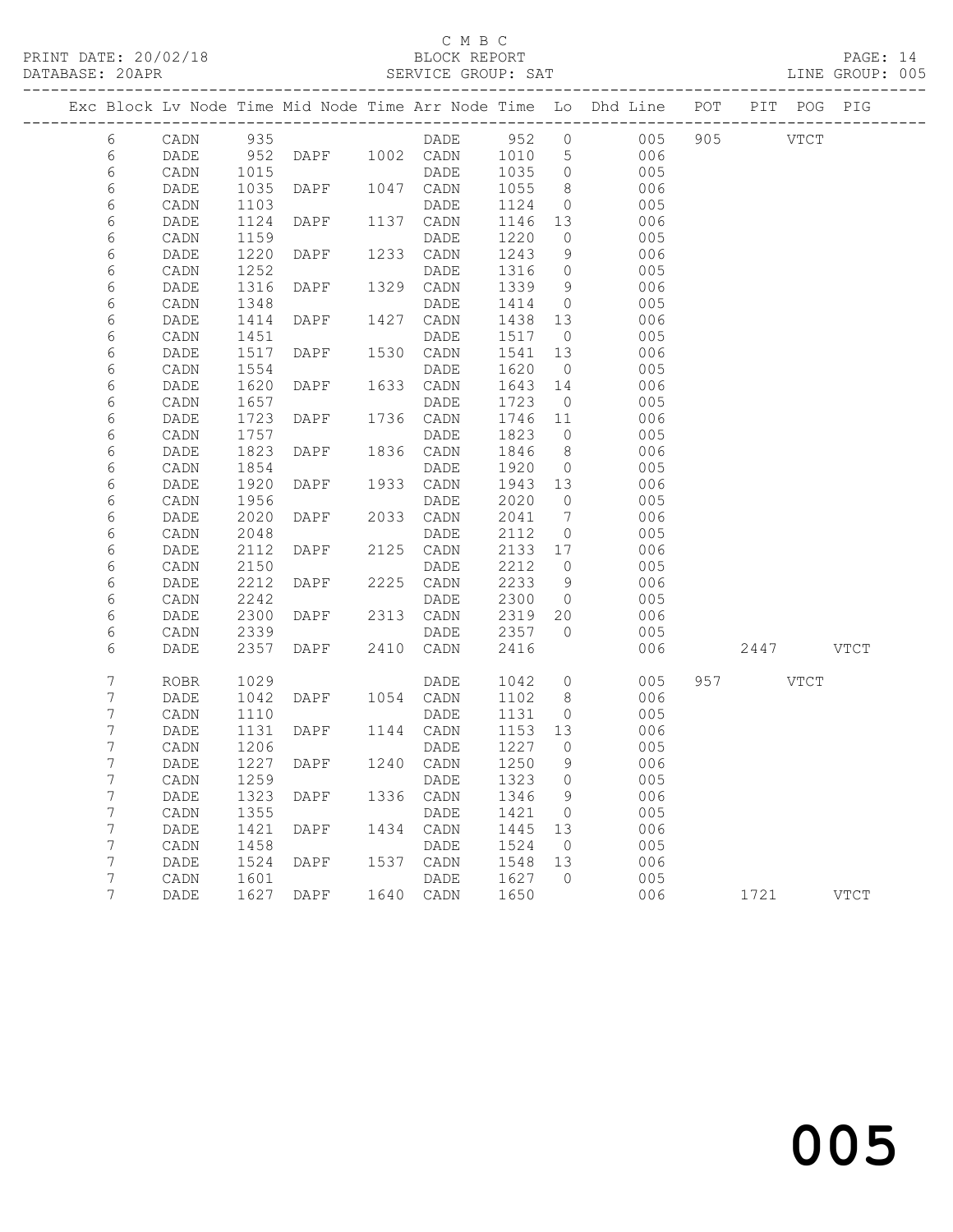PRINT DATE: 20/02/18 BLOCK REPORT BATABASE: 20APR BLOCK REPORT

### C M B C<br>BLOCK REPORT

### PAGE: 15<br>LINE GROUP: 005

|  |             |      |      |      |      |                        |         |                | Exc Block Lv Node Time Mid Node Time Arr Node Time Lo Dhd Line POT PIT POG PIG |               |           |  |
|--|-------------|------|------|------|------|------------------------|---------|----------------|--------------------------------------------------------------------------------|---------------|-----------|--|
|  | 8           | CADN | 1131 |      |      |                        |         |                | DADE 1152 0 005 1101 VTCT                                                      |               |           |  |
|  | 8           | DADE | 1152 |      |      | DAPF 1205 CADN 1214 10 |         |                | 006                                                                            |               |           |  |
|  | $\,8\,$     | CADN | 1224 |      |      | DADE                   | 1248    | $\overline{0}$ | 005                                                                            |               |           |  |
|  | 8           | DADE | 1248 | DAPF |      | 1301 CADN              | 1311    | 9              | 006                                                                            |               |           |  |
|  | $\,8\,$     | CADN | 1320 |      |      | DADE                   | 1344    | $\overline{0}$ | 005                                                                            |               |           |  |
|  | 8           | DADE | 1344 | DAPF |      | 1357 CADN              | 1408    | 8 <sup>8</sup> | 006                                                                            |               |           |  |
|  | $\,8\,$     | CADN | 1416 |      |      | DADE                   | 1442    | $\overline{0}$ | 005                                                                            |               |           |  |
|  | $\,8\,$     | DADE | 1442 | DAPF |      | 1455 CADN              | 1506    | 13             | 006                                                                            |               |           |  |
|  | $\,8\,$     | CADN | 1519 |      |      | DADE                   | 1545    | $\overline{0}$ | 005                                                                            |               |           |  |
|  | 8           | DADE | 1545 | DAPF | 1558 | CADN                   | 1608    | 12             | 006                                                                            |               |           |  |
|  | $\,8\,$     | CADN | 1620 |      |      | DADE                   | 1646    | $\overline{0}$ | 005                                                                            |               |           |  |
|  | $\,8\,$     | DADE | 1646 | DAPF |      | 1659 CADN              | 1709 11 |                | 006                                                                            |               |           |  |
|  | 8           | CADN | 1720 |      |      | DADE                   | 1746    | $\overline{0}$ | 005                                                                            |               |           |  |
|  | 8           | DADE | 1746 | DAPF |      | 1759 CADN              | 1809    |                | 006                                                                            | 1840 VTCT     |           |  |
|  | 9           | CADN | 1430 |      |      | DADE                   | 1456    | $\overline{0}$ |                                                                                | 005 1400 VTCT |           |  |
|  | 9           | DADE | 1456 | DAPF |      | 1509 CADN              | 1520    | 14             | 006                                                                            |               |           |  |
|  | 9           | CADN | 1534 |      |      | DADE                   | 1600    | $\overline{0}$ | 005                                                                            |               |           |  |
|  | $\mathsf 9$ | DADE | 1600 | DAPF |      | 1613 CADN              | 1623    | 12             | 006                                                                            |               |           |  |
|  | 9           | CADN | 1635 |      |      | DADE                   | 1701    | $\overline{0}$ | 005                                                                            |               |           |  |
|  | $\mathsf 9$ | DADE | 1701 | DAPF |      | 1714 CADN              | 1724    | 11             | 006                                                                            |               |           |  |
|  | 9           | CADN | 1735 |      |      | DADE                   | 1801    | $\overline{0}$ | 005                                                                            |               |           |  |
|  | 9           | DADE | 1801 | DAPF |      | 1814 CADN              | 1824    | 10             | 006                                                                            |               |           |  |
|  | 9           | CADN | 1834 |      |      | DADE                   | 1900    | $\overline{0}$ | 005                                                                            |               |           |  |
|  | $\mathsf 9$ | DADE | 1900 | DAPF |      | 1913 CADN              | 1923    | 13             | 006                                                                            |               |           |  |
|  | $\mathsf 9$ | CADN | 1936 |      |      | DADE                   | 2000    | $\overline{0}$ | 005                                                                            |               |           |  |
|  | 9           | DADE | 2000 | DAPF |      | 2013 CADN              | 2021    | $5^{\circ}$    | 006                                                                            |               |           |  |
|  | $\mathsf 9$ | CADN | 2026 |      |      | DADE                   | 2050    | $\overline{0}$ | 005                                                                            |               |           |  |
|  | 9           | DADE | 2050 | DAPF |      | 2103 CADN              | 2111    | 13             | 006                                                                            |               |           |  |
|  | $\mathsf 9$ | CADN | 2124 |      |      | DADE                   | 2148    | $\overline{0}$ | 005                                                                            |               |           |  |
|  | 9           | DADE | 2148 | DAPF | 2201 | CADN                   | 2209    | 17             | 006                                                                            |               |           |  |
|  | $\mathsf 9$ | CADN | 2226 |      |      | DADE                   | 2248    | $\overline{0}$ | 005                                                                            |               |           |  |
|  | 9           | DADE | 2248 | DAPF | 2301 | CADN                   | 2309    | 15             | 006                                                                            |               |           |  |
|  | $\mathsf 9$ | CADN | 2324 |      |      | DADE                   | 2342    | $\overline{0}$ | 005                                                                            |               |           |  |
|  | $\mathsf 9$ | DADE | 2342 | DAPF |      | 2355 CADN              | 2401    | 17             | 006                                                                            |               |           |  |
|  | 9           | CADN | 2418 |      |      | DADE                   | 2435    | $\overline{0}$ | 005                                                                            |               |           |  |
|  | 9           | DADE | 2435 | DAPF |      | 2448 CADN              | 2454    | 6              | 006                                                                            |               |           |  |
|  | $\mathsf 9$ | CADN | 2500 |      |      | DADE                   | 2517    | $\Omega$       | 005                                                                            |               |           |  |
|  | 9           | DADE | 2517 | DAPF |      | 2530 CADN              | 2536    |                | 006                                                                            |               | 2607 VTCT |  |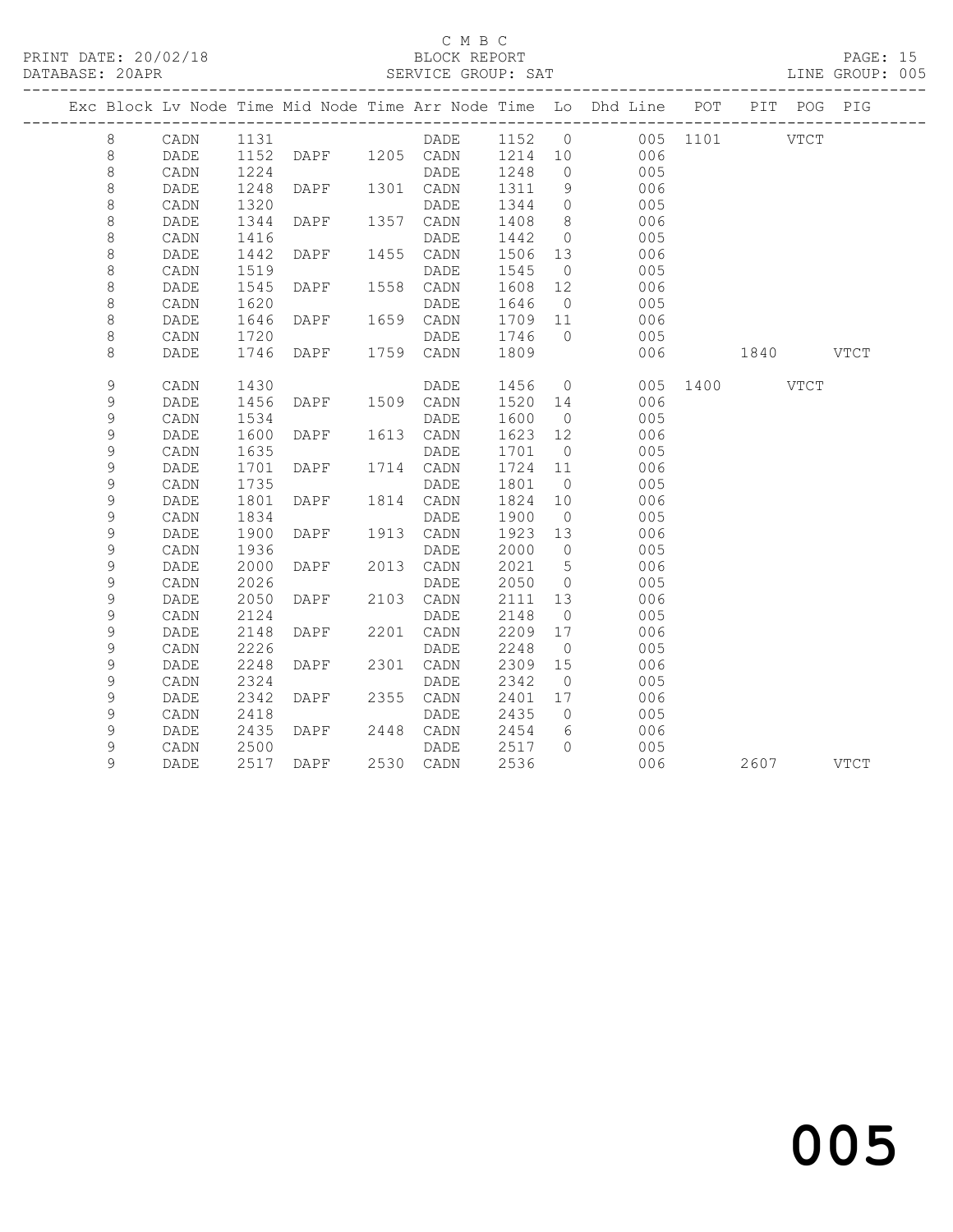#### C M B C<br>BLOCK REPORT

| DATABASE: 20APR |    |      |      |      |      | SERVICE GROUP: SAT |      |                 |                                                                                |     |      | LINE GROUP: 005 |  |
|-----------------|----|------|------|------|------|--------------------|------|-----------------|--------------------------------------------------------------------------------|-----|------|-----------------|--|
|                 |    |      |      |      |      |                    |      |                 | Exc Block Lv Node Time Mid Node Time Arr Node Time Lo Dhd Line POT PIT POG PIG |     |      |                 |  |
|                 | 20 | DAHW | 558  |      |      | DADW               |      |                 | 604 0<br>006                                                                   | 534 | VTCT |                 |  |
|                 | 20 | DADW | 604  |      |      | CADS               | 619  | 11              | 005                                                                            |     |      |                 |  |
|                 | 20 | CADS | 630  | DAMW |      | 635 DADW           | 643  | $\overline{0}$  | 006                                                                            |     |      |                 |  |
|                 | 20 | DADW | 643  |      |      | CADS               | 658  | 9               | 005                                                                            |     |      |                 |  |
|                 | 20 | CADS | 707  | DAMW | 712  | DADW               | 720  | $\overline{0}$  | 006                                                                            |     |      |                 |  |
|                 | 20 | DADW | 720  |      |      | CADS               | 735  | 16              | 005                                                                            |     |      |                 |  |
|                 | 20 | CADS | 751  | DAMW | 756  | DADW               | 804  | $\overline{0}$  | 006                                                                            |     |      |                 |  |
|                 | 20 | DADW | 804  |      |      | CADS               | 822  | 15              | 005                                                                            |     |      |                 |  |
|                 | 20 | CADS | 837  | DAMW | 842  | DADW               | 850  | $\circ$         | 006                                                                            |     |      |                 |  |
|                 | 20 | DADW | 850  |      |      | CADS               | 908  | 6               | 005                                                                            |     |      |                 |  |
|                 | 20 | CADS | 914  | DAMW | 919  | DADW               | 927  | $\bigcirc$      | 006                                                                            |     |      |                 |  |
|                 | 20 | DADW | 927  |      |      | CADS               | 948  | 10              | 005                                                                            |     |      |                 |  |
|                 | 20 | CADS | 958  | DAMW | 1005 | DADW               | 1015 | $\overline{0}$  | 006                                                                            |     |      |                 |  |
|                 | 20 | DADW | 1015 |      |      | CADS               | 1036 | 11              | 005                                                                            |     |      |                 |  |
|                 | 20 | CADS | 1047 | DAMW | 1054 | DADW               | 1104 | $\overline{0}$  | 006                                                                            |     |      |                 |  |
|                 | 20 | DADW | 1104 |      |      | CADS               | 1126 | 10              | 005                                                                            |     |      |                 |  |
|                 | 20 | CADS | 1136 | DAMW | 1143 | DADW               | 1155 | $\overline{0}$  | 006                                                                            |     |      |                 |  |
|                 | 20 | DADW | 1155 |      |      | CADS               | 1217 | 9               | 005                                                                            |     |      |                 |  |
|                 | 20 | CADS | 1226 | DAMW | 1233 | DADW               | 1245 | $\circ$         | 006                                                                            |     |      |                 |  |
|                 | 20 | DADW | 1245 |      |      | CADS               | 1309 | 6               | 005                                                                            |     |      |                 |  |
|                 | 20 | CADS | 1315 | DAMW | 1322 | DADW               | 1334 | $\overline{0}$  | 006                                                                            |     |      |                 |  |
|                 | 20 | DADW | 1334 |      |      | CADS               | 1400 | 10 <sup>°</sup> | 005                                                                            |     |      |                 |  |
|                 | 20 | CADS | 1410 | DAMW | 1418 | DADW               | 1430 | $\overline{0}$  | 006                                                                            |     |      |                 |  |
|                 | 20 | DADW | 1430 |      |      | CADS               | 1458 | 9               | 005                                                                            |     |      |                 |  |
|                 | 20 | CADS | 1507 | DAMW | 1515 | DADW               | 1527 | $\circ$         | 006                                                                            |     |      |                 |  |
|                 | 20 | DADW | 1527 |      |      | CADS               | 1555 | 6               | 005                                                                            |     |      |                 |  |
|                 | 20 | CADS | 1601 | DAMW | 1609 | DADW               | 1623 | $\circ$         | 006                                                                            |     |      |                 |  |
|                 | 20 | DADW | 1623 |      |      | CADS               | 1649 | 8               | 005                                                                            |     |      |                 |  |
|                 | 20 | CADS | 1657 | DAMW | 1705 | DADW               | 1717 | $\Omega$        | 006                                                                            |     |      |                 |  |
|                 | 20 | DADW | 1717 |      |      | CADS               | 1744 | 10              | 005                                                                            |     |      |                 |  |

20 CADS 1754 DAMW 1802 DADW 1813 0 006

20 DADW 1813 CADS 1840 005 1909 VTCT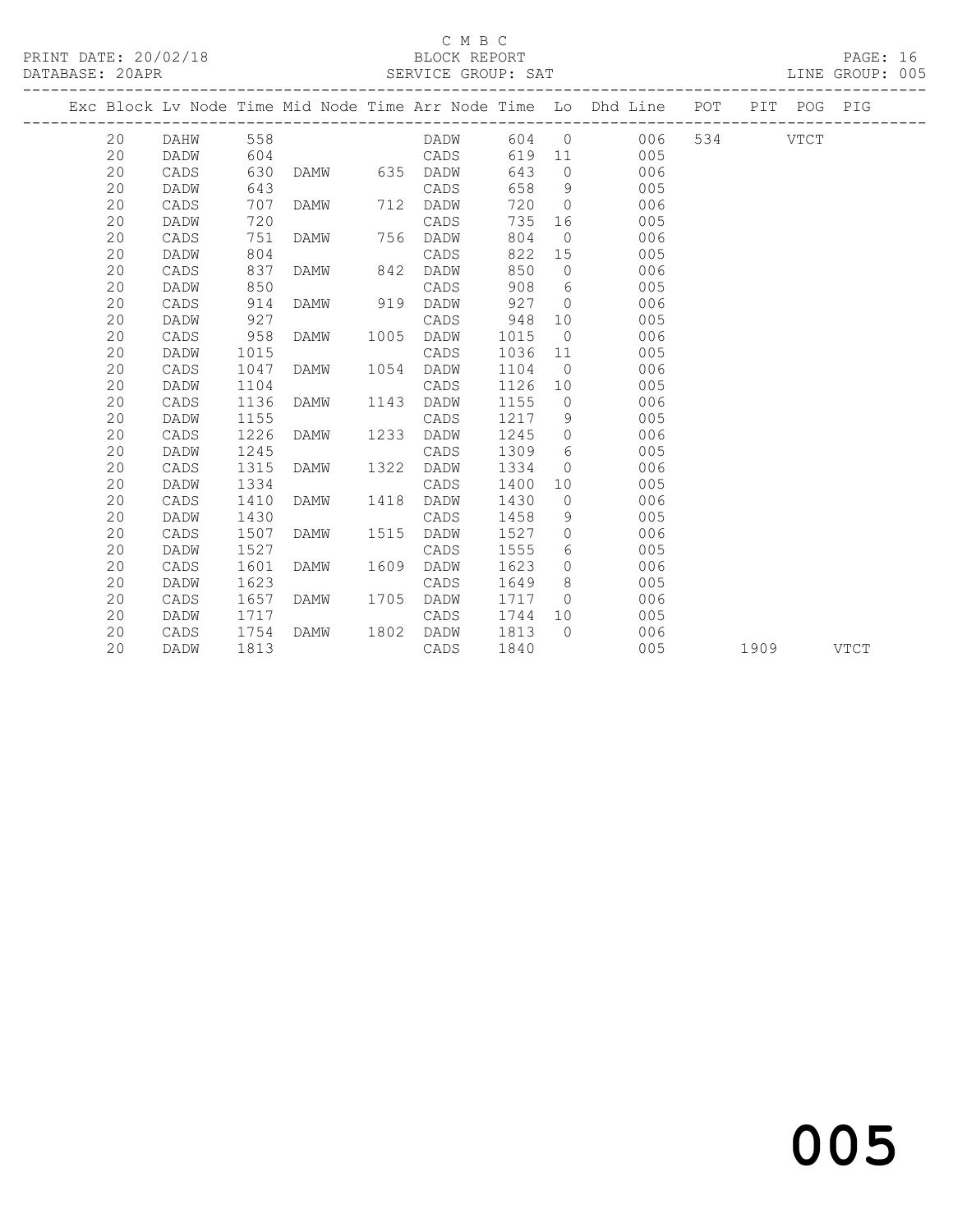### C M B C<br>BLOCK REPORT

|    |      |      |               |      | PRINT DATE: 20/02/18 BLOCK REPORT DATABASE: 20APR SERVICE GROUP: SAT |      |                 |                                                                                |              |  | PAGE: 17<br>LINE GROUP: 005 |  |
|----|------|------|---------------|------|----------------------------------------------------------------------|------|-----------------|--------------------------------------------------------------------------------|--------------|--|-----------------------------|--|
|    |      |      |               |      |                                                                      |      |                 | Exc Block Lv Node Time Mid Node Time Arr Node Time Lo Dhd Line POT PIT POG PIG |              |  |                             |  |
| 21 |      |      |               |      | CADS 722 DAMW 727 DADW 735 0                                         |      |                 |                                                                                | 006 652 VTCT |  |                             |  |
| 21 | DADW | 735  |               |      | CADS                                                                 |      |                 | 753 11<br>005                                                                  |              |  |                             |  |
| 21 | CADS | 804  | DAMW 809      |      | DADW                                                                 | 817  |                 | 006<br>$\Omega$                                                                |              |  |                             |  |
| 21 | DADW | 817  |               |      | CADS                                                                 | 835  | 12              | 005                                                                            |              |  |                             |  |
| 21 | CADS | 847  | DAMW 852      |      | DADW                                                                 | 900  | $\overline{0}$  | 006                                                                            |              |  |                             |  |
| 21 | DADW | 900  |               |      | CADS                                                                 | 921  |                 | 9<br>005                                                                       |              |  |                             |  |
| 21 | CADS | 930  | DAMW 937 DADW |      |                                                                      | 947  | $\overline{0}$  | 006                                                                            |              |  |                             |  |
| 21 | DADW | 947  |               |      | CADS                                                                 | 1008 | 11              | 005                                                                            |              |  |                             |  |
| 21 | CADS | 1019 | DAMW          | 1026 | DADW                                                                 | 1036 | $\bigcirc$      | 006                                                                            |              |  |                             |  |
| 21 | DADW | 1036 |               |      | CADS                                                                 | 1058 | 11              | 005                                                                            |              |  |                             |  |
| 21 | CADS | 1109 | DAMW          |      | 1116 DADW                                                            | 1126 |                 | $\overline{0}$<br>006                                                          |              |  |                             |  |
| 21 | DADW | 1126 |               |      | CADS                                                                 | 1148 | 10              | 005                                                                            |              |  |                             |  |
| 21 | CADS | 1158 | DAMW          | 1205 | DADW                                                                 | 1217 | $\Omega$        | 006                                                                            |              |  |                             |  |
| 21 | DADW | 1217 |               |      | CADS                                                                 | 1239 | 8               | 005                                                                            |              |  |                             |  |
| 21 | CADS | 1247 | DAMW          | 1254 | DADW                                                                 | 1306 | $\Omega$        | 006                                                                            |              |  |                             |  |
| 21 | DADW | 1306 |               |      | CADS                                                                 | 1331 |                 | $5^{\circ}$<br>005                                                             |              |  |                             |  |
| 21 | CADS | 1336 | DAMW          | 1343 | DADW                                                                 | 1355 | $\bigcirc$      | 006                                                                            |              |  |                             |  |
| 21 | DADW | 1355 |               |      | CADS                                                                 | 1421 | 11              | 005                                                                            |              |  |                             |  |
| 21 | CADS | 1432 | DAMW          | 1440 | DADW                                                                 | 1452 | $\Omega$        | 006                                                                            |              |  |                             |  |
| 21 | DADW | 1452 |               |      | CADS                                                                 | 1520 |                 | 005<br>6                                                                       |              |  |                             |  |
| 21 | CADS | 1526 | DAMW          | 1534 | DADW                                                                 | 1548 |                 | 006<br>$\Omega$                                                                |              |  |                             |  |
| 21 | DADW | 1548 |               |      | CADS                                                                 | 1614 | 8               | 005                                                                            |              |  |                             |  |
| 21 | CADS | 1622 | DAMW          | 1630 | DADW                                                                 | 1644 | $\Omega$        | 006                                                                            |              |  |                             |  |
| 21 | DADW | 1644 |               |      | CADS                                                                 | 1710 | $\overline{7}$  | 005                                                                            |              |  |                             |  |
| 21 | CADS | 1717 | DAMW          |      | 1725 DADW                                                            | 1737 | $\Omega$        | 006                                                                            |              |  |                             |  |
| 21 | DADW | 1737 |               |      | CADS                                                                 | 1804 | 12 <sup>°</sup> | 005                                                                            |              |  |                             |  |

21 CADS 1816 DAMW 1824 DADW 1835 0 006

21 CADS 2013 DAMW 2020 DADW 2031 0 006

21 CADS 2113 DAMW 2120 DADW 2131 0 006

21 DADW 2131 CADS 2155 005 2224 VTCT

 21 DADW 1835 CADS 1902 14 005 21 CADS 1916 DAMW 1924 DADW 1935 0 006 21 DADW 1935 CADS 2001 12 005

21 DADW 2031 CADS 2055 18 005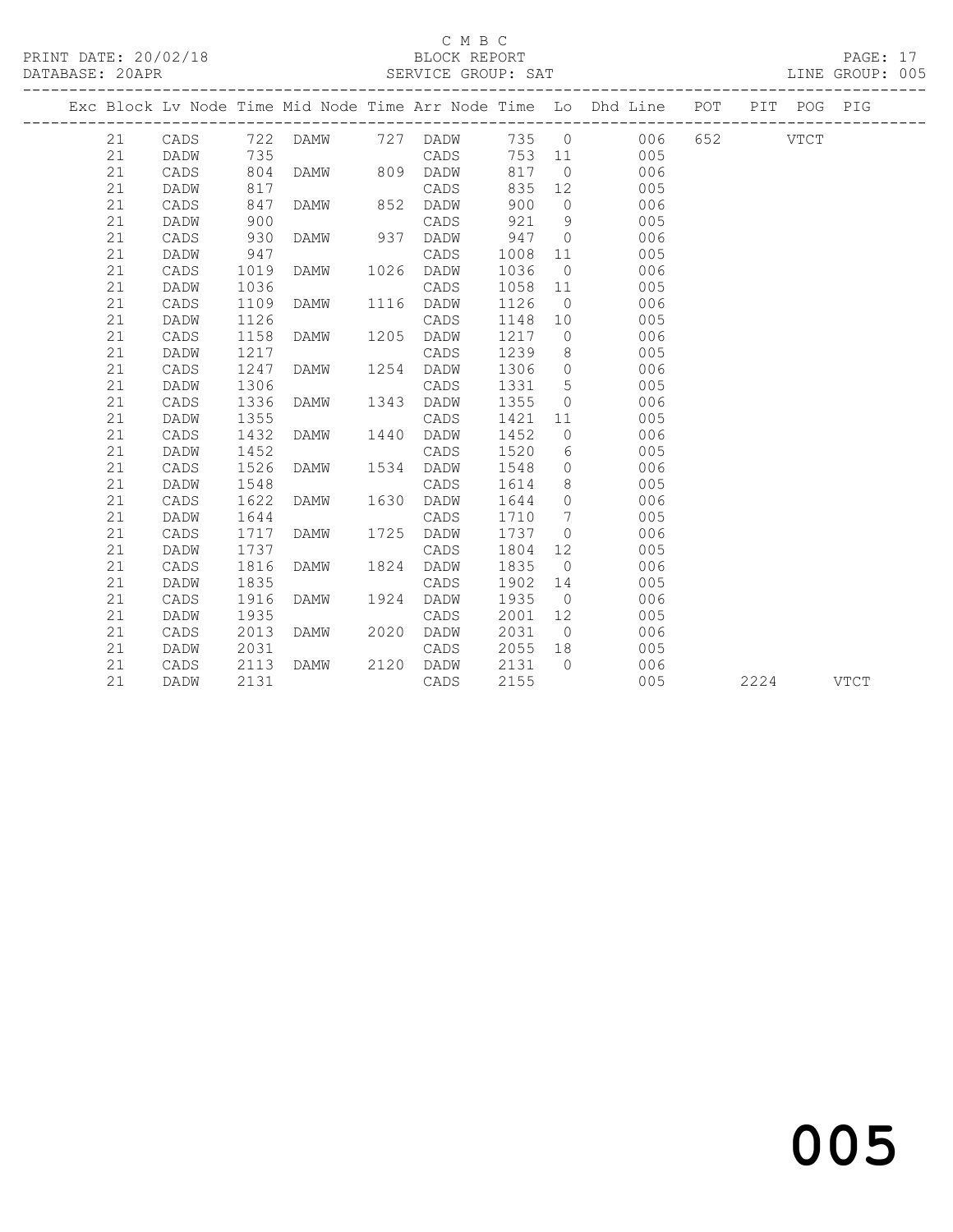#### C M B C<br>BLOCK REPORT

| DATABASE: 20APR |                 |                                 |               |      | SERVICE GROUP: SAT |      |                              |                                                                                |              |      | LINE GROUP: 005 |
|-----------------|-----------------|---------------------------------|---------------|------|--------------------|------|------------------------------|--------------------------------------------------------------------------------|--------------|------|-----------------|
|                 |                 |                                 |               |      |                    |      |                              | Exc Block Lv Node Time Mid Node Time Arr Node Time Lo Dhd Line POT PIT POG PIG |              |      |                 |
| 22              | DAHW            | 528                             |               |      |                    |      | 534 0                        |                                                                                | 006 504 VTCT |      |                 |
| 22              | DADW            | 534                             |               |      | LADN<br>CADS       |      | $549$ 21                     | 005                                                                            |              |      |                 |
| 22              | CADS            | 610<br>623<br>651<br>704<br>737 | DAMW 615 DADW |      |                    | 623  | $\overline{0}$               | 006                                                                            |              |      |                 |
| 22              | DADW            |                                 |               |      | CADS               | 638  | 13                           | 005                                                                            |              |      |                 |
| 22              | CADS            |                                 | DAMW 656 DADW |      |                    | 704  | $\overline{0}$               | 006                                                                            |              |      |                 |
| 22              | DADW            |                                 |               |      | CADS               | 719  | 18                           | 005                                                                            |              |      |                 |
| 22              | CADS            |                                 | DAMW          |      | 742 DADW           | 750  | $\overline{0}$               | 006                                                                            |              |      |                 |
| 22              | DADW            | 750                             |               |      | CADS               | 808  | 8 <sup>8</sup>               | 005                                                                            |              |      |                 |
| 22              | CADS            | 816<br>829                      | DAMW          |      | 821 DADW           | 829  | $\overline{0}$               | 006                                                                            |              |      |                 |
| 22              | DADW            |                                 |               |      | CADS               | 847  | 10                           | 005                                                                            |              |      |                 |
| 22              | CADS            | 857                             | DAMW          |      | 902 DADW           | 910  | $\overline{0}$               | 006                                                                            |              |      |                 |
| 22              | DADW            | 910<br>943                      |               |      | CADS               | 931  | 12                           | 005                                                                            |              |      |                 |
| 22              | CADS            |                                 | DAMW          |      | 950 DADW           | 1000 | $\overline{0}$               | 006                                                                            |              |      |                 |
| 22              | DADW            | 1000                            |               |      | CADS               | 1021 | 12 <sup>°</sup>              | 005                                                                            |              |      |                 |
| 22              | $\mathtt{CADS}$ | 1033                            | DAMW          |      | 1040 DADW          | 1050 | $\overline{0}$               | 006                                                                            |              |      |                 |
| 22              | DADW            | 1050                            |               |      | CADS               | 1112 | 10                           | 005                                                                            |              |      |                 |
| 22              | $\mathtt{CADS}$ | 1122                            | DAMW          |      | 1129 DADW          | 1141 | $\overline{0}$               | 006                                                                            |              |      |                 |
| 22              | DADW            | 1141                            |               |      | CADS               | 1203 | 9 <sup>°</sup>               | 005                                                                            |              |      |                 |
| 22              | CADS            | 1212                            | DAMW          |      | 1219 DADW          | 1231 | $\overline{0}$               | 006                                                                            |              |      |                 |
| 22              | DADW            | 1231                            |               |      | CADS               | 1255 | 6                            | 005                                                                            |              |      |                 |
| 22              | CADS            | 1301                            | DAMW          |      | 1308 DADW          | 1320 | $\overline{0}$               | 006                                                                            |              |      |                 |
| 22              | DADW            | 1320                            |               |      | CADS               | 1345 | 5                            | 005                                                                            |              |      |                 |
| 22              | CADS            | 1350                            | DAMW          |      | 1357 DADW          | 1409 | $\overline{0}$               | 006                                                                            |              |      |                 |
| 22              | DADW            | 1409                            |               |      | CADS               | 1435 | 11                           | 005                                                                            |              |      |                 |
| 22              | CADS            | 1446                            | DAMW          |      | 1454 DADW          | 1506 | $\overline{0}$               | 006                                                                            |              |      |                 |
| 22              | DADW            | 1506                            |               |      | CADS               | 1534 | 6                            | 005                                                                            |              |      |                 |
| 22              | $\mathtt{CADS}$ | 1540                            | <b>DAMW</b>   |      | 1548 DADW          | 1602 | $\overline{0}$               | 006                                                                            |              |      |                 |
| 22              | DADW            | 1602                            |               |      | CADS               | 1628 | 8 <sup>8</sup>               | 005                                                                            |              |      |                 |
| 22              | $\mathtt{CADS}$ | 1636                            | DAMW          |      | 1644 DADW          | 1658 | $\overline{0}$               | 006                                                                            |              |      |                 |
| 22              | DADW            | 1658                            |               |      | CADS               | 1724 | $7\phantom{.0}\phantom{.0}7$ | 005                                                                            |              |      |                 |
| 22              | CADS            | 1731                            | DAMW          |      | 1739 DADW          | 1751 | $\overline{0}$               | 006                                                                            |              |      |                 |
| 22              | DADW            | 1751                            |               |      | CADS               | 1818 | 8 <sup>1</sup>               | 005                                                                            |              |      |                 |
| 22              | CADS            | 1826                            | DAMW          | 1834 | DADW               | 1845 | $\overline{0}$               | 006                                                                            |              |      |                 |
| 22              | DADW            | 1845                            |               |      | CADS               | 1912 | 14                           | 005                                                                            |              |      |                 |
| 22              | CADS            | 1926                            | DAMW          | 1934 | DADW               | 1945 | $\overline{0}$               | 006                                                                            |              |      |                 |
| 22              | DADW            | 1945                            |               |      | CADS               | 2011 | 14                           | 005                                                                            |              |      |                 |
| 22              | CADS            | 2025                            | DAMW          |      | 2032 DADW          | 2043 | $\overline{0}$               | 006                                                                            |              |      |                 |
| 22              | DADW            | 2043                            |               |      | CADS               | 2107 | 18                           | 005                                                                            |              |      |                 |
| 22              | CADS            | 2125                            | DAMW          |      | 2132 DADW          | 2143 | $\overline{0}$               | 006                                                                            |              |      |                 |
| 22              | DADW            | 2143                            |               |      | CADS               | 2207 | $6\overline{6}$              | 005                                                                            |              |      |                 |
| 22              | CADS            | 2213                            | DAMW          |      | 2220 DADW          | 2231 | $\Omega$                     | 006                                                                            |              |      |                 |
| 22              | DADW            | 2231                            |               |      | CADS               | 2253 |                              | 005                                                                            |              | 2322 | VTCT            |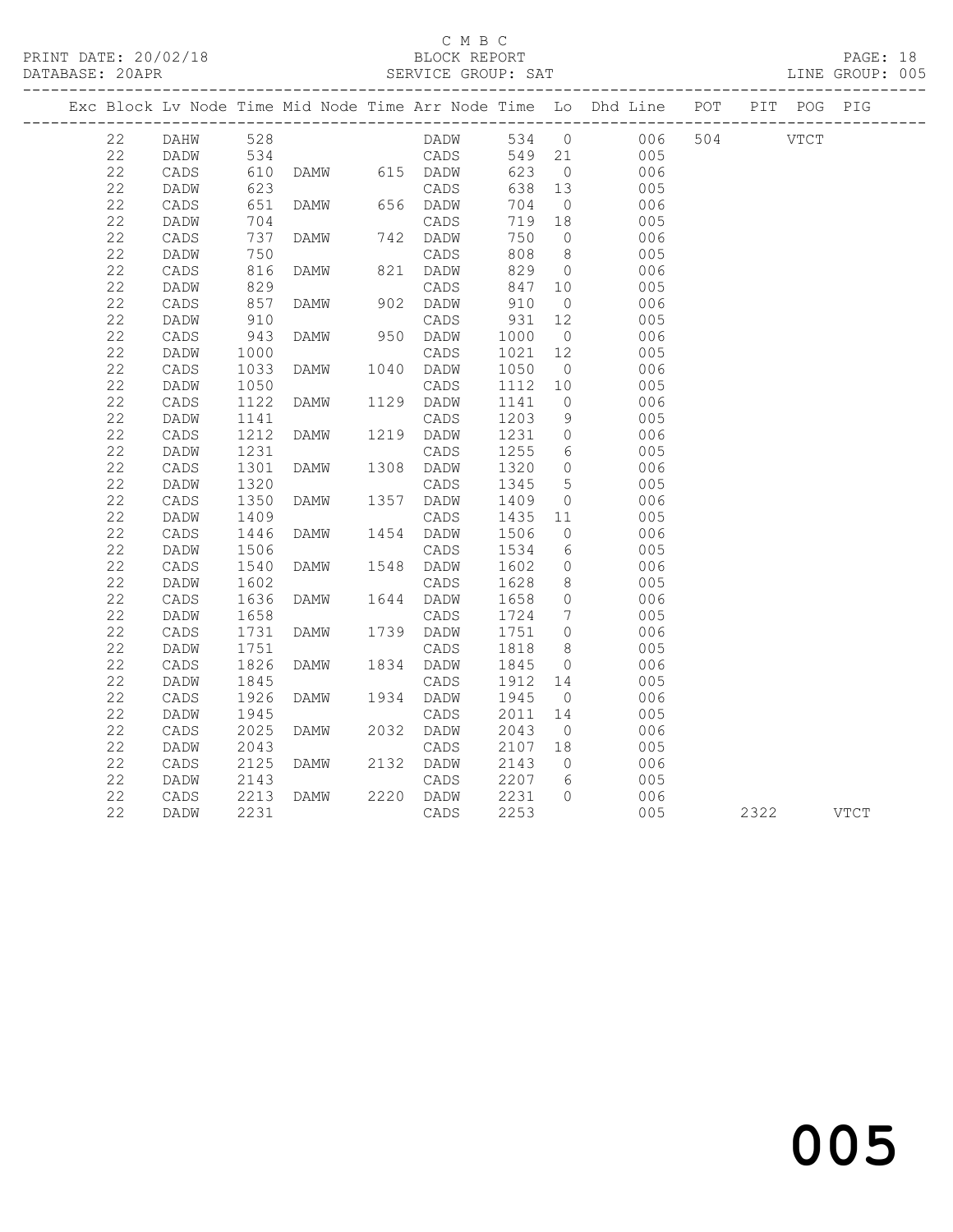### C M B C

|  | DATABASE: 20APR |          |                   | --------------------------- |      |           |         |                 | SERVICE GROUP: SAT                                                             |           | LINE GROUP: 005 |  |
|--|-----------------|----------|-------------------|-----------------------------|------|-----------|---------|-----------------|--------------------------------------------------------------------------------|-----------|-----------------|--|
|  |                 |          |                   |                             |      |           |         |                 | Exc Block Lv Node Time Mid Node Time Arr Node Time Lo Dhd Line POT PIT POG PIG |           |                 |  |
|  | 23              | DAHW 833 |                   |                             |      |           |         |                 | DADW 840 0 006 806 VTCT                                                        |           |                 |  |
|  | 23              | DADW     | 840               |                             |      |           |         |                 | CADS 858 9 005                                                                 |           |                 |  |
|  | 23              | CADS     | 907<br>920<br>951 |                             |      |           |         |                 | DAMW 912 DADW 920 0 006                                                        |           |                 |  |
|  | 23              | DADW     |                   |                             |      | CADS      | 941     | 10              | 005                                                                            |           |                 |  |
|  | 23              | CADS     |                   | DAMW 958 DADW               |      |           | 1008    |                 | $\overline{0}$<br>006                                                          |           |                 |  |
|  | 23              | DADW     | 1008              |                             |      | CADS      | 1029    |                 | 11<br>005                                                                      |           |                 |  |
|  | 23              | CADS     | 1040              | <b>DAMW</b>                 |      | 1047 DADW | 1057    | $\overline{0}$  | 006                                                                            |           |                 |  |
|  | 23              | DADW     | 1057              |                             |      | CADS      | 1119 10 |                 | 005                                                                            |           |                 |  |
|  | 23              | CADS     | 1129              | <b>DAMW</b>                 |      | 1136 DADW | 1148    | $\overline{0}$  | 006                                                                            |           |                 |  |
|  | 23              | DADW     | 1148              |                             |      | CADS      | 1210    | 9               | 005                                                                            |           |                 |  |
|  | 23              | CADS     | 1219              | <b>DAMW</b>                 |      | 1226 DADW | 1238    | $\overline{0}$  | 006                                                                            |           |                 |  |
|  | 23              | DADW     | 1238              |                             |      | CADS      | 1302    | $6\overline{6}$ | 005                                                                            |           |                 |  |
|  | 23              | CADS     | 1308              | DAMW                        |      | 1315 DADW | 1327    | $\overline{0}$  | 006                                                                            |           |                 |  |
|  | 23              | DADW     | 1327              |                             |      | CADS      | 1352    |                 | 12<br>005                                                                      |           |                 |  |
|  | 23              | CADS     | 1404              | DAMW                        |      | 1411 DADW | 1423    |                 | $\overline{0}$<br>006                                                          |           |                 |  |
|  | 23              | DADW     | 1423              |                             |      | CADS      | 1449    | 11              | 005                                                                            |           |                 |  |
|  | 23              | CADS     | 1500              | DAMW                        |      | 1508 DADW | 1520    | $\overline{0}$  | 006                                                                            |           |                 |  |
|  | 23              | DADW     | 1520              |                             |      | CADS      | 1548    | $6\overline{6}$ | 005                                                                            |           |                 |  |
|  | 23              | CADS     | 1554              | DAMW                        | 1602 | DADW      | 1616    |                 | $\overline{0}$<br>006                                                          |           |                 |  |
|  | 23              | DADW     | 1616              |                             |      | CADS      | 1642    | 9               | 005                                                                            |           |                 |  |
|  | 23              | CADS     | 1651              | <b>DAMW</b>                 |      | 1659 DADW | 1711 0  |                 | 006                                                                            |           |                 |  |
|  | 23              | DADW     | 1711              |                             |      | CADS      | 1737    | 9               | 005                                                                            |           |                 |  |
|  | 23              | CADS     | 1746              | DAMW 1754 DADW              |      |           | 1805    |                 | $\overline{0}$<br>006                                                          |           |                 |  |
|  | 23              | DADW     | 1805              |                             |      |           | 1832 14 |                 | 005                                                                            |           |                 |  |
|  | 23              | CADS     | 1846              |                             |      |           | 1905 0  |                 | 006                                                                            |           |                 |  |
|  | 23              | DADW     | 1905              |                             |      | CADS      | 1931    |                 | 005                                                                            | 2000 VTCT |                 |  |
|  | 24              | DAHW     | 947               |                             |      | DADW      | 954     | $\overline{O}$  | 006                                                                            | 920 VTCT  |                 |  |
|  | 24              | DADW     | 954               |                             |      | CADS      | 1015 11 |                 | 005                                                                            |           |                 |  |
|  | 24              | CADS     | 1026              | DAMW 1033 DADW              |      |           | 1043    | $\overline{0}$  | 006                                                                            |           |                 |  |
|  | 24              | DADW     | 1043              |                             |      | CADS      | 1105    |                 | 9<br>005                                                                       |           |                 |  |
|  | 24              | CADS     | 1114              | DAMW                        |      | 1121 DADW | 1133    | $\overline{0}$  | 006                                                                            |           |                 |  |
|  | 24              | DADW     | 1133              |                             |      | CADS      | 1155    | 10              | 005                                                                            |           |                 |  |
|  | 24              | CADS     | 1205              | DAMW                        |      | 1212 DADW | 1224    | $\overline{0}$  | 006                                                                            |           |                 |  |
|  | 24              | DADW     | 1224              |                             |      | CADS      | 1246    |                 | 8<br>005                                                                       |           |                 |  |
|  | 24              | CADS     | 1254              | <b>DAMW</b>                 |      | 1301 DADW | 1313    |                 | $\overline{O}$<br>006                                                          |           |                 |  |
|  | 24              | DADW     | 1313<br>1343      |                             |      | CADS      | 1338 5  |                 | 005                                                                            |           |                 |  |
|  | 24              | CADS     |                   | DAMW 1350 DADW              |      |           | 1402    | $\overline{0}$  | 006                                                                            |           |                 |  |
|  |                 |          |                   |                             |      |           |         |                 | 24 DADW 1402 CADS 1428 11 005                                                  |           |                 |  |
|  | 24              | CADS     | 1439              | DAMW                        | 1447 | DADW      | 1459    | $\mathbf{0}$    | 006                                                                            |           |                 |  |
|  | 24              | DADW     | 1459              |                             |      | CADS      | 1527    | 6               | 005                                                                            |           |                 |  |
|  | 24              | CADS     | 1533              | DAMW                        |      | 1541 DADW | 1555    | 0               | 006                                                                            |           |                 |  |
|  | 24              | DADW     | 1555              |                             |      | CADS      | 1621    | 8               | 005                                                                            |           |                 |  |
|  | 24              | CADS     | 1629              | <b>DAMW</b>                 | 1637 | DADW      | 1651    | 0               | 006                                                                            |           |                 |  |
|  | 24              | DADW     | 1651              |                             |      | CADS      | 1717    | 7               | 005                                                                            |           |                 |  |
|  | 24              | CADS     | 1724              | DAMW                        |      | 1732 DADW | 1744    | $\circ$         | 006                                                                            |           |                 |  |
|  | 24              | DADW     | 1744              |                             |      | CADS      | 1811    |                 | 005                                                                            | 1840      | <b>VTCT</b>     |  |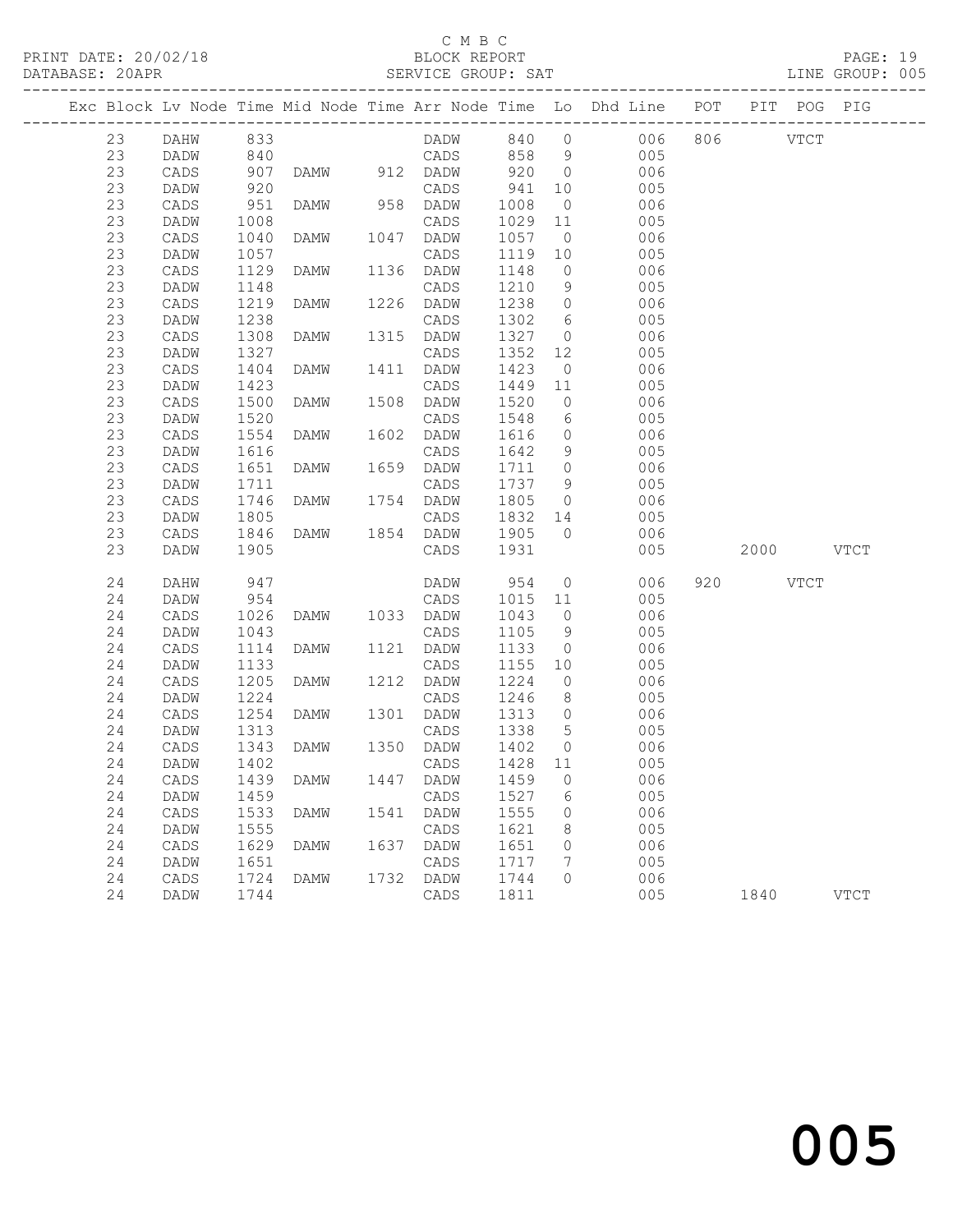#### C M B C<br>BLOCK REPORT

|    |      |      |                        |                   |                      |                 | Exc Block Lv Node Time Mid Node Time Arr Node Time Lo Dhd Line POT PIT POG PIG |               |          |  |
|----|------|------|------------------------|-------------------|----------------------|-----------------|--------------------------------------------------------------------------------|---------------|----------|--|
| 25 |      |      |                        | DADW 934 0        |                      |                 | 006                                                                            |               | 900 VTCT |  |
| 25 |      |      |                        |                   |                      |                 | 005<br>10 005<br>0 006                                                         |               |          |  |
| 25 |      |      |                        |                   |                      |                 |                                                                                |               |          |  |
| 25 | DADW |      |                        |                   | 1043<br>1111         |                 | 11 005                                                                         |               |          |  |
| 25 | CADS |      |                        |                   |                      | $\overline{0}$  | 006                                                                            |               |          |  |
| 25 | DADW | 1111 |                        | CADS              | 1133 10              |                 | 005                                                                            |               |          |  |
| 25 | CADS | 1143 | DAMW 1150 DADW         |                   | 1202                 | $\overline{0}$  | 006                                                                            |               |          |  |
| 25 | DADW | 1202 |                        | CADS              | 1224                 | 9               | 005                                                                            |               |          |  |
| 25 | CADS | 1233 | DAMW 1240 DADW         |                   | 1252                 | $\overline{0}$  | 006                                                                            |               |          |  |
| 25 | DADW | 1252 | CADS<br>DAMW 1329 DADW |                   | 1316                 |                 | $6 \t 005$                                                                     |               |          |  |
| 25 | CADS | 1322 |                        |                   | 1341                 | $\overline{0}$  | 006                                                                            |               |          |  |
| 25 | DADW | 1341 |                        | CADS              | 1407 10              |                 | 005                                                                            |               |          |  |
| 25 | CADS | 1417 | DAMW 1425 DADW         |                   | 1437                 | $\circ$         | 006                                                                            |               |          |  |
| 25 | DADW | 1437 |                        | CADS              | 1505                 | 9               | 005                                                                            |               |          |  |
| 25 | CADS | 1514 | DAMW 1522 DADW         |                   | 1534                 | $\overline{0}$  | 006                                                                            |               |          |  |
| 25 | DADW | 1534 |                        |                   | 1600                 |                 | $\begin{array}{c} 8 \\ 0 \end{array}$<br>005                                   |               |          |  |
| 25 | CADS | 1608 |                        |                   | 1630                 |                 | 006                                                                            |               |          |  |
| 25 | DADW | 1630 |                        | CADS              | 1656                 | 8 <sup>8</sup>  | 005                                                                            |               |          |  |
| 25 | CADS | 1704 | DAMW 1712 DADW         |                   | 1724                 |                 | 006<br>$\begin{array}{c} 0 \\ 10 \end{array}$                                  |               |          |  |
| 25 | DADW | 1724 |                        | CADS              | 1751 10              |                 | 005                                                                            |               |          |  |
| 25 | CADS | 1801 | DAMW                   | 1809 DADW         | 1820                 | $\overline{0}$  | 006                                                                            |               |          |  |
| 25 | DADW | 1820 |                        |                   | 1847<br>1915         | 9               | 005                                                                            |               |          |  |
| 25 | CADS | 1856 |                        |                   |                      | $\overline{0}$  | 006                                                                            |               |          |  |
| 25 | DADW | 1915 |                        | CADS              | 1941                 | 8 <sup>8</sup>  | 005                                                                            |               |          |  |
| 25 | CADS | 1949 | DAMW 1956 DADW         |                   | 2007<br>2033         | $\overline{0}$  | 006                                                                            |               |          |  |
| 25 | DADW | 2007 |                        | CADS              |                      | 16              | 005                                                                            |               |          |  |
| 25 | CADS | 2049 | DAMW                   | 2056 DADW         | 2107                 | $\overline{0}$  | 006                                                                            |               |          |  |
| 25 | DADW | 2107 | DAMW 2156 DADW         | CADS              | 2131<br>2131<br>2207 | 18              | 005<br>$\overline{0}$                                                          |               |          |  |
| 25 | CADS | 2149 |                        |                   |                      |                 | 006                                                                            |               |          |  |
| 25 | DADW | 2207 |                        | CADS              | 2229                 | 8 <sup>8</sup>  | 005                                                                            |               |          |  |
| 25 | CADS | 2237 | DAMW                   | 2244 DADW         | 2255<br>2317         | $\overline{0}$  | 006                                                                            |               |          |  |
| 25 | DADW | 2255 |                        | CADS              |                      | 14              | 005                                                                            |               |          |  |
| 25 | CADS | 2331 | DAMW                   | 2338 DADW         | 2349                 | $\circ$         | 006                                                                            |               |          |  |
| 25 | DADW | 2349 |                        | CADS<br>2419 DADW | 2407<br>2430         | 5 <sup>5</sup>  | 005                                                                            |               |          |  |
| 25 | CADS |      | 2412 DAMW              |                   |                      | $\overline{0}$  | 006                                                                            |               |          |  |
| 25 | DADW | 2430 |                        | CADS              | 2448                 | $5\overline{)}$ | 005                                                                            |               |          |  |
| 25 | CADS | 2453 | DAMW 2500 DADW<br>CADS |                   | 2511                 | $\overline{0}$  | 006                                                                            |               |          |  |
| 25 | DADW | 2511 |                        |                   | 2529 13              |                 | 005                                                                            |               |          |  |
| 25 | CADS | 2542 | DAMW                   | 2549 DADW         | 2600                 | $\bigcap$       | 006                                                                            |               |          |  |
| 25 | DADW | 2600 |                        | BURO              | 2609                 |                 |                                                                                | 005 2635 VTCT |          |  |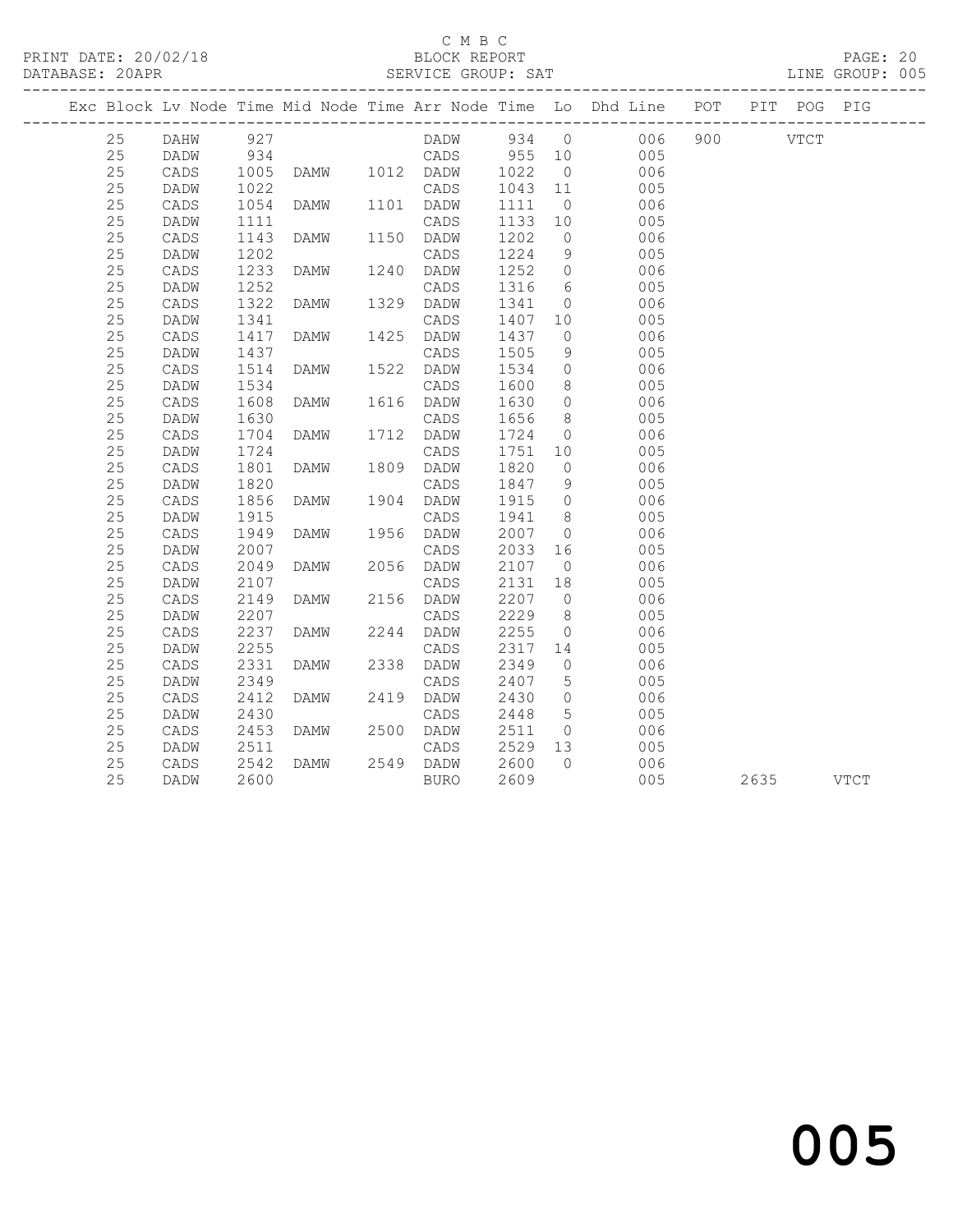#### C M B C<br>BLOCK REPORT

PRINT DATE: 20/02/18 BLOCK REPORT PAGE: 21 SERVICE GROUP: SAT ------------------------------------------------------------------------------------------------- Exc Block Lv Node Time Mid Node Time Arr Node Time Lo Dhd Line POT PIT POG PIG ------------------------------------------------------------------------------------------------- 26 DADW 940 CADS 1001 11 005

| 26 | CADS | 923  | <b>DAMW</b> | 930  | DADW        | 940  | $\circ$        | 006 | 853 | <b>VTCT</b> |             |  |
|----|------|------|-------------|------|-------------|------|----------------|-----|-----|-------------|-------------|--|
| 26 | DADW | 940  |             |      | CADS        | 1001 | 11             | 005 |     |             |             |  |
| 26 | CADS | 1012 | <b>DAMW</b> | 1019 | DADW        | 1029 | $\circledcirc$ | 006 |     |             |             |  |
| 26 | DADW | 1029 |             |      | CADS        | 1050 | 12             | 005 |     |             |             |  |
| 26 | CADS | 1102 | <b>DAMW</b> | 1109 | DADW        | 1119 | $\circ$        | 006 |     |             |             |  |
| 26 | DADW | 1119 |             |      | CADS        | 1141 | 10             | 005 |     |             |             |  |
| 26 | CADS | 1151 | <b>DAMW</b> | 1158 | DADW        | 1210 | 0              | 006 |     |             |             |  |
| 26 | DADW | 1210 |             |      | CADS        | 1232 | 8              | 005 |     |             |             |  |
| 26 | CADS | 1240 | <b>DAMW</b> | 1247 | DADW        | 1259 | $\circ$        | 006 |     |             |             |  |
| 26 | DADW | 1259 |             |      | CADS        | 1323 | 6              | 005 |     |             |             |  |
| 26 | CADS | 1329 | <b>DAMW</b> | 1336 | DADW        | 1348 | $\circ$        | 006 |     |             |             |  |
| 26 | DADW | 1348 |             |      | CADS        | 1414 | 11             | 005 |     |             |             |  |
| 26 | CADS | 1425 | <b>DAMW</b> | 1433 | DADW        | 1445 | $\circ$        | 006 |     |             |             |  |
| 26 | DADW | 1445 |             |      | CADS        | 1513 | 8              | 005 |     |             |             |  |
| 26 | CADS | 1521 | <b>DAMW</b> | 1529 | DADW        | 1541 | 0              | 006 |     |             |             |  |
| 26 | DADW | 1541 |             |      | CADS        | 1607 | 8              | 005 |     |             |             |  |
| 26 | CADS | 1615 | <b>DAMW</b> | 1623 | DADW        | 1637 | 0              | 006 |     |             |             |  |
| 26 | DADW | 1637 |             |      | CADS        | 1703 | 7              | 005 |     |             |             |  |
| 26 | CADS | 1710 | <b>DAMW</b> | 1718 | DADW        | 1730 | $\circ$        | 006 |     |             |             |  |
| 26 | DADW | 1730 |             |      | CADS        | 1757 | 12             | 005 |     |             |             |  |
| 26 | CADS | 1809 | <b>DAMW</b> | 1817 | DADW        | 1828 | $\circ$        | 006 |     |             |             |  |
| 26 | DADW | 1828 |             |      | CADS        | 1855 | 11             | 005 |     |             |             |  |
| 26 | CADS | 1906 | <b>DAMW</b> | 1914 | DADW        | 1925 | $\circ$        | 006 |     |             |             |  |
| 26 | DADW | 1925 |             |      | CADS        | 1951 | 10             | 005 |     |             |             |  |
| 26 | CADS | 2001 | <b>DAMW</b> | 2008 | DADW        | 2019 | $\circ$        | 006 |     |             |             |  |
| 26 | DADW | 2019 |             |      | CADS        | 2045 | 16             | 005 |     |             |             |  |
| 26 | CADS | 2101 | <b>DAMW</b> | 2108 | DADW        | 2119 | $\circ$        | 006 |     |             |             |  |
| 26 | DADW | 2119 |             |      | CADS        | 2143 | 18             | 005 |     |             |             |  |
| 26 | CADS | 2201 | <b>DAMW</b> | 2208 | DADW        | 2219 | $\circ$        | 006 |     |             |             |  |
| 26 | DADW | 2219 |             |      | CADS        | 2241 | 11             | 005 |     |             |             |  |
| 26 | CADS | 2252 | <b>DAMW</b> | 2259 | DADW        | 2310 | $\circ$        | 006 |     |             |             |  |
| 26 | DADW | 2310 |             |      | CADS        | 2332 | 18             | 005 |     |             |             |  |
| 26 | CADS | 2350 | <b>DAMW</b> | 2357 | DADW        | 2408 | 0              | 006 |     |             |             |  |
| 26 | DADW | 2408 |             |      | CADS        | 2426 | 5              | 005 |     |             |             |  |
| 26 | CADS | 2431 | <b>DAMW</b> | 2438 | DADW        | 2449 | $\circ$        | 006 |     |             |             |  |
| 26 | DADW | 2449 |             |      | CADS        | 2507 | 5              | 005 |     |             |             |  |
| 26 | CADS | 2512 | <b>DAMW</b> | 2519 | DADW        | 2530 | $\Omega$       | 006 |     |             |             |  |
| 26 | DADW | 2530 |             |      | <b>BURO</b> | 2539 |                | 005 |     | 2605        | <b>VTCT</b> |  |
|    |      |      |             |      |             |      |                |     |     |             |             |  |
|    |      |      |             |      |             |      |                |     |     |             |             |  |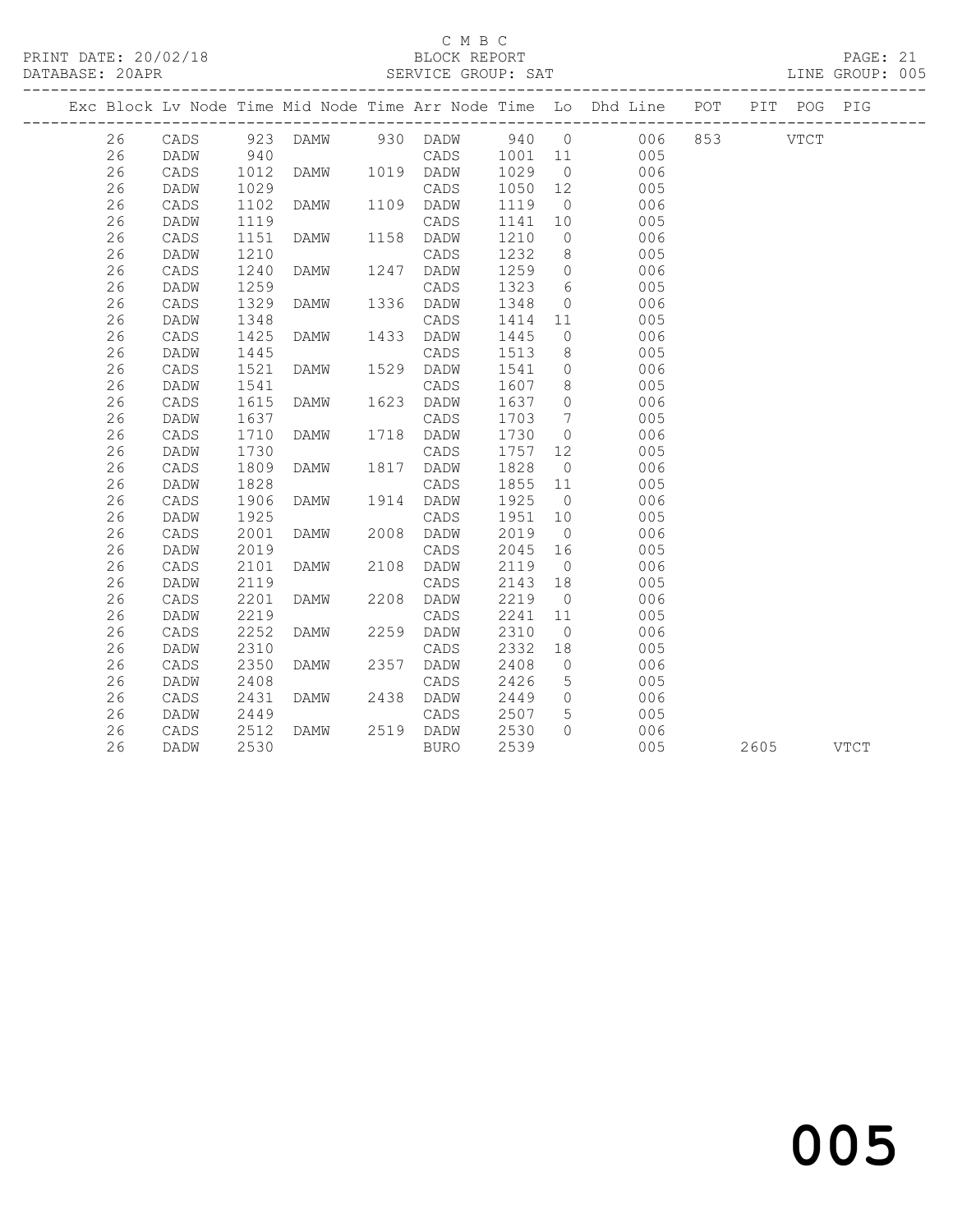### C M B C<br>BLOCK REPORT

PAGE: 22<br>LINE GROUP: 005

|  |    |      |      |           |      |      |      |                | Exc Block Lv Node Time Mid Node Time Arr Node Time Lo Dhd Line POT |      | PIT POG PIG |      |
|--|----|------|------|-----------|------|------|------|----------------|--------------------------------------------------------------------|------|-------------|------|
|  | 28 |      |      |           |      |      |      |                | CADS 1357 DAMW 1404 DADW 1416 0 006 1327 VTCT                      |      |             |      |
|  | 28 | DADW | 1416 |           |      | CADS | 1442 |                | 11 1<br>005                                                        |      |             |      |
|  | 28 | CADS | 1453 | DAMW 1501 |      | DADW | 1513 | $\overline{0}$ | 006                                                                |      |             |      |
|  | 28 | DADW | 1513 |           |      | CADS | 1541 |                | $6\degree$<br>005                                                  |      |             |      |
|  | 28 | CADS | 1547 | DAMW 1555 |      | DADW | 1609 | $\overline{0}$ | 006                                                                |      |             |      |
|  | 28 | DADW | 1609 |           |      | CADS | 1635 | 9              | 005                                                                |      |             |      |
|  | 28 | CADS | 1644 | DAMW      | 1652 | DADW | 1704 | $\overline{0}$ | 006                                                                |      |             |      |
|  | 28 | DADW | 1704 |           |      | CADS | 1730 | 8 <sup>8</sup> | 005                                                                |      |             |      |
|  | 28 | CADS | 1738 | DAMW 1746 |      | DADW | 1758 | $\overline{0}$ | 006                                                                |      |             |      |
|  | 28 | DADW | 1758 |           |      | CADS | 1825 | 11 —           | 005                                                                |      |             |      |
|  | 28 | CADS | 1836 | DAMW      | 1844 | DADW | 1855 | $\overline{0}$ | 006                                                                |      |             |      |
|  | 28 | DADW | 1855 |           |      | CADS | 1922 | 14             | 005                                                                |      |             |      |
|  | 28 | CADS | 1936 | DAMW      | 1944 | DADW | 1955 | $\overline{0}$ | 006                                                                |      |             |      |
|  | 28 | DADW | 1955 |           |      | CADS | 2021 | 16             | 005                                                                |      |             |      |
|  | 28 | CADS | 2037 | DAMW 2044 |      | DADW | 2055 | $\overline{0}$ | 006                                                                |      |             |      |
|  | 28 | DADW | 2055 |           |      | CADS | 2119 | 18             | 005                                                                |      |             |      |
|  | 28 | CADS | 2137 | DAMW      | 2144 | DADW | 2155 | $\circ$        | 006                                                                |      |             |      |
|  | 28 | DADW | 2155 |           |      | CADS | 2219 | 6              | 005                                                                |      |             |      |
|  | 28 | CADS | 2225 | DAMW      | 2232 | DADW | 2243 | $\Omega$       | 006                                                                |      |             |      |
|  | 28 | DADW | 2243 |           |      | CADS | 2305 | 7              | 005                                                                |      |             |      |
|  | 28 | CADS | 2312 | DAMW      | 2319 | DADW | 2330 | $\bigcap$      | 006                                                                |      |             |      |
|  | 28 | DADW | 2330 |           |      | CADS | 2352 |                | 005                                                                | 2421 |             | VTCT |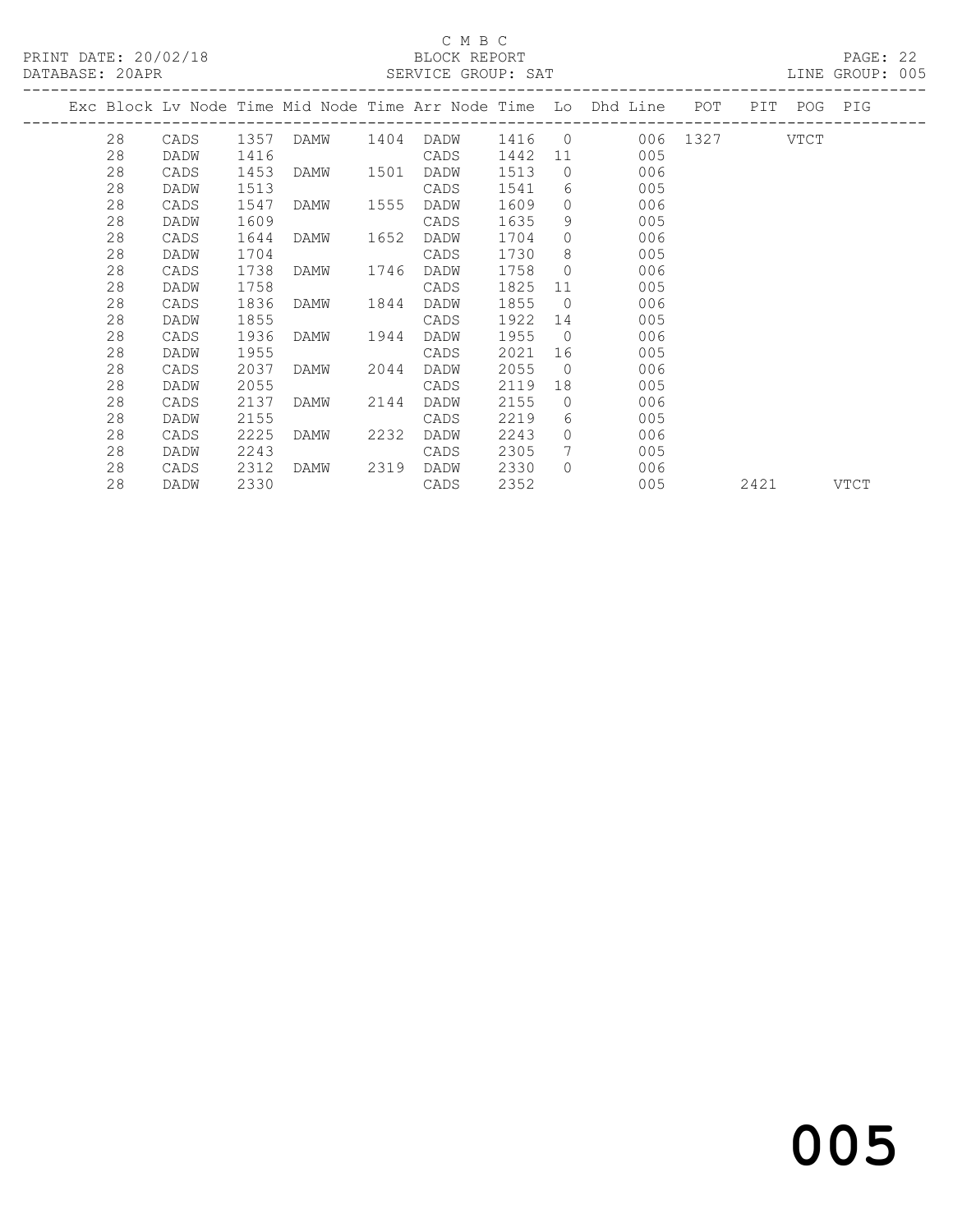|    |      |              |      |            |             |                 |                 | 5GRN 5 AV & GRANVILLE ST DULP WB W 41 AV FS DUNBAR ST<br>GRDM GRANVILLE & DUNSMUIR HODM HOWE & DUNSMUIR<br>NADU NANAIMO & DUNDAS NAST NANAIMO STATION<br>PNHM PENDER & HAMILTON VTCT Vancouver Trolley Depot |               |             |  |
|----|------|--------------|------|------------|-------------|-----------------|-----------------|--------------------------------------------------------------------------------------------------------------------------------------------------------------------------------------------------------------|---------------|-------------|--|
|    |      |              |      |            |             |                 |                 | Exc Block Lv Node Time Mid Node Time Arr Node Time Lo Dhd Line POT PIT POG PIG                                                                                                                               |               |             |  |
| 31 |      |              |      |            |             |                 |                 | GRDM 550 NADU 606 NAST 617 24 007 527 VTCT<br>NAST 641 PNHM 708 DULP 738 12 007<br>DULP 750 5GRN 812 NAST 849 12 007                                                                                         |               |             |  |
| 31 |      |              |      |            |             |                 |                 |                                                                                                                                                                                                              |               |             |  |
| 31 |      |              |      |            |             |                 |                 |                                                                                                                                                                                                              |               |             |  |
| 31 | NAST | 901          |      |            |             |                 |                 | PNHM 930 DULP 1011 18 007                                                                                                                                                                                    |               |             |  |
| 31 | DULP | 1029         | 5GRN |            |             |                 |                 | 1057 NAST 1140 16 007                                                                                                                                                                                        |               |             |  |
| 31 | NAST |              | PNHM |            |             |                 |                 |                                                                                                                                                                                                              |               |             |  |
| 31 | DULP | 1156<br>1324 | 5GRN |            |             |                 |                 | 1228 DULP 1316 8 007<br>1357 NAST 1445 12 007                                                                                                                                                                |               |             |  |
| 31 | NAST | 1457         | PNHM |            |             |                 |                 | 1532 DULP 1623 17 007                                                                                                                                                                                        |               |             |  |
| 31 | DULP | 1640         | 5GRN |            |             |                 |                 | 1712 NAST 1758 9 007                                                                                                                                                                                         |               |             |  |
| 31 | NAST | 1807         | PNHM |            | 1841 DULP   | 1929            |                 |                                                                                                                                                                                                              | 007 1945 VTCT |             |  |
| 32 | DULP | 553          | 5GRN |            |             | 612 NAST 646 15 |                 | 007                                                                                                                                                                                                          | 528 VTCT      |             |  |
| 32 | NAST | 701          | PNHM |            |             | 728 DULP 758    |                 | $7\overline{ }$<br>007                                                                                                                                                                                       |               |             |  |
| 32 | DULP | 805<br>916   | 5GRN | 827<br>945 |             |                 |                 | NAST 904 12 007<br>DULP 1026 16 007                                                                                                                                                                          |               |             |  |
| 32 | NAST |              | PNHM |            |             |                 |                 |                                                                                                                                                                                                              |               |             |  |
| 32 | DULP | 1042         | 5GRN | 1112       | NAST        |                 |                 | 1155 16 007                                                                                                                                                                                                  |               |             |  |
| 32 | NAST | 1211         | PNHM |            | 1243 DULP   | 1331            | 9               | 007                                                                                                                                                                                                          |               |             |  |
| 32 | DULP | 1340         | 5GRN |            | 1412 NAST   |                 |                 | 1500 9 007<br>1635 17 007                                                                                                                                                                                    |               |             |  |
| 32 | NAST | 1509         | PNHM |            | 1544 DULP   |                 |                 |                                                                                                                                                                                                              |               |             |  |
| 32 | DULP | 1652         | 5GRN | 1724       | NAST        |                 |                 | 1810 12 007                                                                                                                                                                                                  |               |             |  |
| 32 | NAST | 1822         | PNHM |            |             |                 |                 | 1856 DULP 1943 9 007                                                                                                                                                                                         |               |             |  |
| 32 | DULP | 1952         | 5GRN | 2019       |             |                 |                 | NAST 2101 8 007                                                                                                                                                                                              |               |             |  |
| 32 | NAST | 2109         | PNHM | 2137       | <b>DULP</b> |                 |                 | DULP 2218 16 007<br>NAST 2337 13 007                                                                                                                                                                         |               |             |  |
| 32 | DULP | 2234         | 5GRN | 2259       |             |                 |                 |                                                                                                                                                                                                              |               |             |  |
| 32 | NAST | 2350         | PNHM | 2418       | <b>DULP</b> | 2456            |                 |                                                                                                                                                                                                              | 007 2511 VTCT |             |  |
| 33 | NAST | 600<br>711   | PNHM |            |             |                 |                 | 007                                                                                                                                                                                                          | 525 VTCT      |             |  |
| 33 | DULP |              | 5GRN |            |             |                 |                 | 007                                                                                                                                                                                                          |               |             |  |
| 33 | NAST | 819          | PNHM |            |             | 846 DULP 921    |                 | 11 / 12<br>007                                                                                                                                                                                               |               |             |  |
| 33 | DULP | 932          | 5GRN | 957        |             |                 |                 | NAST 1038 21 007                                                                                                                                                                                             |               |             |  |
| 33 | NAST | 1059<br>1224 | PNHM |            |             |                 |                 | $\begin{array}{c} 007 \\ 007 \end{array}$                                                                                                                                                                    |               |             |  |
| 33 | DULP |              | 5GRN |            | $1257$ NAST |                 |                 |                                                                                                                                                                                                              |               |             |  |
|    |      |              |      |            |             |                 |                 | 33 NAST 1354 PNHM 1429 DULP 1520 20 007                                                                                                                                                                      |               |             |  |
| 33 | DULP | 1540         | 5GRN | 1612       | NAST        | 1700            | 10              | 007                                                                                                                                                                                                          |               |             |  |
| 33 | NAST | 1710         | PNHM | 1744       | DULP        | 1832            | 17              | 007                                                                                                                                                                                                          |               |             |  |
| 33 | DULP | 1849         | 5GRN | 1919       | NAST        | 2004            | $5\phantom{.0}$ | 007                                                                                                                                                                                                          |               |             |  |
| 33 | NAST | 2009         | PNHM | 2037       | DULP        | 2118            | 16              | 007                                                                                                                                                                                                          |               |             |  |
| 33 | DULP | 2134         | 5GRN | 2159       | NAST        | 2238            | 11              | 007                                                                                                                                                                                                          |               |             |  |
| 33 | NAST | 2249         | PNHM | 2317       | DULP        | 2358            | 9               | 007                                                                                                                                                                                                          |               |             |  |
| 33 | DULP | 2407         | 5GRN | 2429       | NAST        | 2507            | $\mathbf{0}$    | 007                                                                                                                                                                                                          |               |             |  |
| 33 | NAST | 2507         | PNHM | 2530       | HODM        | 2534            |                 | 007                                                                                                                                                                                                          | 2558          | <b>VTCT</b> |  |

C M B C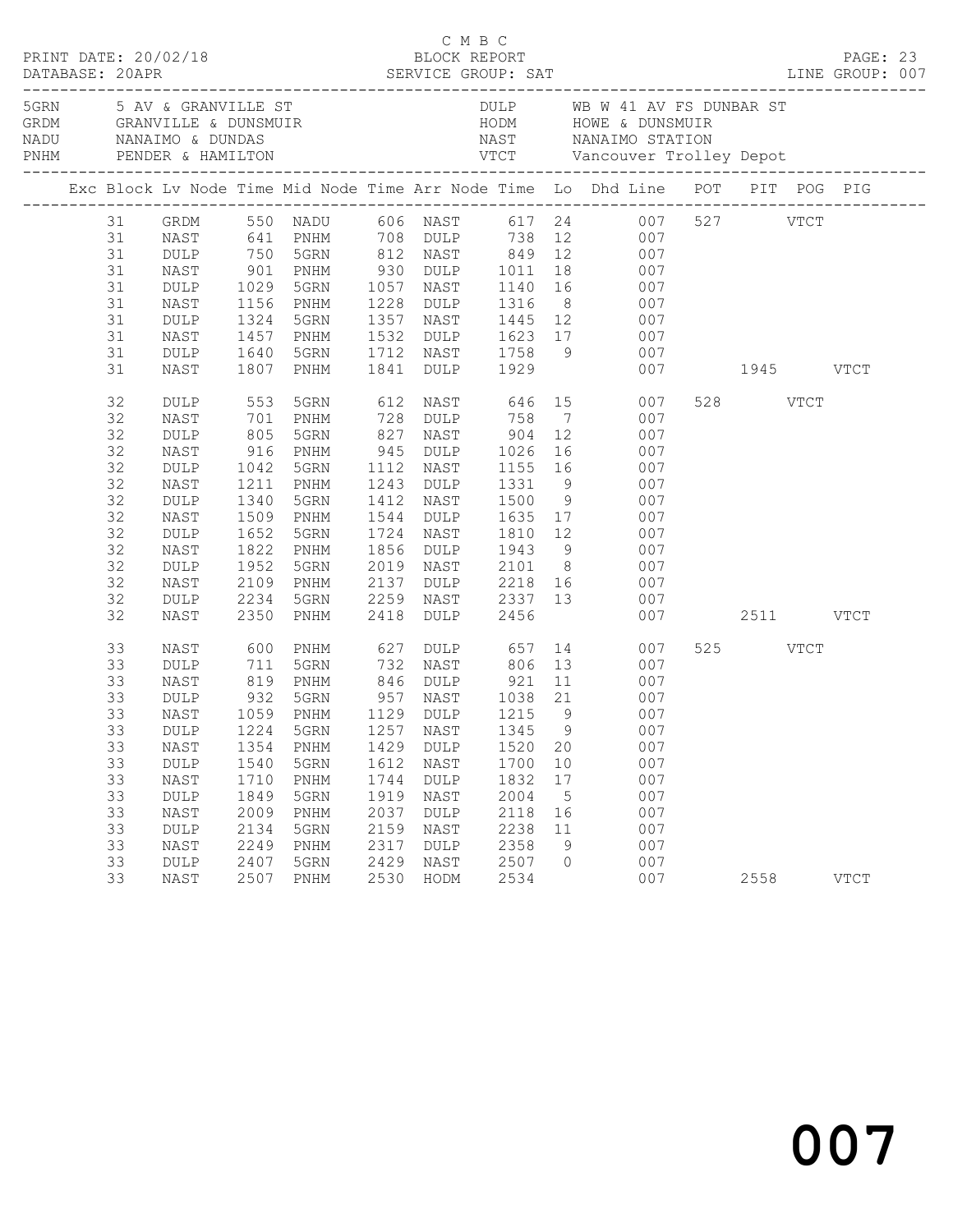#### C M B C<br>BLOCK REPORT SERVICE GROUP: SAT

|  |    |             |      |          |      |                              |         |                | Exc Block Lv Node Time Mid Node Time Arr Node Time Lo Dhd Line POT | PIT POG PIG |             |             |
|--|----|-------------|------|----------|------|------------------------------|---------|----------------|--------------------------------------------------------------------|-------------|-------------|-------------|
|  | 34 | PNHM        |      |          |      |                              |         |                | 007                                                                | 532         | <b>VTCT</b> |             |
|  | 34 | DULP        |      |          |      |                              |         |                | 007                                                                |             |             |             |
|  | 34 | NAST        | 804  | PNHM     | 831  | DULP                         | 906     | 11             | 007                                                                |             |             |             |
|  | 34 | <b>DULP</b> | 917  | 5GRN     | 942  | NAST                         | 1023    | 21             | 007                                                                |             |             |             |
|  | 34 | NAST        | 1044 | PNHM     | 1114 | DULP                         | 1159    | 10             | 007                                                                |             |             |             |
|  | 34 | DULP        | 1209 | 5GRN     | 1242 | NAST                         | 1330    | 8 <sup>8</sup> | 007                                                                |             |             |             |
|  | 34 | NAST        | 1338 | PNHM     | 1413 | DULP                         | 1504    | 12             | 007                                                                |             |             |             |
|  |    |             |      |          |      |                              |         |                |                                                                    |             |             |             |
|  | 34 | DULP        | 1516 | 5GRN     | 1548 | NAST                         | 1636    | 10             | 007                                                                |             |             |             |
|  | 34 | NAST        | 1646 | PNHM     | 1720 | DULP                         | 1809    | 12             | 007                                                                |             |             |             |
|  | 34 | DULP        | 1821 | 5GRN     | 1851 | NAST                         | 1936    | 13             | 007                                                                |             |             |             |
|  | 34 | NAST        | 1949 | PNHM     | 2017 | DULP                         | 2058    | 16             | 007                                                                |             |             |             |
|  | 34 | <b>DULP</b> | 2114 | 5GRN     | 2139 | NAST                         | 2218    | 11             | 007                                                                |             |             |             |
|  | 34 | NAST        | 2229 | PNHM     | 2257 | DULP                         | 2338    |                | 007                                                                | 2353 VTCT   |             |             |
|  | 35 | DULP        | 613  | 5GRN     | 632  | NAST                         | 706     |                | 15<br>007                                                          | 548 VTCT    |             |             |
|  | 35 | NAST        | 721  | PNHM     | 748  | DULP                         | 818     | 16             | 007                                                                |             |             |             |
|  | 35 | DULP        | 834  | 5GRN     | 857  | NAST                         | 934     | 12             | 007                                                                |             |             |             |
|  | 35 | NAST        | 946  | PNHM     | 1015 | DULP                         | 1056    | 14             | 007                                                                |             |             |             |
|  | 35 | DULP        | 1110 | 5GRN     | 1142 | NAST                         | 1229    | 9              | 007                                                                |             |             |             |
|  | 35 | NAST        | 1238 | PNHM     | 1313 | DULP                         | 1401    | 9              | 007                                                                |             |             |             |
|  | 35 | DULP        | 1410 | 5GRN     | 1442 | NAST                         | 1530 15 |                | 007                                                                |             |             |             |
|  | 35 | NAST        | 1545 | PNHM     | 1620 | DULP                         | 1711    |                | 007                                                                | 1732 VTCT   |             |             |
|  | 36 | NAST        | 621  | PNHM     | 648  | <b>DULP</b>                  | 718     |                | 13<br>007                                                          | 546 VTCT    |             |             |
|  | 36 | DULP        | 731  | 5GRN     | 752  | NAST                         | 826     | 22             | 007                                                                |             |             |             |
|  | 36 | NAST        | 848  | PNHM     | 915  | DULP                         | 953     | 8 <sup>8</sup> | 007                                                                |             |             |             |
|  | 36 | DULP        | 1001 | 5GRN     | 1027 | NAST                         | 1110    | 19             | 007                                                                |             |             |             |
|  | 36 | NAST        | 1129 | PNHM     | 1159 | DULP                         | 1246    | 8 <sup>8</sup> | 007                                                                |             |             |             |
|  | 36 | DULP        | 1254 | 5GRN     | 1327 | NAST                         | 1415    | 18             | 007                                                                |             |             |             |
|  | 36 | NAST        | 1433 | PNHM     | 1508 | DULP                         | 1559    | 17             | 007                                                                |             |             |             |
|  | 36 | DULP        | 1616 | 5GRN     | 1648 | NAST                         | 1736    | 16             | 007                                                                |             |             |             |
|  | 36 | NAST        | 1752 | PNHM     | 1826 | DULP                         | 1914    | 15             | 007                                                                |             |             |             |
|  | 36 |             | 1929 |          | 1959 |                              | 2043    | 6              | 007                                                                |             |             |             |
|  |    | DULP        |      | 5GRN     |      | NAST                         |         |                |                                                                    |             |             |             |
|  | 36 | NAST        | 2049 | PNHM     | 2117 | DULP                         | 2158    | 16             | 007                                                                |             |             |             |
|  | 36 | DULP        | 2214 | 5GRN     | 2239 | NAST                         | 2317    | 12             | 007                                                                |             |             |             |
|  | 36 | NAST        | 2329 | PNHM     | 2357 | DULP                         | 2435    |                | 007                                                                | 2450 VTCT   |             |             |
|  | 37 | DULP        | 633  | 5GRN     | 652  | NAST                         | 726     | 8 <sup>8</sup> | 007                                                                | 607 VTCT    |             |             |
|  | 37 | NAST        |      | 734 PNHM |      | 801 DULP                     | 834 13  |                | 007                                                                |             |             |             |
|  | 37 |             |      |          |      | DULP 847 5GRN 912 NAST 952 8 |         |                | 007                                                                |             |             |             |
|  | 37 | NAST        | 1000 | PNHM     | 1029 | DULP                         | 1111    | 14             | 007                                                                |             |             |             |
|  | 37 | <b>DULP</b> | 1125 | 5GRN     | 1157 | NAST                         | 1244    | 9              | 007                                                                |             |             |             |
|  | 37 | NAST        | 1253 | PNHM     | 1328 | DULP                         | 1417    | 8 <sup>8</sup> | 007                                                                |             |             |             |
|  | 37 | DULP        | 1425 | 5GRN     | 1457 | NAST                         | 1545    | 12             | 007                                                                |             |             |             |
|  | 37 | NAST        | 1557 | PNHM     | 1632 | DULP                         | 1723    | 10             | 007                                                                |             |             |             |
|  | 37 | DULP        | 1733 | 5GRN     | 1806 | NAST                         | 1851    | 16             | 007                                                                |             |             |             |
|  | 37 | NAST        | 1907 | PNHM     | 1936 | DULP                         | 2021    | 11             | 007                                                                |             |             |             |
|  | 37 | DULP        | 2032 | 5GRN     | 2059 | NAST                         | 2140    | 9              | 007                                                                |             |             |             |
|  | 37 | NAST        | 2149 | PNHM     | 2217 | DULP                         | 2258    | 17             | 007                                                                |             |             |             |
|  | 37 | DULP        | 2315 | 5GRN     | 2339 | NAST                         | 2417    |                | 007                                                                | 2448        |             | <b>VTCT</b> |
|  |    |             |      |          |      |                              |         |                |                                                                    |             |             |             |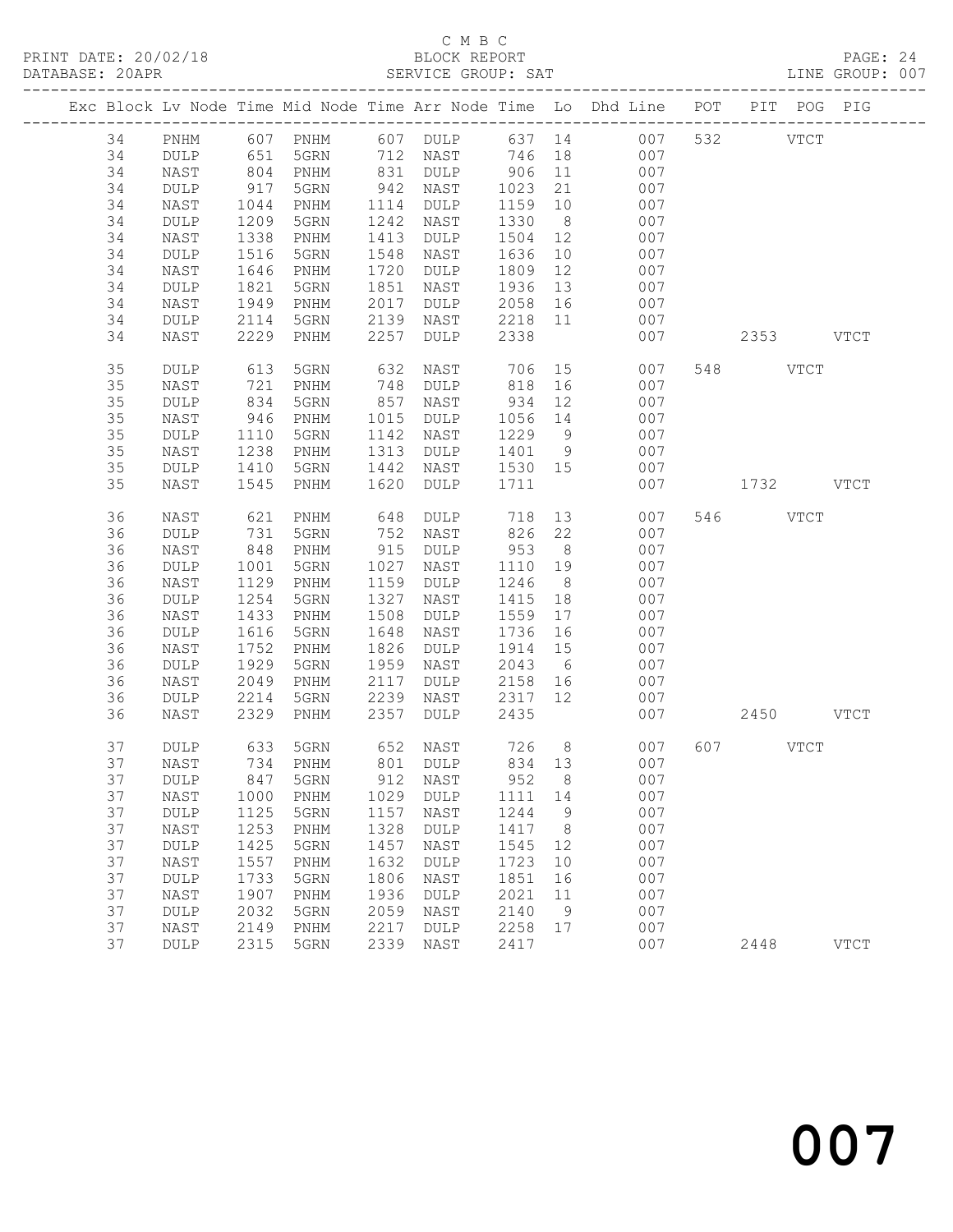## C M B C

| DATABASE: 20APR |          |                 |              | SERVICE GROUP: SAT |      |                      |           |                |                                                                                |               | LINE GROUP: 007 |
|-----------------|----------|-----------------|--------------|--------------------|------|----------------------|-----------|----------------|--------------------------------------------------------------------------------|---------------|-----------------|
|                 |          |                 |              |                    |      |                      |           |                | Exc Block Lv Node Time Mid Node Time Arr Node Time Lo Dhd Line POT PIT POG PIG |               |                 |
|                 | 38       |                 |              |                    |      |                      |           |                | NAST 749 PNHM 816 DULP 851 11 007 712 VTCT                                     |               |                 |
|                 | 38       | DULP            | 902          |                    |      | 5GRN 927 NAST 1007 8 |           |                | 007                                                                            |               |                 |
|                 | 38       | NAST            | 1015         | PNHM               |      | 1044 DULP 1126 14    |           |                | 007                                                                            |               |                 |
|                 | 38       | $\texttt{DULP}$ | 1140         | 5GRN               |      | 1212 NAST            | 1259      | 9              | 007                                                                            |               |                 |
|                 | 38       | NAST            | 1308         | PNHM               | 1343 | DULP                 | 1432      | 8 <sup>8</sup> | 007                                                                            |               |                 |
|                 | 38       |                 | 1440         | 5GRN               | 1512 |                      | 1600      | 9              | 007                                                                            |               |                 |
|                 |          | DULP            |              |                    |      | NAST                 |           |                |                                                                                |               |                 |
|                 | 38       | NAST            | 1609         | PNHM               | 1644 | DULP                 | 1735      | 13             | 007                                                                            |               |                 |
|                 | 38       | DULP            | 1748         | 5GRN               | 1821 | NAST                 | 1906      | 22             | 007                                                                            |               |                 |
|                 | 38       | NAST            | 1928         | PNHM               | 1956 | DULP                 | 2039      | 15             | 007                                                                            |               |                 |
|                 | 38       | DULP            | 2054         | 5GRN               | 2119 | NAST                 | 2158      | 11             | 007                                                                            |               |                 |
|                 | 38       | NAST            | 2209         | PNHM               | 2237 | DULP                 | 2318 17   |                | 007                                                                            |               |                 |
|                 | 38       | DULP            | 2335         | 5GRN               | 2359 | NAST                 | 2437 0    |                | 007                                                                            |               |                 |
|                 | 38       | NAST            | 2437         | PNHM               | 2500 | DULP                 | 2541      |                | 007                                                                            | 2555 VTCT     |                 |
|                 | 39       | DULP            | 819          | 5GRN               | 842  | NAST                 | 919       | 12             | 007                                                                            | 753 VTCT      |                 |
|                 | 39       | NAST            | 931          | PNHM               | 1000 | DULP                 | 1041      | 16             | 007                                                                            |               |                 |
|                 | 39       | DULP            | 1057         | 5GRN               | 1127 | NAST                 | 1210      | 13             | 007                                                                            |               |                 |
|                 | 39       | NAST            | 1223         | PNHM               | 1258 | DULP                 | 1346      | 9              | 007                                                                            |               |                 |
|                 | 39       | DULP            | 1355         | 5GRN               | 1427 | NAST                 | 1515      | 18             | 007                                                                            |               |                 |
|                 | 39       | NAST            | 1533         | PNHM               | 1608 | DULP                 | 1659      | 20             | 007                                                                            |               |                 |
|                 |          |                 |              |                    |      |                      |           |                |                                                                                |               |                 |
|                 | 39       | DULP            | 1719         | 5GRN               | 1751 | NAST                 | 1837      | 10             | 007                                                                            |               |                 |
|                 | 39       | NAST            | 1847         | PNHM               | 1916 | DULP                 | 2001      | 11             | 007                                                                            |               |                 |
|                 | 39       | $\texttt{DULP}$ | 2012         | 5GRN               | 2039 | NAST                 | 2120      | 9              | 007                                                                            |               |                 |
|                 | 39       | NAST            | 2129         | PNHM               | 2157 | DULP                 | 2238      | 17             | 007                                                                            |               |                 |
|                 | 39       | DULP            | 2255         | 5GRN               | 2319 | NAST                 | 2357 10   |                | 007                                                                            |               |                 |
|                 | 39       | NAST            | 2407         | PNHM               | 2430 | DULP                 | 2511      |                | 007                                                                            | 2525 VTCT     |                 |
|                 | 40       | NAST            | 833          | PNHM               |      | 900 DULP             | 938       | 8 <sup>8</sup> | 007                                                                            | 756 VTCT      |                 |
|                 | 40       | $\texttt{DULP}$ | 946          | 5GRN               |      | 1012 NAST            | 1055 19   |                | 007                                                                            |               |                 |
|                 | 40       | NAST            | 1114         | PNHM               |      | 1144 DULP            | 1230      | 9              | 007                                                                            |               |                 |
|                 | 40       | $\texttt{DULP}$ | 1239         | 5GRN               |      | 1312 NAST            | 1400      | 9              | 007                                                                            |               |                 |
|                 | 40       | NAST            | 1409         | PNHM               | 1444 | DULP                 | 1535      | 17             | 007                                                                            |               |                 |
|                 |          |                 |              |                    |      |                      |           |                |                                                                                |               |                 |
|                 | 40<br>40 | DULP            | 1552<br>1722 | 5GRN               | 1624 | NAST                 | 1712 10   |                | 007                                                                            |               |                 |
|                 |          | NAST            |              | PNHM               | 1756 | DULP                 | 1844      |                | 007                                                                            | 1900 VTCT     |                 |
|                 | 41       | DULP            | 1014         | 5GRN               | 1042 | NAST                 | 1125 19   |                | 007                                                                            | 948 VTCT      |                 |
|                 | 41       | NAST            | 1144         | PNHM               |      | 1214 DULP            | 1301      | 8              | 007                                                                            |               |                 |
|                 | 41       | DULP            | 1309         | 5GRN               |      | 1342 NAST            | $1430$ 15 |                | 007                                                                            |               |                 |
|                 |          |                 |              |                    |      |                      |           |                | 41 NAST 1445 PNHM 1520 DULP 1611 17 007                                        |               |                 |
|                 | 41       | DULP            | 1628         | 5GRN               | 1700 | NAST                 | 1746      |                | 007                                                                            | 1821 VTCT     |                 |
|                 | 42       | NAST            | 1029         | PNHM               | 1059 | DULP                 | 1144 11   |                | 007                                                                            | 952 VTCT      |                 |
|                 | 42       | DULP            | 1155         | 5GRN               | 1227 | NAST                 | 1314      | 9              | 007                                                                            |               |                 |
|                 | 42       | NAST            | 1323         | PNHM               | 1358 | DULP                 | 1449 15   |                | 007                                                                            |               |                 |
|                 | 42       | DULP            | 1504         | 5GRN               | 1536 | NAST                 | 1624      | 10             | 007                                                                            |               |                 |
|                 | 42       | NAST            | 1634         | PNHM               | 1708 | DULP                 | 1758      | 8 <sup>8</sup> | 007                                                                            |               |                 |
|                 | 42       | DULP            | 1806         | 5GRN               | 1836 | NAST                 | 1921      |                | 007                                                                            | 1956 VTCT     |                 |
|                 |          |                 |              |                    |      |                      |           |                |                                                                                |               |                 |
|                 | 43       | NAST            | 1421         | PNHM               | 1456 | DULP                 | 1547      | 17             |                                                                                | 007 1344 VTCT |                 |
|                 | 43       | DULP            | 1604         | 5GRN               | 1636 | NAST                 | 1724      | 13             | 007                                                                            |               |                 |
|                 | 43       | NAST            | 1737         | PNHM               | 1811 | DULP                 | 1859      | 10             | 007                                                                            |               |                 |
|                 | 43       | DULP            | 1909         | 5GRN               | 1939 | NAST                 | 2023      | 6              | 007                                                                            |               |                 |
|                 | 43       | NAST            | 2029         | PNHM               | 2057 | $\texttt{DULP}$      | 2138      | 16             | 007                                                                            |               |                 |
|                 | 43       | DULP            | 2154         | 5GRN               | 2219 | NAST                 | 2257      | 12             | 007                                                                            |               |                 |
|                 | 43       | NAST            | 2309         | PNHM               | 2337 | DULP                 | 2418      | 19             | 007                                                                            |               |                 |
|                 | 43       | DULP            | 2437         | 5GRN               | 2459 | NAST                 | 2537      |                | 007                                                                            | 2608 VTCT     |                 |
|                 |          |                 |              |                    |      |                      |           |                |                                                                                |               |                 |
|                 | 44       | DULP            |              | 1452 5GRN          |      | 1524 NAST            | 1612      | 9              |                                                                                | 007 1426 VTCT |                 |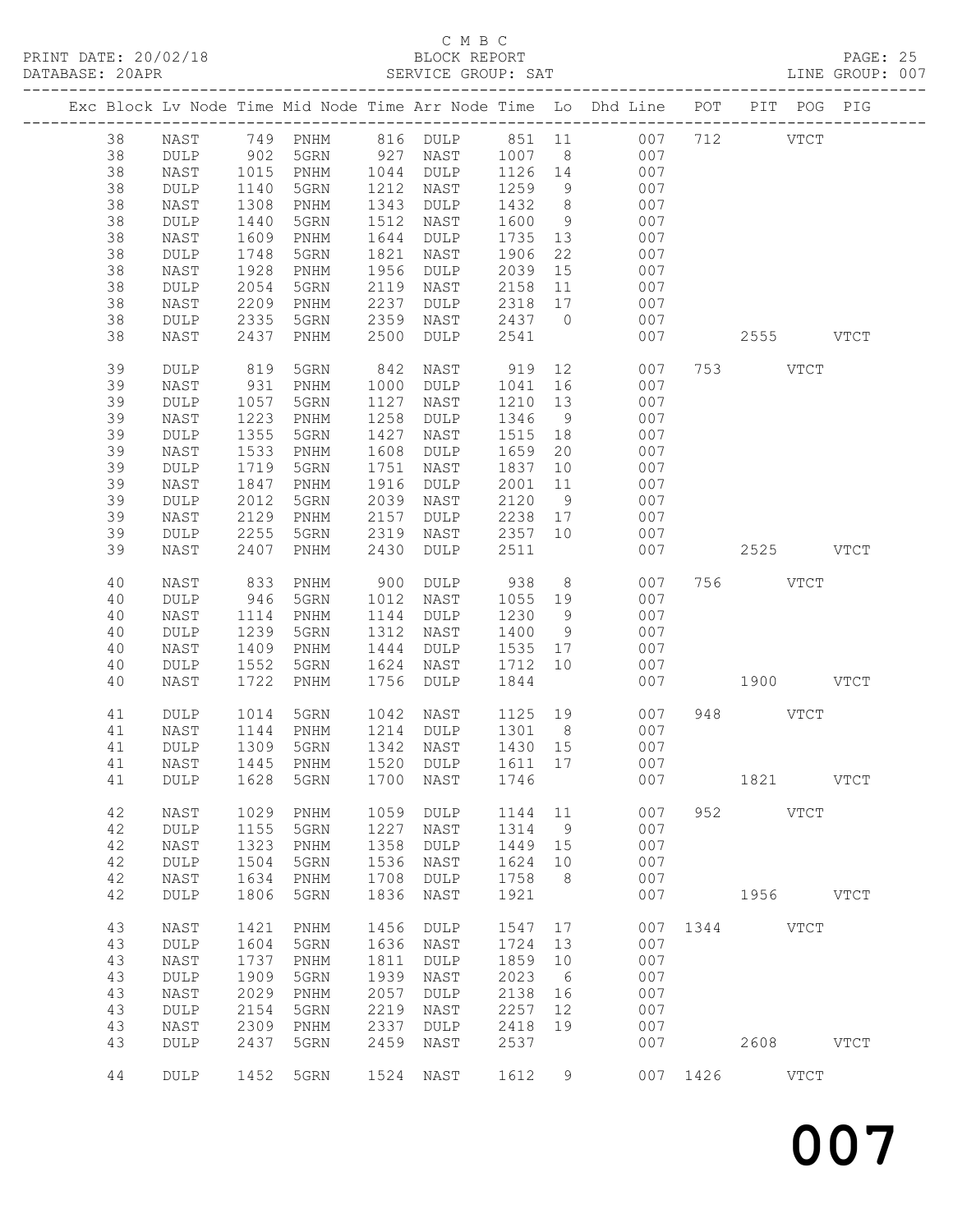#### C M B C<br>BLOCK REPORT SERVICE GROUP: SAT

|                |                             |                      |                      |                      |                             |                      |           | Exc Block Ly Node Time Mid Node Time Arr Node Time Lo Dhd Line | POT  | PTT  | POG  | PIG         |
|----------------|-----------------------------|----------------------|----------------------|----------------------|-----------------------------|----------------------|-----------|----------------------------------------------------------------|------|------|------|-------------|
| 44             | NAST                        | 1621                 | PNHM                 | 1656                 | <b>DULP</b>                 | 1747                 |           | 007                                                            |      | 1808 |      | VTCT        |
| 45<br>45       | NAST<br>DULP                | 1.521<br>1704        | PNHM<br>5GRN         | 1556<br>1736         | <b>DULP</b><br>NAST         | 1647<br>1822         | -17       | 007<br>007                                                     | 1444 | 1857 | VTCT | <b>VTCT</b> |
| 46<br>46<br>46 | DULP<br>NAST<br><b>DULP</b> | 1528<br>1658<br>1836 | 5GRN<br>PNHM<br>5GRN | 1600<br>1732<br>1906 | NAST<br><b>DULP</b><br>NAST | 1648<br>1821<br>1951 | 10<br>-15 | 007<br>007<br>007                                              | 1502 | 2026 | VTCT | VTCT        |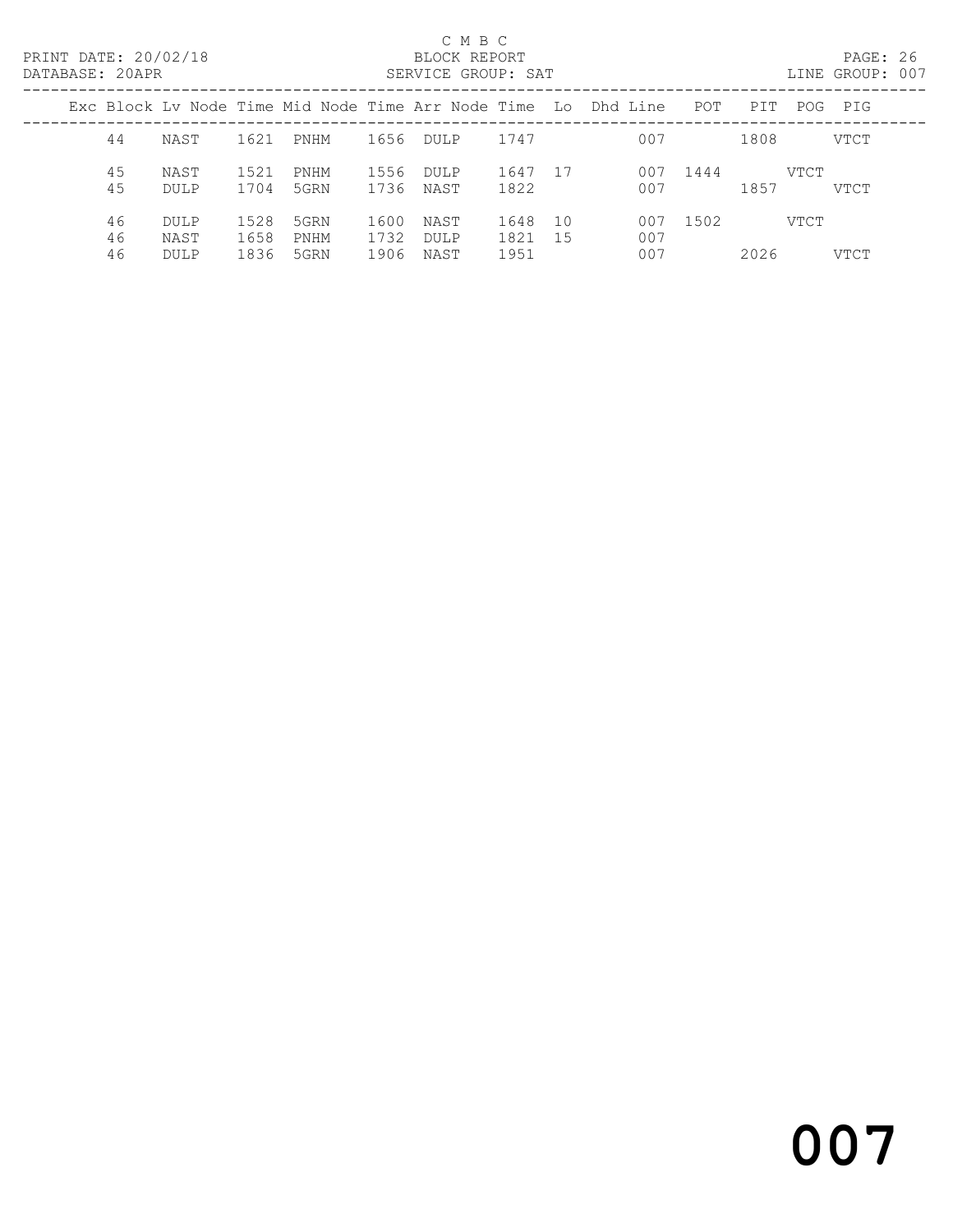| $\begin{array}{cccc}\n\texttt{CRINT} & \texttt{DATE:} & 20/02/18 & \texttt{C} & \texttt{M} & \texttt{B} & \texttt{C}\n\end{array}$<br>DATABASE: 20APR |              |              |                            |              |                   |                   |                      |                                                                                                                                                                                                        |               |          |             |  |
|-------------------------------------------------------------------------------------------------------------------------------------------------------|--------------|--------------|----------------------------|--------------|-------------------|-------------------|----------------------|--------------------------------------------------------------------------------------------------------------------------------------------------------------------------------------------------------|---------------|----------|-------------|--|
|                                                                                                                                                       |              |              |                            |              |                   |                   |                      |                                                                                                                                                                                                        |               |          |             |  |
|                                                                                                                                                       |              |              |                            |              |                   |                   |                      | Exc Block Lv Node Time Mid Node Time Arr Node Time Lo Dhd Line POT PIT POG PIG                                                                                                                         |               |          |             |  |
|                                                                                                                                                       |              |              |                            |              |                   |                   |                      | 1 F41S 456 BYKY FRTE 503 0 008 440 VTCT<br>1 FRTE 503 BYKY 522 WFST 534 0 008 440 VTCT<br>1 WFST 534 BYKY 547 FRTE 604 19 008                                                                          |               |          |             |  |
|                                                                                                                                                       |              |              |                            |              |                   |                   |                      |                                                                                                                                                                                                        |               |          |             |  |
|                                                                                                                                                       |              |              |                            |              |                   |                   |                      |                                                                                                                                                                                                        |               |          |             |  |
| $\mathbf{1}$                                                                                                                                          | FRTE         |              | 623 BYKY 642 WFST          |              |                   | 656               |                      | $\overline{0}$<br>008                                                                                                                                                                                  |               |          |             |  |
| $\mathbf{1}$                                                                                                                                          | WFST         |              |                            |              |                   |                   |                      | 656 BYKY       710   FRTE       729   10               008<br>739   BYKY        800   WFST        816     0                008<br>816   BYKY          829   FRTE          851    13                008 |               |          |             |  |
| $\mathbf{1}$                                                                                                                                          | FRTE         |              |                            |              |                   |                   |                      | 816 0 008<br>851 13 008                                                                                                                                                                                |               |          |             |  |
| $\mathbf{1}$                                                                                                                                          | WFST         |              | 904 BYKY 928 WFST 945      |              |                   |                   |                      | $\overline{O}$                                                                                                                                                                                         |               |          |             |  |
| $\mathbf{1}$                                                                                                                                          | FRTE         |              |                            |              |                   |                   |                      | 008                                                                                                                                                                                                    |               |          |             |  |
| $\mathbf{1}$                                                                                                                                          | WFST<br>FRTE |              | 945 BYKY 1002 FRTE         |              | 1105 WFST         | 1028              |                      | 10<br>008                                                                                                                                                                                              |               |          |             |  |
| $\mathbf 1$<br>$\mathbf 1$                                                                                                                            | WFST         |              | 1038 BYKY<br>1125 BYKY     |              | 1144 FRTE         | 1125 0<br>1213 17 |                      | 008<br>008                                                                                                                                                                                             |               |          |             |  |
| $\mathbf 1$                                                                                                                                           | FRTE         |              | 1230 BYKY                  |              | 1300 WFST         | 1322              |                      | $\overline{0}$<br>008                                                                                                                                                                                  |               |          |             |  |
| $\mathbf{1}$                                                                                                                                          | WFST         | 1322         | BYKY                       |              | 1343 FRTE         | 1412 19           |                      | 008                                                                                                                                                                                                    |               |          |             |  |
| $\mathbf{1}$                                                                                                                                          | FRTE         |              |                            |              | 1503 WFST         |                   |                      | 008                                                                                                                                                                                                    |               |          |             |  |
| $\mathbf{1}$                                                                                                                                          | WFST         |              | 1431 BYKY<br>1525 BYKY     |              | 1546 FRTE         | 1525 0<br>1616 19 |                      | 008                                                                                                                                                                                                    |               |          |             |  |
| $\mathbf{1}$                                                                                                                                          | FRTE         |              | 1635 BYKY                  |              | 1705 WFST         | 1725              |                      | $\overline{0}$<br>008                                                                                                                                                                                  |               |          |             |  |
| $\mathbf{1}$                                                                                                                                          | WFST         | 1725         | BYKY                       |              | 1746 FRTE 1814 18 |                   |                      | 008                                                                                                                                                                                                    |               |          |             |  |
| $\mathbf 1$                                                                                                                                           | FRTE         |              |                            |              | 1859 WFST         |                   |                      |                                                                                                                                                                                                        |               |          |             |  |
| $\mathbf 1$                                                                                                                                           | WFST         |              |                            |              |                   |                   |                      |                                                                                                                                                                                                        |               |          |             |  |
| $\mathbf 1$                                                                                                                                           | FRTE         |              |                            |              |                   |                   |                      | 1832 BYKY 1859 WFST 1918 0 008<br>1918 BYKY 1937 FRTE 2001 14 008<br>2015 BYKY 2038 WFST 2054 0 008                                                                                                    |               |          |             |  |
| $\mathbf{1}$                                                                                                                                          | WFST         |              | 2054 BYKY 2112 FRTE 2133 0 |              |                   |                   |                      | 008                                                                                                                                                                                                    |               |          |             |  |
| $\mathbf 1$                                                                                                                                           | FRTE         |              | 2133 BYKY                  |              | 41FR 2145         |                   |                      |                                                                                                                                                                                                        | 008 2201 VTCT |          |             |  |
| 2                                                                                                                                                     | F41S         |              | 516 BYKY                   |              | FRTE              | 523               |                      | $\overline{O}$<br>008                                                                                                                                                                                  |               | 500 VTCT |             |  |
| $\mathbf{2}$                                                                                                                                          | FRTE         |              | 523 BYKY 542 WFST          |              |                   | 554               |                      | $\overline{0}$<br>008                                                                                                                                                                                  |               |          |             |  |
| $\mathbf{2}$                                                                                                                                          | WFST         |              | 554 BYKY                   |              | 607 FRTE          | 624               |                      | 13<br>008                                                                                                                                                                                              |               |          |             |  |
| $\mathbf{2}$                                                                                                                                          | FRTE         |              | 637 BYKY<br>710 BYKY       |              | 656 WFST          | 710               | $\overline{0}$       | 008                                                                                                                                                                                                    |               |          |             |  |
| $\mathbf{2}$                                                                                                                                          | WFST         |              |                            | 725          | FRTE              |                   |                      | 745 14<br>008                                                                                                                                                                                          |               |          |             |  |
| $\mathbf{2}$                                                                                                                                          | FRTE         |              | 759 BYKY 822 WFST 838      |              |                   |                   |                      | $\overline{0}$<br>008                                                                                                                                                                                  |               |          |             |  |
| $\mathbf{2}$                                                                                                                                          | WFST         | 838          | BYKY 851 FRTE              |              |                   |                   |                      | 915 17 008                                                                                                                                                                                             |               |          |             |  |
| $\mathbf{2}$                                                                                                                                          | FRTE         |              |                            |              |                   | 1016 0<br>1100 13 | $\overline{0}$       | $\begin{array}{c} 008 \\ 008 \end{array}$                                                                                                                                                              |               |          |             |  |
| $\mathbf{2}$                                                                                                                                          | WFST         |              |                            |              |                   |                   |                      |                                                                                                                                                                                                        |               |          |             |  |
| $\mathbf{2}$                                                                                                                                          |              |              |                            |              |                   |                   |                      | FRTE 1113 BYKY 1141 WFST 1201 0 008                                                                                                                                                                    |               |          |             |  |
| 2                                                                                                                                                     | WFST         | 1201         | BYKY                       | 1222         | FRTE              | 1252              | 18                   | 008                                                                                                                                                                                                    |               |          |             |  |
| $\mathbf{2}$                                                                                                                                          | FRTE         | 1310         | BYKY                       | 1342<br>1425 | WFST              | 1404              | $\overline{0}$       | 008                                                                                                                                                                                                    |               |          |             |  |
| $\mathbf{2}$                                                                                                                                          | WFST         | 1404<br>1511 | BYKY                       |              | FRTE              | 1453<br>1605      | 18<br>$\overline{0}$ | 008<br>008                                                                                                                                                                                             |               |          |             |  |
| $\mathbf{2}$<br>$\mathbf{2}$                                                                                                                          | FRTE<br>WFST | 1605         | BYKY<br>BYKY               | 1543<br>1626 | WFST<br>FRTE      | 1654              | 12                   | 008                                                                                                                                                                                                    |               |          |             |  |
| $\mathbf{2}$                                                                                                                                          | FRTE         | 1706         | BYKY                       | 1735         | WFST              | 1755              | $\overline{0}$       | 008                                                                                                                                                                                                    |               |          |             |  |
| $\mathbf{2}$                                                                                                                                          | WFST         | 1755         | BYKY                       | 1816         | FRTE              | 1841              | 13                   | 008                                                                                                                                                                                                    |               |          |             |  |
| 2                                                                                                                                                     | FRTE         | 1854         | BYKY                       | 1919         | WFST              | 1936              | $\circ$              | 008                                                                                                                                                                                                    |               |          |             |  |
| $\mathbf{2}$                                                                                                                                          | WFST         | 1936         | BYKY                       | 1955         | FRTE              | 2019              | $\Omega$             | 008                                                                                                                                                                                                    |               |          |             |  |
| 2                                                                                                                                                     | FRTE         | 2019         | BYKY                       |              | 41FR              | 2031              |                      | 008                                                                                                                                                                                                    |               | 2047     | <b>VTCT</b> |  |
|                                                                                                                                                       |              |              |                            |              |                   |                   |                      |                                                                                                                                                                                                        |               |          |             |  |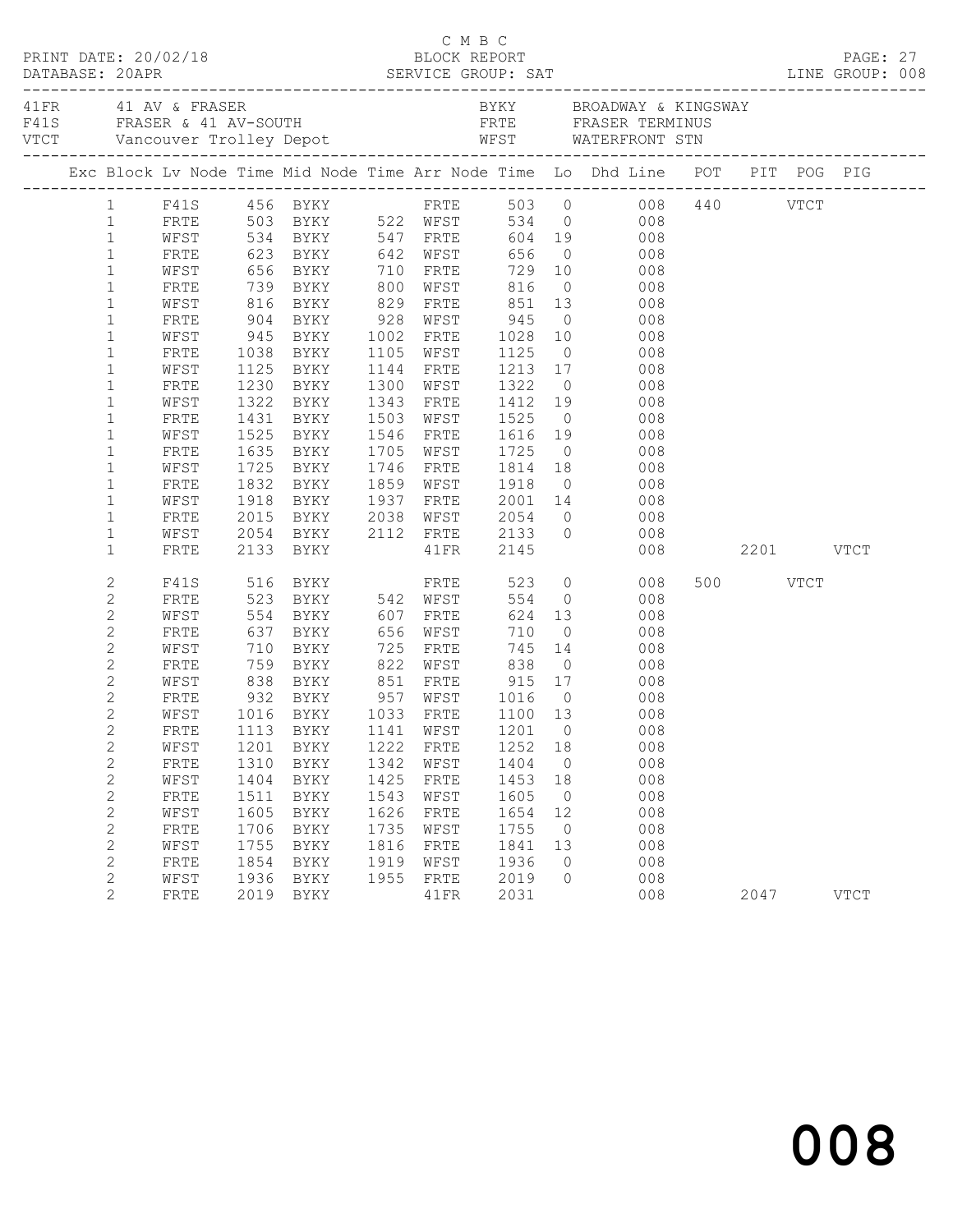PRINT DATE: 20/02/18 BLOCK REPORT PAGE: 28 DATABASE: 20APR

# C M B C

| DATABASE: ZUAPR |      |      |           |      | SEKVICE GKOUF: SAT |        |                |                                                                                |     |      |             | TIME GROOF: 000 |
|-----------------|------|------|-----------|------|--------------------|--------|----------------|--------------------------------------------------------------------------------|-----|------|-------------|-----------------|
|                 |      |      |           |      |                    |        |                | Exc Block Lv Node Time Mid Node Time Arr Node Time Lo Dhd Line POT PIT POG PIG |     |      |             |                 |
| 3               | F41S |      | 536 BYKY  |      | FRTE               | 543 0  |                | 008                                                                            | 520 |      | <b>VTCT</b> |                 |
| 3               | FRTE | 543  | BYKY      |      | 602 WFST           | 614 0  |                | 008                                                                            |     |      |             |                 |
| 3               | WFST | 614  | BYKY      | 628  | FRTE               | 647 15 |                | 008                                                                            |     |      |             |                 |
| 3               | FRTE | 702  | BYKY      | 723  | WFST               | 738    | $\overline{0}$ | 008                                                                            |     |      |             |                 |
| 3               | WFST | 738  | BYKY      | 753  | FRTE               | 813 14 |                | 008                                                                            |     |      |             |                 |
| 3               | FRTE | 827  | BYKY      | 850  | WFST               | 906    | $\overline{0}$ | 008                                                                            |     |      |             |                 |
| 3               | WFST | 906  | BYKY      | 921  | FRTE               | 945 16 |                | 008                                                                            |     |      |             |                 |
| 3               | FRTE | 1001 | BYKY      | 1027 | WFST               | 1046   | $\overline{0}$ | 008                                                                            |     |      |             |                 |
| 3               | WFST | 1046 | BYKY      | 1105 | FRTE               | 1134   | 9              | 008                                                                            |     |      |             |                 |
| 3               | FRTE | 1143 | BYKY      | 1211 | WFST               | 1233   | $\circ$        | 008                                                                            |     |      |             |                 |
| 3               | WFST | 1233 | BYKY      | 1254 | FRTE               | 1324   | 16             | 008                                                                            |     |      |             |                 |
| 3               | FRTE | 1340 | BYKY      | 1412 | WFST               | 1434   | $\overline{0}$ | 008                                                                            |     |      |             |                 |
| 3               | WFST | 1434 | BYKY      | 1455 | FRTE               | 1523   | 22             | 008                                                                            |     |      |             |                 |
| 3               | FRTE | 1545 | BYKY      | 1615 | WFST               | 1635   | $\overline{0}$ | 008                                                                            |     |      |             |                 |
| 3               | WFST | 1635 | BYKY      | 1656 | FRTE               | 1725   | 13             | 008                                                                            |     |      |             |                 |
| 3               | FRTE | 1738 | BYKY      | 1807 | WFST               | 1827   | $\overline{0}$ | 008                                                                            |     |      |             |                 |
| 3               | WFST | 1827 | BYKY      | 1847 | FRTE               | 1912   | 14             | 008                                                                            |     |      |             |                 |
| 3               | FRTE | 1926 | BYKY      | 1951 | WFST               | 2008   | $\overline{0}$ | 008                                                                            |     |      |             |                 |
| 3               | WFST | 2008 | BYKY      | 2026 | FRTE               | 2049   | 18             | 008                                                                            |     |      |             |                 |
| 3               | FRTE | 2107 | BYKY      | 2129 | WFST               | 2145   | $\overline{0}$ | 008                                                                            |     |      |             |                 |
| 3               | WFST | 2145 | BYKY      | 2203 | FRTE               | 2224   | 11             | 008                                                                            |     |      |             |                 |
| 3               | FRTE | 2235 | BYKY      | 2257 | WFST               | 2313   | $\overline{0}$ | 008                                                                            |     |      |             |                 |
| 3               | WFST | 2313 | BYKY      | 2329 | FRTE               | 2351   | 18             | 008                                                                            |     |      |             |                 |
| 3               | FRTE | 2409 | BYKY      | 2430 | WFST               | 2445   | $\overline{0}$ | 008                                                                            |     |      |             |                 |
| 3               | WFST | 2445 | BYKY      | 2501 | FRTE               | 2522   | $\circ$        | 008                                                                            |     |      |             |                 |
| 3               | FRTE |      | 2522 BYKY |      | 41FR               | 2534   |                | 008                                                                            |     | 2550 |             | VTCT            |
| 4               | F41S | 556  | BYKY      |      | FRTE               | 603    | $\circ$        | 008                                                                            | 540 |      | <b>VTCT</b> |                 |
| 4               | FRTE | 603  | BYKY      |      | 622 WFST           | 636    | $\overline{0}$ | 008                                                                            |     |      |             |                 |
| 4               | WFST | 636  | BYKY      | 650  | FRTE               | 709    | 18             | 008                                                                            |     |      |             |                 |
| 4               | FRTE | 727  | BYKY      | 748  | WFST               | 804    | $\overline{0}$ | 008                                                                            |     |      |             |                 |
| 4               | WFST | 804  | BYKY      | 817  | FRTE               | 839 15 |                | 008                                                                            |     |      |             |                 |
| 4               | FRTE | 854  | BYKY      | 918  | WFST               | 935    | $\overline{0}$ | 008                                                                            |     |      |             |                 |
| 4               | WFST | 935  | BYKY      | 952  | FRTE               | 1016   | 12             | 008                                                                            |     |      |             |                 |
| 4               | FRTE | 1028 | BYKY      | 1055 | WFST               | 1115   | $\overline{0}$ | 008                                                                            |     |      |             |                 |
| 4               | WFST | 1115 | BYKY      | 1134 | ${\tt FRTE}$       | 1203   | 15             | 008                                                                            |     |      |             |                 |
| 4               | FRTE | 1218 | BYKY      | 1249 | WFST               | 1311   | $\overline{0}$ | 008                                                                            |     |      |             |                 |
| 4               | WFST | 1311 | BYKY      | 1332 | FRTE               | 1401   | 19             | 008                                                                            |     |      |             |                 |
| 4               | FRTE |      | 1420 BYKY | 1452 | WFST               | 1514   | $\overline{0}$ | 008                                                                            |     |      |             |                 |
| 4               | WFST |      | 1514 BYKY | 1535 | FRTE               | 1605   | 20             | 008                                                                            |     |      |             |                 |

 4 FRTE 1625 BYKY 1655 WFST 1715 0 008 4 WFST 1715 BYKY 1736 FRTE 1804 18 008

4 WFST 1908 BYKY 1927 FRTE 1951 9 008

4 FRTE 1822 BYKY 1849 WFST 1908 0 008

 4 FRTE 2000 BYKY 2025 WFST 2042 0 008 4 WFST 2042 BYKY 2100 FRTE 2121 14 008 4 FRTE 2135 BYKY 2157 WFST 2213 0 008<br>4 WFST 2213 BYKY 2229 FRTE 2251 15 008 4 WFST 2213 BYKY 2229 FRTE 2251 15 008 4 FRTE 2306 BYKY 2327 WFST 2342 0 008 4 WFST 2342 BYKY 2358 FRTE 2420 19 008 4 FRTE 2439 BYKY 2500 WFST 2514 0 008 4 WFST 2514 BYKY 2530 FRTE 2551 0 008

2619 VTCT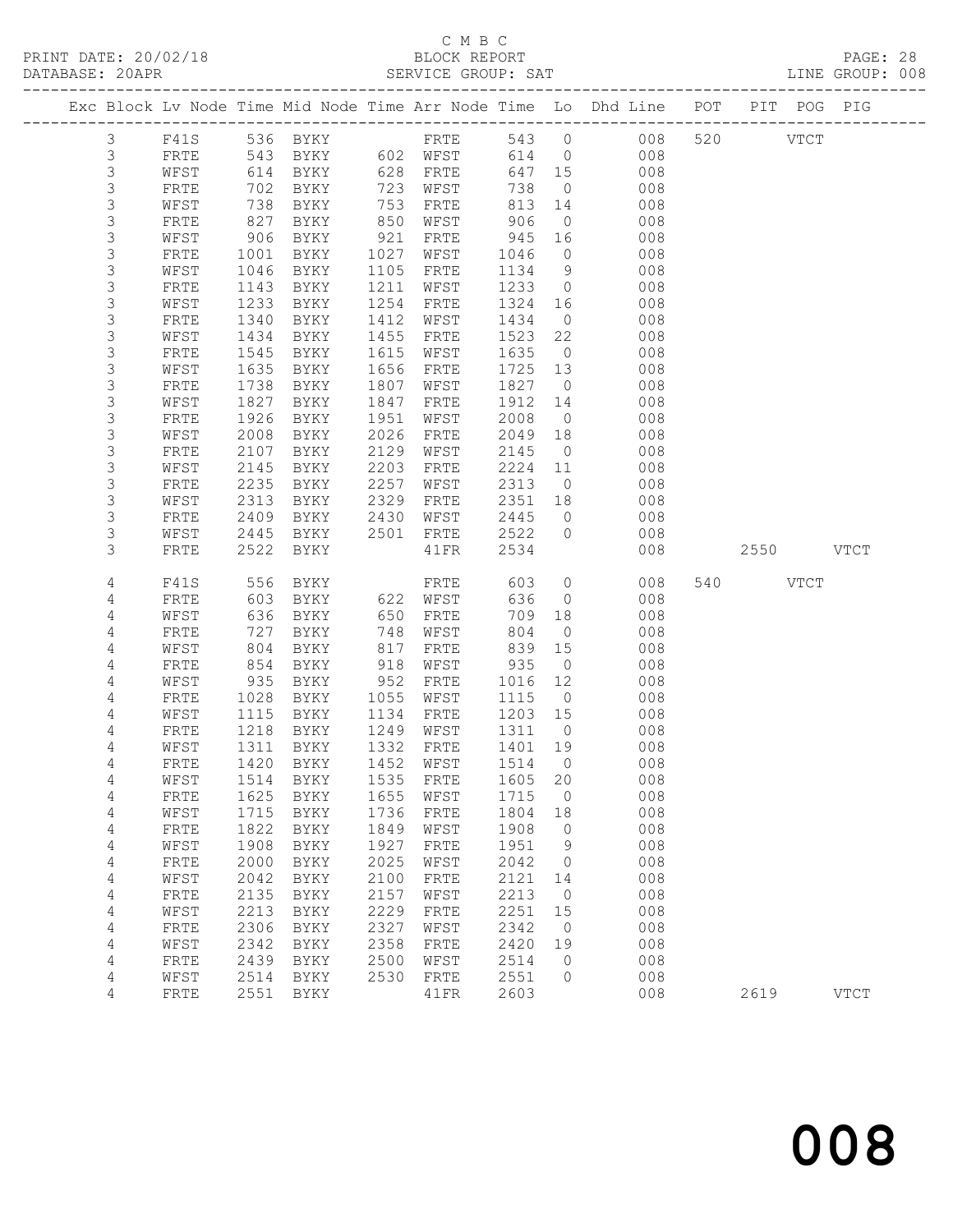PRINT DATE: 20/02/18 BLOCK REPORT PAGE: 29 DATABASE: 202

# C M B C<br>BLOCK REPORT

| DATABASE: ZUAPR |      |      |             |            | SERVICE GROUP: SAT |         |                |                                                                                |     |              |             | TIME GROOF: 008 |
|-----------------|------|------|-------------|------------|--------------------|---------|----------------|--------------------------------------------------------------------------------|-----|--------------|-------------|-----------------|
|                 |      |      |             |            |                    |         |                | Exc Block Lv Node Time Mid Node Time Arr Node Time Lo Dhd Line POT PIT POG PIG |     |              |             |                 |
| 5               | F41S |      |             |            |                    |         |                |                                                                                |     | 008 618 VTCT |             |                 |
| 5               | FRTE |      |             |            |                    | 726 0   |                | 008                                                                            |     |              |             |                 |
| $\mathsf S$     | WFST | 726  | BYKY        |            | 741 FRTE           | 801 8   |                | 008                                                                            |     |              |             |                 |
| $\mathsf S$     | FRTE | 809  | BYKY        | 832        | WFST               | 848     | $\overline{0}$ | 008                                                                            |     |              |             |                 |
| $\mathsf S$     | WFST | 848  | BYKY        | 903        | FRTE               | 927 14  |                | 008                                                                            |     |              |             |                 |
| $\mathsf S$     | FRTE | 941  | BYKY        |            | 1007 WFST          | 1026    | $\overline{0}$ | 008                                                                            |     |              |             |                 |
| 5               | WFST | 1026 | BYKY        | 1043       | FRTE               | 1110 13 |                | 008                                                                            |     |              |             |                 |
| 5               | FRTE | 1123 | BYKY        | 1151       | WFST               | 1211    | $\overline{0}$ | 008                                                                            |     |              |             |                 |
| $\mathsf S$     | WFST | 1211 | BYKY        | 1232       | FRTE               | 1302    | 18             | 008                                                                            |     |              |             |                 |
| $\mathsf S$     | FRTE | 1320 | BYKY        | 1352       | WFST               | 1414    | $\overline{0}$ | 008                                                                            |     |              |             |                 |
| 5               | WFST | 1414 | BYKY        | 1435       | FRTE               | 1503    | 18             | 008                                                                            |     |              |             |                 |
| $\mathsf S$     | FRTE | 1521 | BYKY        | 1553       | WFST               | 1615    | $\overline{0}$ | 008                                                                            |     |              |             |                 |
| 5               | WFST | 1615 | BYKY        | 1636       | FRTE               | 1705    | 11             | 008                                                                            |     |              |             |                 |
| $\mathsf S$     | FRTE | 1716 | BYKY        | 1745       | WFST               | 1805    | $\overline{0}$ | 008                                                                            |     |              |             |                 |
| $\mathsf S$     | WFST | 1805 | BYKY        | 1826       | FRTE               | 1851    | 14             | 008                                                                            |     |              |             |                 |
| $\mathsf S$     | FRTE | 1905 | BYKY        | 1930       | WFST               | 1947    | $\overline{0}$ | 008                                                                            |     |              |             |                 |
| 5               | WFST | 1947 | BYKY        | 2005       | FRTE               | 2028    | 12             | 008                                                                            |     |              |             |                 |
| $\mathsf S$     | FRTE | 2040 | BYKY        | 2102       | WFST               | 2118    | $\circ$        | 008                                                                            |     |              |             |                 |
| $\mathsf S$     | WFST | 2118 | BYKY        | 2136       | FRTE               | 2157    | 8              | 008                                                                            |     |              |             |                 |
| 5               | FRTE | 2205 | BYKY        | 2227       | WFST               | 2243    | $\circ$        | 008                                                                            |     |              |             |                 |
| 5               | WFST | 2243 | BYKY        | 2259       | FRTE               | 2321    | 18             | 008                                                                            |     |              |             |                 |
| $\mathsf S$     | FRTE | 2339 | BYKY        | 2400       | WFST               | 2415    | $\overline{0}$ | 008                                                                            |     |              |             |                 |
| $\mathsf S$     | WFST | 2415 | BYKY        | 2431       | FRTE               | 2452 17 |                | 008                                                                            |     |              |             |                 |
| 5               | FRTE | 2509 | BYKY        | 2530       | WFST               | 2544    | $\overline{0}$ | 008                                                                            |     |              |             |                 |
| 5               | WFST | 2544 | BYKY        | 2600       | FRTE               | 2621    | $\circ$        | 008                                                                            |     |              |             |                 |
| 5               | FRTE | 2621 | BYKY        |            | 41FR               | 2633    |                | 008                                                                            |     | 2649         |             | <b>VTCT</b>     |
| 6               | F41S | 659  | BYKY        |            | FRTE               | 706     | $\mathcal{G}$  | 008                                                                            | 642 |              | <b>VTCT</b> |                 |
| 6               | FRTE | 715  | BYKY        |            | 736 WFST           | 752     | $\circ$        | 008                                                                            |     |              |             |                 |
| 6               | WFST | 752  | BYKY        | 805<br>859 | FRTE               | 827     | $\mathcal{G}$  | 008                                                                            |     |              |             |                 |
| 6               | FRTE | 836  | BYKY        |            | WFST               | 915     | $\circ$        | 008                                                                            |     |              |             |                 |
| 6               | WFST | 915  | BYKY        | 932        | FRTE               | 956     | 13             | 008                                                                            |     |              |             |                 |
| 6               | FRTE | 1009 | BYKY        | 1036       | WFST               | 1056    | $\circ$        | 008                                                                            |     |              |             |                 |
| 6               | WFST | 1056 | BYKY        | 1115       | FRTE               | 1144    | $\mathcal{G}$  | 008                                                                            |     |              |             |                 |
| 6               | FRTE | 1153 | BYKY        | 1221       | WFST               | 1243    | $\circ$        | 008                                                                            |     |              |             |                 |
| 6               | WFST | 1243 | BYKY        | 1304       | FRTE               | 1333    | 17             | 008                                                                            |     |              |             |                 |
| 6               | FRTE | 1350 | BYKY        | 1422       | WFST               | 1444    | $\overline{0}$ | 008                                                                            |     |              |             |                 |
| 6               | WFST | 1444 | BYKY        | 1505       | FRTE               | 1535    | 20             | 008                                                                            |     |              |             |                 |
| 6               | FRTE |      | 1555 BYKY   | 1625       | WFST               | 1645    | $\Omega$       | 008                                                                            |     |              |             |                 |
| 6               | WFST | 1645 | BYKY        | 1706       | ${\tt FRTE}$       | 1735    | 13             | 008                                                                            |     |              |             |                 |
| 6               | FRTE | 1748 | <b>BYKY</b> | 1817       | WFST               | 1837    | $\mathbf{0}$   | 008                                                                            |     |              |             |                 |
| 6               | WFST | 1837 | <b>BYKY</b> | 1857       | FRTE               | 1922    | 15             | 008                                                                            |     |              |             |                 |
| $\epsilon$      | FRTE | 1937 | <b>BYKY</b> | 2002       | WFST               | 2019    | 0              | 008                                                                            |     |              |             |                 |
| 6               | WFST | 2019 | BYKY        | 2037       | FRTE               | 2100    | 0              | 008                                                                            |     |              |             |                 |
| 6               | FRTE | 2100 | <b>BYKY</b> |            | 41FR               | 2112    |                | 008                                                                            |     | 2128         |             | <b>VTCT</b>     |
| 7               | F41S | 734  | <b>BYKY</b> |            | FRTE               | 742     | 8              | 008                                                                            | 717 |              | <b>VTCT</b> |                 |
| $\overline{7}$  | FRTE | 750  | BYKY        | 811        | WFST               | 827     | 0              | 008                                                                            |     |              |             |                 |

 7 WFST 827 BYKY 840 FRTE 904 9 008 7 FRTE 913 BYKY 938 WFST 957 0 008 7 WFST 957 BYKY 1014 FRTE 1040 7 008 7 FRTE 1047 BYKY 1114 WFST 1134 0 008 7 WFST 1134 BYKY 1153 FRTE 1222 19 008 7 FRTE 1241 BYKY 1311 WFST 1333 0 008 7 WFST 1333 BYKY 1354 FRTE 1423 18 008 7 FRTE 1441 BYKY 1513 WFST 1535 0 008 7 WFST 1535 BYKY 1556 FRTE 1626 0 008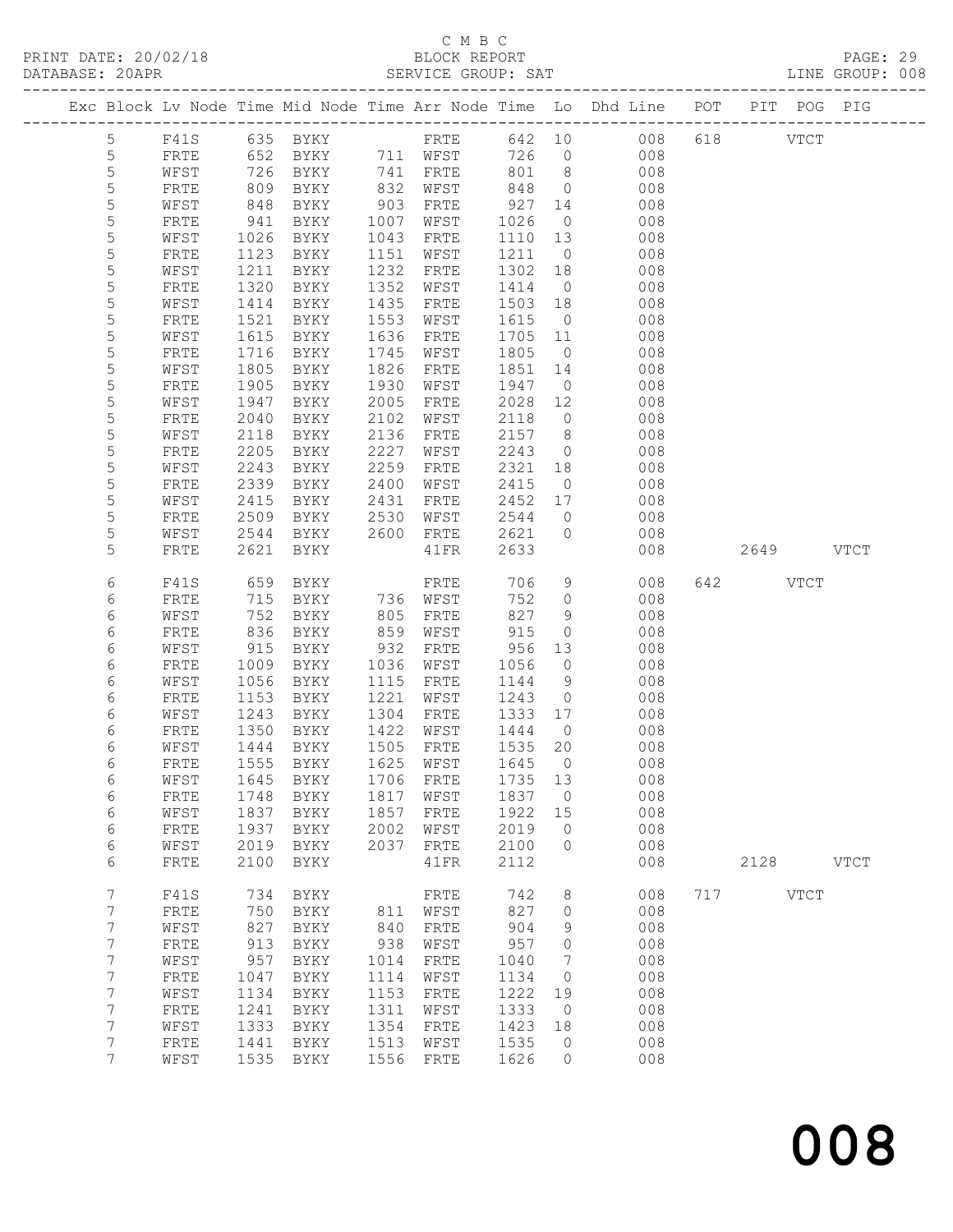### C M B C

| DATABASE: 20APR |             |    | PRINT DATE: 20/02/18 |      | U M B U<br>BLOCK REPORT |      | C M B C           |         |                | SERVICE GROUP: SAT                                                                     |     |           |               | PAGE: 30    |  |
|-----------------|-------------|----|----------------------|------|-------------------------|------|-------------------|---------|----------------|----------------------------------------------------------------------------------------|-----|-----------|---------------|-------------|--|
|                 |             |    |                      |      |                         |      |                   |         |                | Exc Block Lv Node Time Mid Node Time Arr Node Time Lo Dhd Line POT PIT POG PIG         |     |           |               |             |  |
|                 |             | 7  | FRTE                 |      |                         |      |                   |         |                |                                                                                        |     |           |               |             |  |
|                 | 8           |    | F41S                 |      |                         |      |                   |         |                |                                                                                        |     |           |               |             |  |
|                 | $\,8\,$     |    | FRTE                 | 818  |                         |      |                   |         |                | BYKY 841 WFST 857 0 008                                                                |     |           |               |             |  |
|                 | $\,8\,$     |    | WFST                 | 857  |                         |      |                   | 936     |                | 15 008                                                                                 |     |           |               |             |  |
|                 | $\,8\,$     |    | FRTE                 | 951  |                         |      |                   | 1036    | $\overline{0}$ | 008                                                                                    |     |           |               |             |  |
|                 | $\,8\,$     |    | WFST                 | 1036 | BYKY                    | 1053 | FRTE              | 1120    |                | 13 008                                                                                 |     |           |               |             |  |
|                 | $\,8\,$     |    | FRTE                 | 1133 | BYKY                    |      | 1201 WFST         | 1223    |                | $0$ 008                                                                                |     |           |               |             |  |
|                 | $\,8\,$     |    | WFST                 | 1223 | BYKY                    | 1244 | FRTE              | 1314    |                | 16 008                                                                                 |     |           |               |             |  |
|                 | $\,8\,$     |    | FRTE                 | 1330 | BYKY                    | 1402 | WFST              | 1424    | $\overline{0}$ |                                                                                        |     |           |               |             |  |
|                 | $\,8\,$     |    | WFST                 | 1424 | BYKY                    | 1445 | FRTE              | 1513    |                | $\begin{array}{ccc} 0 & \hspace{1.5cm} & 008 \\ 22 & \hspace{1.5cm} & 008 \end{array}$ |     |           |               |             |  |
|                 | $\,8\,$     |    | FRTE                 | 1535 | BYKY                    | 1605 | WFST              | 1625    |                | $0$ 008                                                                                |     |           |               |             |  |
|                 | $\,8\,$     |    | WFST                 | 1625 | BYKY                    | 1646 | FRTE              | 1715    |                | 12 008                                                                                 |     |           |               |             |  |
|                 | $\,8\,$     |    | FRTE                 | 1727 | BYKY                    |      | 1756 WFST         | 1816    | $\overline{0}$ |                                                                                        |     |           |               |             |  |
|                 | $\,8\,$     |    | WFST                 | 1816 | BYKY                    | 1836 | FRTE              | 1901    |                | $\begin{array}{ccc} 0 & \hspace{1.5cm} & 008 \\ 14 & \hspace{1.5cm} & 008 \end{array}$ |     |           |               |             |  |
|                 | $\,8\,$     |    | FRTE                 | 1915 | BYKY                    | 1940 | WFST              | 1957    |                | $0$ 008                                                                                |     |           |               |             |  |
|                 | $\,8\,$     |    | WFST                 | 1957 | BYKY                    | 2015 | FRTE              | 2038    |                |                                                                                        |     |           |               |             |  |
|                 | $\,8\,$     |    |                      | 2052 |                         |      |                   | 2130    |                | 14 008                                                                                 |     |           |               |             |  |
|                 |             |    | FRTE                 |      | BYKY                    |      | 2114 WFST         |         |                | $\begin{array}{ccc} 0 & \hspace{1.5cm} & 008 \\ 11 & \hspace{1.5cm} & 008 \end{array}$ |     |           |               |             |  |
|                 | $\,8\,$     |    | WFST                 | 2130 | BYKY                    | 2148 | FRTE<br>WFST 2258 | 2209    |                | $0 \qquad \qquad 008$                                                                  |     |           |               |             |  |
|                 | 8           |    | FRTE                 | 2220 | BYKY                    | 2242 |                   |         |                |                                                                                        |     |           |               |             |  |
|                 | $\,8\,$     |    | WFST                 | 2258 | BYKY                    |      |                   |         |                | 2314 FRTE 2336 0 008                                                                   |     |           |               |             |  |
|                 | 8           |    | FRTE                 | 2336 | BYKY                    |      | 41FR 2348         |         |                | 008                                                                                    |     | 2404 VTCT |               |             |  |
|                 |             |    |                      |      |                         |      |                   |         |                | $8 - 8$                                                                                |     |           |               |             |  |
|                 | 9           |    | F41S                 | 827  | BYKY                    |      | FRTE 836          |         |                | 008                                                                                    |     | 810 VTCT  |               |             |  |
|                 | 9           |    | FRTE                 | 844  | BYKY                    |      | 908 WFST          | 925     |                | $0$ 008                                                                                |     |           |               |             |  |
|                 | 9           |    | WFST                 | 925  | BYKY                    |      | 942 FRTE          | 1006    |                | 12 008                                                                                 |     |           |               |             |  |
|                 | $\mathsf 9$ |    | FRTE                 | 1018 | BYKY                    |      | 1045 WFST         | 1105    | $\overline{0}$ | 008<br>008                                                                             |     |           |               |             |  |
|                 | $\mathsf 9$ |    | WFST                 | 1105 | BYKY                    | 1124 | FRTE              | 1153 15 |                |                                                                                        |     |           |               |             |  |
|                 | $\mathsf 9$ |    | FRTE                 | 1208 | BYKY                    | 1239 | WFST              | 1301    |                | $0$ 008                                                                                |     |           |               |             |  |
|                 | 9           |    | WFST                 | 1301 | BYKY                    | 1322 | FRTE              | 1351    | 19             | 008                                                                                    |     |           |               |             |  |
|                 | $\mathsf 9$ |    | FRTE                 | 1410 | BYKY                    | 1442 | WFST              | 1504    | $\overline{0}$ | 008                                                                                    |     |           |               |             |  |
|                 | $\mathsf 9$ |    | WFST                 | 1504 | BYKY                    | 1525 | FRTE              | 1555    | 20             | 008                                                                                    |     |           |               |             |  |
|                 | 9           |    | FRTE                 | 1615 | BYKY                    | 1645 | WFST              | 1705    |                | $0$ 008                                                                                |     |           |               |             |  |
|                 | $\mathsf 9$ |    | WFST                 | 1705 | BYKY                    | 1726 | FRTE              | 1755    |                | 17 008                                                                                 |     |           |               |             |  |
|                 | $\mathsf 9$ |    | FRTE                 | 1812 | BYKY                    |      | 1839 WFST         | 1858 0  |                | $\begin{array}{c} 008 \\ 008 \end{array}$                                              |     |           |               |             |  |
|                 | 9           |    | WFST                 |      | 1858 BYKY               | 1917 | FRTE              | 1941 0  |                |                                                                                        |     |           |               |             |  |
|                 | 9           |    | FRTE                 | 1941 | BYKY                    |      | 41FR              | 1953    |                | 008                                                                                    |     | 2009      |               | <b>VTCT</b> |  |
|                 |             | 10 | F41S                 | 902  | BYKY                    |      | FRTE              | 912     | 11             | 008                                                                                    | 845 |           | $_{\rm VTCT}$ |             |  |
|                 |             | 10 | FRTE                 | 923  | BYKY                    | 948  | WFST              | 1007    | $\circ$        | 008                                                                                    |     |           |               |             |  |
|                 |             | 10 | WFST                 | 1007 | <b>BYKY</b>             | 1024 | FRTE              | 1050    | 6              | 008                                                                                    |     |           |               |             |  |
|                 |             | 10 | FRTE                 | 1056 | BYKY                    | 1123 | WFST              | 1143    | 0              | 008                                                                                    |     |           |               |             |  |
|                 |             | 10 | WFST                 | 1143 | <b>BYKY</b>             | 1204 | FRTE              | 1234    | 18             | 008                                                                                    |     |           |               |             |  |
|                 |             | 10 | FRTE                 | 1252 | BYKY                    | 1322 | WFST              | 1344    | $\circ$        | 008                                                                                    |     |           |               |             |  |
|                 |             | 10 | WFST                 | 1344 | BYKY                    | 1405 | FRTE              | 1433    | 18             | 008                                                                                    |     |           |               |             |  |
|                 |             | 10 | FRTE                 | 1451 | BYKY                    | 1523 | WFST              | 1545    | $\circ$        | 008                                                                                    |     |           |               |             |  |
|                 |             | 10 | WFST                 | 1545 | BYKY                    | 1606 | FRTE              | 1634    | 11             | 008                                                                                    |     |           |               |             |  |
|                 |             | 10 | FRTE                 | 1645 | <b>BYKY</b>             | 1715 | WFST              | 1735    | 0              | 008                                                                                    |     |           |               |             |  |
|                 |             | 10 | WFST                 | 1735 | BYKY                    | 1756 | FRTE              | 1824    | 0              | 008                                                                                    |     |           |               |             |  |
|                 |             |    |                      |      |                         |      |                   |         |                |                                                                                        |     |           |               |             |  |

10 FRTE 1824 BYKY 41FR 1837 008 1853 VTCT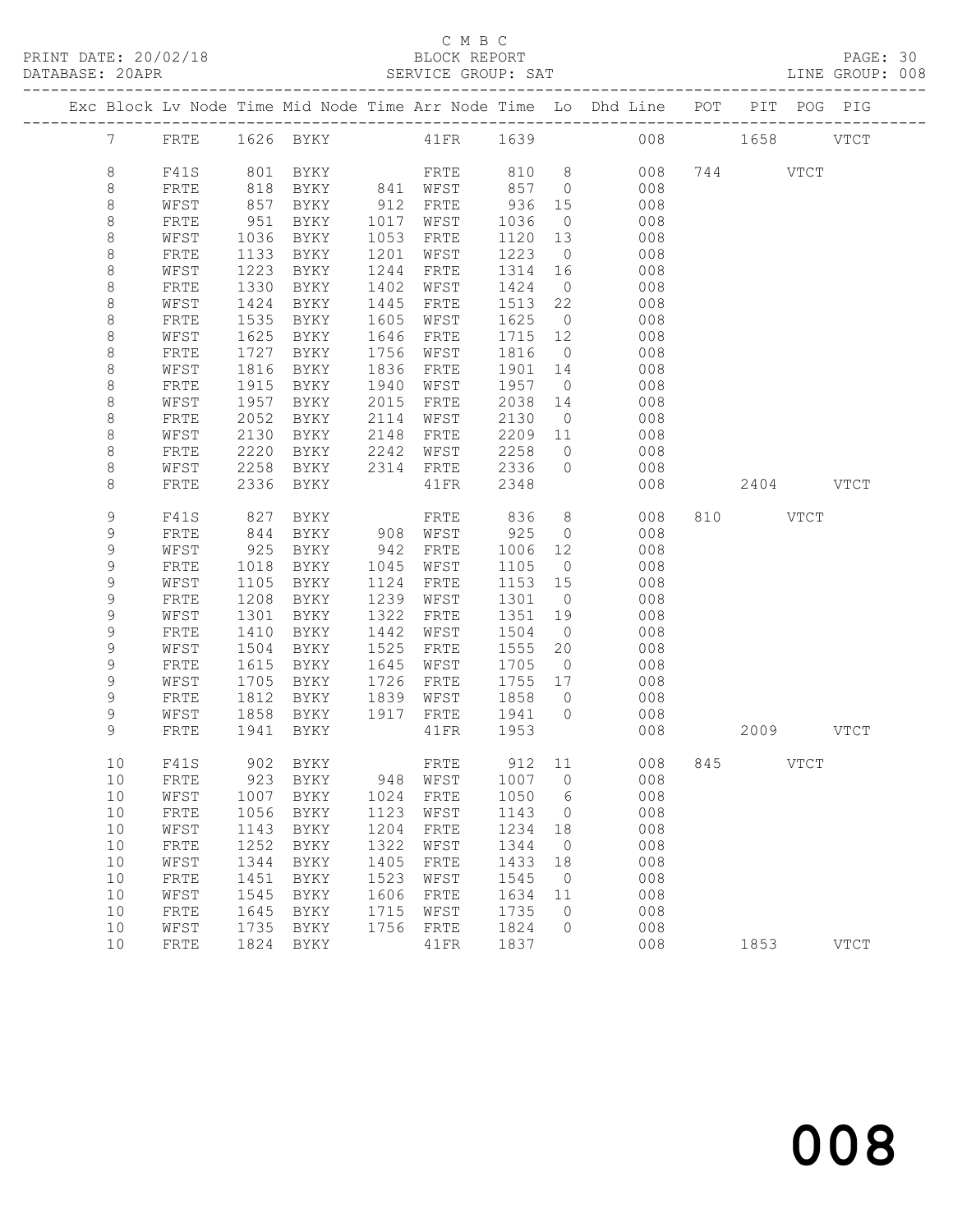PRINT DATE: 20/02/18 BLOCK REPORT BATABASE: 20APR BERVICE GROUP: SAT

## C M B C<br>BLOCK REPORT

PAGE: 31<br>LINE GROUP: 008

|      | Exc Block Lv Node Time Mid Node Time Arr Node Time Lo Dhd Line POT PIT POG PIG |      |             |      |           |        |                |     |      |           |      |             |
|------|--------------------------------------------------------------------------------|------|-------------|------|-----------|--------|----------------|-----|------|-----------|------|-------------|
| 11   | F41S                                                                           |      | 1044 BYKY   |      | FRTE      | 1056 8 |                | 008 |      | 1027 VTCT |      |             |
| 11   | FRTE                                                                           | 1104 | BYKY        |      | 1132 WFST | 1152   | $\overline{0}$ | 008 |      |           |      |             |
| 11   | WFST                                                                           | 1152 | BYKY        | 1213 | FRTE      | 1243   | 17             | 008 |      |           |      |             |
| 11   | FRTE                                                                           | 1300 | BYKY        | 1332 | WFST      | 1354   | $\overline{0}$ | 008 |      |           |      |             |
| 11   | WFST                                                                           | 1354 | BYKY        | 1415 | FRTE      | 1443   | 18             | 008 |      |           |      |             |
| 11   | FRTE                                                                           | 1501 | BYKY        | 1533 | WFST      | 1555   | $\overline{0}$ | 008 |      |           |      |             |
| 11   | WFST                                                                           | 1555 | BYKY        | 1616 | FRTE      | 1644   | 11             | 008 |      |           |      |             |
| 11   | FRTE                                                                           | 1655 | BYKY        | 1725 | WFST      | 1745   | $\overline{0}$ | 008 |      |           |      |             |
| 11   | WFST                                                                           | 1745 | BYKY        | 1806 | FRTE      | 1831   | 13             | 008 |      |           |      |             |
| 11   | FRTE                                                                           | 1844 | BYKY        | 1909 | WFST      | 1926   | $\overline{0}$ | 008 |      |           |      |             |
| 11   | WFST                                                                           | 1926 | BYKY        | 1945 | FRTE      | 2009   | 18             | 008 |      |           |      |             |
| 11   | FRTE                                                                           | 2027 | <b>BYKY</b> | 2050 | WFST      | 2106   | $\overline{0}$ | 008 |      |           |      |             |
| 11   | WFST                                                                           | 2106 | BYKY        | 2124 | FRTE      | 2145   | $5^{\circ}$    | 008 |      |           |      |             |
| 11   | FRTE                                                                           | 2150 | BYKY        | 2212 | WFST      | 2228   | $\overline{0}$ | 008 |      |           |      |             |
| $11$ | WFST                                                                           | 2228 | BYKY        | 2244 | FRTE      | 2306   | 16             | 008 |      |           |      |             |
| 11   | FRTE                                                                           | 2322 | BYKY        | 2343 | WFST      | 2358   | $\overline{0}$ | 008 |      |           |      |             |
| 11   | WFST                                                                           | 2358 | BYKY        | 2414 | FRTE      | 2435   | $\Omega$       | 008 |      |           |      |             |
| 11   | FRTE                                                                           | 2435 | BYKY        |      | 41FR      | 2447   |                | 008 |      | 2503      |      | <b>VTCT</b> |
|      |                                                                                |      |             |      |           |        |                |     |      |           |      |             |
| 12   | F41S                                                                           | 1136 | BYKY        |      | FRTE      | 1148   | 11             | 008 | 1118 |           | VTCT |             |
| 12   | FRTE                                                                           | 1159 | BYKY        | 1230 | WFST      | 1252   | $\overline{0}$ | 008 |      |           |      |             |
| 12   | WFST                                                                           | 1252 | BYKY        | 1313 | FRTE      | 1342   | 18             | 008 |      |           |      |             |
| 12   | FRTE                                                                           | 1400 | BYKY        | 1432 | WFST      | 1454   | $\overline{0}$ | 008 |      |           |      |             |
| 12   | WFST                                                                           | 1454 | BYKY        | 1515 | FRTE      | 1545   | 20             | 008 |      |           |      |             |
| 12   | FRTE                                                                           | 1605 | BYKY        | 1635 | WFST      | 1655   | $\overline{0}$ | 008 |      |           |      |             |
| 12   | WFST                                                                           | 1655 | BYKY        | 1716 | FRTE      | 1745   | 14             | 008 |      |           |      |             |
| 12   | FRTE                                                                           | 1759 | BYKY        | 1828 | WFST      | 1848   | $\overline{0}$ | 008 |      |           |      |             |
| 12   | WFST                                                                           | 1848 | BYKY        | 1907 | FRTE      | 1931   | 17             | 008 |      |           |      |             |
| 12   | FRTE                                                                           | 1948 | BYKY        | 2013 | WFST      | 2030   | $\overline{0}$ | 008 |      |           |      |             |
| 12   | WFST                                                                           | 2030 | BYKY        | 2048 | FRTE      | 2111   | 10             | 008 |      |           |      |             |
| 12   | FRTE                                                                           | 2121 | BYKY        | 2143 | WFST      | 2159   | $\overline{0}$ | 008 |      |           |      |             |
| 12   | WFST                                                                           | 2159 | BYKY        | 2215 | FRTE      | 2237   | 14             | 008 |      |           |      |             |
| 12   | FRTE                                                                           | 2251 | BYKY        | 2312 | WFST      | 2327   | $\bigcirc$     | 008 |      |           |      |             |
| 12   | WFST                                                                           | 2327 | BYKY        | 2343 | FRTE      | 2405   | $\bigcap$      | 008 |      |           |      |             |
| 12   | FRTE                                                                           | 2405 | BYKY        |      | 41FR      | 2417   |                | 008 |      | 2433      |      | <b>VTCT</b> |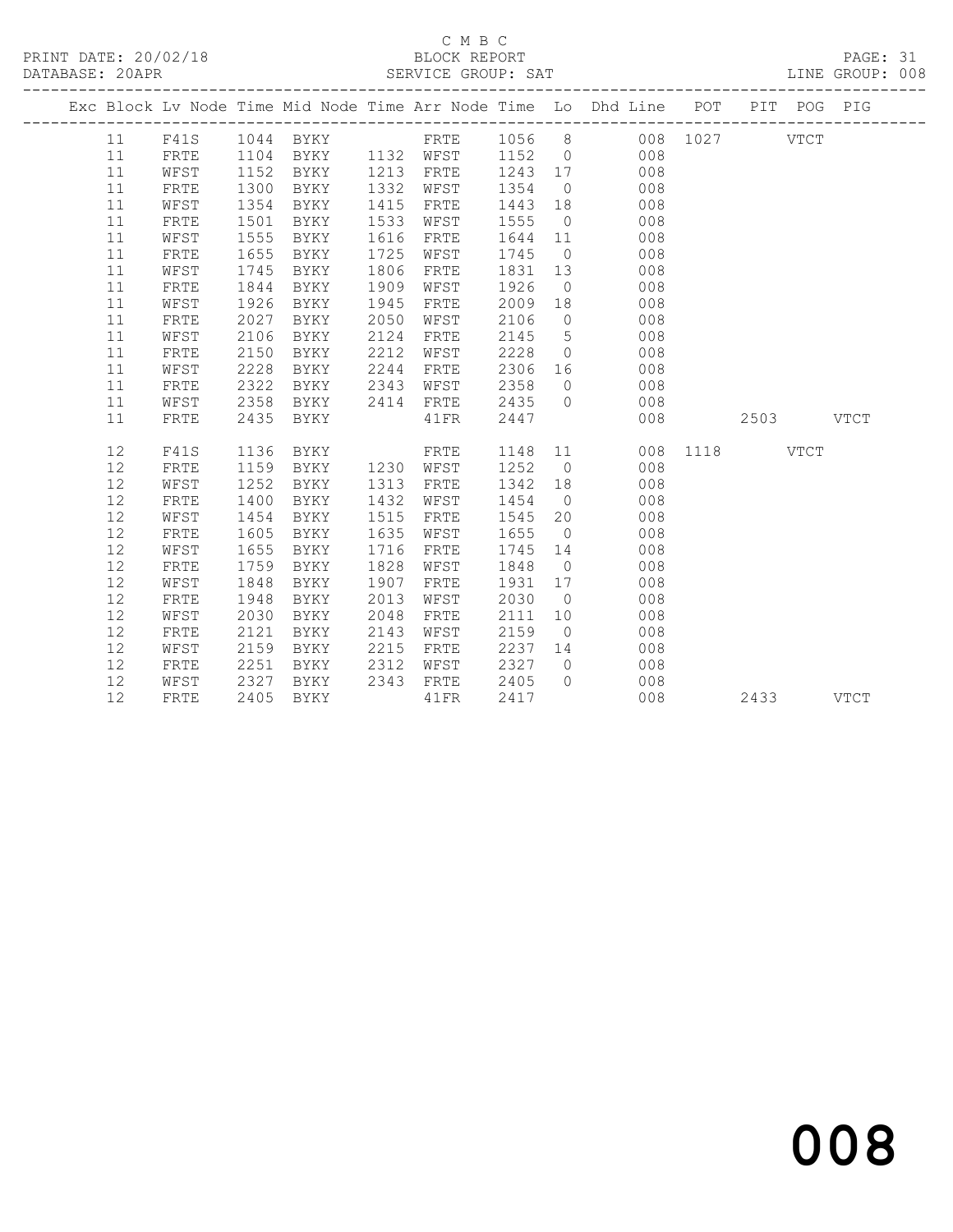|                   |                                                                                                                                                                                                                                                                                              |                                                                                                                                  |                                                                                                  |                                                                                                      |                                                                                                   | C M B C                                                                                                             |                                                                                                         |                                                                                                 | DATABASE: 20APR SERVICE GROUP: SAT LINE GROUP: 009                                                                                                                                                                                                                                                                                                                                                                                                                                                                                                                                                                                                                                                                                                                              |          | PAGE: 32    |  |
|-------------------|----------------------------------------------------------------------------------------------------------------------------------------------------------------------------------------------------------------------------------------------------------------------------------------------|----------------------------------------------------------------------------------------------------------------------------------|--------------------------------------------------------------------------------------------------|------------------------------------------------------------------------------------------------------|---------------------------------------------------------------------------------------------------|---------------------------------------------------------------------------------------------------------------------|---------------------------------------------------------------------------------------------------------|-------------------------------------------------------------------------------------------------|---------------------------------------------------------------------------------------------------------------------------------------------------------------------------------------------------------------------------------------------------------------------------------------------------------------------------------------------------------------------------------------------------------------------------------------------------------------------------------------------------------------------------------------------------------------------------------------------------------------------------------------------------------------------------------------------------------------------------------------------------------------------------------|----------|-------------|--|
|                   |                                                                                                                                                                                                                                                                                              | 10 FI 10 AV & FIR                                                                                                                |                                                                                                  |                                                                                                      |                                                                                                   |                                                                                                                     |                                                                                                         |                                                                                                 | AL10 ALMA & 10 AV<br>10 10 AV & FIR<br>BOUNDARY LOOP<br>BOUNDARY LOOP<br>BROADWAY & KINGSWAY<br>BROADWAY & CAK<br>BROADWAY & OAK<br>BROADWAY & OAK<br>SROADWAY & COMMERCIAL<br>GRBY<br>CARY<br>CARY<br>CARY<br>CARY<br>CARY<br>CARY<br>CARY<br>CARY<br>CARY<br>CARY<br>CARY<br>CARY<br>CARY<br>                                                                                                                                                                                                                                                                                                                                                                                                                                                                                 |          |             |  |
|                   |                                                                                                                                                                                                                                                                                              |                                                                                                                                  |                                                                                                  |                                                                                                      |                                                                                                   |                                                                                                                     |                                                                                                         |                                                                                                 | Exc Block Lv Node Time Mid Node Time Arr Node Time Lo Dhd Line POT PIT POG PIG                                                                                                                                                                                                                                                                                                                                                                                                                                                                                                                                                                                                                                                                                                  |          |             |  |
|                   | $\mathbf{1}$<br>$\mathbf{1}$<br>$\mathbf{1}$<br>$\mathbf{1}$<br>$\mathbf{1}$<br>$\mathbf{1}$<br>$\mathbf{1}$<br>$\mathbf{1}$<br>$\mathbf{1}$<br>$\mathbf{1}$<br>$\mathbf{1}$<br>$\mathbf{1}$<br>$\mathbf{1}$<br>$\mathbf{1}$<br>$\mathbf{1}$<br>$\mathbf{1}$<br>$\mathbf{1}$<br>$\mathbf{1}$ | 10FI<br>BYAL<br>BYAL<br>BDLP<br>BYAL<br>BDLP<br>BYAL<br>BDLP<br>BYAL<br>BDLP<br>BYAL<br>GRCO<br>BYAL<br>BDLP<br>BYAL             | 1751                                                                                             |                                                                                                      |                                                                                                   |                                                                                                                     |                                                                                                         |                                                                                                 | 1 10FI 441 BYKY 453 BDLP 507 7 009 422 VTCT<br>1 BDLP 514 BYOA 535 10FI 538 5 009<br>1 10FI 543 BYKY 555 BDLP 609 5 009<br>BDLP 614 BYOA 636 AL10 650 10 009<br>BYAL 700 BYKY 721 BDLP 737 14 009<br>BDLP 751 BYOA 815 AL10 829 10 009<br>BYAL 839 BYKY 901 BDLP 920 7 009<br>BDLP 927 BYOA 955 AL10 1013 9 009<br>1022 BYKY 1050 BDLP 1109 13 009<br>1122 BYOA 1153 AL10 1213 8 009<br>1221 BYKY 1254 BDLP 1317 20 009<br>1337 BYOA 1409 AL10 1431 6 009<br>1437 BYKY 1511 BDLP 1534 16 009<br>1550 BYOA 1621 AL10 1642 9 009<br>1651 BYKY 1721 BDLP 1743 8 009<br>1751 BYOA 1819 AL10 1838 8 009<br>1846 BYKY 1914 GRCO 1924 5 009<br>1929 BYOA 1949 AL10 2007 12 009<br>2019 BYKY 2044 BDLP 2101 12 009<br>2113 BYOA 2137 AL10 2154 5 009<br>2159 BYKY 2222 BDLP 2239 17 009 |          |             |  |
|                   | $\mathbf{1}$<br>$\mathbf{1}$                                                                                                                                                                                                                                                                 |                                                                                                                                  |                                                                                                  |                                                                                                      |                                                                                                   |                                                                                                                     |                                                                                                         |                                                                                                 | BDLP 2256 BYOA 2317 AL10 2332 8 009<br>BYAL 2340 BYKY 2402 BDLP 2417 7 009<br>BDLP 2424 BYST 2432 GRBY 2446 009 2501 VTCT                                                                                                                                                                                                                                                                                                                                                                                                                                                                                                                                                                                                                                                       |          |             |  |
| $\mathbf{2}$<br>2 | $\mathbf{1}$<br>$\mathbf{2}$<br>$\overline{c}$<br>$\mathbf{2}$<br>$\overline{2}$<br>$\mathbf{2}$<br>$\mathbf{2}$<br>$\mathbf{2}$<br>$\mathbf{2}$<br>$\sqrt{2}$<br>2<br>$\mathbf{2}$<br>$\mathbf{2}$<br>$\sqrt{2}$<br>$\mathbf{2}$<br>$\mathbf{2}$                                            | BYAL<br><b>BDLP</b><br><b>BYAL</b><br><b>BDLP</b><br><b>BYAL</b><br>GRCO<br>BYAL<br>GRCO<br>BYAL<br>GRCO<br>BYAL<br>GRCO<br>BYAL | 720<br>811<br>859<br>947<br>1044<br>1140<br>1228<br>1324<br>1414<br>1508<br>1559<br>1652<br>1744 | BYKY<br>BYOA<br>BYKY<br>BYOA<br>BYKY<br>BYOA<br>BYKY<br>BYOA<br>BYKY<br>BYOA<br>BYKY<br>BYOA<br>BYKY | 741<br>835<br>923<br>1017<br>1112<br>1202<br>1301<br>1347<br>1448<br>1531<br>1633<br>1714<br>1812 | BDLP<br>AL10<br><b>BDLP</b><br>AL10<br>GRCO<br>AL10<br>${\tt GRCO}$<br>AL10<br>GRCO<br>AL10<br>GRCO<br>AL10<br>GRCO | 757 14<br>849<br>942<br>1036<br>1123<br>1222<br>1312<br>1409<br>1459<br>1552<br>1645<br>1735<br>1822 15 | 10<br>$5\phantom{.0}$<br>8<br>17<br>$6\overline{6}$<br>12<br>5<br>9<br>7<br>$\overline{7}$<br>9 | 10FI 501 BYKY 513 BDLP 527 7 009<br>BDLP 534 BYOA 555 10FI 558 5 009<br>10FI 603 BYKY 615 BDLP 629 5 009<br>BDLP 634 BYOA 656 AL10 710 10 009<br>009<br>009<br>009<br>009<br>009<br>009<br>009<br>009<br>009<br>009<br>009<br>009<br>009                                                                                                                                                                                                                                                                                                                                                                                                                                                                                                                                        | 442 VTCT |             |  |
|                   | $\overline{2}$                                                                                                                                                                                                                                                                               | GRCO                                                                                                                             | 1837                                                                                             | BYOA                                                                                                 | 1857                                                                                              | AL10                                                                                                                | 1916                                                                                                    |                                                                                                 | 009                                                                                                                                                                                                                                                                                                                                                                                                                                                                                                                                                                                                                                                                                                                                                                             | 1938     | <b>VTCT</b> |  |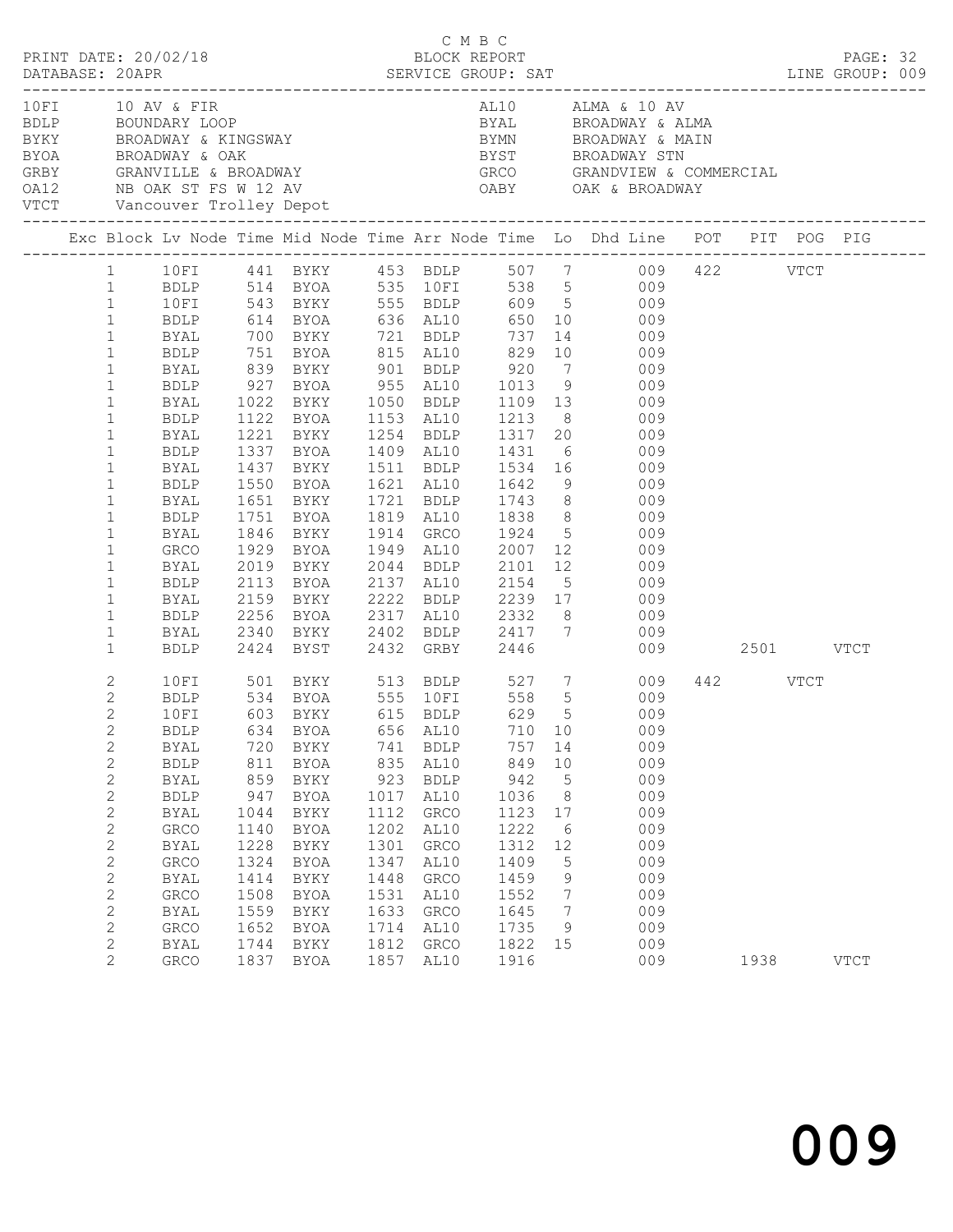PRINT DATE:  $20/02/18$ 

# C M B C<br>BLOCK REPORT<br>CERVICE CROUP: SAT

|                |                     |                   |                                                            |      |                                              |              |                |                                                                                |     |           |             | PAGE: 33<br>LINE GROUP: 009 |  |
|----------------|---------------------|-------------------|------------------------------------------------------------|------|----------------------------------------------|--------------|----------------|--------------------------------------------------------------------------------|-----|-----------|-------------|-----------------------------|--|
|                |                     |                   |                                                            |      |                                              |              |                | Exc Block Lv Node Time Mid Node Time Arr Node Time Lo Dhd Line POT PIT POG PIG |     |           |             |                             |  |
| $\mathcal{S}$  |                     |                   |                                                            |      |                                              |              |                | BYAL 514 BYKY 533 BDLP 547 7 009 449 VTCT                                      |     |           |             |                             |  |
| $\mathfrak{Z}$ | <b>BDLP</b>         |                   |                                                            |      |                                              |              |                | 554 BYOA 615 10FI 618 5 009                                                    |     |           |             |                             |  |
| $\mathsf 3$    | 10FI                |                   |                                                            |      |                                              |              |                | 623 BYKY 635 BDLP 649 5 009                                                    |     |           |             |                             |  |
| $\mathfrak{Z}$ | BDLP                | 654<br>740<br>829 | BYOA                                                       |      | 716 AL10                                     |              |                | 730 10 009<br>817 12 009                                                       |     |           |             |                             |  |
| $\mathsf 3$    | BYAL                |                   | BYKY                                                       |      | 801 BDLP                                     |              |                |                                                                                |     |           |             |                             |  |
| $\mathsf 3$    | BDLP                |                   | BYOA                                                       |      | 855 AL10                                     | 912          |                | 6 009                                                                          |     |           |             |                             |  |
| 3              | BYAL                | 918               | BYKY 944 GRCO                                              |      |                                              | 955          |                | 10 009                                                                         |     |           |             |                             |  |
| $\mathsf 3$    | GRCO                | 1005              | BYOA                                                       |      | 1027 AL10                                    | 1046         |                | 5 009<br>9 009                                                                 |     |           |             |                             |  |
| $\mathsf 3$    | BYAL                | 1051              | BYKY                                                       |      | 1122 BDLP                                    | 1143 9       |                |                                                                                |     |           |             |                             |  |
| 3              | <b>BDLP</b>         | 1152              | BYOA                                                       |      | 1223 AL10                                    |              |                | $1243 \quad 7 \quad 009$                                                       |     |           |             |                             |  |
| 3              | BYAL                | 1250              | BYKY                                                       | 1325 | BDLP                                         |              |                | 1348 19 009                                                                    |     |           |             |                             |  |
| 3              | <b>BDLP</b>         | 1407              | BYOA                                                       |      | 1439 AL10                                    | 1501         | 5 <sub>5</sub> | 009                                                                            |     |           |             |                             |  |
| $\mathsf 3$    | BYAL                | 1506              | BYKY                                                       |      | 1540 BDLP                                    | 1602         | 18             | 009<br>$\frac{1}{10}$ 009                                                      |     |           |             |                             |  |
| 3              | BDLP                | 1620              | BYOA                                                       |      | 1651 AL10                                    | 1712         |                |                                                                                |     |           |             |                             |  |
| $\mathsf 3$    | BYAL                | 1722              | BYKY                                                       |      | 1750 BDLP                                    |              |                | 1812 10 009                                                                    |     |           |             |                             |  |
| 3              | BDLP                | 1822              | BYOA                                                       | 1849 | AL10                                         | 1908         |                | 9 009                                                                          |     |           |             |                             |  |
| $\mathsf 3$    | BYAL                | 1917<br>2012      | BYKY                                                       | 1943 | BDLP                                         | 2000 12      |                | 009<br>009                                                                     |     |           |             |                             |  |
| $\mathfrak{Z}$ | BDLP                |                   | BYOA                                                       | 2037 | AL10                                         | 2055         | 5 <sup>5</sup> | 2140 12 009                                                                    |     |           |             |                             |  |
| 3<br>3         | BYAL                | 2100              | BYKY                                                       | 2123 | BDLP                                         |              |                |                                                                                |     |           |             |                             |  |
| $\mathsf 3$    | <b>BDLP</b>         | 2152              | BYOA                                                       |      | 2216 AL10                                    | 2231<br>2321 |                | 10 009                                                                         |     |           |             |                             |  |
| 3              | BYAL                | 2241<br>2326      | BYKY                                                       |      | 2304 BDLP<br>2347 AL10                       | 2402         |                | 5 009<br>7 009                                                                 |     |           |             |                             |  |
| $\mathsf 3$    | BDLP                | 2409              | BYOA<br><b>BYKY</b>                                        |      | 2431 BDLP                                    |              |                | 2446 5 009                                                                     |     |           |             |                             |  |
| 3              | BYAL<br><b>BDLP</b> | 2451              |                                                            |      |                                              |              |                | 2516 5 009                                                                     |     |           |             |                             |  |
| 3              | 10FI                |                   | BYOA 2511 10FI                                             |      |                                              |              |                |                                                                                |     |           |             |                             |  |
| 3              | <b>BDLP</b>         |                   | 2521 BYKY<br>2554 BYST<br>BYKY 2534 BDLP<br>BYST 2602 GRBY |      |                                              | 2615         |                | 2549 5 009<br>009                                                              |     | 2630 VTCT |             |                             |  |
|                |                     |                   |                                                            |      |                                              |              |                |                                                                                |     |           |             |                             |  |
| 4              | 10FI                |                   |                                                            |      | 641 BYKY 653 BDLP 707                        |              |                | 5 009                                                                          |     | 622 VTCT  |             |                             |  |
| 4              | <b>BDLP</b>         | 712<br>800        | BYOA                                                       |      | 734 AL10                                     | 748<br>837   | 12             | 009                                                                            |     |           |             |                             |  |
| 4              | BYAL                |                   | BYKY                                                       |      | 821 BDLP                                     |              | 10             | 009                                                                            |     |           |             |                             |  |
| 4              | BDLP                | 847               | BYOA                                                       |      | 915 AL10                                     | 932          |                | 6 009                                                                          |     |           |             |                             |  |
| 4              | BYAL                | 938               | BYKY                                                       |      | 1004 GRCO                                    | 1015         |                | 7 009                                                                          |     |           |             |                             |  |
| 4              | GRCO                | 1022              | BYOA                                                       |      | 1044 AL10                                    |              |                | 1104 10 009                                                                    |     |           |             |                             |  |
| 4              | <b>BYAL</b>         | 1114              | BYKY                                                       |      | 1145 GRCO                                    | 1156         | 13             | 009<br>$1251 \t 7 \t 009$                                                      |     |           |             |                             |  |
| 4              | GRCO                |                   | 1209 BYOA 1231 AL10                                        |      |                                              |              |                |                                                                                |     |           |             |                             |  |
| 4              | <b>BYAL</b>         | 1258              | BYKY 1333 GRCO                                             |      |                                              | 1344 10      | $5^{\circ}$    | 009                                                                            |     |           |             |                             |  |
| 4              | <b>GRCO</b>         |                   | 1354 BYOA                                                  |      | 1417 AL10<br>BYAL 1444 BYKY 1518 GRCO 1529 9 | 1439         |                | 009<br>009                                                                     |     |           |             |                             |  |
| 4<br>4         | GRCO                | 1538              | <b>BYOA</b>                                                | 1601 | AL10                                         | 1622         | 8              | 009                                                                            |     |           |             |                             |  |
| 4              | <b>BYAL</b>         | 1630              | BYKY                                                       | 1701 | GRCO                                         | 1713         | 8              | 009                                                                            |     |           |             |                             |  |
| 4              | GRCO                | 1721              | <b>BYOA</b>                                                | 1743 | AL10                                         | 1803         | 11             | 009                                                                            |     |           |             |                             |  |
| 4              | <b>BYAL</b>         | 1814              | BYKY                                                       | 1842 | GRCO                                         | 1852         | 5              | 009                                                                            |     |           |             |                             |  |
| 4              | GRCO                | 1857              | <b>BYMN</b>                                                | 1908 | OABY                                         | 1917         |                | 009                                                                            |     | 1934      |             | <b>VTCT</b>                 |  |
|                |                     |                   |                                                            |      |                                              |              |                |                                                                                |     |           |             |                             |  |
| 5              | 10FI                | 658               | BYKY                                                       | 711  | <b>BDLP</b>                                  | 725          | 6              | 009                                                                            | 639 |           | <b>VTCT</b> |                             |  |
| 5              | <b>BDLP</b>         | 731               | <b>BYOA</b>                                                | 753  | AL10                                         | 807          | 12             | 009                                                                            |     |           |             |                             |  |
| 5              | <b>BYAL</b>         | 819               | BYKY                                                       | 841  | <b>BDLP</b>                                  | 858          | 9              | 009                                                                            |     |           |             |                             |  |
| 5              | <b>BDLP</b>         | 907               | <b>BYOA</b>                                                | 935  | AL10                                         | 952          | 5              | 009                                                                            |     |           |             |                             |  |
| 5              | <b>BYAL</b>         | 957               | BYKY                                                       | 1024 | GRCO                                         | 1035         | 20             | 009                                                                            |     |           |             |                             |  |
| 5              | GRCO                | 1055              | <b>BYOA</b>                                                | 1117 | AL10                                         | 1137         | 7              | 009                                                                            |     |           |             |                             |  |
| 5              | <b>BYAL</b>         | 1144              | BYKY                                                       | 1215 | GRCO                                         | 1226         | 11             | 009                                                                            |     |           |             |                             |  |
| 5              | ${\tt GRCO}$        | 1237              | <b>BYOA</b>                                                | 1300 | AL10                                         | 1320         | 8              | 009                                                                            |     |           |             |                             |  |
| 5              | <b>BYAL</b>         | 1328              | BYKY                                                       | 1403 | GRCO                                         | 1414         | 10             | 009                                                                            |     |           |             |                             |  |
| 5              | ${\tt GRCO}$        | 1424              | <b>BYOA</b>                                                | 1447 | AL10                                         | 1509         | 5              | 009                                                                            |     |           |             |                             |  |
| 5              | <b>BYAL</b>         | 1514              | BYKY                                                       | 1548 | GRCO                                         | 1559         | 8              | 009                                                                            |     |           |             |                             |  |
| 5<br>5         | GRCO                | 1607              | <b>BYOA</b>                                                | 1629 | AL10                                         | 1647         | 11             | 009                                                                            |     |           |             |                             |  |
|                | <b>BYAL</b>         | 1658              | BYKY                                                       | 1728 | GRCO                                         | 1740         | 12             | 009                                                                            |     |           |             |                             |  |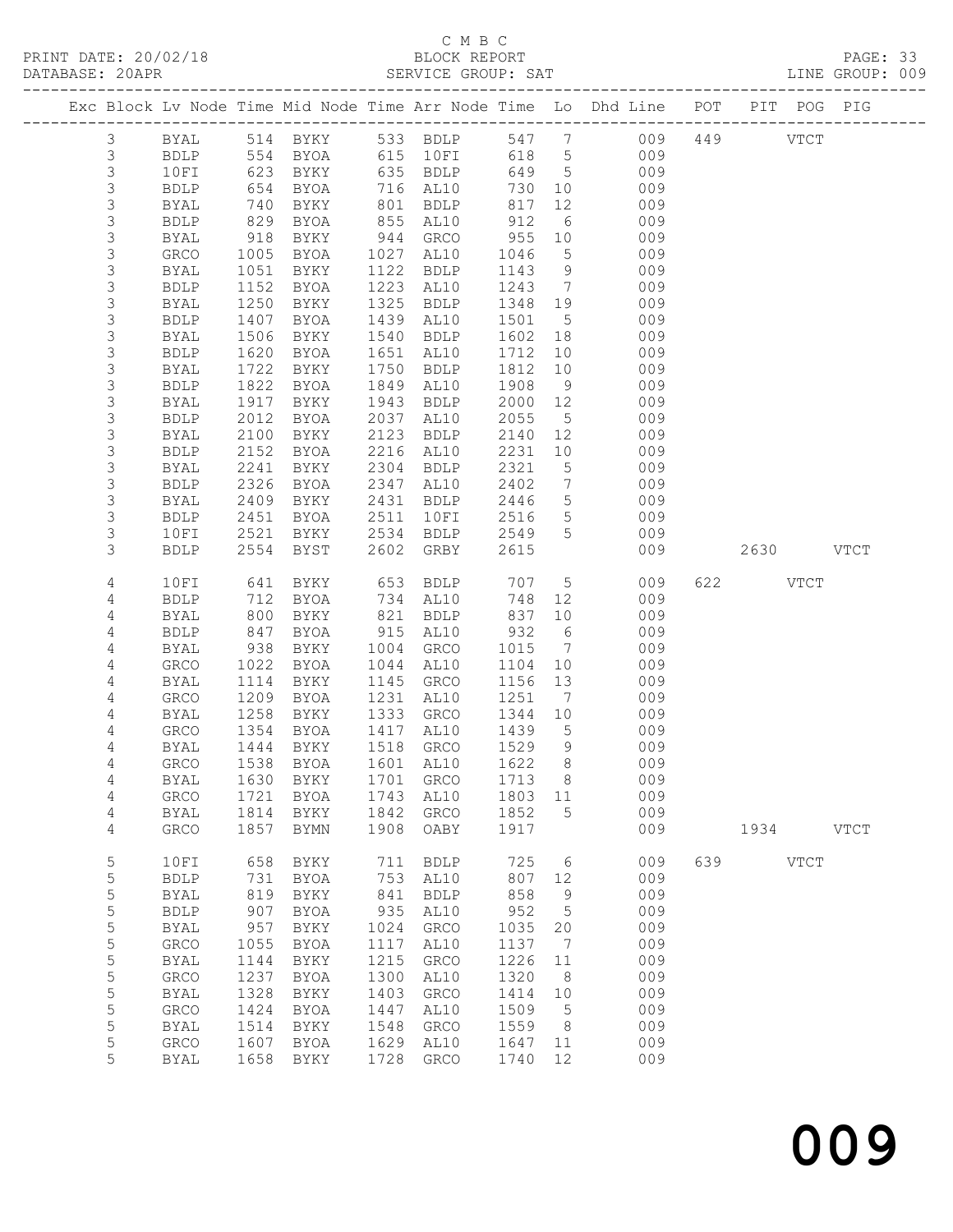### C M B C

| DATABASE: 20APR |      |      |             |      | SERVICE GROUP: SAT |         |    | LINE GROUP: 009                                                                |          |  |  |
|-----------------|------|------|-------------|------|--------------------|---------|----|--------------------------------------------------------------------------------|----------|--|--|
|                 |      |      |             |      |                    |         |    | Exc Block Lv Node Time Mid Node Time Arr Node Time Lo Dhd Line POT PIT POG PIG |          |  |  |
| 5 <sup>1</sup>  |      |      |             |      |                    |         |    | GRCO 1752 BYOA 1812 AL10 1829 009 1854 VTCT                                    |          |  |  |
| 6               | 10FI |      | 706 BYKY    |      |                    |         |    | 719 GRCO 727 0 009                                                             | 647 VTCT |  |  |
| 6               | GRCO | 727  | BYOA        | 743  | AL10               | 757     |    | 009                                                                            |          |  |  |
| 6               | BYAL | 809  | BYKY        | 831  | GRCO               | 840     |    | 7<br>009                                                                       |          |  |  |
| 6               | GRCO | 847  | BYOA        | 905  | AL10               | 922     | 6  | 009                                                                            |          |  |  |
| 6               | BYAL | 928  | BYKY        | 954  | BDLP               | 1013    |    | $9 \quad \bullet$<br>009                                                       |          |  |  |
| 6               | BDLP | 1022 | BYOA        | 1052 | AL10               | 1112    | 10 | 009                                                                            |          |  |  |
| 6               | BYAL | 1122 | BYKY        | 1153 | BDLP               | 1214    | 7  | 009                                                                            |          |  |  |
| 6               | BDLP | 1221 | BYOA        | 1253 | AL10               | 1313    | 8  | 009                                                                            |          |  |  |
| 6               | BYAL | 1321 | BYKY        | 1356 | BDLP               | 1419 18 |    | 009                                                                            |          |  |  |
| 6               | BDLP | 1437 | BYOA        | 1509 | AL10               | 1531    | 5  | 009                                                                            |          |  |  |
| 6               | BYAL | 1536 | BYKY        | 1610 | BDLP               | 1632    |    | 009<br>19                                                                      |          |  |  |
| 6               | BDLP | 1651 | BYOA        | 1721 | AL10               | 1742    | 10 | 009                                                                            |          |  |  |
| 6               | BYAL | 1752 | BYKY        | 1820 | BDLP               | 1842    | 11 | 009                                                                            |          |  |  |
| 6               | BDLP | 1853 | BYOA        | 1920 | AL10               | 1939    | 9  | 009                                                                            |          |  |  |
| 6               | BYAL | 1948 | BYKY        | 2013 | GRCO               | 2023    |    | $6\overline{}$<br>009                                                          |          |  |  |
| 6               | GRCO | 2029 | <b>BYOA</b> | 2047 | AL10               | 2104    | 6  | 009                                                                            |          |  |  |
| 6               | BYAL | 2110 | BYKY        | 2133 | GRCO               | 2142    |    | $6\degree$<br>009                                                              |          |  |  |
| 6               | GRCO | 2148 | BYOA        | 2206 | AL10               | 2223    |    | $5 \quad \bullet$<br>009                                                       |          |  |  |
| 6               | BYAL |      | 2228 BYKY   | 2251 | GRCO               | 2300    |    | 17<br>009                                                                      |          |  |  |

|   | _____       |      |             |      | ----        |      |    | - - - |     |      |             |
|---|-------------|------|-------------|------|-------------|------|----|-------|-----|------|-------------|
| 6 | GRCO        | 2317 | <b>BYOA</b> | 2332 | AL10        | 2347 |    | 009   |     |      |             |
| 6 | BYAL        | 2354 | BYKY        | 2416 | <b>GRCO</b> | 2424 | 19 | 009   |     |      |             |
| 6 | <b>GRCO</b> | 2443 | <b>BYOA</b> | 2458 | 10FI        | 2503 | 5  | 009   |     |      |             |
| 6 | 10FI        | 2508 | BYKY        | 2521 | <b>GRCO</b> | 2529 | 13 | 009   |     |      |             |
| 6 | <b>GRCO</b> | 2542 | <b>BYMN</b> | 2550 | GRBY        | 2557 |    | 009   |     | 2612 | VTCT        |
| 7 | BYAL        | 710  | BYKY        | 731  | GRCO        | 739  | 8  | 009   | 642 |      | <b>VTCT</b> |
|   | <b>GRCO</b> | 747  | <b>BYOA</b> | 803  | AL10        | 817  | 12 | 009   |     |      |             |
|   | BYAL        | 829  | BYKY        | 851  | <b>GRCO</b> | 900  | 5  | 009   |     |      |             |
|   | <b>GRCO</b> | 905  | <b>BYOA</b> | 925  | AL10        | 942  | 5  | 009   |     |      |             |
|   | BYAL        | 947  | BYKY        | 1014 | <b>BDLP</b> | 1033 | 21 | 009   |     |      |             |
|   | <b>BDLP</b> | 1054 | <b>BYOA</b> | 1125 | AL10        | 1145 |    | 009   |     |      |             |
|   |             | 1152 |             | 1224 | <b>BDLP</b> | 1246 | 21 | 009   |     |      |             |
|   | BYAL        |      | BYKY        |      |             |      |    |       |     |      |             |
|   | <b>BDLP</b> | 1307 | <b>BYOA</b> | 1339 | AL10        | 1401 | 6  | 009   |     |      |             |
|   | BYAL        | 1407 | BYKY        | 1441 | <b>BDLP</b> | 1504 | 17 | 009   |     |      |             |
|   | <b>BDLP</b> | 1521 | <b>BYOA</b> | 1553 | AL10        | 1614 |    | 009   |     |      |             |
|   | BYAL        | 1621 | BYKY        | 1655 | <b>BDLP</b> | 1717 | 5  | 009   |     |      |             |
|   | <b>BDLP</b> | 1722 | BYST        | 1732 | OABY        | 1752 |    | 009   |     | 1809 | VTCT        |
|   |             |      |             |      |             |      |    |       |     |      |             |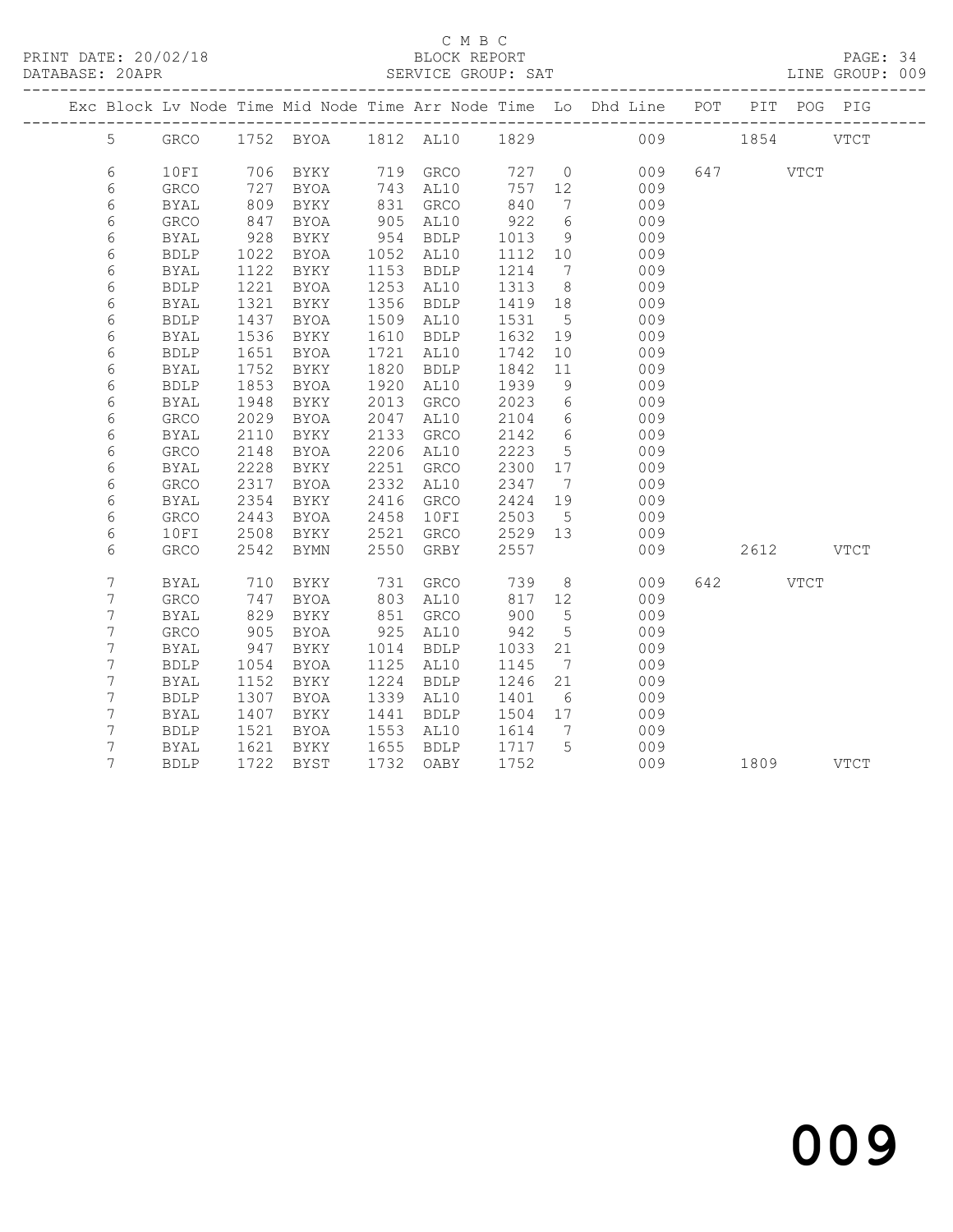PRINT DATE: 20/02/18<br>DATABASE: 20APR

# C M B C<br>BLOCK REPORT<br>SERVICE GROUP: SAT

|             |                     |               |                                 |              |              |              |                      |                                                                                |     |           |             | PAGE: 35<br>LINE GROUP: 009 |  |
|-------------|---------------------|---------------|---------------------------------|--------------|--------------|--------------|----------------------|--------------------------------------------------------------------------------|-----|-----------|-------------|-----------------------------|--|
|             |                     |               |                                 |              |              |              |                      | Exc Block Lv Node Time Mid Node Time Arr Node Time Lo Dhd Line POT PIT POG PIG |     |           |             |                             |  |
| 8           |                     |               |                                 |              |              |              |                      | BYAL 730 BYKY 751 GRCO 759 8 009 702 VTCT                                      |     |           |             |                             |  |
| 8           | GRCO                |               |                                 |              |              |              |                      | 807 BYOA 825 AL10 839 9 009                                                    |     |           |             |                             |  |
| 8           | BYAL                | 848           | BYKY 910 GRCO                   |              |              |              |                      | 919 5 009                                                                      |     |           |             |                             |  |
| $\,8\,$     | GRCO                | $924$<br>1007 | BYOA                            |              | 944 AL10     | 1002 5       |                      | 009                                                                            |     |           |             |                             |  |
| $\,8\,$     | BYAL                |               | BYKY                            |              | 1034 BDLP    | 1053         | 14                   | 009                                                                            |     |           |             |                             |  |
| 8           | BDLP                | 1107          | BYOA                            |              | 1138 AL10    | 1158         |                      | 9 009                                                                          |     |           |             |                             |  |
| 8           | BYAL                | 1207          | BYKY                            |              | 1239 BDLP    | 1301         |                      | 21 009                                                                         |     |           |             |                             |  |
| 8           | BDLP                | 1322          | BYOA                            |              | 1354 AL10    | 1416         |                      | 6 009                                                                          |     |           |             |                             |  |
| $\,8\,$     | BYAL                | 1422          | BYKY                            | 1456         | BDLP         | 1519 17      |                      | 009                                                                            |     |           |             |                             |  |
| 8           | <b>BDLP</b>         | 1536          | BYOA                            | 1608         | AL10         | 1629 7       |                      | 009                                                                            |     |           |             |                             |  |
| 8           | BYAL                | 1636          | BYKY                            | 1707         | BDLP         |              |                      | 1729 6 009                                                                     |     |           |             |                             |  |
| 8           | <b>BDLP</b>         | 1735          | BYOA                            | 1805         | AL10         | 1825         |                      | 12 009                                                                         |     |           |             |                             |  |
| 8           | BYAL                | 1837<br>1932  | BYKY                            | 1905         | BDLP         | 1923         | 9                    | 009<br>12 009                                                                  |     |           |             |                             |  |
| 8           | <b>BDLP</b>         |               | BYOA                            | 1959         | AL10         | 2017         |                      | 5 009                                                                          |     |           |             |                             |  |
| 8<br>8      | BYAL                | 2029          | BYKY                            | 2054<br>2127 | GRCO         | 2104<br>2144 |                      | 5 009                                                                          |     |           |             |                             |  |
| 8           | GRCO<br>BYAL        | 2109<br>2149  | BYOA<br>BYKY                    | 2212         | AL10<br>GRCO | 2221         | $7\overline{ }$      | 009                                                                            |     |           |             |                             |  |
| 8           | GRCO                | 2228          | BYOA                            | 2246         | AL10         |              |                      | $2301$ 10 009                                                                  |     |           |             |                             |  |
| 8           | BYAL                | 2311          | BYKY                            | 2334         | BDLP         | 2351         |                      | 6 009                                                                          |     |           |             |                             |  |
| 8           | BDLP                | 2357          | BYOA                            | 2418         | AL10         | 2433         |                      | 6 009                                                                          |     |           |             |                             |  |
| $\,8\,$     | BYAL                |               | BYKY                            |              | 2501 BDLP    | 2516         |                      |                                                                                |     |           |             |                             |  |
| 8           | BDLP                | 2439<br>2521  | BYOA                            |              | 2541 10FI    | 2546         |                      | 5 009<br>5 009                                                                 |     |           |             |                             |  |
| 8           | 10FI                | 2551          | <b>BYKY</b>                     |              | 2604 BDLP    |              |                      | 2619 5 009                                                                     |     |           |             |                             |  |
| 8           | <b>BDLP</b>         | 2624          | BYST                            |              | 2632 GRBY    | 2645         |                      | 009                                                                            |     | 2700 VTCT |             |                             |  |
| 9           | BYAL                | 750           | BYKY 811 GRCO                   |              |              | 820          |                      | 7 009                                                                          |     | 722 VTCT  |             |                             |  |
| 9           | GRCO                | 827           | BYOA                            |              | 845 AL10     | 902          |                      | $7\overline{ }$<br>009                                                         |     |           |             |                             |  |
| 9           | <b>BYAL</b>         | 909           | BYKY                            |              | 933 BDLP     | 952          |                      | 13<br>009                                                                      |     |           |             |                             |  |
| 9           | <b>BDLP</b>         | 1005          | BYOA                            |              | 1035 AL10    | 1054         |                      | 13<br>009                                                                      |     |           |             |                             |  |
| 9           | BYAL                | 1107          | BYKY                            |              | 1138 BDLP    | 1159         | 8 <sup>8</sup>       | 009                                                                            |     |           |             |                             |  |
| 9           | <b>BDLP</b>         | 1207          | BYOA                            |              | 1238 AL10    | 1258         |                      | 8 009                                                                          |     |           |             |                             |  |
| 9           | BYAL                | 1306          | BYKY                            |              | 1341 BDLP    |              |                      | 1404 18 009                                                                    |     |           |             |                             |  |
| 9           | <b>BDLP</b>         | 1422          | BYOA                            |              | 1454 AL10    | 1516         |                      | 5 009                                                                          |     |           |             |                             |  |
| 9           | BYAL                | 1521          | BYKY                            |              | 1555 BDLP    | 1617         | 19                   | 009                                                                            |     |           |             |                             |  |
| 9           | BDLP                | 1636          | BYOA                            |              | 1706 AL10    |              |                      | $1727$ 10 009                                                                  |     |           |             |                             |  |
| 9           | <b>BYAL</b>         | 1737          | BYKY                            |              | 1805 BDLP    | 1827 10      |                      | 009                                                                            |     |           |             |                             |  |
| 9           | <b>BDLP</b>         | 1837          | BYOA                            |              | 1904 AL10    | 1923         | $5^{\circ}$          | 009                                                                            |     |           |             |                             |  |
| 9           |                     |               | BYAL 1928 BYKY 1954 GRCO 2004 5 |              |              |              |                      | 009                                                                            |     |           |             |                             |  |
| 9           | GRCO                | 2009          | <b>BYOA</b>                     | 2029         | AL10         | 2046         | 5                    | 009                                                                            |     |           |             |                             |  |
| 9           | <b>BYAL</b>         | 2051<br>2129  | BYKY                            | 2114         | GRCO         | 2123<br>2204 | 6                    | 009<br>009                                                                     |     |           |             |                             |  |
| 9<br>9      | GRCO<br><b>BYAL</b> | 2209          | <b>BYOA</b><br>BYKY             | 2147<br>2232 | AL10<br>GRCO | 2241         | 5<br>$7\phantom{.0}$ | 009                                                                            |     |           |             |                             |  |
| $\mathsf 9$ | ${\tt GRCO}$        | 2248          | <b>BYOA</b>                     | 2306         | AL10         | 2321         | $\mathsf S$          | 009                                                                            |     |           |             |                             |  |
| 9           | <b>BYAL</b>         | 2326          | BYKY                            | 2349         | GRCO         | 2358         | 21                   | 009                                                                            |     |           |             |                             |  |
| 9           | GRCO                | 2419          | <b>BYOA</b>                     | 2434         | AL10         | 2446         |                      | 009                                                                            |     | 2506      |             | $_{\rm VTCT}$               |  |
| 10          | 10FI                | 915           | BYKY                            | 930          | GRCO         | 939          | 6                    | 009                                                                            | 856 |           | <b>VTCT</b> |                             |  |
| 10          | ${\tt GRCO}$        | 945           | <b>BYOA</b>                     | 1005         | AL10         | 1023         | 6                    | 009                                                                            |     |           |             |                             |  |
| 10          | <b>BYAL</b>         | 1029          | BYKY                            | 1057         | GRCO         | 1108         | 17                   | 009                                                                            |     |           |             |                             |  |
| 10          | ${\tt GRCO}$        | 1125          | <b>BYOA</b>                     | 1147         | AL10         | 1207         | $7\phantom{.0}$      | 009                                                                            |     |           |             |                             |  |
| 10          | <b>BYAL</b>         | 1214          | BYKY                            | 1246         | GRCO         | 1257         | 12                   | 009                                                                            |     |           |             |                             |  |
| 10          | ${\tt GRCO}$        | 1309          | <b>BYOA</b>                     | 1332         | AL10         | 1354         | 5                    | 009                                                                            |     |           |             |                             |  |
| $10$        | <b>BYAL</b>         | 1359          | BYKY                            | 1433         | GRCO         | 1444         | 9                    | 009                                                                            |     |           |             |                             |  |
| 10          | ${\tt GRCO}$        | 1453          | <b>BYOA</b>                     | 1516         | AL10         | 1537         | 7                    | 009                                                                            |     |           |             |                             |  |
| 10          | <b>BYAL</b>         | 1544          | BYKY                            | 1618         | GRCO         | 1630         | $7\phantom{.0}$      | 009                                                                            |     |           |             |                             |  |
| 10          | ${\tt GRCO}$        | 1637          | <b>BYOA</b>                     | 1659         | AL10         | 1720         | $\,9$                | 009                                                                            |     |           |             |                             |  |
| 10          | <b>BYAL</b>         | 1729          | BYKY                            | 1757         | ${\tt GRCO}$ | 1807         | 15                   | 009                                                                            |     |           |             |                             |  |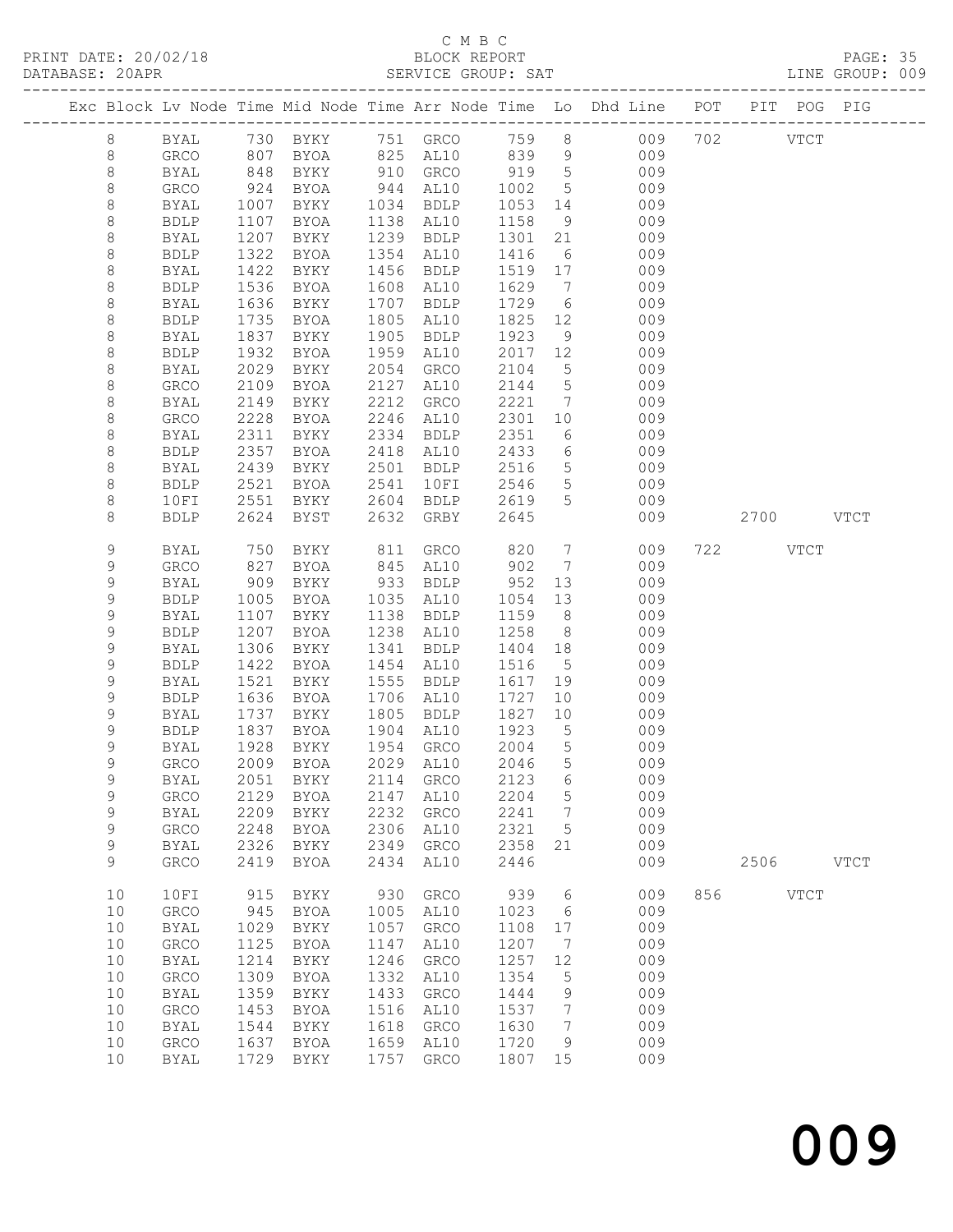PRINT DATE: 20/02/18 BLOCK REPORT BATABASE: 20APR BLOCK REPORT

### C M B C<br>BLOCK REPORT

PAGE: 36<br>LINE GROUP: 009

|  |          |                     |                |                                     |              |                        |                   |                 | Exc Block Lv Node Time Mid Node Time Arr Node Time Lo Dhd Line POT PIT POG PIG |              |           |             |
|--|----------|---------------------|----------------|-------------------------------------|--------------|------------------------|-------------------|-----------------|--------------------------------------------------------------------------------|--------------|-----------|-------------|
|  | 10       |                     |                |                                     |              |                        |                   |                 | GRCO 1822 BYOA 1842 AL10 1901 009 1923 VTCT                                    |              |           |             |
|  | 11       | OA12                |                | 1000 BYKY                           |              | 1010 BDLP 1029 9       |                   |                 |                                                                                | 009 937 VTCT |           |             |
|  | 11       | <b>BDLP</b>         | 1038           | BYOA                                |              | 1108 AL10              |                   |                 | 1128 9 009                                                                     |              |           |             |
|  | 11       | BYAL                | 1137           | BYKY                                |              | 1208 BDLP              | 1229              | 8 <sup>8</sup>  | 009                                                                            |              |           |             |
|  | 11       | <b>BDLP</b>         | 1237           | BYOA                                |              | 1309 AL10              | 1329              | $7\overline{ }$ | 009                                                                            |              |           |             |
|  | 11       | <b>BYAL</b>         | $1237$<br>1336 | BYKY                                |              | 1411 BDLP              | 1434 17           |                 | 009                                                                            |              |           |             |
|  | 11       | ${\tt BDLP}$        | 1451           | BYOA                                |              | 1523 AL10              | 1544              | $7\overline{ }$ | 009                                                                            |              |           |             |
|  | 11       | BYAL                | 1551           | BYKY                                |              | 1625 BDLP              | 1647 19           |                 | 009                                                                            |              |           |             |
|  | 11       | <b>BDLP</b>         | 1706           | BYOA                                |              | 1736 AL10              | 1757 10           |                 | 009                                                                            |              |           |             |
|  | 11       | BYAL                | 1807           | BYKY                                |              | 1835 BDLP              | 1857 5            |                 | 009<br>009                                                                     |              | 1946 VTCT |             |
|  | 11       | <b>BDLP</b>         | 1902           | BYST                                | 1911         | OABY                   | 1929              |                 |                                                                                |              |           |             |
|  | 12       | OA12                | 1009           | BYKY                                |              | 1019 GRCO              | 1030              | 9               | 009                                                                            |              | 946 VTCT  |             |
|  | 12       | ${\tt GRCO}$        | 1039           | BYOA                                |              | 1101 AL10              | 1121 8            |                 | 009                                                                            |              |           |             |
|  | 12       | BYAL                | 1129           | BYKY                                | 1200         | GRCO                   | 1211              |                 | 12<br>009                                                                      |              |           |             |
|  | 12<br>12 | GRCO                | 1223<br>1313   | BYOA                                |              | 1246 AL10<br>1348 GRCO | 1306<br>1359      | 10              | 009<br>$7\overline{ }$                                                         |              |           |             |
|  | 12       | BYAL<br>GRCO        | 1409           | BYKY<br>BYOA                        |              | 1432 AL10              | 1454              | $5\overline{)}$ | 009<br>009                                                                     |              |           |             |
|  | 12       | BYAL                | 1459           | BYKY                                |              | 1533 GRCO              | 1544              | 8 <sup>8</sup>  | 009                                                                            |              |           |             |
|  | 12       | GRCO                | 1552           | BYOA                                |              | 1614 AL10              | 1635              | 8 <sup>8</sup>  | 009                                                                            |              |           |             |
|  | 12       | BYAL                | 1643           | BYKY                                |              | 1714 GRCO              | 1726              | 9               | 009                                                                            |              |           |             |
|  | 12       | GRCO                | 1735           | BYOA                                |              | 1757 AL10              | 1817 12           |                 | 009                                                                            |              |           |             |
|  | 12       | <b>BYAL</b>         | 1829           | BYKY                                |              | 1857 GRCO              | 1907 5            |                 | 009                                                                            |              |           |             |
|  | 12       | GRCO                | 1912           | BYOA                                |              | 1932 AL10              | 1951              |                 | $7\overline{ }$<br>009                                                         |              |           |             |
|  | 12       | BYAL                | 1958           | BYKY                                |              | 2023 BDLP              |                   |                 | 2040 13 009                                                                    |              |           |             |
|  | 12       | <b>BDLP</b>         | 2053           | BYOA                                |              | 2117 AL10              | 2134 5            |                 | 009                                                                            |              |           |             |
|  | 12       | BYAL                |                | 2139 BYKY                           |              | 2202 BDLP              | 2219 13           |                 | 009                                                                            |              |           |             |
|  | 12       | <b>BDLP</b>         | 2232           | BYOA                                |              | 2256 AL10              | 2308              |                 | 009                                                                            |              | 2330 VTCT |             |
|  | 13       | BYAL                | 1014           | BYKY                                |              | 1041 GRCO              | 1052 18           |                 | 009                                                                            |              | 944 VTCT  |             |
|  | 13       | GRCO                | 1110           | BYOA                                |              | 1132 AL10              | 1152 7            |                 | 009                                                                            |              |           |             |
|  | 13       | BYAL                | 1159           | BYKY                                |              | 1231 GRCO              | 1242 12           |                 | 009                                                                            |              |           |             |
|  | 13       | GRCO                | 1254           | BYOA                                | 1317         | AL10                   | 1339 5            |                 | 009                                                                            |              |           |             |
|  | 13       | BYAL                | 1344           | BYKY                                |              | 1418 GRCO              | 1429 10           |                 | 009                                                                            |              |           |             |
|  | 13       | GRCO                | 1439           | BYOA                                |              | 1502 AL10              | 1524 5            |                 | 009                                                                            |              |           |             |
|  | 13       | BYAL                |                | 1529 BYKY                           |              | 1603 GRCO              |                   |                 | 1614 8 009                                                                     |              |           |             |
|  | 13<br>13 | GRCO                | 1622           | <b>BYOA</b><br>1713 BYKY            |              | 1644 AL10<br>1743 GRCO | 1705 8<br>1755 11 |                 | 009<br>009                                                                     |              |           |             |
|  |          | BYAL                |                | 13 GRCO 1806 BYOA 1826 AL10 1845 11 |              |                        |                   |                 | 009                                                                            |              |           |             |
|  | 13       | BYAL                | 1856           | BYKY                                | 1924         | <b>BDLP</b>            | 1942              | 10              | 009                                                                            |              |           |             |
|  | 13       | <b>BDLP</b>         | 1952           | <b>BYOA</b>                         | 2019         | AL10                   | 2031              |                 | 009                                                                            |              | 2053      | <b>VTCT</b> |
|  | 14       | <b>BYAL</b>         | 1037           | BYKY                                | 1105         | <b>BDLP</b>            | 1124              | 13              | 009                                                                            | 1007         | VTCT      |             |
|  | 14       | ${\tt BDLP}$        | 1137           | <b>BYOA</b>                         | 1208         | AL10                   | 1228              | 8               | 009                                                                            |              |           |             |
|  | 14       | <b>BYAL</b>         | 1236           | BYKY                                | 1309         | <b>BDLP</b>            | 1332              | 20              | 009                                                                            |              |           |             |
|  | 14       | <b>BDLP</b>         | 1352           | BYOA                                | 1424         | AL10                   | 1446              | 6               | 009                                                                            |              |           |             |
|  | 14       | BYAL                | 1452           | BYKY                                | 1526         | <b>BDLP</b>            | 1549              | 16              | 009                                                                            |              |           |             |
|  | 14       | <b>BDLP</b>         | 1605           | <b>BYOA</b>                         | 1636         | AL10                   | 1657              | 9               | 009                                                                            |              |           |             |
|  | 14       | BYAL                | 1706           | BYKY                                | 1736         | <b>BDLP</b>            | 1758              | 8               | 009                                                                            |              |           |             |
|  | 14       | <b>BDLP</b>         | 1806           | BYOA                                | 1834         | AL10                   | 1853              | 14              | 009                                                                            |              |           |             |
|  | 14       | <b>BYAL</b>         | 1907           | BYKY                                | 1934         | GRCO                   | 1944              | 5               | 009                                                                            |              |           |             |
|  | 14<br>14 | GRCO<br><b>BYAL</b> | 1949<br>2040   | <b>BYOA</b><br>BYKY                 | 2009<br>2103 | AL10<br><b>BDLP</b>    | 2026<br>2120      | 14<br>12        | 009<br>009                                                                     |              |           |             |
|  | 14       | ${\tt BDLP}$        | 2132           | <b>BYOA</b>                         | 2156         | AL10                   | 2213              | 5               | 009                                                                            |              |           |             |
|  | 14       | <b>BYAL</b>         | 2218           | BYKY                                | 2241         | <b>BDLP</b>            | 2258              | 5               | 009                                                                            |              |           |             |
|  | 14       | <b>BDLP</b>         | 2303           | BYST                                | 2311         | GRBY                   | 2327              |                 | 009                                                                            |              | 2342      | <b>VTCT</b> |
|  |          |                     |                |                                     |              |                        |                   |                 |                                                                                |              |           |             |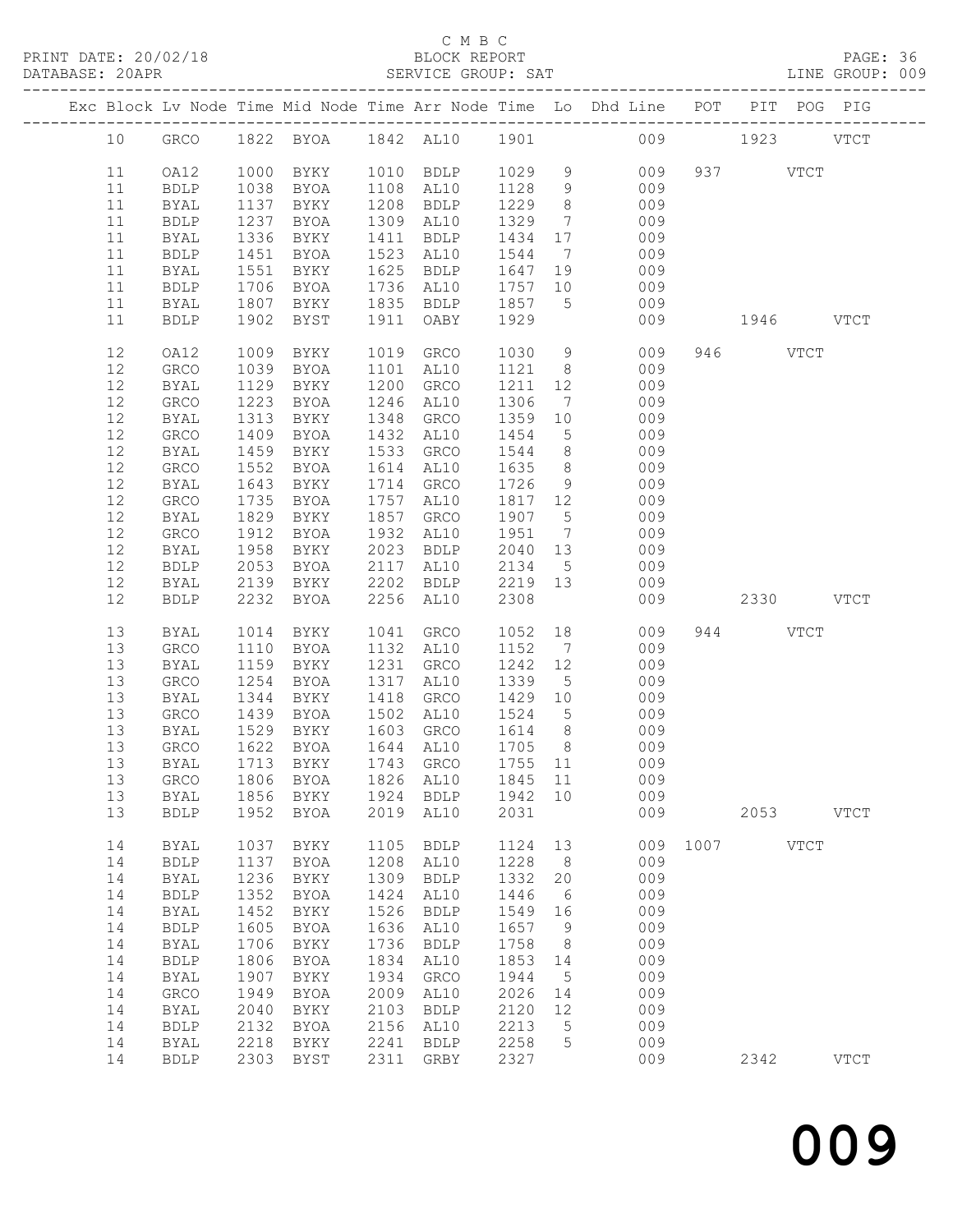## C M B C<br>BLOCK REPORT

| DATABASE: 20APR |    |              |      |             |      | SERVICE GROUP: SAT |         |                 |                                                                    |          |      |             | LINE GROUP: 009 |  |
|-----------------|----|--------------|------|-------------|------|--------------------|---------|-----------------|--------------------------------------------------------------------|----------|------|-------------|-----------------|--|
|                 |    |              |      |             |      |                    |         |                 | Exc Block Lv Node Time Mid Node Time Arr Node Time Lo Dhd Line POT |          |      | PIT POG PIG |                 |  |
|                 | 15 | BYAL         | 1058 | BYKY        | 1129 | GRCO               | 1140 14 |                 |                                                                    | 009 1028 |      | <b>VTCT</b> |                 |  |
|                 | 15 | ${\tt GRCO}$ | 1154 | BYOA        | 1216 | AL10               | 1236    | 8               | 009                                                                |          |      |             |                 |  |
|                 | 15 | BYAL         | 1244 | BYKY        | 1317 | GRCO               | 1328    | 11              | 009                                                                |          |      |             |                 |  |
|                 | 15 | <b>GRCO</b>  | 1339 | <b>BYOA</b> | 1402 | AL10               | 1424    | 5               | 009                                                                |          |      |             |                 |  |
|                 | 15 | <b>BYAL</b>  | 1429 | BYKY        | 1503 | GRCO               | 1514    | 9               | 009                                                                |          |      |             |                 |  |
|                 | 15 | <b>GRCO</b>  | 1523 | <b>BYOA</b> | 1546 | AL10               | 1607    | 7               | 009                                                                |          |      |             |                 |  |
|                 | 15 | <b>BYAL</b>  | 1614 | BYKY        | 1647 | GRCO               | 1659    | 8               | 009                                                                |          |      |             |                 |  |
|                 | 15 | GRCO         | 1707 | BYOA        | 1729 | AL10               | 1750    | 9               | 009                                                                |          |      |             |                 |  |
|                 | 15 | <b>BYAL</b>  | 1759 | BYKY        | 1827 | <b>GRCO</b>        | 1837    | 15              | 009                                                                |          |      |             |                 |  |
|                 | 15 | <b>GRCO</b>  | 1852 | <b>BYOA</b> | 1912 | AL10               | 1931    | 7               | 009                                                                |          |      |             |                 |  |
|                 | 15 | <b>BYAL</b>  | 1938 | BYKY        | 2004 | <b>BDLP</b>        | 2021    | 11              | 009                                                                |          |      |             |                 |  |
|                 | 15 | <b>BDLP</b>  | 2032 | <b>BYOA</b> | 2057 | AL10               | 2115    | $5\overline{)}$ | 009                                                                |          |      |             |                 |  |
|                 | 15 | BYAL         | 2120 | BYKY        | 2143 | <b>BDLP</b>        | 2200    | 12              | 009                                                                |          |      |             |                 |  |
|                 | 15 | <b>BDLP</b>  | 2212 | <b>BYOA</b> | 2236 | AL10               | 2251    | 5               | 009                                                                |          |      |             |                 |  |
|                 | 15 | <b>BYAL</b>  | 2256 | BYKY        | 2319 | <b>GRCO</b>        | 2328    | 19              | 009                                                                |          |      |             |                 |  |
|                 | 15 | <b>GRCO</b>  | 2347 | <b>BYOA</b> | 2402 | AL10               | 2417    | 7               | 009                                                                |          |      |             |                 |  |
|                 | 15 | <b>BYAL</b>  | 2424 | BYKY        | 2446 | <b>GRCO</b>        | 2454    | 18              | 009                                                                |          |      |             |                 |  |
|                 | 15 | <b>GRCO</b>  | 2512 | <b>BYMN</b> | 2522 | GRBY               | 2529    |                 | 009                                                                |          | 2544 |             | <b>VTCT</b>     |  |
|                 | 16 | OA12         | 1204 | BYKY        | 1218 | <b>BDLP</b>        | 1240    | 12              | 009                                                                | 1141     |      | <b>VTCT</b> |                 |  |
|                 | 16 | <b>BDLP</b>  | 1252 | <b>BYOA</b> | 1324 | AL10               | 1346    | 6               | 009                                                                |          |      |             |                 |  |
|                 | 16 | <b>BYAL</b>  | 1352 | BYKY        | 1426 | <b>BDLP</b>        | 1449    | 17              | 009                                                                |          |      |             |                 |  |
|                 | 16 | <b>BDLP</b>  | 1506 | <b>BYOA</b> | 1538 | AL10               | 1559    | 7               | 009                                                                |          |      |             |                 |  |
|                 | 16 | <b>BYAL</b>  | 1606 | BYKY        | 1640 | <b>BDLP</b>        | 1702    | 18              | 009                                                                |          |      |             |                 |  |
|                 | 16 | <b>BDLP</b>  | 1720 | BYOA        | 1750 | AL10               | 1810    | 12              | 009                                                                |          |      |             |                 |  |
|                 | 16 | BYAL         | 1822 | BYKY        | 1850 | <b>BDLP</b>        | 1908    | 5               | 009                                                                |          |      |             |                 |  |
|                 | 16 | <b>BDLP</b>  | 1913 | <b>BYOA</b> | 1940 | AL10               | 1958    | 11              | 009                                                                |          |      |             |                 |  |
|                 | 16 | <b>BYAL</b>  | 2009 | BYKY        | 2034 | <b>GRCO</b>        | 2044    | 5               | 009                                                                |          |      |             |                 |  |
|                 | 16 | GRCO         | 2049 | BYOA        | 2107 | AL10               | 2124    | 5               | 009                                                                |          |      |             |                 |  |
|                 | 16 | <b>BYAL</b>  | 2129 | BYKY        | 2152 | <b>GRCO</b>        | 2201    | 7               | 009                                                                |          |      |             |                 |  |
|                 | 16 | <b>GRCO</b>  | 2208 | <b>BYOA</b> | 2226 | AL10               | 2238    |                 | 009                                                                |          | 2300 |             | <b>VTCT</b>     |  |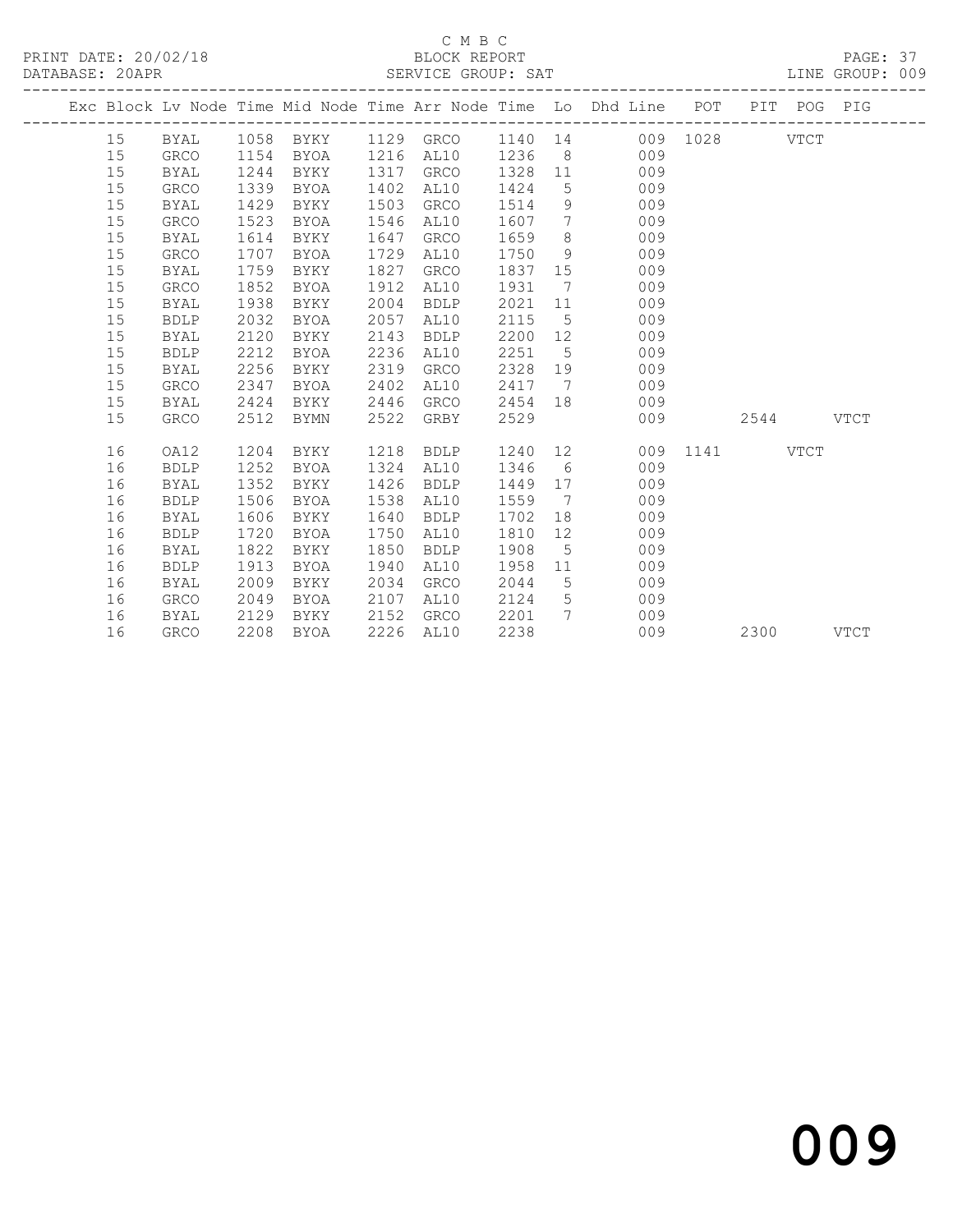|  |                              |      |      |                                                                                                           |           |                                       |                | Exc Block Lv Node Time Mid Node Time Arr Node Time Lo Dhd Line POT PIT POG PIG                                                                                                                                                               |           |          |           |  |
|--|------------------------------|------|------|-----------------------------------------------------------------------------------------------------------|-----------|---------------------------------------|----------------|----------------------------------------------------------------------------------------------------------------------------------------------------------------------------------------------------------------------------------------------|-----------|----------|-----------|--|
|  | 1                            |      |      |                                                                                                           |           |                                       |                | MRST 433 GRBY 456 RIHA 508 0<br>RIHA 508 GRBY 519 MRST 539 14 010<br>MRST 553 GRBY 616 RIHA 628 0 010<br>RIHA 628 GRBY 640 MRST 700 9 010<br>RIHA 628 GRBY 640 MRST 700 9 010                                                                |           |          |           |  |
|  | 1                            |      |      |                                                                                                           |           |                                       |                |                                                                                                                                                                                                                                              |           |          |           |  |
|  | $\mathbf{1}$                 |      |      |                                                                                                           |           |                                       |                |                                                                                                                                                                                                                                              |           |          |           |  |
|  | $\mathbf{1}$                 |      |      |                                                                                                           |           |                                       |                |                                                                                                                                                                                                                                              |           |          |           |  |
|  | $\mathbf{1}$                 | MRST |      |                                                                                                           |           |                                       |                | 928 GRBI 940 MRST 700 9 010<br>709 GRBY 734 RIHA 747 0 010<br>747 GRBY 759 MRST 821 15 010<br>836 GRBY 902 RIHA 917 0 010<br>917 GRBY 932 MRST 1000 15 010<br>1015 GRBY 1046 RIHA 1102 0 010<br>1102 GRBY 1118 MRST 1148 18 010<br>1102 GRBY |           |          |           |  |
|  | $\mathbf 1$                  | RIHA |      |                                                                                                           |           |                                       |                |                                                                                                                                                                                                                                              |           |          |           |  |
|  | $\mathbf{1}$                 | MRST |      |                                                                                                           |           |                                       |                |                                                                                                                                                                                                                                              |           |          |           |  |
|  | $\mathbf{1}$                 | RIHA |      |                                                                                                           |           |                                       |                | $\begin{array}{ccc} 15 & & & \\ 0 & & & \\ 15 & & & 010 \\ 16 & & & & \\ 010 & & & \\ \end{array}$                                                                                                                                           |           |          |           |  |
|  | $\mathbf{1}$                 | MRST |      |                                                                                                           |           |                                       |                |                                                                                                                                                                                                                                              |           |          |           |  |
|  | $\mathbf{1}$                 | RIHA |      |                                                                                                           |           |                                       |                |                                                                                                                                                                                                                                              |           |          |           |  |
|  | $\mathbf{1}$                 | MRST | 1206 | GRBY                                                                                                      |           | 1244 RIHA 1302<br>1323 MRST 1400      |                | $\begin{bmatrix} 0 & 010 \\ 20 & 010 \\ 0 & 010 \\ 21 & 010 \end{bmatrix}$                                                                                                                                                                   |           |          |           |  |
|  | $\mathbf{1}$                 | RIHA | 1302 | GRBY                                                                                                      |           |                                       |                |                                                                                                                                                                                                                                              |           |          |           |  |
|  | $\mathbf{1}$                 | MRST | 1420 | GRBY                                                                                                      |           | 1458 RIHA 1517<br>1538 MRST 1615      |                |                                                                                                                                                                                                                                              |           |          |           |  |
|  | $\mathbf{1}$                 | RIHA | 1517 | GRBY                                                                                                      |           |                                       |                |                                                                                                                                                                                                                                              |           |          |           |  |
|  | $\mathbf{1}$                 | MRST | 1636 | GRBY                                                                                                      | 1715 RIHA | 1715 RIHA 1732 0<br>1752 MRST 1824 15 |                | $\begin{array}{ccc} 0 & \hspace{1.5cm} & 010 \\ 15 & \hspace{1.5cm} & 010 \end{array}$                                                                                                                                                       |           |          |           |  |
|  | $\mathbf{1}$                 | RIHA | 1732 | GRBY                                                                                                      |           |                                       |                |                                                                                                                                                                                                                                              |           |          |           |  |
|  | $\mathbf{1}$                 | MRST | 1839 | GRBY                                                                                                      |           | 1914 RIHA 1932 0<br>1949 MRST 2016 17 |                | $010$<br>$010$                                                                                                                                                                                                                               |           |          |           |  |
|  | $\mathbf{1}$                 | RIHA |      | 1932 GRBY                                                                                                 |           |                                       |                |                                                                                                                                                                                                                                              |           |          |           |  |
|  | $\mathbf{1}$                 | MRST | 2033 | GRBY                                                                                                      |           | 2103 RIHA 2118 0<br>2135 MRST 2202 11 |                | $010$<br>$010$                                                                                                                                                                                                                               |           |          |           |  |
|  | $\mathbf{1}$                 | RIHA | 2118 | GRBY                                                                                                      |           |                                       |                |                                                                                                                                                                                                                                              |           |          |           |  |
|  | $\mathbf{1}$<br>$\mathbf{1}$ | MRST | 2213 | GRBY                                                                                                      |           |                                       |                | 2243 RIHA 2258 0 010<br>2315 MRST 2342 12 010<br>2422 RIHA 2435 0 010                                                                                                                                                                        |           |          |           |  |
|  | $\mathbf{1}$                 | RIHA | 2258 | GRBY                                                                                                      |           |                                       |                |                                                                                                                                                                                                                                              |           |          |           |  |
|  | $\mathbf{1}$                 | MRST | 2354 | GRBY<br>2435 GRBY                                                                                         |           | 2422 RIHA 2435<br>2452 MRST 2516      |                |                                                                                                                                                                                                                                              | 010       |          | 2521 VTCT |  |
|  |                              | RIHA |      |                                                                                                           |           |                                       |                |                                                                                                                                                                                                                                              |           |          |           |  |
|  | $\overline{c}$               | MRST | 453  | GRBY 516 RIHA 528                                                                                         |           |                                       |                | $\overline{0}$<br>010                                                                                                                                                                                                                        |           | 445 VTCT |           |  |
|  | $\overline{2}$               | RIHA |      | 453 GRBY<br>528 GRBY<br>611 GRBY<br>648 GRBY<br>736 GRBY<br>736 GRBY<br>917 GRBY<br>947 GRBY<br>1040 GRBY |           | 559 12                                |                | 010                                                                                                                                                                                                                                          |           |          |           |  |
|  | $\overline{c}$               | MRST |      |                                                                                                           |           | 648                                   | $\overline{O}$ | 010                                                                                                                                                                                                                                          |           |          |           |  |
|  | $\overline{c}$               | RIHA |      | GRBY 700 MRST 721<br>GRBY 802 RIHA 817<br>GRBY 830 MRST 854                                               |           |                                       | 15             | 010                                                                                                                                                                                                                                          |           |          |           |  |
|  | $\overline{2}$               | MRST |      |                                                                                                           |           |                                       | $\overline{0}$ | 010                                                                                                                                                                                                                                          |           |          |           |  |
|  | $\overline{2}$               | RIHA |      |                                                                                                           |           |                                       | 10             | 010                                                                                                                                                                                                                                          |           |          |           |  |
|  | $\overline{c}$               | MRST |      |                                                                                                           | 932 RIHA  | 947                                   | $\overline{0}$ | 010                                                                                                                                                                                                                                          |           |          |           |  |
|  | $\overline{c}$               | RIHA |      |                                                                                                           | 1002 MRST | 1032                                  | 8 <sup>8</sup> | $\frac{010}{010}$                                                                                                                                                                                                                            |           |          |           |  |
|  | $\overline{2}$               | MRST | 1040 | GRBY                                                                                                      | 1114 RIHA | 1132                                  | $\overline{0}$ | 010                                                                                                                                                                                                                                          |           |          |           |  |
|  | $\overline{c}$               | RIHA |      | 1132 GRBY                                                                                                 | 1150 MRST |                                       |                | $1221$ $15$ $010$                                                                                                                                                                                                                            |           |          |           |  |
|  | $\overline{c}$               | MRST | 1236 | GRBY                                                                                                      | 1314 RIHA | 1332                                  | $\overline{0}$ | 010                                                                                                                                                                                                                                          |           |          |           |  |
|  | $\mathbf{2}$                 | RIHA |      | 1332 GRBY                                                                                                 |           | 1353 MRST 1431 21                     |                | $\frac{1}{010}$                                                                                                                                                                                                                              |           |          |           |  |
|  | $\mathbf{2}$                 | MRST |      | 1452 GRBY<br>1547 GRBY                                                                                    |           | 1530 RIHA 1547 0                      |                | $\begin{matrix} 0 && 010 \\ 010 && \end{matrix}$                                                                                                                                                                                             |           |          |           |  |
|  | $\overline{2}$               | RIHA |      |                                                                                                           |           | 1608 MRST 1644                        |                |                                                                                                                                                                                                                                              | 1649 VTCT |          |           |  |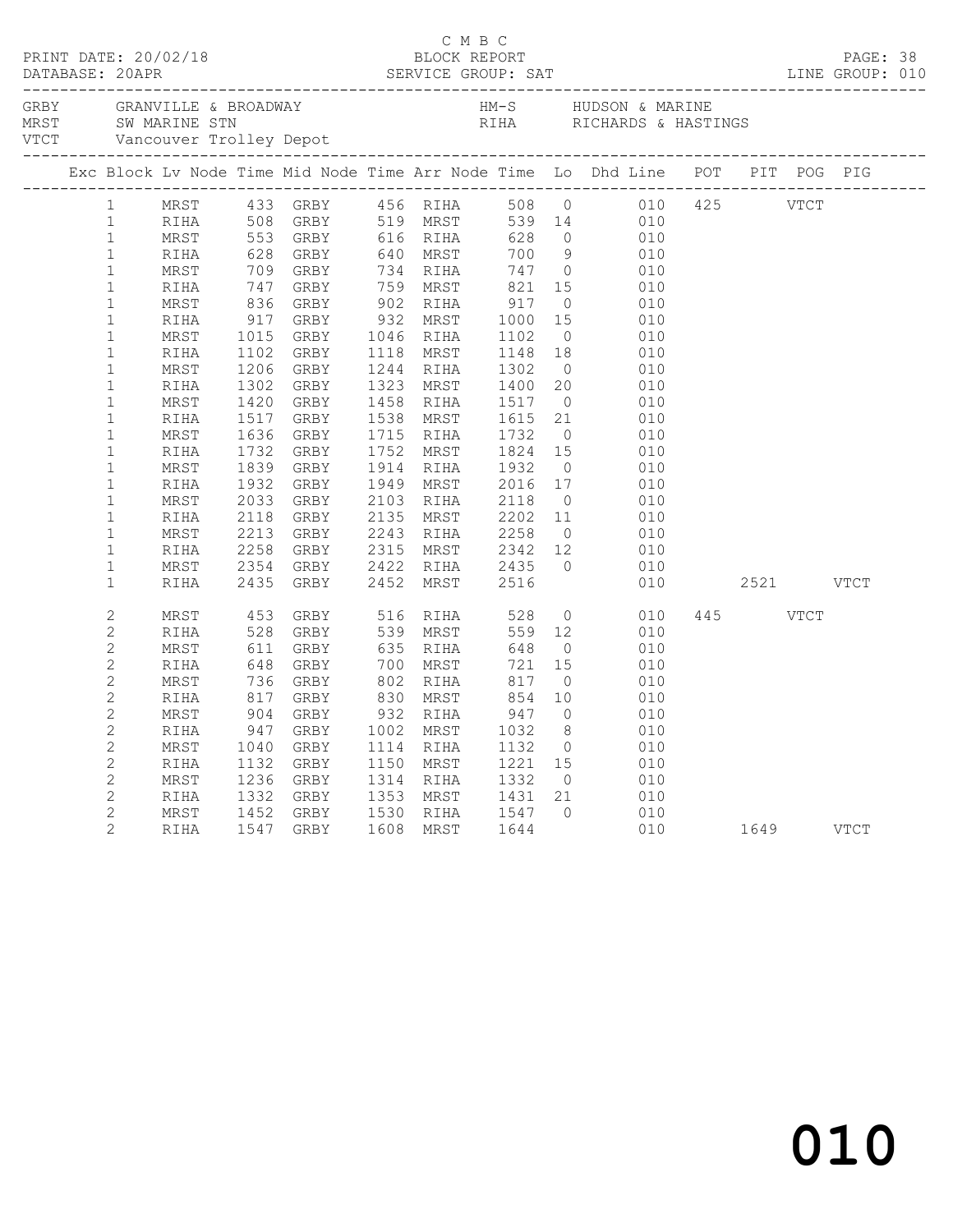# C M B C<br>BLOCK REPORT<br>SERVICE GROUP: SAT

| DATABASE: 20APR |                |            |                  |                        |      | SERVICE GROUP: SAT          |         |                | LINE GROUP: 010                                                                |           |  |  |
|-----------------|----------------|------------|------------------|------------------------|------|-----------------------------|---------|----------------|--------------------------------------------------------------------------------|-----------|--|--|
|                 |                |            |                  |                        |      |                             |         |                | Exc Block Lv Node Time Mid Node Time Arr Node Time Lo Dhd Line POT PIT POG PIG |           |  |  |
|                 | 3              |            |                  | MRST 513 GRBY 536 RIHA |      |                             |         |                | 548 0 010 505 VTCT                                                             |           |  |  |
|                 | $\mathfrak{Z}$ | RIHA       | 548              |                        |      | GRBY 559 MRST               |         |                | 619 6<br>010                                                                   |           |  |  |
|                 | 3              | MRST       | 625              |                        |      | GRBY 649 RIHA               | 702 0   |                | 010                                                                            |           |  |  |
|                 | $\mathsf S$    | RIHA       | 702              | GRBY                   |      |                             | 736 15  |                | 010                                                                            |           |  |  |
|                 | $\mathsf S$    | MRST       | 751              | GRBY                   |      | 714 MRST<br>817 RIHA        | 832     | $\overline{0}$ | 010                                                                            |           |  |  |
|                 | $\mathsf S$    | RIHA       | 832              | GRBY                   |      | 847 MRST                    | 915     | 17             | 010                                                                            |           |  |  |
|                 | 3              | MRST       | 932              | GRBY                   |      | 1001 RIHA                   | 1017    | $\overline{0}$ | 010                                                                            |           |  |  |
|                 | $\mathsf S$    | RIHA       | 1017             | GRBY                   |      | 1031 MRST                   | 1101 9  |                | 010                                                                            |           |  |  |
|                 | $\mathsf S$    | MRST       | 1110             | GRBY                   |      | 1144 RIHA                   | 1202 0  |                | 010                                                                            |           |  |  |
|                 | 3              | RIHA       | 1202             | GRBY                   | 1220 | MRST                        | 1254 11 |                | 010                                                                            |           |  |  |
|                 | $\mathsf S$    | MRST       | 1305             | GRBY                   | 1343 | RIHA                        | 1402    | $\overline{0}$ | 010                                                                            |           |  |  |
|                 | $\mathsf S$    | RIHA       | 1402             | GRBY                   |      | 1423 MRST                   | 1501 21 |                | 010                                                                            |           |  |  |
|                 | $\mathsf S$    | MRST       | $\frac{1}{1522}$ | GRBY                   |      | 1600 RIHA                   | 1617 0  |                | 010                                                                            |           |  |  |
|                 | 3              | RIHA       | 1617             | GRBY                   | 1637 | MRST                        | 1710 11 |                | 010                                                                            |           |  |  |
|                 | 3              | MRST       | 1721             | GRBY                   | 1800 | RIHA                        | 1817 0  |                | 010                                                                            |           |  |  |
|                 | 3              | RIHA       | 1817             | GRBY                   | 1837 | MRST                        | 1906    |                | 010                                                                            | 1911 VTCT |  |  |
|                 |                |            |                  |                        |      |                             |         |                |                                                                                |           |  |  |
|                 | 4              | MRST       | 533              |                        |      | GRBY 556 RIHA               | 608     |                | $\overline{0}$<br>010                                                          | 525 VTCT  |  |  |
|                 | 4              | RIHA       | 608              | GRBY                   |      | 619 MRST                    | 639 15  |                | 010                                                                            |           |  |  |
|                 | 4              | MRST       | 654              | GRBY                   |      | TIKST<br>719 RIHA<br>744 ME | 732     | $\overline{0}$ | 010                                                                            |           |  |  |
|                 | 4              | RIHA       | 732              | GRBY                   |      | 744 MRST                    | 806     | 15             | 010                                                                            |           |  |  |
|                 | 4              | MRST       | 821              | GRBY                   |      | 847 RIHA                    | 902     | $\overline{0}$ | 010                                                                            |           |  |  |
|                 | 4              | RIHA       | 902              | GRBY                   |      | 917 MRST                    | 945     | 16             | 010                                                                            |           |  |  |
|                 | 4              | MRST       | 1001             | GRBY                   | 1031 | RIHA                        | 1047 0  |                | 010                                                                            |           |  |  |
|                 | 4              | RIHA       | 1047             | GRBY                   |      | 1102 MRST                   | 1132 19 |                | 010                                                                            |           |  |  |
|                 | 4              | MRST       | 1151             | GRBY                   | 1229 | RIHA                        | 1247 0  |                | 010                                                                            |           |  |  |
|                 | 4              | RIHA       | 1247             | GRBY                   | 1305 | MRST                        | 1339 11 |                | 010                                                                            |           |  |  |
|                 | 4              | MRST       | 1350             | GRBY                   | 1428 | RIHA                        | 1447    | $\overline{0}$ | 010                                                                            |           |  |  |
|                 | 4              | RIHA       | 1447             | GRBY                   |      | 1508 MRST                   | 1546 21 |                | 010                                                                            |           |  |  |
|                 | 4              | MRST       | 1607             | GRBY                   |      | 1645 RIHA                   | 1702    | $\overline{0}$ | 010                                                                            |           |  |  |
|                 | 4              | RIHA       | 1702             | GRBY                   |      | 1722 MRST                   | 1755 12 |                | 010                                                                            |           |  |  |
|                 | 4              | MRST       | 1807             | GRBY                   | 1844 | RIHA                        | 1902    | $\overline{0}$ | 010                                                                            |           |  |  |
|                 | 4              | RIHA       | 1902             | GRBY                   |      | 1919 MRST                   | 1946 12 |                | 010                                                                            |           |  |  |
|                 | 4              | MRST       | 1958             | GRBY                   |      | 2029 RIHA                   | 2045 0  |                | 010                                                                            |           |  |  |
|                 | 4              | RIHA       | 2045             | GRBY                   | 2102 | MRST                        | 2129    |                | 010                                                                            | 2134 VTCT |  |  |
|                 | 5              | MRST       |                  |                        |      |                             |         |                | 010                                                                            | 632 VTCT  |  |  |
|                 | 5              | RIHA       |                  | 640 GRBY<br>717 GRBY   |      |                             |         |                | 010                                                                            |           |  |  |
|                 | 5              |            |                  |                        |      |                             |         |                | MRST 806 GRBY 832 RIHA 847 0 010                                               |           |  |  |
|                 | 5              | RIHA       | 847              | GRBY                   | 902  | MRST                        | 930     | 16             | 010                                                                            |           |  |  |
|                 | 5              | $\tt MRST$ | 946              | GRBY                   | 1016 | RIHA                        | 1032    | $\overline{0}$ | 010                                                                            |           |  |  |
|                 | 5              | RIHA       | 1032             | GRBY                   | 1047 | MRST                        | 1117    | 19             | 010                                                                            |           |  |  |
|                 | 5              | MRST       | 1136             | GRBY                   | 1214 | RIHA                        | 1232    | $\overline{0}$ | 010                                                                            |           |  |  |
|                 | 5              | RIHA       | 1232             | GRBY                   | 1250 | MRST                        | 1324    | 11             | 010                                                                            |           |  |  |
|                 | 5              | MRST       | 1335             | GRBY                   | 1413 | RIHA                        | 1432    | $\overline{0}$ | 010                                                                            |           |  |  |
|                 | 5              | RIHA       | 1432             | GRBY                   | 1453 | MRST                        | 1531    | 21             | 010                                                                            |           |  |  |
|                 | 5              | $\tt MRST$ | 1552             | GRBY                   | 1630 | RIHA                        | 1647    | $\overline{0}$ | 010                                                                            |           |  |  |
|                 | 5              | RIHA       | 1647             | GRBY                   | 1707 | MRST                        | 1740    | 11             | 010                                                                            |           |  |  |
|                 | 5              | MRST       | 1751             | GRBY                   | 1829 | RIHA                        | 1847    | $\overline{0}$ | 010                                                                            |           |  |  |
|                 | 5              | RIHA       | 1847             | GRBY                   | 1905 | MRST                        | 1934    | 10             | 010                                                                            |           |  |  |
|                 | 5              | $\tt MRST$ | 1944             | GRBY                   | 2015 | RIHA                        | 2031    | $\overline{0}$ | 010                                                                            |           |  |  |
|                 | 5              | RIHA       | 2031             | GRBY                   | 2048 | MRST                        | 2115    | 18             | 010                                                                            |           |  |  |
|                 | 5              | MRST       | 2133             | GRBY                   | 2203 |                             | 2218    | $\overline{0}$ | 010                                                                            |           |  |  |
|                 | 5              | RIHA       | 2218             | GRBY                   | 2235 | RIHA<br>MRST                | 2302    | 22             | 010                                                                            |           |  |  |
|                 | 5              | $\tt MRST$ | 2324             | GRBY                   | 2352 | RIHA                        | 2405    | $\overline{0}$ | 010                                                                            |           |  |  |
|                 | 5              | RIHA       | 2405             | GRBY                   | 2422 | MRST                        | 2446    | 8              | 010                                                                            |           |  |  |
|                 | 5              |            |                  |                        | 2522 |                             | 2535    | $\circ$        |                                                                                |           |  |  |
|                 |                | MRST       | 2454             | GRBY                   |      | RIHA                        |         |                | 010                                                                            |           |  |  |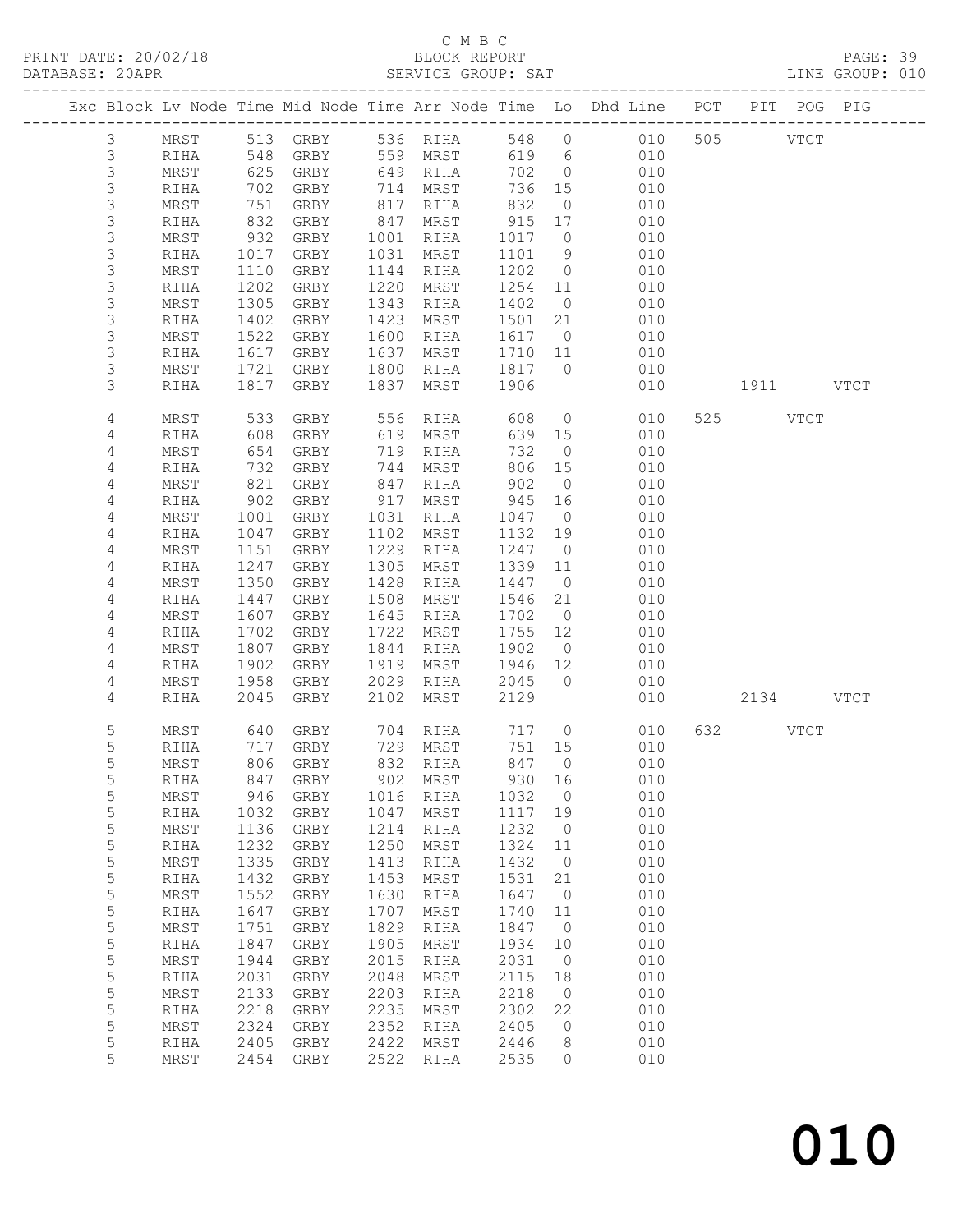#### C M B C<br>BLOCK REPORT

DATABASE: 20APR SERVICE GROUP: SAT LINE GROUP: 010 ------------------------------------------------------------------------------------------------- Exc Block Lv Node Time Mid Node Time Arr Node Time Lo Dhd Line POT PIT POG PIG ------------------------------------------------------------------------------------------------- 5 RIHA 2535 GRBY 2552 HM-S 2609 010 2611 VTCT 6 MRST 723 GRBY 749 RIHA 802 0 010 715 VTCT 6 RIHA 802 GRBY 814 MRST 836 13 010 6 MRST 849 GRBY 917 RIHA 932 0 010 6 RIHA 932 GRBY 947 MRST 1017 13 010 6 MRST 1030 GRBY 1101 RIHA 1117 0 010 6 RIHA 1117 GRBY 1133 MRST 1203 18 010 6 MRST 1221 GRBY 1259 RIHA 1317 0 010 6 RIHA 1317 GRBY 1338 MRST 1415 22 010 6 MRST 1437 GRBY 1515 RIHA 1532 0 010 6 RIHA 1532 GRBY 1553 MRST 1630 21 010 6 MRST 1651 GRBY 1730 RIHA 1747 0 010 6 RIHA 1747 GRBY 1807 MRST 1836 18 010 6 MRST 1854 GRBY 1929 RIHA 1947 0 010 6 RIHA 1947 GRBY 2004 MRST 2031 22 010 6 MRST 2053 GRBY 2123 RIHA 2138 0 010 6 RIHA 2138 GRBY 2155 MRST 2222 17 010 6 MRST 2239 GRBY 2307 RIHA 2320 0 010 6 RIHA 2320 GRBY 2337 MRST 2402 22 010 6 MRST 2424 GRBY 2452 RIHA 2505 0 010 6 RIHA 2505 GRBY 2522 HM-S 2539 010 2541 VTCT 7 MRST 917 GRBY 946 RIHA 1002 0 010 909 VTCT 7 RIHA 1002 GRBY 1016 MRST 1046 9 010 7 MRST 1055 GRBY 1129 RIHA 1147 0 010 7 RIHA 1147 GRBY 1205 MRST 1236 15 010 7 MRST 1251 GRBY 1329 RIHA 1347 0 010 7 RIHA 1347 GRBY 1408 MRST 1446 21 010 7 MRST 1507 GRBY 1545 RIHA 1602 0 010 7 RIHA 1602 GRBY 1622 MRST 1657 9 010 7 MRST 1706 GRBY 1745 RIHA 1802 0 010 7 RIHA 1802 GRBY 1822 MRST 1851 23 010 7 MRST 1914 GRBY 1946 RIHA 2002 0 010 7 RIHA 2002 GRBY 2019 MRST 2046 010 2051 VTCT 8 MRST 1125 GRBY 1159 RIHA 1217 0 010 1117 VTCT 8 RIHA 1217 GRBY 1235 MRST 1309 11 010 8 MRST 1320 GRBY 1358 RIHA 1417 0 010 8 RIHA 1417 GRBY 1438 MRST 1516 21 010 8 MRST 1537 GRBY 1615 RIHA 1632 0 010 8 RIHA 1632 GRBY 1652 MRST 1725 11 010 8 MRST 1736 GRBY 1814 RIHA 1832 0 010 8 RIHA 1832 GRBY 1850 MRST 1919 10 010 8 MRST 1929 GRBY 2001 RIHA 2017 0 010 8 RIHA 2017 GRBY 2034 MRST 2101 12 010 8 MRST 2113 GRBY 2143 RIHA 2158 0 010 8 RIHA 2158 GRBY 2215 MRST 2242 17 010 8 MRST 2259 GRBY 2327 RIHA 2340 0 010 8 RIHA 2340 GRBY 2357 MRST 2422 010 2427 VTCT

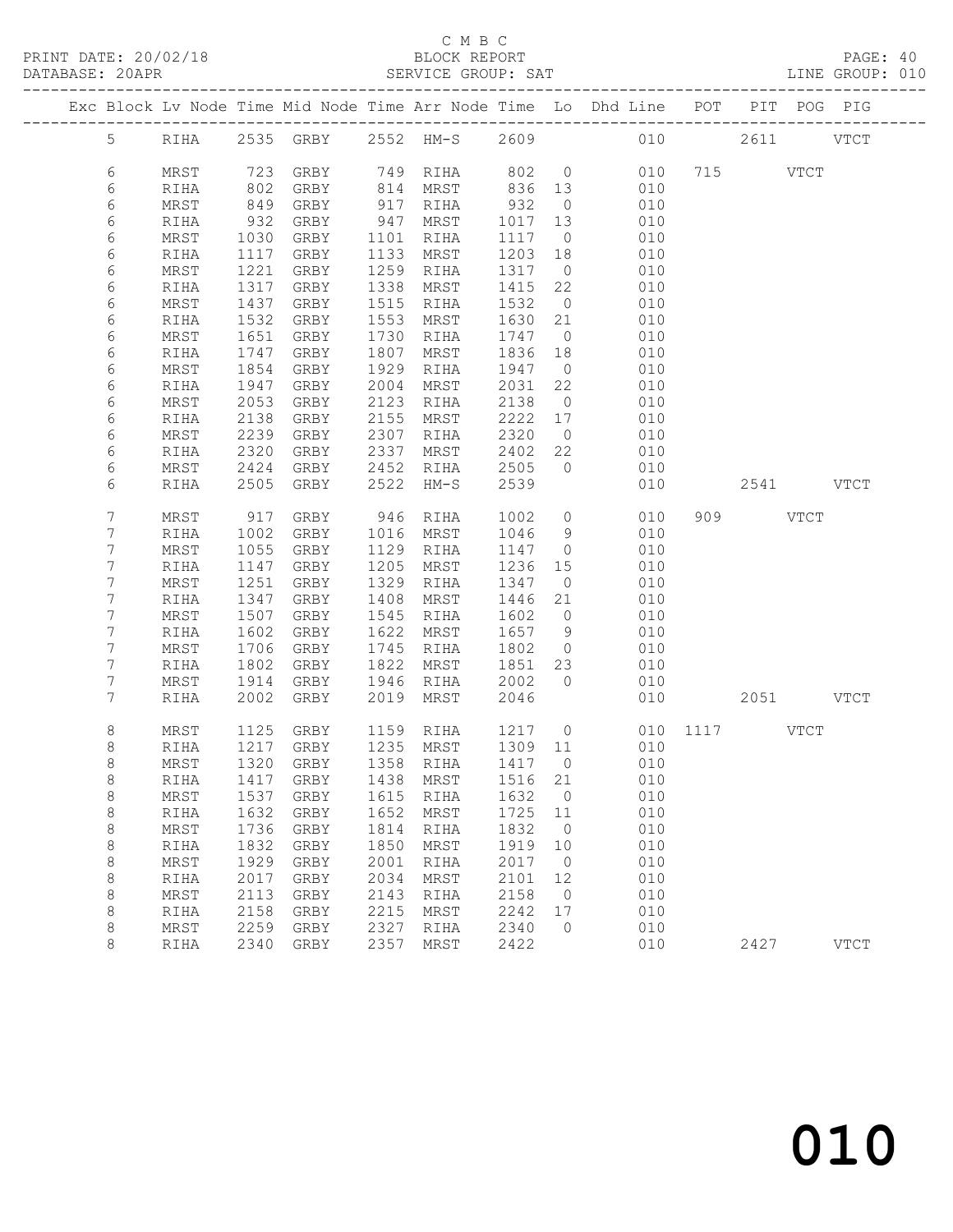PRINT DATE: 20/02/18 BLOCK REPORT<br>
DATABASE: 20APR<br>
SERVICE GROUP: SAT

### C M B C<br>BLOCK REPORT

PAGE: 41<br>LINE GROUP: 010

| DAIADAOL. ZUAIR |   |      |      |      |      | DERVICE GRUUF. DAI |         |            |                                                                |          |     |         | DIND GROUP. UIU |
|-----------------|---|------|------|------|------|--------------------|---------|------------|----------------------------------------------------------------|----------|-----|---------|-----------------|
|                 |   |      |      |      |      |                    |         |            | Exc Block Ly Node Time Mid Node Time Arr Node Time Lo Dhd Line | POT      | PIT | POG PIG |                 |
|                 | 9 | MRST | 1405 | GRBY | 1443 | RIHA               | 1502    | $\bigcirc$ |                                                                | 010 1357 |     | VTCT    |                 |
|                 | 9 | RIHA | 1502 | GRBY | 1523 | MRST               | 1600    | 21         | 010                                                            |          |     |         |                 |
|                 | 9 | MRST | 1621 | GRBY | 1700 | RIHA               | 1717    | $\bigcirc$ | 010                                                            |          |     |         |                 |
|                 | 9 | RIHA | 1717 | GRBY | 1737 | MRST               | 1809    | - 13       | 010                                                            |          |     |         |                 |
|                 | 9 | MRST | 1822 | GRBY | 1859 | RIHA               | 1917    | $\bigcirc$ | 010                                                            |          |     |         |                 |
|                 | 9 | RIHA | 1917 | GRBY | 1934 | MRST               | 2001 14 |            | 010                                                            |          |     |         |                 |
|                 | 9 | MRST | 2015 | GRBY | 2045 | RIHA               | 2100    | $\cup$ 0   | 010                                                            |          |     |         |                 |
|                 | 9 | RIHA | 2100 | GRBY | 2117 | MRST               | 2144    | 9          | 010                                                            |          |     |         |                 |
|                 |   | MRST | 2153 | GRBY | 2223 | RIHA               | 2238    |            | 010                                                            |          |     |         |                 |

9 RIHA 2238 GRBY 2255 MRST 2322 010 2327 VTCT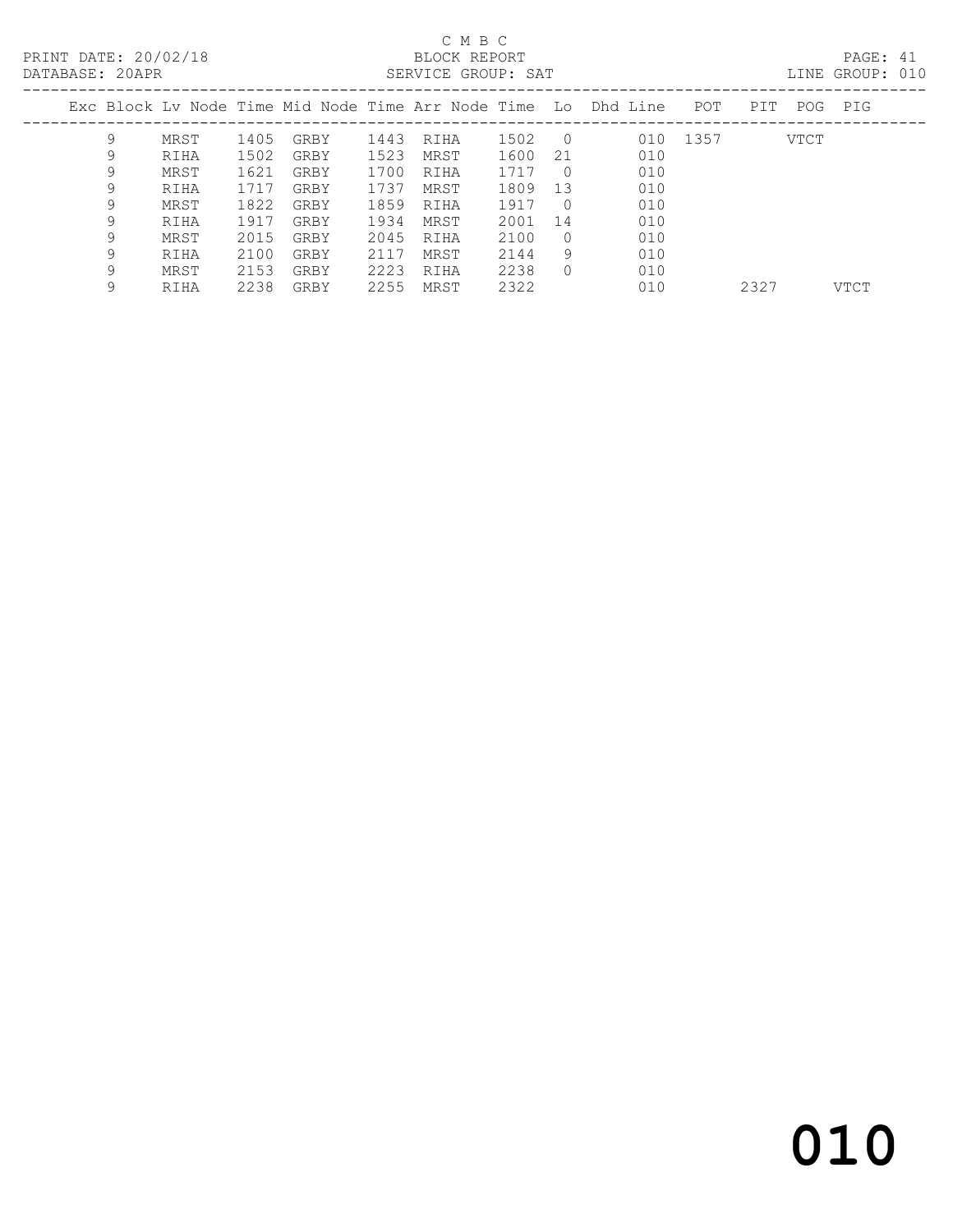| PRINT DATE: 20/02/18<br>DATABASE: 20APR SERVICE GROUP: SAT LINE GROUP: 014<br>DATABASE: 20APR<br>A10N ALMA & 10 AV NORTH |  |                                                                                                                                                       |                                                                                                              |                                                                                                                                                |                                                                                                               | C M B C                                                                                                                       | BLOCK REPORT                                                                                                   |                                                                                                             |                                                                                                                                                                                                                                                                                                                                                                  |                              | PAGE: 42    |  |
|--------------------------------------------------------------------------------------------------------------------------|--|-------------------------------------------------------------------------------------------------------------------------------------------------------|--------------------------------------------------------------------------------------------------------------|------------------------------------------------------------------------------------------------------------------------------------------------|---------------------------------------------------------------------------------------------------------------|-------------------------------------------------------------------------------------------------------------------------------|----------------------------------------------------------------------------------------------------------------|-------------------------------------------------------------------------------------------------------------|------------------------------------------------------------------------------------------------------------------------------------------------------------------------------------------------------------------------------------------------------------------------------------------------------------------------------------------------------------------|------------------------------|-------------|--|
|                                                                                                                          |  |                                                                                                                                                       |                                                                                                              |                                                                                                                                                |                                                                                                               |                                                                                                                               |                                                                                                                |                                                                                                             | AL10 ALMA & 10 AV<br>HACO HASTINGS & COMMERCIAL HRPN HOMER & PENDER<br>KTLP KOOTENAY LOOP ULP1 UNIVERSITY LOOP<br>VTCT Vancouver Trolley Depot                                                                                                                                                                                                                   |                              |             |  |
|                                                                                                                          |  |                                                                                                                                                       |                                                                                                              |                                                                                                                                                |                                                                                                               |                                                                                                                               |                                                                                                                |                                                                                                             | Exc Block Lv Node Time Mid Node Time Arr Node Time Lo Dhd Line POT PIT POG PIG                                                                                                                                                                                                                                                                                   |                              |             |  |
| 61<br>61<br>61<br>61<br>61<br>61<br>61<br>61<br>61<br>61                                                                 |  | <b>HRPN</b><br>ULP1<br>KTLP<br>ULP1<br>KTLP<br>ULP1<br>KTLP<br>ULP1<br>KTLP<br>ULP1                                                                   |                                                                                                              | 625 GRBY 645 KTLP 714<br>727 BYGR 759 ULP1 817<br>1350 GRBY<br>1514 BYGR<br>GRBY                                                               |                                                                                                               |                                                                                                                               |                                                                                                                |                                                                                                             | GR 61 ULP1 330 GRBY 349 HRPN 400 0 014 300 VTCT<br>#GR 61 ULP1 330 GRBY 349 HRPN 400 0 014 300 VTCT<br>400 BYGR  409 ULP1  427  8  014<br>435 GRBY  454 KTLP  523  7  014<br>530 BYGR  559 ULP1  615  10  014<br>13 014<br>17 014<br>1102 GRBY 1129 KTLP 1215 11 014<br>1226 BYGR 1313 ULP1 1339 11 014                                                          |                              |             |  |
| 61<br>61                                                                                                                 |  | KTLP<br>ULP1                                                                                                                                          |                                                                                                              | 1641 GRBY                                                                                                                                      |                                                                                                               |                                                                                                                               | 1709 KTLP 1754                                                                                                 |                                                                                                             | 1419 KTLP 1506 8 014<br>1604 ULP1 1631 10 014<br>1709 KTLP 1754 014 1837 VTCT                                                                                                                                                                                                                                                                                    |                              |             |  |
| 62<br>62<br>62<br>62<br>62<br>62<br>62<br>62<br>62<br>62<br>62                                                           |  | GRBY<br>KTLP<br>ULP1<br>KTLP<br>ULP1<br>KTLP<br>ULP1<br>KTLP<br>ULP1<br>KTLP<br>ULP1                                                                  | 750<br>858                                                                                                   | BYGR 824 ULP1 844<br>1256 BYGR<br>1420 GRBY                                                                                                    |                                                                                                               |                                                                                                                               |                                                                                                                |                                                                                                             | 515 HACO 535 KTLP 544 5 014<br>549 BYGR 618 ULP1 634 15 014<br>649 GRBY 709 KTLP 740 10 014<br>14 014<br>858 GRBY 921 KTLP 959 14 014<br>1013 BYGR 1054 ULP1 1118 13 014<br>1131 GRBY 1159 KTLP 1248 8 014<br>1344 ULP1 1410 10 014<br>1420 GRBY 1449 KTLP 1536 8 014<br>1544 BYGR 1634 ULP1 1701 11 014<br>1712 GRBY 1739 KTLP 1823 014<br>014<br>014 1906 VTCT | 500 VTCT                     |             |  |
| GR 63<br>#GR 63<br>GR 63<br>63<br>63<br>63<br>63<br>63<br>63<br>63<br>63<br>63<br>63<br>63<br>63<br>63<br>63<br>63       |  | ULP1<br>ULP1<br>HRPN<br>ULP1<br>HRPN<br>ULP1<br>KTLP<br>ULP1<br>KTLP<br>ULP1<br>KTLP<br>ULP1<br>KTLP<br>ULP1<br>$\verb KTLP $<br>ULP1<br>KTLP<br>ULP1 | 300<br>405<br>435<br>508<br>604<br>701<br>802<br>908<br>1024<br>1140<br>1306<br>1430<br>1554<br>1723<br>1840 | GRBY 319 HRPN 330<br>GRBY<br>BYGR<br>GRBY<br>BYGR<br>GRBY<br>BYGR<br>GRBY<br>BYGR<br>GRBY<br>BYGR<br>GRBY<br>BYGR<br>GRBY<br>BYGR<br>1953 A10N | 424<br>444<br>527<br>633<br>721<br>836<br>933<br>1107<br>1209<br>1354<br>1459<br>1644<br>1749<br>1924<br>2004 | HRPN<br>ULP1<br>KTLP<br>ULP1<br>$\verb KTLP $<br>ULP1<br>KTLP<br>ULP1<br>KTLP<br>ULP1<br>KTLP<br>ULP1<br>KTLP<br>ULP1<br>GRBY | 435<br>502<br>556<br>651<br>752<br>856<br>1012<br>1131<br>1257<br>1420<br>1546<br>1711<br>1833<br>1948<br>2018 | $\circ$<br>$6\overline{6}$<br>8<br>10<br>10<br>12<br>12<br>9<br>- 9<br>10<br>8<br>12<br>$\overline{7}$<br>5 | $\begin{array}{ccc} 0 & & 014 \ 0 & & 014 \ 8 & & 014 \end{array}$<br>#GR 63 HRPN 330 BYGR 339 ULP1 357 8 014<br>014<br>014<br>014<br>014<br>014<br>014<br>014<br>014<br>014<br>014<br>014<br>014<br>014<br>014<br>014                                                                                                                                           | 230 VTCT<br>230 VTCT<br>2035 | <b>VTCT</b> |  |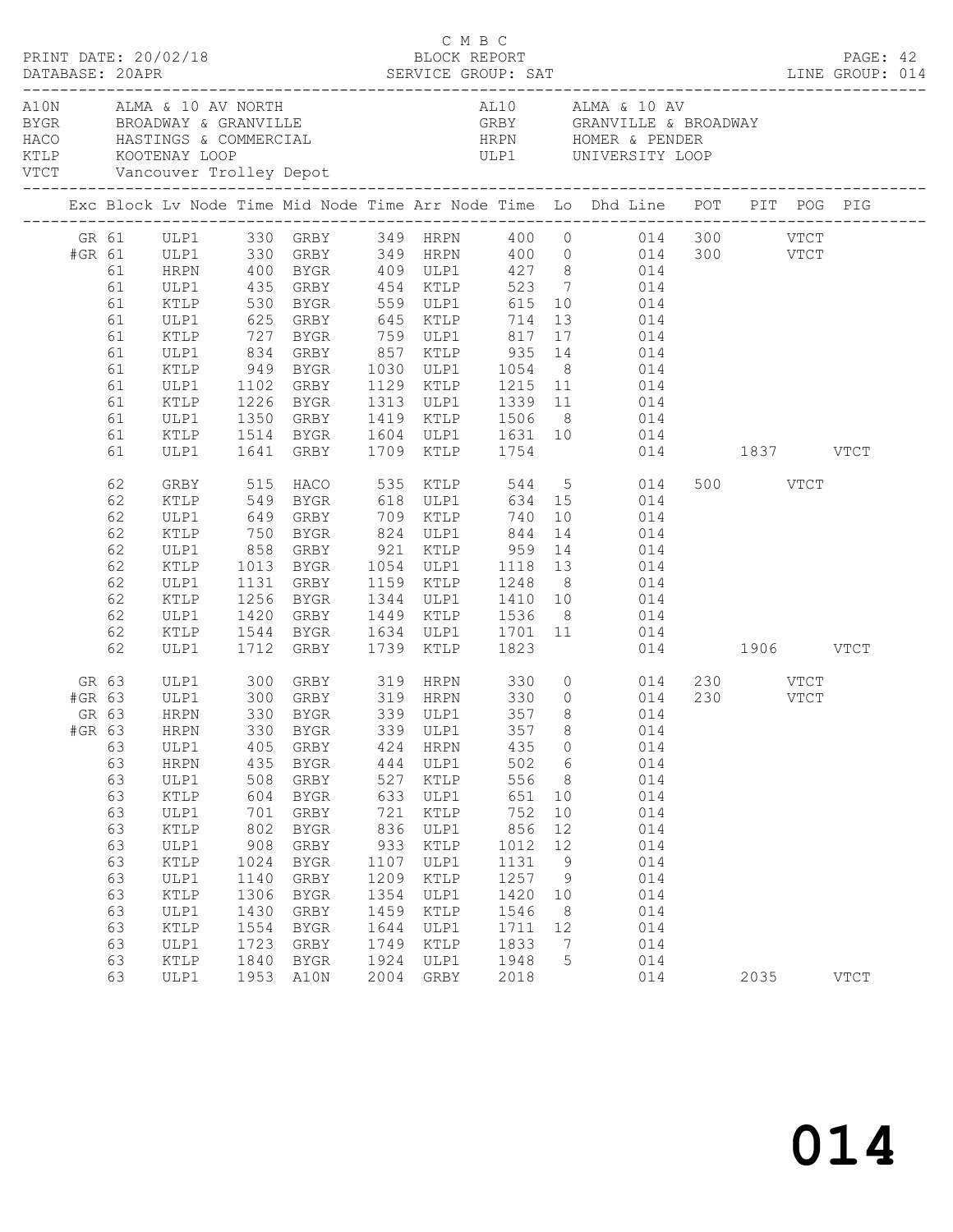#### C M B C<br>BLOCK REPORT SERVICE GROUP: SAT

|  |          |             |                        |                   |      |                             |              |                                   | Exc Block Lv Node Time Mid Node Time Arr Node Time Lo Dhd Line POT |           | PIT POG PIG |  |
|--|----------|-------------|------------------------|-------------------|------|-----------------------------|--------------|-----------------------------------|--------------------------------------------------------------------|-----------|-------------|--|
|  | 64       | BYGR        |                        | 528 AL10 536 ULP1 |      |                             |              |                                   | 544 10 014 507                                                     | VTCT      |             |  |
|  | 64       | ULP1        |                        | 554 GRBY 614 KTLP |      |                             | 643 5        |                                   | 014                                                                |           |             |  |
|  | 64       | KTLP        | 648                    | BYGR              |      | 718 ULP1                    | 736 12       |                                   | 014                                                                |           |             |  |
|  | 64       | ULP1        | 748                    | GRBY              |      | 809 KTLP                    | 842          | $\overline{7}$                    | 014                                                                |           |             |  |
|  | 64       | KTLP        | 849                    | BYGR              |      | 926 ULP1                    | 949          | $7\phantom{.0}\phantom{.0}7$      | 014                                                                |           |             |  |
|  | 64       | ULP1        | 956                    | GRBY              |      | 1021 KTLP                   | 1100         | $7\overline{ }$                   | 014                                                                |           |             |  |
|  | 64       | KTLP        | 1107                   | BYGR              |      | 1151 ULP1                   | 1215 15      |                                   | 014                                                                |           |             |  |
|  | 64       | ULP1        | 1230<br>1356           | GRBY              |      | 1259 KTLP                   | 1348         | 8 <sup>8</sup>                    | 014                                                                |           |             |  |
|  | 64       | KTLP        |                        | BYGR              |      | 1444 ULP1                   | 1511 10      |                                   | 014                                                                |           |             |  |
|  | 64       | ULP1        | 1521                   | GRBY              |      | 1549 KTLP                   | 1637         | 8 <sup>8</sup>                    | 014                                                                |           |             |  |
|  | 64       | KTLP        | 1045                   | BYGR              |      | 1732 ULP1                   | 1758 12      |                                   | 014                                                                |           |             |  |
|  | 64       | ULP1        | 1810                   | GRBY              | 1836 | KTLP                        | 1917         |                                   | 014                                                                | 2000 VTCT |             |  |
|  | 65       | ULP1        | 539<br>633             | GRBY              |      | 559 KTLP                    | 628          | 5 <sup>5</sup>                    | 014                                                                | 504 VTCT  |             |  |
|  | 65       | KTLP        |                        | BYGR              | 703  | ULP1                        | 721          | 16                                | 014                                                                |           |             |  |
|  | 65       | ULP1        | 737<br>$\frac{1}{837}$ | GRBY              |      | $757 \text{ m}$<br>914 ULP1 | 828          | 9                                 | 014                                                                |           |             |  |
|  | 65       | KTLP        |                        | BYGR              |      |                             | 937          | $\overline{7}$                    | 014                                                                |           |             |  |
|  | 65       | ULP1        | 944<br>1057            | GRBY              |      | 1009 KTLP                   | 1048         | 9                                 | 014                                                                |           |             |  |
|  | 65       | KTLP        |                        | BYGR              |      | 1141 ULP1                   | 1205 15      |                                   | 014                                                                |           |             |  |
|  | 65       | ULP1        | 1220<br>1346           | GRBY              |      | 1249 KTLP                   | 1338         | 8 <sup>8</sup>                    | 014                                                                |           |             |  |
|  | 65       | KTLP        |                        | BYGR              |      | 1434 ULP1                   | 1501 9       |                                   | 014                                                                |           |             |  |
|  | 65       | ULP1        | 1510<br>1635           | GRBY              |      | 1539 KTLP                   | 1626         | 9                                 | 014                                                                |           |             |  |
|  | 65       | KTLP        |                        | BYGR              | 1722 | ULP1                        | 1748         | 9                                 | 014                                                                |           |             |  |
|  | 65       | ULP1        | 1757                   | GRBY              | 1823 | KTLP                        | 1906         |                                   | 014                                                                | 1949 VTCT |             |  |
|  | 66       | GRBY        | 545                    | HACO              |      | 605 KTLP                    | 614          | $5\overline{)}$                   | 014                                                                | 530 VTCT  |             |  |
|  | 66       | KTLP        | 619                    | BYGR              |      | 648 ULP1                    | 706          | $7\overline{ }$                   | 014                                                                |           |             |  |
|  | 66       | ULP1        | 713                    | GRBY              |      | 733 KTLP                    | 804          | 10                                | 014                                                                |           |             |  |
|  | 66       | KTLP        | 814                    | BYGR              |      | 850 ULP1                    | 910          | 10                                | 014                                                                |           |             |  |
|  | 66       | ULP1        | 920                    | GRBY              |      | 945 KTLP                    | 1024         | 12                                | 014                                                                |           |             |  |
|  | 66       | KTLP        | 1036                   | BYGR              |      | 1119 ULP1                   | 1143         | $\overline{7}$                    | 014                                                                |           |             |  |
|  | 66       | ULP1        | 1150                   | GRBY              |      | 1219 KTLP                   | 1307 9       |                                   | 014                                                                |           |             |  |
|  | 66       | KTLP        | 1316                   | BYGR              |      | 1404 ULP1                   | 1431         | 9                                 | 014                                                                |           |             |  |
|  | 66       | ULP1        | 1440                   | GRBY              |      | 1509 KTLP                   | 1556         | 9                                 | 014                                                                |           |             |  |
|  | 66       | KTLP        | 1605                   | <b>BYGR</b>       | 1654 | ULP1                        | 1721         | 12                                | 014                                                                |           |             |  |
|  | 66       | ULP1        | 1733                   | GRBY              |      | 1759 KTLP                   | 1843 10      |                                   | 014                                                                |           |             |  |
|  | 66       | KTLP        | 1853                   | BYGR              | 1937 | ULP1                        | 2001         | $5\overline{)}$                   | 014                                                                |           |             |  |
|  | 66       | ULP1        | 2006                   | GRBY              | 2031 | HRPN                        | 2047         | $\overline{0}$                    | 014                                                                |           |             |  |
|  | 66       | <b>HRPN</b> | 2047                   | <b>BYGR</b>       | 2103 | ULP1                        | 2127         | 13                                | 014                                                                |           |             |  |
|  | 66       | ULP1        | 2140                   | GRBY              | 2205 | HRPN                        | 2219         | $\overline{0}$                    | 014                                                                |           |             |  |
|  | 66       | HRPN        | 2219                   | BYGR              |      | 2236 ULP1                   | 2256         | $5\overline{)}$                   | 014                                                                |           |             |  |
|  | 66       | ULP1        | 2301                   | GRBY              | 2357 | 2326 HRPN                   | 2340<br>2417 | $\overline{0}$                    | 014                                                                |           |             |  |
|  | 66<br>66 | HRPN        | 2340<br>2426           | BYGR              |      | ULP1                        |              | 9                                 | 014                                                                |           |             |  |
|  |          | ULP1        |                        | GRBY              |      | 2451 HRPN<br>2520 ULP1      | 2504         | $\overline{0}$<br>$5\overline{)}$ | 014                                                                |           |             |  |
|  | 66       | HRPN        | 2504                   | BYGR              |      |                             | 2540         |                                   | 014                                                                |           |             |  |
|  | 66       | ULP1        |                        | 2545 A10N         |      | 2556 GRBY                   | 2608         |                                   | 014                                                                | 2623 VTCT |             |  |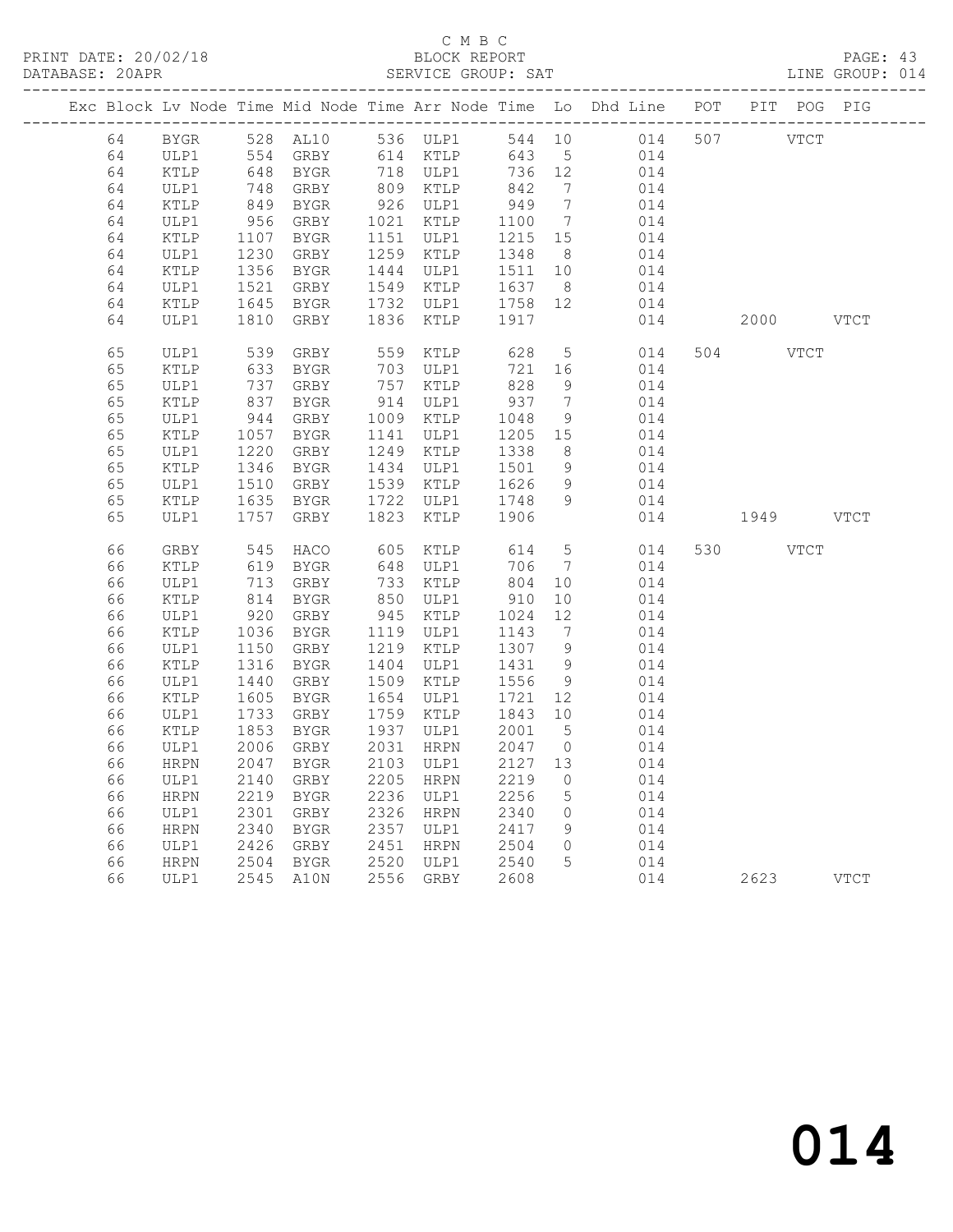PRINT DATE: 20/02/18

# C M B C<br>BLOCK REPORT<br>SERVICE GROUP: SAT

|    |             |              |                |      |                                    |         |                |                                                                                        |     |           |             | LINE GROUP: 014 |  |
|----|-------------|--------------|----------------|------|------------------------------------|---------|----------------|----------------------------------------------------------------------------------------|-----|-----------|-------------|-----------------|--|
|    |             |              |                |      |                                    |         |                | Exc Block Lv Node Time Mid Node Time Arr Node Time Lo Dhd Line POT PIT POG PIG         |     |           |             |                 |  |
|    |             |              |                |      |                                    |         |                | 67 BYGR 550 AL10 558 ULP1 606 5 014 529 VTCT                                           |     |           |             |                 |  |
| 67 |             |              |                |      |                                    |         |                | ULP1 611 GRBY 631 KTLP 700 15 014                                                      |     |           |             |                 |  |
| 67 | KTLP        |              |                |      |                                    |         |                | 715 BYGR 747 ULP1 805 5 014                                                            |     |           |             |                 |  |
| 67 | ULP1        | 810<br>925   |                |      |                                    |         |                | GRBY 833 KTLP 908 17 014<br>BYGR 1004 ULP1 1027 15 014                                 |     |           |             |                 |  |
| 67 | KTLP        |              |                |      |                                    |         |                |                                                                                        |     |           |             |                 |  |
| 67 | ULP1        | 1042         | GRBY           |      | 1109 KTLP                          |         |                | $1155$ $11$ $014$                                                                      |     |           |             |                 |  |
| 67 | KTLP        | 1206         | <b>BYGR</b>    |      | 1252 ULP1                          |         |                | 1317 13 014                                                                            |     |           |             |                 |  |
| 67 | ULP1        | 1330         | GRBY           |      | 1359 KTLP                          |         |                | $\begin{array}{cccc} 1446 & 8 & 014 \\ 1611 & 10 & 014 \\ 1736 & 11 & 014 \end{array}$ |     |           |             |                 |  |
| 67 | KTLP        | 1454         | BYGR           |      | 1544 ULP1                          |         |                |                                                                                        |     |           |             |                 |  |
| 67 | ULP1        | 1621         | GRBY           |      | 1649 KTLP                          |         |                |                                                                                        |     |           |             |                 |  |
| 67 | KTLP        | 1747         | BYGR           |      | 1832 ULP1                          |         |                | 1857 8 014                                                                             |     |           |             |                 |  |
| 67 | ULP1        | 1905         | GRBY           | 1930 | HRPN                               | 1945    |                | $0$ $014$                                                                              |     |           |             |                 |  |
| 67 | HRPN        | 1945         | BYGR           | 2001 | ULP1                               |         |                | $\begin{array}{cccc} 2025 & 10 & & 014 \\ 2117 & 0 & & 014 \end{array}$                |     |           |             |                 |  |
| 67 | ULP1        | 2035         | GRBY           |      | 2100 HRPN                          |         |                |                                                                                        |     |           |             |                 |  |
| 67 | <b>HRPN</b> | 2117         | BYGR           |      | 2134 ULP1                          |         |                | 2155 5 014                                                                             |     |           |             |                 |  |
| 67 | ULP1        | 2200         | GRBY           |      | 2225 HRPN                          |         |                | $\begin{array}{cccc} 2239 & 0 & 014 \\ 2316 & 9 & 014 \\ 2404 & 0 & 014 \end{array}$   |     |           |             |                 |  |
| 67 | HRPN        | 2239<br>2325 | BYGR           |      | 2256 ULP1                          |         |                |                                                                                        |     |           |             |                 |  |
| 67 | ULP1        |              | GRBY           |      | 2350 HRPN                          |         |                | 2440 16 014                                                                            |     |           |             |                 |  |
| 67 | HRPN        | 2404         | BYGR           |      | 2420 ULP1                          |         |                |                                                                                        |     |           |             |                 |  |
| 67 | ULP1        | 2456         | GRBY           | 2521 | HRPN                               | 2534    |                | $0$ $014$                                                                              |     |           |             |                 |  |
| 67 | HRPN        | 2534<br>2615 | BYGR           |      | 2550 ULP1                          |         |                | 2610 5 014                                                                             |     | 2653 VTCT |             |                 |  |
| 67 | ULP1        | 2615         | A10N           |      | 2626 GRBY                          | 2638    |                | 014                                                                                    |     |           |             |                 |  |
| 68 | BYGR        | 613          | AL10           |      |                                    |         |                | 621 ULP1 631 6 014                                                                     |     | 552 VTCT  |             |                 |  |
| 68 | ULP1        | 637<br>739   |                |      |                                    |         |                | 726 13 014<br>830 16 014                                                               |     |           |             |                 |  |
| 68 | KTLP        |              |                |      |                                    |         |                |                                                                                        |     |           |             |                 |  |
| 68 | ULP1        | 846          | GRBY 909 KTLP  |      |                                    |         |                | 947 14 014                                                                             |     |           |             |                 |  |
| 68 | KTLP        | 1001         |                |      | BYGR 1042 ULP1                     |         |                | 1106 15 014                                                                            |     |           |             |                 |  |
| 68 | ULP1        | 1121         | GRBY           |      | 1149 KTLP                          | 1238    |                | $\begin{array}{ccc} 8 & 014 \\ 10 & 014 \end{array}$                                   |     |           |             |                 |  |
| 68 | KTLP        | 1246         | BYGR           |      | 1334 ULP1                          | 1400 10 |                |                                                                                        |     |           |             |                 |  |
| 68 | ULP1        | 1410         | GRBY           |      | 1439 KTLP                          | 1526    |                | $\begin{array}{ccc} -5 & 014 \\ 8 & 014 \end{array}$                                   |     |           |             |                 |  |
| 68 | KTLP        | 1534         | BYGR           |      | 1624 ULP1                          |         |                | 1651 11 014                                                                            |     |           |             |                 |  |
| 68 | ULP1        | 1702         | GRBY           |      | 1729 KTLP                          |         |                | 1814 13 014                                                                            |     |           |             |                 |  |
| 68 | KTLP        | 1827         | BYGR           |      | 1911 ULP1                          |         |                | 1935 15 014<br>2031 0 014                                                              |     |           |             |                 |  |
| 68 | ULP1        | 1950         | GRBY           |      | 2015 HRPN                          |         |                |                                                                                        |     |           |             |                 |  |
| 68 | HRPN        | 2031         | BYGR 2047 ULP1 |      |                                    |         |                | 2111 9 014                                                                             |     |           |             |                 |  |
| 68 | ULP1        | 2120         | GRBY           |      | 2145 HRPN                          | 2202    | $\overline{0}$ | 014                                                                                    |     |           |             |                 |  |
|    |             |              |                |      | 68 HRPN 2202 BYGR 2219 ULP1 2240 5 |         |                | 014                                                                                    |     |           |             |                 |  |
| 68 | ULP1        | 2245         | A10N           | 2256 | GRBY                               | 2308    |                | 014                                                                                    |     | 2323      |             | $_{\rm VTCT}$   |  |
| 69 | GRBY        | 628          | HACO           | 648  | KTLP                               | 657     | 6              | 014                                                                                    | 613 |           | <b>VTCT</b> |                 |  |
| 69 | KTLP        | 703          | BYGR           | 735  | ULP1                               | 753     | 5              | 014                                                                                    |     |           |             |                 |  |
| 69 | ULP1        | 758          | GRBY           | 821  | KTLP                               | 856     | 17             | 014                                                                                    |     |           |             |                 |  |
| 69 | KTLP        | 913          | BYGR           | 950  | ULP1                               | 1013    | 5              | 014                                                                                    |     |           |             |                 |  |
| 69 | ULP1        | 1018         | GRBY           | 1045 | KTLP                               | 1128    | 9              | 014                                                                                    |     |           |             |                 |  |
| 69 | KTLP        | 1137         | <b>BYGR</b>    | 1221 | ULP1                               | 1246    | 14             | 014                                                                                    |     |           |             |                 |  |
| 69 | ULP1        | 1300         | GRBY           | 1329 | KTLP                               | 1416    | 8              | 014                                                                                    |     |           |             |                 |  |
| 69 | KTLP        | 1424         | <b>BYGR</b>    | 1514 | ULP1                               | 1541    | 10             | 014                                                                                    |     |           |             |                 |  |
| 69 | ULP1        | 1551         | GRBY           | 1619 | KTLP                               | 1707    | 8              | 014                                                                                    |     |           |             |                 |  |
| 69 | KTLP        | 1715         | <b>BYGR</b>    | 1800 | ULP1                               | 1825    | 10             | 014                                                                                    |     |           |             |                 |  |
| 69 | ULP1        | 1835         | GRBY           | 1901 | KTLP                               | 1942    |                | 014                                                                                    |     | 2025      |             | $_{\rm VTCT}$   |  |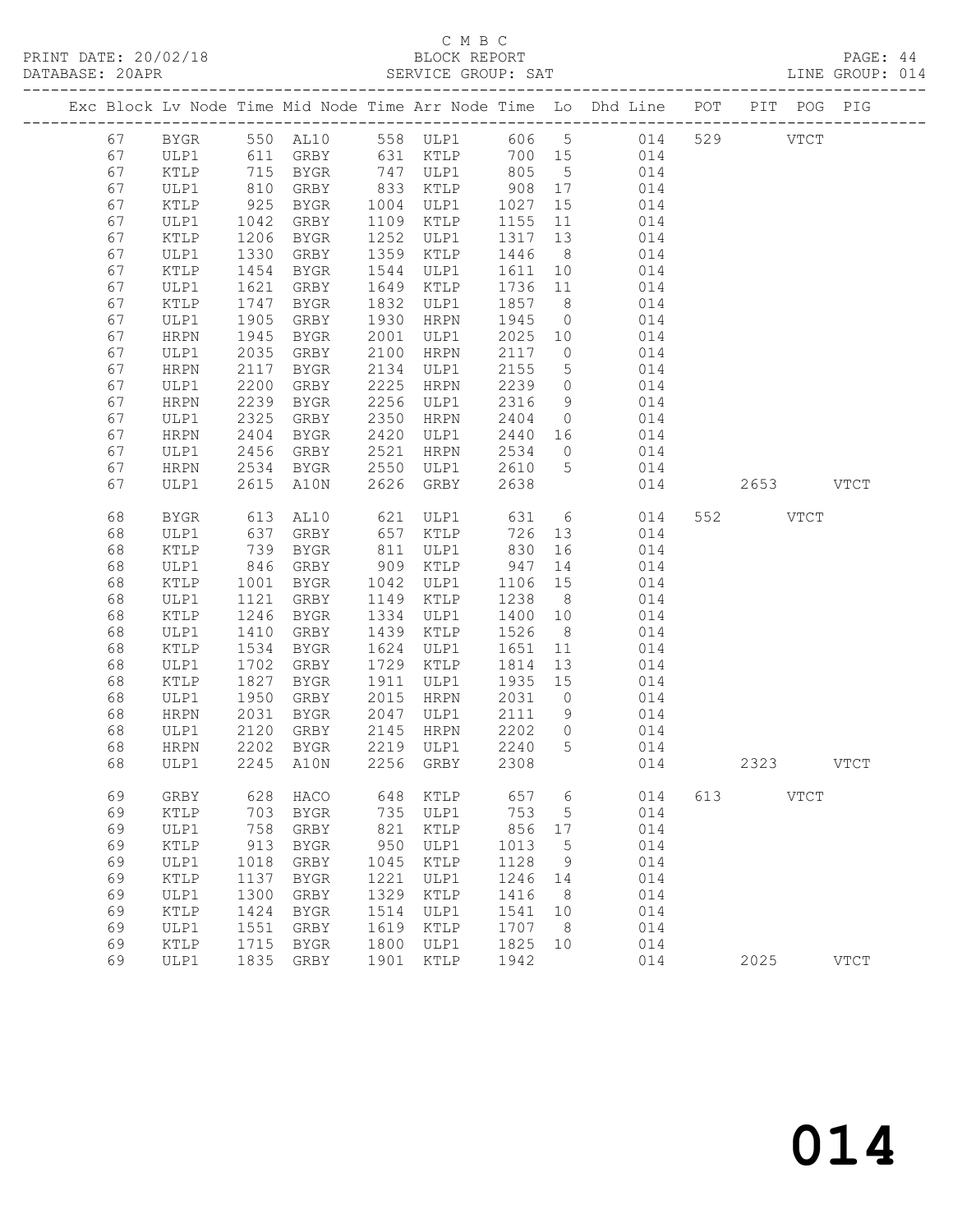PRINT DATE: 20/02/18<br>DATABASE: 20APR

## C M B C<br>BLOCK REPORT<br>SERVICE GROUP: SAT

PAGE: 45<br>LINE GROUP: 014

|  | DAIADAOL. ZUAEN |                 |              | ---------------------- |              | ODNATOD QUOQI. QUI |         |                              |                                                                    |      |      |             |             |
|--|-----------------|-----------------|--------------|------------------------|--------------|--------------------|---------|------------------------------|--------------------------------------------------------------------|------|------|-------------|-------------|
|  |                 |                 |              |                        |              |                    |         |                              | Exc Block Lv Node Time Mid Node Time Arr Node Time Lo Dhd Line POT |      |      | PIT POG PIG |             |
|  | 70              | BYGR            |              | 656 AL10               |              | 704 ULP1           | 714 11  |                              | 014                                                                | 635  |      | <b>VTCT</b> |             |
|  | 70              | ULP1            |              | 725 GRBY               |              | 745 KTLP           | 816     | 10                           | 014                                                                |      |      |             |             |
|  | 70              | KTLP            | 826          | BYGR                   |              | 902 ULP1           | 922     | 10                           | 014                                                                |      |      |             |             |
|  | 70              | ULP1            | $-20$<br>932 | GRBY                   |              | 957 KTLP           | 1036    | 11                           | 014                                                                |      |      |             |             |
|  | 70              | KTLP            | 1047         | BYGR                   |              | 1131 ULP1          | 1155    | 15                           | 014                                                                |      |      |             |             |
|  | 70              | ULP1            | 1210         | GRBY                   | 1239         | KTLP               | 1328    | 8 <sup>8</sup>               | 014                                                                |      |      |             |             |
|  | 70              | KTLP            | 1336         | BYGR                   | 1424         | ULP1               | 1451    | 9                            | 014                                                                |      |      |             |             |
|  | 70              | ULP1            | 1500         | GRBY                   | 1529         | KTLP               | 1616    | 9                            | 014                                                                |      |      |             |             |
|  | 70              | $\texttt{KTLP}$ | 1625         | BYGR                   | 1714         | ULP1               | 1740    | $7\phantom{.0}\phantom{.0}7$ | 014                                                                |      |      |             |             |
|  | 70              | ULP1            | 1747         | A10N                   | 1758         | GRBY               | 1813    |                              | 014                                                                |      | 1833 |             | <b>VTCT</b> |
|  | 71              | <b>BYGR</b>     | 752          | AL10                   | 800          | ULP1               | 810     | 12                           | 014                                                                | 731  |      | <b>VTCT</b> |             |
|  | 71              | ULP1            | 822          | GRBY                   | 845          | KTLP               | 923     | 14                           | 014                                                                |      |      |             |             |
|  | 71              | KTLP            | 937          | BYGR                   | 1016         | ULP1               | 1039    | 13                           | 014                                                                |      |      |             |             |
|  | 71              | ULP1            | 1052         | GRBY                   | 1119         | KTLP               | 1205    | 11                           | 014                                                                |      |      |             |             |
|  | 71              | KTLP            | 1216         | BYGR                   | 1303         | ULP1               | 1329    | 11                           | 014                                                                |      |      |             |             |
|  | 71              | ULP1            | 1340         | GRBY                   | 1409         | KTLP               | 1456    | 8 <sup>8</sup>               | 014                                                                |      |      |             |             |
|  | 71              | KTLP            | 1504         | BYGR                   | 1554         | ULP1               | 1621    | 10                           | 014                                                                |      |      |             |             |
|  | 71              | ULP1            | 1631         | GRBY                   | 1659         | KTLP               | 1746    | 14                           | 014                                                                |      |      |             |             |
|  | 71              | KTLP            | 1800         | BYGR                   | 1845         | ULP1               | 1910    | 10                           | 014                                                                |      |      |             |             |
|  | 71              | ULP1            |              |                        | 1945         | <b>HRPN</b>        | 2000    | $\overline{0}$               |                                                                    |      |      |             |             |
|  | 71              |                 | 1920<br>2000 | GRBY                   | 2016         |                    | 2040    |                              | 014                                                                |      |      |             |             |
|  | 71              | HRPN            |              | BYGR                   | 2115         | ULP1               | 2132    | 10                           | 014                                                                |      |      |             |             |
|  | 71              | ULP1            | 2050         | GRBY                   | 2149         | HRPN               | 2210    | $\overline{0}$               | 014<br>014                                                         |      |      |             |             |
|  | 71              | HRPN            | 2132         | BYGR                   |              | ULP1               | 2259    | 10                           |                                                                    |      |      |             |             |
|  | 71              | ULP1            | 2220<br>2259 | GRBY                   | 2245<br>2316 | HRPN               | 2336    | $\overline{0}$               | 014                                                                |      |      |             |             |
|  | 71              | HRPN            | 2356         | BYGR<br>GRBY           | 2421         | ULP1               | 2434    | 20                           | 014<br>014                                                         |      |      |             |             |
|  | 71              | ULP1            | 2434         | BYGR                   | 2450         | HRPN<br>ULP1       | 2510    | $\overline{0}$<br>5          | 014                                                                |      |      |             |             |
|  | 71              | HRPN<br>ULP1    | 2515         | A10N                   | 2526         | GRBY               | 2538    |                              | 014                                                                |      | 2553 |             | <b>VTCT</b> |
|  |                 |                 |              |                        |              |                    |         |                              |                                                                    |      |      |             |             |
|  | 72              | ${\tt GRBY}$    | 817          | HACO                   | 841          | KTLP               | 852     | 9                            | 014                                                                | 757  |      | VTCT        |             |
|  | 72              | KTLP            | 901          | BYGR                   | 938          | ULP1               | 1001    | $5\phantom{.0}$              | 014                                                                |      |      |             |             |
|  | 72              | ULP1            | 1006         | GRBY                   | 1033         | KTLP               | 1116    | 11                           | 014                                                                |      |      |             |             |
|  | 72              | KTLP            | 1127         | BYGR                   | 1211         | ULP1               | 1236    | 14                           | 014                                                                |      |      |             |             |
|  | 72              | ULP1            | 1250         | GRBY                   | 1319         | KTLP               | 1406    | 8 <sup>8</sup>               | 014                                                                |      |      |             |             |
|  | 72              | KTLP            | 1414         | BYGR                   | 1504         | ULP1               | 1531 10 |                              | 014                                                                |      |      |             |             |
|  | 72              | ULP1            | 1541         | GRBY                   | 1609         | KTLP               | 1657    | 8 <sup>8</sup>               | 014                                                                |      |      |             |             |
|  | 72              | KTLP            | 1705         | BYGR                   | 1752         | ULP1               | 1817    |                              | 014                                                                |      | 1857 |             | <b>VTCT</b> |
|  | 73              | <b>BYGR</b>     | 1002         | AL10                   | 1015         | ULP1               | 1025    | 5                            | 014                                                                | 939  |      | <b>VTCT</b> |             |
|  | 73              | ULP1            | 1030         | GRBY                   | 1057         | KTLP               | 1140    | 6                            | 014                                                                |      |      |             |             |
|  | 73              | KTLP            | 1146         | <b>BYGR</b>            | 1232         | ULP1               | 1257    | 13                           | 014                                                                |      |      |             |             |
|  | 73              | ULP1            | 1310         | GRBY                   | 1339         | KTLP               | 1426    | 8                            | 014                                                                |      |      |             |             |
|  | 73              | KTLP            | 1434         | <b>BYGR</b>            | 1524         | ULP1               | 1551    | 10                           | 014                                                                |      |      |             |             |
|  | 73              | ULP1            | 1601         | GRBY                   | 1629         | KTLP               | 1717    | 8                            | 014                                                                |      |      |             |             |
|  | 73              | KTLP            | 1725         | <b>BYGR</b>            | 1810         | ULP1               | 1835    |                              | 014                                                                |      | 1915 |             | <b>VTCT</b> |
|  | 74              | GRBY            | 1028         | HACO                   | 1055         | KTLP               | 1107    | 10                           | 014                                                                | 1004 |      | <b>VTCT</b> |             |
|  | 74              | KTLP            | 1117         | BYGR                   | 1201         | ULP1               | 1226    | 14                           | 014                                                                |      |      |             |             |
|  | 74              | ULP1            | 1240         | GRBY                   | 1309         | KTLP               | 1356    | 10                           | 014                                                                |      |      |             |             |
|  | 74              | KTLP            | 1406         | <b>BYGR</b>            | 1454         | ULP1               | 1521    | 10                           | 014                                                                |      |      |             |             |
|  | 74              | ULP1            | 1531         | GRBY                   | 1559         | KTLP               | 1647    | 8                            | 014                                                                |      |      |             |             |
|  | 74              | KTLP            | 1655         | <b>BYGR</b>            | 1742         | ULP1               | 1808    | 14                           | 014                                                                |      |      |             |             |
|  | 74              | ULP1            | 1822         | GRBY                   | 1848         | KTLP               | 1929    |                              | 014                                                                |      | 2012 |             | <b>VTCT</b> |
|  |                 |                 |              |                        |              |                    |         |                              |                                                                    |      |      |             |             |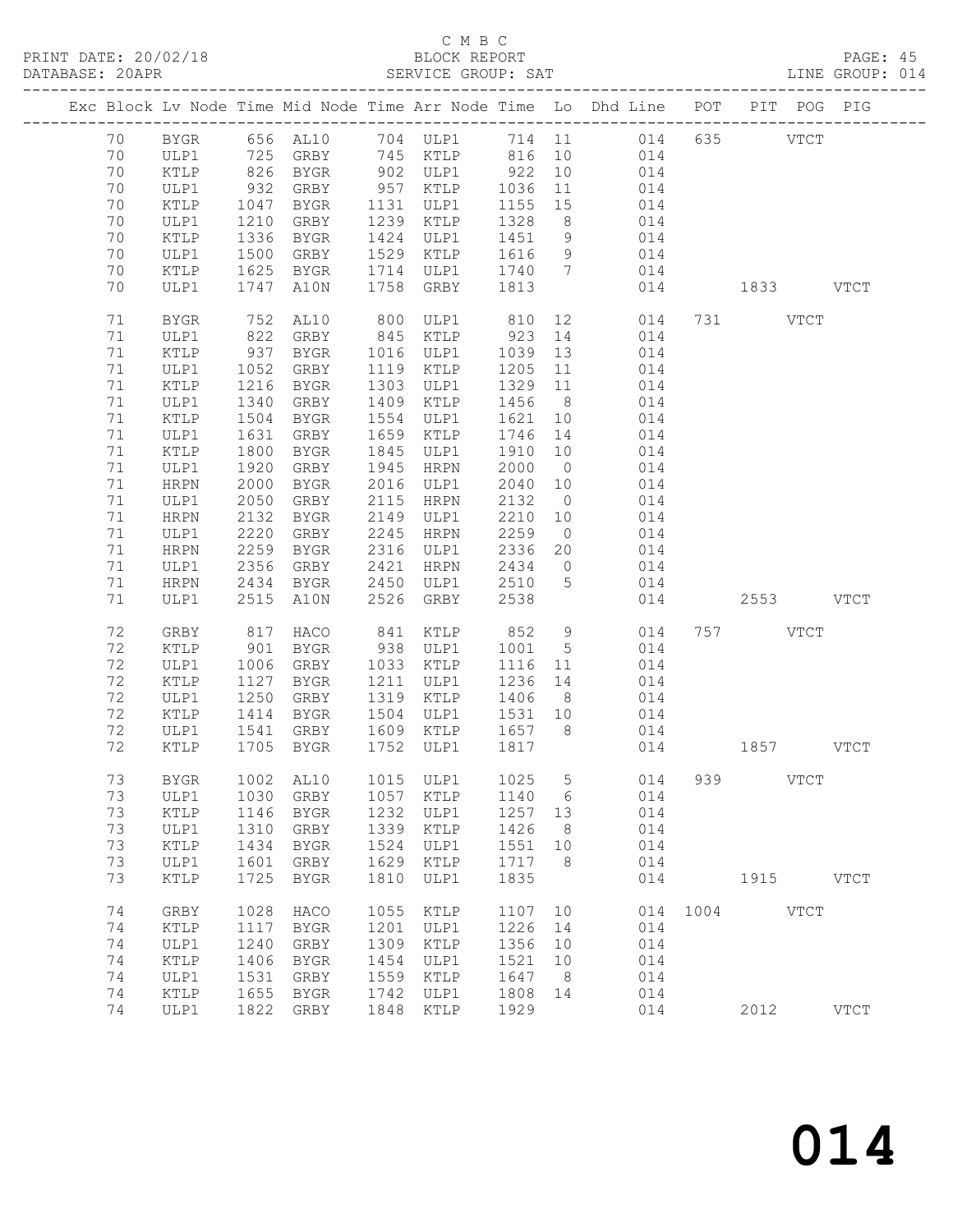PRINT DATE: 20/02/18 BLOCK REPORT BATABASE: 20APR BLOCK REPORT

## C M B C<br>BLOCK REPORT

PAGE: 46<br>LINE GROUP: 014

|  |    |                |      |           |      |                  |         |                 | Exc Block Lv Node Time Mid Node Time Arr Node Time Lo Dhd Line POT PIT POG PIG |               |      |             |             |
|--|----|----------------|------|-----------|------|------------------|---------|-----------------|--------------------------------------------------------------------------------|---------------|------|-------------|-------------|
|  | 75 | BYGR 1038 AL10 |      |           |      | 1051 ULP1 1102 9 |         |                 |                                                                                | 014 1015 VTCT |      |             |             |
|  | 75 | ULP1           | 1111 | GRBY      |      | 1139 KTLP 1228 8 |         |                 | 014                                                                            |               |      |             |             |
|  | 75 | KTLP           | 1236 | BYGR      |      | 1323 ULP1        | 1349 11 |                 | 014                                                                            |               |      |             |             |
|  | 75 | ULP1           | 1400 | GRBY      |      | 1429 KTLP        | 1516    | 8 <sup>8</sup>  | 014                                                                            |               |      |             |             |
|  | 75 | KTLP           | 1524 | BYGR      |      | 1614 ULP1        | 1641    | 11              | 014                                                                            |               |      |             |             |
|  | 75 | ULP1           | 1652 | GRBY      |      | 1719 KTLP        | 1804    | 9               | 014                                                                            |               |      |             |             |
|  | 75 | KTLP           | 1813 | BYGR      | 1858 | ULP1             | 1923 12 |                 | 014                                                                            |               |      |             |             |
|  | 75 | ULP1           | 1935 | GRBY      | 2000 | HRPN             | 2016    | $\overline{0}$  | 014                                                                            |               |      |             |             |
|  | 75 | <b>HRPN</b>    | 2016 | BYGR      | 2032 | ULP1             | 2056    | 9               | 014                                                                            |               |      |             |             |
|  | 75 | ULP1           | 2105 | GRBY      | 2130 | HRPN             | 2147    | $\overline{0}$  | 014                                                                            |               |      |             |             |
|  | 75 | <b>HRPN</b>    | 2147 | BYGR      | 2204 | ULP1             | 2225    |                 | 15<br>014                                                                      |               |      |             |             |
|  | 75 | ULP1           | 2240 | GRBY      | 2305 | HRPN             | 2319    |                 | $\overline{0}$<br>014                                                          |               |      |             |             |
|  | 75 | <b>HRPN</b>    | 2319 | BYGR      | 2336 | ULP1             | 2356    | 5               | 014                                                                            |               |      |             |             |
|  | 75 | ULP1           | 2401 | A10N      | 2412 | GRBY             | 2424    |                 | 014                                                                            |               | 2439 |             | <b>VTCT</b> |
|  |    |                |      |           |      |                  |         |                 |                                                                                |               |      |             |             |
|  | 76 | GRBY           | 1103 | HACO      | 1134 | KTLP             | 1149    |                 | $7\overline{ }$                                                                | 014 1039      |      | <b>VTCT</b> |             |
|  | 76 | KTLP           | 1156 | BYGR      | 1242 | ULP1             | 1307    | 13              | 014                                                                            |               |      |             |             |
|  | 76 | ULP1           | 1320 | GRBY      | 1349 | KTLP             | 1436    | 8 <sup>8</sup>  | 014                                                                            |               |      |             |             |
|  | 76 | KTLP           | 1444 | BYGR      | 1534 | ULP1             | 1601    | 10              | 014                                                                            |               |      |             |             |
|  | 76 | ULP1           | 1611 | GRBY      | 1639 | KTLP             | 1726    | 9               | 014                                                                            |               |      |             |             |
|  | 76 | KTLP           | 1735 | BYGR      | 1820 | ULP1             | 1845    | $5\overline{)}$ | 014                                                                            |               |      |             |             |
|  | 76 | ULP1           | 1850 | GRBY      | 1915 | HRPN             | 1930    | $\overline{0}$  | 014                                                                            |               |      |             |             |
|  | 76 | <b>HRPN</b>    | 1930 | BYGR      | 1946 | ULP1             | 2010    | 10              | 014                                                                            |               |      |             |             |
|  | 76 | ULP1           | 2020 | GRBY      | 2045 | HRPN             | 2101    | $\overline{0}$  | 014                                                                            |               |      |             |             |
|  | 76 | <b>HRPN</b>    | 2101 | BYGR      | 2118 | ULP1             | 2139    | 5               | 014                                                                            |               |      |             |             |
|  | 76 | ULP1           | 2144 | A10N      | 2155 | GRBY             | 2207    |                 | 014                                                                            |               | 2224 |             | <b>VTCT</b> |
|  |    |                |      |           |      |                  |         |                 |                                                                                |               |      |             |             |
|  | 77 | <b>BYGR</b>    | 1125 | AL10      | 1138 | ULP1             | 1149    |                 | 11                                                                             | 014 1102 VTCT |      |             |             |
|  | 77 | ULP1           | 1200 | GRBY      | 1229 | KTLP             | 1317    |                 | 9<br>014                                                                       |               |      |             |             |
|  | 77 | KTLP           | 1326 | BYGR      | 1414 | ULP1             | 1441    | 9               | 014                                                                            |               |      |             |             |
|  | 77 | ULP1           | 1450 | GRBY      | 1519 | KTLP             | 1606    | 9 <sup>°</sup>  | 014                                                                            |               |      |             |             |
|  | 77 | KTLP           | 1615 | BYGR      | 1704 | ULP1             | 1730 15 |                 | 014                                                                            |               |      |             |             |
|  | 77 | ULP1           |      | 1745 GRBY | 1811 | KTLP             | 1854    |                 | 014                                                                            |               | 1937 |             | <b>VTCT</b> |
|  |    |                |      |           |      |                  |         |                 |                                                                                |               |      |             |             |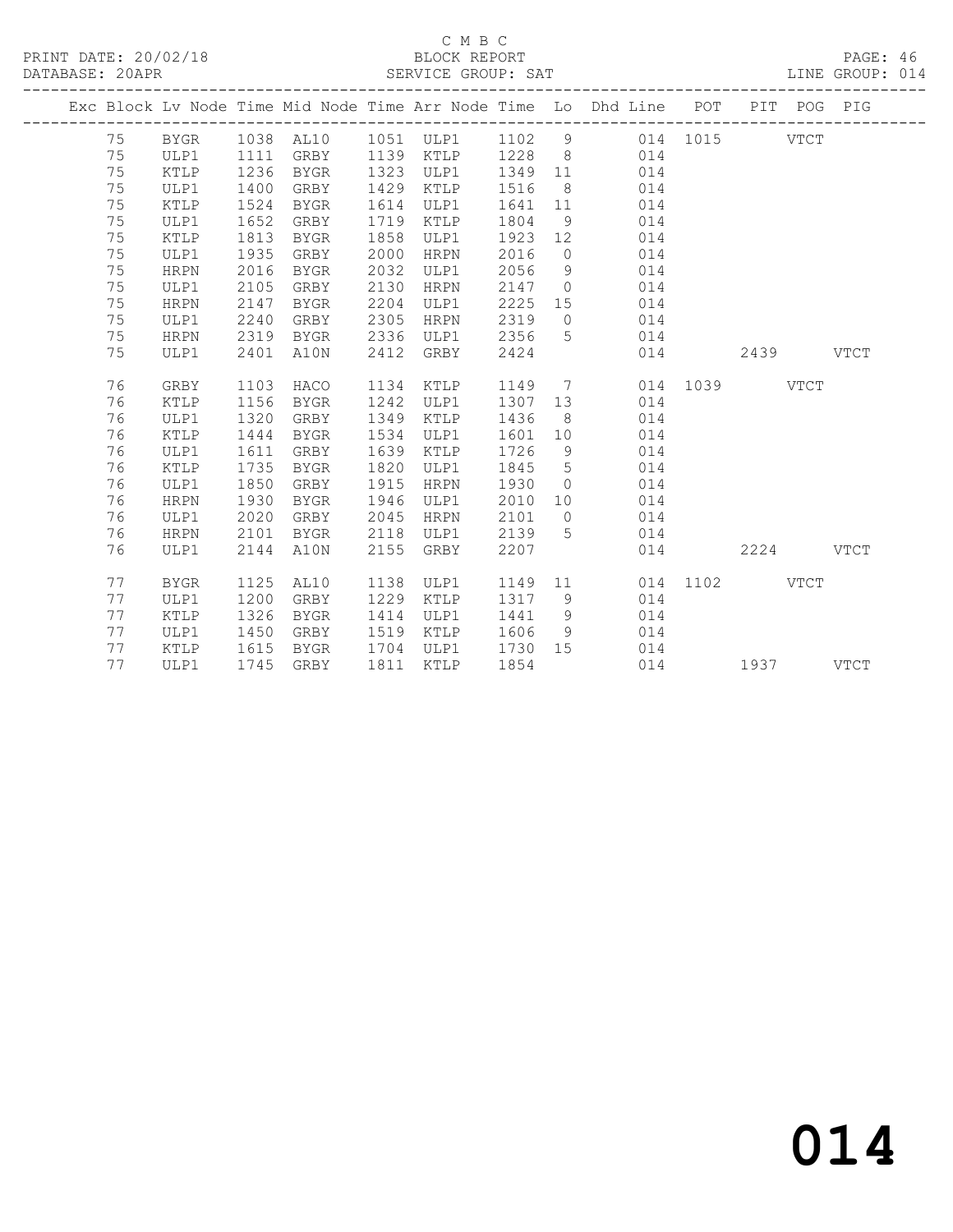|  |                                                                                                                                                                                                                                                                                                                                                                                                                                                             |                                                                                                                                                                      |                      |                                                                                                                                                                                                            |                        |                                                                                                                                                    |                 | C M B C<br>PRINT DATE: 20/02/18 BLOCK REPORT PAGE: 47<br>DATABASE: 20APR SERVICE GROUP: SAT LINE GROUP: 015                                                                                                                                                                                                                                                                                                                                                                                                                                                                                                                                                                                                                                                                                                                                                                                                                                                                                                                                                                                                                                                                                                    |      |     |  |
|--|-------------------------------------------------------------------------------------------------------------------------------------------------------------------------------------------------------------------------------------------------------------------------------------------------------------------------------------------------------------------------------------------------------------------------------------------------------------|----------------------------------------------------------------------------------------------------------------------------------------------------------------------|----------------------|------------------------------------------------------------------------------------------------------------------------------------------------------------------------------------------------------------|------------------------|----------------------------------------------------------------------------------------------------------------------------------------------------|-----------------|----------------------------------------------------------------------------------------------------------------------------------------------------------------------------------------------------------------------------------------------------------------------------------------------------------------------------------------------------------------------------------------------------------------------------------------------------------------------------------------------------------------------------------------------------------------------------------------------------------------------------------------------------------------------------------------------------------------------------------------------------------------------------------------------------------------------------------------------------------------------------------------------------------------------------------------------------------------------------------------------------------------------------------------------------------------------------------------------------------------------------------------------------------------------------------------------------------------|------|-----|--|
|  |                                                                                                                                                                                                                                                                                                                                                                                                                                                             |                                                                                                                                                                      |                      |                                                                                                                                                                                                            |                        |                                                                                                                                                    |                 |                                                                                                                                                                                                                                                                                                                                                                                                                                                                                                                                                                                                                                                                                                                                                                                                                                                                                                                                                                                                                                                                                                                                                                                                                |      |     |  |
|  |                                                                                                                                                                                                                                                                                                                                                                                                                                                             |                                                                                                                                                                      |                      |                                                                                                                                                                                                            |                        |                                                                                                                                                    |                 |                                                                                                                                                                                                                                                                                                                                                                                                                                                                                                                                                                                                                                                                                                                                                                                                                                                                                                                                                                                                                                                                                                                                                                                                                |      |     |  |
|  | 1<br>1<br>$\mathbf{1}$<br>$\mathbf{1}$<br>$\mathbf{1}$<br>$\mathbf{1}$<br>$\mathbf{1}$<br>$\mathbf{1}$<br>$1\,$<br>$\mathbf{1}$<br>$\mathbf{1}$<br>$\mathbf 1$<br>$\mathbf{1}$<br>$\mathbf{1}$<br>$\mathbf{1}$<br>$\mathbf{1}$<br>$\mathbf 1$<br>$\mathbf{1}$<br>$\mathbf{1}$<br>$\mathbf{1}$<br>$\mathbf{1}$<br>$\mathbf 1$<br>$\mathbf{1}$<br>$\mathbf 1$<br>$\mathbf{1}$<br>$\mathbf{1}$<br>$\mathbf{1}$<br>$\mathbf{1}$<br>$\mathbf{1}$<br>$\mathbf{1}$ | KETA<br>OLYE<br>MRST<br>OLYW<br>OLYW<br>KETA<br>OLYE<br>MRST<br>OLYW<br>KETA<br>OLYE<br>MRST<br>OLYW<br>KETA<br>OLYE<br>MRST<br>OLYW<br>KETA<br>OLYE<br>MRST<br>OLYW | 1029<br>1443<br>1830 | 5GRN<br>1102 CLOV<br>1132 CM41<br>1213 CM41<br>1245 5GRN<br>1327 CLOV<br>1401 CM41<br>CM41<br>1516 5GRN<br>1559 CLOV<br>1632 CM41<br>1717 CM41<br>1746 5GRN<br>CLOV<br>1900 CM41<br>1939 CM41<br>2002 5GRN | 1453 OLYW<br>1758 KETA | 1223 OLYW 1245<br>1257 KETA 1318<br>1350 OLYE 1401<br>1453 OLYW 1516 0<br>1528 KETA 1550 9<br>1622 OLYE 1632 0<br>1849 OLYE 1900<br>2011 KETA 2028 | $7\overline{ }$ | MRST 447 CM41 453 OLYW 504 0 015 439 VTC<br>OLYW 504 5GRN 512 KETA 526 10 050<br>KETA 536 CLOV 552 OLYE 600 0 050<br>0LYE 600 CM41 609 MRST 616 10 015<br>MRST 626 CM41 633 OLYW 644 0 015<br>OLYW 644 5GRN 653 KETA 707 9 050<br>044 JUNN 033 NEIA 707 9<br>716 CLOV 732 OLYE 740 0 050<br>740 CM41 749 MRST 756 9 015<br>805 CM41 812 OLYW 824 0 015<br>824 5GRN 833 KETA 849 17 050<br>XETA 906 CLOV 923 OLYE 932 0 050<br>OLYE 932 CM41 945 MRST 956 8 015<br>MRST 1004 CM41 1012 OLYW 1029 0 015<br>1040 KETA 1057 5 050<br>1123 OLYE 1132 0 050<br>1149 MRST 1200 13 015<br>$0\qquad \qquad 015$<br>9 050<br>0 050<br>1418 MRST 1430 13 015<br>$\begin{matrix} 0 & 0 & 0 & 0 \\ 0 & 0 & 0 & 0 \\ 0 & 0 & 0 & 0 \\ 0 & 0 & 0 & 0 \\ 0 & 0 & 0 & 0 \\ 0 & 0 & 0 & 0 \\ 0 & 0 & 0 & 0 \\ 0 & 0 & 0 & 0 \\ 0 & 0 & 0 & 0 \\ 0 & 0 & 0 & 0 \\ 0 & 0 & 0 & 0 \\ 0 & 0 & 0 & 0 & 0 \\ 0 & 0 & 0 & 0 & 0 \\ 0 & 0 & 0 & 0 & 0 \\ 0 & 0 & 0 & 0 & 0 & 0 \\ 0 & 0 & 0 & 0 & 0 & 0 \\ 0$<br>050<br>$\begin{array}{ccc} 0 & 0.50 \\ 0 & 0.50 \end{array}$<br>1649 MRST 1700 17 015<br>1725 OLYW 1746 0 015<br>1758 KETA 1820 10 050<br>$0 \qquad \qquad 050$<br>1915 MRST 1924 15 015<br>1947 OLYW 2002 0 015<br>050 |      |     |  |
|  | $\mathbf{1}$<br>$\mathbf{1}$                                                                                                                                                                                                                                                                                                                                                                                                                                | KETA<br>OLYE                                                                                                                                                         |                      | 2035 CLOV<br>2101 CM41                                                                                                                                                                                     |                        |                                                                                                                                                    |                 | 2052 OLYE 2101 0 050<br>2113 MRST 2122 015<br>015                                                                                                                                                                                                                                                                                                                                                                                                                                                                                                                                                                                                                                                                                                                                                                                                                                                                                                                                                                                                                                                                                                                                                              | 2127 | VTC |  |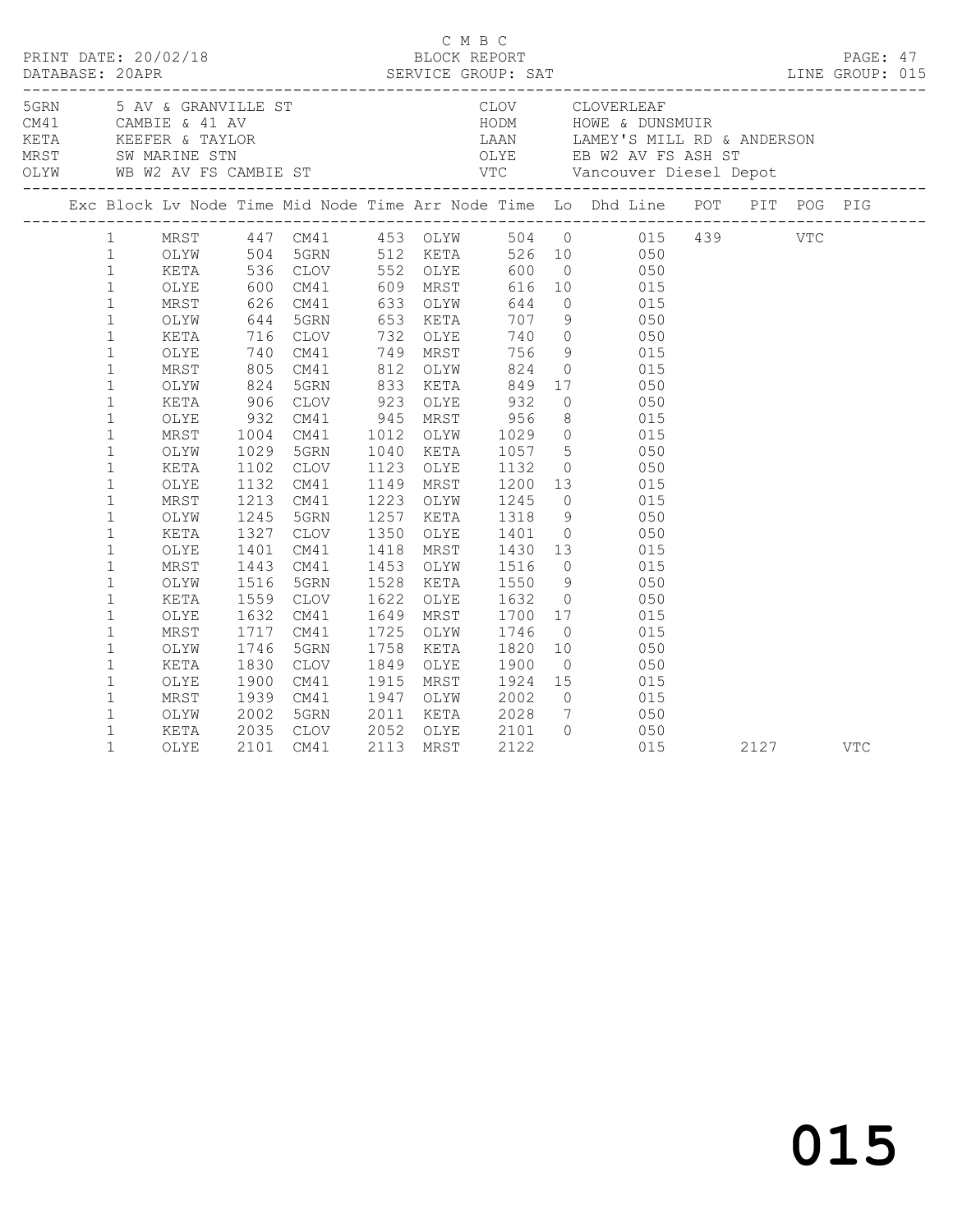PRINT DATE: 20/02/18 BLOCK REPORT BATABASE: 20APR BLOCK REPORT

#### C M B C<br>BLOCK REPORT

PAGE: 48<br>LINE GROUP: 015

|  |                |             |      |                 |      |          |      |                | Exc Block Lv Node Time Mid Node Time Arr Node Time Lo Dhd Line POT |     |      | PIT POG PIG |            |
|--|----------------|-------------|------|-----------------|------|----------|------|----------------|--------------------------------------------------------------------|-----|------|-------------|------------|
|  | 2              | KETA        |      | 456 CLOV        |      | 512 OLYE | 520  | $\overline{0}$ | 050                                                                | 426 |      | VTC         |            |
|  | $\mathbf{2}$   | OLYE        | 520  | CM41            | 529  | MRST     | 536  | 11             | 015                                                                |     |      |             |            |
|  | $\overline{c}$ | MRST        | 547  | CM41            | 553  | OLYW     | 604  | $\overline{0}$ | 015                                                                |     |      |             |            |
|  | $\mathbf{2}$   | OLYW        | 604  | 5GRN            | 613  | KETA     | 627  | - 9            | 050                                                                |     |      |             |            |
|  | $\mathbf{2}$   | KETA        | 636  | CLOV            | 652  | OLYE     | 700  | $\overline{0}$ | 050                                                                |     |      |             |            |
|  | $\mathbf{2}$   | OLYE        | 700  | CM41            | 709  | MRST     | 716  | 10             | 015                                                                |     |      |             |            |
|  | $\sqrt{2}$     | MRST        | 726  | CM41            | 733  | OLYW     | 744  | $\circ$        | 015                                                                |     |      |             |            |
|  | $\mathbf{2}$   | OLYW        | 744  | 5GRN            | 753  | KETA     | 808  | $\overline{7}$ | 050                                                                |     |      |             |            |
|  | $\mathbf{2}$   | KETA        | 815  | <b>CLOV</b>     | 831  | OLYE     | 839  | $\overline{0}$ | 050                                                                |     |      |             |            |
|  | 2              | OLYE        | 839  | CM41            | 851  | MRST     | 900  | 15             | 015                                                                |     |      |             |            |
|  | $\mathbf{2}$   | MRST        | 915  | CM41            | 923  | OLYW     | 938  | $\circ$        | 015                                                                |     |      |             |            |
|  | 2              | OLYW        | 938  | 5GRN            | 949  | KETA     | 1005 | 6              | 050                                                                |     |      |             |            |
|  | $\sqrt{2}$     | KETA        | 1011 | CLOV            | 1032 | OLYE     | 1041 | $\overline{0}$ | 050                                                                |     |      |             |            |
|  | 2              | OLYE        | 1041 | CM41            | 1056 | MRST     | 1107 | 8 <sup>8</sup> | 015                                                                |     |      |             |            |
|  | $\overline{c}$ | MRST        | 1115 | CM41            | 1124 | OLYW     | 1145 | $\overline{0}$ | 015                                                                |     |      |             |            |
|  | 2              | OLYW        | 1145 | 5GRN            | 1157 | KETA     | 1216 | 11             | 050                                                                |     |      |             |            |
|  | $\overline{c}$ | KETA        | 1227 | CLOV            | 1250 | OLYE     | 1301 | $\overline{0}$ | 050                                                                |     |      |             |            |
|  | 2              | OLYE        | 1301 | CM41            | 1318 | MRST     | 1330 | 12             | 015                                                                |     |      |             |            |
|  | 2              | MRST        | 1342 | CM41            | 1352 | OLYW     | 1416 | $\overline{0}$ | 015                                                                |     |      |             |            |
|  | $\mathbf{2}$   | OLYW        | 1416 | 5GRN            | 1428 | KETA     | 1450 | 9              | 050                                                                |     |      |             |            |
|  | $\mathbf{2}$   | KETA        | 1459 | CLOV            | 1522 | OLYE     | 1532 | $\overline{0}$ | 050                                                                |     |      |             |            |
|  | $\mathbf{2}$   | OLYE        | 1532 | CM41            | 1549 | MRST     | 1600 | 14             | 015                                                                |     |      |             |            |
|  | $\mathbf{2}$   | MRST        | 1614 | CM41            | 1623 | OLYW     | 1646 | $\overline{0}$ | 015                                                                |     |      |             |            |
|  | $\mathbf{2}$   | OLYW        | 1646 | 5GRN            | 1658 | KETA     | 1720 | 9              | 050                                                                |     |      |             |            |
|  | $\mathbf{2}$   | KETA        | 1729 | $\mathtt{CLOV}$ | 1749 | OLYE     | 1800 | $\overline{0}$ | 050                                                                |     |      |             |            |
|  | $\mathbf{2}$   | OLYE        | 1800 | CM41            | 1816 | MRST     | 1825 | 11             | 015                                                                |     |      |             |            |
|  | $\mathbf{2}$   | MRST        | 1836 | CM41            | 1844 | OLYW     | 1902 | $\overline{0}$ | 015                                                                |     |      |             |            |
|  | $\sqrt{2}$     | OLYW        | 1902 | 5GRN            | 1912 | KETA     | 1933 | 6              | 050                                                                |     |      |             |            |
|  | $\mathbf{2}$   | <b>KETA</b> | 1939 | <b>CLOV</b>     | 1958 | OLYE     | 2007 | $\overline{0}$ | 050                                                                |     |      |             |            |
|  | $\mathbf{2}$   | OLYE        | 2007 | CM41            | 2021 | MRST     | 2030 | 27             | 015                                                                |     |      |             |            |
|  | $\mathbf{2}$   | MRST        | 2057 | CM41            | 2105 | OLYW     | 2119 | $\overline{0}$ | 015                                                                |     |      |             |            |
|  | $\mathbf{2}$   | OLYW        | 2119 | 5GRN            | 2127 | KETA     | 2143 | 12             | 050                                                                |     |      |             |            |
|  | $\mathbf{2}$   | KETA        | 2155 | CLOV            | 2212 | OLYE     | 2221 | $\overline{0}$ | 050                                                                |     |      |             |            |
|  | $\overline{2}$ | OLYE        | 2221 | CM41            | 2231 | MRST     | 2240 |                | 015                                                                |     | 2245 |             | <b>VTC</b> |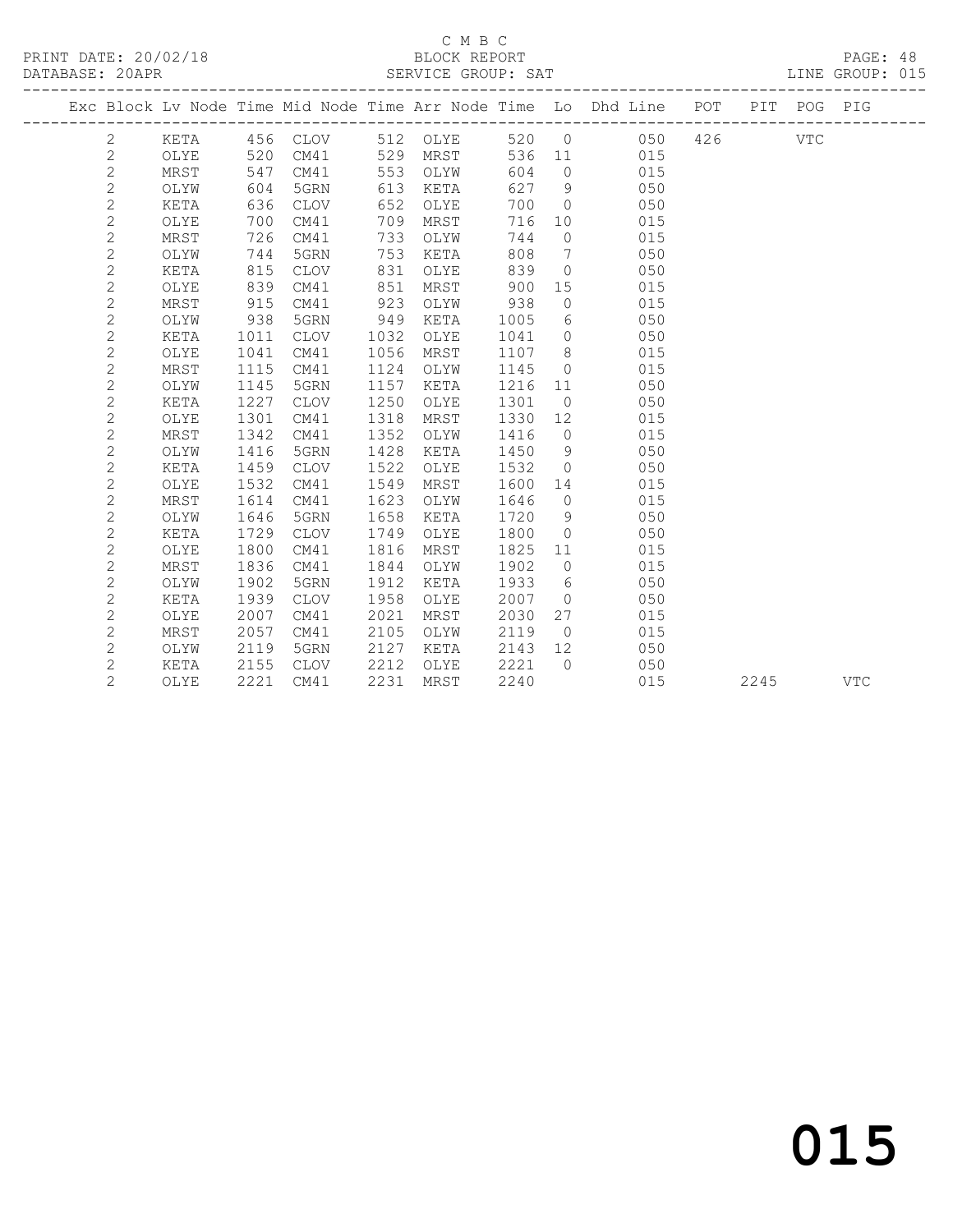#### C M B C

| PRINT DATE: 20/02/18<br>DATABASE: 20APR |                           |      |      |             |      |                |         |                | 18<br>BLOCK REPORT<br>SERVICE GROUP: SAT                                       |         |            | PAGE: 49<br>LINE GROUP: 015 |  |
|-----------------------------------------|---------------------------|------|------|-------------|------|----------------|---------|----------------|--------------------------------------------------------------------------------|---------|------------|-----------------------------|--|
|                                         |                           |      |      |             |      |                |         |                | Exc Block Lv Node Time Mid Node Time Arr Node Time Lo Dhd Line POT PIT POG PIG |         |            |                             |  |
|                                         | 3                         | MRST |      | 507 CM41    |      | 513 OLYW 524 0 |         |                |                                                                                | 015 459 | <b>VTC</b> |                             |  |
|                                         | 3                         | OLYW |      | 524 5GRN    |      | 532 KETA       |         | 546 10         | 050                                                                            |         |            |                             |  |
|                                         | $\mathsf 3$               | KETA |      | 556 CLOV    |      | 612 OLYE       | 620     | $\overline{0}$ | 050                                                                            |         |            |                             |  |
|                                         | $\mathsf 3$               | OLYE |      | 620 CM41    | 629  | MRST           | 636     | 10             | 015                                                                            |         |            |                             |  |
|                                         | $\mathsf 3$               | MRST | 646  | CM41        | 653  | OLYW           | 704     | $\overline{0}$ | 015                                                                            |         |            |                             |  |
|                                         | $\mathsf 3$               | OLYW | 704  | 5GRN        | 713  | KETA           | 727     | - 9            | 050                                                                            |         |            |                             |  |
|                                         | $\mathsf 3$               | KETA | 736  | CLOV        | 752  | OLYE           | 800     | $\circ$        | 050                                                                            |         |            |                             |  |
|                                         | $\mathsf 3$               | OLYE | 800  | CM41        | 810  | MRST           | 817     |                | $6\overline{6}$<br>015                                                         |         |            |                             |  |
|                                         | $\mathsf 3$               | MRST | 823  | CM41        | 831  | OLYW           | 844     | $\circ$        | 015                                                                            |         |            |                             |  |
|                                         | $\mathsf 3$               | OLYW | 844  | 5GRN        | 853  | KETA           | 909     | 14             | 050                                                                            |         |            |                             |  |
|                                         | $\mathsf 3$               | KETA | 923  | CLOV        | 940  | OLYE           | 949     | $\overline{0}$ | 050                                                                            |         |            |                             |  |
|                                         | $\mathsf 3$               | OLYE | 949  | CM41        | 1002 | MRST           | 1013    | $7\phantom{0}$ | 015                                                                            |         |            |                             |  |
|                                         | $\mathsf 3$               | MRST | 1020 | CM41        | 1028 | OLYW           | 1045    | $\overline{0}$ | 015                                                                            |         |            |                             |  |
|                                         | $\mathsf 3$               | OLYW | 1045 | 5GRN        | 1056 | KETA           | 1114    |                | 16 16<br>050                                                                   |         |            |                             |  |
|                                         | $\mathsf 3$               | KETA | 1130 | <b>CLOV</b> | 1151 | OLYE           | 1201    | $\bigcirc$     | 050                                                                            |         |            |                             |  |
|                                         | 3                         | OLYE | 1201 | CM41        | 1218 | MRST           | 1230    | 13             | 015                                                                            |         |            |                             |  |
|                                         | 3                         | MRST | 1243 | CM41        | 1253 | OLYW           | 1315    | $\overline{0}$ | 015                                                                            |         |            |                             |  |
|                                         | 3                         | OLYW | 1315 | 5GRN        | 1327 | KETA           | 1348    | 9              | 050                                                                            |         |            |                             |  |
|                                         | 3                         | KETA | 1357 | <b>CLOV</b> | 1420 | OLYE           | 1431    | $\overline{0}$ | 050                                                                            |         |            |                             |  |
|                                         | 3                         | OLYE | 1431 | CM41        | 1448 | MRST           | 1500    | 13             | 015                                                                            |         |            |                             |  |
|                                         | $\mathsf 3$               | MRST | 1513 | CM41        | 1523 | OLYW           | 1546    | $\overline{0}$ | 015                                                                            |         |            |                             |  |
|                                         | $\mathsf 3$               | OLYW | 1546 | 5GRN        | 1558 | KETA           | 1620    | 9              | 050                                                                            |         |            |                             |  |
|                                         | $\mathsf 3$               | KETA | 1629 | <b>CLOV</b> | 1652 | OLYE           | 1702    | $\bigcirc$     | 050                                                                            |         |            |                             |  |
|                                         | $\mathsf 3$               | OLYE | 1702 | CM41        | 1719 | MRST           | 1730    | 19             | 015                                                                            |         |            |                             |  |
|                                         | $\mathsf 3$               | MRST | 1749 | CM41        | 1757 | OLYW           | 1816    | $\overline{0}$ | 015                                                                            |         |            |                             |  |
|                                         | $\mathsf 3$               | OLYW | 1816 | 5GRN        | 1828 | KETA           | 1849    | 15             | 050                                                                            |         |            |                             |  |
|                                         | $\ensuremath{\mathsf{3}}$ | KETA | 1904 | CLOV        | 1923 | OLYE           | 1932    | $\overline{0}$ | 050                                                                            |         |            |                             |  |
|                                         | 3                         | OLYE | 1932 | CM41        | 1946 | MRST           | 1955    | 22             | 015                                                                            |         |            |                             |  |
|                                         | $\ensuremath{\mathsf{3}}$ | MRST | 2017 | CM41        | 2025 | OLYW           | 2040    | $\overline{0}$ | 015                                                                            |         |            |                             |  |
|                                         | $\mathsf 3$               | OLYW | 2040 | 5GRN        | 2049 | KETA           | 2106    | 9              | 050                                                                            |         |            |                             |  |
|                                         | 3                         | KETA | 2115 | CLOV        |      | 2132 OLYE      | 2141    | $\overline{0}$ | 050                                                                            |         |            |                             |  |
|                                         | 3                         | OLYE | 2141 | CM41        |      | 2153 MRST      | 2202 15 |                | 015                                                                            |         |            |                             |  |

3 MRST 2217 CM41 2225 OLYW 2239 0 015

3 OLYW 2239 5GRN 2247 KETA 2303 050 2325 VTC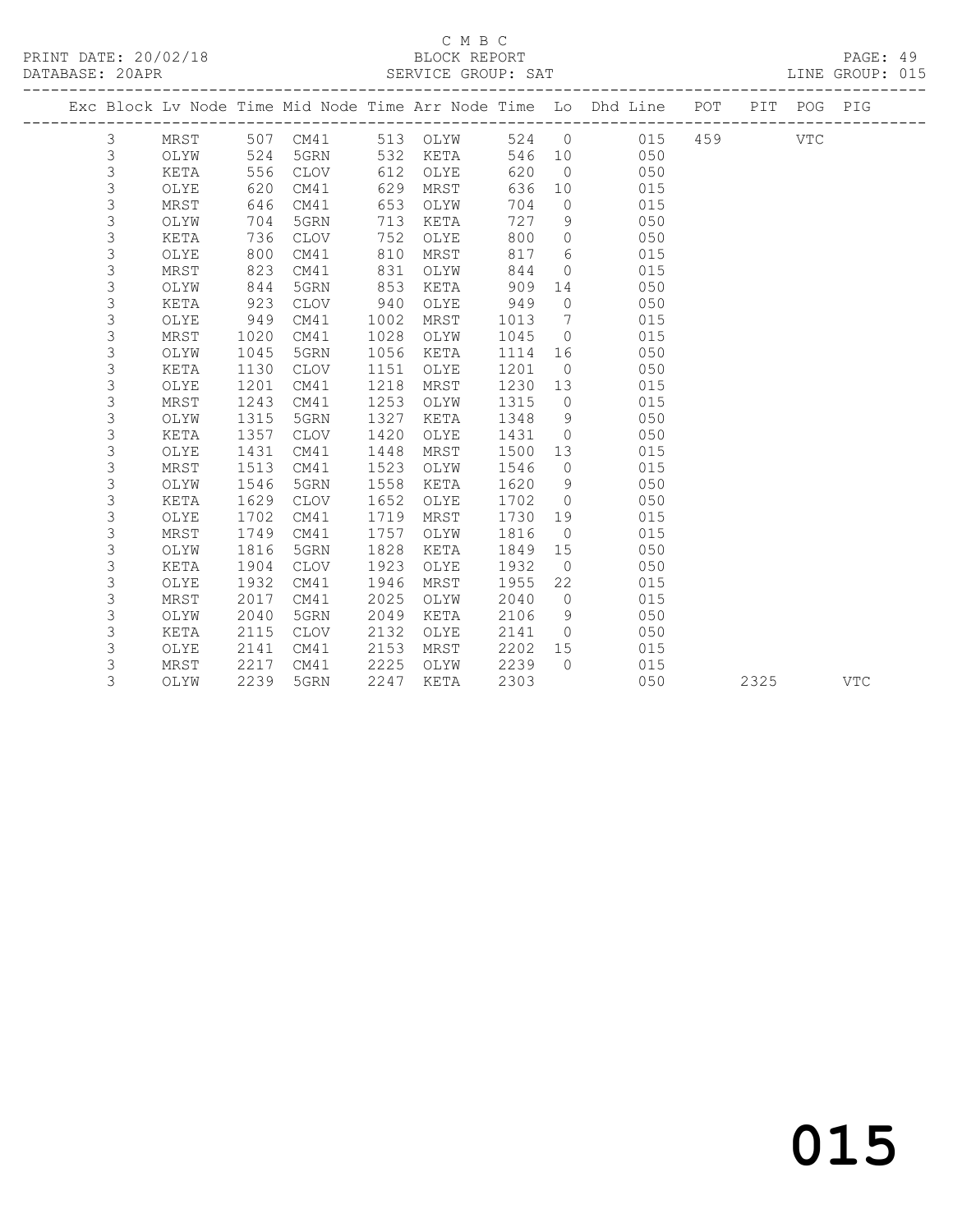### C M B C

|                |      |      |                   |      | C M B C  |         |                 |                                                                                |         |      |            | PAGE: 50<br>LINE GROUP: 015 |  |
|----------------|------|------|-------------------|------|----------|---------|-----------------|--------------------------------------------------------------------------------|---------|------|------------|-----------------------------|--|
|                |      |      |                   |      |          |         |                 | Exc Block Lv Node Time Mid Node Time Arr Node Time Lo Dhd Line POT PIT POG PIG |         |      |            |                             |  |
| 4              | KETA |      | 516 CLOV          |      | 532 OLYE |         | 540 0           |                                                                                | 050 446 |      | <b>VTC</b> |                             |  |
| $\overline{4}$ | OLYE | 540  | CM41              |      | 549 MRST |         | 556 11          | 015                                                                            |         |      |            |                             |  |
| 4              | MRST | 607  | CM41              |      | 613 OLYW | 624     |                 | $\overline{0}$<br>015                                                          |         |      |            |                             |  |
| 4              | OLYW | 624  | 5GRN              | 633  | KETA     | 647     |                 | 9<br>050                                                                       |         |      |            |                             |  |
| $\sqrt{4}$     | KETA | 656  | CLOV              | 712  | OLYE     | 720     | $\overline{0}$  | 050                                                                            |         |      |            |                             |  |
| 4              | OLYE | 720  | CM41              | 729  | MRST     | 736     | 10              | 015                                                                            |         |      |            |                             |  |
| 4              | MRST | 746  | CM41              | 753  | OLYW     | 804     | $\overline{0}$  | 015                                                                            |         |      |            |                             |  |
| 4              | OLYW | 804  | 5GRN              | 813  | KETA     | 829     | 21              | 050                                                                            |         |      |            |                             |  |
| $\sqrt{4}$     | KETA | 850  | CLOV              | 906  | OLYE     | 915     | $\overline{0}$  | 050                                                                            |         |      |            |                             |  |
| 4              | OLYE | 915  | CM41              | 927  | MRST     | 936     | 11              | 015                                                                            |         |      |            |                             |  |
| 4              | MRST | 947  | CM41              | 955  | OLYW     | 1012    | $\overline{0}$  | 015                                                                            |         |      |            |                             |  |
| 4              | OLYW | 1012 | 5GRN              | 1023 | KETA     | 1040    | $5\overline{)}$ | 050                                                                            |         |      |            |                             |  |
| 4              | KETA | 1045 | CLOV              | 1106 | OLYE     | 1115    | $\overline{0}$  | 050                                                                            |         |      |            |                             |  |
| 4              | OLYE | 1115 | CM41              | 1131 | MRST     | 1142    | 16              | 015                                                                            |         |      |            |                             |  |
| 4              | MRST | 1158 | CM41              | 1208 | OLYW     | 1230    | $\overline{0}$  | 015                                                                            |         |      |            |                             |  |
| 4              | OLYW | 1230 | 5GRN              | 1242 | KETA     | 1303    | 9               | 050                                                                            |         |      |            |                             |  |
| 4              | KETA | 1312 | CLOV              | 1335 | OLYE     | 1346    | $\overline{0}$  | 050                                                                            |         |      |            |                             |  |
| 4              | OLYE | 1346 | CM41              | 1403 | MRST     | 1415    | 13              | 015                                                                            |         |      |            |                             |  |
| $\sqrt{4}$     | MRST | 1428 | CM41              | 1438 | OLYW     | 1501    | $\overline{0}$  | 015                                                                            |         |      |            |                             |  |
| 4              | OLYW | 1501 | 5GRN              | 1513 | KETA     | 1535    | 9               | 050                                                                            |         |      |            |                             |  |
| 4              | KETA | 1544 | <b>CLOV</b>       | 1607 | OLYE     | 1617    | $\circ$         | 050                                                                            |         |      |            |                             |  |
| 4              | OLYE | 1617 | CM41              | 1634 | MRST     | 1645    | 17              | 015                                                                            |         |      |            |                             |  |
| 4              | MRST | 1702 | CM41              | 1710 | OLYW     | 1731    | $\overline{0}$  | 015                                                                            |         |      |            |                             |  |
| 4              | OLYW | 1731 | 5GRN              | 1743 | KETA     | 1805    | 9               | 050                                                                            |         |      |            |                             |  |
| 4              | KETA | 1814 | CLOV              | 1834 | OLYE     | 1845    | $\overline{0}$  | 050                                                                            |         |      |            |                             |  |
| 4              | OLYE | 1845 | CM41              | 1900 | MRST     | 1909 13 |                 | 015                                                                            |         |      |            |                             |  |
| 4              | MRST | 1922 | CM41              | 1930 | OLYW     | 1947    | $\bigcirc$      | 015                                                                            |         |      |            |                             |  |
| 4              | OLYW | 1947 | 5GRN              | 1957 | KETA     | 2017    |                 | 050                                                                            |         |      | 2041       | <b>VTC</b>                  |  |
| 5              | MRST | 527  | CM41              | 533  | OLYW     | 544     | $\overline{0}$  | 015                                                                            | 519     |      | VTC        |                             |  |
| 5              | OLYW | 544  | 5GRN              | 552  | KETA     | 606     | 10              | 050                                                                            |         |      |            |                             |  |
| 5              | KETA | 616  | CLOV              | 632  | OLYE     | 640     | $\overline{0}$  | 050                                                                            |         |      |            |                             |  |
| 5              | OLYE | 640  | CM41              | 649  | MRST     | 656     | 10              | 015                                                                            |         |      |            |                             |  |
| 5              | MRST | 706  | CM41              | 713  | OLYW     | 724     | $\overline{0}$  | 015                                                                            |         |      |            |                             |  |
| 5              | OLYW | 724  | 5GRN              | 733  | KETA     | 747     | 9               | 050                                                                            |         |      |            |                             |  |
| $\sqrt{2}$     | KETA |      | 756 CLOV 812 OLYE |      |          |         | 820 0           | 050                                                                            |         |      |            |                             |  |
| 5              | OLYE | 820  | CM41              | 830  | MRST     | 837     | 21              | 015                                                                            |         |      |            |                             |  |
| 5              | MRST | 858  | CM41              | 906  | OLYW     | 921     | $\overline{0}$  | 015                                                                            |         |      |            |                             |  |
| 5              | OLYW | 921  | 5GRN              | 932  | KETA     | 948     | 8               | 050                                                                            |         |      |            |                             |  |
| 5              | KETA | 956  | CLOV              | 1014 | OLYE     | 1023    | $\overline{0}$  | 050                                                                            |         |      |            |                             |  |
| $\mathsf S$    | OLYE | 1023 | CM41              | 1038 | MRST     | 1049    | 11              | 015                                                                            |         |      |            |                             |  |
| 5              | MRST | 1100 | CM41              | 1109 | OLYW     | 1130    | $\overline{0}$  | 015                                                                            |         |      |            |                             |  |
| $\mathsf S$    | OLYW | 1130 | 5GRN              | 1142 | KETA     | 1201    | 11              | 050                                                                            |         |      |            |                             |  |
| 5              | KETA | 1212 | CLOV              | 1235 | OLYE     | 1246    | $\overline{0}$  | 050                                                                            |         |      |            |                             |  |
| $\mathsf S$    | OLYE | 1246 | CM41              | 1303 | MRST     | 1315    | 12              | 015                                                                            |         |      |            |                             |  |
| $\mathsf S$    | MRST | 1327 | CM41              | 1337 | OLYW     | 1401    | $\circ$         | 015                                                                            |         |      |            |                             |  |
| $\mathsf S$    | OLYW | 1401 | 5GRN              | 1413 | KETA     | 1435    | 8               | 050                                                                            |         |      |            |                             |  |
| 5              | KETA | 1443 | CLOV              | 1506 | OLYE     | 1517    | $\overline{0}$  | 050                                                                            |         |      |            |                             |  |
| 5              | OLYE | 1517 | CM41              | 1534 | MRST     | 1545    | 14              | 015                                                                            |         |      |            |                             |  |
| $\mathsf S$    | MRST | 1559 | CM41              | 1608 | OLYW     | 1631    | $\overline{0}$  | 015                                                                            |         |      |            |                             |  |
| $\mathsf S$    | OLYW | 1631 | 5GRN              | 1643 | KETA     | 1705    | 10              | 050                                                                            |         |      |            |                             |  |
| 5              | KETA | 1715 | CLOV              | 1735 | OLYE     | 1745    | $\circ$         | 050                                                                            |         |      |            |                             |  |
| 5              | OLYE | 1745 | CM41              | 1802 | MRST     | 1811    | 9               | 015                                                                            |         |      |            |                             |  |
| 5              | MRST | 1820 | CM41              | 1828 | OLYW     | 1847    | $\Omega$        | 015                                                                            |         |      |            |                             |  |
| 5              | OLYW | 1847 | 5GRN              | 1858 | KETA     | 1919    |                 | 050                                                                            |         | 1943 |            | <b>VTC</b>                  |  |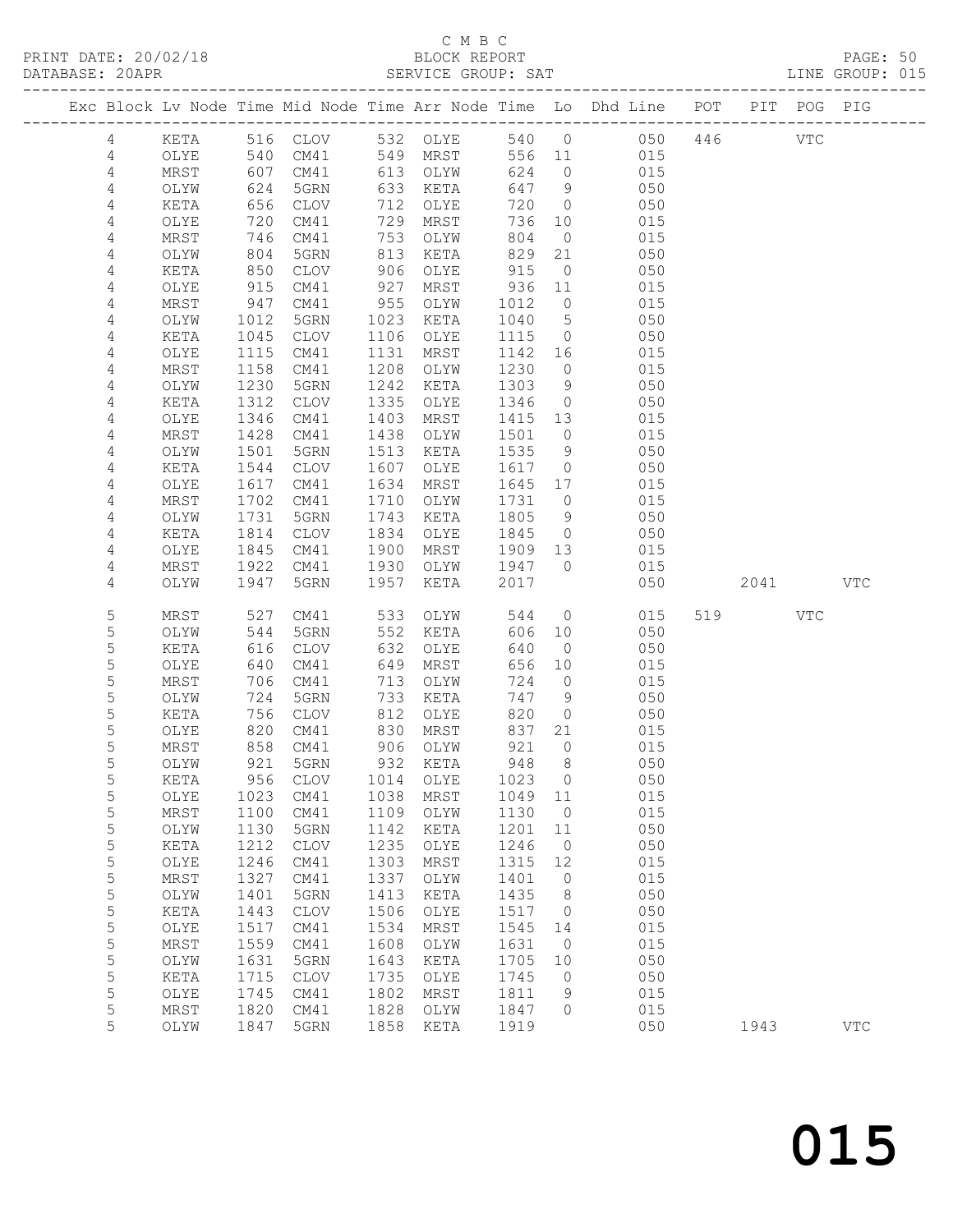#### C M B C<br>
C M B C<br>
BLOCK REPOR

|  | PRINT DATE: 20/02/18<br>DATABASE: 20APR |      |     |      |      | BLOCK REPORT<br>SERVICE GROUP: SAT |             |                                                                |     |     |      | PAGE: 51<br>LINE GROUP: 015 |  |
|--|-----------------------------------------|------|-----|------|------|------------------------------------|-------------|----------------------------------------------------------------|-----|-----|------|-----------------------------|--|
|  |                                         |      |     |      |      |                                    |             | Exc Block Ly Node Time Mid Node Time Arr Node Time Lo Dhd Line | POT | PTT |      | POG PIG                     |  |
|  | 6                                       | KETA | 833 | CLOV | 849  | OLYE.                              | 858 0       | 050                                                            | 803 |     | VTC. |                             |  |
|  | 6                                       | OLYE | 858 | CM41 | 910  | MRST                               | 919 13      | 015                                                            |     |     |      |                             |  |
|  | 6                                       | MRST | 932 | CM41 | 940  | OLYW<br>KETA                       | 955<br>1022 | 015                                                            |     |     |      |                             |  |
|  |                                         | OLYW | 955 | 5GRN | 1006 |                                    |             | 050                                                            |     |     |      |                             |  |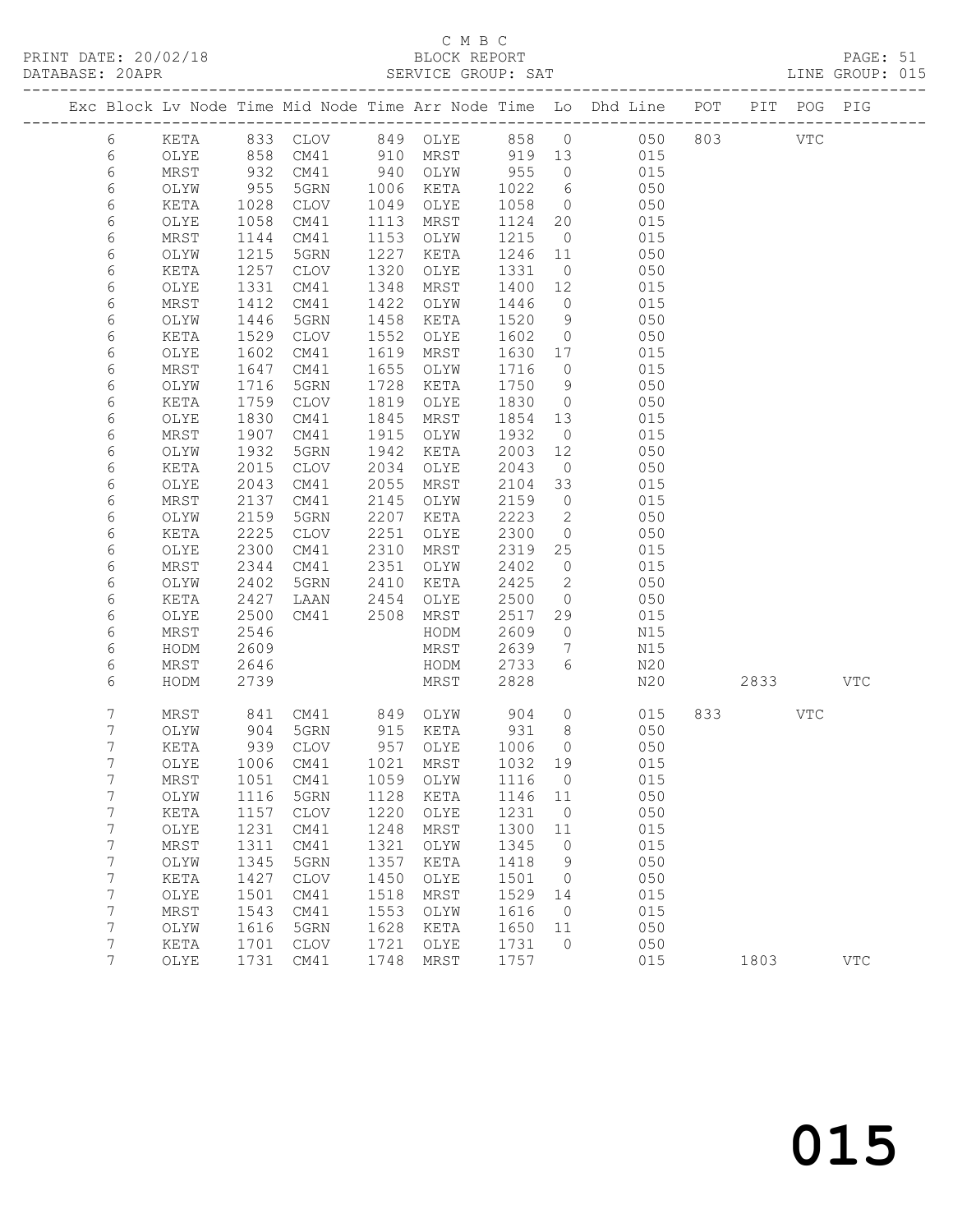#### C M B C<br>BLOCK REPORT SERVICE GROUP: SAT

|  |         |      |      |             |      |      |        |                | Exc Block Lv Node Time Mid Node Time Arr Node Time Lo Dhd Line POT |          |      | PIT POG PIG |            |
|--|---------|------|------|-------------|------|------|--------|----------------|--------------------------------------------------------------------|----------|------|-------------|------------|
|  | 8       | MRST | 1036 | CM41        | 1044 | OLYW | 1101 0 |                |                                                                    | 015 1028 |      | <b>VTC</b>  |            |
|  | 8       | OLYW | 1101 | 5GRN        | 1113 | KETA | 1131   | 14             | 050                                                                |          |      |             |            |
|  | $\,8\,$ | KETA | 1145 | CLOV        | 1206 | OLYE | 1216   | $\overline{0}$ | 050                                                                |          |      |             |            |
|  | $\,8\,$ | OLYE | 1216 | CM41        | 1233 | MRST | 1245   | 11             | 015                                                                |          |      |             |            |
|  | $\,8\,$ | MRST | 1256 | CM41        | 1306 | OLYW | 1330   | $\circ$        | 015                                                                |          |      |             |            |
|  | 8       | OLYW | 1330 | 5GRN        | 1342 | KETA | 1403   | 9              | 050                                                                |          |      |             |            |
|  | 8       | KETA | 1412 | <b>CLOV</b> | 1435 | OLYE | 1446   | $\overline{0}$ | 050                                                                |          |      |             |            |
|  | 8       | OLYE | 1446 | CM41        | 1503 | MRST | 1515   | 13             | 015                                                                |          |      |             |            |
|  | 8       | MRST | 1528 | CM41        | 1538 | OLYW | 1601   | $\circ$        | 015                                                                |          |      |             |            |
|  | 8       | OLYW | 1601 | 5GRN        | 1613 | KETA | 1635   | 9              | 050                                                                |          |      |             |            |
|  | 8       | KETA | 1644 | <b>CLOV</b> | 1707 | OLYE | 1717   | $\overline{0}$ | 050                                                                |          |      |             |            |
|  | 8       | OLYE | 1717 | CM41        | 1734 | MRST | 1745   | 19             | 015                                                                |          |      |             |            |
|  | 8       | MRST | 1804 | CM41        | 1812 | OLYW | 1831   | $\overline{0}$ | 015                                                                |          |      |             |            |
|  | 8       | OLYW | 1831 | 5GRN        | 1842 | KETA | 1903   | 18             | 050                                                                |          |      |             |            |
|  | 8       | KETA | 1921 | <b>CLOV</b> | 1940 | OLYE | 1949   | $\overline{0}$ | 050                                                                |          |      |             |            |
|  | 8       | OLYE | 1949 | CM41        | 2003 | MRST | 2012   | 24             | 015                                                                |          |      |             |            |
|  | 8       | MRST | 2036 | CM41        | 2044 | OLYW | 2059   | $\overline{0}$ | 015                                                                |          |      |             |            |
|  | 8       | OLYW | 2059 | 5GRN        | 2108 | KETA | 2125   | 10             | 050                                                                |          |      |             |            |
|  | 8       | KETA | 2135 | <b>CLOV</b> | 2152 | OLYE | 2201   | $\overline{0}$ | 050                                                                |          |      |             |            |
|  | 8       | OLYE | 2201 | CM41        | 2211 | MRST | 2220   | 24             | 015                                                                |          |      |             |            |
|  | 8       | MRST | 2244 | CM41        | 2251 | OLYW | 2302   | $\overline{0}$ | 015                                                                |          |      |             |            |
|  | 8       | OLYW | 2302 | 5GRN        | 2310 | KETA | 2325   | 2              | 050                                                                |          |      |             |            |
|  | 8       | KETA | 2327 | <b>CLOV</b> | 2351 | OLYE | 2400   | $\overline{0}$ | 050                                                                |          |      |             |            |
|  | 8       | OLYE | 2400 | CM41        | 2408 | MRST | 2417   | 29             | 015                                                                |          |      |             |            |
|  | 8       | MRST | 2446 | CM41        | 2453 | OLYW | 2502   | $\circ$        | 015                                                                |          |      |             |            |
|  | 8       | OLYW | 2502 | 5GRN        | 2510 | KETA | 2525   | 2              | 050                                                                |          |      |             |            |
|  | 8       | KETA | 2527 | LAAN        | 2554 | OLYE | 2600   | $\circ$        | 050                                                                |          |      |             |            |
|  | 8       | OLYE | 2600 | CM41        | 2608 | MRST | 2617   | 8              | 015                                                                |          |      |             |            |
|  | 8       | MRST | 2625 |             |      | HODM | 2704   | 5              | N8                                                                 |          |      |             |            |
|  | 8       | HODM | 2709 |             |      | MRST | 2752   | 33             | N8                                                                 |          |      |             |            |
|  | 8       | MRST | 2825 |             |      | HODM | 2904   | 5              | N8                                                                 |          |      |             |            |
|  | 8       | HODM | 2909 |             |      | MRST | 2952   |                | N <sub>8</sub>                                                     |          | 2957 |             | <b>VTC</b> |
|  |         |      |      |             |      |      |        |                |                                                                    |          |      |             |            |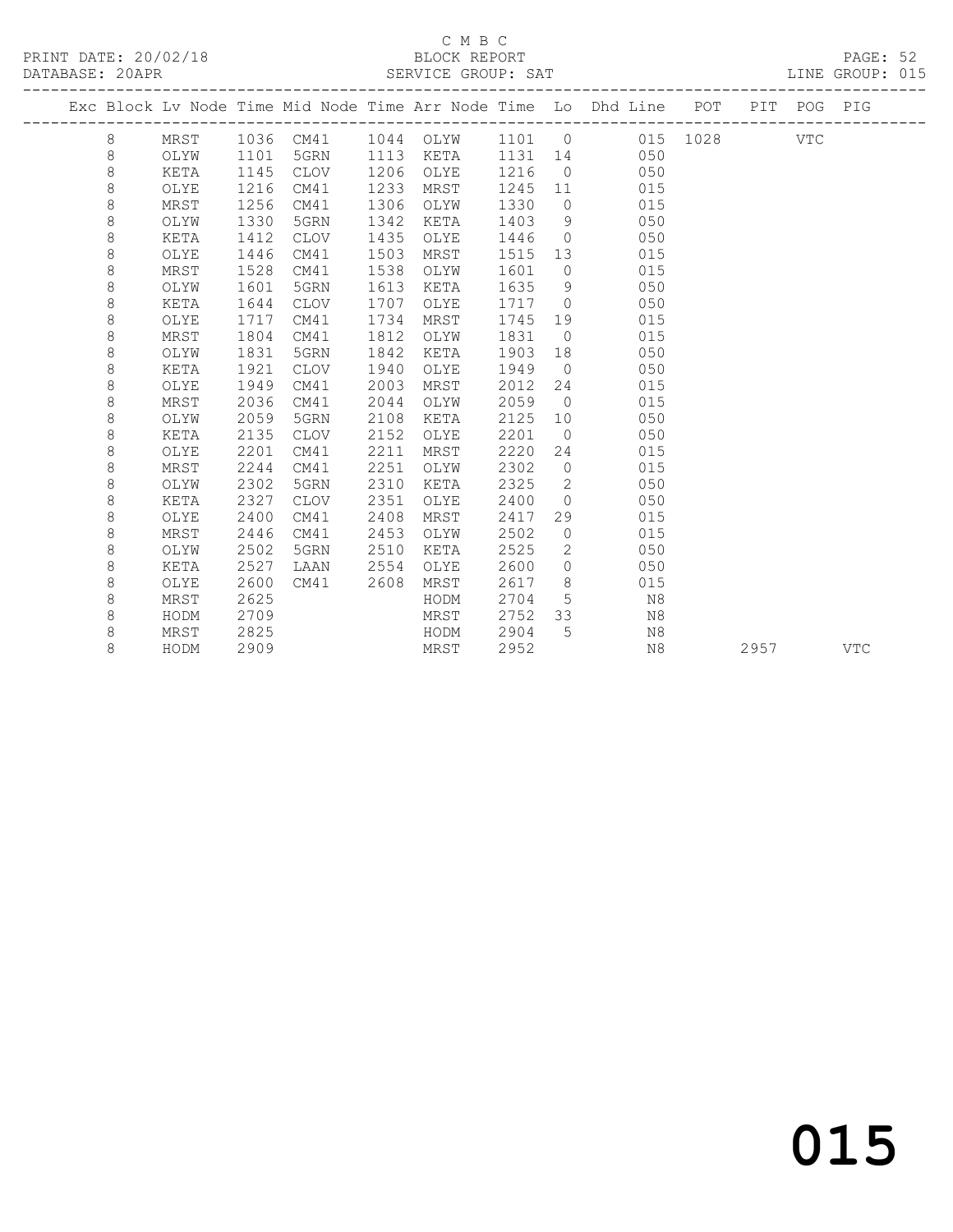#### C M B C

| DATABASE: 20APR |             |                 |                      |                 |      | SERVICE GROUP: SAT |          |                            |                                                                                |      |     | LINE GROUP: 015 |  |
|-----------------|-------------|-----------------|----------------------|-----------------|------|--------------------|----------|----------------------------|--------------------------------------------------------------------------------|------|-----|-----------------|--|
|                 |             |                 |                      |                 |      |                    |          |                            | Exc Block Lv Node Time Mid Node Time Arr Node Time Lo Dhd Line POT PIT POG PIG |      |     |                 |  |
|                 | 9           |                 |                      |                 |      |                    |          |                            | KETA 1117 CLOV 1138 OLYE 1147 0 050 1047 VTC                                   |      |     |                 |  |
|                 | 9           | OLYE            | 1147                 |                 |      |                    |          |                            | CM41 1204 MRST 1215 13 015                                                     |      |     |                 |  |
|                 | $\mathsf 9$ | MRST            | 1228<br>1300<br>1342 | CM41            |      | 1238 OLYW 1300 0   |          |                            | 015                                                                            |      |     |                 |  |
|                 | $\mathsf 9$ | OLYW            |                      | 5GRN            |      | 1312 KETA          | 1333     | 9                          | 050                                                                            |      |     |                 |  |
|                 | 9           | KETA            |                      | CLOV            | 1405 | OLYE               | 1416     |                            | $\overline{O}$<br>050                                                          |      |     |                 |  |
|                 | 9           | OLYE            | 1416                 | CM41            |      | 1433 MRST          | 1445 13  |                            | 015                                                                            |      |     |                 |  |
|                 | 9           | MRST            | 1458                 | CM41            | 1508 | OLYW               | 1531     | $\overline{0}$             | 015                                                                            |      |     |                 |  |
|                 | 9           | OLYW            | 1531                 | 5GRN            | 1543 | KETA               | 1605     | 9                          | 050                                                                            |      |     |                 |  |
|                 | $\mathsf 9$ | KETA            | 1614                 | CLOV            | 1637 | OLYE               | 1647 0   |                            | 050                                                                            |      |     |                 |  |
|                 | 9           | OLYE            | 1647                 | CM41            | 1704 | MRST               | 1715 19  |                            | 015                                                                            |      |     |                 |  |
|                 | $\mathsf 9$ | MRST            | 1734                 | CM41            | 1742 | OLYW               | 1801     | $\overline{0}$             | 015                                                                            |      |     |                 |  |
|                 | 9           | OLYW            | 1801                 |                 | 1813 | KETA               |          | 12                         | 050                                                                            |      |     |                 |  |
|                 |             |                 |                      | 5GRN            |      |                    | 1834     |                            |                                                                                |      |     |                 |  |
|                 | $\mathsf 9$ | KETA            | 1846                 | CLOV            | 1905 | OLYE               | 1916     | $\overline{0}$             | 050                                                                            |      |     |                 |  |
|                 | $\mathsf 9$ | OLYE            | 1916                 | CM41            | 1931 | MRST               | 1940     | 18                         | 015                                                                            |      |     |                 |  |
|                 | 9           | MRST            | 1958                 | CM41            | 2006 | OLYW               | 2021     | $\overline{0}$             | 015                                                                            |      |     |                 |  |
|                 | 9           | OLYW            | 2021                 | 5GRN            | 2030 | KETA               | 2047     | 8 <sup>8</sup>             | 050                                                                            |      |     |                 |  |
|                 | $\mathsf 9$ | KETA            | 2055                 | CLOV            | 2112 | OLYE               | 2121     | $\overline{0}$             | 050                                                                            |      |     |                 |  |
|                 | 9           | OLYE            | 2121                 | CM41            | 2133 | MRST               | 2142 15  |                            | 015                                                                            |      |     |                 |  |
|                 | 9           | MRST            | 2157                 | CM41            | 2205 | OLYW               | 2219     | $\overline{0}$             | 015                                                                            |      |     |                 |  |
|                 | 9           | OLYW            | 2219                 | 5GRN            | 2227 | KETA               | 2243     | $\overline{2}$             | 050                                                                            |      |     |                 |  |
|                 | $\mathsf 9$ | KETA            | 2245                 | CLOV            | 2321 | OLYE               | 2330     | $\overline{0}$             | 050                                                                            |      |     |                 |  |
|                 | $\mathsf 9$ | OLYE            | 2330                 | CM41            | 2340 | MRST               | 2349     | 25                         | 015                                                                            |      |     |                 |  |
|                 | $\mathsf 9$ | MRST            | 2414                 | CM41            | 2421 | OLYW               | 2432     | $\overline{0}$             | 015                                                                            |      |     |                 |  |
|                 | 9           | OLYW            | 2432                 | 5GRN            | 2440 | KETA               | 2455     | $\overline{2}$             | 050                                                                            |      |     |                 |  |
|                 | $\mathsf 9$ | KETA            | 2457                 | LAAN            | 2524 | OLYE               | 2530 0   |                            | 050                                                                            |      |     |                 |  |
|                 | $\mathsf 9$ | OLYE            | 2530                 | CM41 2538       |      | MRST               | 2547     | 8 <sup>8</sup>             | 015                                                                            |      |     |                 |  |
|                 | 9           | MRST            | 2555                 |                 |      | HODM               |          |                            | 2634 15 N8                                                                     |      |     |                 |  |
|                 | 9           | HODM            | 2649                 |                 |      | MRST               | 2732     | 14                         | N8                                                                             |      |     |                 |  |
|                 | 9           | MRST            | 2746                 |                 |      | HODM               | 2833     | 6                          | N20                                                                            |      |     |                 |  |
|                 | 9           | HODM            | 2839                 |                 |      | MRST               | 2928     |                            | N20                                                                            | 2933 |     | <b>VTC</b>      |  |
|                 |             |                 |                      |                 |      |                    |          |                            |                                                                                |      |     |                 |  |
|                 | 10          | MRST            | 1129                 | CM41            |      | 1138 OLYW          | 1200     | $\overline{0}$             | 015                                                                            | 1121 | VTC |                 |  |
|                 | 10          | OLYW            | 1200                 | 5GRN            |      | 1212 KETA          | 1231 11  |                            | 050                                                                            |      |     |                 |  |
|                 | 10          | KETA            | 1242                 | <b>CLOV</b>     | 1305 | OLYE               | 1316     | $\overline{0}$             | 050                                                                            |      |     |                 |  |
|                 | 10          | OLYE            | 1316                 | CM41            | 1333 | MRST               | 1345 12  |                            | 015                                                                            |      |     |                 |  |
|                 | 10          | MRST            | 1357                 | CM41            | 1407 | OLYW               | 1431     | $\overline{0}$             | 015                                                                            |      |     |                 |  |
|                 | 10          | OLYW            |                      | 5GRN            |      | 1443 KETA          | 1505     | 9                          | 050                                                                            |      |     |                 |  |
|                 | 10          | KETA            | 1431<br>1514         | CLOV            |      | 1537 OLYE          | $1547$ 0 |                            | 050                                                                            |      |     |                 |  |
|                 |             |                 |                      |                 |      |                    |          |                            | 10 OLYE 1547 CM41 1604 MRST 1615 16 015                                        |      |     |                 |  |
|                 | 10          | MRST            | 1631                 | CM41            | 1640 | OLYW               | 1701     | $\overline{0}$             | 015                                                                            |      |     |                 |  |
|                 | 10          | OLYW            | 1701                 | 5GRN            | 1713 | KETA               | 1735     | 9                          | 050                                                                            |      |     |                 |  |
|                 | 10          | KETA            | 1744                 | <b>CLOV</b>     | 1804 | OLYE               | 1815     | $\overline{0}$             | 050                                                                            |      |     |                 |  |
|                 | 10          | OLYE            | 1815                 | CM41            | 1831 | MRST               | 1840     | 11                         | 015                                                                            |      |     |                 |  |
|                 | 10          | $\tt MRST$      | 1851                 | CM41            | 1859 | OLYW               | 1917     | $\overline{0}$             | 015                                                                            |      |     |                 |  |
|                 | 10          | OLYW            | 1917                 | 5GRN            | 1927 | KETA               | 1948     | 9                          | 050                                                                            |      |     |                 |  |
|                 | 10          | KETA            | 1957                 | $\mathtt{CLOV}$ | 2016 | OLYE               | 2025     | $\overline{0}$             | 050                                                                            |      |     |                 |  |
|                 |             |                 |                      |                 | 2039 |                    |          |                            | 015                                                                            |      |     |                 |  |
|                 | 10          | $\mathtt{OLYE}$ | 2025                 | CM41            |      | MRST               | 2048     | 29                         |                                                                                |      |     |                 |  |
|                 | 10          | MRST            | 2117                 | CM41            | 2125 | OLYW               | 2139     | $\overline{0}$             | 015                                                                            |      |     |                 |  |
|                 | 10          | OLYW            | 2139                 | 5GRN            | 2147 | KETA               | 2203     | $\overline{\phantom{0}}^2$ | 050                                                                            |      |     |                 |  |
|                 | 10          | KETA            | 2205                 | <b>CLOV</b>     | 2231 | OLYE               | 2240     | $\overline{0}$             | 050                                                                            |      |     |                 |  |
|                 | 10          | $\mathtt{OLYE}$ | 2240                 | CM41            | 2250 | MRST               | 2259     | 15                         | 015                                                                            |      |     |                 |  |
|                 | 10          | MRST            | 2314                 | CM41            | 2321 | OLYW               | 2332     | $\overline{0}$             | 015                                                                            |      |     |                 |  |
|                 | 10          | OLYW            | 2332                 | 5GRN            | 2340 | KETA               | 2355     | 2                          | 050                                                                            |      |     |                 |  |
|                 | 10          | KETA            | 2357                 | LAAN            | 2424 | OLYE               | 2430     | $\overline{0}$             | 050                                                                            |      |     |                 |  |
|                 | 10          | OLYE            | 2430                 | CM41            | 2438 | MRST               | 2447     | 29                         | 015                                                                            |      |     |                 |  |
|                 | 10          | MRST            | 2516                 | CM41            | 2523 | OLYW               | 2532     | $\overline{0}$             | 015                                                                            |      |     |                 |  |
|                 | 10          | OLYW            | 2532                 | 5GRN            | 2540 | KETA               | 2555     | 6                          | 15 050                                                                         |      |     |                 |  |
|                 |             |                 |                      |                 |      |                    |          |                            |                                                                                |      |     |                 |  |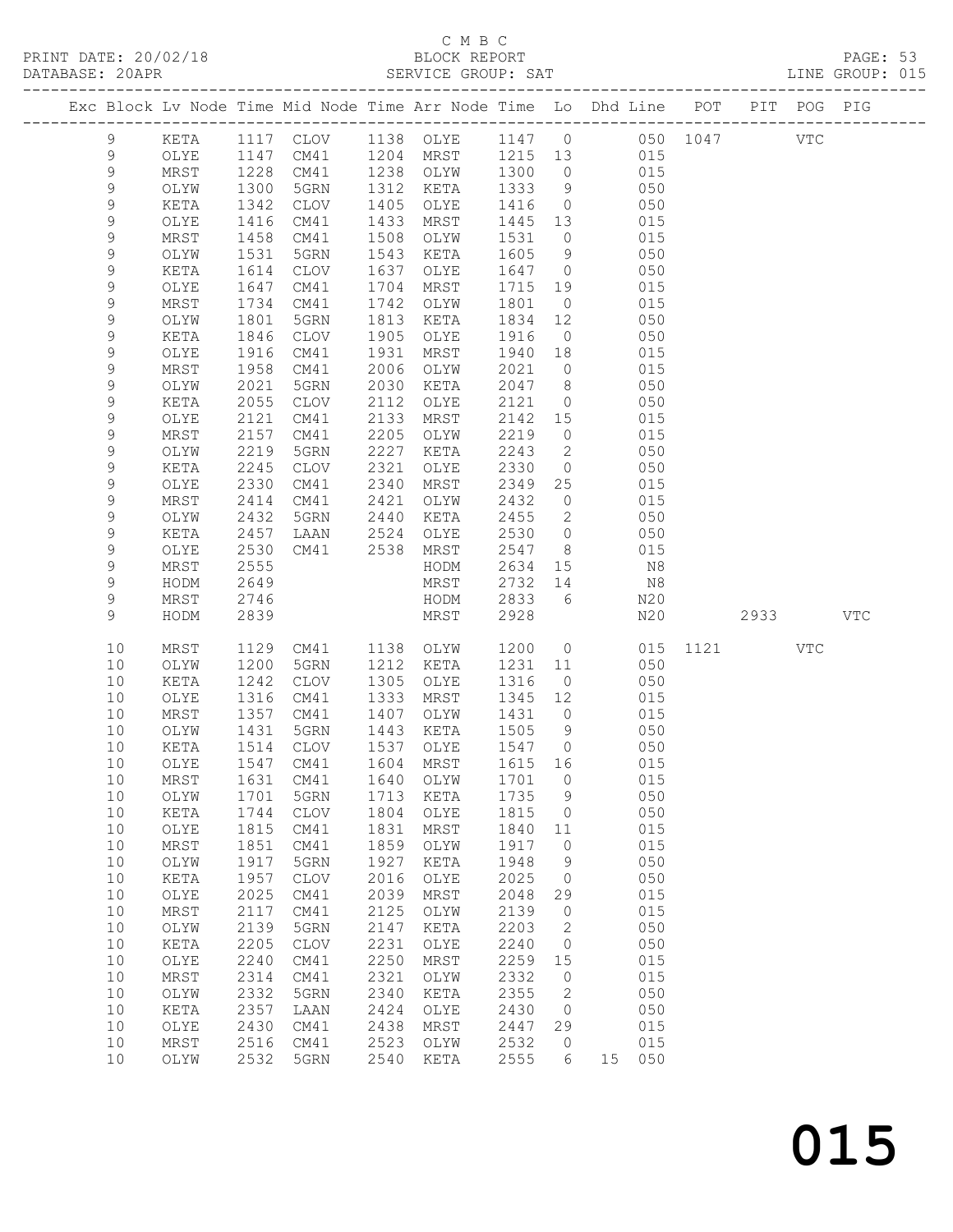| PRINT DATE: 20/02/18<br>DATABASE: 20APR |                 |                                                                                |              |  |              | C M B C | BLOCK REPORT<br>SERVICE GROUP: SAT |  |            |      | PAGE: 54<br>LINE GROUP: 015 |  |
|-----------------------------------------|-----------------|--------------------------------------------------------------------------------|--------------|--|--------------|---------|------------------------------------|--|------------|------|-----------------------------|--|
|                                         |                 | Exc Block Ly Node Time Mid Node Time Arr Node Time Lo Dhd Line POT PIT POG PIG |              |  |              |         |                                    |  |            |      |                             |  |
|                                         | $10^{-}$<br>1 N | MRST<br>HODM                                                                   | 2616<br>2639 |  | HODM<br>MRST |         | 2639 0<br>2709                     |  | N15<br>N15 | 2714 | VTC                         |  |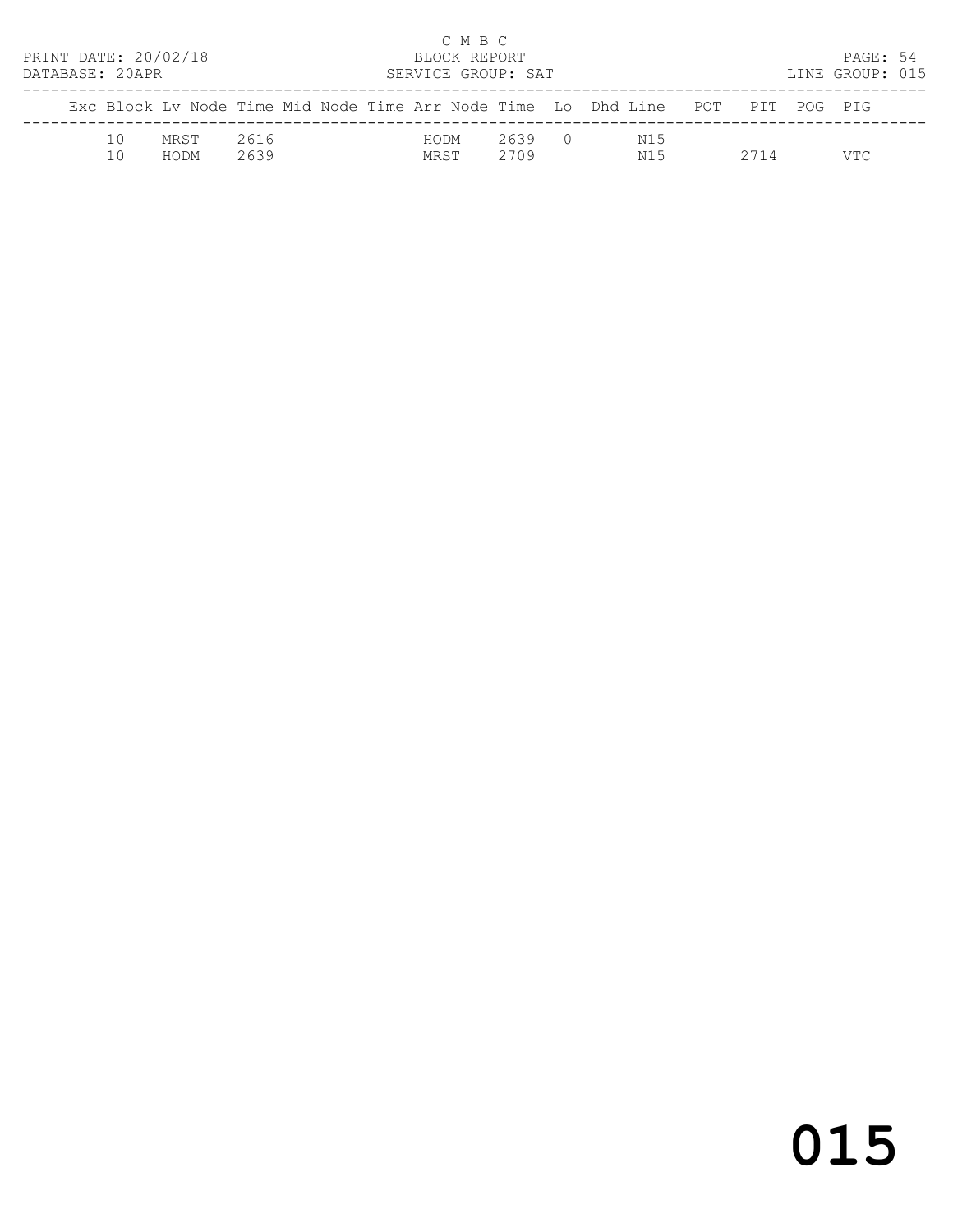|  |                                                                            | 29ST 29 AV STATION                                                                               |                                                          |                                                                           |                                                           |                                                                      |                                                                      |                                                                 | 63LP 63 LOOP                                                                                                                                                                                                                                                                                                                                                                                                            |                  |           |             |  |
|--|----------------------------------------------------------------------------|--------------------------------------------------------------------------------------------------|----------------------------------------------------------|---------------------------------------------------------------------------|-----------------------------------------------------------|----------------------------------------------------------------------|----------------------------------------------------------------------|-----------------------------------------------------------------|-------------------------------------------------------------------------------------------------------------------------------------------------------------------------------------------------------------------------------------------------------------------------------------------------------------------------------------------------------------------------------------------------------------------------|------------------|-----------|-------------|--|
|  |                                                                            |                                                                                                  |                                                          |                                                                           |                                                           |                                                                      |                                                                      |                                                                 | Exc Block Lv Node Time Mid Node Time Arr Node Time Lo Dhd Line POT PIT POG PIG                                                                                                                                                                                                                                                                                                                                          |                  |           |             |  |
|  | 11<br>11<br>11<br>11<br>11<br>11<br>11<br>11<br>11<br>11<br>11<br>11<br>11 | 29ST<br>63LP<br>29ST<br>63LP<br>29ST<br>63LP<br>29ST<br>63LP<br>29ST<br>63LP                     | 1716<br>1850<br>2017<br>2151<br>2310<br>2444             | 1541 GRBY<br>HACO<br>GRBY<br>2017 HACO<br>GRBY<br>HACO<br>GRBY            |                                                           | 2503 KYEA                                                            | 1741 63LP 1838 12<br>2553                                            |                                                                 | 11 EAKY 528 HACO 550 63LP 629 18 016 501 VTCT<br>63LP 647 GRBY 709 29ST 747 15 016<br>29ST 802 HACO 824 63LP 913 13 016<br>63LP 926 GRBY 949 29ST 1039 7 016<br>1046 HACO 1111 63LP 1207 13 016<br>1220 GRBY 1248 29ST 1346 10 016<br>1356 HACO 1422 63LP 1526 15 016<br>1608 29ST 1707 9 016<br>016<br>1915 29ST 2008 9 016<br>2039 63LP 2131 20 016<br>2214 29ST 2303 7 016<br>2330 63LP 2422 22 016<br>016 2619 VTCT |                  |           |             |  |
|  | 12<br>12<br>12<br>12<br>12<br>12<br>12<br>12<br>12                         | EAKY<br>63LP<br>29ST<br>63LP<br>29ST<br>63LP<br>29ST<br>63LP<br>29ST                             | 817<br>941<br>1106<br>1416                               | 1240 GRBY<br>HACO<br>1600 GRBY<br>1736 HACO                               |                                                           |                                                                      |                                                                      |                                                                 | 548 HACO 610 63LP 649 14 016<br>703 GRBY 725 29ST 805 12 016<br>HACO 839 63LP 928 13 016<br>GRBY 1006 29ST 1058 8 016<br>HACO 1131 63LP 1228 12 016<br>1308 29ST 1406 10 016<br>1442 63LP 1546 14 016<br>1627 29ST 1726 10 016<br>1801 63LP 1858 016<br>016<br>016 1906 VTCT                                                                                                                                            | 521 VTCT         |           |             |  |
|  | 13<br>13<br>13<br>13<br>13<br>13<br>13<br>13                               | NAST<br>HANA<br>29ST<br>29ST<br>63LP<br>29ST<br>63LP<br><b>29ST</b>                              | 846<br>1018<br>1146<br>1327<br>1506                      | HACO<br>GRBY<br>HACO<br>GRBY<br>HACO                                      | 909<br>1045<br>1212<br>1356<br>1532                       | 63LP<br>29ST<br>63LP<br>29ST<br>63LP                                 | 1000<br>1137 9<br>1312<br>1456<br>1635                               | 18<br>15<br>10                                                  | 537 NABY 542 HANA 548 0 007<br>13 63LP 733 GRBY 755 29ST 837 9 016<br>016<br>016<br>016<br>016<br>016                                                                                                                                                                                                                                                                                                                   | 502 VTCT         | 1643 VTCT |             |  |
|  | 14<br>14<br>14<br>14<br>14<br>14<br>14<br>14<br>14                         | <b>BYGR</b><br>63LP<br>29ST<br>63LP<br><b>29ST</b><br>63LP<br><b>29ST</b><br>63LP<br><b>29ST</b> | 553<br>627<br>732<br>856<br>1016<br>1146<br>1316<br>1501 | REBY<br>GRBY<br>HACO<br>GRBY<br>HACO<br>GRBY<br>HACO<br>GRBY<br>1636 HACO | 649<br>751<br>919<br>1039<br>1213<br>1342<br>1528<br>1702 | 63LP<br>29ST<br>63LP<br>29ST<br>63LP<br>29ST<br>63LP<br>29ST<br>63LP | 611 16<br>727<br>835<br>1009<br>1135<br>1307<br>1446<br>1627<br>1801 | $5\overline{)}$<br>21<br>$\overline{7}$<br>11<br>9<br>15<br>- 9 | 016<br>016<br>016<br>016<br>016<br>016<br>016<br>016<br>016                                                                                                                                                                                                                                                                                                                                                             | 532 VTCT<br>1809 |           | <b>VTCT</b> |  |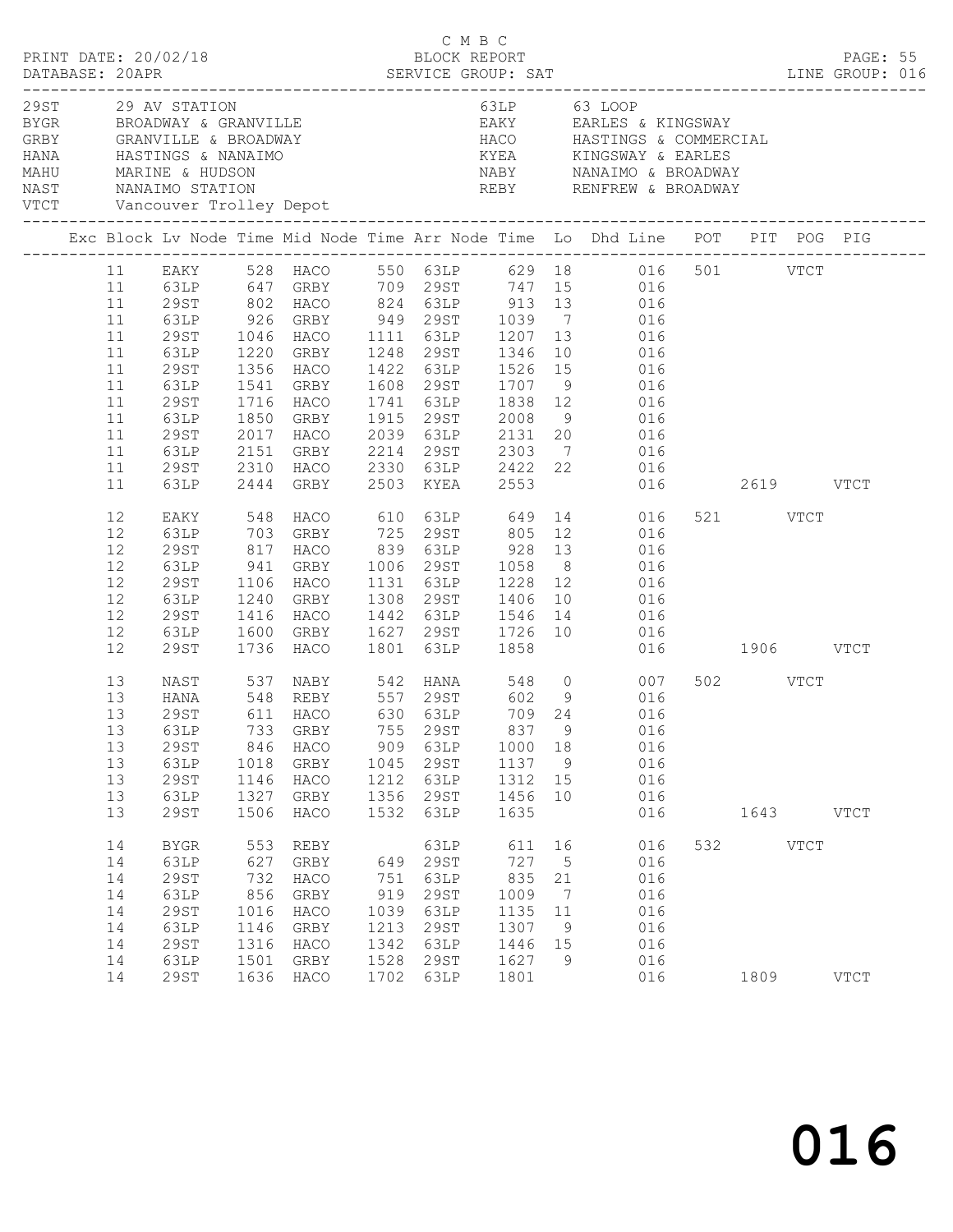### C M B C<br>BLOCK REPORT

| DATABASE: 20APR |    |             |            |           |      | SERVICE GROUP: SAT        |         |                |                                                                                                      |               | LINE GROUP: 016 |
|-----------------|----|-------------|------------|-----------|------|---------------------------|---------|----------------|------------------------------------------------------------------------------------------------------|---------------|-----------------|
|                 |    |             |            |           |      |                           |         |                | Exc Block Lv Node Time Mid Node Time Arr Node Time Lo Dhd Line POT PIT POG PIG                       |               |                 |
|                 |    |             |            |           |      |                           |         |                | 15 GRBY 605 GRBY 605 29ST 641 6 016 550 VTCT                                                         |               |                 |
|                 | 15 | 29ST        | 647        |           |      |                           |         |                | HACO 706 63LP 748 14 016                                                                             |               |                 |
|                 | 15 | 63LP        |            |           |      |                           |         |                |                                                                                                      |               |                 |
|                 | 15 | 29ST        | 802<br>916 |           |      |                           |         |                | GRBY 824 29ST 907 9 016<br>HACO 939 63LP 1032 15 016<br>GRBY 1114 29ST 1207 9 016                    |               |                 |
|                 |    |             |            |           |      |                           |         |                |                                                                                                      |               |                 |
|                 | 15 | 63LP        | 1047       |           |      |                           |         |                |                                                                                                      |               |                 |
|                 | 15 | 29ST        | 1216       | HACO      |      | 1242 63LP                 | 1343 16 |                | 016                                                                                                  |               |                 |
|                 | 15 | 63LP        | 1359       | GRBY      |      | 1426 29ST                 | 1526    | 10             | 016                                                                                                  |               |                 |
|                 | 15 | 29ST        | 1536       | HACO      |      | 1602 63LP                 | 1703 13 |                | 016                                                                                                  |               |                 |
|                 | 15 | 63LP        | 1716       | GRBY      |      | 1741 29ST                 | 1838    | 8 <sup>8</sup> | 016                                                                                                  |               |                 |
|                 | 15 | 29ST        | 1846       | HACO      | 1909 | 63LP                      | 2005 21 |                | 016                                                                                                  |               |                 |
|                 | 15 | 63LP        | 2026       | GRBY      | 2049 | 29ST                      | 2138    | 9              | 016                                                                                                  |               |                 |
|                 | 15 | 29ST        | 2147       | HACO      |      | 2209 63LP                 |         |                |                                                                                                      |               |                 |
|                 | 15 | 63LP        | 2313       | GRBY      |      | $2335$ $29ST$ $2423$ $12$ |         |                | 2301 12 016<br>2423 12 016<br>016                                                                    |               |                 |
|                 | 15 | 29ST        | 2435       | HACO      |      | 2455 63LP                 | 2547    |                | 016                                                                                                  | 2552 VTCT     |                 |
|                 |    |             |            |           |      |                           |         |                |                                                                                                      |               |                 |
|                 | 16 | 63LP        | 607<br>717 | GRBY      |      |                           |         |                | 629    29ST           707    10              016<br>736    63LP          820    21               016 | 559 VTCT      |                 |
|                 | 16 | 29ST        |            | HACO      |      |                           |         |                |                                                                                                      |               |                 |
|                 | 16 | 63LP        | 841        | GRBY      |      | 904 29ST                  | 954 12  |                | 016                                                                                                  |               |                 |
|                 | 16 | 29ST        | 1006       | HACO      |      | 1029 63LP                 |         |                | 1125 11 016                                                                                          |               |                 |
|                 | 16 | 63LP        | 1136       | GRBY      |      | 1203 29ST                 | 1257 9  |                | 016                                                                                                  |               |                 |
|                 | 16 | 29ST        | 1306       | HACO      |      | 1332 63LP                 | 1436 15 |                | 016                                                                                                  |               |                 |
|                 | 16 | 63LP        | 1451       | GRBY      |      | 1518 29ST                 | 1617 9  |                | 016                                                                                                  |               |                 |
|                 | 16 | 29ST        | 1626       | HACO      |      | 1652 63LP                 | 1751 13 |                | 016                                                                                                  |               |                 |
|                 | 16 | 63LP        | 1804       | GRBY      |      | 1829 29ST                 | 1923 9  |                |                                                                                                      |               |                 |
|                 | 16 | 29ST        | 1932       | HACO      |      | 1956 63LP                 | 2050 21 |                | 016<br>016                                                                                           |               |                 |
|                 |    |             | 2111       |           |      |                           |         |                | 2134 29ST 2223 5 016                                                                                 |               |                 |
|                 | 16 | 63LP        |            | GRBY      |      |                           |         |                |                                                                                                      |               |                 |
|                 | 16 | 29ST        | 2228       | HACO      | 2250 | 63LP                      | 2342    |                |                                                                                                      | 016 2347 VTCT |                 |
|                 | 17 | EAKY        | 628        | HACO      |      |                           |         |                |                                                                                                      | 559 VTCT      |                 |
|                 | 17 | 63LP        | 747        | GRBY      |      | 809 29ST                  |         |                |                                                                                                      |               |                 |
|                 | 17 | 29ST        | 901        | HACO      |      | 924 63LP                  | 1017 10 |                | 016                                                                                                  |               |                 |
|                 | 17 | 63LP        | 1027       | GRBY      |      | 1054 29ST                 | 1147 9  |                | 016                                                                                                  |               |                 |
|                 | 17 | 29ST        | 1156       | HACO      |      | 1222 63LP                 | 1323 14 |                | 016                                                                                                  |               |                 |
|                 | 17 | 63LP        | 1337       | GRBY      |      | 1406 29ST                 |         |                | $1506$ 10 016                                                                                        |               |                 |
|                 | 17 | 29ST        | 1516       | HACO      |      | 1542 63LP 1643 13         |         |                | 016                                                                                                  |               |                 |
|                 | 17 | 63LP        | 1656       | GRBY      |      | 1721 29ST 1818 8          |         |                | 016                                                                                                  |               |                 |
|                 | 17 | 29ST        | 1826       | HACO      |      | 1849 63LP 1945            |         |                | 016                                                                                                  | 1953 VTCT     |                 |
|                 |    |             |            |           |      |                           |         |                |                                                                                                      |               |                 |
|                 | 18 |             |            |           |      |                           |         |                | EAKY 659 HACO 721 63LP 805 22 016 629 VTCT                                                           |               |                 |
|                 | 18 | 63LP        | 827        | GRBY      | 850  | 29ST                      | 938     | 8 <sup>8</sup> | 016                                                                                                  |               |                 |
|                 | 18 | 29ST        | 946        | HACO      | 1009 | 63LP                      | 1103 13 |                | 016                                                                                                  |               |                 |
|                 | 18 | 63LP        | 1116       | GRBY      | 1143 | 29ST                      | 1237    | $\overline{9}$ | 016                                                                                                  |               |                 |
|                 | 18 | <b>29ST</b> | 1246       | HACO      | 1312 | 63LP                      | 1415    | 14             | 016                                                                                                  |               |                 |
|                 | 18 | 63LP        | 1429       | GRBY      | 1456 | 29ST                      | 1556    | 10             | 016                                                                                                  |               |                 |
|                 | 18 | 29ST        | 1606       | HACO      | 1632 | 63LP                      | 1733    | 13             | 016                                                                                                  |               |                 |
|                 | 18 | 63LP        | 1746       | GRBY      | 1811 | 29ST                      | 1908    | 9              | 016                                                                                                  |               |                 |
|                 | 18 | <b>29ST</b> | 1917       | HACO      | 1941 | 63LP                      | 2035    | 21             | 016                                                                                                  |               |                 |
|                 | 18 | 63LP        | 2056       | GRBY      | 2119 | 29ST                      | 2208    |                | 016                                                                                                  | 2236 VTCT     |                 |
|                 |    |             |            |           |      |                           |         |                |                                                                                                      |               |                 |
|                 | 19 | MAHU        | 655        | GRBY      |      | 63LP                      | 701     | 17             | 010                                                                                                  | 653 VTCT      |                 |
|                 | 19 | 63LP        | 718        | GRBY      | 740  | 29ST                      | 822     | 9              | 016                                                                                                  |               |                 |
|                 | 19 | 29ST        | 831        | HACO      | 854  | 63LP                      | 945     | 13             | 016                                                                                                  |               |                 |
|                 | 19 | 63LP        | 958        | GRBY      | 1025 | 29ST                      | 1117    | 9              | 016                                                                                                  |               |                 |
|                 | 19 | <b>29ST</b> | 1126       | HACO      | 1152 | 63LP                      | 1252    | 15             | 016                                                                                                  |               |                 |
|                 | 19 | 63LP        | 1307       | GRBY      | 1336 | 29ST                      | 1436    | 10             | 016                                                                                                  |               |                 |
|                 | 19 | 29ST        | 1446       | HACO      | 1512 | 63LP                      | 1615    | 14             | 016                                                                                                  |               |                 |
|                 | 19 |             |            |           |      |                           |         |                |                                                                                                      |               |                 |
|                 |    | 63LP        |            | 1629 GRBY | 1655 | 29ST                      | 1756 10 |                | 016                                                                                                  |               |                 |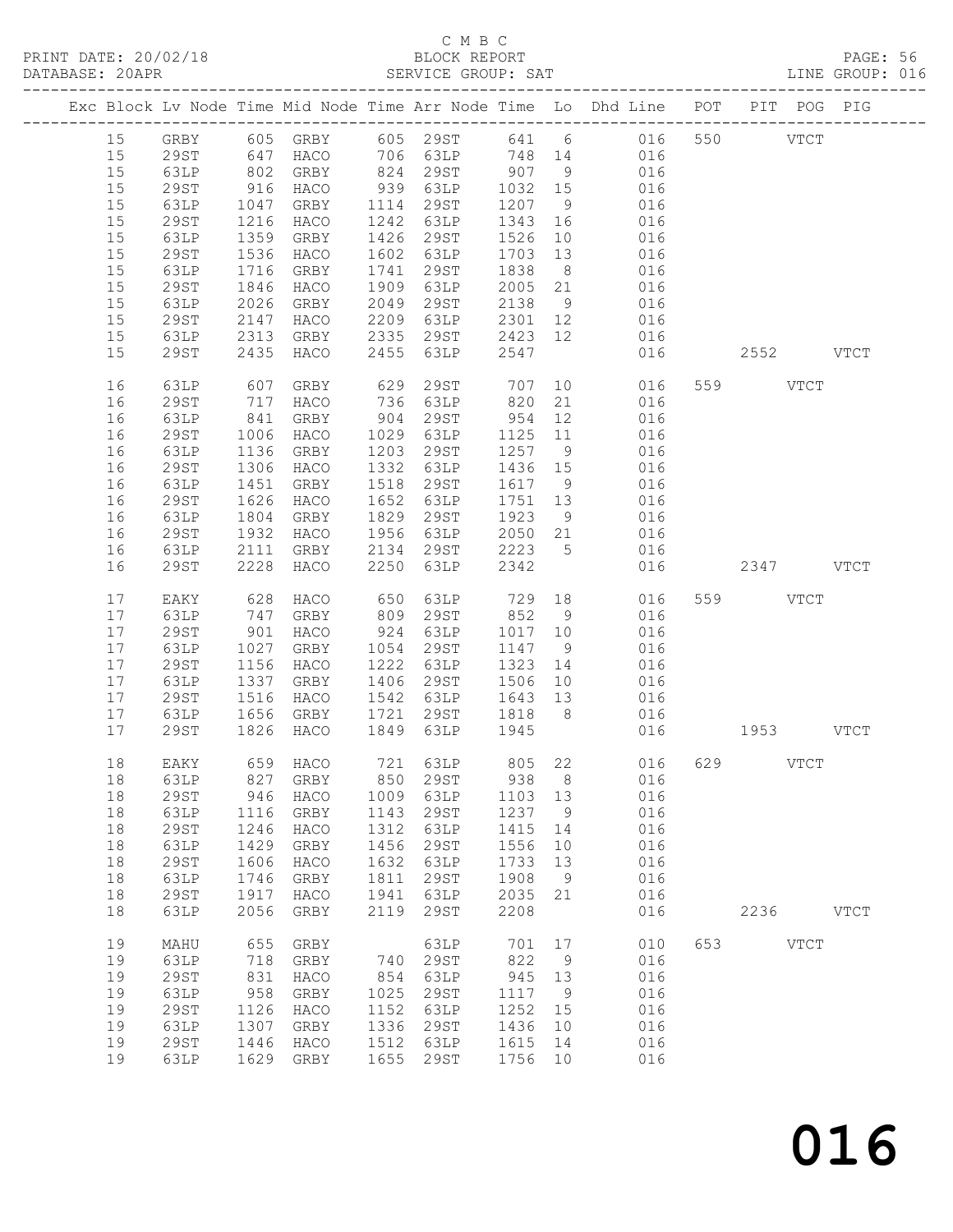PRINT DATE: 20/02/18 BLOCK REPORT BATABASE: 20APR BERVICE GROUP: SAT

#### C M B C<br>BLOCK REPORT

PAGE: 57<br>LINE GROUP: 016

|  |    |             |      |                                    |      |           |         |                              | Exc Block Lv Node Time Mid Node Time Arr Node Time Lo Dhd Line POT PIT POG PIG |     |           |             |             |
|--|----|-------------|------|------------------------------------|------|-----------|---------|------------------------------|--------------------------------------------------------------------------------|-----|-----------|-------------|-------------|
|  | 19 | 29ST        |      |                                    |      |           |         |                              | 1806 HACO 1831 63LP 1927 016 1935                                              |     |           |             | <b>VTCT</b> |
|  | 20 | EAKY        |      | 744 HACO                           |      | 806 63LP  | 850 16  |                              | 016                                                                            |     | 714 VTCT  |             |             |
|  | 20 |             | 906  | GRBY                               | 929  | 29ST      | 1019    | $7\overline{ }$              | 016                                                                            |     |           |             |             |
|  |    | 63LP        |      |                                    |      |           |         |                              |                                                                                |     |           |             |             |
|  | 20 | <b>29ST</b> | 1026 | HACO                               | 1051 | 63LP      | 1147 15 |                              | 016                                                                            |     |           |             |             |
|  | 20 | 63LP        | 1202 | GRBY                               | 1230 | 29ST      | 1326    | 10                           | 016                                                                            |     |           |             |             |
|  | 20 | <b>29ST</b> | 1336 | HACO                               | 1402 | 63LP      | 1506    | 15                           | 016                                                                            |     |           |             |             |
|  | 20 | 63LP        | 1521 | GRBY                               | 1548 | 29ST      | 1647    | 9                            | 016                                                                            |     |           |             |             |
|  | 20 | <b>29ST</b> | 1656 | HACO                               | 1721 | 63LP      | 1818    | 17                           | 016                                                                            |     |           |             |             |
|  | 20 | 63LP        | 1835 | GRBY                               | 1900 | 29ST      | 1953    | 10                           | 016                                                                            |     |           |             |             |
|  | 20 | <b>29ST</b> | 2003 | HACO                               | 2025 | 63LP      | 2117    | 14                           | 016                                                                            |     |           |             |             |
|  | 20 | 63LP        | 2131 | GRBY                               | 2154 | 29ST      | 2243    | $5\overline{)}$              | 016                                                                            |     |           |             |             |
|  | 20 | 29ST        | 2248 | HACO                               | 2310 | 63LP      | 2402 12 |                              | 016                                                                            |     |           |             |             |
|  | 20 | 63LP        | 2414 | GRBY                               | 2433 | KYEA      | 2523    |                              | 016                                                                            |     | 2549 VTCT |             |             |
|  |    |             |      |                                    |      |           |         |                              |                                                                                |     |           |             |             |
|  |    |             |      |                                    |      |           |         |                              |                                                                                |     |           |             |             |
|  | 21 | MAHU        | 751  | GRBY                               |      | 63LP      | 757     | 15                           | 010                                                                            |     | 749 VTCT  |             |             |
|  | 21 | 63LP        | 812  | GRBY                               |      | 835 29ST  | 923     | 8 <sup>8</sup>               | 016                                                                            |     |           |             |             |
|  | 21 | <b>29ST</b> | 931  | HACO                               | 954  | 63LP      | 1048    | 18                           | 016                                                                            |     |           |             |             |
|  | 21 | 63LP        | 1106 | GRBY                               | 1133 | 29ST      | 1227    | 9                            | 016                                                                            |     |           |             |             |
|  | 21 | 29ST        | 1236 | HACO                               | 1302 | 63LP      | 1405    | 14                           | 016                                                                            |     |           |             |             |
|  | 21 | 63LP        | 1419 | GRBY                               | 1446 | 29ST      | 1546    | 10                           | 016                                                                            |     |           |             |             |
|  | 21 | <b>29ST</b> | 1556 | HACO                               | 1622 | 63LP      | 1723    | 13                           | 016                                                                            |     |           |             |             |
|  | 21 | 63LP        | 1736 | GRBY                               | 1801 | 29ST      | 1858    |                              | 016                                                                            |     | 1932 VTCT |             |             |
|  |    |             |      |                                    |      |           |         |                              |                                                                                |     |           |             |             |
|  | 22 | MAHU        | 903  | GRBY                               |      | 63LP      | 909     | $\overline{7}$               | 010                                                                            |     | 901 VTCT  |             |             |
|  | 22 | 63LP        | 916  | GRBY                               |      | 939 29ST  | 1029    | $\overline{7}$               | 016                                                                            |     |           |             |             |
|  | 22 | <b>29ST</b> | 1036 | HACO                               | 1101 | 63LP      | 1157    | 15                           | 016                                                                            |     |           |             |             |
|  | 22 | 63LP        | 1212 | GRBY                               | 1240 | 29ST      | 1336    | 10                           | 016                                                                            |     |           |             |             |
|  | 22 | <b>29ST</b> | 1346 | HACO                               | 1412 | 63LP      | 1516 15 |                              | 016                                                                            |     |           |             |             |
|  | 22 |             |      |                                    |      |           |         |                              |                                                                                |     |           |             |             |
|  |    | 63LP        | 1531 | GRBY                               | 1558 | 29ST      | 1657    | 9                            | 016                                                                            |     |           |             |             |
|  | 22 | 29ST        | 1706 | HACO                               | 1731 | 63LP      | 1828    |                              | 016                                                                            |     | 1836 VTCT |             |             |
|  | 23 |             |      |                                    |      |           |         | $7\phantom{.0}\phantom{.0}7$ | 010                                                                            |     | 916 VTCT  |             |             |
|  |    | MAHU        | 918  | GRBY                               |      | 63LP      | 924     |                              |                                                                                |     |           |             |             |
|  | 23 | 63LP        | 931  | GRBY                               |      | 956 29ST  | 1048    | 8 <sup>8</sup>               | 016                                                                            |     |           |             |             |
|  | 23 | <b>29ST</b> | 1056 | HACO                               | 1121 | 63LP      | 1218    | 12                           | 016                                                                            |     |           |             |             |
|  | 23 | 63LP        | 1230 | GRBY                               | 1258 | 29ST      | 1356    | 10                           | 016                                                                            |     |           |             |             |
|  | 23 | <b>29ST</b> | 1406 | HACO                               |      | 1432 63LP | 1536 15 |                              | 016                                                                            |     |           |             |             |
|  | 23 | 63LP        | 1551 | GRBY                               |      | 1618 29ST | 1717 9  |                              | 016                                                                            |     |           |             |             |
|  | 23 | 29ST        |      | 1726 HACO                          |      | 1751 63LP | 1848 17 |                              | 016                                                                            |     |           |             |             |
|  |    |             |      | 23 63LP 1905 GRBY 1930 29ST 2023 9 |      |           |         |                              | 016                                                                            |     |           |             |             |
|  | 23 | 29ST        | 2032 | HACO                               | 2054 | 63LP      | 2146    |                              | 016                                                                            |     | 2151      |             | <b>VTCT</b> |
|  |    |             |      |                                    |      |           |         |                              |                                                                                |     |           |             |             |
|  | 24 | MAHU        | 933  | GRBY                               |      | 63LP      | 939     | 12                           | 010                                                                            | 931 |           | <b>VTCT</b> |             |
|  | 24 | 63LP        | 951  | GRBY                               | 1016 | 29ST      | 1108    | 8                            | 016                                                                            |     |           |             |             |
|  | 24 | <b>29ST</b> | 1116 | HACO                               | 1141 | 63LP      | 1238    | 9                            | 016                                                                            |     |           |             |             |
|  | 24 | 63LP        | 1247 | GRBY                               | 1316 | 29ST      | 1416    | 10                           | 016                                                                            |     |           |             |             |
|  | 24 | <b>29ST</b> | 1426 | HACO                               | 1452 | 63LP      | 1555    | 15                           | 016                                                                            |     |           |             |             |
|  | 24 | 63LP        | 1610 | GRBY                               | 1637 | 29ST      | 1736    | 10                           | 016                                                                            |     |           |             |             |
|  | 24 | <b>29ST</b> | 1746 | HACO                               | 1811 | 63LP      | 1907    | 13                           | 016                                                                            |     |           |             |             |
|  | 24 | 63LP        | 1920 | GRBY                               | 1945 | 29ST      | 2038    | 9                            | 016                                                                            |     |           |             |             |
|  |    |             |      |                                    |      |           |         |                              |                                                                                |     |           |             |             |
|  | 24 | <b>29ST</b> | 2047 | HACO                               | 2109 | 63LP      | 2201    | 13                           | 016                                                                            |     |           |             |             |
|  | 24 | 63LP        | 2214 | GRBY                               | 2236 | 29ST      | 2325    | 10                           | 016                                                                            |     |           |             |             |
|  | 24 | <b>29ST</b> | 2335 | HACO                               | 2355 | 63LP      | 2447    |                              | 016                                                                            |     | 2452      |             | <b>VTCT</b> |
|  |    |             |      |                                    |      |           |         |                              |                                                                                |     |           |             |             |
|  | 25 | EAKY        | 953  | HACO                               | 1019 | 63LP      | 1115    | 11                           | 016                                                                            | 921 |           | <b>VTCT</b> |             |
|  | 25 | 63LP        | 1126 | GRBY                               | 1153 | 29ST      | 1247    | 9                            | 016                                                                            |     |           |             |             |
|  | 25 | <b>29ST</b> | 1256 | HACO                               | 1322 | 63LP      | 1426    | 13                           | 016                                                                            |     |           |             |             |
|  |    |             |      |                                    |      |           |         |                              |                                                                                |     |           |             |             |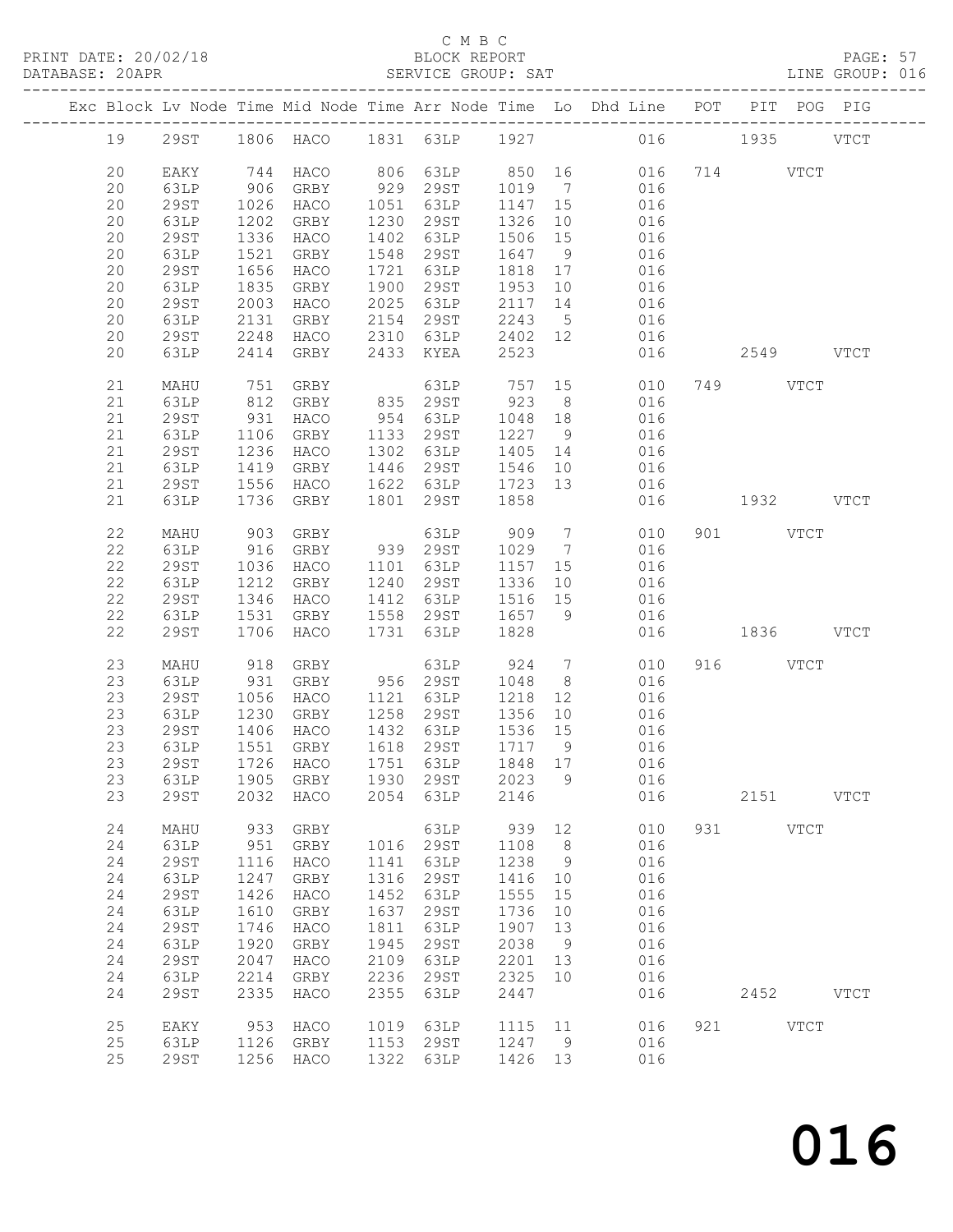#### C M B C<br>BLOCK REPORT

| DATABASE: 20APR |              |              |              |      | SERVICE GROUP: SAT                                          |                 |                | LINE GROUP: 016                                                                |               |          |           |             |  |
|-----------------|--------------|--------------|--------------|------|-------------------------------------------------------------|-----------------|----------------|--------------------------------------------------------------------------------|---------------|----------|-----------|-------------|--|
|                 |              |              |              |      |                                                             |                 |                | Exc Block Lv Node Time Mid Node Time Arr Node Time Lo Dhd Line POT PIT POG PIG |               |          |           |             |  |
|                 |              |              |              |      |                                                             |                 |                | 25 63LP 1439 GRBY 1506 29ST 1606 10 016                                        |               |          |           |             |  |
| 25              |              |              |              |      |                                                             |                 |                | 29ST 1616 HACO 1642 63LP 1743 016 1751 VTCT                                    |               |          |           |             |  |
| 26              | MAHU         | 948          | GRBY         |      |                                                             |                 |                | 63LP 954 14 010                                                                |               | 946 VTCT |           |             |  |
| 26              | 63LP         | 1008         | GRBY         |      |                                                             |                 |                | $1035$ $295T$ $1127$ $9$ 016                                                   |               |          |           |             |  |
| 26              | 29ST         | 1136         | HACO         |      | 1202 63LP                                                   |                 |                | 1302 15 016                                                                    |               |          |           |             |  |
| 26              | 63LP         | 1317         | GRBY         |      | 1346 29ST                                                   | 1446            | 10             | 016                                                                            |               |          |           |             |  |
| 26              | 29ST         | 1456         | HACO         |      | 1522 63LP                                                   | 1625 15         |                | 016                                                                            |               |          |           |             |  |
| 26              | 63LP         | 1640         | GRBY         |      | 1706 29ST                                                   | 1807 9          |                | $016$                                                                          |               |          |           |             |  |
| 26              | 29ST         | 1816         | HACO         |      | 1841 63LP 1937 14                                           |                 |                | 016                                                                            |               |          |           |             |  |
| 26              | 63LP         | 1951         |              |      | 2016 29ST                                                   |                 |                |                                                                                |               |          |           |             |  |
|                 |              |              | GRBY         |      |                                                             | 2108 19         |                | 016                                                                            |               |          |           |             |  |
| 26              | 29ST         | 2127         |              |      | HACO 2149 63LP<br>GRBY 2316 29ST                            | 2241 13         |                | 016                                                                            |               |          |           |             |  |
| 26              | 63LP         |              | 2254 GRBY    |      |                                                             | 2405            |                |                                                                                | 016           |          | 2431 VTCT |             |  |
| 27              | MAHU         | 1023         | GRBY         |      | 63LP                                                        |                 |                | 1029 8 010 1021 VTCT                                                           |               |          |           |             |  |
| 27              | 63LP         | 1037         | GRBY         |      | 1104 29ST                                                   | 1157 9          |                | 016                                                                            |               |          |           |             |  |
| 27              | 29ST         | 1206         | HACO         |      | $1232$ $63LP$                                               | 1333 14         |                | 016                                                                            |               |          |           |             |  |
| 27              | 63LP         | 1347         | GRBY         |      | 1416 29ST 1516 10                                           |                 |                | 016                                                                            |               |          |           |             |  |
| 27              | 29ST         | 1526         | HACO         |      | 1552 63LP                                                   | 1653 13         |                | 016                                                                            |               |          |           |             |  |
| 27              | 63LP         | 1706         | GRBY         |      | 1731 29ST                                                   | 1828 8          |                | 016                                                                            |               |          |           |             |  |
| 27              | 29ST         | 1836         | HACO         |      | 1859 63LP                                                   | 1955 16         |                | 016                                                                            |               |          |           |             |  |
| 27              | 63LP         |              | 2011 GRBY    |      | 2034 29ST                                                   | 2123            |                |                                                                                | 016           |          | 2156 VTCT |             |  |
| 28              | MAHU         | 1038         | GRBY         |      | 63LP                                                        |                 |                |                                                                                |               |          |           |             |  |
| 28              | 63LP         | 1056         | GRBY         |      | 1123 29ST                                                   | 1217 9          |                | 1044 12 010 1036 VTCT<br>016                                                   |               |          |           |             |  |
| 28              | 29ST         | 1226         | HACO         |      | 1252 63LP                                                   | 1355 14         |                | 016                                                                            |               |          |           |             |  |
| 28              | 63LP         | 1409         | GRBY         |      | 1436 29ST                                                   | 1536 10         |                | 016                                                                            |               |          |           |             |  |
| 28              | 29ST         | 1546         | HACO         |      | 1612 63LP                                                   | 1713            | 13             |                                                                                |               |          |           |             |  |
| 28              |              |              |              |      |                                                             |                 |                | 016                                                                            |               |          |           |             |  |
| 28              | 63LP<br>29ST | 1726<br>1902 | GRBY<br>HACO |      | 1751 29ST<br>1926 63LP                                      | 1848 14<br>2020 |                | $\begin{array}{cc} 14 & \qquad & 016 \\ 21 & \qquad & 016 \end{array}$         |               |          |           |             |  |
|                 |              |              |              |      |                                                             |                 |                | 2153 14 016                                                                    |               |          |           |             |  |
| 28              | 63LP         | 2041         | GRBY         |      | 2104 29ST                                                   |                 |                |                                                                                |               |          |           |             |  |
| 28              | 29ST         | 2207         | HACO         |      | 2229 63LP                                                   | 2321 23         |                | 016                                                                            |               |          |           |             |  |
| 28              | 63LP         | 2344         | GRBY         |      | 2403    29ST         2451    14<br>2525    63LP        2617 |                 |                | 016                                                                            |               |          |           |             |  |
| 28              | 29ST         | 2505         | HACO         |      |                                                             |                 |                |                                                                                | 016           |          | 2622 VTCT |             |  |
| 29              | MAHU         | 1136         | GRBY         |      |                                                             |                 |                | 63LP 1142 11 010 1134 VTCT                                                     |               |          |           |             |  |
| 29              | 63LP         |              |              |      | 1153 GRBY 1221 29ST 1317 9<br>1326 HACO 1352 63LP 1456 15   |                 |                | 016<br>016                                                                     |               |          |           |             |  |
| 29              | 29ST         |              |              |      |                                                             |                 |                |                                                                                |               |          |           |             |  |
|                 |              |              |              |      |                                                             |                 |                | 29 63LP 1511 GRBY 1538 29ST 1637 9 016                                         |               |          |           |             |  |
| 29              | 29ST         | 1646         | HACO         |      | 1711 63LP                                                   | 1808 11         |                | 016                                                                            |               |          |           |             |  |
| 29              | 63LP         | 1819         | GRBY         |      | 1844 29ST                                                   | 1938            | 9              | 016                                                                            |               |          |           |             |  |
| 29              | <b>29ST</b>  | 1947         | HACO         |      | 2011 63LP                                                   | 2105            |                | 016                                                                            |               |          | 2110 VTCT |             |  |
| 30              | MAHU         | 1244         | GRBY         |      | 63LP                                                        | 1250            | $\overline{7}$ |                                                                                | 010 1242 VTCT |          |           |             |  |
|                 |              | 1257         |              | 1326 | 29ST                                                        | 1426            |                | 016                                                                            |               |          |           |             |  |
| 30              | 63LP         |              | GRBY         |      |                                                             |                 | 10             |                                                                                |               |          |           |             |  |
| 30              | <b>29ST</b>  | 1436         | HACO         | 1502 | 63LP                                                        | 1605            | 15             | 016                                                                            |               |          |           |             |  |
| 30              | 63LP         | 1620         | GRBY         | 1647 | 29ST                                                        | 1746            | 10             | 016                                                                            |               |          |           |             |  |
| 30              | <b>29ST</b>  | 1756         | HACO         | 1821 | 63LP                                                        | 1917            | 19             | 016                                                                            |               |          |           |             |  |
| 30              | 63LP         | 1936         | GRBY         | 2001 | 29ST                                                        | 2053            | 14             | 016                                                                            |               |          |           |             |  |
| 30              | <b>29ST</b>  | 2107         | HACO         | 2129 | 63LP                                                        | 2221            | 13             | 016                                                                            |               |          |           |             |  |
| 30              | 63LP         | 2234         | GRBY         | 2256 | 29ST                                                        | 2345            | 20             | 016                                                                            |               |          |           |             |  |
| 30              | 29ST         | 2405         | HACO         | 2425 | 63LP                                                        | 2517            |                | 016                                                                            |               |          | 2522      | <b>VTCT</b> |  |
|                 |              |              |              |      |                                                             |                 |                |                                                                                |               |          |           |             |  |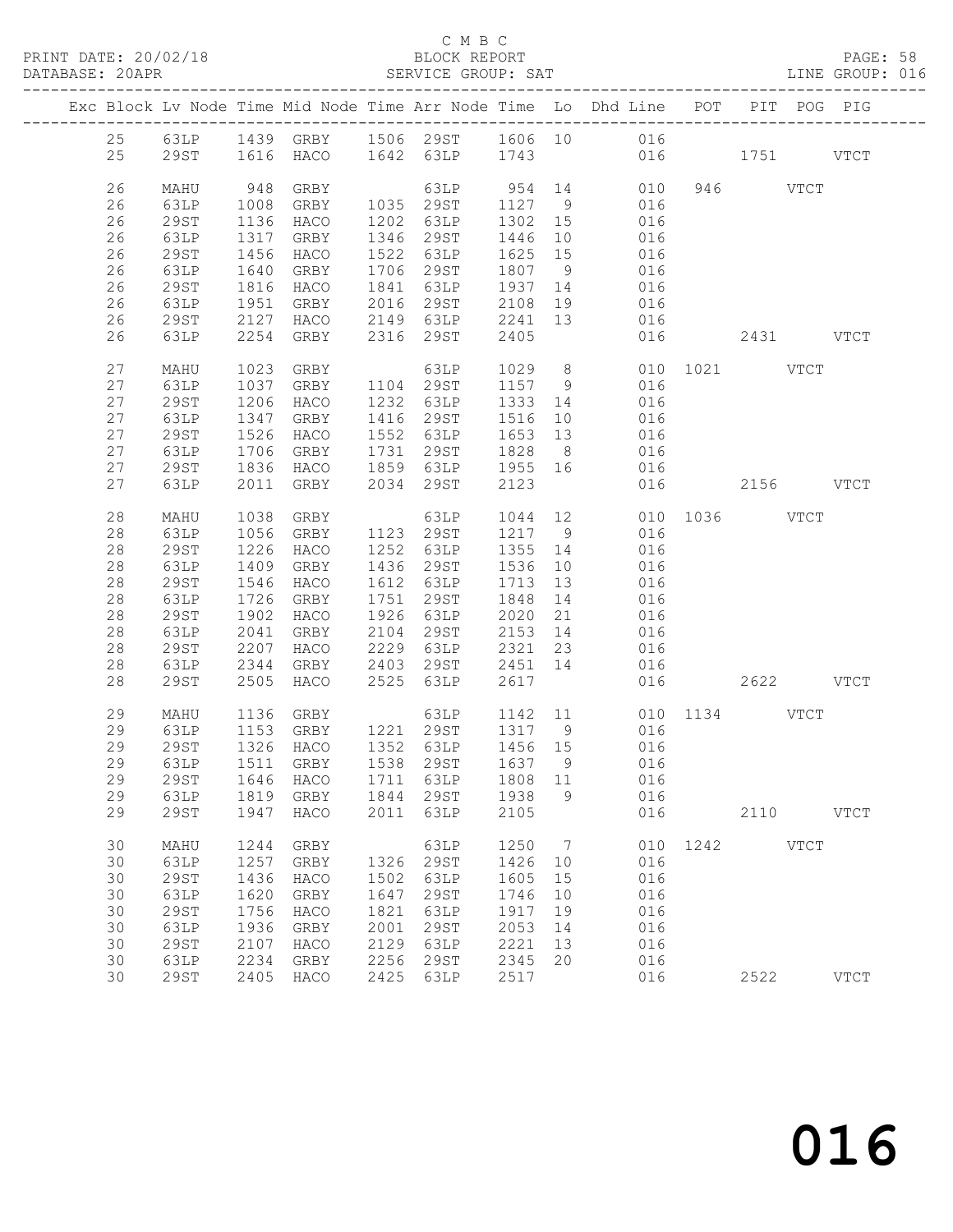|                              |                    |              |                                                                          |      | C M B C           |              |                      |                                                                                                                                  |           |             |  |
|------------------------------|--------------------|--------------|--------------------------------------------------------------------------|------|-------------------|--------------|----------------------|----------------------------------------------------------------------------------------------------------------------------------|-----------|-------------|--|
|                              |                    |              |                                                                          |      |                   |              |                      | CAMBIE ST FS W BROADWAY MRST SW MARINE STN OABY OAK & BROADWAY MRST SW MARINE STN ROBSON & RICHARDS VTCT Vancouver Trolley Depot |           |             |  |
|                              |                    |              |                                                                          |      |                   |              |                      | Exc Block Lv Node Time Mid Node Time Arr Node Time Lo Dhd Line POT PIT POG PIG                                                   |           |             |  |
| $1 \quad$                    |                    |              |                                                                          |      |                   |              |                      | MRST 519 CBYN 543 RORI 548 0 017 511 VTCT                                                                                        |           |             |  |
| $\mathbf{1}$                 | RORI               |              | 548 OABY MRST                                                            |      |                   |              |                      | 626 10 017                                                                                                                       |           |             |  |
| $\mathbf{1}$                 | MRST               |              | 636 CBYN 700 RORI                                                        |      |                   |              |                      | 705 0 017                                                                                                                        |           |             |  |
| $\mathbf{1}$                 | RORI               |              |                                                                          |      |                   |              |                      | 705 OABY MRST 743 5 017<br>748 CBYN 814 RORI 821 0 017<br>821 OABY MRST 904 13 017                                               |           |             |  |
| $\mathbf{1}$                 | MRST               |              |                                                                          |      |                   |              |                      |                                                                                                                                  |           |             |  |
| $\mathbf{1}$                 | RORI               |              |                                                                          |      |                   |              |                      |                                                                                                                                  |           |             |  |
| $\mathbf{1}$                 | MRST               | 917          | CBYN                                                                     |      | 945 RORI          | 953          | $\overline{0}$       | 017                                                                                                                              |           |             |  |
| $\mathbf 1$                  | RORI               | 953          | OABY                                                                     |      | MRST              | 1040<br>1138 | 17                   | 017<br>017                                                                                                                       |           |             |  |
| $\mathbf{1}$                 | MRST               | 1057         | CBYN                                                                     |      | 1130 RORI         |              | $\overline{0}$       |                                                                                                                                  |           |             |  |
| 1                            | RORI               | 1138         | OABY                                                                     |      | MRST              | 1232 14      |                      | 017                                                                                                                              |           |             |  |
| $\mathbf{1}$                 | MRST               | 1246         | CBYN                                                                     |      | 1323 RORI         | 1331         | $\overline{0}$       | 017                                                                                                                              |           |             |  |
| $\mathbf 1$                  | RORI               | 1331         | OABY                                                                     | 1521 | MRST              | 1429         | 17                   | 017                                                                                                                              |           |             |  |
| $\mathbf{1}$                 | MRST               | 1446         | CBYN                                                                     |      | 1521 RORI         | 1529         | $\overline{0}$       | 017                                                                                                                              |           |             |  |
| $\mathbf 1$                  | RORI               | 1529         | OABY                                                                     |      | MRST 1626         |              | 20                   | 017                                                                                                                              |           |             |  |
| $\mathbf 1$                  | MRST               | 1646         | CBYN                                                                     |      | 1720 RORI         | 1726         | $\overline{0}$       | 017                                                                                                                              |           |             |  |
| $\mathbf 1$                  | RORI               | 1726         | OABY                                                                     |      | MRST              | 1820         | 10                   | 017                                                                                                                              |           |             |  |
| $\mathbf 1$<br>$\mathbf{1}$  | MRST               | 1830         | CBYN                                                                     |      | 1901 RORI<br>MRST | 1907<br>1953 | $\overline{0}$<br>12 | 017<br>017                                                                                                                       |           |             |  |
| $\mathbf 1$                  | RORI<br>MRST       | 1907<br>2005 | OABY<br>CBYN                                                             |      | 2031 RORI         | 2037         | $\overline{0}$       | 017                                                                                                                              |           |             |  |
| $\mathbf 1$                  | RORI               | 2037         | OABY                                                                     |      | MRST              | 2121         | 20                   | 017                                                                                                                              |           |             |  |
| $\mathbf{1}$                 | MRST               | 2141         | CBYN                                                                     |      | 2205 RORI         | 2210         | $\overline{0}$       | 017                                                                                                                              |           |             |  |
| $\mathbf{1}$                 | RORI               | 2210         | OABY                                                                     | 2205 | MRST 2251         |              | 10                   | 017                                                                                                                              |           |             |  |
| 1                            | MRST               | 2301         | CBYN                                                                     |      | 2325 RORI 2330    |              | $\overline{0}$       | 017                                                                                                                              |           |             |  |
| $\mathbf 1$                  | RORI               | 2330         | OABY                                                                     |      | MRST 2409         |              | 22                   | 017                                                                                                                              |           |             |  |
| 1                            | MRST               | 2431         | CBYN                                                                     |      | 2455 RORI         | 2500         | $\bigcirc$           | 017                                                                                                                              |           |             |  |
| $\mathbf 1$                  | RORI               | 2500         | OABY                                                                     |      | MRST              | 2541         |                      | 017                                                                                                                              | 2546 VTCT |             |  |
|                              |                    |              |                                                                          |      |                   |              |                      |                                                                                                                                  |           |             |  |
| 2                            | MRST               | 539          | CBYN                                                                     |      | 603 RORI          | 608          |                      | $\overline{O}$<br>017                                                                                                            | 531 VTCT  |             |  |
| $\mathbf{2}$                 | RORI               |              |                                                                          |      |                   | 646          | 20                   | 017                                                                                                                              |           |             |  |
| $\mathbf{2}$                 | MRST               |              | 608 OABY MRST<br>706 CBYN 731 RORI<br>736 OABY MRST<br>832 CBYN 900 RORI |      |                   | 736          | $\overline{0}$       | 017                                                                                                                              |           |             |  |
| 2                            | RORI               |              |                                                                          |      |                   | 814 18       |                      | 017                                                                                                                              |           |             |  |
| 2                            | MRST               |              |                                                                          |      |                   | 908          | $\bigcirc$           | 017                                                                                                                              |           |             |  |
| $\overline{c}$               | RORI               |              | 908 OABY                                                                 |      | MRST 955 17       |              |                      | 017                                                                                                                              |           |             |  |
| $\mathbf{2}$<br>$\mathbf{2}$ | $\tt MRST$<br>RORI | 1012<br>1053 | CBYN<br>OABY                                                             | 1045 | RORI<br>MRST      | 1053<br>1141 | $\circ$<br>11        | 017<br>017                                                                                                                       |           |             |  |
| $\mathbf{2}$                 | MRST               | 1152         | CBYN                                                                     | 1227 | RORI              | 1235         | 0                    | 017                                                                                                                              |           |             |  |
| $\mathbf{2}$                 | RORI               | 1235         | OABY                                                                     |      | MRST              | 1331         | 13                   | 017                                                                                                                              |           |             |  |
| $\mathbf{2}$                 | MRST               | 1344         | CBYN                                                                     | 1421 | RORI              | 1429         | $\circ$              | 017                                                                                                                              |           |             |  |
| $\mathbf{2}$                 | RORI               | 1429         | OABY                                                                     |      | MRST              | 1527         | 17                   | 017                                                                                                                              |           |             |  |
| $\mathbf{2}$                 | MRST               | 1544         | CBYN                                                                     | 1619 | RORI              | 1627         | $\circ$              | 017                                                                                                                              |           |             |  |
| $\mathbf{2}$                 | RORI               | 1627         | OABY                                                                     |      | MRST              | 1723         | 22                   | 017                                                                                                                              |           |             |  |
| $\overline{c}$               | MRST               | 1745         | CBYN                                                                     | 1819 | RORI              | 1825         | $\circ$              | 017                                                                                                                              |           |             |  |
| $\mathbf 2$                  | RORI               | 1825         | OABY                                                                     |      | MRST              | 1915         | 20                   | 017                                                                                                                              |           |             |  |
| $\mathbf 2$                  | MRST               | 1935         | CBYN                                                                     | 2001 | RORI              | 2007         | $\circ$              | 017                                                                                                                              |           |             |  |
| $\mathbf{2}$                 | RORI               | 2007         | OABY                                                                     |      | MRST              | 2051         | 10                   | 017                                                                                                                              |           |             |  |
| $\overline{c}$               | MRST               | 2101         | CBYN                                                                     | 2126 | RORI              | 2131         | $\circ$              | 017                                                                                                                              |           |             |  |
| $\mathbf{2}$                 | RORI               | 2131         | OABY                                                                     |      | MRST              | 2216         | 25                   | 017                                                                                                                              |           |             |  |
| $\mathbf 2$                  | MRST               | 2241         | <b>CBYN</b>                                                              | 2305 | RORI              | 2310         | $\circ$              | 017                                                                                                                              |           |             |  |
| $\mathbf 2$                  | RORI               | 2310         | OABY                                                                     |      | MRST              | 2349         | 12                   | 017                                                                                                                              |           |             |  |
| $\overline{c}$               | MRST               | 2401         | CBYN                                                                     | 2425 | RORI              | 2430         | $\circ$              | 017                                                                                                                              |           |             |  |
| $\overline{c}$               | RORI               | 2430         | OABY                                                                     |      | MRST              | 2511         |                      | 017                                                                                                                              | 2516      | <b>VTCT</b> |  |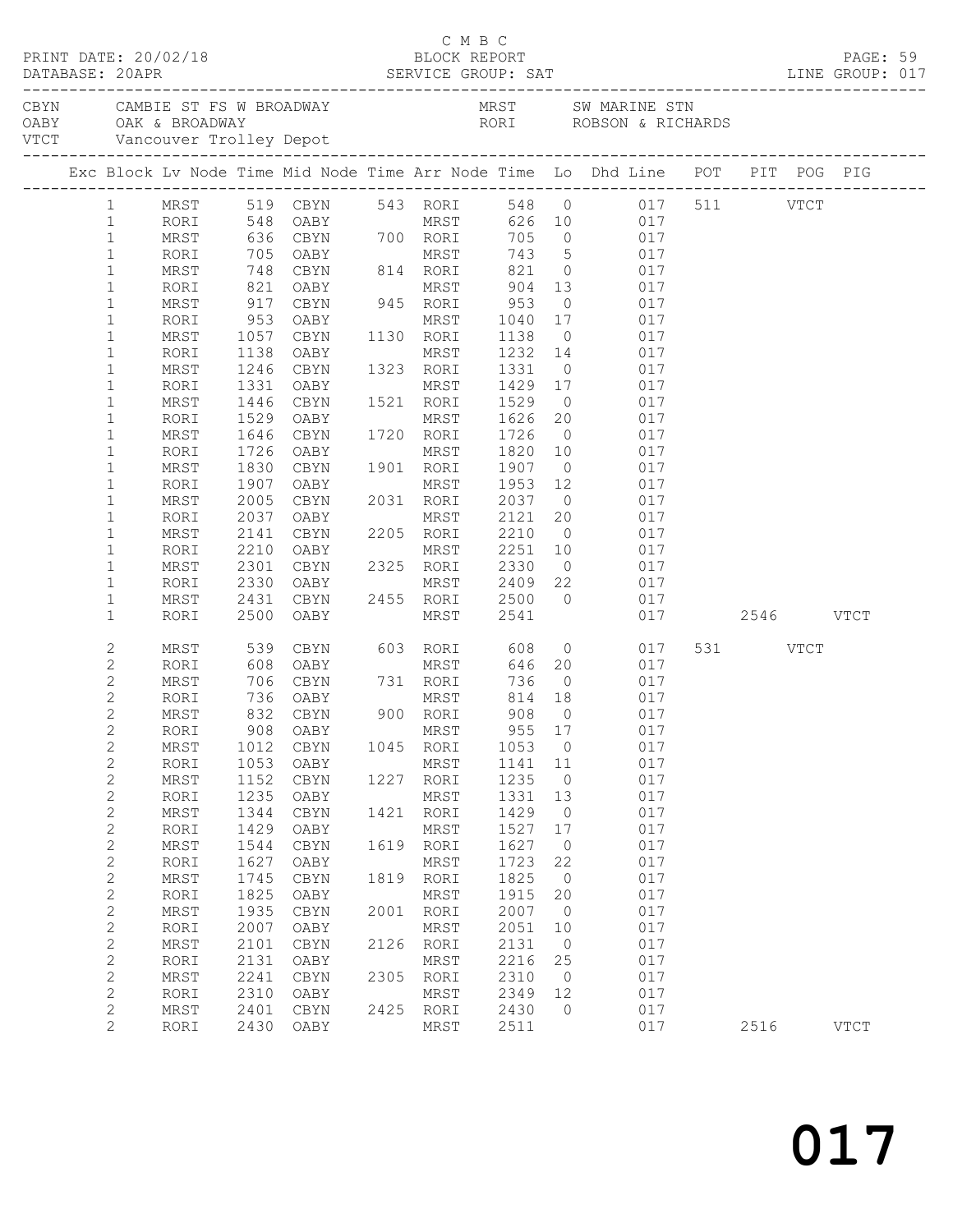#### C M B C<br>BLOCK REPORT SERVICE GROUP: SAT

|                  |              |              |                     |      |                   |              |                      | Exc Block Lv Node Time Mid Node Time Arr Node Time Lo Dhd Line POT |           | PIT POG PIG |             |
|------------------|--------------|--------------|---------------------|------|-------------------|--------------|----------------------|--------------------------------------------------------------------|-----------|-------------|-------------|
| $\mathfrak{Z}$   | MRST         |              | 559 CBYN            |      | 623 RORI          | 628 0        |                      | 017                                                                | 551 35    | <b>VTCT</b> |             |
| $\mathsf 3$      | RORI         | 628          | OABY                |      | MRST              | 706 15       |                      | 017                                                                |           |             |             |
| $\mathsf S$      | MRST         | 721          | CBYN                |      | 746 RORI          | 751          | $\overline{0}$       | 017                                                                |           |             |             |
| $\mathsf S$      | RORI         | 751          | OABY                |      | MRST              | 829          | 18                   | 017                                                                |           |             |             |
| 3                | MRST         | 847          | CBYN                |      | 915 RORI          | 923          | $\overline{0}$       | 017                                                                |           |             |             |
| $\mathsf S$      | RORI         | 923          | OABY                |      | MRST              | 1010         | 17                   | 017                                                                |           |             |             |
| $\mathsf 3$      | MRST         | 1027         | CBYN                |      | 1100 RORI         | 1108         | $\overline{0}$       | 017                                                                |           |             |             |
| $\mathsf S$      | RORI         | 1108         | OABY                |      | MRST              | 1200         | 18                   | 017                                                                |           |             |             |
| $\mathsf S$      | MRST         | 1218         | CBYN                |      | 1255 RORI         | 1303         | $\overline{0}$       | 017                                                                |           |             |             |
| $\mathsf S$      | RORI         | 1303         | OABY                |      | MRST              | 1400         | 15                   | 017                                                                |           |             |             |
| $\mathsf 3$      | MRST         | 1415         | CBYN                |      | 1451 RORI         | 1459         | $\overline{0}$       | 017                                                                |           |             |             |
| $\mathsf 3$      | RORI         | 1459         | OABY                |      | MRST              | 1557         | 19                   | 017                                                                |           |             |             |
| $\mathsf S$      | MRST         | 1616         | CBYN                |      | 1650 RORI         | 1656         | $\overline{0}$       | 017                                                                |           |             |             |
| $\mathsf S$      | RORI         | 1656         | OABY                |      | MRST              | 1752         | 22                   | 017                                                                |           |             |             |
| 3                | MRST         | 1814         | CBYN                |      | 1847 RORI         | 1853         | $\overline{0}$       | 017                                                                |           |             |             |
| $\mathsf 3$      | RORI         | 1853         | OABY                |      | MRST              | 1941         | 9                    | 017                                                                |           |             |             |
| $\mathsf S$      | MRST         | 1950         | CBYN                |      | 2016 RORI         | 2022         | $\overline{0}$       | 017                                                                |           |             |             |
| $\mathsf S$      | RORI         | 2022         | OABY                |      | MRST              | 2106         | 15                   | 017                                                                |           |             |             |
| 3                | MRST         | 2121         | CBYN                |      | 2146 RORI         | 2151         | $\overline{0}$       | 017                                                                |           |             |             |
| 3                | RORI         | 2151         | OABY                |      | MRST              | 2236         |                      | 017                                                                | 2241 VTCT |             |             |
| 4                | MRST         | 619          | CBYN                |      | 643 RORI          | 648          | $\overline{0}$       | 017                                                                | 611 VTCT  |             |             |
| 4                | RORI         | 648          | OABY                |      | MRST              | 726          | $\overline{7}$       | 017                                                                |           |             |             |
| $\overline{4}$   | MRST         | 733          | CBYN                |      | 759 RORI          | 806          | $\circ$              | 017                                                                |           |             |             |
| 4                | RORI         | 806          | OABY                |      | MRST              | 846          | 16                   | 017                                                                |           |             |             |
| 4                | MRST         | 902          | CBYN                |      | 930 RORI          | 938          | $\overline{0}$       | 017                                                                |           |             |             |
| $\overline{4}$   | RORI         | 938          | OABY                |      | MRST              | 1025         | 17                   | 017                                                                |           |             |             |
| 4                | MRST         | 1042         | CBYN                |      | 1115 RORI         | 1123         | $\overline{0}$       | 017                                                                |           |             |             |
| 4                | RORI         | 1123         | OABY                |      | MRST              | 1215<br>1317 | 17                   | 017<br>017                                                         |           |             |             |
| 4<br>4           | MRST<br>RORI | 1232<br>1317 | CBYN<br>OABY        |      | 1309 RORI<br>MRST | 1414         | $\overline{0}$<br>17 | 017                                                                |           |             |             |
| 4                | MRST         | 1431         | CBYN                |      | 1506 RORI         | 1514         | $\overline{0}$       | 017                                                                |           |             |             |
| 4                | RORI         | 1514         | OABY                |      | MRST              | 1611 20      |                      | 017                                                                |           |             |             |
| 4                | MRST         | 1631         | CBYN                |      | 1705 RORI         | 1711         | $\overline{0}$       | 017                                                                |           |             |             |
| 4                | RORI         | 1711         | OABY                |      | MRST              | 1807         |                      | 017                                                                | 1812 VTCT |             |             |
| 5                | MRST         | 651          | CBYN                |      | 716 RORI          | 721          | $\overline{0}$       | 017                                                                | 643 VTCT  |             |             |
| 5                | RORI         | 721          | OABY                |      | MRST              | 759 19       |                      | 017                                                                |           |             |             |
| 5                | MRST         |              | 818 CBYN            |      | 844 RORI          | 851          | $\overline{0}$       | 017                                                                |           |             |             |
| 5                | RORI         |              | 851 OABY MRST 934 9 |      |                   |              |                      | 017                                                                |           |             |             |
| 5                | MRST         | 943          | CBYN                | 1015 | RORI              | 1023         | $\overline{0}$       | 017                                                                |           |             |             |
| 5                | RORI         | 1023         | OABY                |      | MRST              | 1110         | 15                   | 017                                                                |           |             |             |
| 5                | $\tt MRST$   | 1125         | CBYN                | 1159 | RORI              | 1207         | $\overline{0}$       | 017                                                                |           |             |             |
| 5                | RORI         | 1207         | OABY                |      | MRST              | 1303         | 12                   | 017                                                                |           |             |             |
| 5                | $\tt MRST$   | 1315         | CBYN                | 1352 | RORI              | 1400         | $\overline{0}$       | 017                                                                |           |             |             |
| $\mathsf S$      | RORI         | 1400         | OABY                |      | MRST              | 1458         | 17                   | 017                                                                |           |             |             |
| 5                | $\tt MRST$   | 1515         | CBYN                | 1550 | RORI              | 1558         | $\overline{0}$       | 017                                                                |           |             |             |
| $\mathsf S$      | RORI         | 1558         | OABY                |      | MRST              | 1655         | 21                   | 017                                                                |           |             |             |
| $\mathsf S$      | $\tt MRST$   | 1716         | $\tt CBYN$          | 1750 | RORI              | 1756         | $\overline{0}$       | 017                                                                |           |             |             |
| 5                | RORI         | 1756         | OABY                |      | MRST              | 1846         | 18                   | 017                                                                |           |             |             |
| 5                | $\tt MRST$   | 1904         | $\tt CBYN$          | 1931 | RORI              | 1937         | $\overline{0}$       | 017                                                                |           |             |             |
| $\mathsf S$<br>5 | RORI<br>MRST | 1937<br>2041 | OABY<br>CBYN        | 2106 | MRST<br>RORI      | 2023<br>2111 | 18<br>$\overline{0}$ | 017<br>017                                                         |           |             |             |
| 5                | RORI         | 2111         | OABY                |      | MRST              | 2156         | 25                   | 017                                                                |           |             |             |
| 5                | MRST         | 2221         | CBYN                | 2245 | RORI              | 2250         | $\overline{0}$       | 017                                                                |           |             |             |
| 5                | RORI         | 2250         | OABY                |      | MRST              | 2331         |                      | 017                                                                | 2336      |             | <b>VTCT</b> |
|                  |              |              |                     |      |                   |              |                      |                                                                    |           |             |             |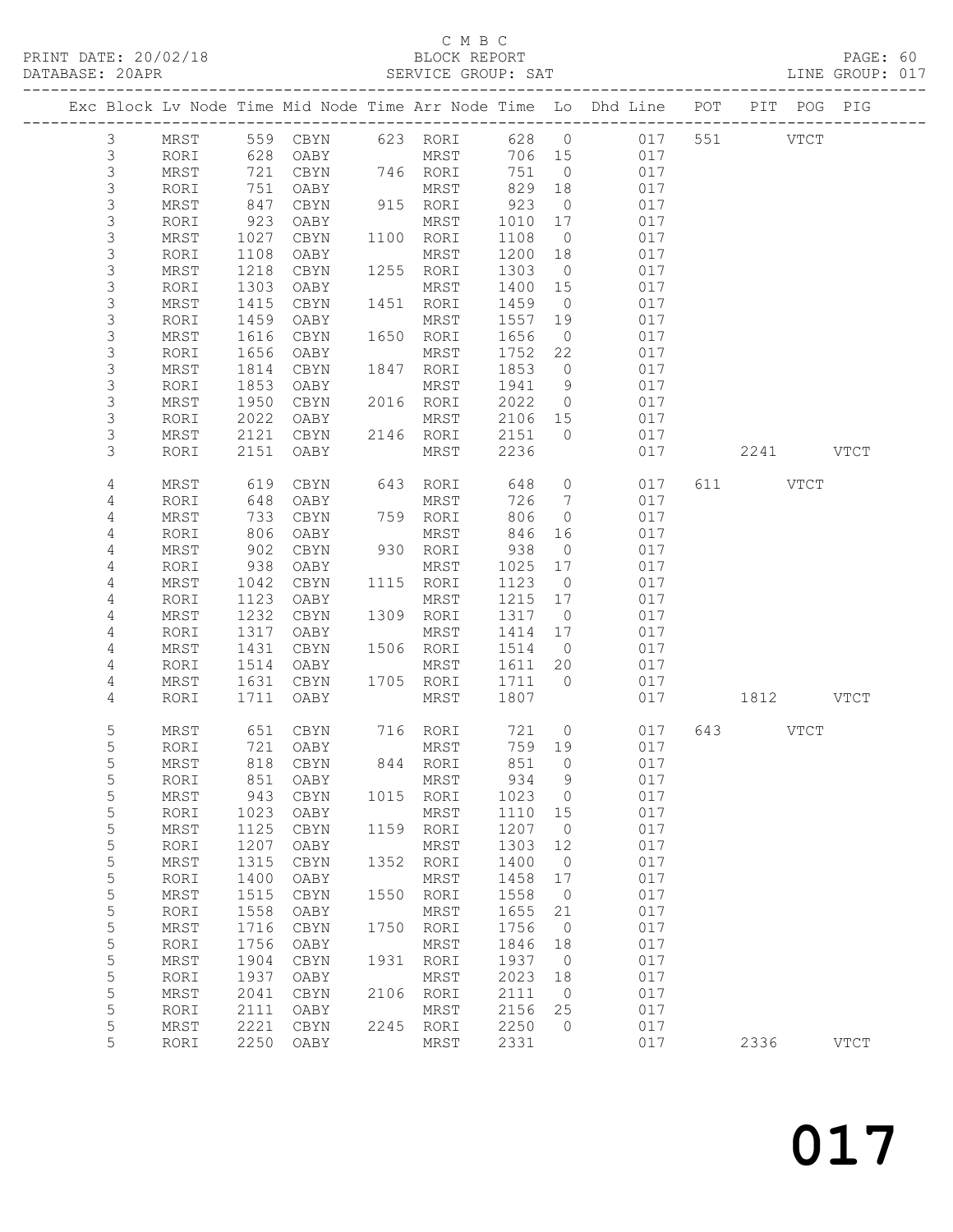PRINT DATE: 20/02/18 BLOCK REPORT BATABASE: 20APR BLOCK REPORT

#### C M B C<br>BLOCK REPORT

PAGE: 61<br>LINE GROUP: 017

|                |            |      |            |      |           |              |                | Exc Block Lv Node Time Mid Node Time Arr Node Time Lo Dhd Line POT |      |           |      | PIT POG PIG |
|----------------|------------|------|------------|------|-----------|--------------|----------------|--------------------------------------------------------------------|------|-----------|------|-------------|
| 6              | MRST       |      | 803 CBYN   |      |           | 829 RORI 836 | $\overline{0}$ | 017                                                                | 755  | VTCT      |      |             |
| 6              | RORI       | 836  | OABY       |      | MRST      | 919          | 9              | 017                                                                |      |           |      |             |
| 6              | MRST       | 928  | CBYN       |      | 1000 RORI | 1008         | $\overline{0}$ | 017                                                                |      |           |      |             |
| 6              | RORI       | 1008 | OABY       |      | MRST      | 1055         | 17             | 017                                                                |      |           |      |             |
| 6              | MRST       | 1112 | CBYN       |      | 1145 RORI | 1153         | $\overline{0}$ | 017                                                                |      |           |      |             |
| $\epsilon$     | RORI       | 1153 | OABY       |      | MRST      | 1247         | 13             | 017                                                                |      |           |      |             |
| 6              | MRST       | 1300 | CBYN       | 1337 | RORI      | 1345         | $\overline{0}$ | 017                                                                |      |           |      |             |
| $\epsilon$     | RORI       | 1345 | OABY       |      | MRST      | 1443         | 18             | 017                                                                |      |           |      |             |
| 6              | MRST       | 1501 | $\tt CBYN$ | 1536 | RORI      | 1544         | $\overline{0}$ | 017                                                                |      |           |      |             |
| $\epsilon$     | RORI       | 1544 | OABY       |      | MRST      | 1641         | 20             | 017                                                                |      |           |      |             |
| 6              | MRST       | 1701 | CBYN       |      | 1735 RORI | 1741         | $\overline{0}$ | 017                                                                |      |           |      |             |
| $\epsilon$     | RORI       | 1741 | OABY       |      | MRST      | 1831         | 14             | 017                                                                |      |           |      |             |
| 6              | MRST       | 1845 | CBYN       |      | 1916 RORI | 1922         | $\overline{0}$ | 017                                                                |      |           |      |             |
| 6              | RORI       | 1922 | OABY       |      | MRST      | 2008         | 13             | 017                                                                |      |           |      |             |
| $\sqrt{6}$     | MRST       | 2021 | $\tt CBYN$ |      | 2047 RORI | 2053         | $\overline{0}$ | 017                                                                |      |           |      |             |
| $\epsilon$     | RORI       | 2053 | OABY       |      | MRST      | 2137         | 24             | 017                                                                |      |           |      |             |
| $\sqrt{6}$     | MRST       | 2201 | $\tt CBYN$ |      | 2225 RORI | 2230         | $\overline{0}$ | 017                                                                |      |           |      |             |
| $\epsilon$     | RORI       | 2230 | OABY       |      | MRST      | 2311         | 20             | 017                                                                |      |           |      |             |
| $\epsilon$     | MRST       | 2331 | CBYN       | 2355 | RORI      | 2400         | $\overline{0}$ | 017                                                                |      |           |      |             |
| $\epsilon$     | RORI       | 2400 | OABY       |      | MRST      | 2441         | 22             | 017                                                                |      |           |      |             |
| 6              | MRST       | 2503 | $\tt CBYN$ | 2527 | RORI      | 2532         | $\bigcirc$     | 017                                                                |      |           |      |             |
| 6              | RORI       | 2532 | OABY       |      | MRST      | 2611         |                | 017                                                                |      | 2616      |      | VTCT        |
| 7              | MRST       | 957  | CBYN       | 1030 | RORI      | 1038         | $\overline{0}$ | 017                                                                |      | 949 VTCT  |      |             |
| 7              | RORI       | 1038 | OABY       |      | MRST      | 1126         | 13             | 017                                                                |      |           |      |             |
| 7              | MRST       | 1139 | CBYN       |      | 1213 RORI | 1221         | $\overline{0}$ | 017                                                                |      |           |      |             |
| $\overline{7}$ | RORI       | 1221 | OABY       |      | MRST      | 1317         | 12             | 017                                                                |      |           |      |             |
| 7              | MRST       | 1329 | $\tt CBYN$ | 1406 | RORI      | 1414         | $\overline{0}$ | 017                                                                |      |           |      |             |
| 7              | RORI       | 1414 | OABY       |      | MRST      | 1512         | 17             | 017                                                                |      |           |      |             |
| 7              | MRST       | 1529 | CBYN       | 1604 | RORI      | 1612         | $\overline{0}$ | 017                                                                |      |           |      |             |
| 7              | RORI       | 1612 | OABY       |      | MRST      | 1708         | 22             | 017                                                                |      |           |      |             |
| 7              | $\tt MRST$ | 1730 | CBYN       |      | 1804 RORI | 1810         | $\overline{0}$ | 017                                                                |      |           |      |             |
| 7              | RORI       | 1810 | OABY       |      | MRST      | 1900         | 19             | 017                                                                |      |           |      |             |
| 7              | MRST       | 1919 | $\tt CBYN$ |      | 1946 RORI | 1952         | $\bigcirc$     | 017                                                                |      |           |      |             |
| 7              | RORI       | 1952 | OABY       |      | MRST      | 2038         |                | 017                                                                |      | 2043 VTCT |      |             |
| $\,8\,$        | MRST       | 1206 | CBYN       | 1241 | RORI      | 1249         | $\circ$        | 017                                                                | 1158 |           | VTCT |             |
| $\,8\,$        | RORI       | 1249 | OABY       |      | MRST      | 1345         | 16             | 017                                                                |      |           |      |             |
| $\,8\,$        | MRST       | 1401 | CBYN       |      | 1436 RORI | 1444         | $\overline{0}$ | 017                                                                |      |           |      |             |
| $\,8\,$        | RORI       | 1444 | OABY       |      | MRST      | 1542         | 19             | 017                                                                |      |           |      |             |
| $\,8\,$        | $\tt MRST$ | 1601 | $\tt CBYN$ |      | 1636 RORI | 1642         | $\overline{0}$ | 017                                                                |      |           |      |             |
| $\,8\,$        | RORI       | 1642 | OABY       |      | MRST      | 1738         | 22             | 017                                                                |      |           |      |             |
| $\,8\,$        | MRST       | 1800 | CBYN       |      | 1833 RORI | 1839         | $\bigcirc$     | 017                                                                |      |           |      |             |
| 8              | RORI       | 1839 | OABY       |      | MRST      | 1927         |                | 017                                                                |      | 1932 VTCT |      |             |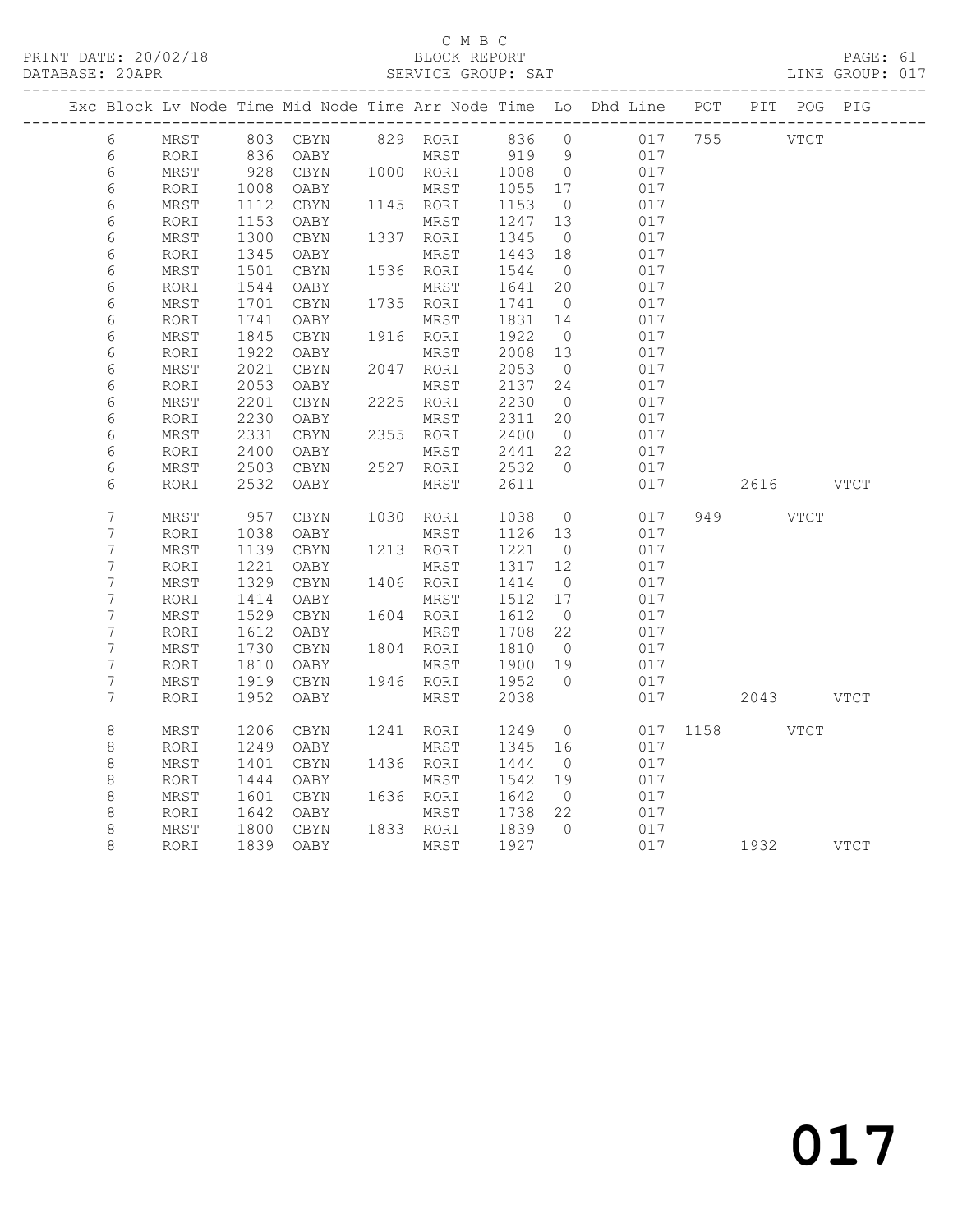|  |                                                                                                                                                                                                     |                                                                                                                      |                                                                                |                                                                                                                                                                                                        |                                                                                 | C M B C                                                                                                 |                                                                                 |                                                    | LINE GROUP: 019                                                                                                                                                                                                                                                                                                                                                                                                  |     |                  |             | PAGE: 62    |  |
|--|-----------------------------------------------------------------------------------------------------------------------------------------------------------------------------------------------------|----------------------------------------------------------------------------------------------------------------------|--------------------------------------------------------------------------------|--------------------------------------------------------------------------------------------------------------------------------------------------------------------------------------------------------|---------------------------------------------------------------------------------|---------------------------------------------------------------------------------------------------------|---------------------------------------------------------------------------------|----------------------------------------------------|------------------------------------------------------------------------------------------------------------------------------------------------------------------------------------------------------------------------------------------------------------------------------------------------------------------------------------------------------------------------------------------------------------------|-----|------------------|-------------|-------------|--|
|  |                                                                                                                                                                                                     |                                                                                                                      |                                                                                | BYGR BROADWAY & GRANVILLE<br>GR41 GRANVILLE & 41 AV<br>JOKY JOYCE & KINGSWAY<br>KYJO KINGSWAY & JOYCE<br>OA41 OAK & 41 AV<br>PNGR PENDER & GRANVILLE<br>STLP STANLEY PARK LOOP<br>ULP1 UNIVERSITY LOOP |                                                                                 |                                                                                                         |                                                                                 |                                                    | CMHA CAMBIE & HASTINGS<br>VTC Vancouver Diesel Depot                                                                                                                                                                                                                                                                                                                                                             |     |                  |             |             |  |
|  |                                                                                                                                                                                                     |                                                                                                                      |                                                                                |                                                                                                                                                                                                        |                                                                                 |                                                                                                         |                                                                                 |                                                    | Exc Block Lv Node Time Mid Node Time Arr Node Time Lo Dhd Line POT PIT POG PIG                                                                                                                                                                                                                                                                                                                                   |     |                  |             |             |  |
|  | $1 \quad$<br>1<br>$\mathbf{1}$<br>$\mathbf{1}$<br>$\mathbf{1}$<br>$\mathbf{1}$<br>$\mathbf{1}$<br>$\mathbf{1}$<br>$\mathbf{1}$<br>$\mathbf{1}$<br>$\mathbf{1}$<br>$\mathbf{1}$<br>$\mathbf{1}$      | MTST<br>MTST<br>STLP<br>MTST<br>STLP<br>MTST<br>STLP                                                                 |                                                                                | STLP 714 KYBY 736 MTST 801<br>1714 KYBY 1750 MTST 1827                                                                                                                                                 |                                                                                 |                                                                                                         |                                                                                 |                                                    | XYJO 443<br>MTST 455<br>KYBY 518 PNBU 533 5 019 420 VTCT<br>PNBU 538<br>KYBY 552<br>MTST 619<br>KYBY 643<br>STLP 704 10 019<br>16 019<br>MTST 817 KYBY 846 STLP 911 6 019<br>STLP 917 KYBY 945 MTST 1017 18 019<br>MTST 1035 KYBY 1110 STLP 1142 6 019<br>1148 KYBY 1220 MTST 1259 8 019<br>1307 KYBY 1347 STLP 1420 5 019<br>1425 KYBY 1502 MTST 1545 12 019<br>1557 KYBY 1639 STLP 1707 7 019<br>019 1900 VTCT |     |                  |             |             |  |
|  | $\mathbf{2}$<br>2<br>$\mathbf{2}$<br>2<br>$\mathbf{2}$<br>$\mathbf{2}$<br>$\mathbf{2}$<br>2<br>$\mathbf{2}$<br>$\mathbf{2}$<br>$\overline{c}$<br>$\overline{2}$<br>$2^{\circ}$<br>$\mathbf{2}$<br>2 | KYJO<br>MTST<br>PNBU<br>MTST<br>STLP<br>MTST<br>STLP<br>MTST<br>STLP<br>MTST<br>STLP<br>MTST<br>STLP<br>MTST<br>STLP | 648<br>1056<br>1921<br>2020                                                    | 606 KYBY 620 MTST 642<br>KYBY 713 STLP<br>940 KYBY 1009 MTST 1042<br>KYBY<br>1638 KYBY 1719 STLP 1746 9<br>1755 KYBY 1830 MTST 1905 16<br>KYBY<br>KYBY                                                 | 1956<br>2050                                                                    | 1134 STLP 1206<br>STLP<br>MTST                                                                          | 734<br>2020<br>2117                                                             | 0                                                  | 6 019<br>10 019<br>6 019<br>5 019<br>14 019<br>11 019<br>1217 KYBY 1250 MTST 1331 16 019<br>1347 KYBY 1427 STLP 1500 5 019<br>1505 KYBY 1542 MTST 1625 13 019<br>019<br>019<br>019<br>019                                                                                                                                                                                                                        |     | 445 VTCT<br>2150 |             | <b>VTCT</b> |  |
|  | 3<br>3<br>3<br>3<br>3<br>3<br>3<br>3<br>3<br>3<br>3                                                                                                                                                 | KYBY<br>$\mathtt{MTST}$<br>${\tt STLP}$<br>MTST<br>STLP<br>MTST<br>STLP<br>MTST<br>STLP<br>MTST<br>STLP              | 535<br>604<br>659<br>755<br>856<br>959<br>1114<br>1239<br>1357<br>1527<br>1644 | KYJO<br>KYBY<br>KYBY<br>KYBY<br>KYBY<br>KYBY<br>KYBY<br>KYBY<br>KYBY<br>KYBY<br>KYBY                                                                                                                   | 550<br>628<br>721<br>822<br>922<br>1034<br>1145<br>1319<br>1431<br>1608<br>1720 | MTST<br>${\tt STLP}$<br>MTST<br>STLP<br>$\mathtt{MTST}$<br>STLP<br>MTST<br>STLP<br>MTST<br>STLP<br>MTST | 557<br>649<br>744<br>847<br>951<br>1105<br>1222<br>1352<br>1516<br>1639<br>1759 | 7<br>10<br>11<br>9<br>8<br>9<br>17<br>5<br>11<br>5 | 019<br>019<br>019<br>019<br>019<br>019<br>019<br>019<br>019<br>019<br>019                                                                                                                                                                                                                                                                                                                                        | 509 | 1840             | <b>VTCT</b> | <b>VTCT</b> |  |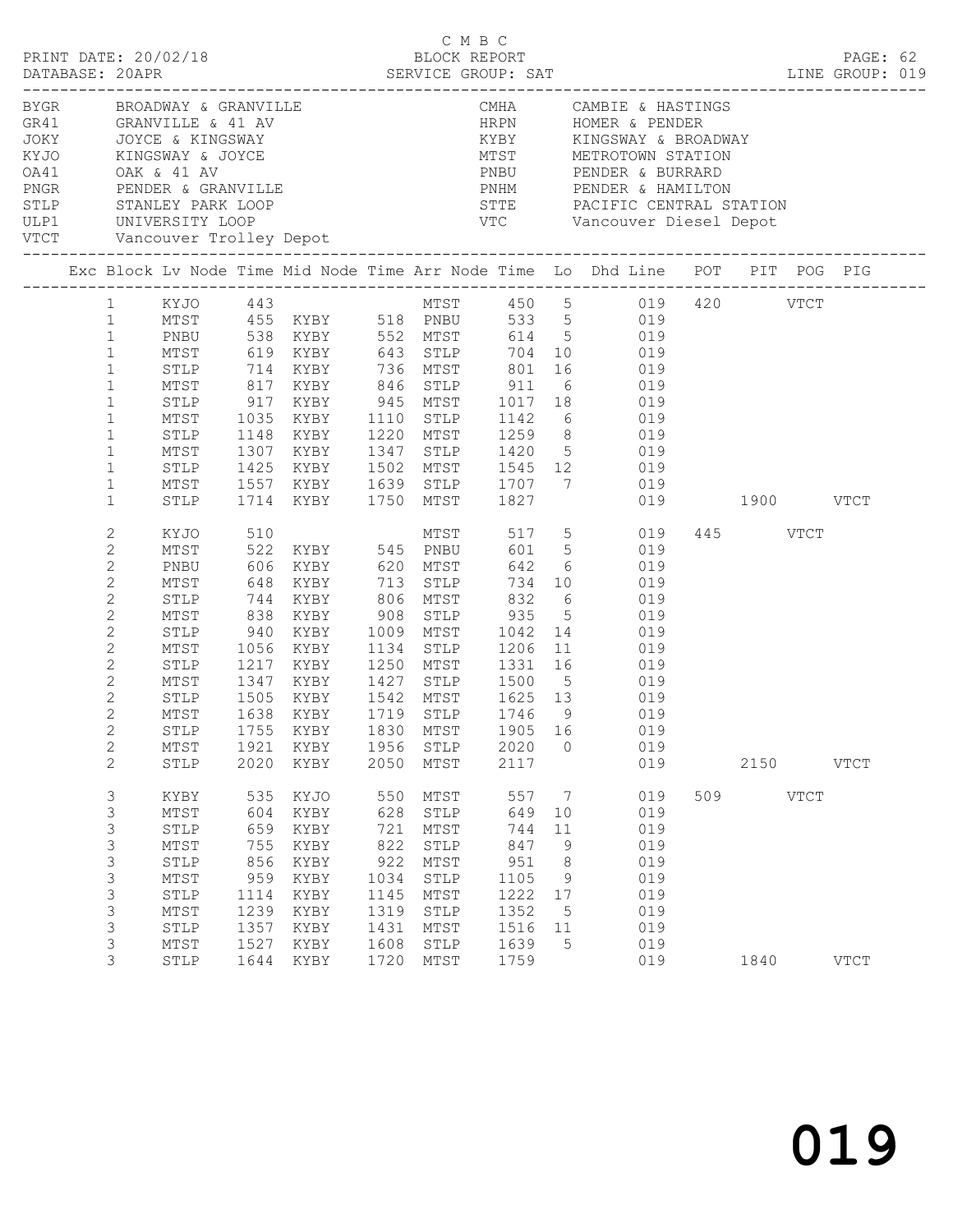PRINT DATE: 20/02/18 BLOCK REPORT BATABASE: 20APR

### C M B C<br>BLOCK REPORT

PAGE: 63<br>LINE GROUP: 019

|  |                |              |              |                   |              |                            |              |                      | Exc Block Lv Node Time Mid Node Time Arr Node Time Lo Dhd Line POT PIT POG PIG |           |             |             |
|--|----------------|--------------|--------------|-------------------|--------------|----------------------------|--------------|----------------------|--------------------------------------------------------------------------------|-----------|-------------|-------------|
|  | 4              | KYJO         | 537          |                   |              | MTST                       |              |                      | 544 5 019                                                                      | 512 VTCT  |             |             |
|  | 4              | MTST         |              | 549 KYBY 613 STLP |              |                            | 634          | 10                   | 019                                                                            |           |             |             |
|  | $\sqrt{4}$     | STLP         | 644          | KYBY              |              | 706 MTST                   | 729          | 15                   | 019                                                                            |           |             |             |
|  | $\overline{4}$ | MTST         | 744          | KYBY              | 810          | STLP                       | 835          | - 9                  | 019                                                                            |           |             |             |
|  | 4              | STLP         | 844          | KYBY              | 910          | MTST                       | 939          | 10                   | 019                                                                            |           |             |             |
|  | $\overline{4}$ | MTST         | 949          | KYBY              | 1022         | STLP                       | 1053         | 9                    | 019                                                                            |           |             |             |
|  | $\overline{4}$ | STLP         | 1102         | KYBY              | 1133         | MTST                       | 1210         | 19                   | 019                                                                            |           |             |             |
|  | $\overline{4}$ | MTST         | 1229         | KYBY              | 1309         | STLP                       | 1342         | $5^{\circ}$          | 019                                                                            |           |             |             |
|  | 4              | STLP         | 1347         | KYBY              | 1421         | MTST                       | 1506         | 10                   | 019                                                                            |           |             |             |
|  | 4              | MTST         | 1516         | KYBY              | 1557         | STLP                       | 1628         | $5\overline{)}$      | 019                                                                            |           |             |             |
|  | 4              | STLP         | 1633         | KYBY              | 1710         | MTST                       | 1751         | 16<br>$5^{\circ}$    | 019<br>019                                                                     |           |             |             |
|  | 4<br>4         | MTST<br>STLP | 1807<br>1918 | KYBY              | 1848         | STLP<br>PNGR               | 1913<br>1932 |                      | 019                                                                            | 2004 VTCT |             |             |
|  |                |              |              |                   |              |                            |              |                      |                                                                                |           |             |             |
|  | 5              | CMHA         | 557          | PNGR              | 600          | STLP                       | 609          | $5\overline{)}$      | 019                                                                            | 523 VTCT  |             |             |
|  | 5              | STLP         | 614          | KYBY              | 636          | MTST                       | 659          | 16                   | 019                                                                            |           |             |             |
|  | 5              | MTST         | 715          | KYBY              | 741          | STLP                       | 806          | $5\overline{)}$      | 019                                                                            |           |             |             |
|  | 5              | STLP         | 811          | KYBY              | 836          | MTST                       | 903          | 11                   | 019                                                                            |           |             |             |
|  | 5              | MTST         | 914          | KYBY              | 946          | STLP                       | 1017         | 11                   | 019                                                                            |           |             |             |
|  | $\mathsf S$    | STLP         | 1028         | KYBY              | 1057         | MTST                       | 1131         | 8 <sup>8</sup>       | 019                                                                            |           |             |             |
|  | 5              | MTST         | 1139         | KYBY              | 1219         | STLP                       | 1251         | $6\overline{6}$      | 019                                                                            |           |             |             |
|  | 5              | STLP         | 1257         | KYBY              | 1330         | MTST                       | 1414         | 12                   | 019                                                                            |           |             |             |
|  | $\mathsf S$    | MTST         | 1426         | KYBY              | 1507         | STLP                       | 1540         | $5\overline{)}$      | 019                                                                            |           |             |             |
|  | 5<br>5         | STLP<br>MTST | 1545         | KYBY              | 1622<br>1758 | MTST                       | 1705<br>1825 | 12<br>8 <sup>8</sup> | 019<br>019                                                                     |           |             |             |
|  | 5              | STLP         | 1717<br>1833 | KYBY<br>KYBY      | 1906         | STLP<br>MTST               | 1938         | 13                   | 019                                                                            |           |             |             |
|  | 5              | MTST         | 1951         | KYBY              | 2026         | STLP                       | 2050         | $\overline{0}$       | 019                                                                            |           |             |             |
|  | 5              | STLP         | 2050         | KYBY              | 2120         | MTST                       | 2149         | 12                   | 019                                                                            |           |             |             |
|  | 5              | MTST         | 2201         | KYBY              | 2233         | STLP                       | 2256         | $\overline{0}$       | 019                                                                            |           |             |             |
|  | 5              | STLP         | 2256         | KYBY              | 2326         | MTST                       | 2355         | 5                    | 019                                                                            |           |             |             |
|  | 5              | MTST         | 2400         | KYBY              | 2425         | STLP                       | 2449         | $\circ$              | 019                                                                            |           |             |             |
|  | 5              | STLP         | 2449         | KYBY              | 2527         | MTST                       | 2552         | 8                    | 019                                                                            |           |             |             |
|  | 5              | MTST         | 2600         |                   |              | JOKY                       | 2608         | $\circ$              | 019                                                                            |           |             |             |
|  | 5              | JOKY         | 2608         |                   |              | GR41                       | 2627         |                      | 041                                                                            | 2637 VTCT |             |             |
|  | 6              | CMHA         | 616          | PNGR              | 619          | STLP                       | 628          | $5\phantom{.0}$      | 019                                                                            | 542       | <b>VTCT</b> |             |
|  | 6              | STLP         | 633          | KYBY              |              | 655 MTST                   | 718          | 14                   | 019                                                                            |           |             |             |
|  | 6              | MTST         | 732          | KYBY              | 758          | STLP                       | 823          | 9                    | 019                                                                            |           |             |             |
|  | 6              | STLP         | 832          | KYBY              |              | 858 MTST                   | 926 11       |                      | 019                                                                            |           |             |             |
|  | 6              | MTST         |              |                   |              | 937 KYBY 1010 STLP 1041 10 |              |                      | 019                                                                            |           |             |             |
|  | 6              | STLP         | 1051         | KYBY              | 1121         | MTST                       | 1157         | 11                   | 019                                                                            |           |             |             |
|  | 6              | MTST         | 1208         | KYBY              | 1249         | STLP                       | 1321         | 6                    | 019                                                                            |           |             |             |
|  | 6              | STLP         | 1327         | KYBY              | 1401         | MTST                       | 1446         | 11                   | 019                                                                            |           |             |             |
|  | 6              | MTST         | 1457         | KYBY              | 1538         | STLP                       | 1609         | 5                    | 019                                                                            |           |             |             |
|  | 6              | STLP         | 1614         | KYBY              | 1651         | MTST                       | 1732         | 15                   | 019                                                                            |           |             |             |
|  | 6              | MTST         | 1747         | KYBY              | 1828         | STLP                       | 1853         | 11                   | 019                                                                            |           |             |             |
|  | 6<br>6         | STLP<br>MTST | 1904<br>2021 | KYBY<br>KYBY      | 1936<br>2054 | MTST<br>STLP               | 2006<br>2118 | 15<br>$\circ$        | 019<br>019                                                                     |           |             |             |
|  | 6              | STLP         | 2118         | KYBY              | 2148         | MTST                       | 2217         |                      | 019                                                                            | 2250      |             | <b>VTCT</b> |
|  |                |              |              |                   |              |                            |              |                      |                                                                                |           |             |             |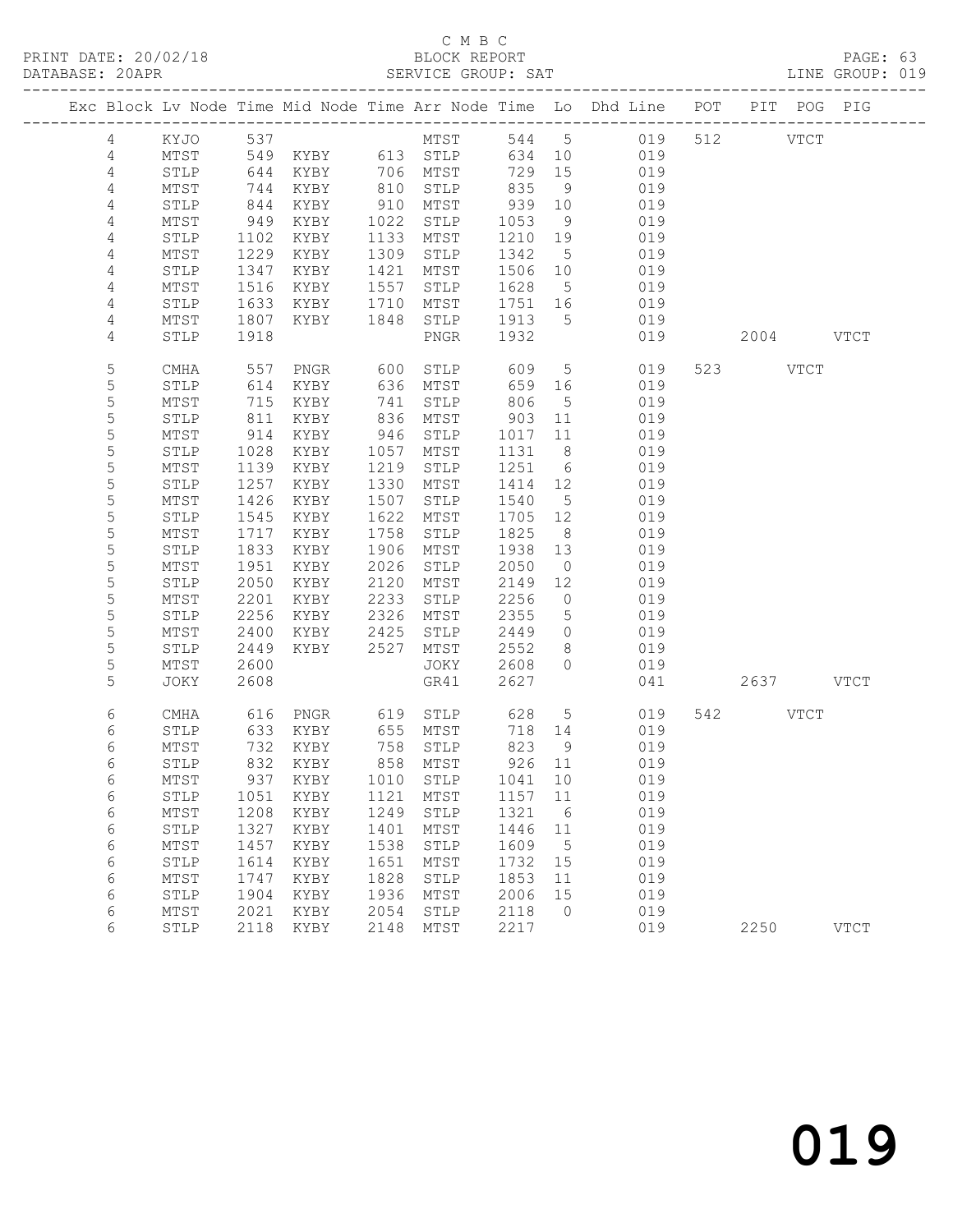### C M B C<br>BLOCK REPORT

| DATABASE: 20APR |                 |      |               |      | SERVICE GROUP: SAT         |         |                 | LINE GROUP: 019                                                                |           |          |           |               |  |
|-----------------|-----------------|------|---------------|------|----------------------------|---------|-----------------|--------------------------------------------------------------------------------|-----------|----------|-----------|---------------|--|
|                 |                 |      |               |      |                            |         |                 | Exc Block Lv Node Time Mid Node Time Arr Node Time Lo Dhd Line POT PIT POG PIG |           |          |           |               |  |
| $7\phantom{0}$  | KYJO 621        |      |               |      |                            |         |                 | MTST 628 5 019 556 VTCT                                                        |           |          |           |               |  |
| 7               | MTST            |      |               |      | 633 KYBY 658 STLP          |         |                 | 719 10 019                                                                     |           |          |           |               |  |
| 7               | STLP            | 729  |               |      | KYBY 751 MTST 816          |         | 13              | 019                                                                            |           |          |           |               |  |
| $\overline{7}$  | MTST            | 829  | KYBY          |      |                            | 923     | $6\overline{6}$ | 019                                                                            |           |          |           |               |  |
| 7               | STLP            | 929  | KYBY          |      | 858 STLP<br>957 MTST       | 1029    | 18              | 019                                                                            |           |          |           |               |  |
| 7               | MTST            | 1047 | KYBY          | 1122 | STLP                       | 1154    | $5\overline{)}$ | 019                                                                            |           |          |           |               |  |
| 7               | STLP            | 1159 | KYBY          |      | 1232 MTST                  | 1313 14 |                 | 019                                                                            |           |          |           |               |  |
| 7               | MTST            | 1327 | KYBY          | 1407 | STLP                       | 1440 5  |                 | 019                                                                            |           |          |           |               |  |
| 7               | STLP            | 1445 | KYBY          | 1522 | MTST                       | 1605 11 |                 | 019                                                                            |           |          |           |               |  |
| 7               | MTST            | 1616 | KYBY          | 1659 | STLP                       | 1726    | 8 <sup>8</sup>  | 019                                                                            |           |          |           |               |  |
| 7               | STLP            | 1734 | KYBY          | 1810 | MTST                       | 1847    |                 | 019                                                                            | 1920 VTCT |          |           |               |  |
| 8               | KYJO            | 649  |               |      | MTST                       | 656     | $7\overline{ }$ | 019                                                                            |           | 624 VTCT |           |               |  |
| 8               | MTST            | 703  | KYBY 728      |      | STLP                       | 751     | $5^{\circ}$     | 019                                                                            |           |          |           |               |  |
| $\,8\,$         | STLP            | 756  | KYBY          | 821  | MTST                       | 848     | 13              | 019                                                                            |           |          |           |               |  |
| $\,8\,$         | MTST            | 901  | KYBY          | 933  | STLP                       | 1004    | 12              | 019                                                                            |           |          |           |               |  |
| $\,8\,$         | STLP            | 1016 | KYBY          | 1045 | MTST                       | 1119    | 10              | 019                                                                            |           |          |           |               |  |
| 8               | MTST            | 1129 | KYBY          | 1209 | STLP                       | 1241    | 6               | 019                                                                            |           |          |           |               |  |
| 8               | STLP            | 1247 | KYBY          | 1320 | MTST                       | 1402 15 |                 | 019                                                                            |           |          |           |               |  |
| 8               | MTST            | 1417 | KYBY          | 1457 | STLP                       | 1530    | $5\overline{)}$ | 019                                                                            |           |          |           |               |  |
| $\,8\,$         | ${\tt STLP}$    | 1535 | KYBY          | 1612 | MTST                       | 1655 12 |                 | 019                                                                            |           |          |           |               |  |
| 8               | MTST            | 1707 | KYBY          | 1748 | STLP                       | 1815 5  |                 | 019                                                                            |           |          |           |               |  |
| 8               | STLP            | 1820 |               |      | PNGR                       | 1834    |                 | 019                                                                            | 1909 VTCT |          |           |               |  |
| 9               | KYJO            | 747  |               |      | MTST                       | 756 11  |                 | 019                                                                            |           | 722 VTCT |           |               |  |
| 9               | MTST            | 807  | KYBY 834 STLP |      |                            | 859     | 6               | 019                                                                            |           |          |           |               |  |
| 9               | STLP            | 905  | KYBY 933      |      | MTST                       | 1005    | 18              | 019                                                                            |           |          |           |               |  |
| 9               | MTST            | 1023 | KYBY          | 1058 | STLP                       | 1129    | 8 <sup>8</sup>  | 019                                                                            |           |          |           |               |  |
| 9               | STLP            | 1137 | KYBY          |      | 1209 MTST                  | 1248 11 |                 | 019                                                                            |           |          |           |               |  |
| 9               | MTST            | 1259 | KYBY          | 1339 | STLP                       | 1412    | $5^{\circ}$     | 019                                                                            |           |          |           |               |  |
| 9               | STLP            | 1417 | KYBY          | 1451 | MTST                       | 1536 10 |                 | 019                                                                            |           |          |           |               |  |
| 9               | MTST            | 1546 | KYBY          | 1628 | STLP                       | 1659    | $5\overline{)}$ | 019                                                                            |           |          |           |               |  |
| 9               | STLP            | 1704 | KYBY          | 1740 | MTST                       | 1819    | 12              | 019                                                                            |           |          |           |               |  |
| $\mathsf 9$     | MTST            | 1831 | KYBY          | 1911 | STLP                       | 1935    | 16              | 019                                                                            |           |          |           |               |  |
| 9               | STLP            | 1951 | KYBY          | 2021 | MTST                       | 2050    | 10              | 019                                                                            |           |          |           |               |  |
| 9               | MTST            | 2100 | KYBY          | 2133 | STLP                       | 2157    | $\overline{0}$  | 019                                                                            |           |          |           |               |  |
| 9               | STLP            | 2157 | KYBY          | 2227 | MTST                       | 2256    | $\overline{7}$  | 019                                                                            |           |          |           |               |  |
| $\mathsf 9$     | MTST            | 2303 | KYBY          |      | 2331 STLP                  | 2354    | $\overline{0}$  | 019                                                                            |           |          |           |               |  |
| $\mathsf{Q}$    | STLP            |      |               |      | 2354 KYBY 2427 MTST 2454 6 |         |                 | 019                                                                            |           |          |           |               |  |
| 9               | MTST            | 2500 | KYBY          | 2525 | PNHM                       | 2535    | 5               | 3 019                                                                          |           |          |           |               |  |
| 9               | <b>HRPN</b>     |      | 2543 BYGR     | 2559 | ULP1                       | 2619    |                 | 014                                                                            |           |          | 2649 VTCT |               |  |
| 10              | CMHA            | 802  | PNGR          | 805  | STLP                       | 816     | $5\overline{)}$ | 019                                                                            |           | 724 VTCT |           |               |  |
| 10              | STLP            | 821  | KYBY          | 847  | MTST                       | 915     | 11              | 019                                                                            |           |          |           |               |  |
| 10              | $\mathtt{MTST}$ | 926  | KYBY          | 958  | ${\tt STLP}$               | 1029    | 10              | 019                                                                            |           |          |           |               |  |
| 10              | STLP            | 1039 | KYBY          | 1109 | MTST                       | 1145    | 13              | 019                                                                            |           |          |           |               |  |
| 10              | $\mathtt{MTST}$ | 1158 | KYBY          | 1239 | STLP                       | 1311    | $6\overline{6}$ | 019                                                                            |           |          |           |               |  |
| 10              | STLP            | 1317 | KYBY          | 1350 | MTST                       | 1434    | 12              | 019                                                                            |           |          |           |               |  |
| 10              | $\mathtt{MTST}$ | 1446 | KYBY          | 1527 | STLP                       | 1600    | $5^{\circ}$     | 019                                                                            |           |          |           |               |  |
| 10              | STLP            | 1605 | KYBY          | 1642 | MTST                       | 1723    | 14              | 019                                                                            |           |          |           |               |  |
| 10              | $\mathtt{MTST}$ | 1737 | KYBY          | 1818 | STLP                       | 1843    | $5^{\circ}$     | 019                                                                            |           |          |           |               |  |
| 10              | STLP            | 1848 |               |      | PNGR                       | 1902    |                 | 019                                                                            |           | 1934     |           | $_{\rm VTCT}$ |  |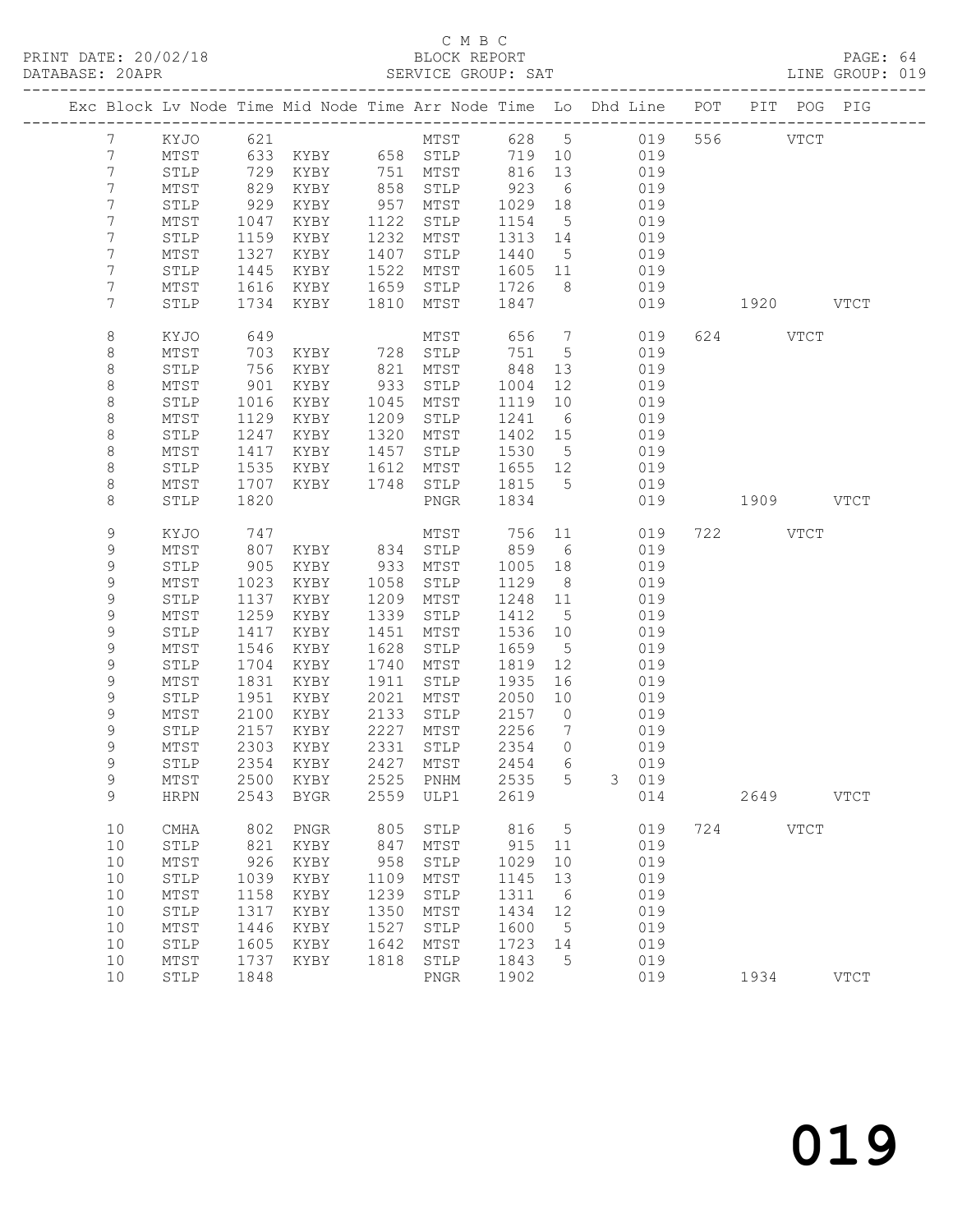#### C M B C

|      |                 |                |                     |      |                                  |                  |                | PRINT DATE: 20/02/18 BLOCK REPORT BLOCK REPORT PAGE: 65<br>DATABASE: 20APR SERVICE GROUP: SAT LINE GROUP: 019        |                 |          |             |             |  |
|------|-----------------|----------------|---------------------|------|----------------------------------|------------------|----------------|----------------------------------------------------------------------------------------------------------------------|-----------------|----------|-------------|-------------|--|
|      |                 |                |                     |      |                                  |                  |                | Exc Block Lv Node Time Mid Node Time Arr Node Time Lo Dhd Line POT PIT POG PIG                                       |                 |          |             |             |  |
|      |                 |                |                     |      |                                  |                  |                | 11 KYJO 835 MTST 845 5 019 805 VTCT<br>11 MTST 850 KYBY 920 STLP 947 5 019<br>11 STLP 952 KYBY 1021 MTST 1054 14 019 |                 |          |             |             |  |
|      |                 |                |                     |      |                                  |                  |                |                                                                                                                      |                 |          |             |             |  |
|      |                 |                |                     |      |                                  |                  |                |                                                                                                                      |                 |          |             |             |  |
| 11   | MTST            |                |                     |      | 1108 KYBY 1146 STLP 1218         |                  |                | 9 019                                                                                                                |                 |          |             |             |  |
| 11   | STLP            | 1227           | KYBY                |      | 1300 MTST                        |                  |                | 1342 15 019                                                                                                          |                 |          |             |             |  |
| 11   | ${\tt MTST}$    | $1357$<br>1515 | KYBY                |      | 1437 STLP                        |                  |                |                                                                                                                      |                 |          |             |             |  |
| 11   | STLP            | 1515           | KYBY                |      | 1552 MTST                        |                  |                | 1510 5 019<br>1635 13 019                                                                                            |                 |          |             |             |  |
| 11   | MTST            | 1648           | KYBY                | 1729 | STLP 1756                        |                  |                | 9 019                                                                                                                |                 |          |             |             |  |
| 11   | STLP            | 1805           | KYBY                |      | 1840 MTST                        | 1915             |                | 21 019                                                                                                               |                 |          |             |             |  |
| 11   | MTST            |                | 1936 KYBY           |      |                                  |                  |                |                                                                                                                      |                 |          |             |             |  |
| 11   | STLP            |                | 2035 KYBY           |      | 2011 STLP 2035<br>2105 MTST 2134 |                  |                | $\begin{array}{ccc} 0 & \quad & 019 \\ 7 & \quad & 019 \end{array}$                                                  |                 |          |             |             |  |
| 11   | MTST            |                | 2141 KYBY           |      | 2213 STLP 2236                   |                  | $\overline{0}$ | 019                                                                                                                  |                 |          |             |             |  |
| 11   | STLP            |                | 2236 KYBY           |      | 2306 MTST 2335                   |                  |                |                                                                                                                      | 019             |          | 2408 VTCT   |             |  |
| 12   | CMHA            | 942            | PNGR                |      | 945 STLP 958                     |                  |                | $6\overline{6}$<br>019                                                                                               |                 | 904 VTCT |             |             |  |
| 12   | STLP            | 1004           | KYBY 1033 MTST      |      |                                  |                  |                | 1107 13<br>019                                                                                                       |                 |          |             |             |  |
| 12   | MTST            | 1120           | KYBY                |      | 1158 STLP                        | 1230             |                | 7 019                                                                                                                |                 |          |             |             |  |
| 12   | STLP            | 1237           | KYBY                |      | 1310 MTST                        |                  |                |                                                                                                                      |                 |          |             |             |  |
| 12   | MTST            |                | 1407 KYBY           | 1447 | STLP                             | $1352$<br>$1520$ | 5 <sup>5</sup> | $1352$ $15$ 019<br>019                                                                                               |                 |          |             |             |  |
| 12   | STLP            |                | 1525 KYBY           |      | 1602 MTST                        |                  |                | $1645$ $12$ $019$                                                                                                    |                 |          |             |             |  |
| 12   | MTST            |                | 1657 KYBY           | 1738 |                                  |                  |                | STLP 1805 12 019                                                                                                     |                 |          |             |             |  |
| 12   | STLP            | 1817           | KYBY                | 1852 | MTST                             | 1927             |                |                                                                                                                      | 019  2000  VTCT |          |             |             |  |
| 13   | KYJO            | 949            |                     |      | MTST                             | 1001             |                | 10<br>019                                                                                                            |                 | 919 VTCT |             |             |  |
| 13   | MTST            |                | 1011 KYBY 1046 STLP |      |                                  | 1117             |                | 9 019                                                                                                                |                 |          |             |             |  |
| 13   | STLP            | 1126           | KYBY                |      | 1157 MTST                        |                  |                | 1234 15 019                                                                                                          |                 |          |             |             |  |
| 13   | MTST            | 1249           | KYBY                |      | 1329 STLP                        | 1402 5           |                | 019                                                                                                                  |                 |          |             |             |  |
| 13   | ${\tt STLP}$    |                | 1407 KYBY           | 1441 | MTST                             |                  |                | 1402 5 019<br>1526 10 019                                                                                            |                 |          |             |             |  |
| 13   | MTST            | 1536           | KYBY                | 1618 | STLP                             | 1649             |                | 5 019                                                                                                                |                 |          |             |             |  |
| 13   | STLP            | 1654           | KYBY                | 1730 | MTST                             | 1809             |                | 8 019                                                                                                                |                 |          |             |             |  |
| 13   | MTST            | 1817           | KYBY                | 1858 | STLP                             | 1923 13          |                | 019                                                                                                                  |                 |          |             |             |  |
| 13   | STLP            |                | 1936 KYBY           |      | 2006 MTST                        | 2035             |                | 019                                                                                                                  | 2108 VTCT       |          |             |             |  |
| 14   | KYJO            | 1130           |                     |      | MTST                             | 1144             |                | 5 019 1100 VTCT                                                                                                      |                 |          |             |             |  |
| 14   | MTST            |                |                     |      |                                  |                  |                |                                                                                                                      |                 |          |             |             |  |
| 14   | STLP            |                |                     |      |                                  |                  |                | 1149 KYBY 1229 STLP 1301 6 019<br>1307 KYBY 1340 MTST 1424 12 019                                                    |                 |          |             |             |  |
| 14   | MTST            |                | 1436 KYBY           |      | 1517 STLP                        | 1550             |                | $\overline{5}$ 019                                                                                                   |                 |          |             |             |  |
| 14   | STLP            | 1555           | KYBY                | 1632 | MTST                             | 1713             | 14             | 019                                                                                                                  |                 |          |             |             |  |
| 14   | $\mathtt{MTST}$ | 1727           | KYBY                | 1808 | ${\tt STLP}$                     | 1833             | 15             | 019                                                                                                                  |                 |          |             |             |  |
| 14   | STLP            | 1848           | KYBY                | 1921 | MTST                             | 1953             | 15             | 019                                                                                                                  |                 |          |             |             |  |
| 14   | MTST            | 2008           | KYBY                | 2041 | STLP                             | 2105             | 0              | 019                                                                                                                  |                 |          |             |             |  |
| 14   | STLP            | 2105           | KYBY                | 2135 | MTST                             | 2204             | 17             | 019                                                                                                                  |                 |          |             |             |  |
| 14   | $\mathtt{MTST}$ | 2221           | KYBY                | 2253 | STLP                             | 2316             | 0              | 019                                                                                                                  |                 |          |             |             |  |
| 14   | STLP            | 2316           | KYBY                | 2346 | MTST                             | 2415             | 16             | 019                                                                                                                  |                 |          |             |             |  |
| 14   | $\mathtt{MTST}$ | 2431           | KYBY                | 2456 | STLP                             | 2520             | 0              | 019                                                                                                                  |                 |          |             |             |  |
| 14   | STLP            | 2520           | KYBY                | 2557 | MTST                             | 2622             | 8              | 019                                                                                                                  |                 |          |             |             |  |
| 14   | MTST            | 2630           |                     |      | JOKY                             | 2638             | $\circ$        | 019                                                                                                                  |                 |          |             |             |  |
| 14   | JOKY            | 2638           |                     |      | GR41                             | 2657             |                | 041                                                                                                                  |                 | 2707     |             | <b>VTCT</b> |  |
|      |                 |                |                     |      |                                  |                  |                |                                                                                                                      |                 |          |             |             |  |
| 15   | <b>CMHA</b>     | 1145           | ${\tt PNGR}$        | 1148 | STLP                             | 1202             | 8              | 019                                                                                                                  | 1107            |          | <b>VTCT</b> |             |  |
| 15   | STLP            | 1210           | KYBY                | 1243 | MTST                             | 1324             | 13             | 019                                                                                                                  |                 |          |             |             |  |
| 15   | MTST            | 1337           | KYBY                | 1417 | STLP                             | 1450             | 5              | 019                                                                                                                  |                 |          |             |             |  |
| $15$ | STLP            | 1455           | KYBY                | 1532 | MTST                             | 1615             | 11             | 019                                                                                                                  |                 |          |             |             |  |
| 15   | MTST            | 1626           | KYBY                | 1709 | STLP                             | 1736             | 8              | 019                                                                                                                  |                 |          |             |             |  |
| 15   | STLP            | 1744           | KYBY                | 1820 | MTST                             | 1857             | 9              | 019                                                                                                                  |                 |          |             |             |  |
| 15   | $\mathtt{MTST}$ | 1906           | KYBY                | 1941 | STLP                             | 2005             | 5              | 019                                                                                                                  |                 |          |             |             |  |
| 15   | STLP            | 2010           |                     |      | ${\tt PNGR}$                     | 2022             |                | 019                                                                                                                  |                 | 2054     |             | <b>VTCT</b> |  |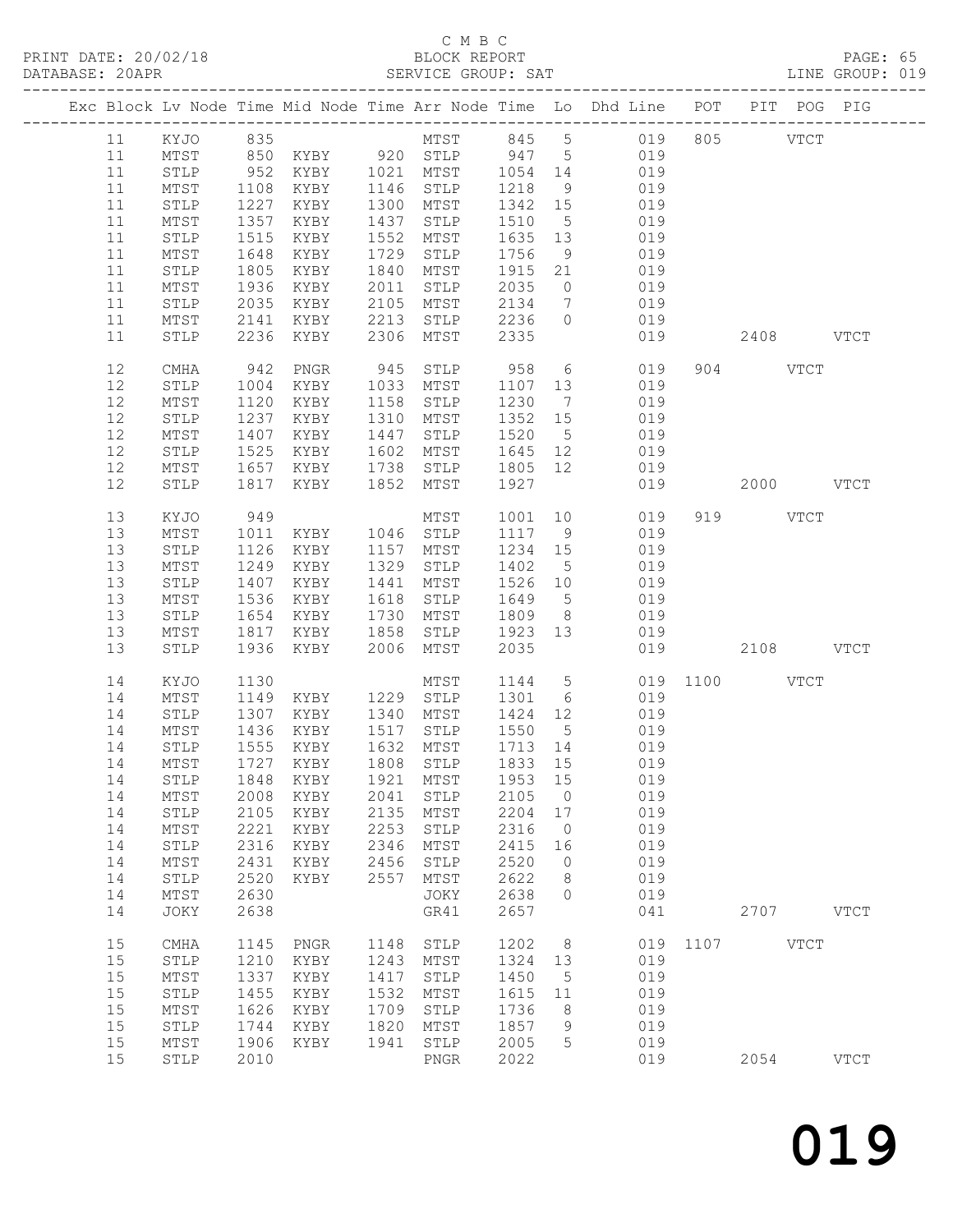#### C M B C<br>BLOCK REPORT

|                |                 |              |                           |      |                      |              |                      | PRINT DATE: 20/02/18 BLOCK REPORT<br>DATABASE: 20APR SERVICE GROUP: SAT        |               |         | PAGE: 66<br>LINE GROUP: 019 |  |
|----------------|-----------------|--------------|---------------------------|------|----------------------|--------------|----------------------|--------------------------------------------------------------------------------|---------------|---------|-----------------------------|--|
|                |                 |              |                           |      |                      |              |                      | Exc Block Lv Node Time Mid Node Time Arr Node Time Lo Dhd Line POT PIT POG PIG |               |         |                             |  |
|                |                 |              |                           |      |                      |              |                      | 16 KYJO 1155 MTST 1209 9 019 1125 VTCT                                         |               |         |                             |  |
| 16             |                 |              |                           |      |                      |              |                      | MTST 1218 KYBY 1259 STLP 1331 6 019                                            |               |         |                             |  |
| 16             | STLP            |              |                           |      |                      |              |                      | 1337 KYBY 1411 MTST 1456 10 019                                                |               |         |                             |  |
| 16             | MTST            |              | $1506$ $1623$ $878$       |      | 1547 STLP            | 1618         | 5 <sup>5</sup>       | 019                                                                            |               |         |                             |  |
| 16             | STLP            |              | 1623 KYBY                 |      | 1700 MTST            | 1741         | 16                   | 019                                                                            |               |         |                             |  |
| 16             | MTST            |              | 1757 KYBY                 |      | 1838 STLP            | 1903         | 16                   | 019                                                                            |               |         |                             |  |
| 16             | STLP            | 1919         | KYBY                      |      | 1951 MTST            | 2021         | 19                   | 019                                                                            |               |         |                             |  |
| 16             | MTST            | 2040         | KYBY                      |      | 2113 STLP            |              | $\overline{0}$       | 019                                                                            |               |         |                             |  |
| 16             | STLP            |              | 2137 KYBY                 |      | 2207 MTST            | 213/2236     | 8 <sup>8</sup>       | 019                                                                            |               |         |                             |  |
| 16             | MTST            | 2244         | KYBY                      |      | 2312 STLP            | 2335         | $\overline{0}$       | 019                                                                            |               |         |                             |  |
| 16             | STLP            | 2335         | KYBY                      |      | 2405 MTST            | 2433         | $\circ$              | 019                                                                            |               |         |                             |  |
| 16             | MTST            | 2433         |                           |      | JOKY                 | 2441<br>2457 | $\circ$              | 019                                                                            |               |         |                             |  |
| 16             | JOKY            |              | 2441   0A41   2457   0A41 |      |                      | 2457         |                      |                                                                                | 041 2507 VTCT |         |                             |  |
| 17             | KYJO            | 1254         |                           |      | MTST                 | 1308         |                      | 9                                                                              | 019 1221 VTCT |         |                             |  |
| 17             | MTST            |              | 1317 KYBY                 |      | 1357 STLP            | 1430         | $5\overline{)}$      | 019                                                                            |               |         |                             |  |
| 17             | ${\tt STLP}$    | 1435         | KYBY                      |      | 1512 MTST            | 1555         | 11                   | 019                                                                            |               |         |                             |  |
| 17             | MTST            |              | 1606 KYBY                 | 1649 | STLP                 | 1716         | 8 <sup>8</sup>       | 019                                                                            |               |         |                             |  |
| 17             | STLP            | 1724         | KYBY                      |      | 1800 MTST            | 1837         | 9                    | 019                                                                            |               |         |                             |  |
| 17             | MTST            | 1846         | KYBY                      | 1926 | STLP                 | 1950         | 16                   | 019                                                                            |               |         |                             |  |
| 17             | STLP            | 2006         | KYBY                      |      | 2036 MTST            | 2103         | 17                   | 019                                                                            |               |         |                             |  |
| 17             | MTST            | 2120         | KYBY                      |      | 2153 STLP            | 2217         | $\overline{0}$       | 019                                                                            |               |         |                             |  |
| 17             | STLP            | 2217         | KYBY                      |      | 2247 MTST            | 2316         | 11                   | 019                                                                            |               |         |                             |  |
| 17             | MTST            | 2327         | KYBY                      |      | 2355 STLP            | 2419         | $\overline{0}$       | 019                                                                            |               |         |                             |  |
| 17             | STLP            | 2419         | KYBY 2457 MTST            |      |                      | 2524<br>2538 | 6                    | 019                                                                            |               |         |                             |  |
| 17             | MTST            | 2530         |                           |      | JOKY                 |              | $\overline{0}$       | 019                                                                            |               |         |                             |  |
| 17             | JOKY            | 2538         |                           |      | GR41 2557            |              |                      |                                                                                | 041 2607 VTCT |         |                             |  |
| SP 60          | STTE            | 856          |                           |      | STLP 917<br>STTE 945 |              | $6\overline{6}$      | 019                                                                            |               | 831 VTC |                             |  |
| SP 60          | ${\tt STLP}$    | 923          |                           |      |                      |              | 10                   | 019                                                                            |               |         |                             |  |
| SP 60          | STTE            | 955          |                           |      | STLP                 | 1023         | 11                   | 019                                                                            |               |         |                             |  |
| SP 60          | STLP            | 1034         |                           |      | STTE                 | 1057         | 10                   | 019                                                                            |               |         |                             |  |
| SP 60          | STTE            | 1107         |                           |      | STLP                 | 1135         | $\overline{7}$       | 019                                                                            |               |         |                             |  |
| SP 60          | ${\tt STLP}$    | 1142         |                           |      | STTE                 | 1205         | 13                   | 019                                                                            |               |         |                             |  |
| SP 60          | STTE            | 1218         |                           |      | STLP                 | 1246         | 6                    | 019                                                                            |               |         |                             |  |
| SP 60          | STLP            | 1252         | <b>STTE</b>               |      |                      | 1316 12      |                      | 019                                                                            |               |         |                             |  |
| SP 60          | ${\tt STTE}$    | 1328         |                           |      | STLP                 | 1357         | $5^{\circ}$          | 019                                                                            |               |         |                             |  |
|                | SP 60 STLP 1402 |              |                           |      |                      |              |                      | STTE 1428 9 019                                                                |               |         |                             |  |
| SP 60          | STTE            | 1437         |                           |      | STLP                 | 1505         | 5                    | 019                                                                            |               |         |                             |  |
| SP 60          | STLP            | 1510         |                           |      | <b>STTE</b>          | 1537         | 10                   | 019                                                                            |               |         |                             |  |
| SP 60          | STTE            | 1547         |                           |      | STLP                 | 1614         | 5                    | 019                                                                            |               |         |                             |  |
| SP 60          | STLP            | 1619<br>1657 |                           |      | STTE                 | 1647<br>1720 | 10<br>$\overline{9}$ | 019<br>019                                                                     |               |         |                             |  |
| SP 60<br>SP 60 | STTE<br>STLP    | 1729         |                           |      | STLP<br><b>STTE</b>  | 1755         | 12                   | 019                                                                            |               |         |                             |  |
| SP 60          | STTE            | 1807         |                           |      | STLP                 | 1829         | 10                   | 019                                                                            |               |         |                             |  |
| SP 60          | STLP            | 1839         |                           |      | <b>STTE</b>          | 1905         |                      | 019                                                                            |               | 1930    | <b>VTC</b>                  |  |
|                |                 |              |                           |      |                      |              |                      |                                                                                |               |         |                             |  |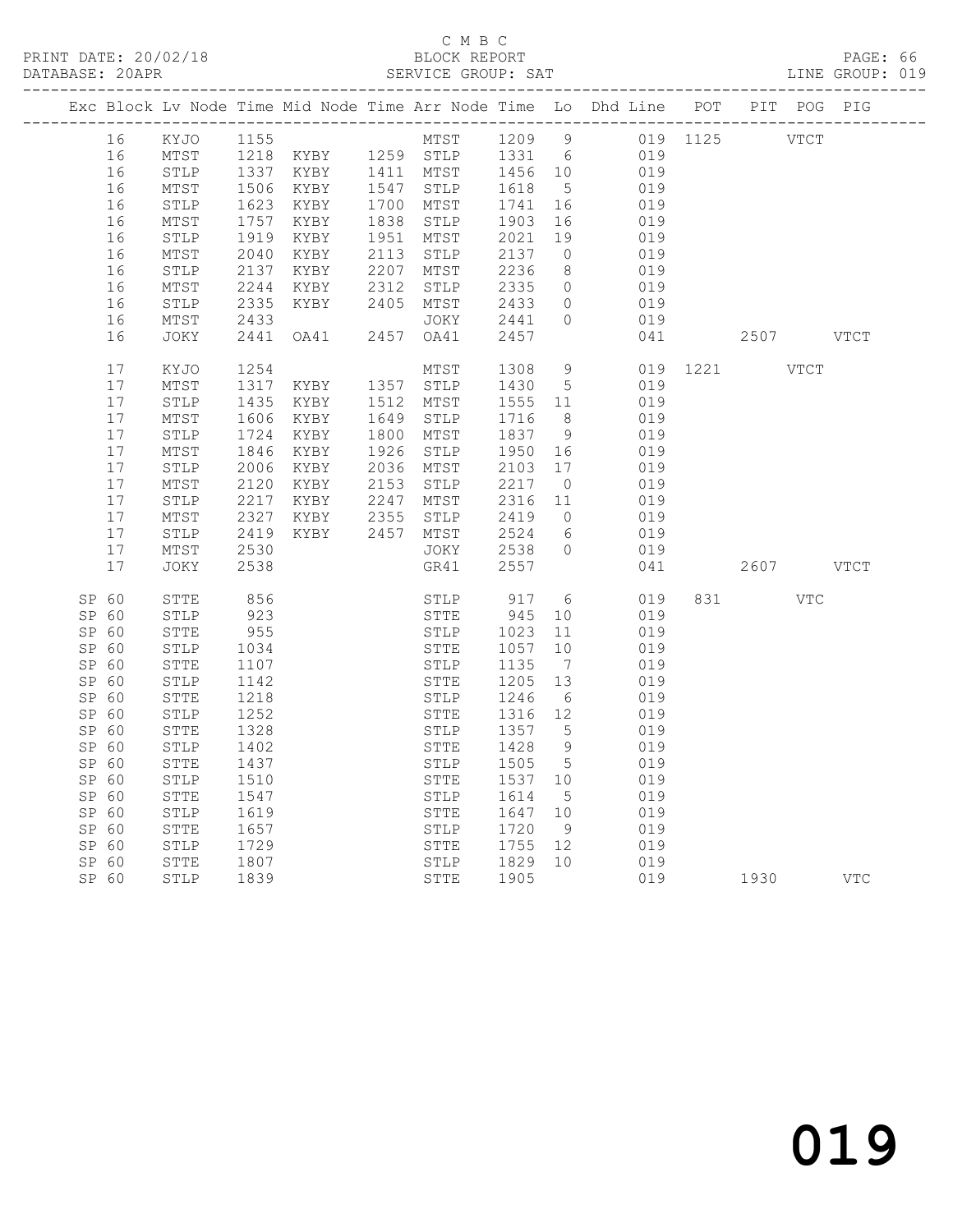#### C M B C<br>BLOCK REPORT

| DATABASE: 20APR |                |              |              | SERVICE GROUP: SAT     |         |                      |                                                                                |              |            |     | LINE GROUP: 019 |  |
|-----------------|----------------|--------------|--------------|------------------------|---------|----------------------|--------------------------------------------------------------------------------|--------------|------------|-----|-----------------|--|
|                 |                |              |              |                        |         |                      | Exc Block Lv Node Time Mid Node Time Arr Node Time Lo Dhd Line POT PIT POG PIG |              |            |     |                 |  |
|                 | SP 61          | STTE 906     |              |                        |         |                      | STLP 929 6 019 841                                                             |              | <b>VTC</b> |     |                 |  |
|                 | SP 61          | STLP 935     |              | STTE 957 10            |         |                      | 019                                                                            |              |            |     |                 |  |
|                 | SP 61          | STTE         | 1007         | STLP 1035<br>STTE 1108 |         | 10                   | 019                                                                            |              |            |     |                 |  |
| SP 61           |                | STLP         | 1045<br>1120 |                        |         | 12                   | 019                                                                            |              |            |     |                 |  |
|                 | SP 61          | STTE         | 1120         | STLP                   | 1148    | $6\overline{6}$      | 019                                                                            |              |            |     |                 |  |
| SP 61           |                | STLP         | 1154         | STTE                   | 1217 11 |                      | 019                                                                            |              |            |     |                 |  |
| SP 61           |                | STTE         | 1228         | STLP                   | 1256    | 6                    | 019                                                                            |              |            |     |                 |  |
|                 | SP 61          | STLP         | 1302         | STTE                   | 1326    | 12                   | 019                                                                            |              |            |     |                 |  |
|                 | SP 61          | STTE         | 1338         | STLP                   | 1407    | $5^{\circ}$          | 019                                                                            |              |            |     |                 |  |
| SP 61           |                | STLP         | 1412         | STTE                   | 1438    | 9                    | 019                                                                            |              |            |     |                 |  |
| SP 61           |                | STTE         | 1447         | STLP                   | 1515    | $5\overline{)}$      | 019                                                                            |              |            |     |                 |  |
|                 | SP 61          | STLP         | 1520         | STTE                   | 1547    | 9                    | 019                                                                            |              |            |     |                 |  |
|                 | SP 61          | STTE         | 1556         | STLP                   | 1623    | $5^{\circ}$          | 019                                                                            |              |            |     |                 |  |
|                 | SP 61          | STLP         | 1628         | STTE                   | 1656 11 |                      | 019                                                                            |              |            |     |                 |  |
|                 | SP 61          | STTE         | 1707         | STLP                   | 1730    | 9                    | 019                                                                            |              |            |     |                 |  |
| SP 61           |                | STLP         | 1739         | STTE                   | 1805    |                      |                                                                                | 019 1830     |            |     | VTC             |  |
|                 | SP 62          | STTE         | 918          | STLP 941               |         |                      | 5 <sub>1</sub><br>019                                                          |              | 853 VTC    |     |                 |  |
|                 | SP 62          | STLP         | 946          | STTE                   | 1008    | 11                   | 019                                                                            |              |            |     |                 |  |
|                 | SP 62          | STTE         | 1019         | STLP                   | 1047    | 10                   | 019                                                                            |              |            |     |                 |  |
|                 | SP 62          | STLP         | 1057         | STTE                   | 1120    | 11                   | 019                                                                            |              |            |     |                 |  |
|                 | SP 62          | STTE         | 1131         | STLP                   | 1159    | $5\overline{)}$      | 019                                                                            |              |            |     |                 |  |
| SP 62           |                | STLP         | 1204         | STTE                   | 1228    | 10                   | 019                                                                            |              |            |     |                 |  |
|                 | SP 62          | STTE         | 1238         | STLP                   | 1306    | 6                    | 019                                                                            |              |            |     |                 |  |
|                 | SP 62          | STLP         | 1312         | STTE                   | 1336 11 |                      | 019                                                                            |              |            |     |                 |  |
|                 | SP 62          | STTE         | 1347         | STLP                   | 1416    | 5 <sup>5</sup>       | 019                                                                            |              |            |     |                 |  |
|                 | SP 62          | STLP         | 1421         | STTE                   | 1447 10 |                      | 019                                                                            |              |            |     |                 |  |
|                 | SP 62          | STTE         | 1457         | STLP                   | 1525    | $5^{\circ}$          | 019                                                                            |              |            |     |                 |  |
|                 | SP 62          | STLP         | 1530         | STTE                   | 1557 10 |                      | 019                                                                            |              |            |     |                 |  |
|                 | SP 62          | STTE         | 1607         | STLP                   | 1634    | $5\overline{)}$      | 019                                                                            |              |            |     |                 |  |
|                 | SP 62          | STLP         | 1639         | STTE                   | 1707 11 |                      | 019                                                                            |              |            |     |                 |  |
|                 | SP 62<br>SP 62 | STTE         | 1718         | STLP                   | 1741    | 8 <sup>8</sup><br>11 | 019<br>019                                                                     |              |            |     |                 |  |
|                 |                | STLP         | 1749         | STTE                   | 1815    | $7\phantom{0}$       |                                                                                |              |            |     |                 |  |
|                 | SP 62<br>SP 62 | STTE<br>STLP | 1826         | STLP 1848<br>STTE      | 1921    |                      | 019                                                                            | 019 1946 VTC |            |     |                 |  |
|                 |                |              | 1855         |                        |         |                      |                                                                                |              |            |     |                 |  |
|                 | SP 63          | STTE         | 929          | STLP                   | 952     | $6\overline{6}$      | 019                                                                            |              | 904 — 100  | VTC |                 |  |
|                 | SP 63          | STLP         | 958          | STTE                   | 1020 11 |                      | 019                                                                            |              |            |     |                 |  |
|                 | SP 63          | STTE 1031    |              | STLP                   |         |                      | 1059 9 019                                                                     |              |            |     |                 |  |
| SP 63           |                | STLP         | 1108         | STTE                   | 1131 13 |                      | 019                                                                            |              |            |     |                 |  |
|                 | SP 63          | STTE         | 1144         | STLP                   | 1212    | 10                   | 019                                                                            |              |            |     |                 |  |
| SP 63           |                | STLP         | 1222         | STTE                   | 1246    | 12                   | 019                                                                            |              |            |     |                 |  |
| SP 63           |                | STTE         | 1258         | STLP                   | 1326    | $6\overline{6}$      | 019                                                                            |              |            |     |                 |  |
| SP 63           |                | STLP         | 1332         | STTE                   | 1358    | 9                    | 019                                                                            |              |            |     |                 |  |
| SP 63           |                | STTE         | 1407         | STLP                   | 1435    | $5^{\circ}$          | 019                                                                            |              |            |     |                 |  |
| SP 63           |                | STLP         | 1440         | STTE                   | 1507    | 10                   | 019                                                                            |              |            |     |                 |  |
| SP 63           |                | ${\tt STTE}$ | 1517         | STLP                   | 1545    | $5\phantom{0}$       | 019                                                                            |              |            |     |                 |  |
| SP 63           |                | STLP         | 1550         | STTE                   | 1618    | 9                    | 019                                                                            |              |            |     |                 |  |
| SP 63           |                | STTE         | 1627         | STLP                   | 1654    | $5^{\circ}$          | 019                                                                            |              |            |     |                 |  |
| SP 63           |                | STLP         | 1659         | STTE                   | 1725    | 14                   | 019                                                                            |              |            |     |                 |  |
| SP 63           |                | STTE         | 1739         | STLP                   | 1801    | 10                   | 019                                                                            |              |            |     |                 |  |
| SP 63           |                | STLP         | 1811         | STTE                   | 1837    |                      | 019                                                                            |              | 1902       |     | <b>VTC</b>      |  |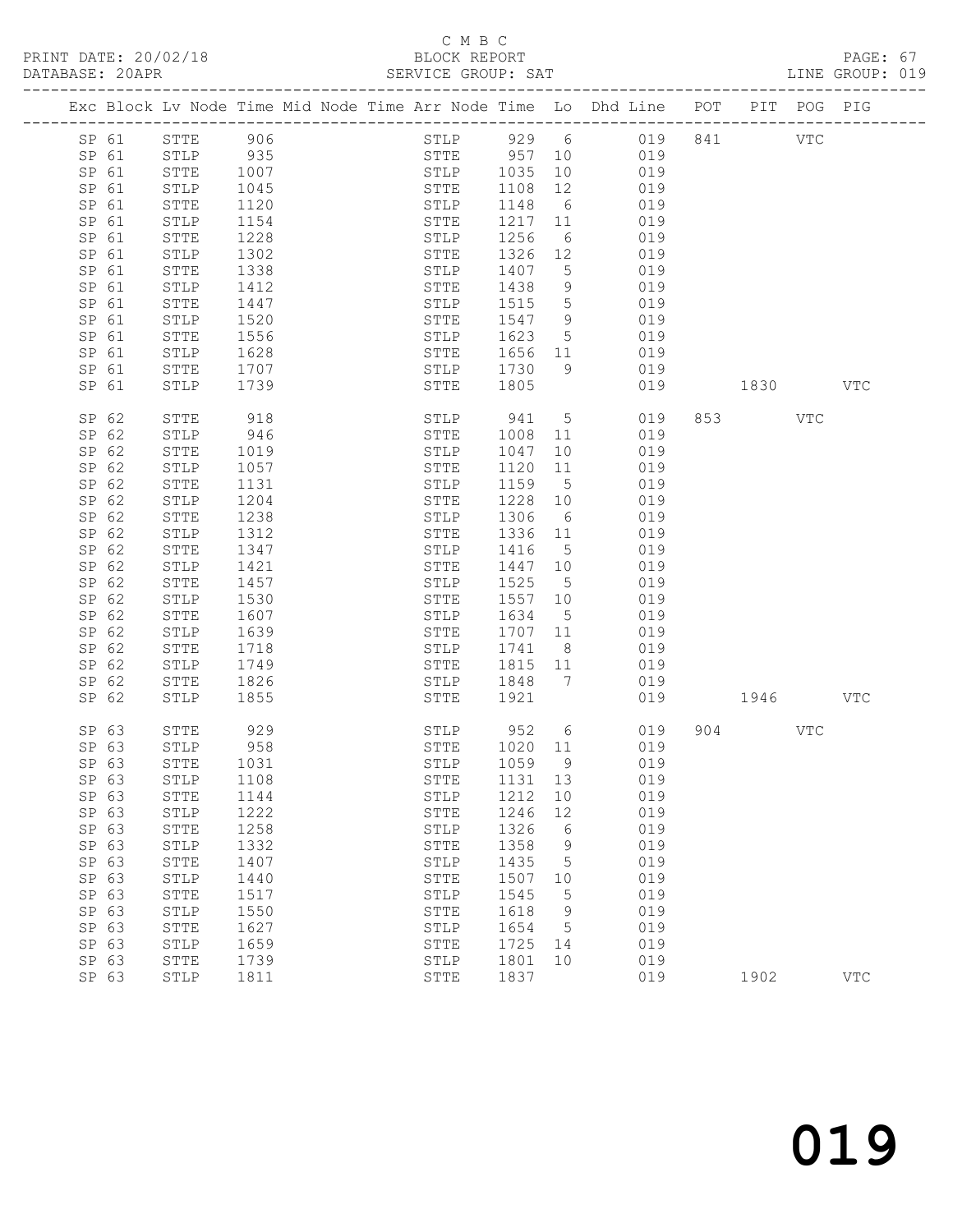PRINT DATE: 20/02/18 BLOCK REPORT BATABASE: 20APR BERVICE GROUP: SAT

#### C M B C<br>BLOCK REPORT

PAGE: 68<br>LINE GROUP: 019

|       | Exc Block Lv Node Time Mid Node Time Arr Node Time Lo Dhd Line POT |      |  |             |                                   |                |     |          |                                                                                                                                                                                                                                 | PIT POG PIG |     |
|-------|--------------------------------------------------------------------|------|--|-------------|-----------------------------------|----------------|-----|----------|---------------------------------------------------------------------------------------------------------------------------------------------------------------------------------------------------------------------------------|-------------|-----|
| SP 64 | STTE                                                               | 933  |  |             | STLP 1001 9                       |                | 019 | 908      | <b>VTC</b>                                                                                                                                                                                                                      |             |     |
| SP 64 | STLP                                                               | 1010 |  |             | STTE 1032<br>STLP 1111<br>1032 11 |                | 019 |          |                                                                                                                                                                                                                                 |             |     |
| SP 64 | STTE                                                               | 1043 |  |             |                                   | 9              | 019 |          |                                                                                                                                                                                                                                 |             |     |
| SP 64 | STLP                                                               | 1120 |  | STTE        | 1143 13                           |                | 019 |          |                                                                                                                                                                                                                                 |             |     |
| SP 64 | STTE                                                               | 1156 |  | STLP        | 1224                              | 8 <sup>8</sup> | 019 |          |                                                                                                                                                                                                                                 |             |     |
| SP 64 | STLP                                                               | 1232 |  | STTE        | 1256 12                           |                | 019 |          |                                                                                                                                                                                                                                 |             |     |
| SP 64 | STTE                                                               | 1308 |  | STLP        | 1337                              | 5              | 019 |          |                                                                                                                                                                                                                                 |             |     |
| SP 64 | STLP                                                               | 1342 |  | STTE        | 1408                              | 9              | 019 |          |                                                                                                                                                                                                                                 |             |     |
| SP 64 | STTE                                                               | 1417 |  | STLP        | 1445                              | $5^{\circ}$    | 019 |          |                                                                                                                                                                                                                                 |             |     |
| SP 64 | STLP                                                               | 1450 |  | STTE        | 1517                              | 10             | 019 |          |                                                                                                                                                                                                                                 |             |     |
| SP 64 | STTE                                                               | 1527 |  | STLP        | 1555                              | $5^{\circ}$    | 019 |          |                                                                                                                                                                                                                                 |             |     |
| SP 64 | STLP                                                               | 1600 |  | STTE        | 1628                              | 10             | 019 |          |                                                                                                                                                                                                                                 |             |     |
| SP 64 | STTE                                                               | 1638 |  | STLP        | 1703                              | 6              | 019 |          |                                                                                                                                                                                                                                 |             |     |
| SP 64 | STLP                                                               | 1709 |  | STTE        | 1735                              | 13             | 019 |          |                                                                                                                                                                                                                                 |             |     |
| SP 64 | STTE                                                               | 1748 |  | STLP        | 1810 15                           |                | 019 |          |                                                                                                                                                                                                                                 |             |     |
| SP 64 | STLP                                                               | 1825 |  | STTE        | 1851                              |                | 019 |          | 1916 VTC                                                                                                                                                                                                                        |             |     |
| SP 65 | STTE                                                               | 942  |  | STLP        | 1010                              | 12             | 019 |          | 917 — 100                                                                                                                                                                                                                       | VTC         |     |
| SP 65 | STLP                                                               | 1022 |  | STTE        | 1044                              | 11             | 019 |          |                                                                                                                                                                                                                                 |             |     |
| SP 65 | STTE                                                               | 1055 |  | STLP        | 1123                              | 8 <sup>8</sup> | 019 |          |                                                                                                                                                                                                                                 |             |     |
| SP 65 | STLP                                                               | 1131 |  | <b>STTE</b> | 1154                              | 14             | 019 |          |                                                                                                                                                                                                                                 |             |     |
| SP 65 | STTE                                                               | 1208 |  | STLP        | 1236                              | 6              | 019 |          |                                                                                                                                                                                                                                 |             |     |
| SP 65 | STLP                                                               | 1242 |  | STTE        | 1306                              | 12             | 019 |          |                                                                                                                                                                                                                                 |             |     |
| SP 65 | STTE                                                               | 1318 |  | STLP        | 1347                              | $5^{\circ}$    | 019 |          |                                                                                                                                                                                                                                 |             |     |
| SP 65 | STLP                                                               | 1352 |  | STTE        | 1418                              | $\overline{9}$ | 019 |          |                                                                                                                                                                                                                                 |             |     |
| SP 65 | STTE                                                               | 1427 |  | STLP        | 1455                              | $5\phantom{0}$ | 019 |          |                                                                                                                                                                                                                                 |             |     |
| SP 65 | STLP                                                               | 1500 |  | STTE        | 1527                              | 10             | 019 |          |                                                                                                                                                                                                                                 |             |     |
| SP 65 | STTE                                                               | 1537 |  | STLP        | 1604                              | 6              | 019 |          |                                                                                                                                                                                                                                 |             |     |
| SP 65 | STLP                                                               | 1610 |  | STTE        | 1638                              | 10             | 019 |          |                                                                                                                                                                                                                                 |             |     |
| SP 65 | STTE                                                               | 1648 |  | STLP        | 1711                              | 8 <sup>8</sup> | 019 |          |                                                                                                                                                                                                                                 |             |     |
| SP 65 | STLP                                                               | 1719 |  | STTE        | 1745 13                           |                | 019 |          |                                                                                                                                                                                                                                 |             |     |
| SP 65 | STTE                                                               | 1758 |  | STLP        | 1820                              | 10             | 019 |          |                                                                                                                                                                                                                                 |             |     |
| SP 65 | STLP                                                               | 1830 |  | STTE        | 1856                              |                |     | 019      | 1921 — 1921 — 1921 — 1922 — 1923 — 1923 — 1924 — 1925 — 1925 — 1925 — 1927 — 1928 — 1928 — 1928 — 1928 — 1928 — 1928 — 1928 — 1928 — 1928 — 1928 — 1928 — 1928 — 1928 — 1928 — 1928 — 1928 — 1928 — 1928 — 1928 — 1928 — 1928 — |             | VTC |
| SP 66 | STTE                                                               | 1248 |  | STLP        | 1316                              | 6              |     | 019 1223 |                                                                                                                                                                                                                                 | VTC         |     |
| SP 66 | STLP                                                               | 1322 |  | STTE        | 1346                              | 10             | 019 |          |                                                                                                                                                                                                                                 |             |     |
| SP 66 | STTE                                                               | 1356 |  | STLP        | 1425                              | $5^{\circ}$    | 019 |          |                                                                                                                                                                                                                                 |             |     |
| SP 66 | STLP                                                               | 1430 |  | STTE        | 1457                              | 10             | 019 |          |                                                                                                                                                                                                                                 |             |     |
| SP 66 | <b>STTE</b>                                                        | 1507 |  | STLP        | 1535                              | $5^{\circ}$    | 019 |          |                                                                                                                                                                                                                                 |             |     |
| SP 66 | STLP                                                               | 1540 |  | STTE        | 1607                              | 10             | 019 |          |                                                                                                                                                                                                                                 |             |     |
| SP 66 | STTE                                                               | 1617 |  | STLP        | 1644                              | $5^{\circ}$    | 019 |          |                                                                                                                                                                                                                                 |             |     |
| SP 66 | STLP                                                               | 1649 |  | STTE        | 1715 13                           |                | 019 |          |                                                                                                                                                                                                                                 |             |     |
| SP 66 | STTE                                                               | 1728 |  | STLP        | 1751                              | 9              | 019 |          |                                                                                                                                                                                                                                 |             |     |
| SP 66 | STLP                                                               | 1800 |  | STTE        | 1826                              |                |     | 019      | 1851 VTC                                                                                                                                                                                                                        |             |     |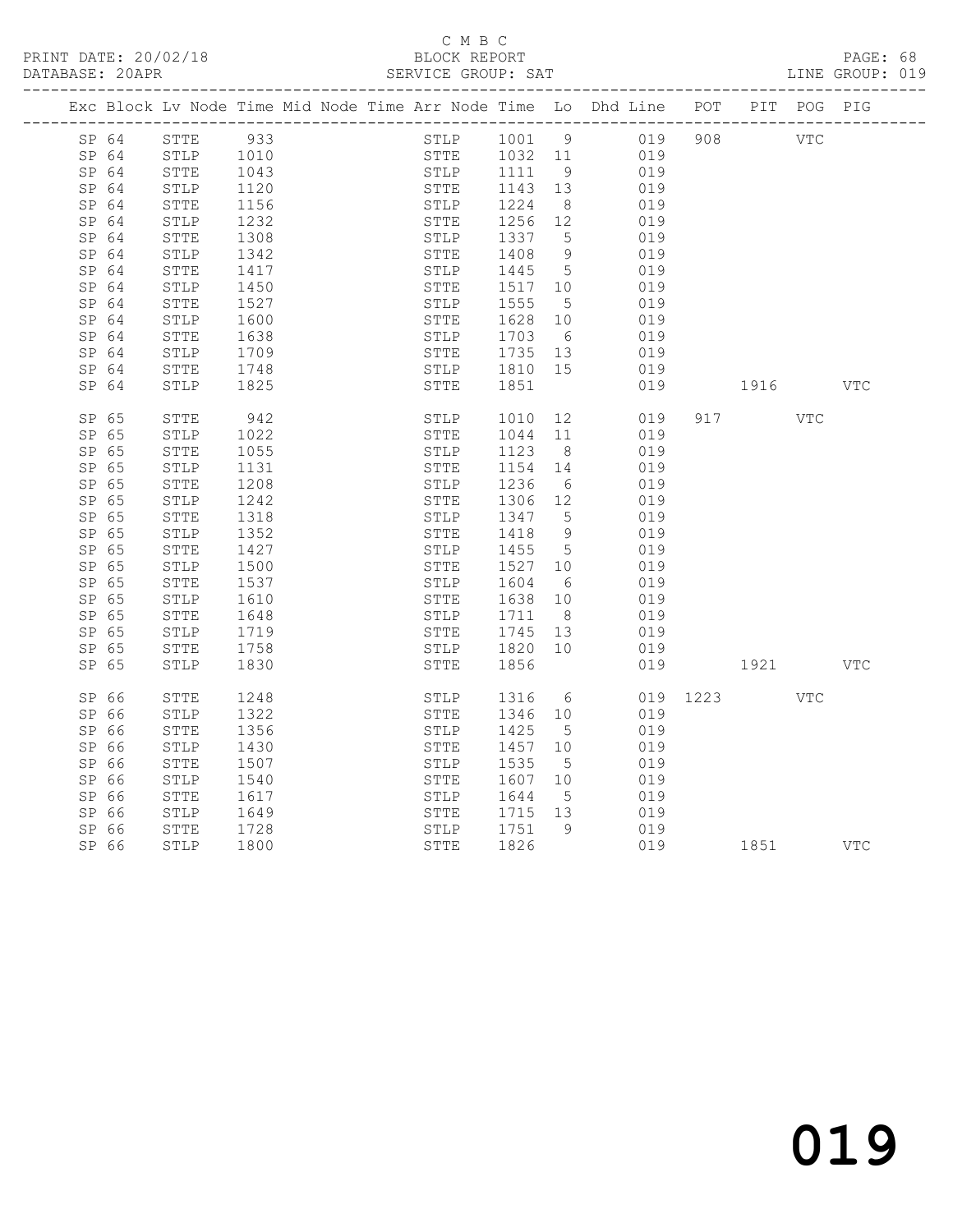| $\begin{array}{cccc}\n\texttt{CRINT} & \texttt{DATE:} & 20/02/18 & \texttt{C} & \texttt{M} & \texttt{B} & \texttt{C}\n\end{array}$<br>DATABASE: 20APR |              |              |                                                   |              |                   |                   |                      |                                                                                                                 |          |             |  |
|-------------------------------------------------------------------------------------------------------------------------------------------------------|--------------|--------------|---------------------------------------------------|--------------|-------------------|-------------------|----------------------|-----------------------------------------------------------------------------------------------------------------|----------|-------------|--|
|                                                                                                                                                       |              |              |                                                   |              |                   |                   |                      |                                                                                                                 |          |             |  |
|                                                                                                                                                       |              |              |                                                   |              |                   |                   |                      | Exc Block Lv Node Time Mid Node Time Arr Node Time Lo Dhd Line POT PIT POG PIG                                  |          |             |  |
|                                                                                                                                                       |              |              |                                                   |              |                   |                   |                      | 1 41BR 448 HALP 456 5 020 428 VTCT<br>1 HALP 501 BYST 516 RORI 536 0 020<br>1 RORI 536 BYST 600 HALP 616 15 020 |          |             |  |
|                                                                                                                                                       |              |              |                                                   |              |                   |                   |                      |                                                                                                                 |          |             |  |
|                                                                                                                                                       |              |              |                                                   |              |                   |                   |                      |                                                                                                                 |          |             |  |
| $\mathbf{1}$                                                                                                                                          |              |              |                                                   |              |                   |                   |                      | HALP 631 BYST 649 RORI 711 0 020                                                                                |          |             |  |
| $\mathbf{1}$                                                                                                                                          | RORI         |              |                                                   |              |                   |                   |                      |                                                                                                                 |          |             |  |
| $\mathbf{1}$                                                                                                                                          | HALP         |              |                                                   |              |                   |                   |                      | 11 BYST 135 HALP 153 7 020<br>1900 BYST 1621 RORI 1647 5 020<br>1952 BYST 1621 HALP 1642 11 020                 |          |             |  |
| $\mathbf{1}$                                                                                                                                          | RORI         |              | 953 BYST 1015 RORI                                |              |                   | 1043              |                      | 5 020                                                                                                           |          |             |  |
| $\mathbf{1}$<br>$\mathbf{1}$                                                                                                                          | HALP<br>RORI |              | 1048 BYST                                         |              | 1123 HALP         |                   |                      | 1148 12 020                                                                                                     |          |             |  |
| $\mathbf{1}$                                                                                                                                          | HALP         |              |                                                   |              | 1224 RORI         |                   |                      |                                                                                                                 |          |             |  |
| $\mathbf{1}$                                                                                                                                          | RORI         |              | 1200 BYST<br>1300 BYST                            |              | 1336 HALP         | 1255<br>1405      |                      | 5 020<br>9 020                                                                                                  |          |             |  |
| $\mathbf{1}$                                                                                                                                          | HALP         |              | 1414 BYST                                         |              | 1440 RORI 1512    |                   |                      | 5 020                                                                                                           |          |             |  |
| $\mathbf{1}$                                                                                                                                          | RORI         |              | 1517 BYST                                         |              | 1556 HALP 1624 12 |                   |                      | 020                                                                                                             |          |             |  |
| $\mathbf{1}$                                                                                                                                          | HALP         |              |                                                   |              | 1658 RORI         |                   |                      |                                                                                                                 |          |             |  |
| $\mathbf{1}$                                                                                                                                          | RORI         |              | 1636 BYST<br>1729 BYST                            |              | 1807 HALP         |                   |                      |                                                                                                                 |          |             |  |
| $\mathbf{1}$                                                                                                                                          | HALP         |              | 1847 BYST                                         |              | 1909 RORI         | 1937              |                      | $0$ 020                                                                                                         |          |             |  |
| $\mathbf{1}$                                                                                                                                          | RORI         |              | 1937 BYST                                         |              | 2012 HALP 2032    |                   |                      | 5 020                                                                                                           |          |             |  |
| $\mathbf{1}$                                                                                                                                          | HALP         |              | 2037 BYST<br>2125 BYST                            |              | 2057 RORI         |                   |                      | BYST 2057 RORI 2125 0 020<br>BYST 2156 HALP 2215 14 020                                                         |          |             |  |
| $\mathbf{1}$                                                                                                                                          | RORI         |              |                                                   |              |                   |                   |                      |                                                                                                                 |          |             |  |
| $\mathbf{1}$                                                                                                                                          | HALP         |              |                                                   |              |                   |                   |                      | 2229 BYST 2246 RORI 2311 0 020                                                                                  |          |             |  |
| $\mathbf{1}$                                                                                                                                          | RORI         |              |                                                   |              |                   |                   |                      | 2311 BYST 2338 HALP 2357 5 020                                                                                  |          |             |  |
| $\mathbf{1}$                                                                                                                                          | HALP         | 2402         |                                                   |              | 41VI 2410         |                   |                      | 020 2428 VTCT                                                                                                   |          |             |  |
| 2                                                                                                                                                     | 41BR         | 508          |                                                   |              | <b>HALP</b>       |                   |                      | 516 5 020                                                                                                       | 448 VTCT |             |  |
| $\mathbf{2}$                                                                                                                                          | HALP         |              | 521 BYST 536 RORI                                 |              |                   | 556               |                      | $0$ 020                                                                                                         |          |             |  |
| $\mathbf{2}$                                                                                                                                          | RORI         |              |                                                   |              |                   |                   |                      |                                                                                                                 |          |             |  |
| $\mathbf{2}$                                                                                                                                          | HALP         |              |                                                   |              |                   |                   |                      |                                                                                                                 |          |             |  |
| $\mathbf{2}$                                                                                                                                          | RORI         |              |                                                   |              |                   |                   |                      |                                                                                                                 |          |             |  |
| $\mathbf{2}$                                                                                                                                          | HALP         |              | 825 BYST 846 RORI 912                             |              |                   |                   |                      | 5 020                                                                                                           |          |             |  |
| $\mathbf{2}$                                                                                                                                          | RORI         |              | 917 BYST 947 HALP 1010 12                         |              |                   |                   |                      | 020                                                                                                             |          |             |  |
| $\overline{c}$                                                                                                                                        | HALP         |              | 1022 BYST   1046  RORI<br>1120  BYST   1155  HALP |              |                   | 1115 5<br>1220 12 | $5\overline{)}$      | $\begin{array}{c} 020 \\ 020 \end{array}$                                                                       |          |             |  |
| $\overline{c}$                                                                                                                                        | RORI         |              |                                                   |              |                   |                   |                      |                                                                                                                 |          |             |  |
| $\overline{c}$                                                                                                                                        |              |              |                                                   |              |                   |                   |                      | HALP 1232 BYST 1256 RORI 1329 5 020                                                                             |          |             |  |
| $\sqrt{2}$                                                                                                                                            | RORI         | 1334         | BYST                                              | 1411         | HALP              | 1439              | $\overline{7}$       | 020                                                                                                             |          |             |  |
| $\mathbf{2}$                                                                                                                                          | HALP         | 1446         | BYST                                              | 1512         | RORI              | 1544              | $5\phantom{0}$       | 020                                                                                                             |          |             |  |
| $\sqrt{2}$                                                                                                                                            | RORI         | 1549<br>1706 | BYST                                              | 1628<br>1730 | HALP              | 1656<br>1800      | 10<br>$\overline{0}$ | 020<br>020                                                                                                      |          |             |  |
| $\mathbf{2}$<br>$\mathbf{2}$                                                                                                                          | HALP<br>RORI | 1800         | BYST<br>BYST                                      | 1838         | RORI<br>HALP      | 1902              | 15                   | 020                                                                                                             |          |             |  |
| $\mathbf{2}$                                                                                                                                          | HALP         | 1917         | <b>BYST</b>                                       | 1939         | RORI              | 2007              | $\overline{0}$       | 020                                                                                                             |          |             |  |
| $\sqrt{2}$                                                                                                                                            | RORI         | 2007         | <b>BYST</b>                                       | 2042         | HALP              | 2102              | 13                   | 020                                                                                                             |          |             |  |
| $\mathbf{2}$                                                                                                                                          | HALP         | 2115         | <b>BYST</b>                                       | 2133         | RORI              | 2201              | $\circ$              | 020                                                                                                             |          |             |  |
| $\sqrt{2}$                                                                                                                                            | RORI         | 2201         | BYST                                              | 2232         | HALP              | 2251              | 8                    | 020                                                                                                             |          |             |  |
| $\mathbf{2}$                                                                                                                                          | HALP         | 2259         | <b>BYST</b>                                       | 2316         | RORI              | 2341              | $\overline{0}$       | 020                                                                                                             |          |             |  |
| $\overline{c}$                                                                                                                                        | RORI         | 2341         | <b>BYST</b>                                       | 2408         | HALP              | 2427              | 15                   | 020                                                                                                             |          |             |  |
| $\mathbf{2}$                                                                                                                                          | HALP         | 2442         | BYST                                              | 2459         | RORI              | 2524              | 10                   | 020                                                                                                             |          |             |  |
| $\mathbf{2}$                                                                                                                                          | RORI         | 2534         | BYST                                              | 2605         | HALP              | 2622              | 5                    | 020                                                                                                             |          |             |  |
| $\overline{2}$                                                                                                                                        | HALP         | 2627         |                                                   |              | 41VI              | 2634              |                      | 020                                                                                                             | 2652     | <b>VTCT</b> |  |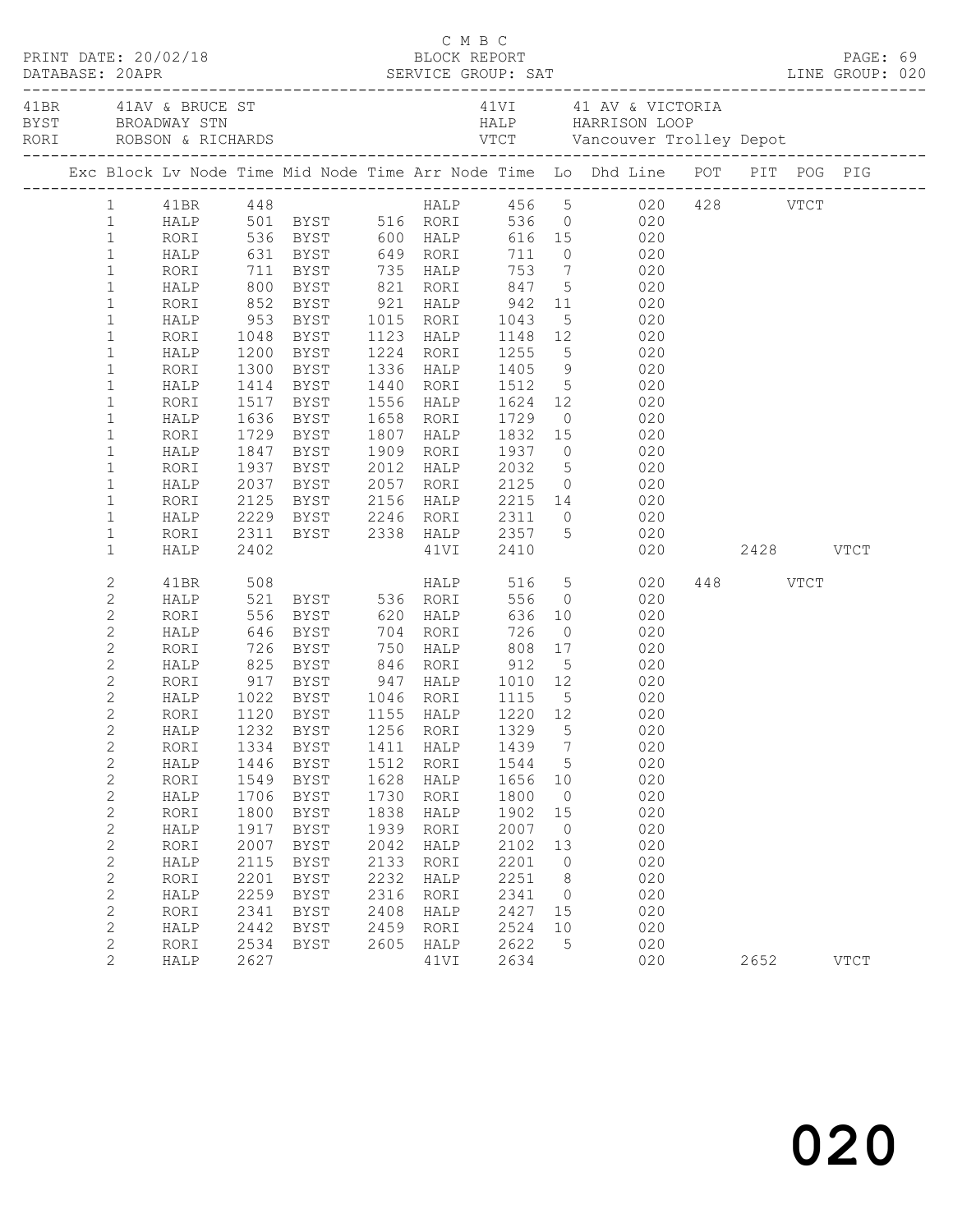### C M B C

DATABASE: 20APR SERVICE GROUP: SAT LINE GROUP: 020

|                |      |                 |                                                           |                          |                          |                              | Exc Block Lv Node Time Mid Node Time Arr Node Time Lo Dhd Line POT PIT POG PIG |           |           |      |
|----------------|------|-----------------|-----------------------------------------------------------|--------------------------|--------------------------|------------------------------|--------------------------------------------------------------------------------|-----------|-----------|------|
| 3              | 41BR | 528             |                                                           | HALP 536 5<br>RORI 616 0 |                          |                              | 020 508 VTCT                                                                   |           |           |      |
| 3              | HALP |                 |                                                           |                          | 616 0                    |                              | 020                                                                            |           |           |      |
| $\mathfrak{S}$ | RORI | 616             |                                                           |                          | 656 13                   |                              | 020                                                                            |           |           |      |
| 3              | HALP | 709             |                                                           |                          | 750                      | $\overline{0}$               | 020                                                                            |           |           |      |
| 3              | RORI | $\frac{1}{848}$ | BYST                                                      | 816 HALP<br>909 RORI     | 836                      | 12                           | 020                                                                            |           |           |      |
| $\mathsf S$    | HALP |                 |                                                           |                          | 935                      | $5\overline{)}$              | 020                                                                            |           |           |      |
| $\mathsf 3$    | RORI | 940<br>1047     |                                                           |                          | 1035                     | 12                           | 020                                                                            |           |           |      |
| $\mathsf 3$    | HALP |                 | DUS RORI<br>BYST 1012 HALP<br>BYST 1111 -                 |                          | 1142                     | $5\overline{)}$              | 020                                                                            |           |           |      |
| $\mathsf S$    | RORI | 1147<br>1303    | BYST                                                      | 1222 HALP                | 1248 15                  |                              | 020                                                                            |           |           |      |
| $\mathsf 3$    | HALP |                 | BYST 1328 RORI                                            |                          | 1402                     | $5\overline{)}$              | 020                                                                            |           |           |      |
| $\mathfrak{Z}$ | RORI | 1407            | BYST 1445 HALP<br>BYST 1445 HALP<br>BYST 1544 RORT        |                          | 1512                     | 9                            | 020                                                                            |           |           |      |
| $\mathfrak{Z}$ | HALP | 1521            |                                                           |                          | 1616                     | $5\overline{)}$              | 020                                                                            |           |           |      |
| 3              | RORI | 1621            | BYST                                                      | 1700 HALP                | 1726 5                   |                              | 020                                                                            |           |           |      |
| 3              | HALP | 1731            |                                                           | 41VI                     | 1740                     |                              | 020                                                                            | 1804      |           | VTCT |
| 4              | 41BR | 547             |                                                           | HALP                     | 555                      | $5^{\circ}$                  | 020                                                                            | 527       | VTCT      |      |
| 4              | HALP | 600             | BYST 616 RORI                                             |                          | 636                      | $\overline{0}$               | 020                                                                            |           |           |      |
| $\sqrt{4}$     | RORI | 636             | BYST                                                      | 700 HALP                 | 717 14                   |                              | 020                                                                            |           |           |      |
| 4              | HALP | 731             | BYST                                                      | 750 RORI                 | 814                      | $\overline{0}$               | 020                                                                            |           |           |      |
| $\sqrt{4}$     | RORI | 814             | BYST                                                      | 841 HALP<br>936 RORI     | $902$<br>$1003$          | 12                           | 020                                                                            |           |           |      |
| 4              | HALP | 914             | BYST                                                      |                          |                          | $5^{\circ}$                  | 020                                                                            |           |           |      |
| $\sqrt{4}$     | RORI | 1008            | BYST                                                      | 1041 HALP<br>1143 RORI   | 1106                     | 13                           | 020                                                                            |           |           |      |
| $\sqrt{4}$     | HALP | 1119            | BYST                                                      |                          | 1215                     | $5\overline{)}$              | 020                                                                            |           |           |      |
| $\sqrt{4}$     | RORI | 1220            | BYST 1256 HALP<br>BYST 1400 RORI                          |                          | $1322$ 14                |                              | 020                                                                            |           |           |      |
| $\overline{4}$ | HALP | 1336            | BYST                                                      | 1400 RORI                | 1434                     | $5^{\circ}$                  | 020                                                                            |           |           |      |
| 4              | RORI | 1439            | BYST                                                      | 1517 HALP                | 1546<br>1648             | $\overline{7}$               | 020                                                                            |           |           |      |
| $\overline{4}$ | HALP | 1553            | BYST                                                      | 1616 RORI                |                          | $5^{\circ}$                  | 020                                                                            |           |           |      |
| 4              | RORI | 1653            | BYST                                                      | 1731 HALP 1756           |                          | 5                            | 020                                                                            |           |           |      |
| 4              | HALP | 1801            |                                                           | 41VI                     | 1810                     |                              | 020                                                                            | 1832 VTCT |           |      |
| 5              | 41BR | 605             |                                                           | HALP                     | 613                      | $7\phantom{.0}\phantom{.0}7$ | 020                                                                            | 545       | VTCT      |      |
| $\mathsf S$    | HALP |                 | 620 BYST       636   RORI<br>656   BYST        720   HALP |                          | 656                      | $\overline{0}$               | 020                                                                            |           |           |      |
| 5              | RORI |                 |                                                           |                          | 738 13                   |                              | 020                                                                            |           |           |      |
| $\mathsf S$    | HALP | 751             | BYST                                                      | 810 RORI                 | 834                      | 5                            | 020                                                                            |           |           |      |
| 5              | RORI | 839             | BYST                                                      | 908 HALP                 | 929                      | 8 <sup>8</sup>               | 020                                                                            |           |           |      |
| 5              | HALP | 937             | BYST                                                      | 959 RORI                 | 1026                     | 6                            | 020                                                                            |           |           |      |
| 5              | RORI | 1032            | BYST                                                      | 1107 HALP                | 1132 11                  |                              | 020                                                                            |           |           |      |
| 5              | HALP | 1143            | BYST                                                      | 1207 RORI                | 1238                     | $5^{\circ}$                  | 020                                                                            |           |           |      |
| 5              | RORI | 1243            | BYST                                                      | 1319 HALP                | 1348 11                  |                              | 020                                                                            |           |           |      |
| 5              | HALP | 1359            | BYST                                                      | 1423 RORI                | 1457                     | $5^{\circ}$                  | 020                                                                            |           |           |      |
| 5              | RORI | 1502            | BYST                                                      | 1540 HALP                | 1609                     | 8 <sup>8</sup>               | 020                                                                            |           |           |      |
| 5              | HALP | 1617            | BYST                                                      | 1640 RORI                | 1712                     | $5\overline{)}$              | 020                                                                            |           |           |      |
| 5              | RORI | 1717            | BYST                                                      | 1755 HALP                | 1820 16<br>$102$<br>1927 |                              | 020                                                                            |           |           |      |
| 5              | HALP | 1836            | BYST                                                      | 1858 RORI                |                          | $\overline{0}$               | 020                                                                            |           |           |      |
| 5              | RORI | 1927            | BYST                                                      | 2002 HALP                | 2025                     | $5\overline{)}$              | 020                                                                            |           |           |      |
| 5              | HALP | 2030            |                                                           | 41VI                     | 2038                     |                              | 020                                                                            |           | 2057 VTCT |      |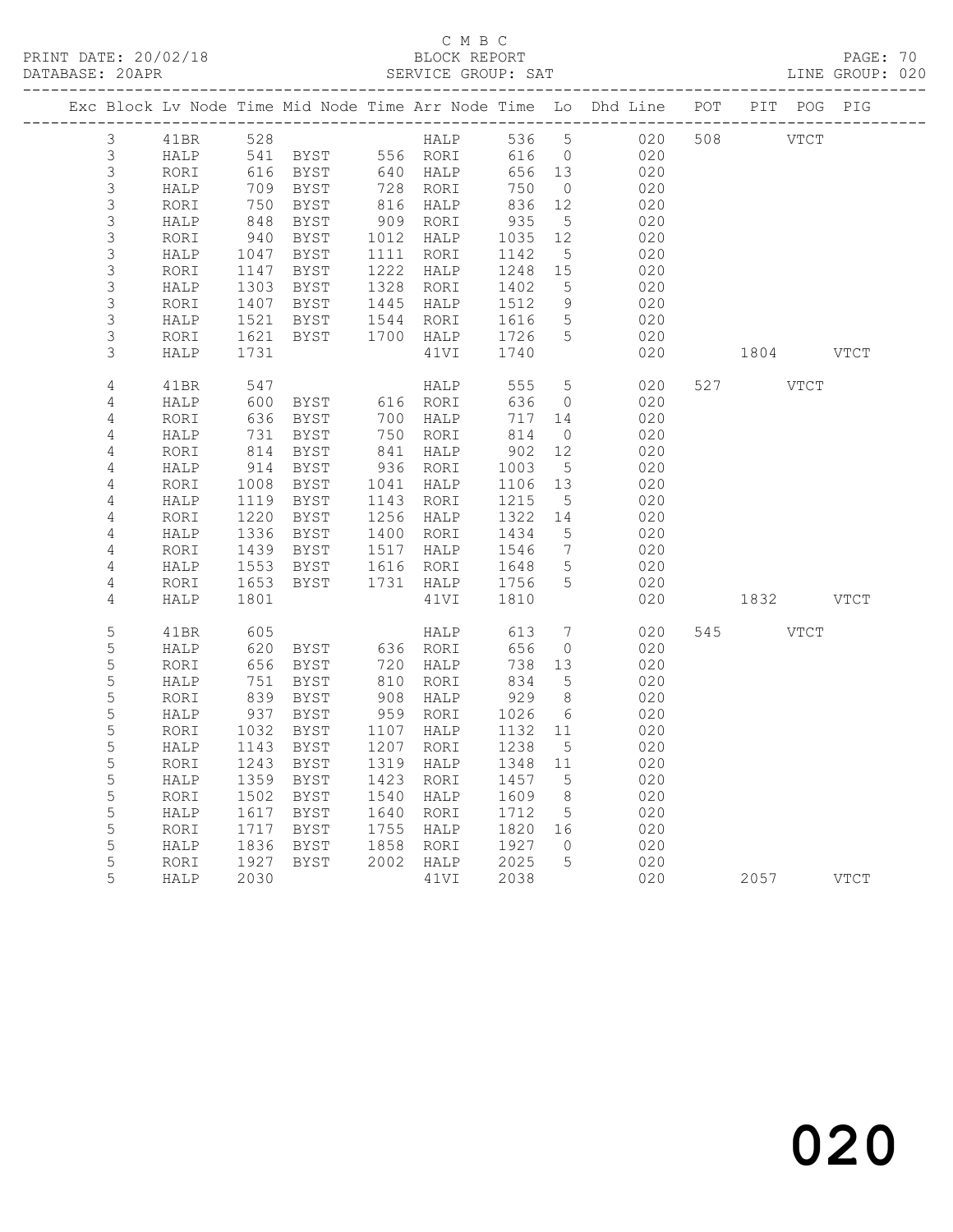PRINT DATE: 20/02/18 BLOCK REPORT<br>DATABASE: 20APR PAGE: 70APR

### C M B C<br>BLOCK REPORT

PAGE: 71<br>LINE GROUP: 020

|            |      |      | Exc Block Lv Node Time Mid Node Time Arr Node Time Lo Dhd Line POT PIT POG PIG |           |           |                  |                 |                |          |           |             |
|------------|------|------|--------------------------------------------------------------------------------|-----------|-----------|------------------|-----------------|----------------|----------|-----------|-------------|
| 6          | 41BR | 644  |                                                                                |           |           |                  |                 | HALP 652 5 020 | 624 VTCT |           |             |
| 6          | HALP |      | 657 BYST 716 RORI                                                              |           |           | 738              | $\overline{0}$  | 020            |          |           |             |
| $\epsilon$ | RORI |      |                                                                                |           | 804 HALP  | 824 13           |                 | 020            |          |           |             |
| 6          | HALP |      | 738 BYST<br>837 BYST                                                           |           | 858 RORI  | 924              | $5\overline{)}$ | 020            |          |           |             |
| 6          | RORI | 929  | BYST                                                                           |           | 959 HALP  | 1022             | 16              | 020            |          |           |             |
| 6          | HALP | 1038 | BYST                                                                           | 1102      | RORI      | 1133             | 5               | 020            |          |           |             |
| 6          | RORI | 1138 | BYST                                                                           |           | 1213 HALP | 1239             | 16              | 020            |          |           |             |
| 6          | HALP | 1255 | BYST                                                                           | 1320      | RORI      | 1354             | $5\overline{)}$ | 020            |          |           |             |
| 6          | RORI | 1359 | BYST                                                                           | 1436      | HALP      | 1504             | 9               | 020            |          |           |             |
| 6          | HALP | 1513 | BYST                                                                           | 1536      | RORI      | 1608             | $5\overline{)}$ | 020            |          |           |             |
| 6          | RORI | 1613 | BYST                                                                           | 1652      | HALP      | 1718 18          |                 | 020            |          |           |             |
| 6          | HALP | 1736 | BYST                                                                           |           | 1758 RORI | 1828             | $\overline{0}$  | 020            |          |           |             |
| 6          | RORI | 1828 | BYST                                                                           | 1906 HALP |           | 1930             | $5^{\circ}$     | 020            |          |           |             |
| 6          | HALP | 1935 |                                                                                |           | 41VI      | 1944             |                 | 020            |          | 2003 VTCT |             |
|            |      |      |                                                                                |           |           |                  |                 |                |          |           |             |
| 7          | 41BR | 706  |                                                                                |           | HALP      | 714              | 5 <sup>5</sup>  | 020            | 646 VTCT |           |             |
| 7          | HALP | 719  | BYST                                                                           |           | 738 RORI  | 802              | $\overline{0}$  | 020            |          |           |             |
| 7          | RORI | 802  | BYST                                                                           | 829       | HALP      | 850              | 16              | 020            |          |           |             |
| 7          | HALP | 906  | BYST                                                                           | 928       | RORI      | 955              | $5^{\circ}$     | 020            |          |           |             |
| 7          | RORI | 1000 | BYST                                                                           | 1033      | HALP      | 1058             | 13              | 020            |          |           |             |
| 7          | HALP | 1111 | BYST                                                                           | 1135      | RORI      | 1207             | $5\phantom{.0}$ | 020            |          |           |             |
| 7          | RORI | 1212 | BYST                                                                           | 1248      | HALP      | 1314 13          |                 | 020            |          |           |             |
| 7          | HALP | 1327 | BYST                                                                           | 1352      | RORI      | 1426             | 5               | 020            |          |           |             |
| 7          | RORI | 1431 | <b>BYST</b>                                                                    | 1509      | HALP      | 1538             | $\overline{7}$  | 020            |          |           |             |
| 7          | HALP | 1545 | BYST                                                                           | 1608      | RORI      | 1640             | $5\overline{)}$ | 020            |          |           |             |
| 7          | RORI | 1645 | BYST                                                                           | 1723      | HALP      | 1748             | 18              | 020            |          |           |             |
| 7          | HALP | 1806 | BYST                                                                           | 1828      | RORI      | 1857             | $\overline{0}$  | 020            |          |           |             |
| 7          | RORI | 1857 | BYST                                                                           | 1934      | HALP      | 1958             | 15              | 020            |          |           |             |
| 7          | HALP | 2013 | BYST                                                                           | 2033      | RORI      | 2101             | $\overline{0}$  | 020            |          |           |             |
| 7          | RORI | 2101 | BYST                                                                           |           | 2132 HALP | 2151             | $5^{\circ}$     | 020            |          |           |             |
| 7          | HALP | 2156 |                                                                                |           | 41VI      | 2204             |                 | 020            |          | 2223 VTCT |             |
| 8          | 41BR | 728  |                                                                                |           | HALP      | 736              | $\overline{7}$  | 020            | 708 VTCT |           |             |
| 8          | HALP | 743  | BYST                                                                           |           | 802 RORI  | 826              | $\circ$         | 020            |          |           |             |
| 8          | RORI | 826  | BYST                                                                           |           | 855 HALP  | 916              | 14              | 020            |          |           |             |
| 8          | HALP | 930  | BYST                                                                           |           | 952 RORI  | 1019             | $5^{\circ}$     | 020            |          |           |             |
| 8          | RORI | 1024 | BYST                                                                           |           | 1057 HALP | 1122 12          |                 | 020            |          |           |             |
| 8          | HALP | 1134 | BYST                                                                           | 1158 RORI |           | 1230             | $5\overline{)}$ | 020            |          |           |             |
| 8          | RORI | 1235 | BYST                                                                           |           | 1311 HALP | 1340 12          |                 | 020            |          |           |             |
| 8          | HALP |      | 1352 BYST                                                                      |           |           | 1416 RORI 1450 5 |                 | 020            |          |           |             |
| 8          | RORI | 1455 | <b>BYST</b>                                                                    | 1533      | HALP      | 1602             | 8               | 020            |          |           |             |
| 8          | HALP | 1610 | <b>BYST</b>                                                                    | 1633      | RORI      | 1705             | 5               | 020            |          |           |             |
| $\,8\,$    | RORI | 1710 | <b>BYST</b>                                                                    | 1748      | HALP      | 1813             | 13              | 020            |          |           |             |
| $\,8\,$    | HALP | 1826 | <b>BYST</b>                                                                    | 1848      | RORI      | 1917             | $\circ$         | 020            |          |           |             |
| $\,8\,$    | RORI | 1917 | <b>BYST</b>                                                                    | 1952      | HALP      | 2015             | 10              | 020            |          |           |             |
| $\,8\,$    | HALP | 2025 | <b>BYST</b>                                                                    | 2045      | RORI      | 2113             | 0               | 020            |          |           |             |
| 8          | RORI | 2113 | <b>BYST</b>                                                                    | 2144      | HALP      | 2203             | 7               | 020            |          |           |             |
| 8          | HALP | 2210 | <b>BYST</b>                                                                    | 2228      | RORI      | 2256             | 0               | 020            |          |           |             |
| $\,8\,$    | RORI | 2256 | <b>BYST</b>                                                                    | 2327      | HALP      | 2346             | 6               | 020            |          |           |             |
| 8          | HALP | 2352 | <b>BYST</b>                                                                    | 2409      | RORI      | 2434             | 0               | 020            |          |           |             |
| 8          | RORI | 2434 | <b>BYST</b>                                                                    | 2505      | HALP      | 2522             | 5               | 020            |          |           |             |
| 8          | HALP | 2527 |                                                                                |           | 41VI      | 2534             |                 | 020            | 2552     |           | <b>VTCT</b> |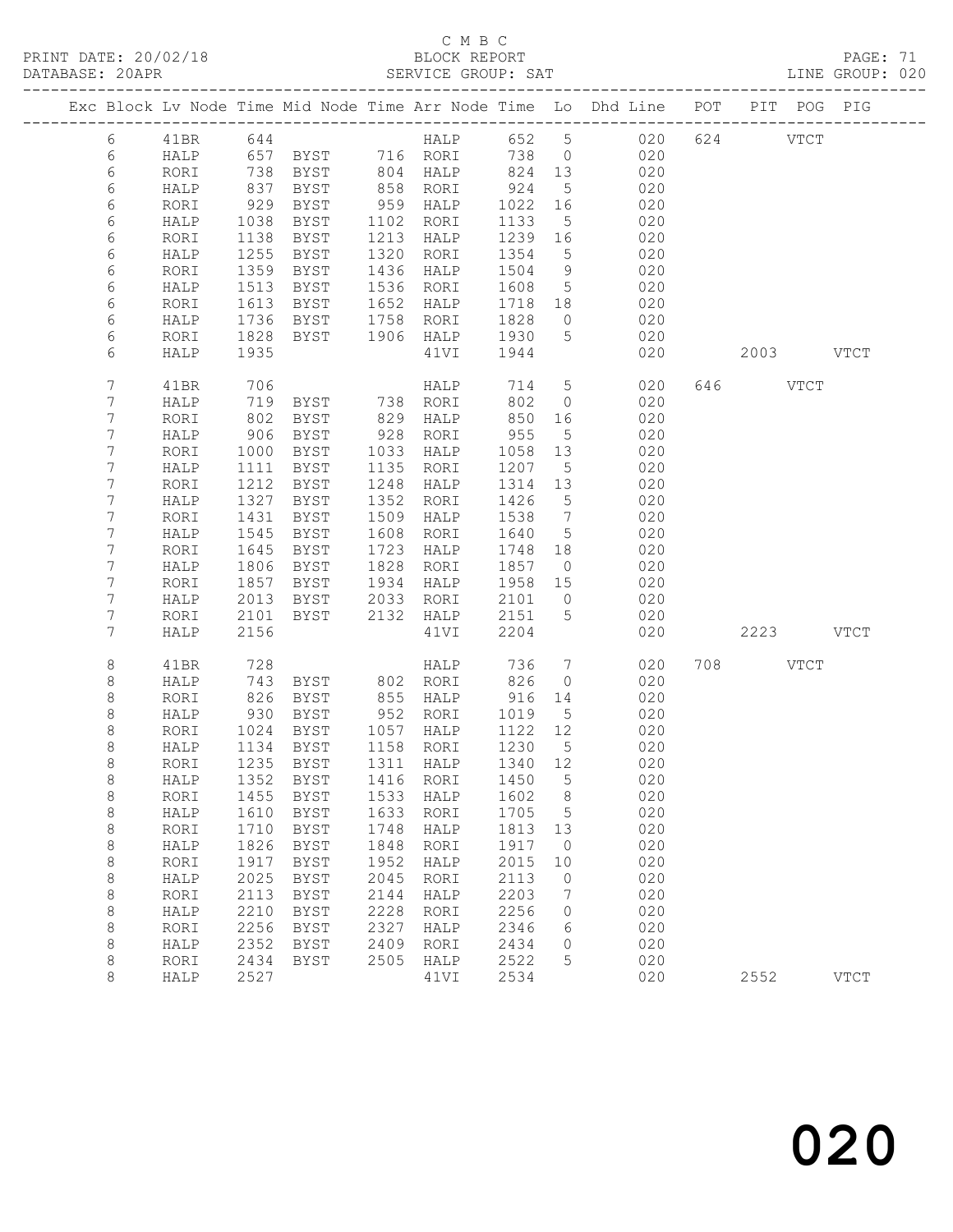PRINT DATE: 20/02/18 BLOCK REPORT BATABASE: 20APR BLOCK REPORT

### C M B C<br>BLOCK REPORT

PAGE: 72<br>LINE GROUP: 020

|             |      |      |                                    |      |                   |         |                 | Exc Block Lv Node Time Mid Node Time Arr Node Time Lo Dhd Line POT PIT POG PIG |     |             |             |             |
|-------------|------|------|------------------------------------|------|-------------------|---------|-----------------|--------------------------------------------------------------------------------|-----|-------------|-------------|-------------|
| 9           | 41BR | 800  |                                    |      |                   |         |                 | HALP 808 5 020                                                                 |     | 740         | <b>VTCT</b> |             |
| 9           | HALP |      |                                    |      |                   |         |                 | 020                                                                            |     |             |             |             |
| $\mathsf 9$ | RORI |      |                                    |      |                   |         |                 | 020                                                                            |     |             |             |             |
| 9           | HALP | 1006 | BYST 1030 RORI                     |      |                   | 1059    | $5\overline{)}$ | 020                                                                            |     |             |             |             |
| 9           | RORI | 1104 | BYST                               |      | 1139 HALP 1204 11 |         |                 | 020                                                                            |     |             |             |             |
| 9           | HALP | 1215 | BYST                               |      | 1239 RORI         | 1312    | 5 <sup>5</sup>  | 020                                                                            |     |             |             |             |
| $\mathsf 9$ | RORI | 1317 | BYST                               |      | 1353 HALP         | 1422    | 8 <sup>8</sup>  | 020                                                                            |     |             |             |             |
| 9           | HALP | 1430 | BYST                               |      | 1456 RORI         | 1528    | $5\overline{)}$ | 020                                                                            |     |             |             |             |
| $\mathsf 9$ | RORI | 1533 | BYST                               |      | 1612 HALP         |         |                 | 1640 12 020                                                                    |     |             |             |             |
| 9           | HALP | 1652 | BYST                               |      | 1714 RORI         | 1745    | $\overline{0}$  | 020                                                                            |     |             |             |             |
| $\mathsf 9$ | RORI | 1745 | BYST 1823 HALP                     |      |                   | 1848    | 5 <sup>5</sup>  | 020                                                                            |     |             |             |             |
| 9           | HALP | 1853 |                                    |      | 41VI              | 1902    |                 | 020                                                                            |     | 1924 VTCT   |             |             |
| 10          | 41BR | 844  |                                    |      | HALP              | 852     | $5\overline{)}$ | 020                                                                            |     | 824 VTCT    |             |             |
| 10          | HALP | 857  | BYST 919 RORI                      |      |                   | 946     | 5 <sup>5</sup>  | 020                                                                            |     |             |             |             |
| 10          | RORI | 951  | BYST                               |      | 1023 HALP         | 1046    | 18              | 020                                                                            |     |             |             |             |
| 10          | HALP | 1104 | BYST                               |      | 1128 RORI         | 1159    | $5\overline{)}$ | 020                                                                            |     |             |             |             |
| 10          | RORI | 1204 | BYST                               | 1240 | HALP              | 1306 13 |                 | 020                                                                            |     |             |             |             |
| 10          | HALP | 1319 | BYST                               |      | 1344 RORI         | 1418    | $5\overline{)}$ | 020                                                                            |     |             |             |             |
| 10          | RORI | 1423 | BYST                               | 1501 | HALP              | 1528    | 9               | 020                                                                            |     |             |             |             |
| 10          | HALP | 1537 | BYST                               |      | 1600 RORI         | 1632 5  |                 | 020                                                                            |     |             |             |             |
| 10          | RORI | 1637 | BYST                               | 1715 | HALP              | 1740    | 16              | 020                                                                            |     |             |             |             |
| 10          | HALP | 1756 | BYST                               |      | 1818 RORI         | 1847    | $\overline{0}$  | 020                                                                            |     |             |             |             |
| 10          | RORI | 1847 | BYST                               |      | 1924 HALP         | 1948    | 13              | 020                                                                            |     |             |             |             |
| 10          | HALP | 2001 | BYST                               |      | 2021 RORI         | 2049    | $\overline{0}$  | 020                                                                            |     |             |             |             |
| 10          | RORI | 2049 | BYST                               |      | 2120 HALP         | 2140 15 |                 | 020                                                                            |     |             |             |             |
| 10          | HALP | 2155 | BYST                               |      |                   | 2241 0  |                 | 020                                                                            |     |             |             |             |
| 10          | RORI | 2241 | BYST                               |      |                   |         |                 | 020                                                                            |     |             |             |             |
| 10          | HALP | 2336 |                                    |      | 41VI              | 2344    |                 | 020                                                                            |     | 2403 VTCT   |             |             |
| 11          | 41BR | 905  |                                    |      | HALP              | 914     | 8 <sup>8</sup>  | 020                                                                            |     | 845 VTCT    |             |             |
| 11          | HALP | 922  | BYST 944 RORI                      |      |                   | 1011    | $5\overline{)}$ | 020                                                                            |     |             |             |             |
| 11          | RORI | 1016 | BYST                               |      | 1049 HALP         | 1114 13 |                 | 020                                                                            |     |             |             |             |
| 11          | HALP | 1127 | BYST                               |      | 1151 RORI         | 1223    | $5^{\circ}$     | 020                                                                            |     |             |             |             |
| 11          | RORI | 1228 | BYST                               |      | 1304 HALP         | 1330 14 |                 | 020                                                                            |     |             |             |             |
| 11          | HALP | 1344 | BYST                               |      | 1408 RORI         | 1442 5  |                 | 020                                                                            |     |             |             |             |
| 11          | RORI | 1447 | BYST                               |      | 1525 HALP 1554 7  |         |                 | 020                                                                            |     |             |             |             |
| 11          | HALP |      | 1601 BYST                          |      | 1624 RORI         | 1656 5  |                 | 020                                                                            |     |             |             |             |
| 11          | RORI |      | 1701 BYST                          |      | 1739 HALP         | 1804 12 |                 | 020                                                                            |     |             |             |             |
|             |      |      | 11 HALP 1816 BYST 1838 RORI 1907 0 |      |                   |         |                 | 020                                                                            |     |             |             |             |
| 11          | RORI | 1907 | BYST                               | 1942 | HALP              | 2005    | 5               | 020                                                                            |     |             |             |             |
| 11          | HALP | 2010 |                                    |      | 41VI              | 2018    |                 | 020                                                                            |     | 2037        |             | VTCT        |
| 12          |      | 931  |                                    |      | HALP              |         | $\overline{5}$  | 020                                                                            | 909 | <b>VTCT</b> |             |             |
| 12          | 41BR | 945  |                                    | 1007 |                   | 940     |                 | 020                                                                            |     |             |             |             |
| 12          | HALP |      | <b>BYST</b>                        |      | RORI              | 1035    | 5               | 020                                                                            |     |             |             |             |
|             | RORI | 1040 | BYST                               | 1115 | HALP              | 1140    | 11              |                                                                                |     |             |             |             |
| 12<br>12    | HALP | 1151 | BYST                               | 1215 | RORI              | 1246    | 5               | 020                                                                            |     |             |             |             |
|             | RORI | 1251 | BYST                               | 1327 | HALP              | 1356    | 10              | 020                                                                            |     |             |             |             |
| 12          | HALP | 1406 | BYST                               | 1432 | RORI              | 1504    | 5               | 020                                                                            |     |             |             |             |
| 12          | RORI | 1509 | BYST                               | 1547 | HALP              | 1616    | 10              | 020                                                                            |     |             |             |             |
| 12          | HALP | 1626 | BYST                               | 1648 | RORI              | 1719    | 5               | 020                                                                            |     |             |             |             |
| 12          | RORI | 1724 | BYST                               | 1802 | HALP              | 1827    | 5               | 020                                                                            |     |             |             |             |
| 12          | HALP | 1832 |                                    |      | 41VI              | 1841    |                 | 020                                                                            |     | 1903        |             | <b>VTCT</b> |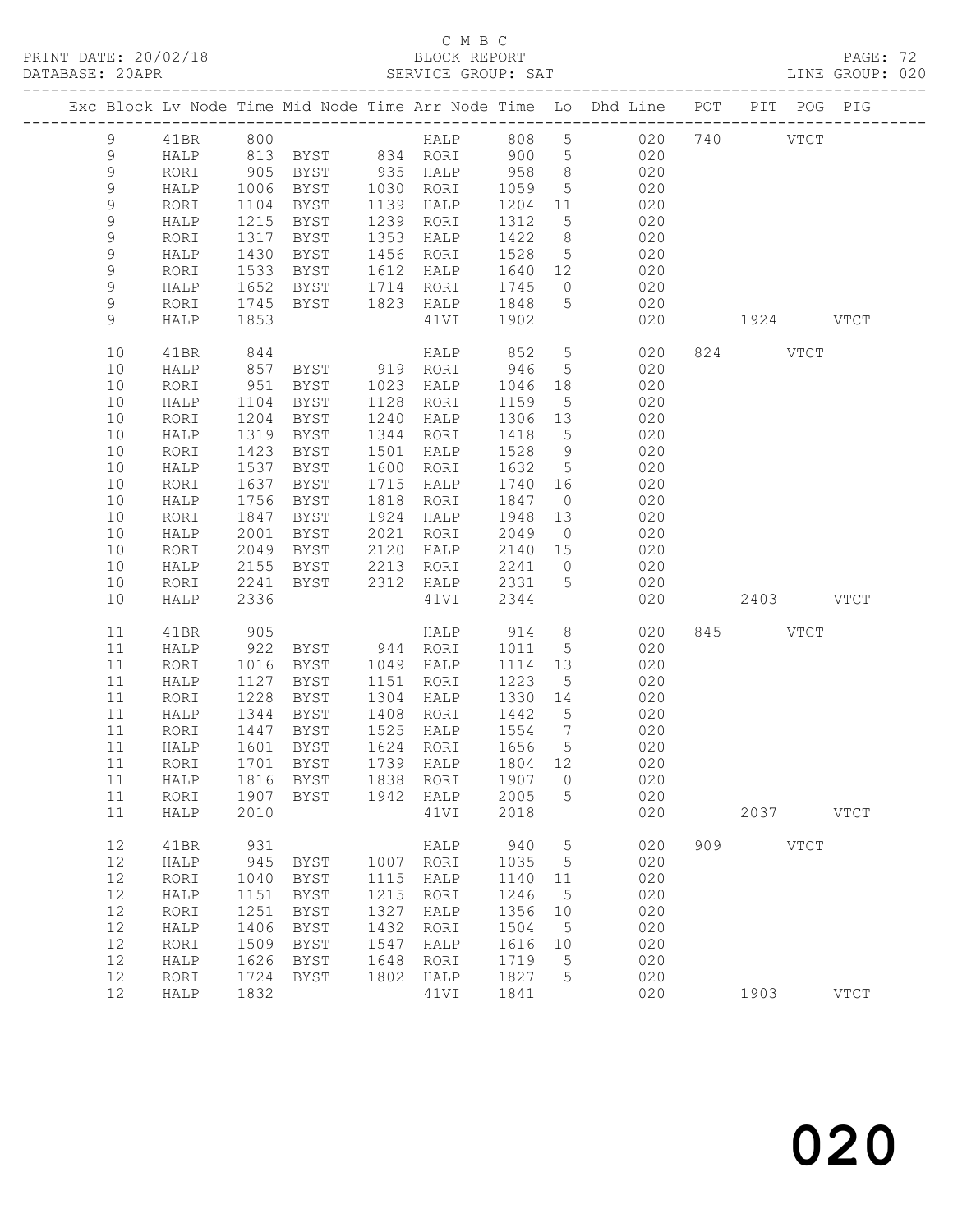PRINT DATE: 20/02/18 BLOCK REPORT<br>
DATABASE: 20APR<br>
SERVICE GROUP: SAT

### C M B C<br>BLOCK REPORT

PAGE: 73<br>LINE GROUP: 020

|  |    |      |              |             |      |           |               |                 | Exc Block Lv Node Time Mid Node Time Arr Node Time Lo Dhd Line POT PIT POG PIG |      |           |             |             |
|--|----|------|--------------|-------------|------|-----------|---------------|-----------------|--------------------------------------------------------------------------------|------|-----------|-------------|-------------|
|  | 13 | 41BR | 947          |             |      |           |               |                 | HALP 956 5 020                                                                 |      | 924 VTCT  |             |             |
|  | 13 | HALP |              |             |      |           |               |                 | 1001 BYST 1023 RORI 1051 5 020                                                 |      |           |             |             |
|  | 13 | RORI |              | BYST        |      | 1131 HALP | 1156 11       |                 | 020                                                                            |      |           |             |             |
|  | 13 | HALP | 1056<br>1207 | BYST        |      | 1231 RORI | $112$<br>1304 | $5\overline{)}$ | 020                                                                            |      |           |             |             |
|  | 13 | RORI | 1309         | BYST        | 1345 | HALP      | 1414          | 8 <sup>8</sup>  | 020                                                                            |      |           |             |             |
|  | 13 | HALP | 1422         | BYST        | 1448 | RORI      | 1520          | $5\overline{)}$ | 020                                                                            |      |           |             |             |
|  | 13 | RORI | 1525         | BYST        | 1604 | HALP      | 1632 12       |                 | 020                                                                            |      |           |             |             |
|  | 13 | HALP | 1644         | BYST        |      | 1706 RORI | 1737          | $\overline{0}$  | 020                                                                            |      |           |             |             |
|  | 13 | RORI | 1737         | BYST        | 1815 | HALP      | 1840          | 17              | 020                                                                            |      |           |             |             |
|  | 13 | HALP | 1857         | <b>BYST</b> | 1919 | RORI      | 1947          | $\overline{0}$  | 020                                                                            |      |           |             |             |
|  | 13 | RORI | 1947         | BYST        | 2022 | HALP      | 2042          | 9               | 020                                                                            |      |           |             |             |
|  | 13 | HALP | 2051         | BYST        | 2109 | RORI      | 2137          | $\overline{0}$  | 020                                                                            |      |           |             |             |
|  | 13 | RORI | 2137         | BYST        | 2208 | HALP      | 2227          | 17              | 020                                                                            |      |           |             |             |
|  | 13 | HALP | 2244         | BYST        | 2301 | RORI      | 2326          | $\overline{0}$  | 020                                                                            |      |           |             |             |
|  | 13 | RORI | 2326         | BYST        | 2353 | HALP      | 2412          | $5\overline{)}$ | 020                                                                            |      |           |             |             |
|  | 13 | HALP | 2417         | BYST        | 2434 | RORI      | 2459          | $5\overline{)}$ | 020                                                                            |      |           |             |             |
|  | 13 | RORI | 2504         | BYST        |      | 2535 HALP | 2552          | $5\overline{)}$ | 020                                                                            |      |           |             |             |
|  | 13 | HALP | 2557         |             |      | 41VI      | 2604          |                 | 020                                                                            |      | 2622 VTCT |             |             |
|  | 14 | 41BR | 1000         |             |      | HALP      | 1009 5        |                 | 020                                                                            |      | 937 VTCT  |             |             |
|  | 14 | HALP | 1014         | BYST<br>F   |      | 1038 RORI | 1107          | $5\overline{)}$ | 020                                                                            |      |           |             |             |
|  | 14 | RORI | 1112         | BYST        |      | 1147 HALP | 1212 11       |                 | 020                                                                            |      |           |             |             |
|  | 14 | HALP | 1223         | BYST        | 1247 | RORI      | 1320          | 5 <sup>5</sup>  | 020                                                                            |      |           |             |             |
|  | 14 | RORI | 1325         | <b>BYST</b> | 1401 | HALP      | 1430          | 8 <sup>8</sup>  | 020                                                                            |      |           |             |             |
|  | 14 | HALP | 1438         | BYST        | 1504 | RORI      | 1536          | $5\overline{)}$ | 020                                                                            |      |           |             |             |
|  | 14 | RORI | 1541         | BYST        | 1620 | HALP      | 1648          | 12              | 020                                                                            |      |           |             |             |
|  | 14 | HALP | 1700         | BYST        | 1722 | RORI      | 1753          | $\overline{0}$  | 020                                                                            |      |           |             |             |
|  | 14 | RORI | 1753         | BYST        | 1831 | HALP      | 1856          | 11              | 020                                                                            |      |           |             |             |
|  | 14 | HALP | 1907         | BYST        |      | 1929 RORI | 1957 0        |                 | 020                                                                            |      |           |             |             |
|  | 14 | RORI | 1957         | BYST        | 2032 | HALP      | 2052          | 11              | 020                                                                            |      |           |             |             |
|  | 14 | HALP | 2103         | BYST        | 2121 | RORI      | 2149          | $\overline{0}$  | 020                                                                            |      |           |             |             |
|  | 14 | RORI | 2149         | BYST        | 2220 | HALP      | 2239          | $5^{\circ}$     | 020                                                                            |      |           |             |             |
|  | 14 | HALP | 2244         |             |      | 41VI      | 2252          |                 | 020                                                                            |      | 2311 VTCT |             |             |
|  | 15 | 41BR | 1040         |             |      | HALP      | 1050          | 5 <sup>5</sup>  | 020                                                                            | 1017 |           | <b>VTCT</b> |             |
|  | 15 | HALP | 1055         | BYST        |      | 1119 RORI | 1150          | $5\overline{)}$ | 020                                                                            |      |           |             |             |
|  | 15 | RORI | 1155         | BYST        |      | 1230 HALP | 1256 15       |                 | 020                                                                            |      |           |             |             |
|  | 15 | HALP | 1311         | BYST        |      | 1336 RORI | 1410          | $5\overline{)}$ | 020                                                                            |      |           |             |             |
|  | 15 | RORI |              | 1415 BYST   |      | 1453 HALP | 1520 9        |                 | 020                                                                            |      |           |             |             |
|  | 15 | HALP | 1529         | BYST        | 1552 | RORI      | 1624 5        |                 | 020                                                                            |      |           |             |             |
|  | 15 | RORI | 1629         | <b>BYST</b> | 1708 | HALP      | 1734          | 12              | 020                                                                            |      |           |             |             |
|  | 15 | HALP | 1746         | <b>BYST</b> | 1808 | RORI      | 1837          | $\mathbf{0}$    | 020                                                                            |      |           |             |             |
|  | 15 | RORI | 1837         | <b>BYST</b> | 1914 | HALP      | 1938          | 11              | 020                                                                            |      |           |             |             |
|  | 15 | HALP | 1949         | <b>BYST</b> | 2009 | RORI      | 2037          | $\circ$         | 020                                                                            |      |           |             |             |
|  | 15 | RORI | 2037         | <b>BYST</b> | 2108 | HALP      | 2128          | 12              | 020                                                                            |      |           |             |             |
|  | 15 | HALP | 2140         | <b>BYST</b> | 2158 | RORI      | 2226          | $\circ$         | 020                                                                            |      |           |             |             |
|  | 15 | RORI | 2226         | <b>BYST</b> | 2257 | HALP      | 2316          | 6               | 020                                                                            |      |           |             |             |
|  | 15 | HALP | 2322         | <b>BYST</b> | 2339 | RORI      | 2404          | 0               | 020                                                                            |      |           |             |             |
|  | 15 | RORI | 2404         | <b>BYST</b> | 2435 | HALP      | 2452          | 5               | 020                                                                            |      |           |             |             |
|  | 15 | HALP | 2457         |             |      | 41VI      | 2504          |                 | 020                                                                            |      | 2522      |             | <b>VTCT</b> |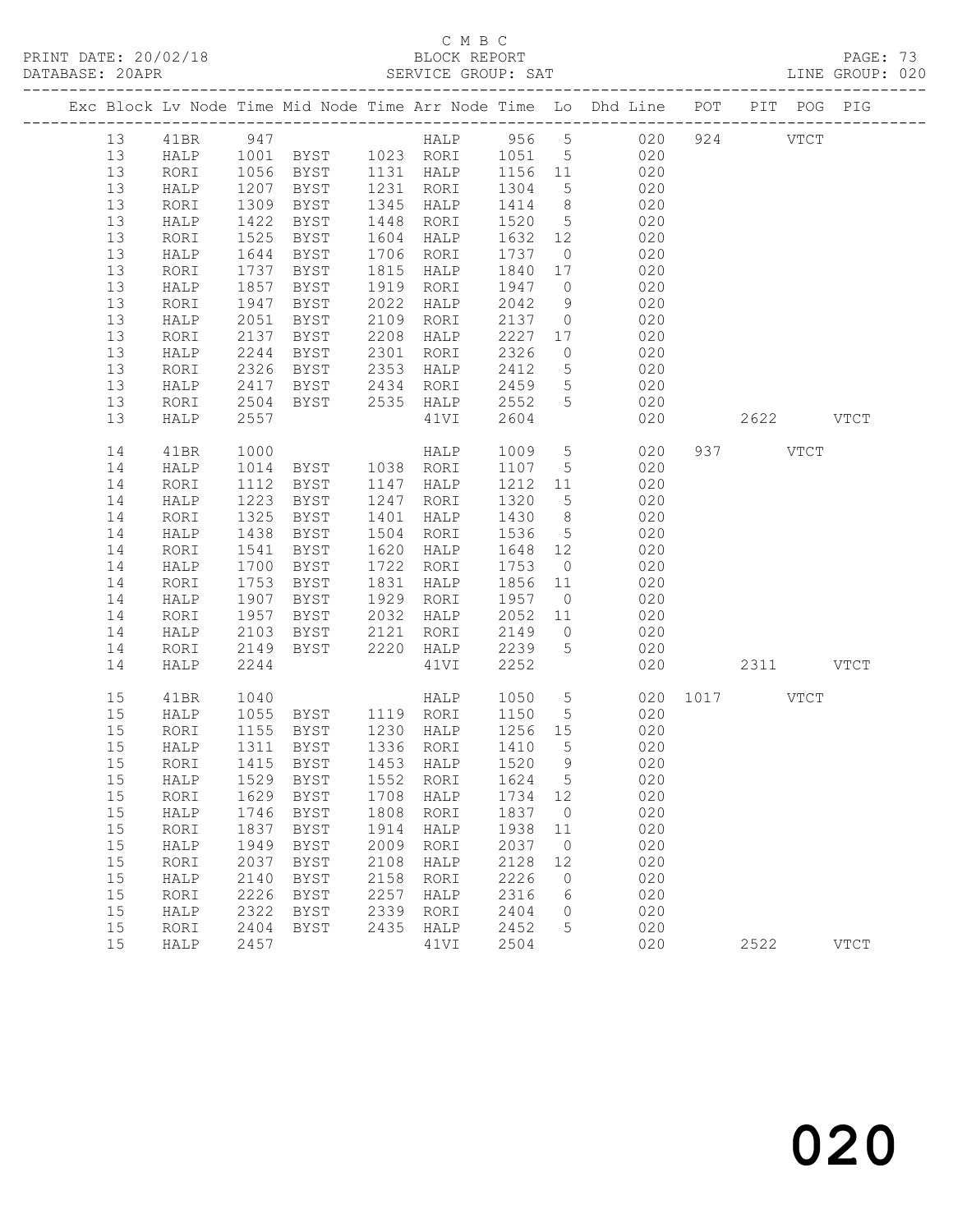PRINT DATE: 20/02/18 BLOCK REPORT BATABASE: 20APR

### C M B C<br>BLOCK REPORT

PAGE: 74<br>LINE GROUP: 020

| 16 | 41BR     | 1017 |                                      |      |              |              |                              |                                                   |            |                                                                       |                  |                                              |
|----|----------|------|--------------------------------------|------|--------------|--------------|------------------------------|---------------------------------------------------|------------|-----------------------------------------------------------------------|------------------|----------------------------------------------|
| 16 | HALP     | 1031 | BYST                                 |      | RORI         | 1124         |                              | 020                                               |            |                                                                       |                  |                                              |
| 16 | RORI     | 1129 | BYST                                 |      | HALP         | 1229         | 10                           | 020                                               |            |                                                                       |                  |                                              |
| 16 | HALP     | 1239 | BYST                                 | 1304 | RORI         | 1338         | 5                            | 020                                               |            |                                                                       |                  |                                              |
| 16 | RORI     | 1343 | BYST                                 | 1420 | HALP         | 1448         | $7\overline{ }$              | 020                                               |            |                                                                       |                  |                                              |
| 16 | HALP     | 1455 | BYST                                 | 1520 | RORI         | 1552         | $5^{\circ}$                  | 020                                               |            |                                                                       |                  |                                              |
| 16 | RORI     |      | BYST                                 |      | HALP         | 1704         | 10                           | 020                                               |            |                                                                       |                  |                                              |
| 16 | HALP     | 1714 | BYST                                 | 1738 | RORI         | 1808         | $\circ$                      | 020                                               |            |                                                                       |                  |                                              |
|    | RORI     |      | BYST                                 | 1846 | HALP         | 1910         | 17                           | 020                                               |            |                                                                       |                  |                                              |
| 16 | HALP     | 1927 | BYST                                 | 1949 | RORI         | 2017         | $\overline{0}$               | 020                                               |            |                                                                       |                  |                                              |
|    | RORI     |      | BYST                                 |      | HALP         |              | 15                           |                                                   |            |                                                                       |                  |                                              |
| 16 | HALP     |      | BYST                                 | 2145 | RORI         |              | $\overline{0}$               | 020                                               |            |                                                                       |                  |                                              |
| 16 | RORI     | 2213 | BYST                                 | 2244 | HALP         | 2303         | 5                            | 020                                               |            |                                                                       |                  |                                              |
| 16 | HALP     | 2308 |                                      |      | 41VI         | 2316         |                              | 020                                               |            |                                                                       |                  | <b>VTCT</b>                                  |
| 17 | 41BR     | 1231 |                                      |      | HALP         | 1242         | 5                            |                                                   |            |                                                                       |                  |                                              |
| 17 | HALP     | 1247 | BYST                                 | 1312 | RORI         | 1346         | 5                            | 020                                               |            |                                                                       |                  |                                              |
| 17 | RORI     | 1351 | BYST                                 | 1428 | HALP         | 1456         |                              | 020                                               |            |                                                                       |                  |                                              |
| 17 | HALP     | 1503 | BYST                                 | 1528 | RORI         | 1600         | 5                            | 020                                               |            |                                                                       |                  |                                              |
| 17 | RORI     | 1605 | BYST                                 | 1644 | HALP         | 1710         | 16                           | 020                                               |            |                                                                       |                  |                                              |
| 17 | HALP     |      | BYST                                 | 1748 | RORI         |              | $\overline{0}$               |                                                   |            |                                                                       |                  |                                              |
| 17 | RORI     | 1818 | BYST                                 | 1856 | HALP         | 1920         | 17                           | 020                                               |            |                                                                       |                  |                                              |
| 17 | HALP     | 1937 | BYST                                 | 1959 | RORI         |              | $\circ$                      | 020                                               |            |                                                                       |                  |                                              |
| 17 | RORI     | 2027 | BYST                                 | 2102 | HALP         | 2122         | 5                            | 020                                               |            |                                                                       |                  |                                              |
| 17 | HALP     | 2127 |                                      |      | 41VI         | 2135         |                              | 020                                               |            | 2154                                                                  |                  | VTCT                                         |
|    | 16<br>16 |      | 1557<br>1808<br>2017<br>2127<br>1726 |      | 1636<br>2052 | 1055<br>1204 | 2112<br>2213<br>1818<br>2027 | HALP 1026 5<br>$5\overline{)}$<br>$7\phantom{.0}$ | 020<br>020 | Exc Block Lv Node Time Mid Node Time Arr Node Time Lo Dhd Line<br>020 | POT<br>954 — 100 | PIT POG PIG<br>VTCT<br>2335<br>020 1208 VTCT |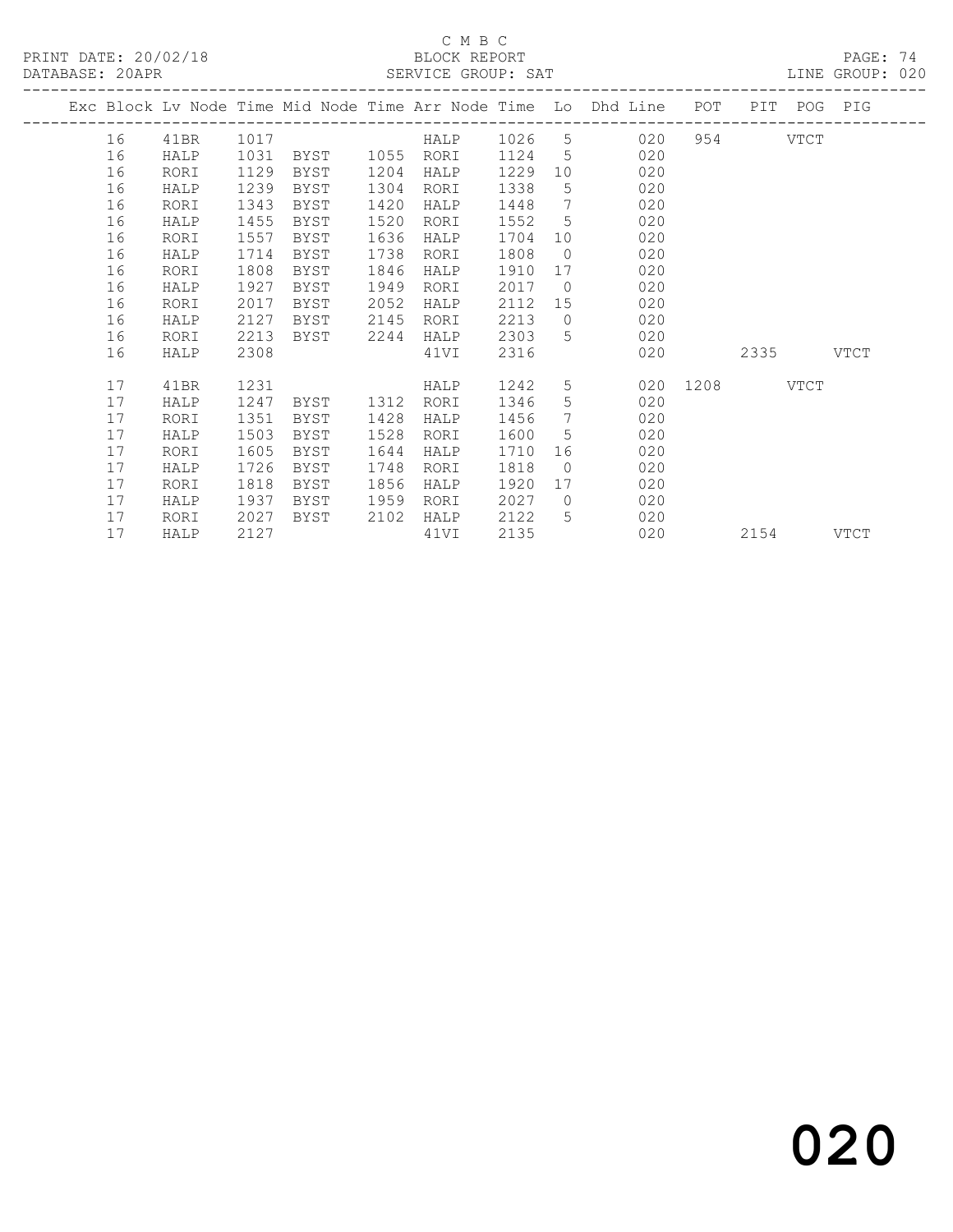| MRST SW MARINE STN<br>Exc Block Lv Node Time Mid Node Time Arr Node Time Lo Dhd Line POT PIT POG PIG<br>1 ENLP 544 CLBY 600 BUB4 619 5 022<br>1 BUB4 624 CLBY 643 KNLP 656 17 022<br>1 ENLP 713 CLBY 729 BUB4 750 5 022<br>1 BUB4 755 CLBY 816 KNLP 829 12 022<br>RNLP 841 CLBY 859 BUB4 920 5 022<br>BUB4 925 CLBY 948 KNLP 1007 8 022<br>RNLP 1015 CLBY 1035 BUB4 1059 6 022<br>$\mathbf{1}$<br>$\mathbf{1}$<br>$\mathbf{1}$<br>1105 CLBY 1130 KNLP 1151 15 022<br>$\mathbf{1}$<br>BUB4<br>1206 CLBY 1226 BUB4 1253<br>$\mathbf{1}$<br>6 022<br>KNLP<br>1259 CLBY 1325 KNLP 1346 6 022<br>1352 CLBY 1414 BUB4 1441 6 022<br>1447 CLBY 1514 KNLP 1535 7 022<br>$\mathbf{1}$<br>BUB4<br>$\mathbf{1}$<br>KNLP<br>$\mathbf{1}$<br>BUB4<br>KNLP 1542 CLBY 1604 BUB4 1629 7 022<br>$\mathbf{1}$<br>1636 CLBY 1703 KN63 1723<br>022 1734<br>$\mathbf{1}$<br>BUB4<br>VTC<br>2<br>539 VTC<br>KN41<br>605 CLBY 621 BUB4 640<br>5 022<br>$\overline{c}$<br>KNLP<br>645 CLBY 704 KNLP 717<br>726 CLBY 744 BUB4 805<br>810 CLBY 831 KNLP 846<br>$\begin{array}{ccc} 9 & & 022 \\ 5 & & 022 \\ 7 & & 022 \end{array}$<br>2<br>BUB4<br>$\mathbf{2}$<br>KNLP<br>2<br>BUB4<br>853 CLBY 914 BUB4 935<br>5 022<br>$\mathbf{2}$<br>KNLP<br>2<br>940 CLBY 1004 KNLP 1024 17 022<br>1041 CLBY 1101 BUB4 1127 5 022<br>1132 CLBY 1157 KNLP 1218 12 022<br>BUB4<br>$\mathbf{2}$<br>KNLP<br>$\mathbf{2}$<br>BUB4<br>1230 CLBY 1250 BUB4 1317 6 022<br>$\mathbf{2}$<br>KNLP<br>1323 CLBY 1349 KNLP 1410 8 022<br>2<br>BUB4<br>$\mathbf{2}$<br>1418 CLBY 1440 BUB4 1505 7 022<br>1512 CLBY 1539 KNLP 1600 8 022<br>KNLP<br>$\overline{c}$<br>BUB4<br>$\overline{2}$<br>KNLP 1608 CLBY 1628 BUB4 1653 6 022<br>2<br>1725 KNLP<br>1745 12<br>022<br>BUB4<br>1659 CLBY<br>$\overline{c}$<br>1818 BUB4<br>$5\overline{)}$<br>022<br>1757<br>1841<br>KNLP<br>CLBY<br>$\mathbf{2}$<br>1909<br>022<br>1846<br>1929<br>BUB4<br>CLBY<br>KNLP<br>18<br>022<br>$\mathbf{2}$<br>2004<br>2026<br>KNLP<br>1947<br>CLBY<br>BUB4<br>$5^{\circ}$<br>2<br>022<br>BUB4<br>2031<br>CLBY<br>2053<br>2110<br>9<br>KNLP<br>$\sqrt{2}$<br>2119<br>022<br>2155<br>$6\overline{6}$<br>KNLP<br>BUB4<br>$\mathbf{2}$<br>2223 KNLP<br>2239<br>022<br>BUB4<br>2201<br>CLBY<br>11 |  | PRINT DATE: 20/02/18 |  | C M B C<br>BLOCK REPORT |  |  |  | PAGE: 75 |  |
|---------------------------------------------------------------------------------------------------------------------------------------------------------------------------------------------------------------------------------------------------------------------------------------------------------------------------------------------------------------------------------------------------------------------------------------------------------------------------------------------------------------------------------------------------------------------------------------------------------------------------------------------------------------------------------------------------------------------------------------------------------------------------------------------------------------------------------------------------------------------------------------------------------------------------------------------------------------------------------------------------------------------------------------------------------------------------------------------------------------------------------------------------------------------------------------------------------------------------------------------------------------------------------------------------------------------------------------------------------------------------------------------------------------------------------------------------------------------------------------------------------------------------------------------------------------------------------------------------------------------------------------------------------------------------------------------------------------------------------------------------------------------------------------------------------------------------------------------------------------------------------------------------------------------------------------------------------------------------------------------------------------------------------------------------------------------------------------------------------------------------------------------------------------------------------------------------------------------------|--|----------------------|--|-------------------------|--|--|--|----------|--|
|                                                                                                                                                                                                                                                                                                                                                                                                                                                                                                                                                                                                                                                                                                                                                                                                                                                                                                                                                                                                                                                                                                                                                                                                                                                                                                                                                                                                                                                                                                                                                                                                                                                                                                                                                                                                                                                                                                                                                                                                                                                                                                                                                                                                                           |  |                      |  |                         |  |  |  |          |  |
|                                                                                                                                                                                                                                                                                                                                                                                                                                                                                                                                                                                                                                                                                                                                                                                                                                                                                                                                                                                                                                                                                                                                                                                                                                                                                                                                                                                                                                                                                                                                                                                                                                                                                                                                                                                                                                                                                                                                                                                                                                                                                                                                                                                                                           |  |                      |  |                         |  |  |  |          |  |
|                                                                                                                                                                                                                                                                                                                                                                                                                                                                                                                                                                                                                                                                                                                                                                                                                                                                                                                                                                                                                                                                                                                                                                                                                                                                                                                                                                                                                                                                                                                                                                                                                                                                                                                                                                                                                                                                                                                                                                                                                                                                                                                                                                                                                           |  |                      |  |                         |  |  |  |          |  |
|                                                                                                                                                                                                                                                                                                                                                                                                                                                                                                                                                                                                                                                                                                                                                                                                                                                                                                                                                                                                                                                                                                                                                                                                                                                                                                                                                                                                                                                                                                                                                                                                                                                                                                                                                                                                                                                                                                                                                                                                                                                                                                                                                                                                                           |  |                      |  |                         |  |  |  |          |  |
| 2<br>022<br>2250<br>BUB4<br>2324<br>7<br>KNLP<br>$\overline{2}$<br>2331 CLBY<br>2353 KN63<br>2409<br>022<br>$_{\rm VTC}$<br>BUB4<br>2417                                                                                                                                                                                                                                                                                                                                                                                                                                                                                                                                                                                                                                                                                                                                                                                                                                                                                                                                                                                                                                                                                                                                                                                                                                                                                                                                                                                                                                                                                                                                                                                                                                                                                                                                                                                                                                                                                                                                                                                                                                                                                  |  |                      |  |                         |  |  |  |          |  |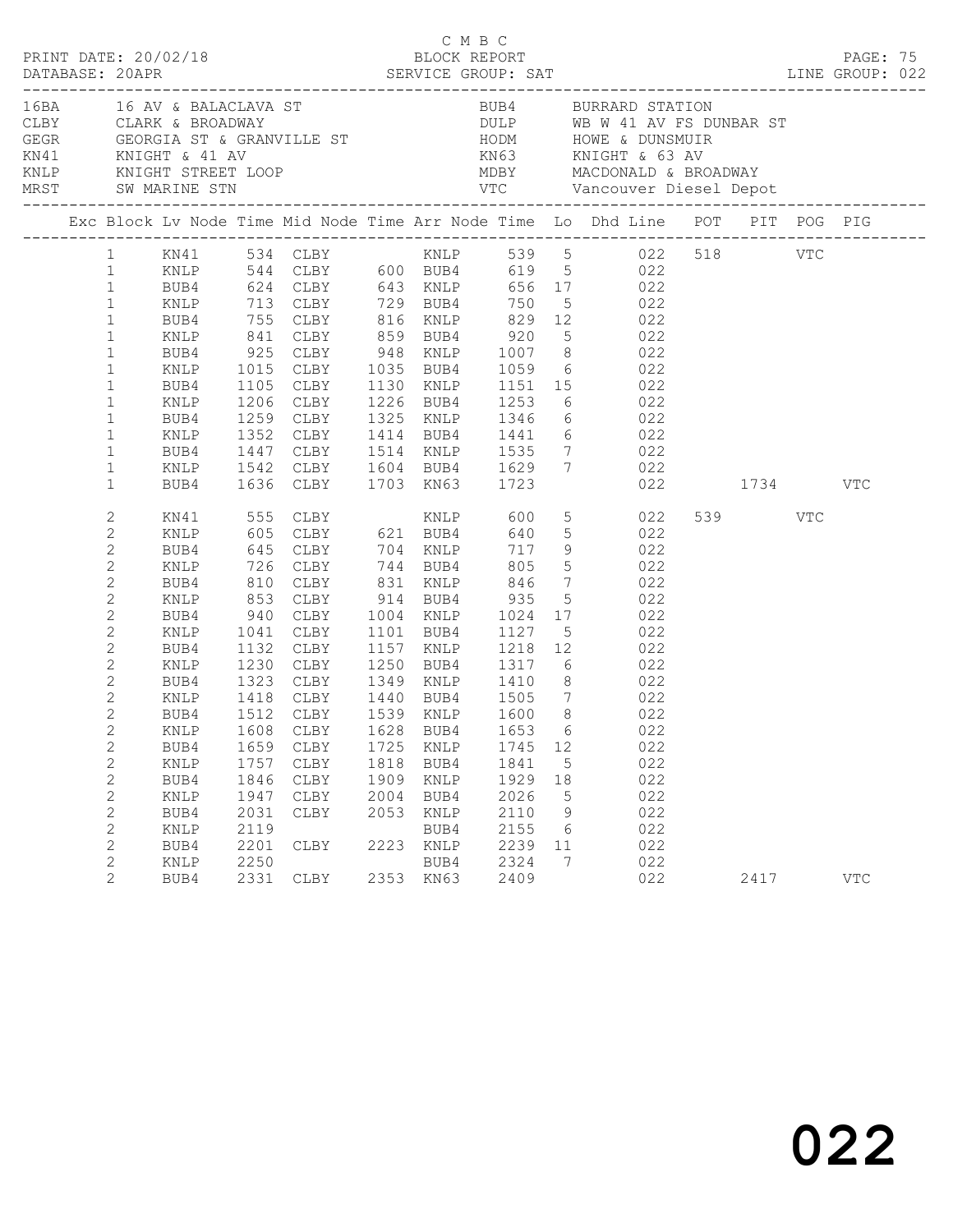### C M B C

DATABASE: 20APR SERVICE GROUP: SAT LINE GROUP: 022

|                            | Exc Block Lv Node Time Mid Node Time Arr Node Time Lo Dhd Line POT PIT POG PIG |                 |                                        |      |                        |              |                              |              |            |                                                                                                       |            |            |  |
|----------------------------|--------------------------------------------------------------------------------|-----------------|----------------------------------------|------|------------------------|--------------|------------------------------|--------------|------------|-------------------------------------------------------------------------------------------------------|------------|------------|--|
|                            |                                                                                |                 |                                        |      |                        |              |                              |              |            |                                                                                                       |            |            |  |
| 3                          | CLBY                                                                           | 602             |                                        |      | KNLP                   | 614 11       |                              |              | 537<br>022 | VTC                                                                                                   |            |            |  |
| $\mathfrak{Z}$             | KNLP                                                                           |                 | 625 CLBY 641 BUB4<br>707 CLBY 726 KNLP |      |                        | 700          | $\overline{7}$               | 022          |            |                                                                                                       |            |            |  |
| 3                          | BUB4                                                                           |                 |                                        |      |                        | 739 17       |                              | 022          |            |                                                                                                       |            |            |  |
| $\mathsf 3$                | KNLP                                                                           |                 | CLBY                                   |      | 814 BUB4               | 835          | 5                            | 022          |            |                                                                                                       |            |            |  |
| $\mathsf 3$                | BUB4                                                                           | $\frac{1}{840}$ | CLBY                                   |      | 902 KNLP               | 919          | 16                           | 022          |            |                                                                                                       |            |            |  |
| 3                          | KNLP                                                                           | 935             | CLBY                                   |      | 956 BUB4               | 1018         | $\overline{7}$               | 022          |            |                                                                                                       |            |            |  |
| $\mathsf S$                | BUB4                                                                           | 1025            | CLBY                                   |      | 1049 KNLP              | 1110         | $7\phantom{.0}\phantom{.0}7$ | 022          |            |                                                                                                       |            |            |  |
| 3                          | $\texttt{KNLP}$                                                                | 1117            | CLBY                                   |      | 1137 BUB4              | 1204         | $7\overline{ }$              | 022          |            |                                                                                                       |            |            |  |
| $\mathsf S$                | BUB4                                                                           | 1211            | CLBY                                   |      | 1237 KNLP              | 1258         | 6                            | 022          |            |                                                                                                       |            |            |  |
| $\mathsf 3$                | $\texttt{KNLP}$                                                                | 1304            | CLBY                                   |      | 1326 BUB4              | 1353         | $6\phantom{.}6$              | 022          |            |                                                                                                       |            |            |  |
| 3                          | BUB4                                                                           | 1359            | CLBY                                   |      | 1426 KNLP              | 1447         | 7                            | 022          |            |                                                                                                       |            |            |  |
| $\mathsf S$<br>$\mathsf S$ | KNLP                                                                           | 1454<br>1549    | CLBY                                   |      | 1516 BUB4<br>1616 KNLP | 1541         | 8                            | 022<br>022   |            |                                                                                                       |            |            |  |
| 3                          | BUB4                                                                           |                 | CLBY<br>CLBY                           |      | 1705 BUB4              | 1637<br>1730 | 8 <sup>8</sup><br>5          | 022          |            |                                                                                                       |            |            |  |
| 3                          | KNLP<br>BUB4                                                                   | 1645<br>1735    | CLBY                                   |      | 1802 KN63              | 1822         |                              | 022          |            |                                                                                                       |            | <b>VTC</b> |  |
|                            |                                                                                |                 |                                        |      |                        |              |                              |              |            | 1833 — 1833 — 1849 — 1849 — 1849 — 1859 — 1859 — 1859 — 1859 — 1859 — 1859 — 1859 — 1859 — 1859 — 185 |            |            |  |
| $\overline{4}$             | BUB4                                                                           | 604             | CLBY                                   | 623  | KNLP                   | 636          | $7\phantom{.0}$              | 022          |            | 533 7                                                                                                 | <b>VTC</b> |            |  |
| $\overline{4}$             | $\texttt{KNLP}$                                                                | 643             | CLBY                                   | 659  | BUB4                   | 720          | 5                            | 022          |            |                                                                                                       |            |            |  |
| 4                          | BUB4                                                                           | 725             | CLBY                                   |      | 744 KNLP               | 757          | 14                           | 022          |            |                                                                                                       |            |            |  |
| $\sqrt{4}$                 | KNLP                                                                           | 811             | CLBY                                   |      | 829 BUB4               | 850          | $-5$                         | 022          |            |                                                                                                       |            |            |  |
| 4                          | BUB4                                                                           | 855             | CLBY                                   |      | 918 KNLP               | 935          | 13                           | 022          |            |                                                                                                       |            |            |  |
| 4                          | KNLP                                                                           | 948             | CLBY                                   | 1008 | BUB4                   | 1032         | 8 <sup>8</sup>               | 022          |            |                                                                                                       |            |            |  |
| $\overline{4}$             | BUB4                                                                           | 1040            | CLBY                                   |      | 1104 KNLP              | 1125         | 17                           | 022          |            |                                                                                                       |            |            |  |
| 4                          | KNLP                                                                           | 1142            | CLBY                                   |      | 1202 BUB4              | 1229         | - 6                          | 022          |            |                                                                                                       |            |            |  |
| 4                          | BUB4                                                                           | 1235            | CLBY                                   | 1301 | KNLP                   | 1322         | 6                            | 022          |            |                                                                                                       |            |            |  |
| $\sqrt{4}$                 | $\texttt{KNLP}$                                                                | 1328            | CLBY                                   | 1350 | BUB4                   | 1417         | 6                            | 022          |            |                                                                                                       |            |            |  |
| 4                          | BUB4                                                                           | 1423            | CLBY                                   | 1450 | $\texttt{KNLP}$        | 1511         | 7                            | 022          |            |                                                                                                       |            |            |  |
| $\sqrt{4}$                 | $\texttt{KNLP}$                                                                | 1518            | CLBY                                   | 1540 | BUB4                   | 1605         | $7\phantom{.0}\phantom{.0}7$ | 022          |            |                                                                                                       |            |            |  |
| 4                          | BUB4                                                                           | 1612            | CLBY                                   |      | 1638 KNLP              | 1658         | 14                           | 022          |            |                                                                                                       |            |            |  |
| 4                          | $\texttt{KNLP}$                                                                | 1712            | CLBY                                   |      | 1732 BUB4              | 1757         | $5^{\circ}$                  | 022          |            |                                                                                                       |            |            |  |
| $\sqrt{4}$                 | BUB4                                                                           | 1802            | CLBY                                   | 1828 | KNLP                   | 1848         | 12                           | 022          |            |                                                                                                       |            |            |  |
| 4                          | KNLP                                                                           | 1900            | CLBY                                   | 1919 | BUB4                   | 1941         | 5                            | 022          |            |                                                                                                       |            |            |  |
| $\sqrt{4}$                 | BUB4                                                                           | 1946            | CLBY                                   |      | 2009 KNLP              | 2029         | $5\overline{)}$              | 022          |            |                                                                                                       |            |            |  |
| 4                          | KNLP                                                                           | 2034            |                                        |      | BUB4                   | 2110         | 6                            | 022          |            |                                                                                                       |            |            |  |
| 4                          | BUB4                                                                           | 2116            | CLBY                                   |      | 2138 KNLP              | 2155         | 10                           | 022          |            |                                                                                                       |            |            |  |
| $\sqrt{4}$                 | KNLP                                                                           | 2205            |                                        |      | BUB4                   | 2239         | $\overline{7}$               | 022          |            |                                                                                                       |            |            |  |
| 4                          | BUB4                                                                           | 2246            | CLBY                                   |      | 2308 KNLP              | 2324         | 14                           | 022          |            |                                                                                                       |            |            |  |
| 4<br>$\overline{4}$        | KNLP<br>BUB4                                                                   | 2338<br>2431    | CLBY<br>CLBY                           |      | 2353 BUB4<br>2454 KN63 | 2419<br>2508 | 12<br>11                     | 022<br>6 022 |            |                                                                                                       |            |            |  |
|                            |                                                                                | 2525            |                                        |      |                        |              | 5                            | N8           |            |                                                                                                       |            |            |  |
| 4<br>$\overline{4}$        | MRST<br>HODM                                                                   | 2609            |                                        |      | HODM<br>MRST           | 2604<br>2652 | $\overline{\mathbf{3}}$      | N8           |            |                                                                                                       |            |            |  |
| 4                          | MRST                                                                           | 2655            |                                        |      | HODM                   | 2734         | $5\overline{5}$              | N8           |            |                                                                                                       |            |            |  |
| 4                          | HODM                                                                           | 2739            |                                        |      | MRST                   | 2822         |                              | N8           |            | 2827                                                                                                  |            | VTC        |  |
|                            |                                                                                |                 |                                        |      |                        |              |                              |              |            |                                                                                                       |            |            |  |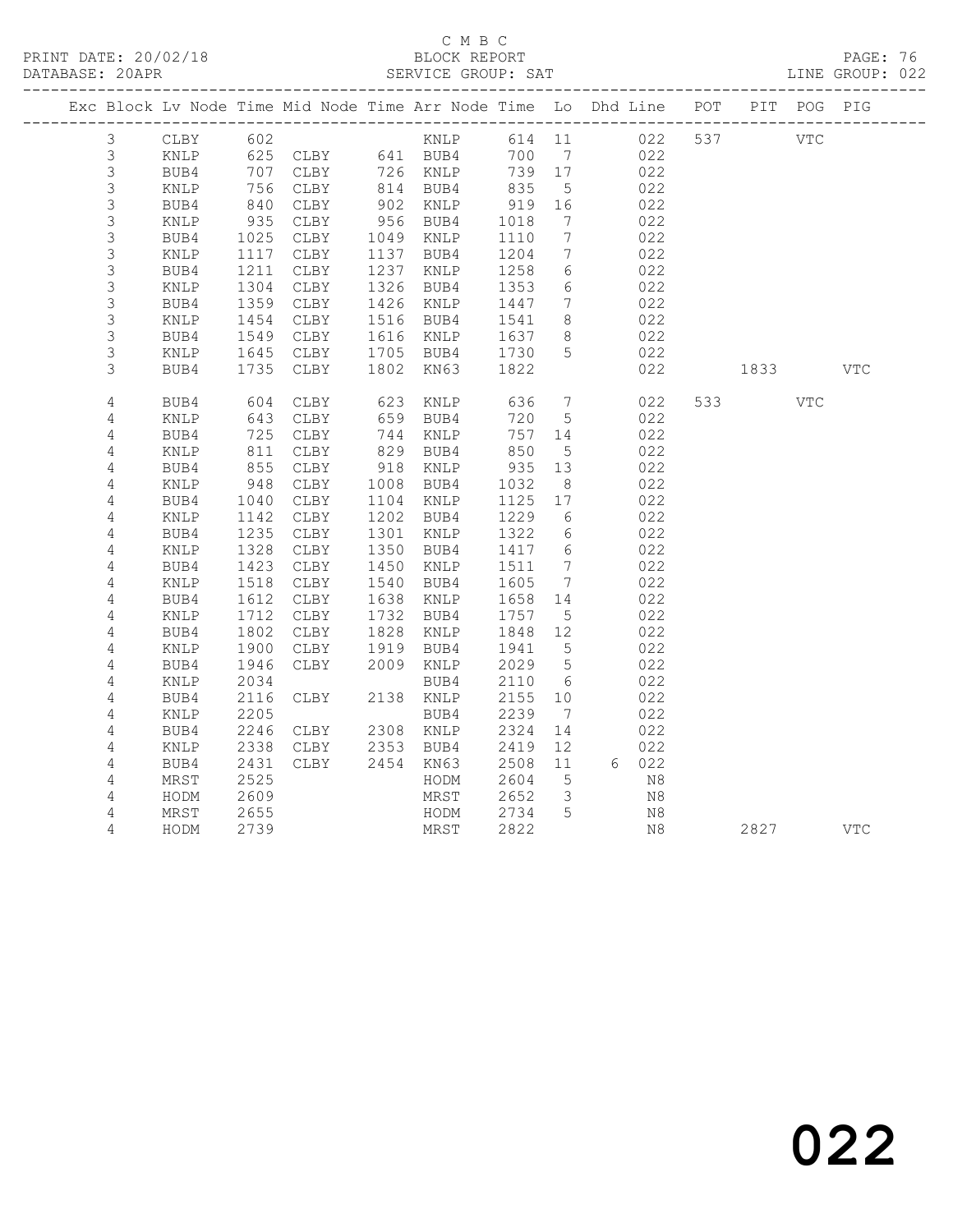## C M B C

|  | DATABASE: 20APR |              |              |                                  |              | SERVICE GROUP: SAT                                                             |                   |                              |       |            |          | LINE GROUP: 022           |  |
|--|-----------------|--------------|--------------|----------------------------------|--------------|--------------------------------------------------------------------------------|-------------------|------------------------------|-------|------------|----------|---------------------------|--|
|  |                 |              |              |                                  |              | Exc Block Lv Node Time Mid Node Time Arr Node Time Lo Dhd Line POT PIT POG PIG |                   |                              |       |            |          |                           |  |
|  | 5               |              |              |                                  |              | BUB4 659 CLBY 718 KNLP 731 10 022 628 VTC                                      |                   |                              |       |            |          |                           |  |
|  | $\overline{5}$  | KNLP         | 741          |                                  |              | CLBY 759 BUB4 820 5 022                                                        |                   |                              |       |            |          |                           |  |
|  | 5               | BUB4         | 825          |                                  |              | CLBY 847 KNLP 902 5                                                            |                   |                              |       | 022        |          |                           |  |
|  | 5               | KNLP         | 907          | CLBY 928 BUB4                    |              | 528 BUB4 949<br>1019 KNLP 1039                                                 |                   | 6                            |       | 022        |          |                           |  |
|  | 5               | BUB4         | 955          | CLBY                             |              |                                                                                |                   | 14                           |       | 022        |          |                           |  |
|  | 5               | KNLP         | 1053         | CLBY                             |              | 1113 BUB4                                                                      | 1140              | $5\overline{)}$              | 022   |            |          |                           |  |
|  | 5               | BUB4         | 1145         | CLBY                             |              | 1210 KNLP                                                                      | 1231              | 11                           |       | 022        |          |                           |  |
|  | $\mathsf S$     | KNLP         | 1242         | CLBY                             |              | 1302 BUB4                                                                      | 1329 6            |                              |       | 022        |          |                           |  |
|  | 5               | BUB4         | 1335         | CLBY                             |              | 1402 KNLP                                                                      | 1423              | $7\overline{ }$              |       | 022        |          |                           |  |
|  | 5               | KNLP         | 1430         | CLBY                             |              | 1452 BUB4                                                                      | 1517 8            | $7\overline{)}$              |       | 022        |          |                           |  |
|  | 5<br>5          | BUB4<br>KNLP | 1525<br>1620 | CLBY<br>CLBY                     |              | 1552 KNLP<br>1640 BUB4                                                         | 1613<br>1705 6    |                              |       | 022<br>022 |          |                           |  |
|  | 5               | BUB4         | 1711         | CLBY                             |              | 1737 KNLP                                                                      | 1757 15           |                              |       | 022        |          |                           |  |
|  | 5               | KNLP         | 1812         | CLBY                             |              | 1833 BUB4                                                                      | 1856              | $5\overline{)}$              |       | 022        |          |                           |  |
|  | 5               | BUB4         | 1901         | CLBY                             |              | 1924 KNLP                                                                      | 1944              | 17                           |       | 022        |          |                           |  |
|  | 5               | KNLP         | 2001         |                                  |              |                                                                                | 2040 6            |                              |       | 022        |          |                           |  |
|  | 5               | BUB4         | 2046         | CLBY 2018 BUB4<br>CLBY 2108 KNLP |              |                                                                                | 2125 10           |                              |       | 022        |          |                           |  |
|  | $\mathsf S$     | KNLP         | 2135         |                                  |              |                                                                                | 2209              | $\overline{7}$               |       | 022        |          |                           |  |
|  | 5               | BUB4         | 2216         | BUB4<br>CLBY 2238 KNLP           |              |                                                                                | 2254 11           |                              |       | 022        |          |                           |  |
|  | 5               | KNLP         | 2305         |                                  |              | BUB4                                                                           | 2339              | $\overline{7}$               |       | 022        |          |                           |  |
|  | 5               | BUB4         | 2346         | CLBY 2408 KNLP                   |              |                                                                                | 2424 9            |                              |       | 022        |          |                           |  |
|  | 5               | KNLP         | 2433         | CLBY 2448 BUB4                   |              |                                                                                | 2514 8            |                              |       | 24 022     |          |                           |  |
|  | 5               | MRST         | 2546         |                                  |              | HODM                                                                           | 2633              |                              | 16 16 | N20        |          |                           |  |
|  | 5               | HODM         | 2649         |                                  |              | MRST                                                                           | 2738 17           |                              | N20   |            |          |                           |  |
|  | 5               | MRST         | 2755         |                                  |              | HODM                                                                           | 2834 5            |                              |       | N8         |          |                           |  |
|  | 5               | HODM         | 2839         |                                  |              | MRST                                                                           | 2922              |                              |       | N8         | 2927 VTC |                           |  |
|  | 6               | KN41         | 648          | CLBY                             |              | KNLP 653                                                                       |                   | $5\overline{)}$              |       | 022        | 632 VTC  |                           |  |
|  | 6               | KNLP         | 658          | CLBY 714 BUB4<br>CLBY 801 KNLP   |              |                                                                                | 735               | 5 <sup>5</sup>               |       | 022        |          |                           |  |
|  | 6               | BUB4         | 740          |                                  |              |                                                                                | 814               | 12                           |       | 022        |          |                           |  |
|  | 6               | KNLP         | 826          | CLBY                             |              | 844 BUB4                                                                       | 905               | $5\phantom{.0}$              |       | 022        |          |                           |  |
|  | 6               | BUB4         | 910          | CLBY                             |              | 933 KNLP                                                                       | 952               | 9                            |       | 022        |          |                           |  |
|  | 6               | KNLP         | 1001         | CLBY                             |              | 1021 BUB4                                                                      | 1045              | 8 <sup>8</sup>               |       | 022        |          |                           |  |
|  | 6               | BUB4         | 1053         | CLBY                             |              | 1117 KNLP                                                                      | 1138 16           |                              |       | 022        |          |                           |  |
|  | 6               | KNLP         | 1154         | CLBY                             |              | 1214 BUB4                                                                      | 1241              | 6                            |       | 022        |          |                           |  |
|  | 6               | BUB4         | 1247         | CLBY                             |              | 1313 KNLP                                                                      | 1334              | 6                            |       | 022        |          |                           |  |
|  | 6               | KNLP         |              | 1340 CLBY<br>1435 CLBY<br>CLBY   |              | 1402 BUB4                                                                      | 1429<br>-<br>1523 | $6\overline{6}$              |       | 022        |          |                           |  |
|  | 6               | BUB4         |              |                                  |              | 1502 KNLP                                                                      |                   | $7\phantom{0}$               |       | 022        |          |                           |  |
|  | 6               |              |              |                                  |              | KNLP 1530 CLBY 1552 BUB4 1617 7                                                |                   |                              |       | 022        |          |                           |  |
|  | 6               | BUB4         |              | 1624 CLBY                        | 1650         | KNLP                                                                           | 1710 17           |                              |       | 022        |          |                           |  |
|  | 6<br>6          | KNLP<br>BUB4 | 1727<br>1817 | CLBY<br>CLBY                     | 1747<br>1843 | BUB4<br>KNLP                                                                   | 1812<br>1903      | $5\overline{)}$<br>12        |       | 022<br>022 |          |                           |  |
|  | 6               | KNLP         | 1915         | CLBY                             | 1934         | BUB4                                                                           | 1956              | $-5$                         |       | 022        |          |                           |  |
|  | 6               | BUB4         | 2001         | CLBY                             | 2024         | KNLP                                                                           | 2044              | $5^{\circ}$                  |       | 022        |          |                           |  |
|  | 6               | KNLP         | 2049         |                                  |              | BUB4                                                                           | 2125              | $6\overline{6}$              |       | 022        |          |                           |  |
|  | 6               | BUB4         | 2131         | CLBY                             |              | 2153 KNLP                                                                      | 2210              | 10                           |       | 022        |          |                           |  |
|  | 6               | KNLP         | 2220         |                                  |              | BUB4                                                                           | 2254              | $7\phantom{.0}\phantom{.0}7$ |       | 022        |          |                           |  |
|  | 6               | BUB4         |              | 2301 CLBY                        |              | 2323 KN63                                                                      | 2339              |                              |       | 022        | 2350     | $\ensuremath{\text{VTC}}$ |  |
|  |                 |              |              |                                  |              |                                                                                |                   |                              |       |            |          |                           |  |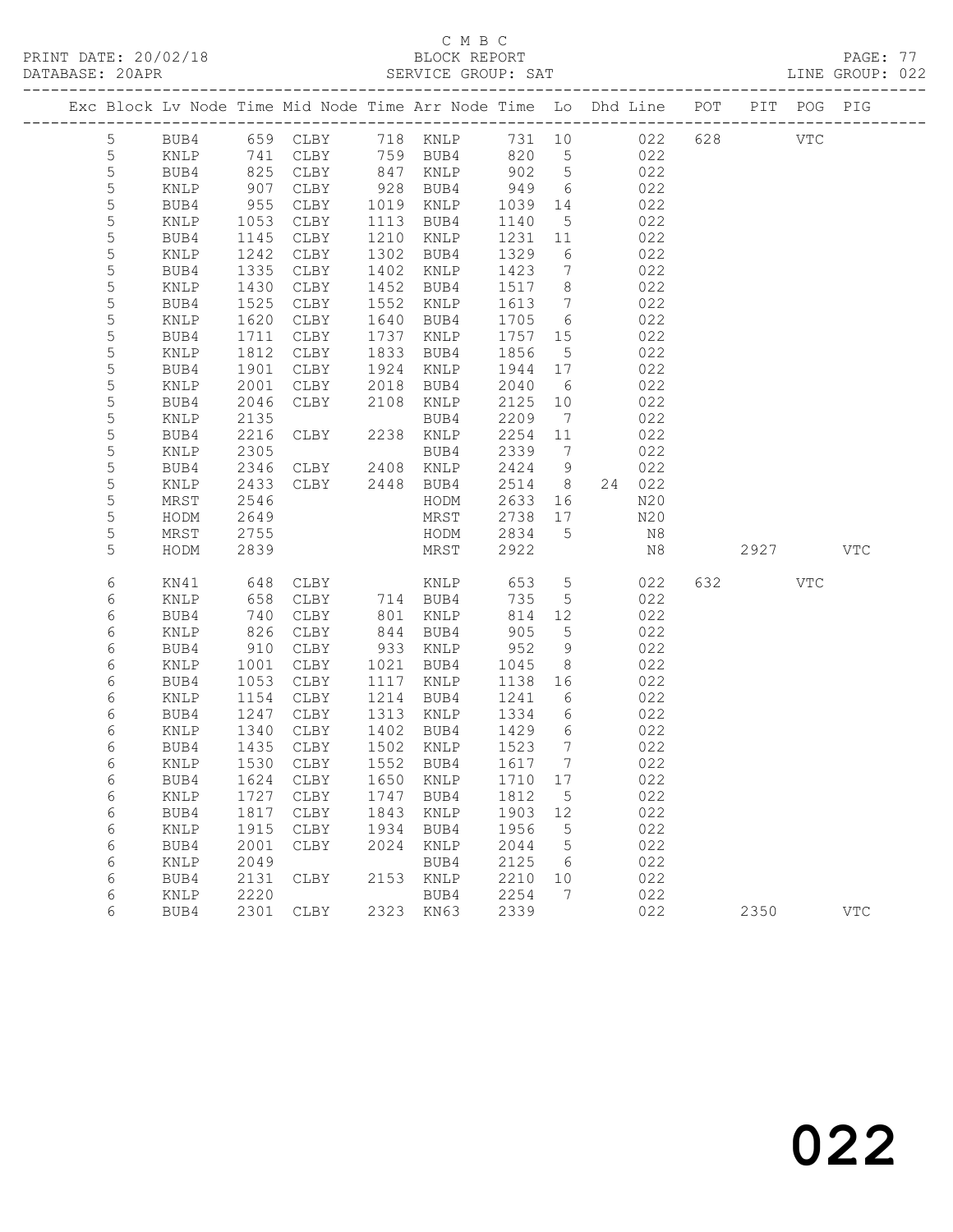### C M B C<br>BLOCK REPORT

PAGE: 78<br>LINE GROUP: 022

| Exc Block Lv Node Time Mid Node Time Arr Node Time Lo Dhd Line POT |                |              |                    |              |                      |              |                                   |   |            | PIT POG PIG |     |              |
|--------------------------------------------------------------------|----------------|--------------|--------------------|--------------|----------------------|--------------|-----------------------------------|---|------------|-------------|-----|--------------|
| $7\phantom{.}$                                                     | KN41           |              |                    |              |                      |              |                                   |   | 022        | 854 VTC     |     |              |
| 7                                                                  | KNLP           | 920          |                    |              | CLBY 941 BUB4 1003 7 |              |                                   |   | 022        |             |     |              |
| 7                                                                  | BUB4           | 1010         | CLBY 1034 KNLP     |              |                      | 1055 10      |                                   |   | 022        |             |     |              |
| 7                                                                  | KNLP           | 1105         | CLBY               |              | 1125 BUB4            | 1152         | 5                                 |   | 022        |             |     |              |
| 7                                                                  | BUB4           | 1157         | CLBY               |              | 1222 KNLP            | 1243         | 9                                 |   | 022        |             |     |              |
| 7                                                                  | KNLP           | 1252         | CLBY               | 1314         | BUB4                 | 1341         | $6\overline{6}$                   |   | 022        |             |     |              |
| 7                                                                  | BUB4           | 1347         | CLBY               |              | 1414 KNLP            | 1435         | $7\phantom{.0}\phantom{.0}7$      |   | 022        |             |     |              |
| 7                                                                  | KNLP           | 1442         | CLBY               | 1504         | BUB4                 | 1529         | 8 <sup>8</sup><br>8 <sup>8</sup>  |   | 022        |             |     |              |
| 7<br>7                                                             | BUB4<br>KNLP   | 1537<br>1633 | CLBY<br>CLBY       | 1604<br>1653 | KNLP<br>BUB4         | 1625<br>1718 | $5\overline{)}$                   |   | 022<br>022 |             |     |              |
| 7                                                                  | BUB4           | 1723         | CLBY               | 1749         | KNLP                 | 1809 18      |                                   |   | 022        |             |     |              |
| 7                                                                  | KNLP           | 1827         | CLBY               | 1848         | BUB4                 | 1911         | $5^{\circ}$                       |   | 022        |             |     |              |
| 7                                                                  | BUB4           | 1916         | CLBY               | 1939         | KNLP                 | 1959 17      |                                   |   | 022        |             |     |              |
| 7                                                                  | KNLP           | 2016         | CLBY               | 2033         | BUB4                 | 2055         | $6\overline{6}$                   |   | 022        |             |     |              |
| 7                                                                  | BUB4           | 2101         | CLBY               | 2123         | KNLP                 | 2140         | 10                                |   | 022        |             |     |              |
| 7                                                                  | KNLP           | 2150         |                    |              | BUB4                 | 2224         | $\overline{7}$                    |   | 022        |             |     |              |
| 7                                                                  | BUB4           | 2231         | CLBY               |              | 2253 KNLP            | 2309 14      |                                   |   | 022        |             |     |              |
| $\overline{7}$                                                     | KNLP           | 2323         |                    |              | BUB4                 | 2357 5       |                                   |   | 022        |             |     |              |
| 7                                                                  | BUB4           | 2402         | $CLBY$ 2425 $KNLP$ |              |                      | 2439         | 24                                |   | 022        |             |     |              |
| 7                                                                  | KNLP           | 2503         | CLBY 2518 BUB4     |              |                      | 2544         | 8 <sup>8</sup>                    |   | 24 022     |             |     |              |
| 7                                                                  | MRST           | 2616         |                    |              | HODM                 | 2703         | 6                                 |   | N20        |             |     |              |
| 7                                                                  | HODM           | 2709         |                    |              | MRST                 | 2758 18      |                                   |   | N20        |             |     |              |
| 7                                                                  | MRST           | 2816         |                    |              | HODM                 | 2903         | 6                                 |   | N20        |             |     |              |
| 7                                                                  | HODM           | 2909         |                    |              | MRST                 | 2958         |                                   |   | N20        | 3003        |     | $_{\rm VTC}$ |
| 8                                                                  | KN41           | 1015         | <b>CLBY</b>        |              | KNLP                 | 1022 5       |                                   |   | 022        | 959 — 100   | VTC |              |
| 8                                                                  | KNLP           | 1027         | CLBY 1047 BUB4     |              |                      | 1113         | $5\overline{)}$                   |   | 022        |             |     |              |
| 8                                                                  | BUB4           | 1118         | CLBY               |              | 1143 KNLP            | 1204 14      |                                   |   | 022        |             |     |              |
| 8                                                                  | KNLP           | 1218         | CLBY               | 1238         | BUB4                 | 1305         | 6                                 |   | 022        |             |     |              |
| $\,8\,$                                                            | BUB4           | 1311         | CLBY               |              | 1337 KNLP            | 1358         | 6                                 |   | 022        |             |     |              |
| 8                                                                  | KNLP           | 1404         | CLBY               | 1426         | BUB4                 | 1453         | $6\overline{6}$                   |   | 022        |             |     |              |
| 8                                                                  | BUB4           | 1459         | CLBY               | 1526         | KNLP                 | 1547         | $7\phantom{.0}\phantom{.0}7$      |   | 022        |             |     |              |
| 8                                                                  | KNLP           | 1554         | CLBY               | 1616         | BUB4                 | 1641         | 6                                 |   | 022        |             |     |              |
| $\,8\,$                                                            | BUB4           | 1647<br>1741 | CLBY               | 1713<br>1801 | KNLP                 | 1733<br>1826 | 8 <sup>8</sup><br>$5\overline{)}$ |   | 022<br>022 |             |     |              |
| $\,8\,$<br>8                                                       | KNLP<br>BUB4   | 1831         | CLBY<br>CLBY       | 1854         | BUB4<br>KNLP         | 1914 18      |                                   |   | 022        |             |     |              |
| 8                                                                  | KNLP           | 1932         | CLBY               | 1949         | BUB4                 | 2011         | $5\overline{)}$                   |   | 022        |             |     |              |
| $\,8\,$                                                            | BUB4           | 2016         | CLBY               |              | 2039 KNLP            | 2059         | $5\overline{)}$                   |   | 022        |             |     |              |
| 8                                                                  | KNLP           | 2104         |                    |              | BUB4                 | 2140         | 6                                 |   | 022        |             |     |              |
| 8                                                                  | BUB4 2146 CLBY |              |                    |              | 2208 KNLP            | 2225 10      |                                   |   | 022        |             |     |              |
| 8                                                                  | KNLP           | 2235         |                    |              | BUB4                 | 2309         | $\overline{7}$                    |   | 022        |             |     |              |
| 8                                                                  | BUB4           | 2316         | CLBY               |              | 2338 KNLP            | 2354         | 9                                 |   | 022        |             |     |              |
| $\,8\,$                                                            | KNLP           | 2403         | CLBY               | 2418         | BUB4                 | 2444         | 12                                |   | 022        |             |     |              |
| 8                                                                  | BUB4           | 2456         | CLBY               | 2519         | KNLP                 | 2533         | 5                                 |   | 022        |             |     |              |
| 8                                                                  | KNLP           | 2538         | CLBY               | 2553         | BUB4                 | 2619         | 5                                 | 5 | 022        |             |     |              |
| 8                                                                  | HODM           | 2629         |                    |              | MRST                 | 2712         | 4                                 |   | N8         |             |     |              |
| 8                                                                  | MRST           | 2716         |                    |              | HODM                 | 2803         | 6                                 |   | N20        |             |     |              |
| 8                                                                  | HODM           | 2809         |                    |              | MRST                 | 2858         |                                   |   | N20        | 2903        |     | <b>VTC</b>   |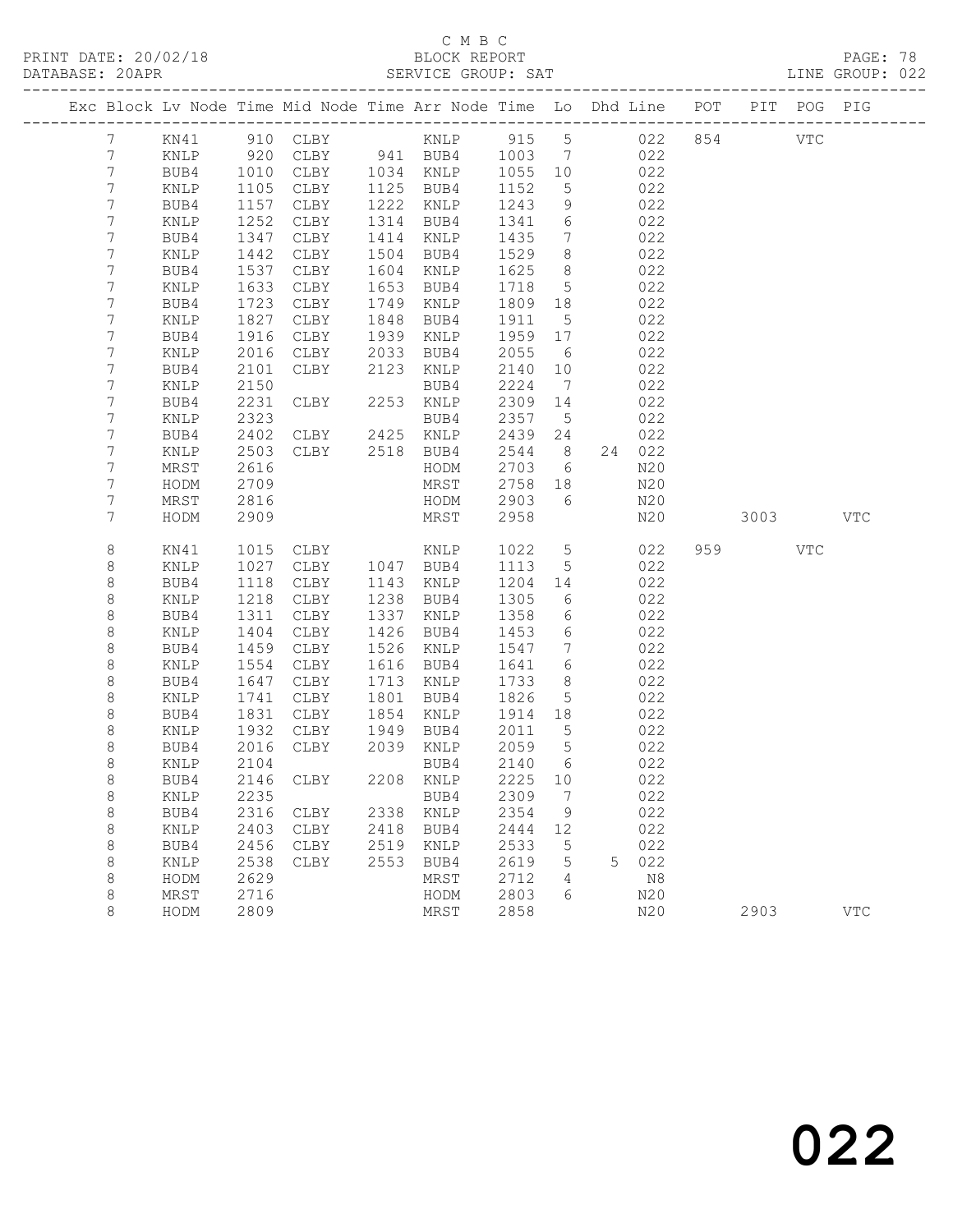### C M B C<br>BLOCK REPORT

PAGE: 79<br>LINE GROUP: 022

|  | 10 <sup>°</sup> | KN41            |                 | 1118 CLBY KNLP 1125 5                                    |                   |              |      |                 |                 | 022 1102 |            | <b>VTC</b> |            |            |
|--|-----------------|-----------------|-----------------|----------------------------------------------------------|-------------------|--------------|------|-----------------|-----------------|----------|------------|------------|------------|------------|
|  | 10              | $\texttt{KNLP}$ |                 | 1130 CLBY 1150 BUB4 1217 6<br>1223 CLBY 1249 KNLP 1310 6 |                   |              |      |                 |                 |          | 022<br>022 |            |            |            |
|  | $10$            | BUB4            |                 |                                                          |                   |              |      |                 |                 |          |            |            |            |            |
|  | 10              | KNLP            |                 | 1316 CLBY                                                | 1338 BUB4         |              |      | 1405            | 6               |          | 022        |            |            |            |
|  | 10              | BUB4            | 1411            | CLBY                                                     | 1438 KNLP         |              |      | 1459            | $\overline{7}$  |          | 022        |            |            |            |
|  | 10              | KNLP            | 1506            | CLBY                                                     | 1528 BUB4         |              |      | 1553            | 8 <sup>8</sup>  |          | 022        |            |            |            |
|  | 10              | BUB4            | 1601            | CLBY                                                     | 1627              | KNLP         |      | 1647 10         |                 |          | 022        |            |            |            |
|  | 10              | KNLP            | 1657            | CLBY                                                     | 1717              | BUB4         |      | 1742            | 5               |          | 022        |            |            |            |
|  | 10              | BUB4            | 1747            | CLBY                                                     | 1813              | KNLP         |      | 1833            | 9               |          | 022        |            |            |            |
|  | 10              | KNLP            | 1842            | CLBY                                                     | 1903              | BUB4         |      | 1926            | $5^{\circ}$     |          | 022        |            |            |            |
|  | 10              | BUB4            |                 | 1931 CLBY                                                | 1954              | KN63         |      | 2014            |                 |          | 022        | 2025       |            | <b>VTC</b> |
|  | 40              | <b>DULP</b>     | 542             | MDBY                                                     | 554 BUB4          |              |      | 610             | 15              |          | 002        | 525        | <b>VTC</b> |            |
|  | 40              | BUB4            | 625             | MDBY                                                     | 639 DULP          |              |      | 649             | 11              |          | 002        |            |            |            |
|  | 40              | $\texttt{DULP}$ | 700             | MDBY                                                     | 712 BUB4          |              |      | 730             | 15              |          | 002        |            |            |            |
|  | 40              | BUB4            |                 | MDBY                                                     | 802               | DULP         |      | 812<br>850      | 8 <sup>8</sup>  |          | 002        |            |            |            |
|  | 40              | DULP            | $\frac{1}{820}$ | MDBY                                                     | 832 BUB4          |              |      |                 | $5\overline{)}$ |          | 002        |            |            |            |
|  | 40              | BUB4            | 855             | MDBY                                                     | 912 DULP          |              |      | 924             | 11              |          | 002        |            |            |            |
|  | 40              | $\texttt{DULP}$ | 935             | MDBY                                                     | 950 BUB4          |              |      | 1010            | $5^{\circ}$     |          | 002        |            |            |            |
|  | 40              | BUB4            | 1015            | MDBY                                                     | 1034 16BA         |              |      | 1039 15         |                 |          | 002        |            |            |            |
|  | 40              | 16BA            | 1054            | MDBY                                                     | 1059 BUB4         |              |      | 1120            | $5^{\circ}$     |          | 002        |            |            |            |
|  | 40              | BUB4            | 1125            | MDBY                                                     | 1144 DULP         |              |      | 1156 15         |                 |          | 002        |            |            |            |
|  | 40              | DULP            | 1211            | MDBY                                                     | 1227 BUB4         |              |      | 1250            | $5^{\circ}$     |          | 002        |            |            |            |
|  | 40              | BUB4            | 1255            | MDBY                                                     | 1317 DULP         |              |      | 1331 18         |                 |          | 002        |            |            |            |
|  | 40<br>40        | DULP<br>BUB4    | 1349<br>1435    | MDBY<br>MDBY                                             | 1405 BUB4<br>1457 | DULP         |      | 1430<br>1512 14 | $5^{\circ}$     |          | 002<br>002 |            |            |            |
|  | 40              | <b>DULP</b>     | 1526            | MDBY                                                     | 1542              | BUB4         |      | 1610            | $5\overline{)}$ |          | 002        |            |            |            |
|  | 40              | BUB4            | 1615            | MDBY                                                     | 1639              | DULP         |      | 1654            | 12              |          | 002        |            |            |            |
|  | 40              | DULP            | 1706            | MDBY                                                     | 1722              | BUB4         |      | 1750            | $5\overline{)}$ |          | 002        |            |            |            |
|  | 40              | BUB4            | 1755            | MDBY                                                     | 1819 DULP         |              |      | 1834            | 15              |          | 002        |            |            |            |
|  | 40              | DULP            | 1849            | MDBY                                                     | 1904 BUB4         |              |      | 1930            | $5\overline{)}$ |          | 002        |            |            |            |
|  | 40              | BUB4            | 1935            | MDBY                                                     | 1957 16BA         |              |      | 2002            | 12              |          | 002        |            |            |            |
|  | 40              | 16BA            | 2014            | MDBY                                                     | 2018              | BUB4         |      | 2040            | $5^{\circ}$     |          | 002        |            |            |            |
|  | 40              | BUB4            | 2045            | MDBY                                                     | 2105              | DULP         |      | 2119            | 10              |          | 002        |            |            |            |
|  | 40              | <b>DULP</b>     | 2129            | MDBY                                                     | 2143              | BUB4         |      | 2205            | $5^{\circ}$     |          | 002        |            |            |            |
|  | 40              | BUB4            | 2210            | MDBY                                                     | 2228              | DULP         |      | 2240            | 20              |          | 002        |            |            |            |
|  | 40              | DULP            | 2300            | MDBY                                                     | 2313              | BUB4         |      | 2335            | $5^{\circ}$     |          | 002        |            |            |            |
|  | 40              | BUB4            | 2340            | MDBY                                                     | 2358              | DULP         |      | 2410            | 17              |          | 002        |            |            |            |
|  | 40              | DULP            | 2427            | MDBY                                                     | 2440              | BUB4         |      | 2500            | $5^{\circ}$     |          | 002        |            |            |            |
|  | 40              | BUB4            | 2505            | MDBY                                                     | 2523              | DULP         |      | 2535            | $5\overline{)}$ |          | 002        |            |            |            |
|  | 40              | <b>DULP</b>     | 2540            |                                                          |                   | GEGR         |      | 2606            | $\mathcal{S}$   |          | N22        |            |            |            |
|  | 40              | <b>GEGR</b>     | 2609            |                                                          |                   | <b>DULP</b>  |      | 2634            | 6               |          | N22        |            |            |            |
|  | 40              | DULP            | 2640            |                                                          |                   | ${\tt GEGR}$ |      | 2706            | $\mathcal{S}$   |          | N22        |            |            |            |
|  | 40              | GEGR            | 2709            |                                                          |                   |              | DULP | 2734            |                 |          | N22        | 2744       |            | <b>VTC</b> |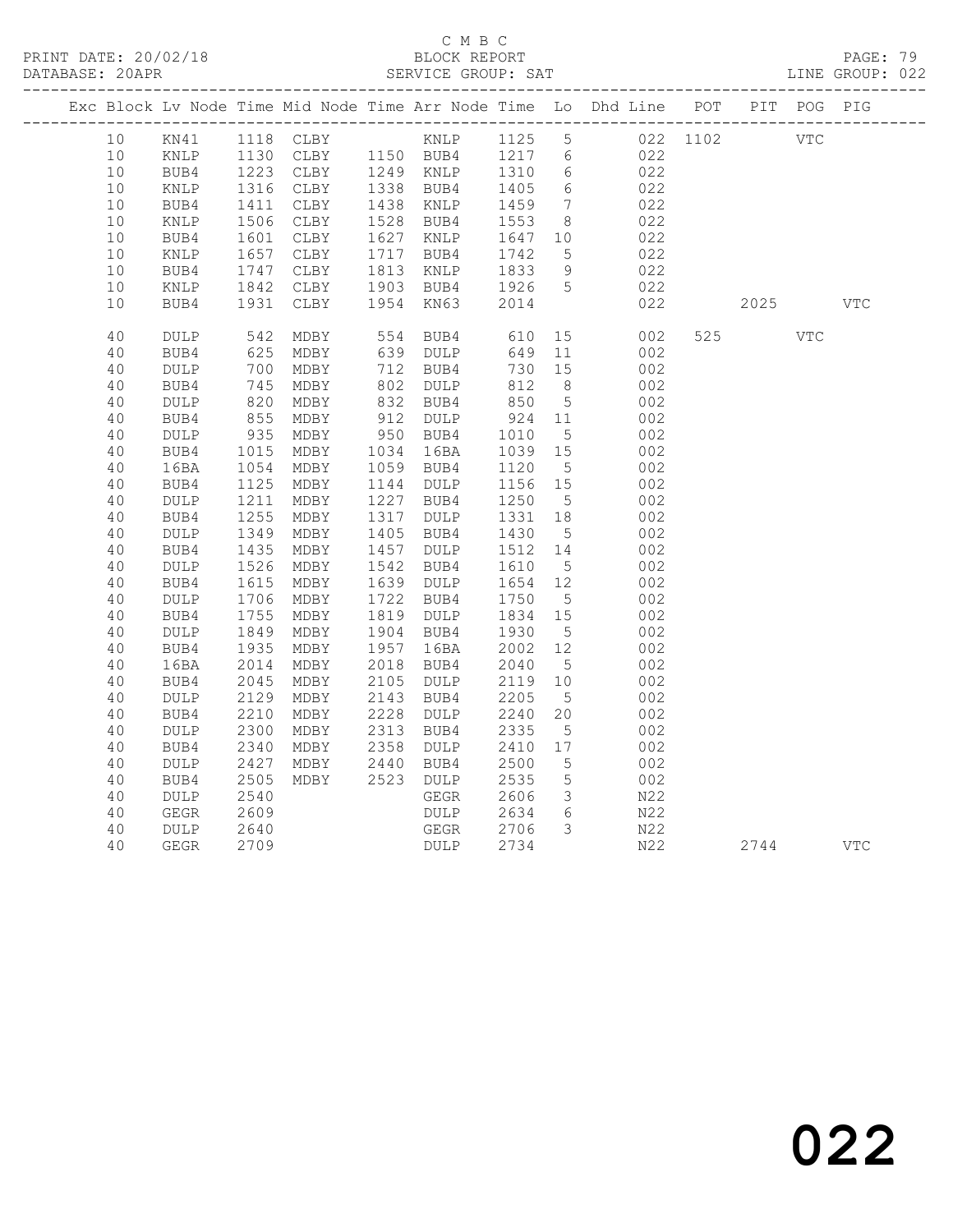#### C M B C<br>BLOCK REPORT SERVICE GROUP: SAT

|    |             |      |                   |      |          |         |                 | Exc Block Lv Node Time Mid Node Time Arr Node Time Lo Dhd Line POT PIT POG PIG |     |      |            |     |
|----|-------------|------|-------------------|------|----------|---------|-----------------|--------------------------------------------------------------------------------|-----|------|------------|-----|
| 41 | DULP        |      | 602 MDBY 614 BUB4 |      |          |         |                 | 002<br>630 15                                                                  | 545 |      | <b>VTC</b> |     |
| 41 | BUB4        | 645  | MDBY              |      | 659 DULP |         |                 | 709 11<br>002                                                                  |     |      |            |     |
| 41 | <b>DULP</b> | 720  | MDBY              | 732  | BUB4     | 750     | 15              | 002                                                                            |     |      |            |     |
| 41 | BUB4        | 805  | MDBY              | 822  | DULP     | 832     | 8 <sup>8</sup>  | 002                                                                            |     |      |            |     |
| 41 | <b>DULP</b> | 840  | MDBY              | 852  | BUB4     | 910     | 5 <sup>5</sup>  | 002                                                                            |     |      |            |     |
| 41 | BUB4        | 915  | MDBY              | 932  | DULP     | 944     |                 | 10<br>002                                                                      |     |      |            |     |
| 41 | DULP        | 954  | MDBY              | 1009 | BUB4     | 1030    |                 | $5\overline{}$<br>002                                                          |     |      |            |     |
| 41 | BUB4        | 1035 | MDBY              | 1054 | 16BA     | 1059 14 |                 | 002                                                                            |     |      |            |     |
| 41 | 16BA        | 1113 | MDBY              | 1118 | BUB4     | 1140    | 5 <sup>5</sup>  | 002                                                                            |     |      |            |     |
| 41 | BUB4        | 1145 | MDBY              | 1206 | DULP     | 1218    |                 | 002<br>13                                                                      |     |      |            |     |
| 41 | <b>DULP</b> | 1231 | MDBY              | 1247 | BUB4     | 1310    | $5\overline{)}$ | 002                                                                            |     |      |            |     |
| 41 | BUB4        | 1315 | MDBY              | 1337 | DULP     | 1351    | 18              | 002                                                                            |     |      |            |     |
| 41 | <b>DULP</b> | 1409 | MDBY              | 1425 | BUB4     | 1450    | 5 <sup>5</sup>  | 002                                                                            |     |      |            |     |
| 41 | BUB4        | 1455 | MDBY              | 1517 | DULP     | 1532 14 |                 | 002                                                                            |     |      |            |     |
| 41 | <b>DULP</b> | 1546 | MDBY              | 1602 | BUB4     | 1630 5  |                 | 002                                                                            |     |      |            |     |
| 41 | BUB4        | 1635 | MDBY              | 1659 | DULP     | 1714 14 |                 | 002                                                                            |     |      |            |     |
| 41 | <b>DULP</b> | 1728 | MDBY              | 1744 | BUB4     | 1810    |                 | $5\overline{}$<br>002                                                          |     |      |            |     |
| 41 | BUB4        | 1815 | MDBY              | 1839 | DULP     | 1854 15 |                 | 002                                                                            |     |      |            |     |
| 41 | DULP        | 1909 | MDBY              | 1924 | BUB4     | 1950    | $5\overline{)}$ | 002                                                                            |     |      |            |     |
| 41 | BUB4        | 1955 | MDBY              | 2017 | 16BA     | 2022    | 12              | 002                                                                            |     |      |            |     |
| 41 | 16BA        | 2034 | MDBY              | 2038 | BUB4     | 2100    |                 | 10<br>002                                                                      |     |      |            |     |
| 41 | BUB4        | 2110 | MDBY              | 2128 | DULP     | 2140    |                 | 002<br>19                                                                      |     |      |            |     |
| 41 | <b>DULP</b> | 2159 | MDBY              | 2213 | BUB4     | 2235    | 5 <sup>5</sup>  | 002                                                                            |     |      |            |     |
| 41 | BUB4        | 2240 | MDBY              | 2258 | DULP     | 2310    | 22              | 002                                                                            |     |      |            |     |
| 41 | <b>DULP</b> | 2332 | MDBY              | 2345 | BUB4     | 2405    | 5               | 002                                                                            |     |      |            |     |
| 41 | BUB4        | 2410 | MDBY              | 2428 | DULP     | 2440    |                 | 002                                                                            |     |      |            |     |
| 41 | <b>DULP</b> | 2457 | MDBY              | 2510 | BUB4     | 2530    | 5 <sup>5</sup>  | 002                                                                            |     |      |            |     |
| 41 | BUB4        | 2535 | MDBY              | 2553 | DULP     | 2605    | $5\overline{)}$ | 002                                                                            |     |      |            |     |
| 41 | <b>DULP</b> | 2610 |                   |      | GEGR     | 2636    |                 | $3 \left( \frac{1}{2} \right)$<br>N22                                          |     |      |            |     |
| 41 | GEGR        | 2639 |                   |      | DULP     | 2704    |                 | N22                                                                            |     | 2714 |            | VTC |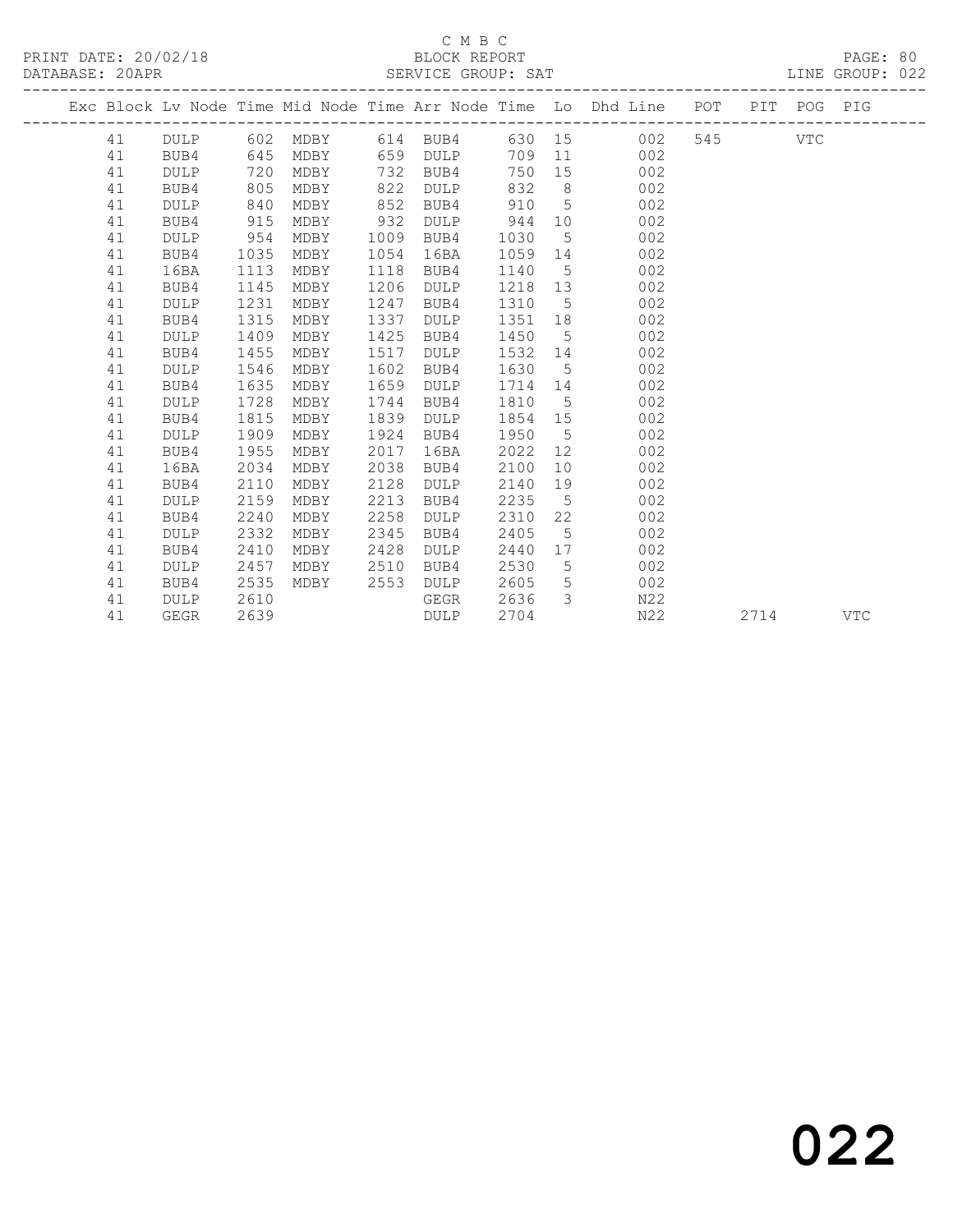## C M B C<br>BLOCK REPORT

| PRINT DATE: 20/02/18<br>DATABASE: 20APR |  |  | BLOCK REPORT<br>SERVICE GROUP: SAT |  |                                                                                |  |                      | PAGE: 81<br>LINE GROUP: 022 |  |
|-----------------------------------------|--|--|------------------------------------|--|--------------------------------------------------------------------------------|--|----------------------|-----------------------------|--|
|                                         |  |  |                                    |  | Exc Block Lv Node Time Mid Node Time Arr Node Time Lo Dhd Line POT PIT POG PIG |  |                      |                             |  |
|                                         |  |  |                                    |  |                                                                                |  | $\tau \tau$ m $\sim$ |                             |  |

 42 BUB4 605 MDBY 619 DULP 629 11 002 534 VTC 42 DULP 640 MDBY 652 BUB4 710 15 002 42 BUB4 725 MDBY 741 DULP 751 9 002 42 DULP 800 MDBY 812 BUB4 830 5 002 42 BUB4 835 MDBY 852 DULP 904 11 002 42 DULP 915 MDBY 930 BUB4 950 5 002 42 BUB4 955 MDBY 1014 16BA 1019 15 002 42 16BA 1034 MDBY 1039 BUB4 1100 5 002 42 BUB4 1105 MDBY 1124 DULP 1136 15 002 42 DULP 1151 MDBY 1207 BUB4 1230 5 002 42 BUB4 1235 MDBY 1257 16BA 1302 9 002 42 16BA 1311 MDBY 1316 BUB4 1340 5 002 42 BUB4 1345 MDBY 1407 16BA 1412 18 002 42 16BA 1430 MDBY 1435 BUB4 1500 5 002 42 BUB4 1505 MDBY 1527 16BA 1532 15 002 42 16BA 1547 MDBY 1552 BUB4 1620 5 002 42 BUB4 1625 MDBY 1649 16BA 1654 13 002 42 16BA 1707 MDBY 1712 BUB4 1740 5 002 42 BUB4 1745 MDBY 1809 16BA 1814 16 002 42 16BA 1830 MDBY 1834 BUB4 1900 5 002 42 BUB4 1905 MDBY 1927 DULP 1941 13 002 42 DULP 1954 MDBY 2008 BUB4 2030 5 002 42 BUB4 2035 MDBY 2055 16BA 2100 24 002 42 16BA 2124 MDBY 2128 BUB4 2150 5 002 42 BUB4 2155 MDBY 2213 16BA 2218 6 002 42 16BA 2224 MDBY 2228 BUB4 2250 5 002 42 BUB4 2255 MDBY 2313 16BA 2318 6 002 42 16BA 2324 MDBY 2328 BUB4 2350 5 002 42 BUB4 2355 MDBY 2413 16BA 2418 8 002 42 16BA 2426 MDBY 2430 BUB4 2450 5 002 42 BUB4 2455 MDBY 2513 16BA 2518 002 2544 VTC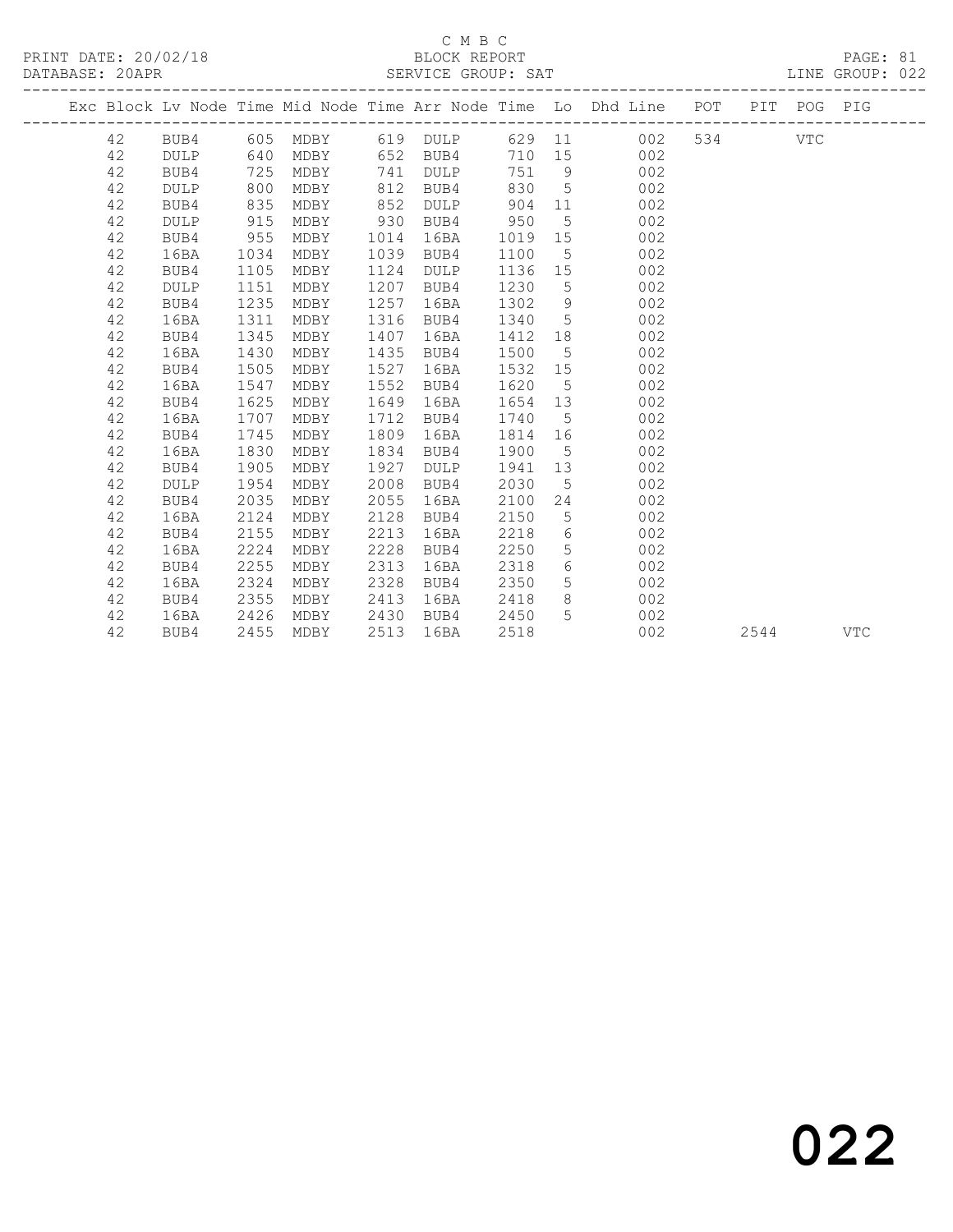### C M B C<br>BLOCK REPORT

| DATABASE: 20APR |          |                 |                      |                      |              |                                            |              |                                  |                                                                                |      |     |     |  |
|-----------------|----------|-----------------|----------------------|----------------------|--------------|--------------------------------------------|--------------|----------------------------------|--------------------------------------------------------------------------------|------|-----|-----|--|
|                 |          |                 |                      |                      |              |                                            |              |                                  | Exc Block Lv Node Time Mid Node Time Arr Node Time Lo Dhd Line POT PIT POG PIG |      |     |     |  |
|                 | 43       |                 |                      |                      |              |                                            |              |                                  | DULP 620 MDBY 632 BUB4 650 15 002 603 VTC                                      |      |     |     |  |
|                 | 43       | BUB4            |                      |                      |              |                                            |              |                                  | 705 MDBY 719 DULP 729 11 002                                                   |      |     |     |  |
|                 | 43       | DULP            | 740<br>820<br>855    |                      |              |                                            |              |                                  | MDBY 752 BUB4 810 10 002<br>MDBY 837 DULP 847 8 002<br>MDBY 910 BUB4 930 5 002 |      |     |     |  |
|                 | 43       | BUB4            |                      |                      |              |                                            |              |                                  |                                                                                |      |     |     |  |
|                 | 43       | DULP            |                      |                      |              |                                            |              |                                  |                                                                                |      |     |     |  |
|                 | 43       | BUB4            | 935                  |                      |              | MDBY 954 16BA 959 15                       |              |                                  | 002                                                                            |      |     |     |  |
|                 | 43       | 16BA            | 1014                 | MDBY                 |              | 1019 BUB4 1040                             |              | 5 <sup>5</sup>                   | 002                                                                            |      |     |     |  |
|                 | 43       | BUB4            |                      | MDBY                 |              | 1104 DULP                                  | 1116 15      |                                  | 002                                                                            |      |     |     |  |
|                 | 43       | DULP            | 1045<br>1131         | MDBY                 |              | 1147 BUB4                                  | 1210 5       |                                  | 002                                                                            |      |     |     |  |
|                 | 43       | BUB4            | 1215                 | MDBY                 |              | 1236 16BA                                  | 1241 11      |                                  | 002                                                                            |      |     |     |  |
|                 | 43       | 16BA            | 1252                 | MDBY                 |              | 1257 BUB4                                  | 1320         | 5 <sup>5</sup>                   | 002                                                                            |      |     |     |  |
|                 | 43       | BUB4            | 1325<br>1410         | MDBY                 |              | 1347 16BA                                  | 1352 18      |                                  | 002                                                                            |      |     |     |  |
|                 | 43       | 16BA            |                      | MDBY                 |              | 1415 BUB4                                  | 1440         | 5 <sup>5</sup>                   | 002                                                                            |      |     |     |  |
|                 | 43       | BUB4            | 1445                 | MDBY                 |              | 1507 16BA                                  | 1512 15      |                                  | 002                                                                            |      |     |     |  |
|                 | 43       | 16BA            | 1527                 | MDBY                 |              | 1532 BUB4                                  | 1600         | 5 <sup>5</sup>                   | 002                                                                            |      |     |     |  |
|                 | 43       | BUB4            | 1605<br>1605<br>1647 | MDBY                 |              | 1629 16BA                                  | 1634 13      |                                  | 002                                                                            |      |     |     |  |
|                 | 43       | 16BA            |                      | MDBY                 |              | 1652 BUB4                                  | 1720 5       |                                  | 002                                                                            |      |     |     |  |
|                 | 43       | BUB4            | 1725                 | MDBY                 |              | 1749 16BA                                  | 1754 16      |                                  | 002                                                                            |      |     |     |  |
|                 | 43       | 16BA            | 1810                 | MDBY                 |              | 1814 BUB4                                  | 1840         | $5\overline{)}$                  | 002                                                                            |      |     |     |  |
|                 | 43       | BUB4            | 1845<br>1931         | MDBY                 |              | 1909 DULP                                  | 1924 7       |                                  | 002                                                                            |      |     |     |  |
|                 | 43       | $\texttt{DULP}$ |                      | MDBY                 |              | 1946 BUB4                                  | 2010         | 5 <sup>5</sup>                   | 002                                                                            |      |     |     |  |
|                 | 43       | BUB4            | 2015                 | MDBY                 |              | 2035 16BA                                  | 2040         |                                  | 14 002                                                                         |      |     |     |  |
|                 | 43       | 16BA            | 2054                 |                      |              | MDBY 2058 BUB4                             | 2120         | 5 <sup>5</sup>                   | 002                                                                            |      |     |     |  |
|                 | 43       | BUB4            | 2125                 | MDBY                 |              | 2143 16BA                                  | 2148         | $6\overline{6}$                  | 002                                                                            |      |     |     |  |
|                 | 43       | 16BA            | 2154                 | MDBY                 |              | 2158 BUB4                                  | 2220         | $5\overline{)}$                  | 002<br>002                                                                     |      |     |     |  |
|                 | 43       | BUB4            | 2225                 | MDBY                 | 2243         | 16BA                                       | 2248         | $6\overline{6}$                  |                                                                                |      |     |     |  |
|                 | 43       | 16BA            | 2254                 |                      |              | MDBY 2258 BUB4                             | 2320         | 5 <sup>5</sup>                   | 002                                                                            |      |     |     |  |
|                 | 43       | BUB4            | 2325                 | MDBY                 |              | 2343 16BA                                  | 2348         | 8 <sup>8</sup><br>5 <sup>5</sup> | 002                                                                            |      |     |     |  |
|                 | 43<br>43 | 16BA<br>BUB4    | 2356<br>2425         | MDBY<br>MDBY         |              | 2400 BUB4<br>2443 16BA                     | 2420<br>2448 |                                  | 002<br>8 <sup>1</sup><br>002                                                   |      |     |     |  |
|                 | 43       | 16BA            | 2456                 |                      |              | MDBY 2500 BUB4                             | 2520         |                                  | $5\overline{)}$<br>002                                                         |      |     |     |  |
|                 | 43       | BUB4            | 2525                 | MDBY 2543 16BA       |              |                                            | 2548 25      |                                  | 31 002                                                                         |      |     |     |  |
|                 | 43       | MRST            | 2644                 |                      |              | HODM                                       | 2707 2       |                                  | N15                                                                            |      |     |     |  |
|                 | 43       | HODM            | 2709                 |                      |              | MRST                                       | 2739         |                                  | N15                                                                            | 2744 |     | VTC |  |
|                 |          |                 |                      |                      |              |                                            |              |                                  |                                                                                |      |     |     |  |
|                 | 44       | 16BA            | 817                  |                      |              | MDBY 822 BUB4 840                          |              |                                  | 5 <sub>1</sub><br>002                                                          | 752  | VTC |     |  |
|                 | 44       | BUB4            |                      | 845 MDBY<br>915 MDBY |              | MDBY 902 16BA 907 8<br>MDBY 920 BUB4 940 5 |              |                                  | $\begin{array}{c} 002 \\ 002 \end{array}$                                      |      |     |     |  |
|                 | 44       | 16BA            |                      |                      |              |                                            |              |                                  |                                                                                |      |     |     |  |
|                 | 44       |                 |                      |                      |              |                                            |              |                                  | BUB4 945 MDBY 1004 DULP 1016 18 002                                            |      |     |     |  |
|                 | 44       | DULP            | 1034                 | MDBY                 | 1049         | BUB4                                       | 1110         | $5^{\circ}$                      | 002                                                                            |      |     |     |  |
|                 | 44       | BUB4            | 1115                 | MDBY                 | 1134         | 16BA                                       | 1139 13      |                                  | 002                                                                            |      |     |     |  |
|                 | 44       | 16BA            | 1152                 | MDBY                 | 1157         | BUB4                                       | 1220         | $5^{\circ}$                      | 002                                                                            |      |     |     |  |
|                 | 44       | BUB4            | 1225<br>1309         | MDBY                 | 1246<br>1326 | DULP                                       | 1258<br>1350 | 11                               | 002<br>002                                                                     |      |     |     |  |
|                 | 44<br>44 | DULP<br>BUB4    | 1355                 | MDBY<br>MDBY         | 1417         | BUB4<br>$\texttt{DULP}$                    | 1432         | 5<br>17                          | 002                                                                            |      |     |     |  |
|                 | 44       | DULP            | 1449                 | MDBY                 | 1505         | BUB4                                       | 1530         | $5^{\circ}$                      | 002                                                                            |      |     |     |  |
|                 | 44       | BUB4            | 1535                 | MDBY                 | 1559         | DULP                                       | 1614         | 12                               | 002                                                                            |      |     |     |  |
|                 | 44       | DULP            | 1626                 | MDBY                 | 1642         | BUB4                                       | 1710         | $5^{\circ}$                      | 002                                                                            |      |     |     |  |
|                 | 44       | BUB4            | 1715                 | MDBY                 | 1739         | DULP                                       | 1754         | 15                               | 002                                                                            |      |     |     |  |
|                 | 44       | DULP            | 1809                 | MDBY                 | 1824         | BUB4                                       | 1850         | $5\phantom{.0}$                  | 002                                                                            |      |     |     |  |
|                 | 44       | BUB4            | 1855                 | MDBY                 | 1919         | 16BA                                       | 1924         | 8                                | 002                                                                            |      |     |     |  |
|                 | 44       | 16BA            | 1932                 | MDBY                 | 1936         | BUB4                                       | 2000         | $5^{\circ}$                      | 002                                                                            |      |     |     |  |
|                 | 44       | BUB4            | 2005                 | MDBY                 | 2025         | DULP                                       | 2039         | 20                               | 002                                                                            |      |     |     |  |
|                 | 44       | DULP            | 2059                 | MDBY                 | 2113         | BUB4                                       | 2135         | $5^{\circ}$                      | 002                                                                            |      |     |     |  |
|                 | 44       | BUB4            | 2140                 | MDBY                 | 2158         | DULP                                       | 2210         | 20                               | 002                                                                            |      |     |     |  |
|                 | 44       | <b>DULP</b>     | 2230                 | MDBY                 | 2243         | BUB4                                       | 2305         | $5^{\circ}$                      | 002                                                                            |      |     |     |  |
|                 | 44       | BUB4            | 2310                 | MDBY                 | 2328         | DULP                                       | 2340         | 22                               | 002                                                                            |      |     |     |  |
|                 |          |                 |                      |                      |              |                                            |              |                                  |                                                                                |      |     |     |  |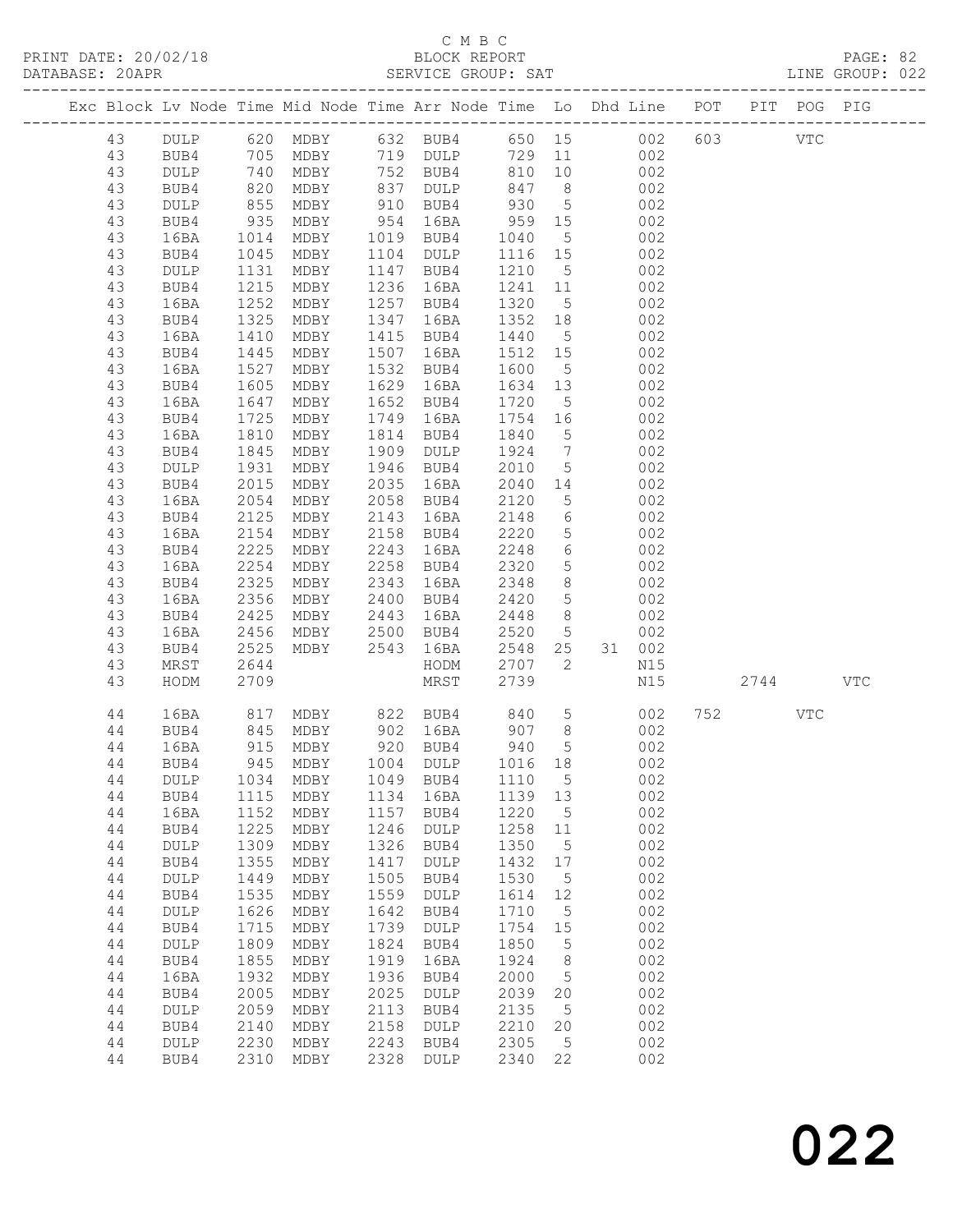### C M B C<br>BLOCK REPORT

LINE GROUP: 022

|  |          |                 |              |              |              |                 |              |                      | Exc Block Lv Node Time Mid Node Time Arr Node Time Lo Dhd Line POT |     |      | PIT POG PIG |              |
|--|----------|-----------------|--------------|--------------|--------------|-----------------|--------------|----------------------|--------------------------------------------------------------------|-----|------|-------------|--------------|
|  | 44       | DULP            | 2402         | MDBY         |              | 2415 BUB4       | 2435         | 5 <sup>5</sup>       | 002                                                                |     |      |             |              |
|  | 44       | BUB4            | 2440         | MDBY         | 2458         | DULP            | 2510         |                      | 002                                                                |     | 2520 |             | $_{\rm VTC}$ |
|  |          |                 |              |              |              |                 |              |                      |                                                                    |     |      |             |              |
|  | 45       | 16BA            | 837          | MDBY         | 842          | BUB4            | 900          | $5\overline{)}$      | 002                                                                | 812 |      | VTC         |              |
|  | 45       | BUB4            | 905          | MDBY         | 922          | 16BA            | 927          | 8 <sup>8</sup>       | 002                                                                |     |      |             |              |
|  | 45       | 16BA            | 935          | MDBY         | 940          | BUB4            | 1000         | $5\phantom{.0}$      | 002                                                                |     |      |             |              |
|  | 45       | BUB4            | 1005         | MDBY         | 1024         | DULP            | 1036         | 16                   | 002                                                                |     |      |             |              |
|  | 45       | $\texttt{DULP}$ | 1052         | MDBY         | 1108         | BUB4            | 1130         | $5\overline{)}$      | 002                                                                |     |      |             |              |
|  | 45       | BUB4            | 1135         | MDBY         | 1156         | 16BA            | 1201         | 11                   | 002                                                                |     |      |             |              |
|  | 45       | 16BA            | 1212         | MDBY         | 1217         | BUB4            | 1240         | 5                    | 002                                                                |     |      |             |              |
|  | 45       | BUB4            | 1245         | MDBY         | 1307         | DULP            | 1321         | 8                    | 002                                                                |     |      |             |              |
|  | 45       | DULP            | 1329         | MDBY         | 1345         | BUB4            | 1410         | 5                    | 002                                                                |     |      |             |              |
|  | 45       | BUB4            | 1415         | MDBY         | 1437         | DULP            | 1452         | 17                   | 002                                                                |     |      |             |              |
|  | 45       | DULP            | 1509         | MDBY         | 1525         | BUB4            | 1550         | 5                    | 002                                                                |     |      |             |              |
|  | 45       | BUB4            | 1555         | MDBY         | 1619         | DULP            | 1634         | 12                   | 002                                                                |     |      |             |              |
|  | 45       | DULP            | 1646         | MDBY         | 1702         | BUB4            | 1730         | 5                    | 002                                                                |     |      |             |              |
|  | 45       | BUB4            | 1735         | MDBY         | 1759         | DULP            | 1814         | 15                   | 002                                                                |     |      |             |              |
|  | 45       | DULP            | 1829         | MDBY         | 1844         | BUB4            | 1910         | $5^{\circ}$          | 002                                                                |     |      |             |              |
|  | 45       | BUB4            | 1915         | MDBY         | 1937         | 16BA            | 1942         | 10                   | 002                                                                |     |      |             |              |
|  | 45       | 16BA            | 1952         | MDBY         | 1956         | BUB4            | 2020         | $5\overline{)}$      | 002                                                                |     |      |             |              |
|  | 45       | BUB4            | 2025         | MDBY         | 2045         | <b>DULP</b>     | 2059         |                      | 002                                                                |     | 2109 |             | <b>VTC</b>   |
|  | 46       | 16BA            | 857          | MDBY         | 902          | BUB4            | 920          | $5\overline{)}$      | 002                                                                | 832 |      | <b>VTC</b>  |              |
|  | 46       | BUB4            | 925          | MDBY         | 942          | DULP            | 954          | 20                   | 002                                                                |     |      |             |              |
|  | 46       | DULP            | 1014         | MDBY         | 1029         | BUB4            | 1050         | $5\overline{)}$      | 002                                                                |     |      |             |              |
|  | 46       | BUB4            | 1055         | MDBY         | 1114         | 16BA            | 1119         | 13                   | 002                                                                |     |      |             |              |
|  | 46       | 16BA            | 1132         | MDBY         | 1137         | BUB4            | 1200         | $5^{\circ}$          | 002                                                                |     |      |             |              |
|  | 46       | BUB4            | 1205         | MDBY         | 1226         | DULP            | 1238         | 11                   | 002                                                                |     |      |             |              |
|  | 46       | DULP            | 1249         | MDBY         | 1306         | BUB4            | 1330         | $5\overline{)}$      | 002                                                                |     |      |             |              |
|  | 46       | BUB4            | 1335         | MDBY         | 1357         | DULP            | 1412         | 17                   | 002                                                                |     |      |             |              |
|  | 46       | DULP            | 1429         | MDBY         | 1445         | BUB4            | 1510         | 5                    | 002                                                                |     |      |             |              |
|  | 46       | BUB4            | 1515         | MDBY         | 1537         | DULP            | 1552         | 14                   | 002                                                                |     |      |             |              |
|  | 46       | DULP            | 1606         | MDBY         | 1622         | BUB4            | 1650         | $5\overline{)}$      | 002                                                                |     |      |             |              |
|  | 46       | BUB4            | 1655         | MDBY         | 1719         | DULP            | 1734         | 15                   | 002                                                                |     |      |             |              |
|  | 46       | DULP            | 1749         | MDBY         | 1804         | BUB4            | 1830         | 5                    | 002                                                                |     |      |             |              |
|  | 46       | BUB4            | 1835<br>1910 | MDBY<br>MDBY | 1859         | 16BA            | 1904         | $6\overline{6}$<br>5 | 002                                                                |     |      |             |              |
|  | 46<br>46 | 16BA<br>BUB4    | 1945         | MDBY         | 1914<br>2007 | BUB4<br>DULP    | 1940<br>2021 | 13                   | 002<br>002                                                         |     |      |             |              |
|  | 46       | <b>DULP</b>     | 2034         | MDBY         | 2048         | BUB4            | 2110         |                      | 002                                                                |     | 2136 |             | <b>VTC</b>   |
|  |          |                 |              |              |              |                 |              |                      |                                                                    |     |      |             |              |
|  | 47       | 16BA            | 955          | MDBY         | 1000         | BUB4            | 1020         | 5                    | 002                                                                | 930 |      | <b>VTC</b>  |              |
|  | 47       | BUB4            | 1025         | MDBY         | 1044         | $\texttt{DULP}$ | 1056         | 16                   | 002                                                                |     |      |             |              |
|  | 47       | DULP            | 1112         | MDBY         | 1128         | BUB4            | 1150         | 5                    | 002                                                                |     |      |             |              |
|  | 47       | BUB4            | 1155         | MDBY         | 1216         | 16BA            | 1221         | 11                   | 002                                                                |     |      |             |              |
|  | 47       | 16BA            | 1232         | MDBY         | 1237         | BUB4            | 1300         | $\mathsf S$          | 002                                                                |     |      |             |              |
|  | 47       | BUB4            | 1305         | MDBY         | 1327         | 16BA            | 1332         | 18                   | 002                                                                |     |      |             |              |
|  | 47       | 16BA            | 1350         | MDBY         | 1355         | BUB4            | 1420         | 5                    | 002                                                                |     |      |             |              |
|  | 47       | BUB4            | 1425         | MDBY         | 1447         | 16BA            | 1452         | 18                   | 002                                                                |     |      |             |              |
|  | 47       | 16BA            | 1510         | MDBY         | 1515         | BUB4            | 1540         | 5                    | 002                                                                |     |      |             |              |
|  | 47       | BUB4            | 1545         | MDBY         | 1609         | 16BA            | 1614         | 13                   | 002                                                                |     |      |             |              |
|  | 47       | 16BA            | 1627         | MDBY         | 1632         | BUB4            | 1700         | 5                    | 002                                                                |     |      |             |              |
|  | 47       | BUB4            | 1705         | MDBY         | 1729         | 16BA            | 1734         | 16                   | 002                                                                |     |      |             |              |
|  | 47       | 16BA            | 1750         | MDBY         | 1754         | BUB4            | 1820         | 5                    | 002                                                                |     |      |             |              |
|  | 47       | BUB4            | 1825         | MDBY         | 1849         | DULP            | 1904         |                      | 002                                                                |     | 1914 |             | $_{\rm VTC}$ |
|  |          |                 |              |              |              |                 |              |                      |                                                                    |     |      |             |              |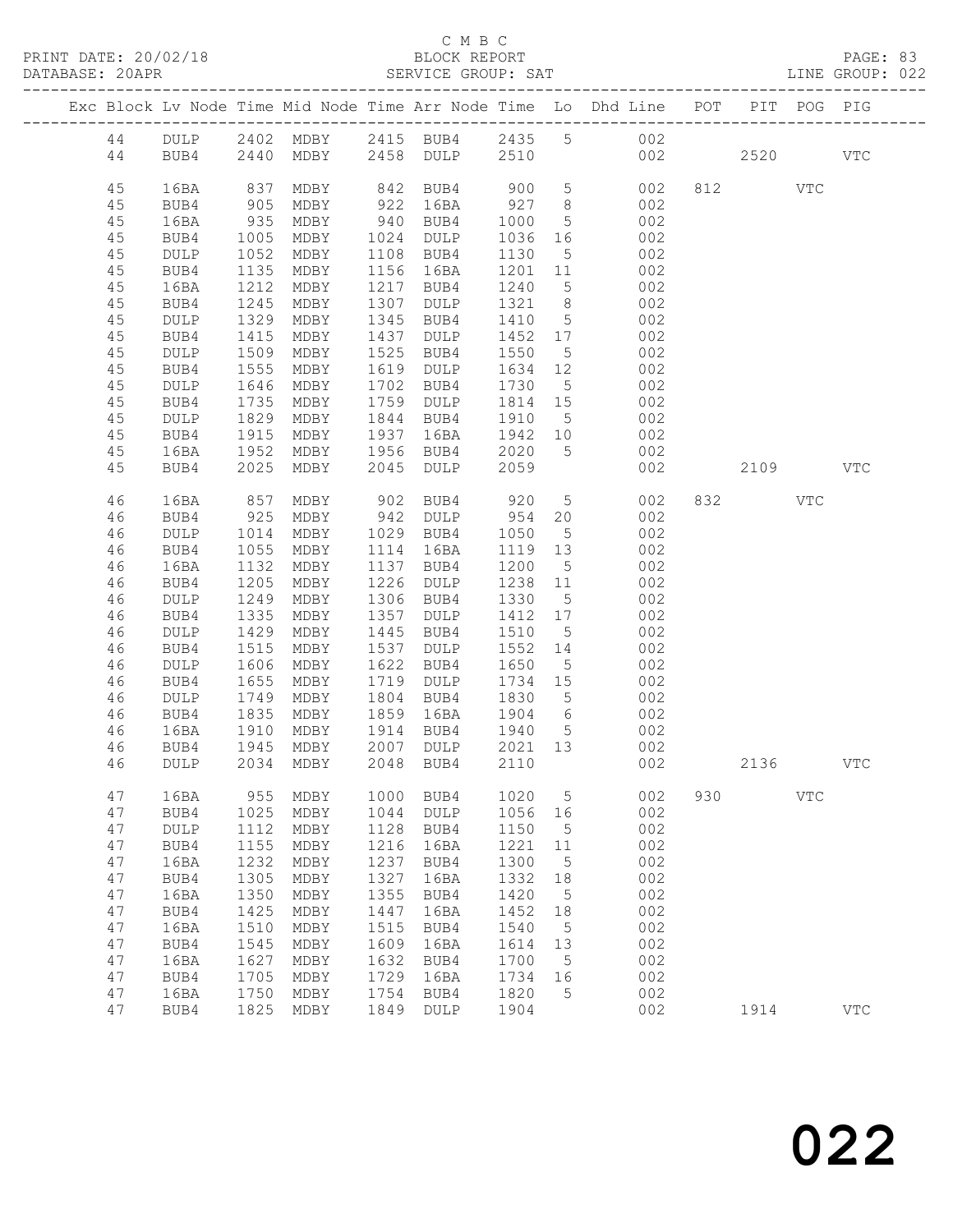#### C M B C<br>BLOCK REPORT SERVICE GROUP: SAT

|    |      |      |      |      |             |      |    | Exc Block Lv Node Time Mid Node Time Arr Node Time Lo Dhd Line | POT  | PIT  | POG | PIG |
|----|------|------|------|------|-------------|------|----|----------------------------------------------------------------|------|------|-----|-----|
| 48 | 16BA | 1330 | MDBY | 1335 | BUB4        | 1400 | -5 | 002                                                            | 1305 |      | VTC |     |
| 48 | BUB4 | 1405 | MDBY | 1427 | 16BA        | 1432 | 18 | 002                                                            |      |      |     |     |
| 48 | 16BA | 1450 | MDBY | 1455 | BUB4        | 1520 | -5 | 002                                                            |      |      |     |     |
| 48 | BUB4 | 1525 | MDBY | 1547 | 16BA        | 1552 | 15 | 002                                                            |      |      |     |     |
| 48 | 16BA | 1607 | MDBY | 1612 | BUB4        | 1640 | -5 | 002                                                            |      |      |     |     |
| 48 | BUB4 | 1645 | MDBY | 1709 | 16BA        | 1714 | 16 | 002                                                            |      |      |     |     |
| 48 | 16BA | 1730 | MDBY | 1734 | BUB4        | 1800 | -5 | 002                                                            |      |      |     |     |
| 48 | BUB4 | 1805 | MDBY | 1829 | 16BA        | 1834 | 16 | 002                                                            |      |      |     |     |
| 48 | 16BA | 1850 | MDBY | 1854 | BUB4        | 1920 | 5  | 002                                                            |      |      |     |     |
| 48 | BUB4 | 1925 | MDBY | 1947 | <b>DULP</b> | 2001 | 13 | 002                                                            |      |      |     |     |
| 48 | DULP | 2014 | MDBY | 2028 | BUB4        | 2050 | 5  | 002                                                            |      |      |     |     |
| 48 | BUB4 | 2055 | MDBY | 2115 | 16BA        | 2120 |    | 002                                                            |      | 2146 |     | VTC |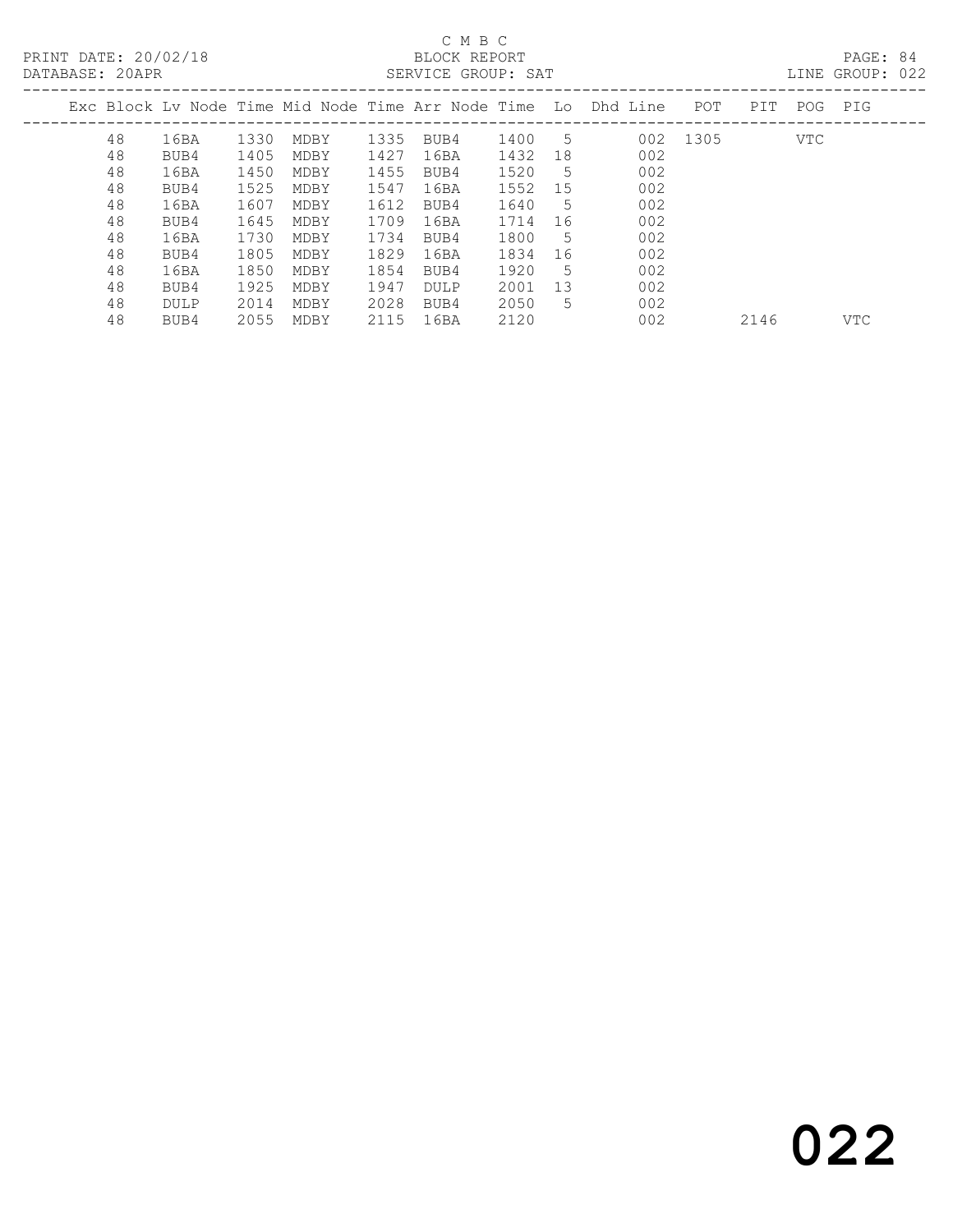| PRINT DATE: 20/02/18                                                                                                                                                                               |                                                                                                |                                                                                                      |                                                                                                                                                                                                                                                                                                                                                                                                                          | C M B C                                                                              | BLOCK REPORT                                                                                    |                                                                                                         |                                                                                      |            |                                                                                            | PAGE: 85                |              |  |
|----------------------------------------------------------------------------------------------------------------------------------------------------------------------------------------------------|------------------------------------------------------------------------------------------------|------------------------------------------------------------------------------------------------------|--------------------------------------------------------------------------------------------------------------------------------------------------------------------------------------------------------------------------------------------------------------------------------------------------------------------------------------------------------------------------------------------------------------------------|--------------------------------------------------------------------------------------|-------------------------------------------------------------------------------------------------|---------------------------------------------------------------------------------------------------------|--------------------------------------------------------------------------------------|------------|--------------------------------------------------------------------------------------------|-------------------------|--------------|--|
| 22BD 22 AV & BOUNDARY                                                                                                                                                                              |                                                                                                |                                                                                                      | XXXV VOORGEN VIC CONSULTER AND A VIRGUES OF THE SERVE TO THE SERVE OF THE SERVE OF THE SERVE OF THE SERVE OF THE SERVE OF THE SERVE OF THE SERVE OF THE SERVE OF THE SERVE OF THE SERVE OF THE SERVE OF THE SERVE OF THE SERVE                                                                                                                                                                                           |                                                                                      |                                                                                                 | 25DU KING EDWARD & DUNBAR                                                                               |                                                                                      |            |                                                                                            |                         |              |  |
|                                                                                                                                                                                                    |                                                                                                |                                                                                                      | Exc Block Lv Node Time Mid Node Time Arr Node Time Lo Dhd Line POT PIT POG PIG                                                                                                                                                                                                                                                                                                                                           |                                                                                      |                                                                                                 |                                                                                                         |                                                                                      |            |                                                                                            |                         |              |  |
| $\mathbf{1}$<br>$\mathbf{1}$<br>$\mathbf{1}$<br>$\mathbf{1}$<br>$\mathbf{1}$<br>$\mathbf{1}$<br>$\mathbf{1}$<br>$\mathbf{1}$<br>$\mathbf{1}$                                                       | ULP 1718 25GR                                                                                  |                                                                                                      | 1 22BD 600 25GR 624 ULP 643 10 025 530 VTC<br>1 ULP 653 25GR 712 BW05 744 14 025<br>99 5 758 758 758 834 ULP 854 15<br>ULP 909 25GR 929 BW05 1008 9 025<br>25GR 1059 ULP 1124 14 025<br>ULP 1138 25GR 1201 BW05 1248 13 025<br>BW05 1301 25GR 1346 ULP 1413 17 025<br>ULP 1430 25GR 1453 BW05 1542 13 025<br>BW05 1555 25GR 1640 ULP 1705 13 025                                                                         |                                                                                      |                                                                                                 | 1743 BW05 1830 18                                                                                       |                                                                                      | 025        |                                                                                            |                         |              |  |
| $\mathbf{1}$<br>$1\,$<br>$\mathbf{1}$<br>$\mathbf{1}$                                                                                                                                              | BW05                                                                                           |                                                                                                      | BW05 1848 25GR 1931 ULP 1957 16 025<br>ULP 2013 25GR 2035 BW05 2112 9 025<br>BW05 2121 25GR 2200 ULP 2222 15 025<br>ULP 2237 25GR 2259 BW05 2336 18 025<br>2354 25GR                                                                                                                                                                                                                                                     |                                                                                      |                                                                                                 | GR25 2430                                                                                               |                                                                                      |            |                                                                                            | 025 2442 VTC            |              |  |
| $\overline{c}$<br>$\mathbf{2}$<br>$\overline{c}$<br>$\mathbf{2}$<br>$\mathbf{2}$<br>$\mathbf{2}$<br>$\mathbf{2}$<br>$\mathbf{2}$<br>$\mathbf{2}$<br>$\mathbf{2}$<br>$\mathbf{2}$<br>$\overline{2}$ | BW05<br>ULP<br>BW05 1534 25GR<br>ULP 1658 25GR                                                 | 1410                                                                                                 | 22BD 540 25GR 604 ULP 623 15 025<br>ULP 638 25GR 657 BW05 728 18 025<br>BW05 746 25GR 822 ULP 842 15<br>ULP 857 25GR 917 BW05 956 9 025<br>BW05 1005 25GR 1047 ULP 1112 16 025<br>ULP 1128 25GR 1151 BW05 1234 15 025<br>1249  25GR  1333  ULP  1400  10<br>25GR 1433 BW05 1522 12 025<br>25GR 1621 ULP 1646 12 025<br>25GR 1723 BW05 1810 14 025<br>BW05 1824 25GR 1907 ULP 1933 10 025<br>ULP 1943 25GR 2005 BW05 2046 |                                                                                      |                                                                                                 |                                                                                                         |                                                                                      | 025<br>025 |                                                                                            | 510 VTC<br>025 2121 VTC |              |  |
| 3<br>3<br>3<br>3<br>3<br>3<br>3<br>3<br>3<br>3<br>3<br>3<br>3<br>3<br>3                                                                                                                            | ULP<br>BW05<br>ULP<br>BW05<br>ULP<br>BW05<br>ULP<br>BW05<br>ULP<br>BW05<br>ULP<br>MRST<br>HODM | 1042<br>1201<br>1327<br>1448<br>1619<br>1747<br>1905<br>2020<br>2137<br>2254<br>2408<br>2516<br>2609 | ULP 813 25GR 833 BW05 909 9 025 751 VTC<br>BW05 918 25GR 1002 ULP 1027 15 025<br>25GR<br>25GR<br>25GR<br>25GR<br>25GR<br>25GR<br>$25$ GR<br>25GR<br>25GR<br>25GR<br>25GR                                                                                                                                                                                                                                                 | 1104<br>1245<br>1350<br>1534<br>1643<br>1831<br>1929<br>2100<br>2159<br>2330<br>2429 | BW05<br>ULP<br>BW05<br>ULP<br>BW05<br>ULP<br>BW05<br>ULP<br>BW05<br>ULP<br>NAST<br>HODM<br>MRST | 1146 15<br>1312<br>1439<br>1601<br>1731<br>1857<br>2012<br>2124<br>2236<br>2352<br>2446<br>2603<br>2658 | 15<br>9<br>18<br>16<br>8 <sup>8</sup><br>8 <sup>8</sup><br>13<br>18<br>16<br>17<br>6 |            | 025<br>025<br>025<br>025<br>025<br>025<br>025<br>025<br>025<br>025<br>13 025<br>N20<br>N20 | 2703                    | $_{\rm VTC}$ |  |
| $\overline{4}$<br>4<br>4<br>4<br>4<br>4                                                                                                                                                            | BW05<br>ULP<br>BW05<br>ULP<br>BW05<br>ULP                                                      | 732<br>833<br>942<br>1105<br>1225                                                                    | 25GR<br>25GR<br>25GR<br>25GR<br>25GR<br>1350 25GR                                                                                                                                                                                                                                                                                                                                                                        | 808<br>853<br>1025<br>1128<br>1309<br>1413                                           | ULP<br>BW05<br>ULP<br>BW05<br>ULP<br>BW05                                                       | 828<br>932<br>1050<br>1211<br>1336<br>1502 11                                                           | $5\overline{)}$<br>10<br>15<br>14<br>14                                              |            | 025<br>025<br>025<br>025<br>025<br>025                                                     | 657 VTC                 |              |  |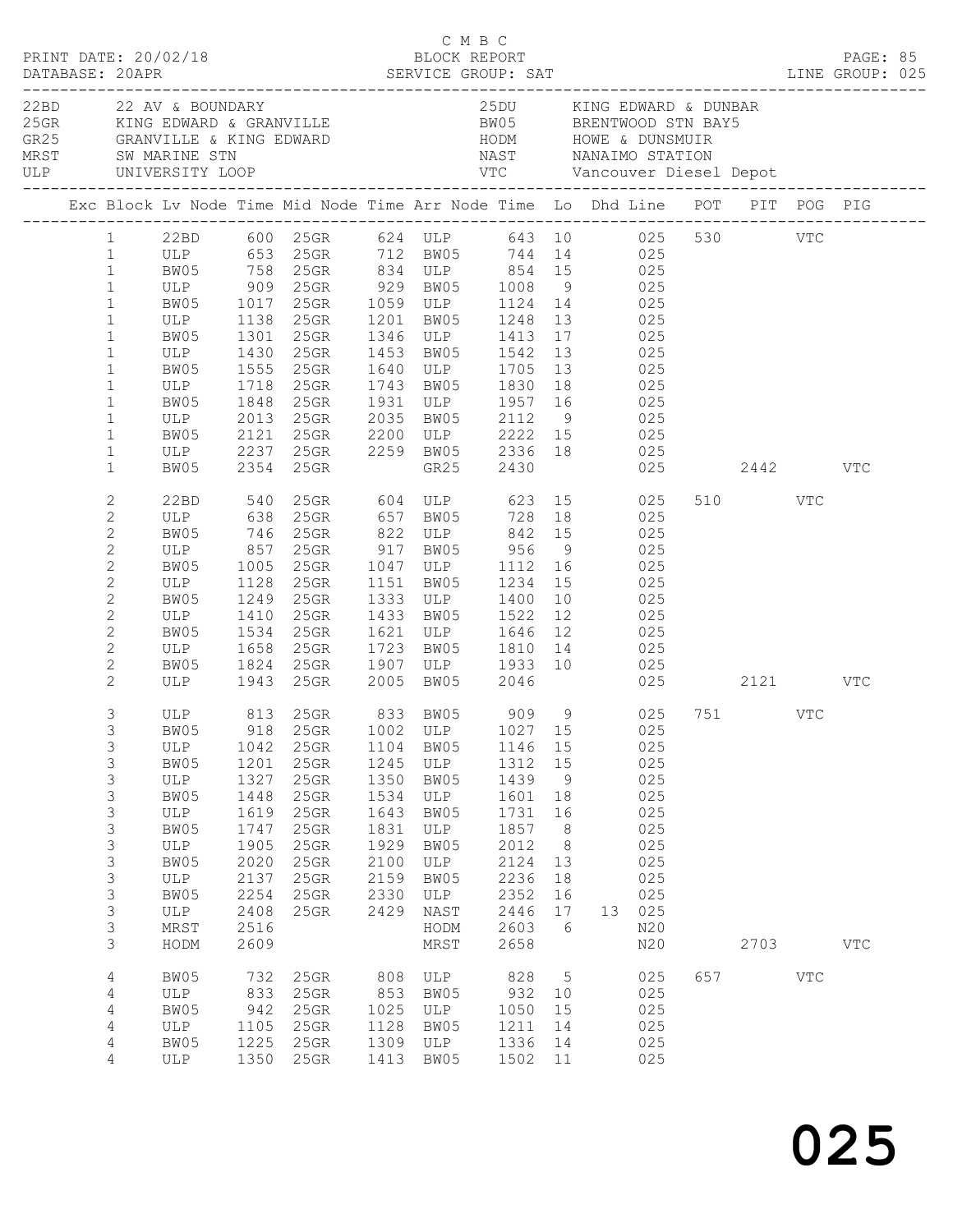#### C M B C<br>BLOCK REPORT SERVICE GROUP: SAT

|                 |             |                                                    |                 |      |                              |                    |                 | Exc Block Lv Node Time Mid Node Time Arr Node Time Lo Dhd Line POT |         | PIT POG PIG |            |
|-----------------|-------------|----------------------------------------------------|-----------------|------|------------------------------|--------------------|-----------------|--------------------------------------------------------------------|---------|-------------|------------|
| $\overline{4}$  |             |                                                    |                 |      |                              |                    |                 | BW05 1513 25GR 1600 ULP 1625 14 025                                |         |             |            |
| $\overline{4}$  |             |                                                    |                 |      | ULP 1639 25GR 1703 BW05 1751 |                    |                 | 025 1826                                                           |         |             | VTC        |
| 5               | BW05        | 620                                                | $25$ GR         |      | 655 ULP 714 8                |                    |                 | 025                                                                | 545 VTC |             |            |
| 5               | ULP         | 722                                                | $25$ GR         |      | 741 BW05                     | 813 13             |                 | 025                                                                |         |             |            |
| 5               | BW05        | 826                                                | 25GR            | 904  | ULP 926                      |                    | 16              | 025                                                                |         |             |            |
| 5               | ULP         | 942                                                | 25GR            |      | 1004 BW05                    | 1046               | 16              | 025                                                                |         |             |            |
| 5               | BW05        | 1102                                               | 25GR            |      | 1145 ULP                     | 1210               | 16              | 025                                                                |         |             |            |
| $\mathsf S$     | ULP         | 1226                                               | 25GR            | 1249 | BW05                         | 1336 13            |                 | 025                                                                |         |             |            |
| $\mathsf S$     | BW05        | 1349                                               | 25GR            | 1434 | ULP                          | 1500 19            |                 | 025                                                                |         |             |            |
| 5               | ULP         | 1519                                               | 25GR            | 1543 | BW05                         | 1631 14            |                 | 025                                                                |         |             |            |
| 5               | BW05        | 1645                                               | $25$ GR         | 1729 | ULP                          | 1756               | 8 <sup>8</sup>  | 025                                                                |         |             |            |
| 5               | ULP         | 1804                                               | 25GR            | 1829 | BW05                         | 1912 14            |                 | 025                                                                |         |             |            |
| 5               | BW05        |                                                    | $1926$ 25GR     |      | $2006$ $ULP$                 | 2030               |                 | 025                                                                | 2052    |             | <b>VTC</b> |
| 6               | 22BD        | 620                                                | $25$ GR         | 644  | ULP 703                      |                    | $5\overline{)}$ | 025                                                                | 550 VTC |             |            |
| 6               | ULP         | 708                                                | 25GR            |      | 727 BW05<br>844 ULP          | 759                | 9               | 025                                                                |         |             |            |
| 6               | BW05        | $\begin{array}{c}\n 0.000 \\  0.000\n \end{array}$ | 25GR            |      | ULP                          | 904 17             |                 | 025                                                                |         |             |            |
| 6               | ULP         | 921                                                | 25GR            | 941  | BW05                         | 1020               | 8 <sup>8</sup>  | 025                                                                |         |             |            |
| 6               | BW05        | 1028                                               | 25GR            |      | 1111 ULP                     | 1136 14            |                 | 025                                                                |         |             |            |
| 6               | ULP         | 1150<br>1313                                       | $25$ GR         | 1213 | BW05                         | 1300 13            |                 | 025                                                                |         |             |            |
| 6               | BW05        | 1440                                               | 25GR<br>25GR    | 1358 | ULP<br>1503 BW05             | 1425 15<br>1552 13 |                 | 025<br>025                                                         |         |             |            |
| 6<br>6          | ULP<br>BW05 | 1605                                               | 25GR            |      | 1650 ULP                     | 1715 13            |                 | 025                                                                |         |             |            |
| 6               | ULP         | 1728                                               | $25$ GR         | 1753 | BW05                         | 1840               |                 | 025                                                                | 1915    |             | <b>VTC</b> |
|                 |             |                                                    |                 |      |                              |                    |                 |                                                                    |         |             |            |
| 7               | BW05        | 633                                                | $25$ GR         |      | 708 ULP                      |                    |                 | 727 6<br>025                                                       | 558 VTC |             |            |
| 7               | ULP         | 733                                                | 25GR            |      | 752 BW05                     | 824                | 10              | 025                                                                |         |             |            |
| 7               | BW05        | 834                                                | $25$ GR         |      | 916 ULP                      | 941                | 13              | 025                                                                |         |             |            |
| 7               | ULP         | 954                                                | $25$ GR         |      | 1016 BW05                    | 1058               | 16              | 025                                                                |         |             |            |
| 7               | BW05        | 1114                                               | 25GR            |      | 1157 ULP                     | 1222               | 16              | 025                                                                |         |             |            |
| 7               | ULP         | 1238                                               | 25GR            |      | 1301 BW05                    | 1348               | 12              | 025                                                                |         |             |            |
| 7<br>7          | BW05<br>ULP | 1400<br>1529                                       | 25GR<br>$25$ GR | 1553 | 1446 ULP<br>BW05             | 1513<br>1641       | 16<br>14        | 025<br>025                                                         |         |             |            |
| 7               | BW05        | 1655                                               | 25GR            | 1738 | ULP                          | 1805               | 11              | 025                                                                |         |             |            |
| 7               | ULP         | 1816                                               | 25GR            | 1841 | BW05                         | 1924 14            |                 | 025                                                                |         |             |            |
| 7               | BW05        | 1938                                               | $25$ GR         |      | 2018 ULP                     | 2042 16            |                 | 025                                                                |         |             |            |
| $7\overline{ }$ | ULP         | 2058                                               | $25$ GR         |      | 2120 BW05                    | 2157               |                 | 025                                                                | 2227    |             | <b>VTC</b> |
| 8               |             |                                                    |                 |      |                              |                    |                 | BW05 648 25GR 723 ULP 742 11 025 613                               |         | VTC         |            |
| 8               | ULP         | 753                                                | 25GR            | 813  | BW05                         | 849                | $\overline{7}$  | 025                                                                |         |             |            |
| 8               | BW05        | 856                                                | 25GR            | 940  | ULP                          | 1005 13            |                 | 025                                                                |         |             |            |
| $\,8\,$         | ULP         | 1018                                               | 25GR            | 1040 | BW05                         | 1120               | 18              | 025                                                                |         |             |            |
| 8               | BW05        | 1138                                               | 25GR            | 1221 | ULP                          | 1248               | 15              | 025                                                                |         |             |            |
| 8               | ULP         | 1303                                               | 25GR            | 1326 | BW05                         | 1415               | $\overline{9}$  | 025                                                                |         |             |            |
| 8               | BW05        | 1424                                               | 25GR            | 1510 | ULP                          | 1537               | 12              | 025                                                                |         |             |            |
| 8               | ULP         | 1549                                               | 25GR            | 1613 | BW05                         | 1701               | 14              | 025                                                                |         |             |            |
| 8               | BW05        | 1715                                               | 25GR            | 1758 | ULP                          | 1825               | 15              | 025                                                                |         |             |            |
| 8               | ULP         | 1840                                               | 25GR            | 1905 | BW05                         | 1948               | 17              | 025                                                                |         |             |            |
| 8               | BW05        | 2005                                               | 25GR            | 2045 | ULP                          | 2109               |                 | 025                                                                | 2129    |             | <b>VTC</b> |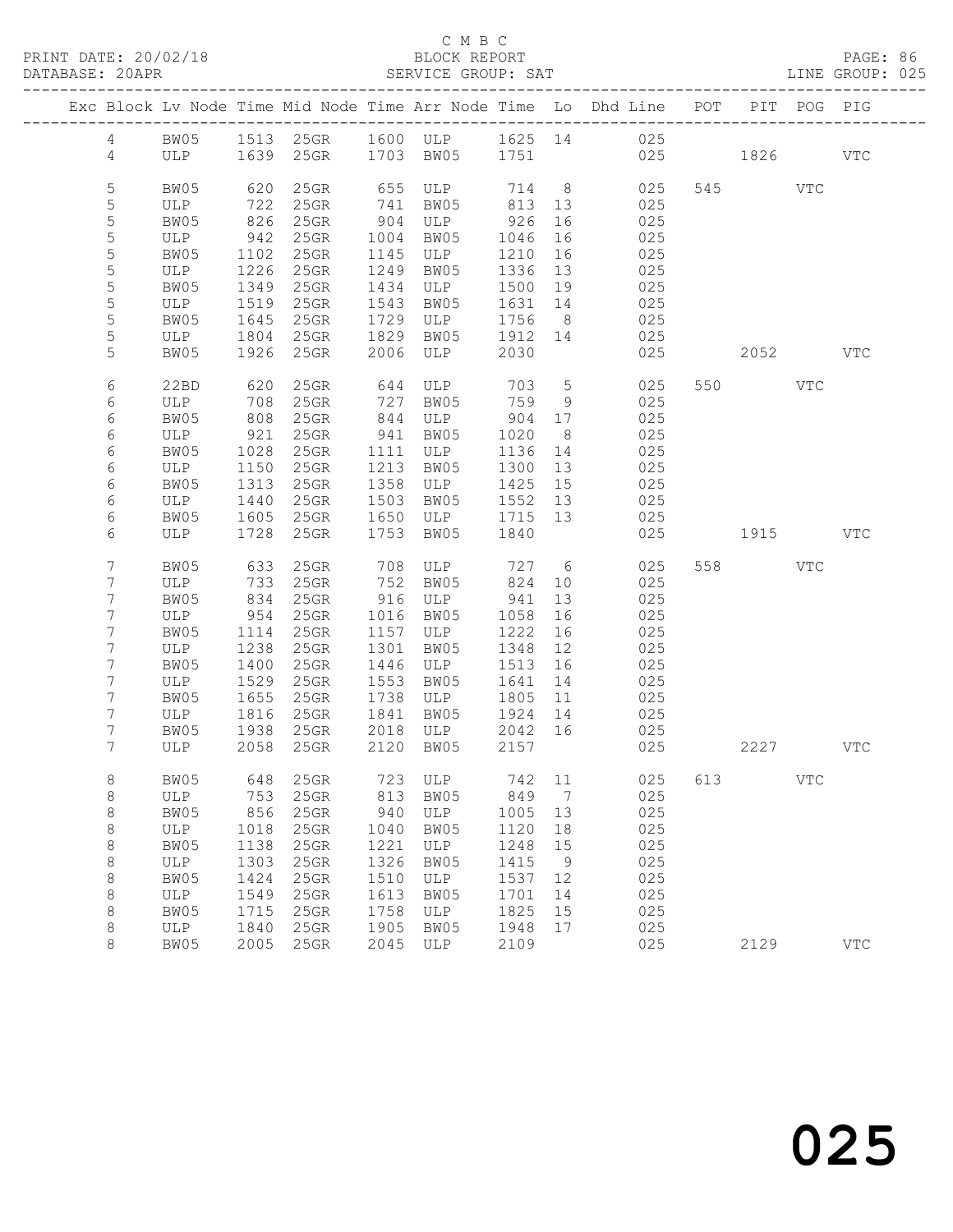#### C M B C<br>BLOCK REPORT SERVICE GROUP: SAT

|            |             |              |                 |              |             |              |                 | Exc Block Lv Node Time Mid Node Time Arr Node Time Lo Dhd Line POT                                      |     |         | PIT POG PIG  |              |
|------------|-------------|--------------|-----------------|--------------|-------------|--------------|-----------------|---------------------------------------------------------------------------------------------------------|-----|---------|--------------|--------------|
| 9          |             |              |                 |              |             |              |                 | BW05 703 25GR 738 ULP 757 6 025<br>ULP 803 25GR 823 BW05 859 8 025<br>BW05 907 25GR 951 ULP 1016 14 025 |     | 628 VTC |              |              |
| 9          |             |              |                 |              |             |              |                 |                                                                                                         |     |         |              |              |
| 9          |             |              | 907 25GR        | 951          |             |              |                 |                                                                                                         |     |         |              |              |
| 9          | ULP         | 1030         | 25GR            | 1052         | BW05        | 1132         | 18              | 025                                                                                                     |     |         |              |              |
| 9          | BW05        | 1150         | $25$ GR         | 1233         | ULP         | 1300         | 15              | 025                                                                                                     |     |         |              |              |
| 9          | ULP         | 1315         | 25GR            | 1338         | BW05        | 1427         | 9               | 025                                                                                                     |     |         |              |              |
| 9          | BW05        | 1436         | 25GR            | 1522         | ULP         | 1549         | 10              | 025                                                                                                     |     |         |              |              |
| 9          | ULP         | 1559         | $25$ GR         | 1623         | BW05        | 1711         | 13              | 025                                                                                                     |     |         |              |              |
| 9          | BW05        | 1724         | $25$ GR         | 1808         | ULP         | 1834         |                 | 025                                                                                                     |     | 1856 70 |              | $_{\rm VTC}$ |
| 10         | ULP         | 743          | $25$ GR         | 803          | BW05        | 839          | $7\overline{)}$ | 025                                                                                                     |     | 721 VTC |              |              |
| 10         | BW05        | 846          | 25GR            | 928          | ULP         | 953          | 13              | 025                                                                                                     |     |         |              |              |
| 10         | ULP         | 1006         | 25GR            | 1028         | BW05        | 1108         | 18              | 025                                                                                                     |     |         |              |              |
| $10$       | BW05        | 1126         | 25GR            | 1209         | ULP         | 1236         | 14              | 025                                                                                                     |     |         |              |              |
| 10         | ULP         | 1250         | 25GR            | 1313         | BW05        | 1400         | 12              | 025                                                                                                     |     |         |              |              |
| 10         | BW05        | 1412         | $25$ GR         | 1458         | ULP         | 1525         | 14              | 025                                                                                                     |     |         |              |              |
| 10         | ULP         | 1539         | 25GR            | 1603         | BW05        | 1651         | 14              | 025                                                                                                     |     |         |              |              |
| 10         | BW05        | 1705         | 25GR            | 1748         | ULP         | 1815         | 13              | 025                                                                                                     |     |         |              |              |
| 10<br>10   | ULP<br>BW05 | 1828<br>1950 | $25$ GR<br>25GR | 1853<br>2030 | BW05<br>ULP | 1936<br>2054 | 14<br>19        | 025<br>025                                                                                              |     |         |              |              |
| $10$       | ULP         | 2113         | 25GR            | 2135         | BW05        | 2212         | 10              | 025                                                                                                     |     |         |              |              |
| 10         | BW05        | 2222         | 25GR            | 2300         | ULP         | 2322         | 16              | 025                                                                                                     |     |         |              |              |
| 10         | ULP         | 2338         | 25GR            | 2359         | BW05        | 2433         |                 | 025                                                                                                     |     | 2503    |              | <b>VTC</b>   |
|            |             |              |                 |              |             |              |                 |                                                                                                         |     |         |              |              |
| 11         | BW05        | 818          | 25GR            | 854          | ULP 914     |              | 16              | 025                                                                                                     |     | 743     | VTC          |              |
| 11         | ULP         | 930          | $25$ GR         | 952          | BW05        | 1034         | 16              | 025                                                                                                     |     |         |              |              |
| 11         | BW05        | 1050         | $25$ GR         | 1133         | ULP         | 1158         | 16              | 025                                                                                                     |     |         |              |              |
| 11         | ULP         | 1214         | 25GR            | 1237         | BW05        | 1324         | 13              | 025                                                                                                     |     |         |              |              |
| 11         | BW05        | 1337         | 25GR            | 1422<br>1523 | ULP         | 1448         | 12              | 025                                                                                                     |     |         |              |              |
| 11<br>$11$ | ULP<br>BW05 | 1500<br>1625 | 25GR<br>25GR    | 1710         | BW05<br>ULP | 1612<br>1735 | 13<br>17        | 025<br>025                                                                                              |     |         |              |              |
| 11         | ULP         | 1752         | 25GR            | 1817         | BW05        | 1903         | 10              | 025                                                                                                     |     |         |              |              |
| 11         | BW05        | 1913         | 25GR            | 1954         | ULP         | 2020         | 23              | 025                                                                                                     |     |         |              |              |
| 11         | ULP         | 2043         | 25GR            | 2105         | BW05        | 2142         | 10              | 025                                                                                                     |     |         |              |              |
| $11$       | BW05        | 2152         | $25$ GR         | 2230         | ULP         | 2252         | 15              | 025                                                                                                     |     |         |              |              |
| 11         | ULP         | 2307         | $25$ GR         | 2329         | BW05        | 2406         | 18              | 025                                                                                                     |     |         |              |              |
| 11         | BW05        | 2424         | $25$ GR         |              | GR25        | 2500         | 16              | 15 025                                                                                                  |     |         |              |              |
| 11         | MRST        | 2531         |                 |              | HODM        | 2618         | 11              | N20                                                                                                     |     |         |              |              |
| 11         | HODM        | 2629         |                 |              | MRST        | 2718         | $\overline{7}$  | N20                                                                                                     |     |         |              |              |
| 11 MRST    |             | 2725         |                 |              |             |              |                 | HODM 2804 5 N8                                                                                          |     |         |              |              |
| 11         | HODM        | 2809         |                 |              | MRST        | 2852         |                 | N8                                                                                                      |     | 2857    |              | $_{\rm VTC}$ |
| 12         | 25DU        | 629          | NAST            | 651          | BW05        | 706          | 11              | 025                                                                                                     | 607 |         | $_{\rm VTC}$ |              |
| 12         | BW05        | 717          | 25GR            | 753          | ULP         | 813          | 10              | 025                                                                                                     |     |         |              |              |
| 12         | ULP         | 823          | 25GR            | 843          | BW05        | 919          | 11              | 025                                                                                                     |     |         |              |              |
| $12$       | BW05        | 930          | 25GR            | 1013         | ULP         | 1038         | 16              | 025                                                                                                     |     |         |              |              |
| 12         | ULP         | 1054         | 25GR            | 1116         | BW05        | 1158         | 15              | 025                                                                                                     |     |         |              |              |
| 12         | BW05        | 1213         | 25GR            | 1257         | ULP         | 1324         | 15              | 025                                                                                                     |     |         |              |              |
| 12         | ULP         | 1339         | 25GR            | 1402         | BW05        | 1451         | 10              | 025                                                                                                     |     |         |              |              |
| $12$       | BW05        | 1501         | 25GR            | 1548         | ULP         | 1613         | 16              | 025                                                                                                     |     |         |              |              |
| 12         | ULP         | 1629         | 25GR            | 1653         | BW05        | 1741         | 19              | 025                                                                                                     |     |         |              |              |
| 12         | BW05        | 1800         | 25GR            | 1843         | ULP         | 1909         | 8               | 025                                                                                                     |     |         |              |              |
| 12         | ULP         | 1917         | 25GR            | 1941         | BW05        | 2024         |                 | 025                                                                                                     |     | 2059    |              | $_{\rm VTC}$ |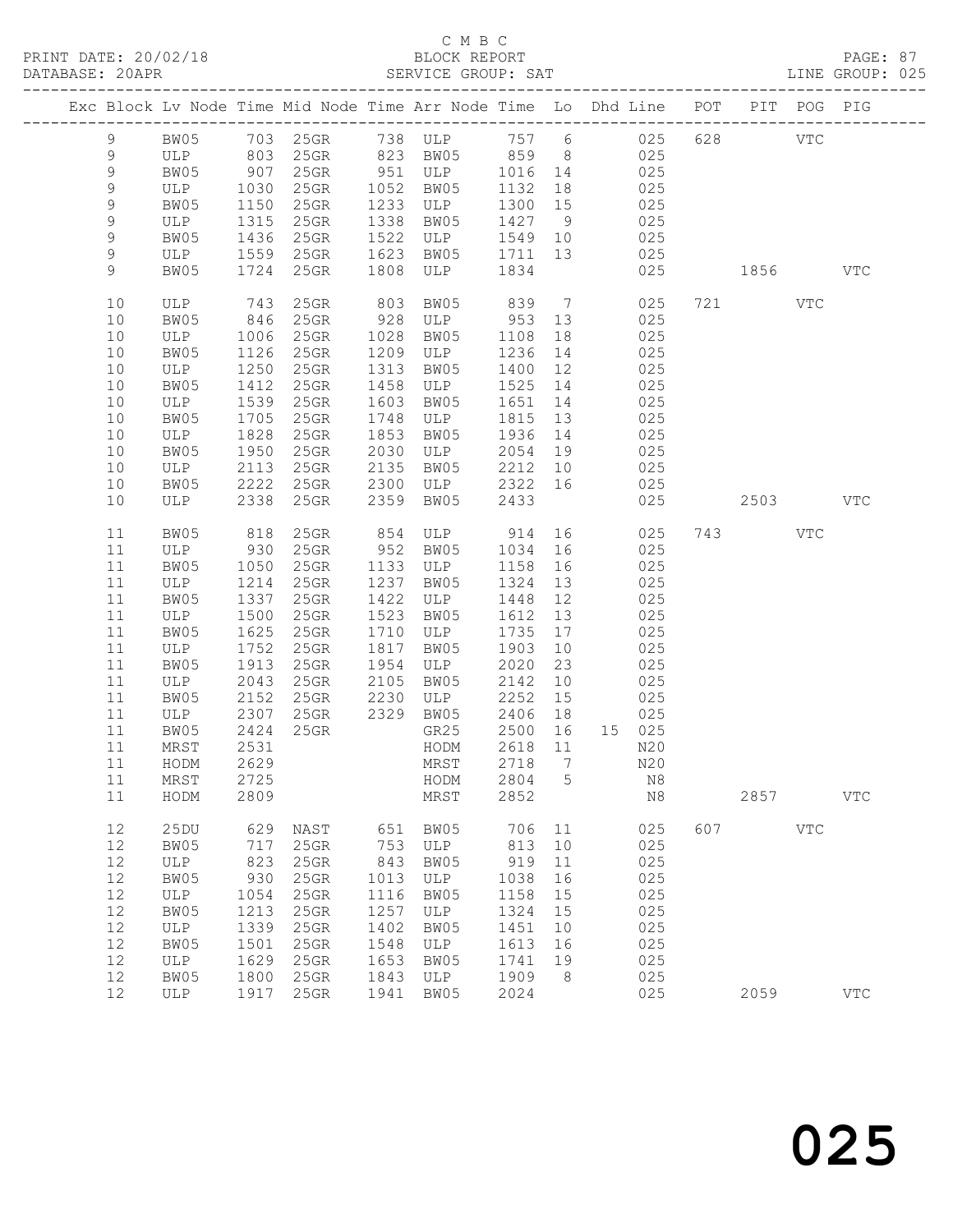#### C M B C<br>BLOCK REPORT SERVICE GROUP: SAT

|  |    |         |      |           |      |            |         |                | Exc Block Lv Node Time Mid Node Time Arr Node Time Lo Dhd Line POT PIT POG PIG<br>______________________________________ |          |         |            |              |
|--|----|---------|------|-----------|------|------------|---------|----------------|--------------------------------------------------------------------------------------------------------------------------|----------|---------|------------|--------------|
|  | 13 | BW05    |      | 1040 25GR |      | 1123 ULP   |         |                | 1148 14 025 1005 VTC                                                                                                     |          |         |            |              |
|  | 13 | ULP     | 1202 | 25GR      | 1225 | BW05       | 1312    | 13             | 025                                                                                                                      |          |         |            |              |
|  | 13 | BW05    | 1325 | 25GR      | 1410 | ULP        | 1436    | 14             | 025                                                                                                                      |          |         |            |              |
|  | 13 | ULP     | 1450 | 25GR      | 1513 | BW05       | 1602    | 13             | 025                                                                                                                      |          |         |            |              |
|  | 13 | BW05    | 1615 | 25GR      | 1700 | ULP        | 1725    | 15             | 025                                                                                                                      |          |         |            |              |
|  | 13 | ULP     | 1740 | 25GR      | 1805 | BW05       | 1851    | 10             | 025                                                                                                                      |          |         |            |              |
|  | 13 | BW05    | 1901 | 25GR      | 1942 | ULP        | 2008    | 20             | 025                                                                                                                      |          |         |            |              |
|  | 13 | ULP     | 2028 | 25GR      | 2050 | BW05       | 2127    |                | 025                                                                                                                      |          | 2202    |            | <b>VTC</b>   |
|  | 14 | ULP     | 845  | 25GR      | 905  | BW05       | 944     | 9              | 025                                                                                                                      |          | 823 VTC |            |              |
|  | 14 | BW05    | 953  | 25GR      | 1035 | ULP        | 1100    | 17             | 025                                                                                                                      |          |         |            |              |
|  | 14 | ULP     | 1117 | 25GR      | 1140 | BW05       | 1223    | 14             | 025                                                                                                                      |          |         |            |              |
|  | 14 | BW05    | 1237 | 25GR      | 1321 | ULP        | 1348    | 12             | 025                                                                                                                      |          |         |            |              |
|  | 14 | ULP     | 1400 | 25GR      | 1423 | BW05       | 1512    | 12             | 025                                                                                                                      |          |         |            |              |
|  | 14 | BW05    | 1524 | 25GR      | 1611 | ULP        | 1636    | 12             | 025                                                                                                                      |          |         |            |              |
|  | 14 | ULP     | 1648 | 25GR      | 1713 | BW05       | 1800    | 12             | 025                                                                                                                      |          |         |            |              |
|  | 14 | BW05    | 1812 | 25GR      | 1855 | ULP        | 1921    | 10             | 025                                                                                                                      |          |         |            |              |
|  | 14 | ULP     | 1931 | 25GR      | 1953 | BW05       | 2034    | 17             | 025                                                                                                                      |          |         |            |              |
|  | 14 | BW05    | 2051 | 25GR      | 2130 | ULP        | 2152    | 15             | 025                                                                                                                      |          |         |            |              |
|  | 14 | ULP     | 2207 | 25GR      | 2229 | BW05       | 2306    | 18             | 025                                                                                                                      |          |         |            |              |
|  | 14 | BW05    | 2324 | 25GR      | 2400 | <b>ULP</b> | 2422    |                | 025                                                                                                                      |          | 2442    |            | <b>VTC</b>   |
|  | 15 | 25GR    | 1443 | NAST      | 1510 | BW05       | 1532    | 12             |                                                                                                                          | 025 1429 | VTC     |            |              |
|  | 15 | BW05    | 1544 | 25GR      | 1631 | ULP        | 1656    | 12             | 025                                                                                                                      |          |         |            |              |
|  | 15 | ULP     | 1708 | 25GR      | 1733 | BW05       | 1820    | 16             | 025                                                                                                                      |          |         |            |              |
|  | 15 | BW05    | 1836 | 25GR      | 1919 | ULP        | 1945    | 13             | 025                                                                                                                      |          |         |            |              |
|  | 15 | ULP     | 1958 | 25GR      | 2020 | BW05       | 2057    |                | 025                                                                                                                      |          | 2132    |            | <b>VTC</b>   |
|  |    |         |      |           |      |            |         |                |                                                                                                                          |          |         |            |              |
|  | 16 | 25GR    | 1533 | NAST      | 1559 | BW05       | 1621 14 |                |                                                                                                                          | 025 1519 |         | <b>VTC</b> |              |
|  | 16 | BW05    | 1635 | 25GR      | 1720 | ULP        | 1745    |                | 025                                                                                                                      |          | 1807    |            | $_{\rm VTC}$ |
|  | 17 | $25$ GR | 1633 | NAST      | 1659 | BW05       | 1721 14 |                | 025                                                                                                                      | 1619     |         | <b>VTC</b> |              |
|  |    |         |      |           |      |            |         |                |                                                                                                                          |          |         |            |              |
|  | 17 | BW05    | 1735 | 25GR      | 1819 | ULP        | 1845    | $\overline{7}$ | 025                                                                                                                      |          |         |            |              |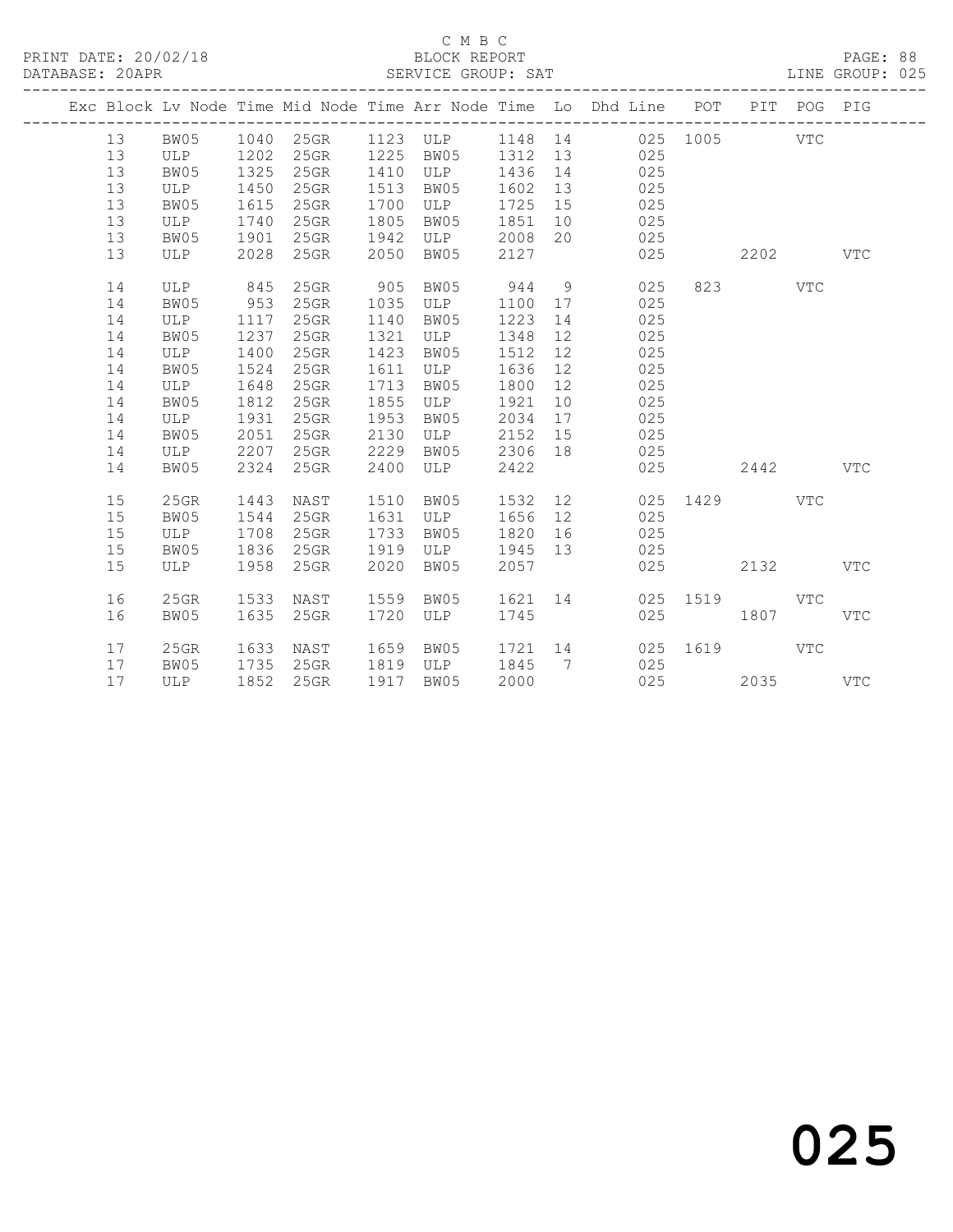|  | DATABASE: 20APR              | PRINT DATE: 20/02/18 |              |                                                                                                             |              |                                            |                                     |                 |   |                                                                                     |              |              |              |  |
|--|------------------------------|----------------------|--------------|-------------------------------------------------------------------------------------------------------------|--------------|--------------------------------------------|-------------------------------------|-----------------|---|-------------------------------------------------------------------------------------|--------------|--------------|--------------|--|
|  |                              |                      |              |                                                                                                             |              |                                            |                                     |                 |   |                                                                                     |              |              |              |  |
|  |                              |                      |              | Exc Block Lv Node Time Mid Node Time Arr Node Time Lo Dhd Line POT PIT POG PIG                              |              |                                            |                                     |                 |   |                                                                                     |              |              |              |  |
|  |                              |                      |              | 1 29ST 700 16GR 724 ULP 742 18 033 635 VTC                                                                  |              |                                            |                                     |                 |   |                                                                                     |              |              |              |  |
|  | $\mathbf{1}$                 |                      |              |                                                                                                             |              |                                            |                                     |                 |   |                                                                                     |              |              |              |  |
|  | $\mathbf{1}$                 |                      |              | ULP 800 16GR 819 29ST 843 21 033<br>29ST 904 16GR 931 ULP 955 13 033<br>ULP 1008 16GR 1029 29ST 1057 24 033 |              |                                            |                                     |                 |   |                                                                                     |              |              |              |  |
|  | $\mathbf{1}$                 |                      |              |                                                                                                             |              |                                            |                                     |                 |   |                                                                                     |              |              |              |  |
|  | $\mathbf{1}$                 | 29ST                 | 1121         | 16GR                                                                                                        | 1151         |                                            | ULP 1213                            | 15              |   | 033                                                                                 |              |              |              |  |
|  | $\mathbf{1}$                 | ULP                  | 1228         | 16GR                                                                                                        | 1250         | 29ST                                       | 1322                                | 19              |   | 033                                                                                 |              |              |              |  |
|  | $\mathbf{1}$                 | 29ST<br>ULP          | 1341         | 16GR                                                                                                        |              | 1417 ULP                                   | 1439                                | 19              |   | $\begin{array}{ccc} 19 & \hspace{1.5cm} 033 \\ 24 & \hspace{1.5cm} 033 \end{array}$ |              |              |              |  |
|  | $\mathbf{1}$<br>$\mathbf{1}$ | 29ST                 | 1458<br>1616 | 16GR<br>16GR                                                                                                | 1520<br>1647 | 29ST                                       | 1552<br>ULP 1710                    | 16              |   | 033                                                                                 |              |              |              |  |
|  | $\mathbf{1}$                 | ULP                  | 1726         | 16GR                                                                                                        | 1747         | 29ST                                       | 1818                                | $6\overline{6}$ |   | 033                                                                                 |              |              |              |  |
|  | $\mathbf{1}$                 | 29ST                 | 1824         | 16GR                                                                                                        | 1851         |                                            |                                     |                 |   |                                                                                     |              |              |              |  |
|  | $\mathbf{1}$                 | ULP                  | 1927         | 16GR                                                                                                        | 1948         |                                            | ULP 1913 14 033<br>29ST 2014 13 033 |                 |   |                                                                                     |              |              |              |  |
|  | $\mathbf{1}$                 | 29ST                 | 2027         | 16GR                                                                                                        |              | 2053 ULP 2112 15 033                       |                                     |                 |   |                                                                                     |              |              |              |  |
|  | $\mathbf{1}$                 | ULP                  | 2127         | 16GR                                                                                                        | 2147         | 29ST                                       | 2213                                |                 |   |                                                                                     | 033 2236 VTC |              |              |  |
|  | $\mathbf{2}$                 | 29ST                 | 730          | 16GR 754 ULP 812 18 033                                                                                     |              |                                            |                                     |                 |   |                                                                                     | 705 VTC      |              |              |  |
|  | $\mathbf{2}$                 | ULP                  | 830          | 16GR 849 29ST 915                                                                                           |              |                                            |                                     |                 | 9 | 033                                                                                 |              |              |              |  |
|  | $\mathbf{2}$                 | 29ST                 | 924          | 16GR 951 ULP 1015 15                                                                                        |              |                                            |                                     |                 |   | 033                                                                                 |              |              |              |  |
|  | $\mathbf{2}$                 | ULP                  | 1030         | 16GR                                                                                                        | 1052         | 29ST                                       | 1120                                | 27              |   | 033                                                                                 |              |              |              |  |
|  | $\overline{c}$               | 29ST                 | 1147         | 16GR                                                                                                        | 1220         | ULP                                        | 1242                                | 16              |   | 033                                                                                 |              |              |              |  |
|  | $\sqrt{2}$                   | ULP                  | 1258         | 16GR                                                                                                        | 1320         | 29ST                                       | 1352                                | 19              |   | 033                                                                                 |              |              |              |  |
|  | $\mathbf{2}$                 | 29ST                 | 1411         | 16GR                                                                                                        | 1447         | ULP                                        | 1510                                | 16              |   | 033                                                                                 |              |              |              |  |
|  | $\mathbf{2}$                 | ULP                  | 1526         | 16GR                                                                                                        | 1548         | 29ST                                       | 1622                                | 26              |   | 033                                                                                 |              |              |              |  |
|  | $\overline{c}$               | 29ST                 | 1648         | 16GR                                                                                                        |              | 1718 ULP                                   | 1741 15                             |                 |   | 033<br>$\frac{15}{9}$ 033                                                           |              |              |              |  |
|  | $\mathbf{2}$                 | ULP                  | 1756         | 16GR                                                                                                        | 1817         | 29ST                                       | 1847                                |                 |   |                                                                                     |              |              |              |  |
|  | $\mathbf{2}$                 | 29ST                 | 1856         | 16GR                                                                                                        | 1923         |                                            | ULP 1942 15                         |                 |   | 033                                                                                 |              |              |              |  |
|  | $\mathbf{2}$                 | ULP                  | 1957         | 16GR                                                                                                        | 2018         |                                            | 29ST 2044                           | 13              |   | 033                                                                                 |              |              |              |  |
|  | $\mathbf{2}$<br>$\mathbf{2}$ | 29ST<br>ULP          | 2057         | 16GR<br>2157 16GR                                                                                           | 2217         | 2123 ULP 2142 15<br>2217 29ST 2243<br>29ST | 2243                                |                 |   | 033<br>033 2306 VTC                                                                 |              |              |              |  |
|  | 3                            | ULP                  | 700          | 16GR 719                                                                                                    |              |                                            |                                     |                 |   | 29ST 740 20 033                                                                     | 638 VTC      |              |              |  |
|  | $\mathsf S$                  |                      |              |                                                                                                             |              |                                            |                                     |                 |   |                                                                                     |              |              |              |  |
|  | 3                            | 29ST 800<br>ULP 849  |              | 16GR 824 ULP 844 5<br>16GR 909 29ST 935 9                                                                   |              |                                            |                                     |                 |   | $\begin{array}{ccc} 5 & 033 \\ 9 & 033 \end{array}$                                 |              |              |              |  |
|  | 3                            | 29ST                 |              | 944 16GR 1011 ULP 1035 25 033                                                                               |              |                                            |                                     |                 |   |                                                                                     |              |              |              |  |
|  | 3                            | ULP                  | 1100         | 16GR                                                                                                        | 1122         | 29ST                                       | 1150                                | 25              |   | 033                                                                                 |              |              |              |  |
|  | 3                            | <b>29ST</b>          | 1215         | 16GR                                                                                                        | 1249         | ULP                                        | 1311                                | 17              |   | 033                                                                                 |              |              |              |  |
|  | $\mathsf S$                  | ULP                  | 1328         | 16GR                                                                                                        | 1350         | 29ST                                       | 1422                                | 21              |   | 033                                                                                 |              |              |              |  |
|  | $\mathsf S$                  | 29ST                 | 1443         | 16GR                                                                                                        | 1517         | ULP                                        | 1540                                | 15              |   | 033                                                                                 |              |              |              |  |
|  | 3                            | ULP                  | 1555         | 16GR                                                                                                        | 1617         | 29ST                                       | 1651                                | 28              |   | 033                                                                                 |              |              |              |  |
|  | $\mathsf S$                  | <b>29ST</b>          | 1719         | 16GR                                                                                                        | 1749         | ULP                                        | 1811                                | 16              |   | 033                                                                                 |              |              |              |  |
|  | $\mathsf S$                  | ULP                  | 1827         | 16GR                                                                                                        | 1848         | 29ST                                       | 1917                                | 9               |   | 033                                                                                 |              |              |              |  |
|  | $\mathsf S$                  | 29ST                 | 1926         | 16GR                                                                                                        | 1953         | ULP                                        | 2012                                | 15              |   | 033                                                                                 |              |              |              |  |
|  | 3                            | ULP                  | 2027         | 16GR                                                                                                        | 2048         | 29ST                                       | 2114                                | 13              |   | 033                                                                                 |              |              |              |  |
|  | $\mathfrak{S}$<br>3          | <b>29ST</b><br>ULP   | 2127<br>2227 | 16GR<br>16GR                                                                                                | 2153<br>2247 | ULP<br>29ST                                | 2212<br>2313                        | 15              |   | 033<br>033                                                                          | 2336         |              | $_{\rm VTC}$ |  |
|  |                              |                      |              |                                                                                                             |              |                                            |                                     |                 |   |                                                                                     |              |              |              |  |
|  | 4<br>4                       | ULP<br><b>29ST</b>   | 730<br>826   | 16GR<br>16GR                                                                                                | 749<br>851   | 29ST<br>ULP                                | 812<br>914                          | 14<br>15        |   | 033<br>033                                                                          | 708          | $_{\rm VTC}$ |              |  |
|  | $\sqrt{4}$                   | ULP                  | 929          | 16GR                                                                                                        | 949          | 29ST                                       | 1016                                | 8               |   | 033                                                                                 |              |              |              |  |
|  | 4                            | 29ST                 | 1024         | 16GR                                                                                                        | 1053         | ULP                                        | 1115                                | 13              |   | 033                                                                                 |              |              |              |  |
|  | 4                            | ULP                  | 1128         | 16GR                                                                                                        | 1150         | 29ST                                       | 1222                                | 22              |   | 033                                                                                 |              |              |              |  |
|  | 4                            | <b>29ST</b>          | 1244         | 16GR                                                                                                        | 1318         | ULP                                        | 1340                                | 18              |   | 033                                                                                 |              |              |              |  |
|  | 4                            | ULP                  | 1358         | 16GR                                                                                                        | 1420         | 29ST                                       | 1452                                | 21              |   | 033                                                                                 |              |              |              |  |
|  | 4                            | 29ST                 | 1513         | 16GR                                                                                                        | 1547         | ULP                                        | 1610                                | 14              |   | 033                                                                                 |              |              |              |  |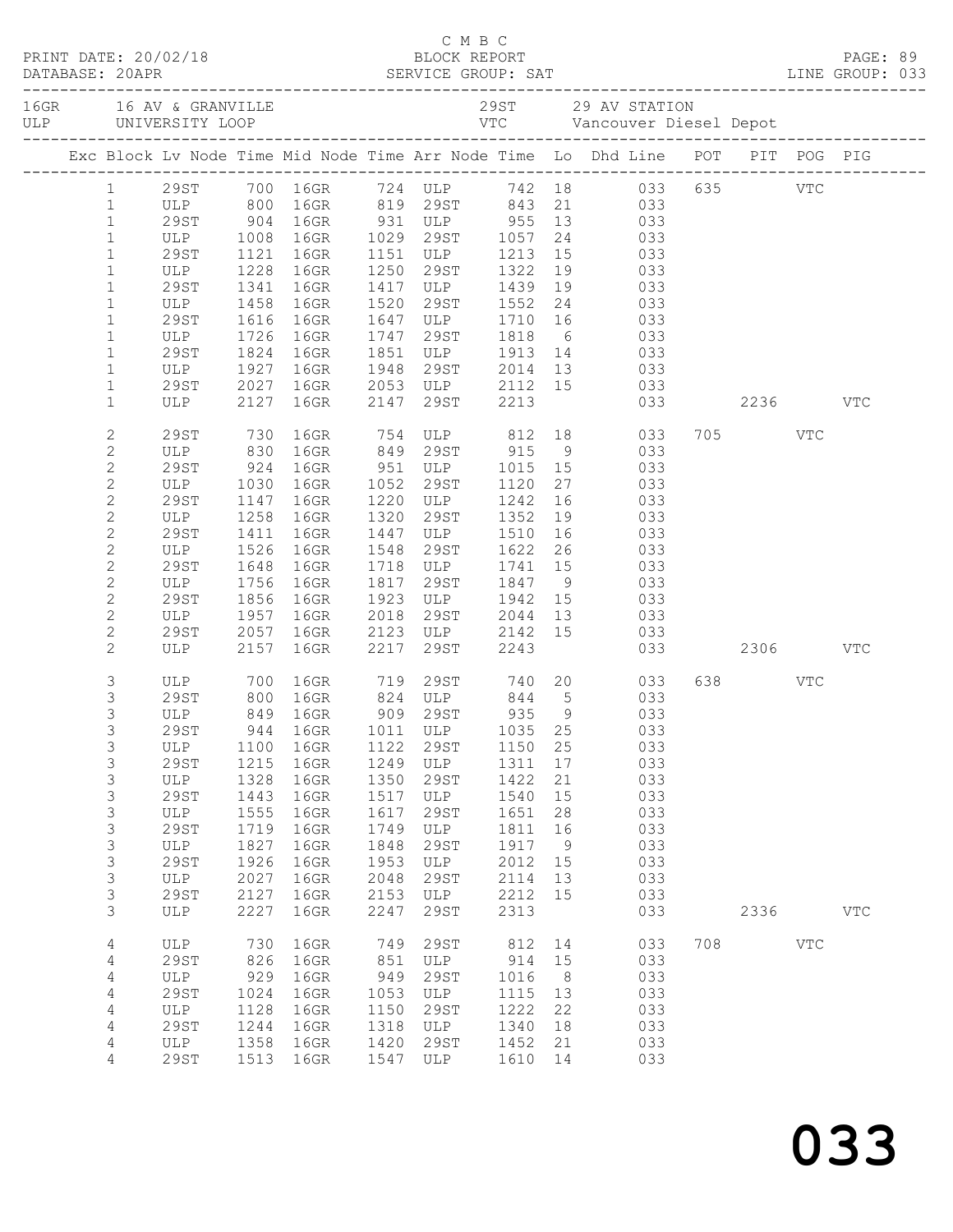PRINT DATE: 20/02/18 BLOCK REPORT<br>
DATABASE: 20APR<br>
SERVICE GROUP: SAT

### C M B C<br>BLOCK REPORT

PAGE: 90<br>LINE GROUP: 033

| <i>PHILIPHOL.</i> 20111. |   |      |      |      |      | AUITATO AITO T. AIII |      |    |                                                                    |     |      |     |     |
|--------------------------|---|------|------|------|------|----------------------|------|----|--------------------------------------------------------------------|-----|------|-----|-----|
|                          |   |      |      |      |      |                      |      |    | Exc Block Lv Node Time Mid Node Time Arr Node Time Lo Dhd Line POT |     | PIT  | POG | PIG |
|                          | 4 | ULP  | 1624 | 16GR |      | 1646 29ST 1720       |      |    | 033                                                                |     | 1743 |     | VTC |
|                          | 5 | 29ST | 846  | 16GR | 911  | <b>ULP</b>           | 934  | 14 | 033                                                                | 821 |      | VTC |     |
|                          | 5 | ULP  | 948  | 16GR | 1009 | 29ST                 | 1037 | 15 | 033                                                                |     |      |     |     |
|                          | 5 | 29ST | 1052 | 16GR | 1122 | ULP                  | 1144 | 14 | 033                                                                |     |      |     |     |
|                          | 5 | ULP  | 1158 | 16GR | 1220 | 29ST                 | 1252 | 19 | 033                                                                |     |      |     |     |
|                          | 5 | 29ST | 1311 | 16GR | 1347 | ULP                  | 1409 | 19 | 033                                                                |     |      |     |     |
|                          | 5 | ULP  | 1428 | 16GR | 1450 | 29ST                 | 1522 | 23 | 033                                                                |     |      |     |     |
|                          | 5 | 29ST | 1545 | 16GR | 1617 | ULP                  | 1640 | 16 | 033                                                                |     |      |     |     |
|                          | 5 | ULP  | 1656 | 16GR | 1717 | 29ST                 | 1748 | 5  | 033                                                                |     |      |     |     |
|                          | 5 | 29ST | 1753 | 16GR | 1820 | ULP                  | 1842 | 15 | 033                                                                |     |      |     |     |
|                          | 5 | ULP  | 1857 | 16GR | 1918 | 29ST                 | 1944 | 13 | 033                                                                |     |      |     |     |
|                          | 5 | 29ST | 1957 | 16GR | 2023 | ULP                  | 2042 | 15 | 033                                                                |     |      |     |     |
|                          | 5 | ULP  | 2057 | 16GR | 2117 | 29ST                 | 2143 | 14 | 033                                                                |     |      |     |     |
|                          | 5 | 29ST | 2157 | 16GR | 2223 | ULP                  | 2242 | 15 | 033                                                                |     |      |     |     |
|                          | 5 | ULP  | 2257 | 16GR | 2317 | 29ST                 | 2343 |    | 033                                                                |     | 2406 |     | VTC |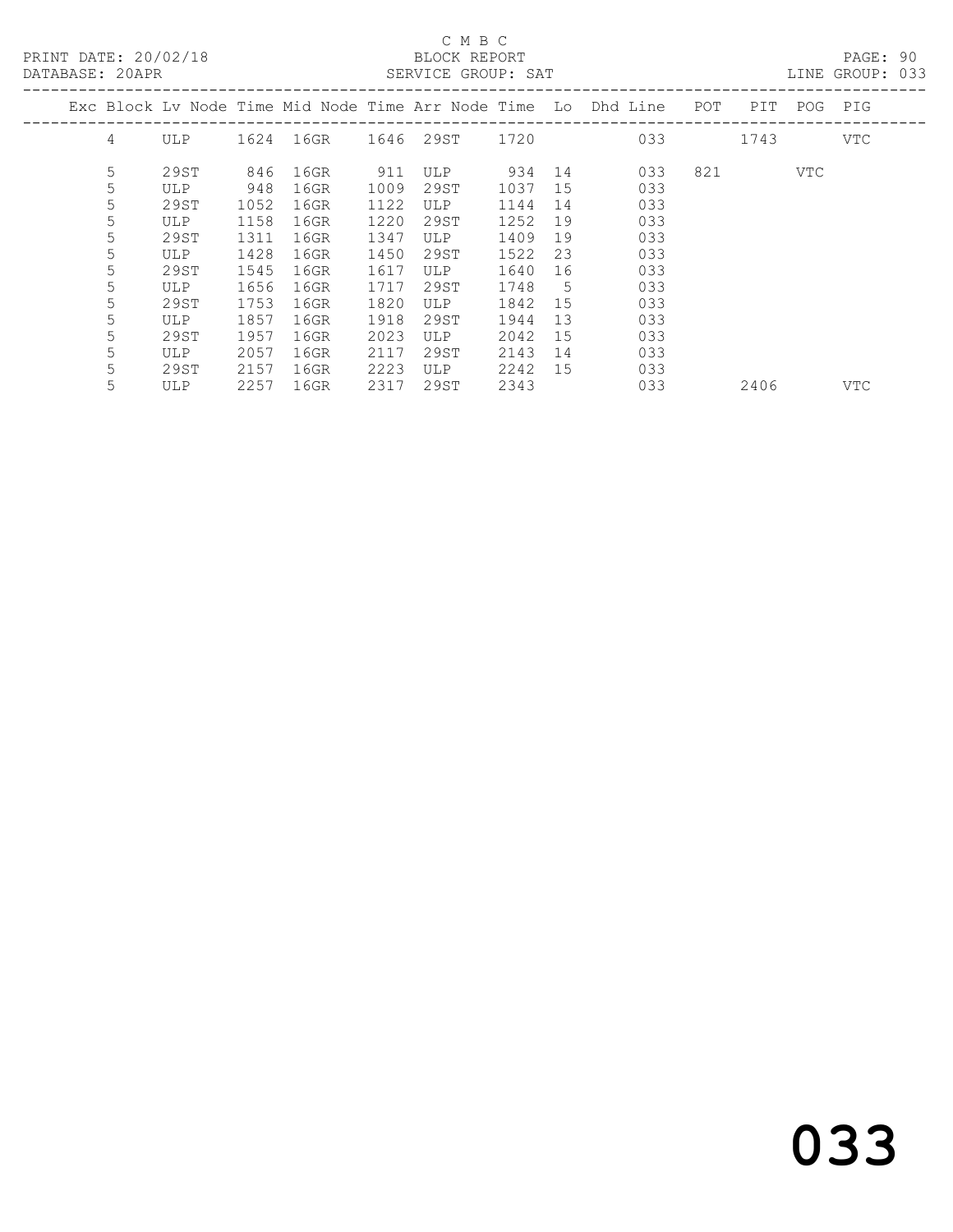|                                                                                                                                  | PRINT DATE: 20/02/18                                                                                                                                 |                                                                                                    |                                                                                                                                                                    |                                                                                                    | C M B C<br>BLOCK REPORT                                                                                  |                                                                                         |                                                               | DATABASE: 20APR SERVICE GROUP: SAT LINE GROUP: 041                                                                                                                                                                                                                                                                                                                                                                                                                                                                                                                                                                             |                 | PAGE: 91   |  |
|----------------------------------------------------------------------------------------------------------------------------------|------------------------------------------------------------------------------------------------------------------------------------------------------|----------------------------------------------------------------------------------------------------|--------------------------------------------------------------------------------------------------------------------------------------------------------------------|----------------------------------------------------------------------------------------------------|----------------------------------------------------------------------------------------------------------|-----------------------------------------------------------------------------------------|---------------------------------------------------------------|--------------------------------------------------------------------------------------------------------------------------------------------------------------------------------------------------------------------------------------------------------------------------------------------------------------------------------------------------------------------------------------------------------------------------------------------------------------------------------------------------------------------------------------------------------------------------------------------------------------------------------|-----------------|------------|--|
|                                                                                                                                  | 41 CR 41 AV & CROWN<br>JOST JOYCE STATION<br>VTC        Vancouver Diesel Depot                                                                       |                                                                                                    |                                                                                                                                                                    |                                                                                                    |                                                                                                          |                                                                                         |                                                               | 41 FR 41 AV & FRASER                                                                                                                                                                                                                                                                                                                                                                                                                                                                                                                                                                                                           |                 |            |  |
|                                                                                                                                  |                                                                                                                                                      |                                                                                                    |                                                                                                                                                                    |                                                                                                    |                                                                                                          |                                                                                         |                                                               | Exc Block Lv Node Time Mid Node Time Arr Node Time Lo Dhd Line POT PIT POG PIG                                                                                                                                                                                                                                                                                                                                                                                                                                                                                                                                                 |                 |            |  |
| 60<br>60<br>60<br>60<br>60<br>60<br>60<br>60<br>60<br>60<br>60<br>60<br>60<br>60<br>60<br>60<br>60<br>60<br>60<br>60<br>60<br>60 | JOST<br>41CR<br>JOST<br>41CR<br>JOST<br>41CR<br>JOST<br>41CR<br>JOST<br>41CR<br>JOST<br>41CR<br>JOST<br>41CR<br>JOST<br>41CR<br>JOST<br>41CR<br>JOST | 850<br>1218<br>1322<br>1420                                                                        | 41GR 917 41CR<br>$41$ GR<br>41GR<br>41GR<br>1520 41GR<br>1619 41GR<br>1722 41GR<br>1819 41GR<br>1911 41GR<br>1819 41GR<br>2006 41GR                                | 2107                                                                                               | 1336 JOST<br>1449 41CR<br>1735 JOST                                                                      | 930<br>1534 JOST 1608<br>1649 41CR 1702                                                 |                                                               | 410A 417 41FR 424 JOST 435 5 041 407 VTC<br>JOST 440 41GR 501 41CR 511 5 041<br>41CR 516 41GR 524 JOST 545 9 041<br>554 41GR 615 41CR 626 5 041<br>631 41GR 639 JOST 701 8 041<br>709 41GR 731 41CR 743 15 041<br>758 41GR 808 JOST 833 17 041<br>11 041<br>941 41GR 952 JOST 1020 15 041<br>1035 41GR 1102 41CR 1116 8 041<br>1124 41GR 1136 JOST 1206 12 041<br>1249 41CR 1303 19 041<br>1409  11  041<br>1503  17  041<br>11 041<br>20 041<br>1735 JOST 1808 11 041<br>1849 41CR 1902 9 041<br>1922 JOST 1951 15 041<br>2033 41CR 2045 12 041<br>2057 41GR 2107 JOST 2136 5 041<br>2141 0A41 2207 0A41 2207 041<br>041 2217 |                 | VTC        |  |
| 61<br>61<br>61<br>61<br>61<br>61<br>61<br>61<br>61<br>61<br>61<br>61<br>61<br>61<br>61<br>61<br>61<br>61<br>61                   | 410A<br>JOST<br>41CR<br>JOST<br>41CR<br>JOST<br>41CR<br>JOST<br>JOST<br>41CR<br>JOST<br>41CR<br>JOST<br>41CR<br>JOST<br>41CR<br>JOST<br>41CR<br>JOST | 445<br>510<br>1120<br>1222<br>1319<br>1421<br>1520<br>1621<br>1719<br>1809<br>1904<br>1957<br>2041 | 41FR 452<br>41GR<br>546 41GR<br>625 41GR<br>716 41GR 724<br>41GR<br>41GR<br>41GR<br>$41$ GR<br>$41$ GR<br>$41$ GR<br>$41$ GR<br>$41$ GR<br>$41$ GR<br>41GR<br>OA41 | 554<br>646<br>1149<br>1236<br>1349<br>1436<br>1549<br>1635<br>1749<br>1821<br>1933<br>2007<br>2107 | 531 41CR<br>JOST<br>41CR<br>JOST<br>41CR<br>JOST<br>41CR<br>JOST<br>41CR<br>JOST<br>41CR<br>JOST<br>OA41 | 1203 19<br>1309<br>1403<br>1508<br>1603<br>1708<br>1802<br>1853<br>1946<br>2036<br>2107 | 10<br>18<br>12<br>18<br>11<br>$\overline{7}$<br>11<br>11<br>5 | JOST 503 7 041<br>541 5 041<br>JOST 615 10 041<br>41CR 657 19 041<br>748 5 041<br>753 41GR 817 41CR 829 14 041<br>843 41GR 853 JOST 918 17 041<br>935 41GR 1002 41CR 1015 10 041<br>041<br>041<br>041<br>041<br>041<br>041<br>041<br>041<br>041<br>041<br>041                                                                                                                                                                                                                                                                                                                                                                  | 435 VTC<br>2117 | <b>VTC</b> |  |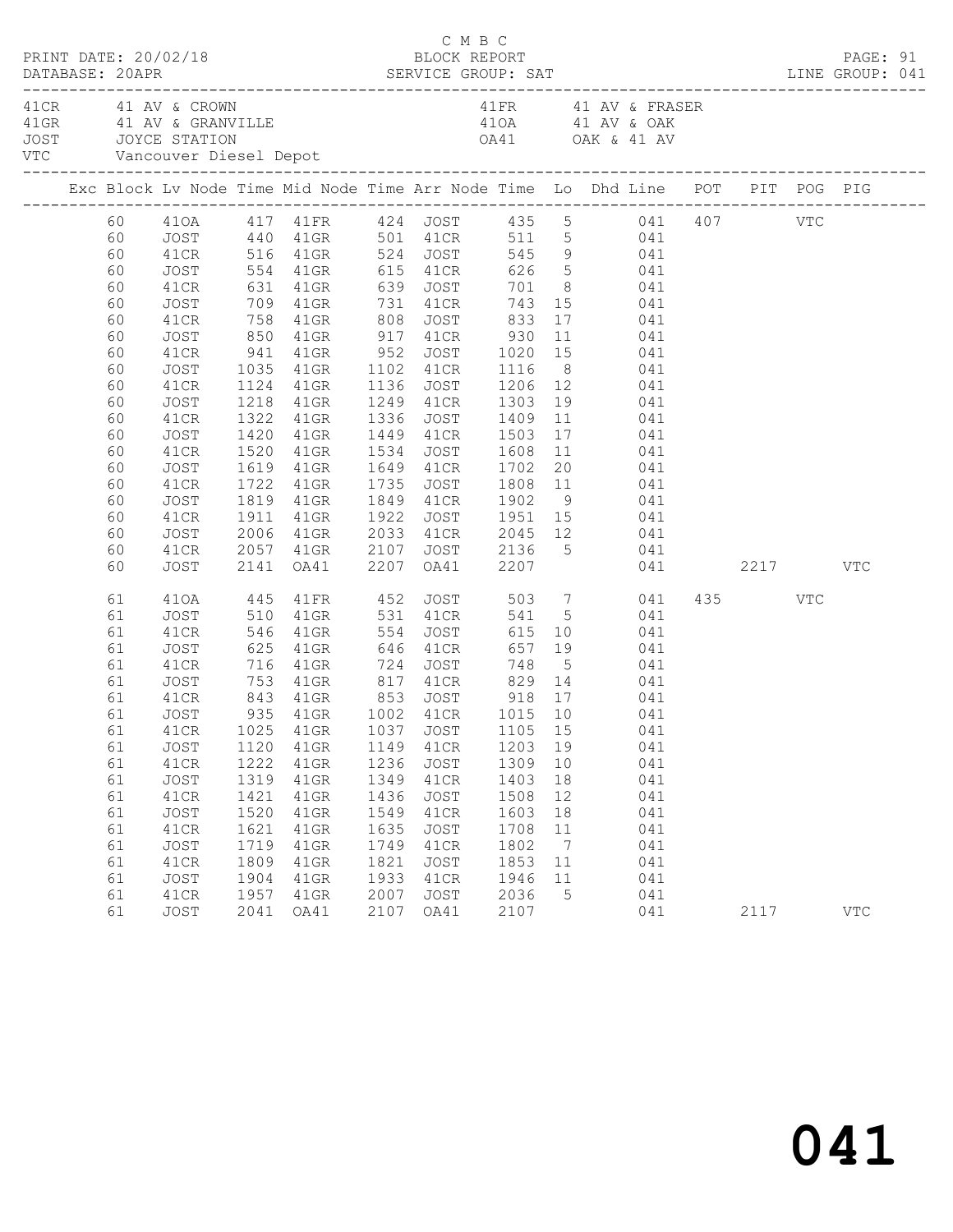# C M B C<br>BLOCK REPORT

PAGE: 92<br>LINE GROUP: 041

|  |          |              |                 |                    |              |                                  |              |                 | Exc Block Lv Node Time Mid Node Time Arr Node Time Lo Dhd Line POT       |            | PIT POG PIG |            |
|--|----------|--------------|-----------------|--------------------|--------------|----------------------------------|--------------|-----------------|--------------------------------------------------------------------------|------------|-------------|------------|
|  | 63       |              |                 |                    |              |                                  |              |                 |                                                                          | <b>VTC</b> |             |            |
|  | 63       |              |                 |                    |              |                                  |              |                 |                                                                          |            |             |            |
|  | 63       | 41CR         | 601             | 41GR               |              | 609 JOST                         | 630 10       |                 | 041                                                                      |            |             |            |
|  | 63       | JOST         | 640             | 41GR               | 701          | 41CR                             | 713          | 17              | 041                                                                      |            |             |            |
|  | 63       | 41CR         |                 | $41$ GR            | 739<br>832   | JOST                             | 803          | 5 <sup>5</sup>  | 041                                                                      |            |             |            |
|  | 63       | JOST         | $\frac{1}{808}$ | $41$ GR            |              | 41CR                             | 844          | 14              | 041                                                                      |            |             |            |
|  | 63       | 41CR         | 858             | $41$ GR            | 908          | JOST                             | 933          |                 | 17 041                                                                   |            |             |            |
|  | 63       | JOST         | 950             | 41GR               | 1017         | 41CR                             | 1030         | 10              | 041                                                                      |            |             |            |
|  | 63       | 41CR         | 1040            | 41GR               | 1052         | JOST                             | 1121         |                 | 14 041                                                                   |            |             |            |
|  | 63       | JOST         | 1135            | 41GR               | 1204         | 41CR                             | 1218         | 19              | 041<br>$\begin{array}{ccc}\n1 & 0 & 0 & 0 \\ 0 & 0 & 0 & 0\n\end{array}$ |            |             |            |
|  | 63       | 41CR         | 1237            | $41$ GR            | 1251         | JOST                             | 1324         |                 |                                                                          |            |             |            |
|  | 63       | JOST         | 1334            | $41$ GR            | 1404         | 41CR                             | 1418         |                 | 18 041                                                                   |            |             |            |
|  | 63<br>63 | 41CR         | 1436<br>1535    | $41$ GR            | 1450<br>1604 | JOST                             | 1523<br>1618 |                 | $12$ 041<br>041                                                          |            |             |            |
|  | 63       | JOST         | 1637            | 41GR               | 1650         | 41CR                             |              | 19              | 1723 11 041                                                              |            |             |            |
|  | 63       | 41CR<br>JOST | 1734            | $41$ GR<br>$41$ GR | 1804         | JOST<br>41CR                     | 1817         | $\overline{7}$  | 041                                                                      |            |             |            |
|  | 63       | 41CR         | 1824            | $41$ GR            | 1836         | JOST                             | 1908         | 13              |                                                                          |            |             |            |
|  | 63       | JOST         | 1921            | $41$ GR            | 1948         | 41CR                             | 2000 14      |                 | 041<br>041                                                               |            |             |            |
|  | 63       | 41CR         | 2014            | $41$ GR            | 2024         | JOST                             | 2051         |                 | $\begin{array}{ccc} 14 & 041 \\ 11 & 041 \end{array}$                    |            |             |            |
|  | 63       | JOST         | 2102            | $41$ GR            | 2129         | 41CR                             | 2141         |                 | 6 041                                                                    |            |             |            |
|  | 63       | 41CR         | 2147            | $41$ GR            | 2157         | JOST                             | 2223         |                 | 10 041                                                                   |            |             |            |
|  | 63       | JOST         | 2233            | 41GR               | 2258         | 41CR                             | 2309         | 9               | 041                                                                      |            |             |            |
|  | 63       | 41CR         | 2318            | $41$ GR            | 2327         | JOST                             | 2352         | 14              | 041                                                                      |            |             |            |
|  | 63       | JOST         | 2406            | 41GR               | 2428         | 41CR                             |              |                 | 2439 12 041                                                              |            |             |            |
|  | 63       | 41CR         | 2451            | 41GR               | 2459         | JOST                             | 2522         |                 | 14 041                                                                   |            |             |            |
|  | 63       | JOST         | 2536            | 41GR               | 2555         | 41CR                             | 2604 5       |                 | 041                                                                      |            |             |            |
|  | 63       | 41CR         | 2609            |                    |              | $41$ GR                          | 2617         |                 | 041                                                                      | 2627       |             | VTC        |
|  |          |              |                 |                    |              |                                  |              |                 |                                                                          |            |             |            |
|  | 64       | 410A         | 512             | 41FR 519           |              | JOST                             | 530          |                 | 9 041                                                                    | 502 VTC    |             |            |
|  | 64       | JOST         | 539             | 41GR               | 600<br>624   | 41CR                             | 611 5        |                 | 041                                                                      |            |             |            |
|  | 64       | 41CR         | 616             | 41GR               | 624          | JOST                             | 645          | 9               | 041                                                                      |            |             |            |
|  | 64       | JOST         | 654             | $41$ GR            | 716          | 41CR                             | 728 15       |                 | 041                                                                      |            |             |            |
|  | 64       | 41CR         | 743             | 41GR               | 753          | JOST                             | 818          | $5\overline{)}$ | 041                                                                      |            |             |            |
|  | 64       | JOST         | 823<br>911      | 41GR               | 848          | 41CR                             | 900          | 11              | 041                                                                      |            |             |            |
|  | 64       | 41CR         |                 | 41GR               | 922          | JOST                             | 950          | 15              | 041                                                                      |            |             |            |
|  | 64       | JOST         | 1005            | $41$ GR            | 1032         | 41CR                             | 1045         |                 | $\begin{array}{ccc}\n10 & 041\n\end{array}$                              |            |             |            |
|  | 64       | 41CR         | 1055            | $41$ GR            | 1107         | JOST 1136                        |              | 14              | 041                                                                      |            |             |            |
|  | 64       | JOST         | 1150<br>1252    | $41$ GR            | 1219         | 41CR                             | 1233 19      |                 | 041                                                                      |            |             |            |
|  | 64       | 41CR         |                 | 41GR               | 1306         | JOST                             | 1339 10      |                 | 041                                                                      |            |             |            |
|  | 64       |              |                 |                    |              | JOST 1349 41GR 1419 41CR 1433 17 |              |                 | 041                                                                      |            |             |            |
|  | 64       | 41CR         | 1450            | 41GR               | 1504         | JOST                             | 1538         | 12              | 041                                                                      |            |             |            |
|  | 64<br>64 | JOST<br>41CR | 1550<br>1652    | 41GR<br>41GR       | 1619<br>1705 | 41CR<br>JOST                     | 1633<br>1738 | 19<br>11        | 041<br>041                                                               |            |             |            |
|  | 64       | JOST         | 1749            | 41GR               | 1819         | 41CR                             | 1832         | $\overline{7}$  | 041                                                                      |            |             |            |
|  | 64       | 41CR         | 1839            | 41GR               | 1851         | JOST                             | 1923         | 13              | 041                                                                      |            |             |            |
|  | 64       | JOST         | 1936            | 41GR               | 2003         | 41CR                             | 2015         | 14              | 041                                                                      |            |             |            |
|  | 64       | 41CR         | 2029            | 41GR               | 2039         | <b>JOST</b>                      | 2106         | 5               | 041                                                                      |            |             |            |
|  | 64       | JOST         | 2111            | OA41               | 2137         | OA41                             | 2137         |                 | 041                                                                      | 2147       |             | <b>VTC</b> |
|  |          |              |                 |                    |              |                                  |              |                 |                                                                          |            |             |            |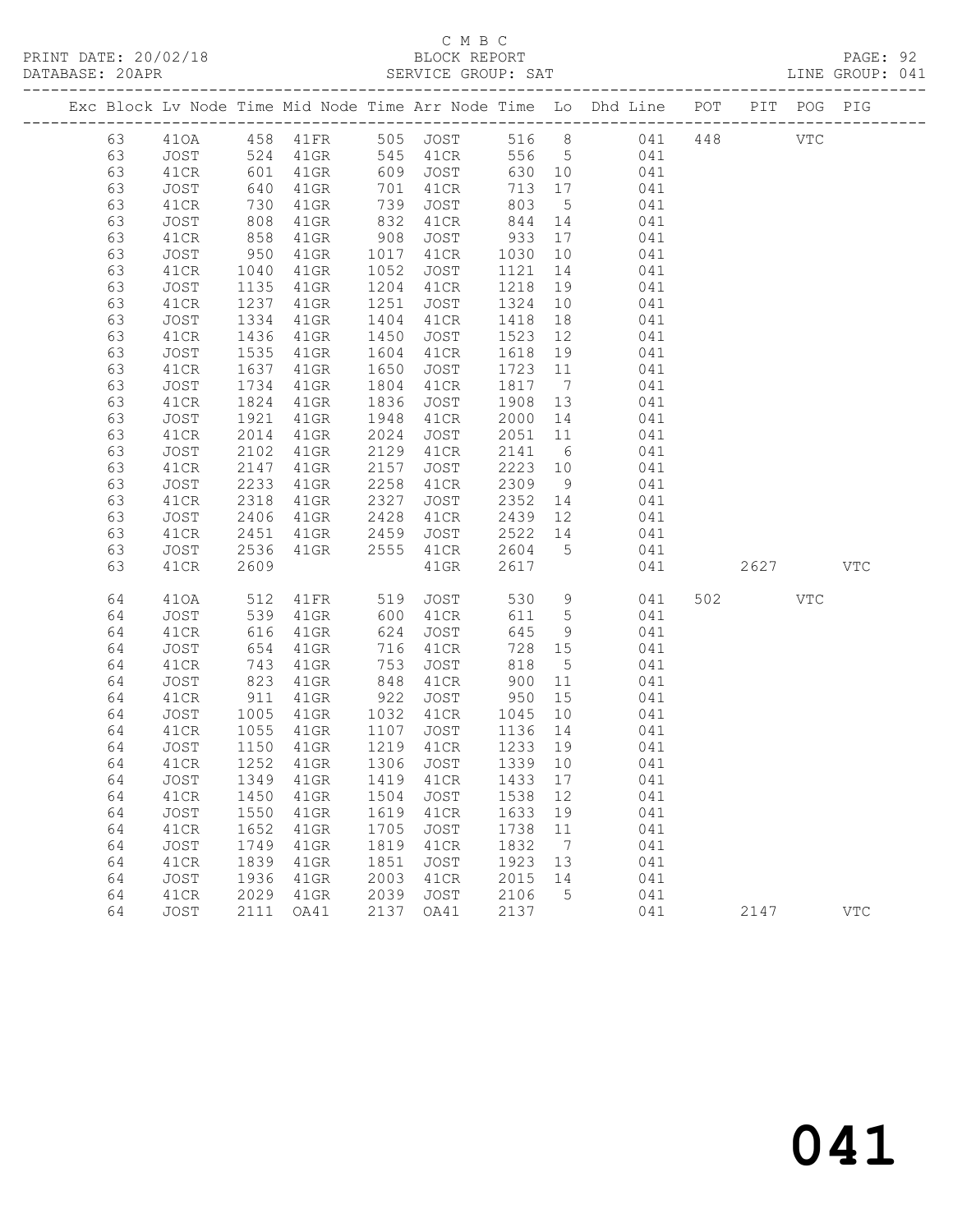# C M B C<br>BLOCK REPORT

PAGE: 93<br>LINE GROUP: 041

|    |             |                   |                                                             |      |                      |                        |                 | Exc Block Lv Node Time Mid Node Time Arr Node Time Lo Dhd Line POT PIT POG PIG |     |            |            |            |
|----|-------------|-------------------|-------------------------------------------------------------|------|----------------------|------------------------|-----------------|--------------------------------------------------------------------------------|-----|------------|------------|------------|
| 65 |             |                   |                                                             |      |                      |                        |                 | 410A 432 41FR 439 JOST 450 5 041 422                                           |     | <b>VTC</b> |            |            |
| 65 | <b>JOST</b> |                   | 455 41GR 516 41CR<br>531 41GR 539 JOST<br>609 41GR 630 41CR |      |                      | 526                    | $5\overline{)}$ | 041                                                                            |     |            |            |            |
| 65 | 41CR        |                   |                                                             |      |                      | 600                    | 9               | 041                                                                            |     |            |            |            |
| 65 | JOST        |                   |                                                             |      | 630 41CR             | 641                    | $5\overline{)}$ | 041                                                                            |     |            |            |            |
| 65 | 41CR        |                   | 646 41GR<br>724 41GR<br>813 41GR                            |      | 654 JOST<br>746 41CR | 716                    | 8 <sup>8</sup>  | 041                                                                            |     |            |            |            |
| 65 | JOST        |                   |                                                             |      |                      | 758                    | 15              | 041                                                                            |     |            |            |            |
| 65 | 41CR        |                   |                                                             | 823  | JOST                 | 848                    | 17              | 041                                                                            |     |            |            |            |
| 65 | JOST        | 905               | $41$ GR                                                     | 932  | 41CR                 | 945                    | 11              | 041                                                                            |     |            |            |            |
| 65 | 41CR        | 956               | $41$ GR                                                     | 1007 | JOST                 | 1035 15                |                 | 041                                                                            |     |            |            |            |
| 65 | JOST        | 1050              | 41GR                                                        |      | 1117 41CR            | 1131                   | $\overline{7}$  | 041                                                                            |     |            |            |            |
| 65 | 41CR        | 1138              | $41$ GR                                                     |      | 1151 JOST            | 1222   11<br>1318   18 |                 | 041                                                                            |     |            |            |            |
| 65 | JOST        | 1233              | 41GR                                                        |      | 1304 41CR            |                        |                 | 041                                                                            |     |            |            |            |
| 65 | 41CR        | 1336              | $41$ GR                                                     | 1351 | JOST                 | 1423 12                |                 | 041                                                                            |     |            |            |            |
| 65 | JOST        | 1435              | $41$ GR                                                     |      | 1504 41CR            | 1518  18<br>1623  11   |                 | 041                                                                            |     |            |            |            |
| 65 | 41CR        | 1536              | $41$ GR                                                     |      | 1550 JOST            |                        |                 | 041                                                                            |     |            |            |            |
| 65 | JOST        | 1634              | $41$ GR                                                     |      | 1704 41CR 1717       |                        | $6\overline{6}$ | 041                                                                            |     |            |            |            |
| 65 | 41CR        | 1723              |                                                             |      | $41$ GR              | 1736                   |                 | 041                                                                            |     | 1746       |            | <b>VTC</b> |
| 66 | 410A        | 641               |                                                             |      | 41CR                 | 653                    | 8 <sup>8</sup>  | 041                                                                            | 631 |            | <b>VTC</b> |            |
| 66 | 41CR        |                   |                                                             |      |                      | 733                    | $6\overline{6}$ | 041                                                                            |     |            |            |            |
| 66 | JOST        |                   | 41GR 709 JOST<br>41GR 801 41CR<br>701 41GR<br>739 41GR      |      |                      | 813                    | 15              | 041                                                                            |     |            |            |            |
| 66 | 41CR        | 828               | $41$ GR                                                     | 838  | JOST                 | 903                    | 17              | 041                                                                            |     |            |            |            |
| 66 | JOST        | $\frac{520}{920}$ | $41$ GR                                                     |      | 947 41CR             |                        | 10              | 041                                                                            |     |            |            |            |
| 66 | 41CR        | 1010              | 41GR                                                        | 1022 | JOST                 | 1000<br>1050           | 15              | $041$                                                                          |     |            |            |            |
| 66 | JOST        | 1105              | $41$ GR                                                     | 1132 | 41CR                 | 1146                   | $7\overline{ }$ | 041                                                                            |     |            |            |            |
| 66 | 41CR        | 1153              | $41$ GR                                                     | 1206 | JOST                 | 1237 11                |                 | 041                                                                            |     |            |            |            |
| 66 | JOST        | 1248              | $41$ GR                                                     |      | 1319 41CR            | 1333                   | 18              | 041                                                                            |     |            |            |            |
| 66 | 41CR        | 1351              | $41$ GR                                                     | 1406 | JOST                 |                        |                 | 041                                                                            |     |            |            |            |
| 66 | JOST        | 1450              | $41$ GR                                                     |      | 1519 41CR            |                        |                 | 041                                                                            |     |            |            |            |
| 66 | 41CR        | 1551              | 41GR                                                        | 1605 | JOST                 |                        |                 | 041                                                                            |     |            |            |            |
| 66 | <b>JOST</b> | 1649              | $41$ GR                                                     | 1719 | 41CR                 | 1732                   | $\overline{7}$  | 041                                                                            |     |            |            |            |
| 66 | 41CR        | 1739              | $41$ GR                                                     | 1751 | JOST                 | 1823 11                |                 | 041                                                                            |     |            |            |            |
| 66 | JOST        | 1834              | 41GR                                                        | 1904 | 41CR                 | 1917                   | 9               | 041                                                                            |     |            |            |            |
| 66 | 41CR        | 1926              | $41$ GR                                                     | 1937 | JOST                 | 2006 15<br>2100 17     |                 | 041                                                                            |     |            |            |            |
| 66 | JOST        | 2021              | $41$ GR                                                     | 2048 | 41CR                 |                        |                 | 041                                                                            |     |            |            |            |
| 66 | 41CR        | 2117              | 41GR                                                        | 2127 | JOST                 | 2156                   | $\overline{7}$  | 041                                                                            |     |            |            |            |
| 66 | JOST        | 2203              | $41$ GR                                                     | 2228 | 41CR                 | 2239<br>2322           | 9               | 041                                                                            |     |            |            |            |
| 66 | 41CR        | 2248              | $41$ GR                                                     | 2257 | JOST                 |                        | 14              | 041                                                                            |     |            |            |            |
| 66 | JOST        | 2336              | 41GR                                                        | 2358 | 41CR                 | 2409 12                |                 | 041                                                                            |     |            |            |            |
| 66 | 41CR        | 2421              | $41$ GR                                                     | 2429 | JOST                 | 2452 14<br>2534 5      |                 | 041                                                                            |     |            |            |            |
| 66 | JOST        | 2506              | $41$ GR                                                     |      | 2525 41CR            |                        |                 | 041                                                                            |     |            |            |            |
| 66 | 41CR        | 2539              |                                                             |      | $41$ GR              | 2547                   |                 | 041                                                                            |     | 2557       |            | VTC        |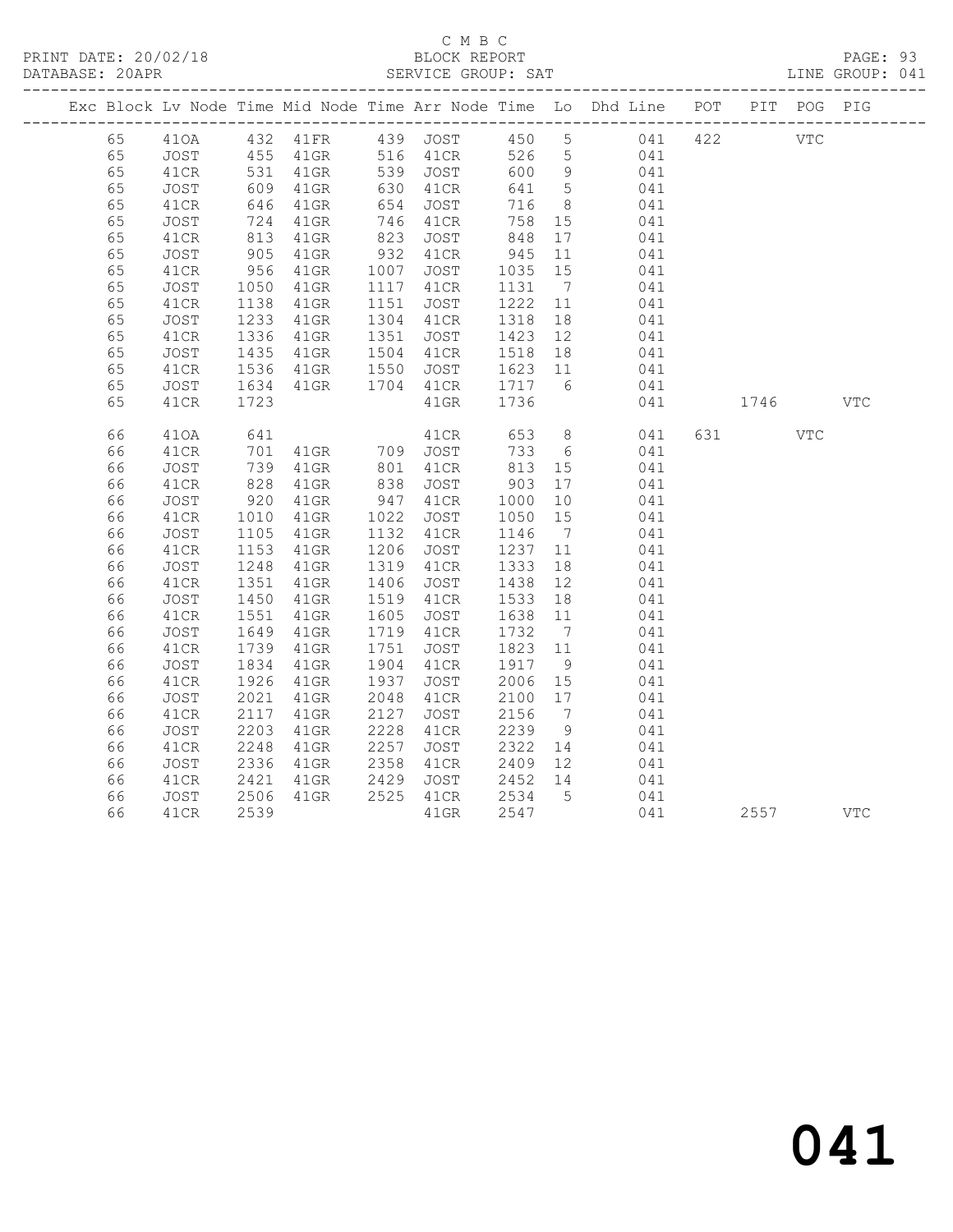### C M B C<br>BLOCK REPORT

PAGE: 94<br>LINE GROUP: 041

|  |    |             |      |         |      |          |        |                | Exc Block Lv Node Time Mid Node Time Arr Node Time Lo Dhd Line POT |      |      | PIT POG PIG |              |
|--|----|-------------|------|---------|------|----------|--------|----------------|--------------------------------------------------------------------|------|------|-------------|--------------|
|  | 67 | 410A        | 804  | 41FR    |      | 812 JOST | 826 11 |                | 041                                                                | 754  |      | VTC         |              |
|  | 67 | <b>JOST</b> | 837  | $41$ GR | 902  | 41CR     | 914    | 12             | 041                                                                |      |      |             |              |
|  | 67 | 41CR        | 926  | $41$ GR | 937  | JOST     | 1005   | 15             | 041                                                                |      |      |             |              |
|  | 67 | JOST        | 1020 | 41GR    | 1047 | 41CR     | 1101   | 8              | 041                                                                |      |      |             |              |
|  | 67 | 41CR        | 1109 | 41GR    | 1121 | JOST     | 1151   | 14             | 041                                                                |      |      |             |              |
|  | 67 | <b>JOST</b> | 1205 | 41GR    | 1234 | 41CR     | 1248   | 19             | 041                                                                |      |      |             |              |
|  | 67 | 41CR        | 1307 | 41GR    | 1321 | JOST     | 1354   | 10             | 041                                                                |      |      |             |              |
|  | 67 | JOST        | 1404 | $41$ GR | 1434 | 41CR     | 1448   | 17             | 041                                                                |      |      |             |              |
|  | 67 | 41CR        | 1505 | $41$ GR | 1519 | JOST     | 1553   | 12             | 041                                                                |      |      |             |              |
|  | 67 | JOST        | 1605 | 41GR    | 1634 | 41CR     | 1648   | 19             | 041                                                                |      |      |             |              |
|  | 67 | 41CR        | 1707 | $41$ GR | 1720 | JOST     | 1753   | 11             | 041                                                                |      |      |             |              |
|  | 67 | <b>JOST</b> | 1804 | 41GR    | 1834 | 41CR     | 1847   | $\overline{7}$ | 041                                                                |      |      |             |              |
|  | 67 | 41CR        | 1854 | $41$ GR | 1906 | JOST     | 1938   | 13             | 041                                                                |      |      |             |              |
|  | 67 | JOST        | 1951 | $41$ GR | 2018 | 41CR     | 2030   | 12             | 041                                                                |      |      |             |              |
|  | 67 | 41CR        | 2042 | $41$ GR | 2052 | JOST     | 2121   | 11             | 041                                                                |      |      |             |              |
|  | 67 | <b>JOST</b> | 2132 | $41$ GR | 2159 | 41CR     | 2211   | 6              | 041                                                                |      |      |             |              |
|  | 67 | 41CR        | 2217 | $41$ GR | 2227 | JOST     | 2253   | 13             | 041                                                                |      |      |             |              |
|  | 67 | JOST        | 2306 | $41$ GR | 2328 | 41CR     | 2339   | 12             | 041                                                                |      |      |             |              |
|  | 67 | 41CR        | 2351 | $41$ GR | 2359 | JOST     | 2422   | 14             | 041                                                                |      |      |             |              |
|  | 67 | <b>JOST</b> | 2436 | 41GR    | 2458 | 41CR     | 2509   | $5^{\circ}$    | 041                                                                |      |      |             |              |
|  | 67 | 41CR        | 2514 | 41GR    | 2522 | JOST     | 2551   | $5^{\circ}$    | 041                                                                |      |      |             |              |
|  | 67 | <b>JOST</b> | 2556 | OA41    | 2613 | OA41     | 2613   |                | 041                                                                |      | 2623 |             | $_{\rm VTC}$ |
|  | 68 | 410A        | 1138 |         |      | 41CR     | 1154   | 13             | 041                                                                | 1128 |      | <b>VTC</b>  |              |
|  | 68 | 41CR        | 1207 | $41$ GR | 1221 | JOST     | 1254   | 9              | 041                                                                |      |      |             |              |
|  | 68 | JOST        | 1303 | $41$ GR | 1334 | 41CR     | 1348   | 18             | 041                                                                |      |      |             |              |
|  | 68 | 41CR        | 1406 | $41$ GR | 1421 | JOST     | 1453   | 12             | 041                                                                |      |      |             |              |
|  | 68 | JOST        | 1505 | $41$ GR | 1534 | 41CR     | 1548   | 18             | 041                                                                |      |      |             |              |
|  | 68 | 41CR        | 1606 | 41GR    | 1620 | JOST     | 1653   | 11             | 041                                                                |      |      |             |              |
|  | 68 | <b>JOST</b> | 1704 | 41GR    | 1734 | 41CR     | 1747   | $\overline{7}$ | 041                                                                |      |      |             |              |
|  | 68 | 41CR        | 1754 | $41$ GR | 1806 | JOST     | 1838   | 11             | 041                                                                |      |      |             |              |
|  | 68 | JOST        | 1849 | $41$ GR | 1918 | 41CR     | 1931   | 11             | 041                                                                |      |      |             |              |
|  | 68 | 41CR        | 1942 | 41GR    | 1952 | JOST     | 2021   | 15             | 041                                                                |      |      |             |              |
|  | 68 | <b>JOST</b> | 2036 | $41$ GR | 2103 | 41CR     | 2115   | 5              | 041                                                                |      |      |             |              |
|  | 68 | 41CR        | 2120 |         |      | 41GR     | 2130   |                | 041                                                                |      | 2140 |             | <b>VTC</b>   |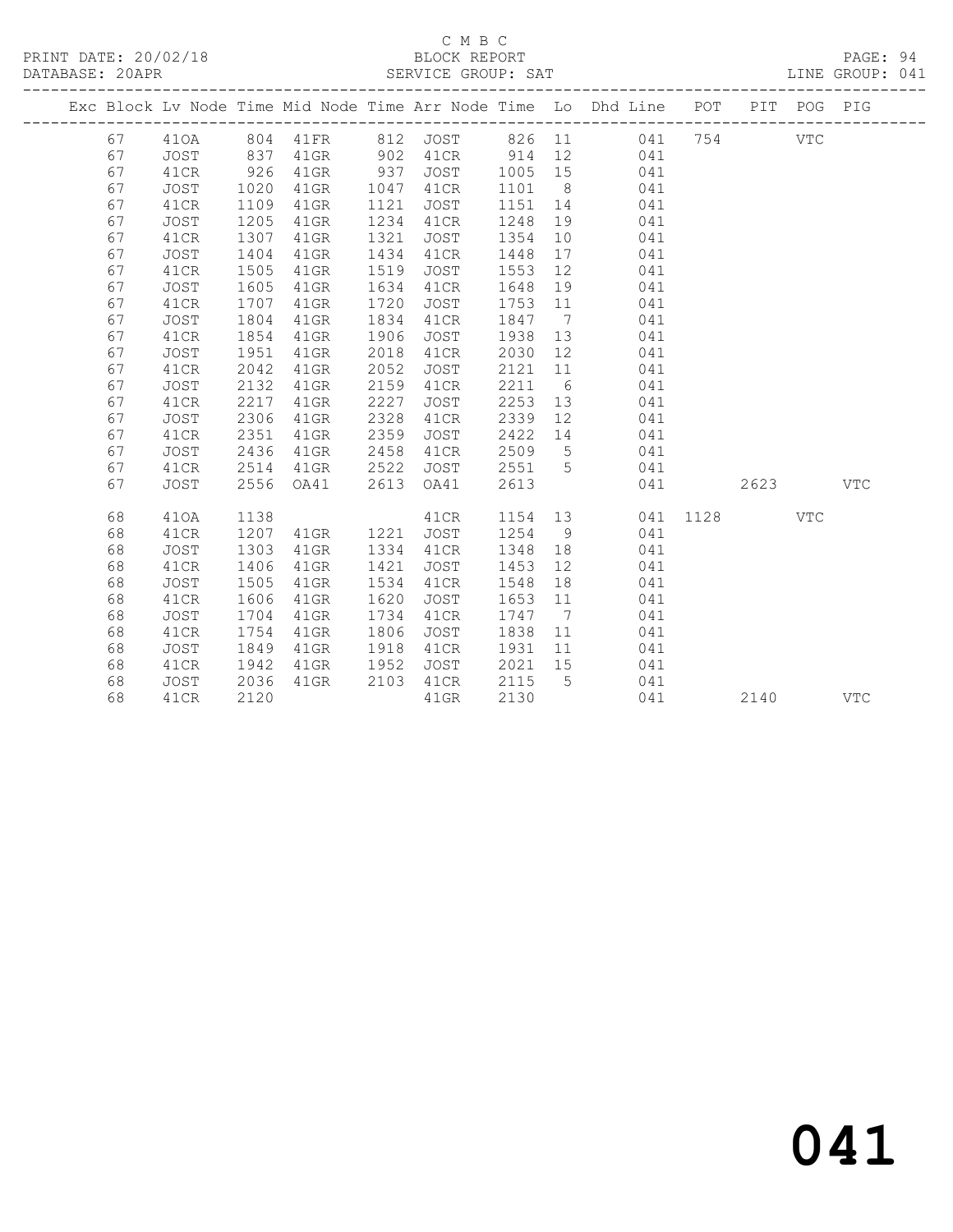|                | 16GR 16 AV & GRANVILLE<br>16GR 16 AV & GRANVILLE<br>4 AV & FIR<br>16LP UNIVERSITY LOOP VCST VANCOUVER COLLEGE STATION<br>16TIM 4 AV & FIR<br>16TIM 4 AV & FIR<br>16TIM VCST VANCOUVER COLLEGE STATION<br>16TIM 1 AV & FIR<br>16TIM VCST VANCOU |      |                                                         |             |                       |                 |                                                                                                                                        |              |      |     |     |  |
|----------------|------------------------------------------------------------------------------------------------------------------------------------------------------------------------------------------------------------------------------------------------|------|---------------------------------------------------------|-------------|-----------------------|-----------------|----------------------------------------------------------------------------------------------------------------------------------------|--------------|------|-----|-----|--|
|                | Exc Block Lv Node Time Mid Node Time Arr Node Time Lo Dhd Line POT PIT POG PIG                                                                                                                                                                 |      |                                                         |             |                       |                 |                                                                                                                                        |              |      |     |     |  |
| $\mathbf{1}$   |                                                                                                                                                                                                                                                |      |                                                         |             |                       |                 | VCST 716 4FIW ULP 745 22 084 651 VTC                                                                                                   |              |      |     |     |  |
| $\mathbf{1}$   |                                                                                                                                                                                                                                                |      |                                                         |             |                       |                 |                                                                                                                                        |              |      |     |     |  |
| $\mathbf{1}$   |                                                                                                                                                                                                                                                |      |                                                         |             |                       |                 |                                                                                                                                        |              |      |     |     |  |
| $\mathbf{1}$   | ULP 926                                                                                                                                                                                                                                        |      | 4FIE VCST 958                                           |             |                       |                 | 7 084                                                                                                                                  |              |      |     |     |  |
| $\mathbf{1}$   |                                                                                                                                                                                                                                                |      | VCST 1005 4FIW ULP 1038<br>ULP 1043 4FIE VCST 1118      |             |                       |                 |                                                                                                                                        |              |      |     |     |  |
| $\mathbf{1}$   |                                                                                                                                                                                                                                                |      |                                                         |             |                       |                 | $\begin{array}{ccc} 5 & 084 \\ 5 & 084 \end{array}$                                                                                    |              |      |     |     |  |
| $\mathbf{1}$   | VCST                                                                                                                                                                                                                                           | 1123 |                                                         |             |                       |                 | 15 084                                                                                                                                 |              |      |     |     |  |
| $\mathbf{1}$   | ULP                                                                                                                                                                                                                                            |      | 4FIW ULP 1202<br>4FIE VCST 1254<br>1217 4FIE            |             |                       | 9               | 084                                                                                                                                    |              |      |     |     |  |
| $\mathbf{1}$   | VCST                                                                                                                                                                                                                                           | 1303 | 4FIW ULP 1342                                           |             |                       | 5 <sup>5</sup>  | 084                                                                                                                                    |              |      |     |     |  |
| $\mathbf{1}$   | ULP                                                                                                                                                                                                                                            | 1347 |                                                         |             |                       |                 |                                                                                                                                        |              |      |     |     |  |
| $\mathbf{1}$   | VCST                                                                                                                                                                                                                                           |      | 1432 4FIW                                               |             |                       |                 | $\begin{array}{ccc} 7 & 084 \\ 5 & 084 \end{array}$                                                                                    |              |      |     |     |  |
| $\mathbf{1}$   | ULP                                                                                                                                                                                                                                            |      | 1517 4FIE                                               |             | <b>VCST</b> 1555      |                 | 8 084                                                                                                                                  |              |      |     |     |  |
| $\mathbf{1}$   | VCST                                                                                                                                                                                                                                           | 1603 |                                                         |             |                       |                 | $\begin{array}{c} 6 \\ 10 \end{array}$<br>084                                                                                          |              |      |     |     |  |
| $\mathbf{1}$   | ULP                                                                                                                                                                                                                                            | 1648 | 4 FIW ULP 1642<br>4 FIE VCST 1724                       |             |                       |                 | 084                                                                                                                                    |              |      |     |     |  |
| $\mathbf{1}$   | VCST                                                                                                                                                                                                                                           | 1734 | 4 FIW ULP 1809                                          |             |                       |                 | 21<br>084                                                                                                                              |              |      |     |     |  |
| $\mathbf{1}$   | ULP                                                                                                                                                                                                                                            | 1830 | $4$ FIE                                                 | VCST        | 1904                  | 10              | 084                                                                                                                                    |              |      |     |     |  |
| $\mathbf{1}$   | VCST                                                                                                                                                                                                                                           | 1914 | 4FIW ULP 1946                                           |             |                       |                 | $\begin{array}{ccc} 13 & 084 \end{array}$                                                                                              |              |      |     |     |  |
| $\mathbf{1}$   | ULP                                                                                                                                                                                                                                            | 2000 |                                                         |             |                       |                 | 12 084                                                                                                                                 |              |      |     |     |  |
| $\mathbf{1}$   | VCST                                                                                                                                                                                                                                           | 2046 |                                                         |             |                       |                 |                                                                                                                                        | 084 2135 VTC |      |     |     |  |
| $\sqrt{2}$     | ULP                                                                                                                                                                                                                                            |      | 4 FIE VCST 804<br>4 FIW ULP 845<br>736 4FIE<br>816 4FIW |             |                       |                 | $\begin{array}{ccc} 12 & 084 \\ 21 & 084 \end{array}$                                                                                  |              | 714  | VTC |     |  |
| $\mathbf{2}$   | VCST                                                                                                                                                                                                                                           |      |                                                         |             |                       |                 |                                                                                                                                        |              |      |     |     |  |
| $\overline{c}$ | ULP                                                                                                                                                                                                                                            | 906  | $4$ FIE                                                 |             | VCST 938              |                 | $7\overline{ }$<br>084                                                                                                                 |              |      |     |     |  |
| $\overline{c}$ | VCST                                                                                                                                                                                                                                           | 945  | 4 F I W                                                 |             | ULP 1018              | $7\overline{)}$ | 084                                                                                                                                    |              |      |     |     |  |
| $\mathbf{2}$   | ULP                                                                                                                                                                                                                                            |      | 1025 4FIE                                               |             | VCST 1058             | 6               | 084                                                                                                                                    |              |      |     |     |  |
| $\mathbf{2}$   | VCST                                                                                                                                                                                                                                           | 1104 | 4 F I W                                                 | ULP<br>VCST | 1140                  |                 | 21 084                                                                                                                                 |              |      |     |     |  |
| $\sqrt{2}$     | ULP                                                                                                                                                                                                                                            | 1201 | 4FIE                                                    |             | 1238                  | 10              | 084                                                                                                                                    |              |      |     |     |  |
| $\mathbf{2}$   | VCST                                                                                                                                                                                                                                           | 1248 | 4FIW                                                    |             | ULP 1327              | $5\overline{)}$ | 084                                                                                                                                    |              |      |     |     |  |
| $\mathbf{2}$   | ULP                                                                                                                                                                                                                                            | 1332 | 4 F I E                                                 |             | VCST 1410<br>ULP 1457 |                 | 084                                                                                                                                    |              |      |     |     |  |
| $\overline{c}$ | VCST                                                                                                                                                                                                                                           |      | 1416 4FIW                                               |             | 1457                  |                 | $\begin{array}{c} 6 \\ 5 \end{array}$<br>084                                                                                           |              |      |     |     |  |
| $\mathbf{2}$   | ULP                                                                                                                                                                                                                                            | 1502 | 4 F I E                                                 | VCST        | 1540                  |                 | 8 084                                                                                                                                  |              |      |     |     |  |
| $\sqrt{2}$     | VCST                                                                                                                                                                                                                                           | 1548 | 4FIW                                                    | ULP         | 1627                  | $7\overline{ }$ | 084                                                                                                                                    |              |      |     |     |  |
| $\overline{c}$ | ULP                                                                                                                                                                                                                                            |      | 1634 4FIE                                               |             | VCST 1710             |                 | $\begin{array}{ccc} \text{1} & \text{1} & \text{1} \\ \text{2} & \text{1} & \text{2} \\ \text{3} & \text{1} & \text{3} \\ \end{array}$ |              |      |     |     |  |
| $\overline{2}$ | VCST                                                                                                                                                                                                                                           | 1719 | 4 F I W                                                 |             | ULP 1754<br>VCST 1844 |                 | 16 084                                                                                                                                 |              |      |     |     |  |
| $\overline{2}$ | ULP                                                                                                                                                                                                                                            | 1810 | 4FIE                                                    |             |                       |                 | 084                                                                                                                                    |              | 1907 |     | VTC |  |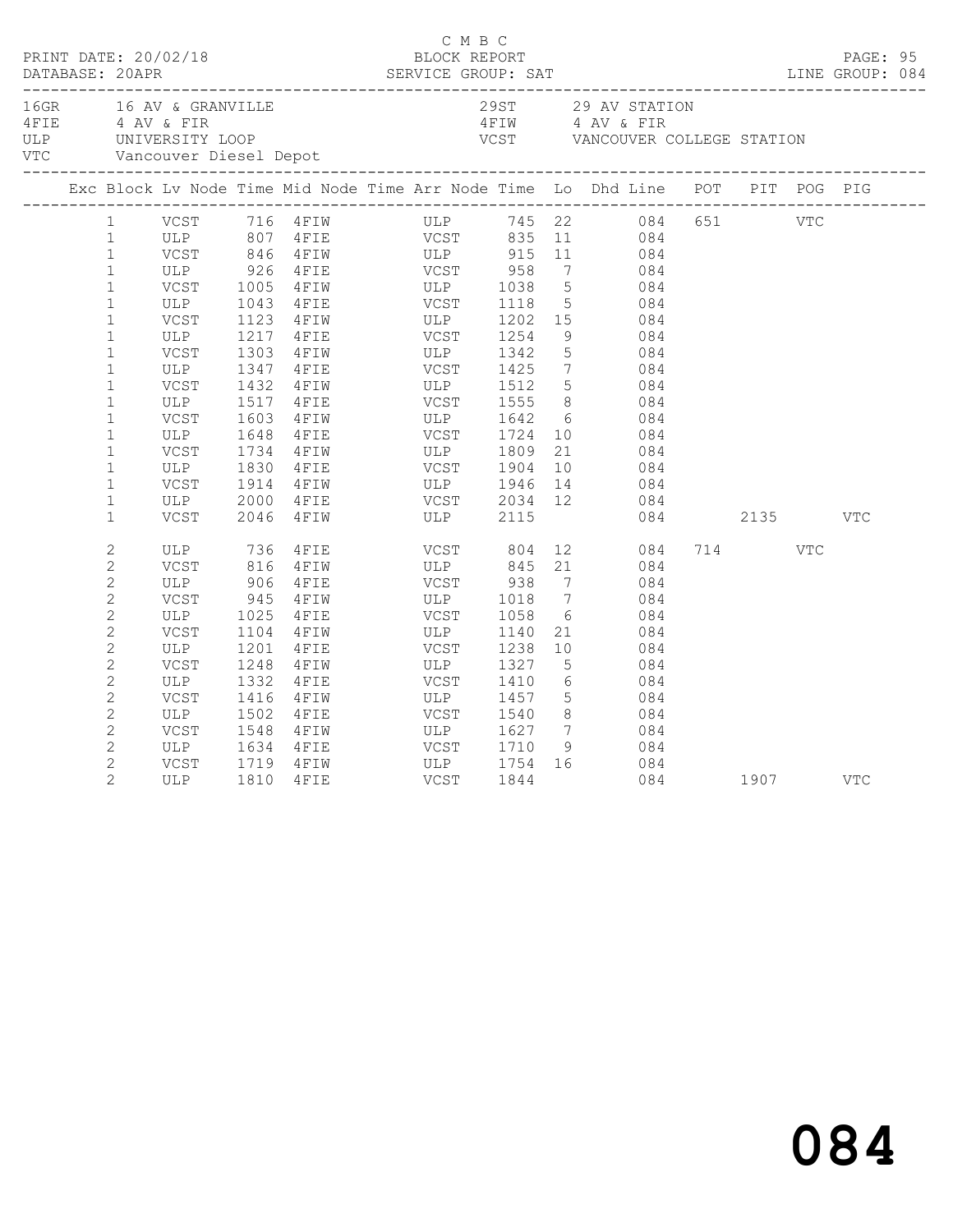### C M B C<br>BLOCK REPORT

PAGE: 96<br>LINE GROUP: 084

|                  |              |              |                    |             |              |                      | Exc Block Lv Node Time Mid Node Time Arr Node Time Lo Dhd Line POT PIT POG PIG |      |         |            |              |
|------------------|--------------|--------------|--------------------|-------------|--------------|----------------------|--------------------------------------------------------------------------------|------|---------|------------|--------------|
| 3                | ULP 705 4FIE |              |                    | <b>VCST</b> | 733 13       |                      | 084                                                                            |      | 643     | VTC        |              |
| 3                | VCST         | 746          | 4 F I W            | ULP         | 815          | 22                   | 084                                                                            |      |         |            |              |
| 3                | ULP          | 837          | 4 F I E            | VCST        | 907          | 9                    | 084                                                                            |      |         |            |              |
| 3                | VCST         | 916          | 4 F I W            | ULP         | 948          | 17                   | 084                                                                            |      |         |            |              |
| 3                | ULP          | 1005         | 4FIE               | VCST        | 1038         | $\overline{7}$       | 084                                                                            |      |         |            |              |
| 3                | VCST         | 1045         | 4 F I W            | ULP         | 1118         | 23                   | 084                                                                            |      |         |            |              |
| 3                | ULP          | 1141         | 4FIE               | VCST        | 1218         | 15                   | 084                                                                            |      |         |            |              |
| 3                | VCST         | 1233         | 4 F I W            | ULP         | 1312         | 5                    | 084                                                                            |      |         |            |              |
| 3                | ULP          | 1317         | 4FIE               | VCST        | 1355         | 6                    | 084                                                                            |      |         |            |              |
| $\mathsf 3$<br>3 | VCST<br>ULP  | 1401<br>1447 | 4FIW<br>4 F I E    | ULP<br>VCST | 1442<br>1525 | $5\phantom{.0}$<br>8 | 084<br>084                                                                     |      |         |            |              |
| 3                | VCST         | 1533         | 4FIW               | ULP         | 1612         | 5                    | 084                                                                            |      |         |            |              |
| 3                | ULP          | 1617         | 4FIE               | VCST        | 1657         | $\overline{7}$       | 084                                                                            |      |         |            |              |
| 3                | VCST         | 1704         | 4FIW               | ULP         | 1739         | 9                    | 084                                                                            |      |         |            |              |
| $\mathsf S$      | ULP          | 1748         | 4FIE               | VCST        | 1824         | 20                   | 084                                                                            |      |         |            |              |
| 3                | VCST         | 1844         | 4FIW               | ULP         | 1916         | 14                   | 084                                                                            |      |         |            |              |
| 3                | ULP          | 1930         | 4FIE               | VCST        | 2004         | 12                   | 084                                                                            |      |         |            |              |
| 3                | VCST         | 2016         | 4FIW               | ULP         | 2045         | 15                   | 084                                                                            |      |         |            |              |
| 3                | ULP          | 2100         | 4FIE               | VCST        | 2134         |                      | 084                                                                            |      | 2157    |            | <b>VTC</b>   |
| 4                | ULP          | 909          | 16GR               | 929 29ST    | 956          | 6                    | 033                                                                            |      | 847 VTC |            |              |
| 4                | 29ST         | 1002         | 16GR               | 1031 ULP    | 1053         | 10                   | 033                                                                            |      |         |            |              |
| 4                | ULP          | 1103         | 4FIE               | VCST        | 1138         | 5                    | 084                                                                            |      |         |            |              |
| 4                | VCST         | 1143         | 4 F I W            | ULP         | 1222         | 10                   | 084                                                                            |      |         |            |              |
| 4                | ULP          | 1232         | 4FIE               | VCST        | 1309         | 9                    | 084                                                                            |      |         |            |              |
| 4                | VCST         | 1318         | 4 F I W            | ULP         | 1357         | 5                    | 084                                                                            |      |         |            |              |
| $\overline{4}$   | ULP          | 1402         | 4FIE               | VCST        | 1440         | $\overline{7}$       | 084                                                                            |      |         |            |              |
| $\overline{4}$   | VCST         | 1447         | 4 F I W            | ULP         | 1527         | 5                    | 084                                                                            |      |         |            |              |
| 4<br>4           | ULP<br>VCST  | 1532<br>1618 | 4 F I E<br>4 F I W | VCST<br>ULP | 1612<br>1657 | 6<br>6               | 084<br>084                                                                     |      |         |            |              |
| $\overline{4}$   | ULP          | 1703         | 4FIE               | VCST        | 1739         | 10                   | 084                                                                            |      |         |            |              |
| 4                | VCST         | 1749         | 4 F I W            | ULP         | 1824         | 26                   | 084                                                                            |      |         |            |              |
| 4                | ULP          | 1850         | 4 F I E            | VCST        | 1924         |                      | 084                                                                            |      | 1947    |            | <b>VTC</b>   |
| 5                | ULP          | 945          | 4FIE               | VCST        | 1018         | $\overline{7}$       | 084                                                                            |      | 923     | <b>VTC</b> |              |
| $\mathsf S$      | VCST         | 1025         | 4 F I W            | ULP         | 1058         | 23                   | 084                                                                            |      |         |            |              |
| 5                | ULP          | 1121         | 4 F I E            | VCST        | 1158         | $5^{\circ}$          | 084                                                                            |      |         |            |              |
| 5                | VCST         | 1203         | 4FIW               | ULP         | 1242         | 5                    | 084                                                                            |      |         |            |              |
| 5                | ULP          | 1247         | 4FIE               | VCST        | 1324         | 8                    | 084                                                                            |      |         |            |              |
| 5                |              |              | VCST 1332 4FIW     | ULP 1412 5  |              |                      | 084                                                                            |      |         |            |              |
| 5                | ULP          | 1417         | 4FIE               | VCST        | 1455         | 8                    | 084                                                                            |      |         |            |              |
| 5                | VCST         | 1503         | 4FIW               | ULP         | 1542         | 5                    | 084                                                                            |      |         |            |              |
| 5                | ULP          | 1547         | 4FIE               | VCST        | 1627         | 6                    | 084                                                                            |      |         |            |              |
| $\mathsf S$      | VCST         | 1633         | 4FIW               | ULP         | 1712         | 6                    | 084                                                                            |      |         |            |              |
| 5                | ULP          | 1718         | 4FIE               | VCST        | 1754         |                      | 084                                                                            |      | 1817    |            | $_{\rm VTC}$ |
| 6                | VCST         | 1218         | 4FIW               | ULP         | 1257         | 5                    | 084                                                                            | 1148 |         | <b>VTC</b> |              |
| 6                | ULP          | 1302         | 4FIE               | VCST        | 1340         | 7                    | 084                                                                            |      |         |            |              |
| 6                | VCST         | 1347         | 4FIW               | ULP         | 1427         | 5                    | 084                                                                            |      |         |            |              |
| 6<br>6           | ULP<br>VCST  | 1432<br>1518 | 4FIE<br>4FIW       | VCST<br>ULP | 1510<br>1557 | 8<br>5               | 084<br>084                                                                     |      |         |            |              |
| 6                | ULP          | 1602         | 4FIE               | VCST        | 1642         | 6                    | 084                                                                            |      |         |            |              |
| 6                | VCST         | 1648         | 4FIW               | ULP         | 1725         | 8                    | 084                                                                            |      |         |            |              |
| 6                | ULP          | 1733         | 4FIE               | VCST        | 1809         | 5                    | 084                                                                            |      |         |            |              |
| 6                | VCST         | 1814         | 4FIW               | ULP         | 1847         | 22                   | 084                                                                            |      |         |            |              |
| 6                | ULP          | 1909         | 4FIE               | VCST        | 1943         | 5                    | 084                                                                            |      |         |            |              |
| 6                | VCST         | 1948         | 4FIW               | ULP         | 2017         | 13                   | 084                                                                            |      |         |            |              |
|                  |              |              |                    |             |              |                      |                                                                                |      |         |            |              |